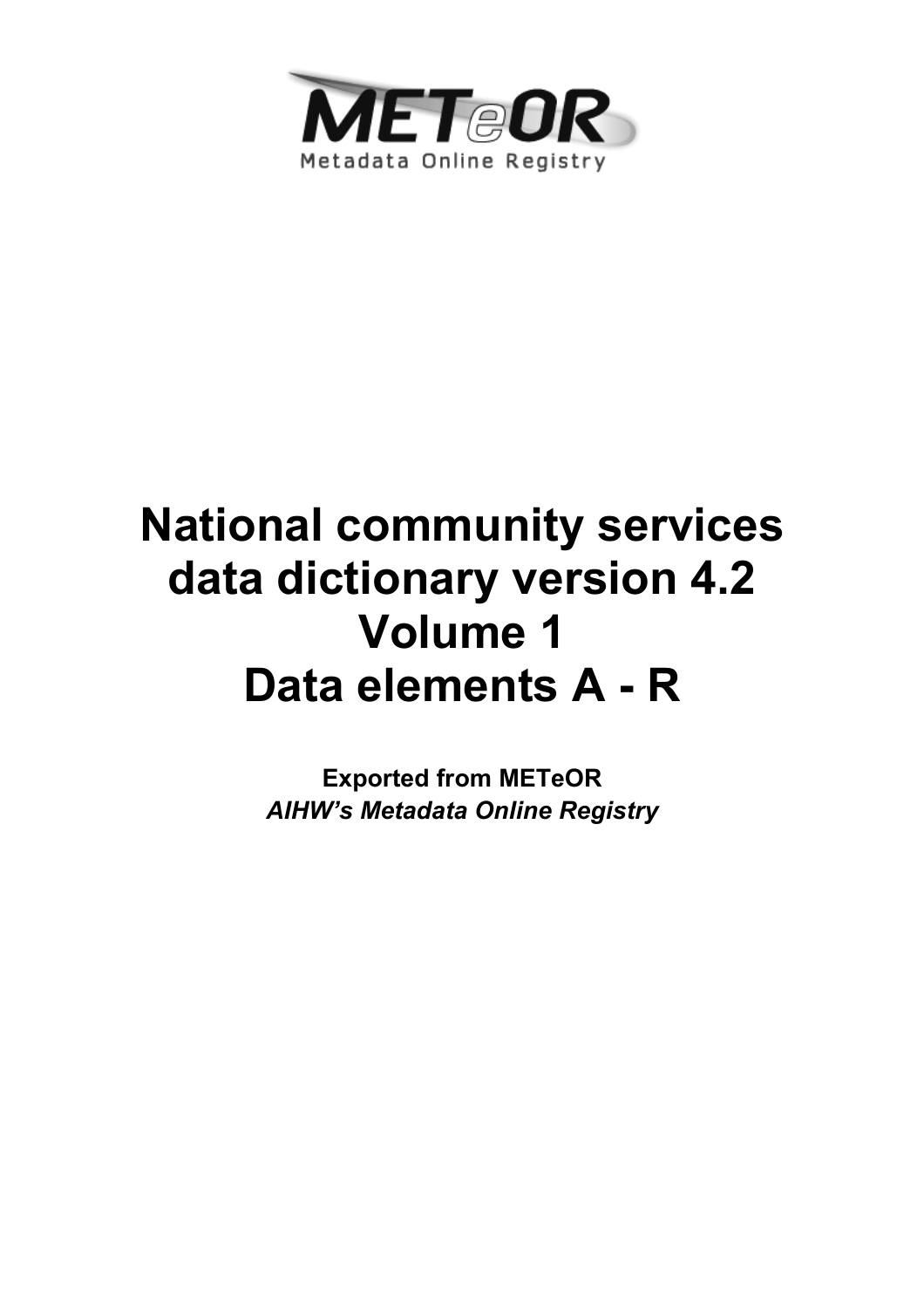#### © Australian Institute of Health and Welfare 2007

This work is copyright. Apart from any use as permitted under the *Copyright Act 1968*, no part may be reproduced without prior written permission from the Australian Institute of Health and Welfare. Requests and enquiries concerning reproduction and rights should be directed to the Head, Business Promotion and Media, Australian Institute of Health and Welfare, GPO Box 570, Canberra ACT 2601.

Any enquiries about or comments on this publication should be directed to:

National Data Development and Standards Unit Australian Institute of Health and Welfare GPO Box 570 Canberra ACT 2601 Email: datadevelopment@aihw.gov.au Phone: (02) 6244 1222 Fax: (02) 6244 1166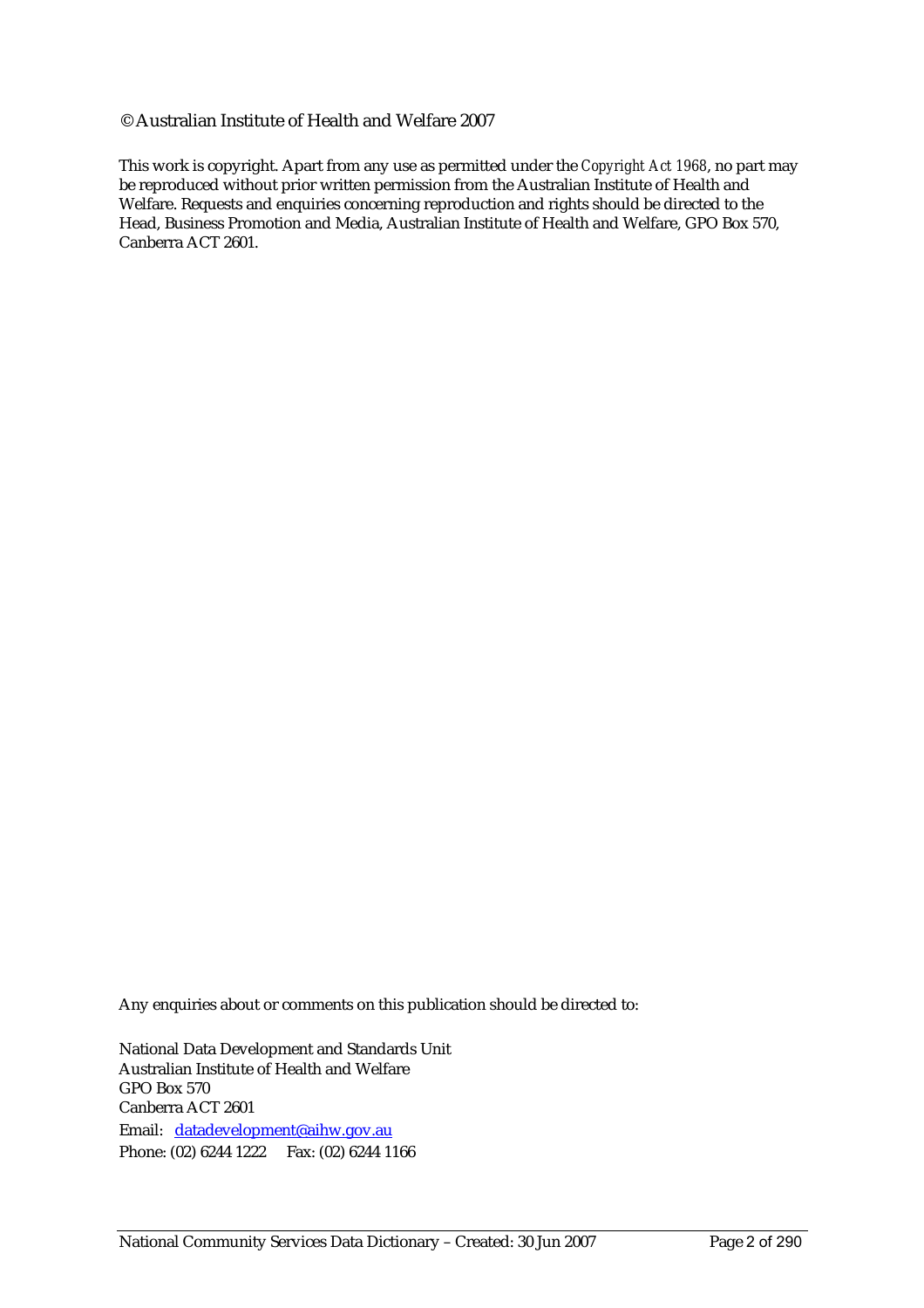# List of metadata items

| Building/complex sub-unit type-abbreviation (service provider organisation) 56 |  |
|--------------------------------------------------------------------------------|--|
|                                                                                |  |
|                                                                                |  |
|                                                                                |  |
|                                                                                |  |
|                                                                                |  |
|                                                                                |  |
|                                                                                |  |
|                                                                                |  |
|                                                                                |  |
|                                                                                |  |
|                                                                                |  |
|                                                                                |  |
|                                                                                |  |
|                                                                                |  |
|                                                                                |  |
|                                                                                |  |
|                                                                                |  |
|                                                                                |  |
|                                                                                |  |
|                                                                                |  |
|                                                                                |  |
|                                                                                |  |
|                                                                                |  |
|                                                                                |  |
|                                                                                |  |
|                                                                                |  |
|                                                                                |  |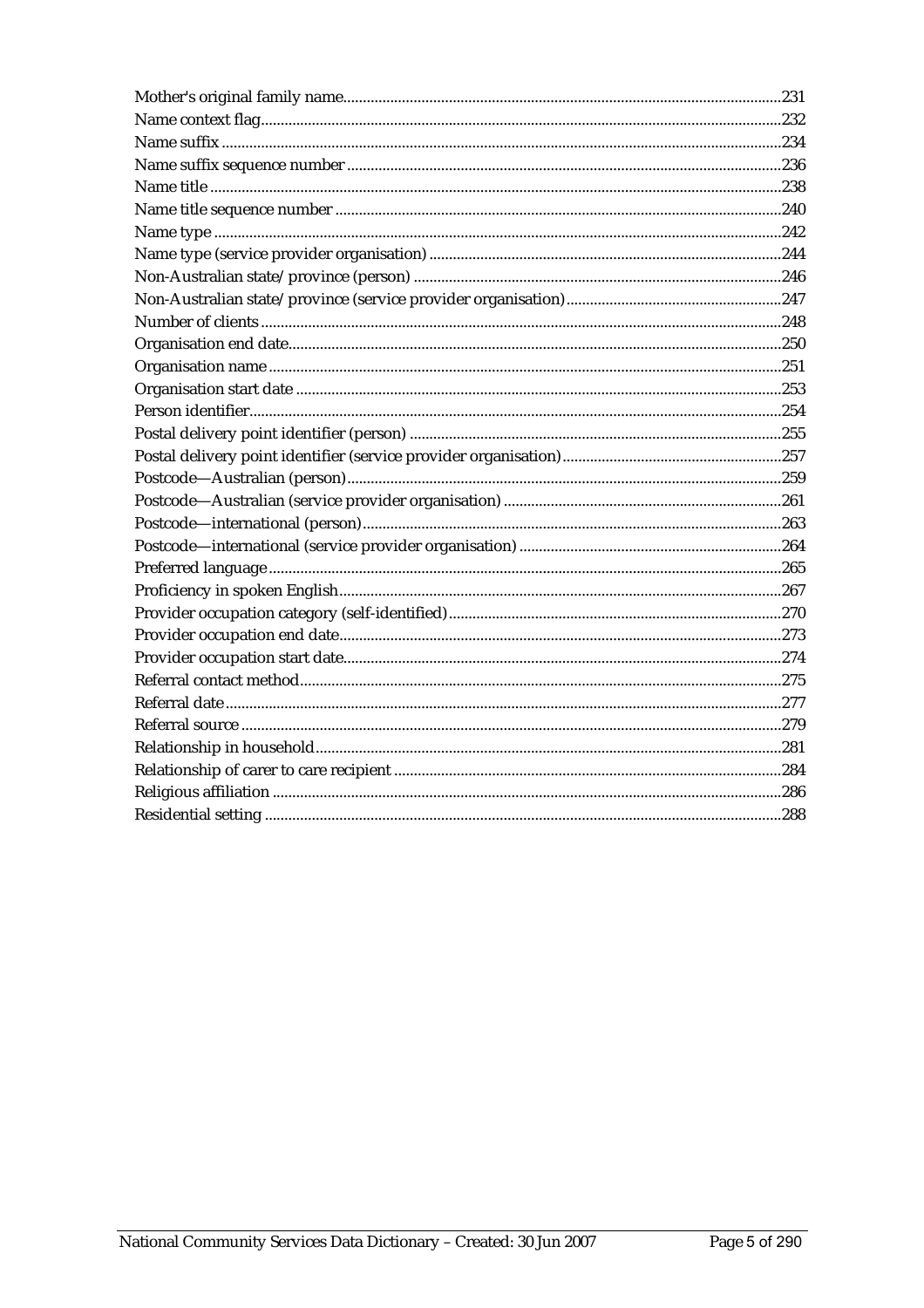# **Data Element Technical Names**

| Individual service provider-occupation (self-identified), code (ANZSCO 1st edition) |  |
|-------------------------------------------------------------------------------------|--|
|                                                                                     |  |
|                                                                                     |  |
|                                                                                     |  |
|                                                                                     |  |
|                                                                                     |  |
|                                                                                     |  |
|                                                                                     |  |
|                                                                                     |  |
|                                                                                     |  |
|                                                                                     |  |
|                                                                                     |  |
|                                                                                     |  |
|                                                                                     |  |
|                                                                                     |  |
|                                                                                     |  |
|                                                                                     |  |
|                                                                                     |  |
|                                                                                     |  |
|                                                                                     |  |
|                                                                                     |  |
|                                                                                     |  |
|                                                                                     |  |
|                                                                                     |  |
|                                                                                     |  |
|                                                                                     |  |
|                                                                                     |  |
|                                                                                     |  |
|                                                                                     |  |
|                                                                                     |  |
|                                                                                     |  |
|                                                                                     |  |
|                                                                                     |  |
|                                                                                     |  |
|                                                                                     |  |
|                                                                                     |  |
|                                                                                     |  |
|                                                                                     |  |
|                                                                                     |  |
|                                                                                     |  |
|                                                                                     |  |
|                                                                                     |  |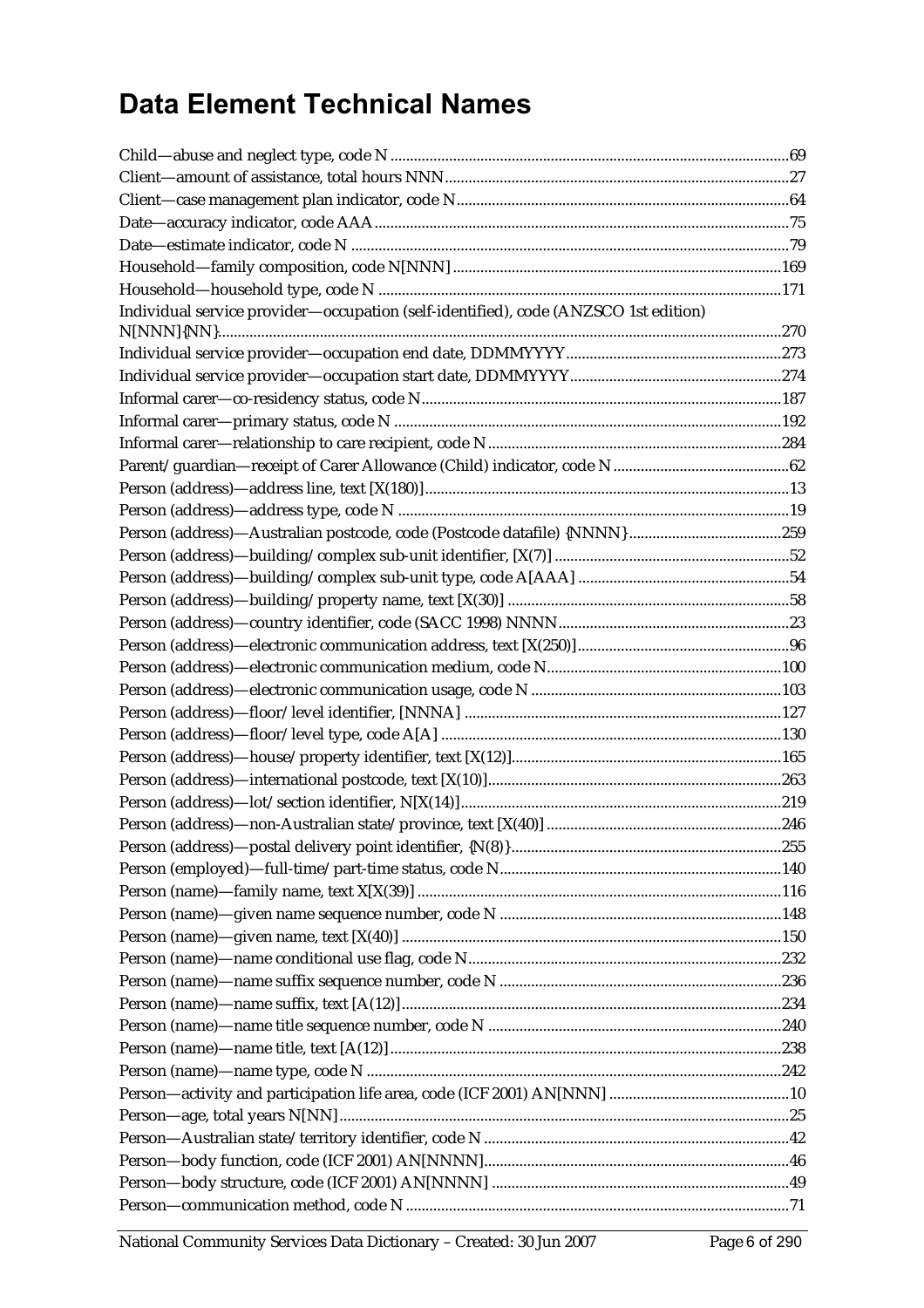| Person-main language other than English spoken at home, code (ASCL 2005) NN{NN} 223 |  |
|-------------------------------------------------------------------------------------|--|
|                                                                                     |  |
|                                                                                     |  |
|                                                                                     |  |
|                                                                                     |  |
|                                                                                     |  |
|                                                                                     |  |
|                                                                                     |  |
|                                                                                     |  |
|                                                                                     |  |
|                                                                                     |  |
|                                                                                     |  |
|                                                                                     |  |
|                                                                                     |  |
|                                                                                     |  |
|                                                                                     |  |
|                                                                                     |  |
|                                                                                     |  |
|                                                                                     |  |
|                                                                                     |  |
|                                                                                     |  |
|                                                                                     |  |
|                                                                                     |  |
|                                                                                     |  |
|                                                                                     |  |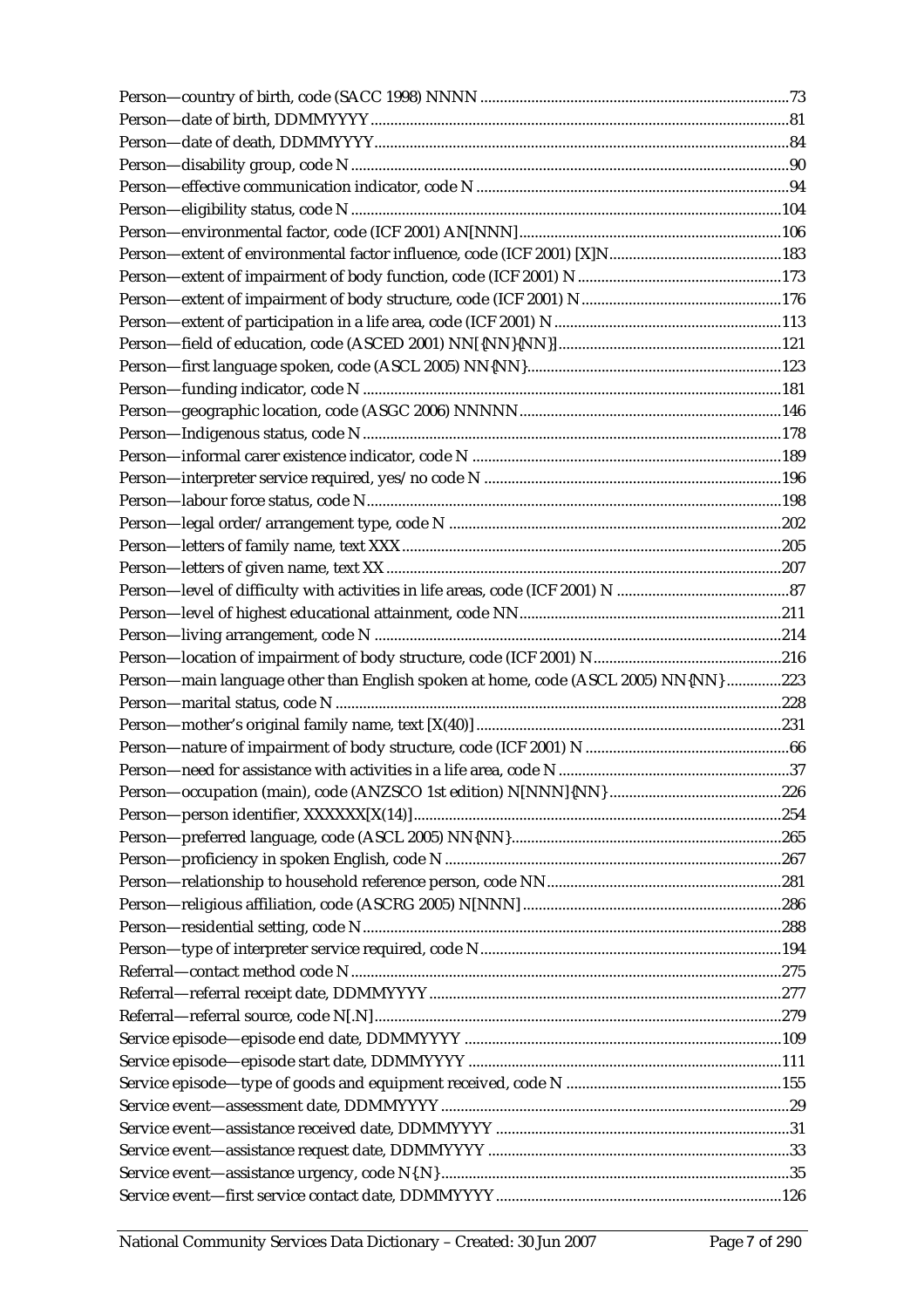| Service provider organisation (address)-Australian postcode, code (Postcode datafile) {NNNN}261   |  |
|---------------------------------------------------------------------------------------------------|--|
| Service provider organisation (address)—building/complex sub-unit identifier, [X(7)] 53           |  |
| Service provider organisation (address)-building/complex sub-unit type, code A[AAA] 56            |  |
| Service provider organisation (address)-building/property name, text [X(30)] 60                   |  |
| Service provider organisation (address)—electronic communication address, text [X(250)]98         |  |
| Service provider organisation (address)—electronic communication medium, code N101                |  |
|                                                                                                   |  |
|                                                                                                   |  |
| Service provider organisation (address)—house/property identifier, text [X(12)]167                |  |
| Service provider organisation (address)-international postcode, text [X(10)]264                   |  |
|                                                                                                   |  |
| Service provider organisation (address)-non-Australian state/province, text [X(40)] 247           |  |
| Service provider organisation (address)-postal delivery point identifier, {N(8)} 257              |  |
|                                                                                                   |  |
|                                                                                                   |  |
| Service provider organisation-Australian state/territory identifier, code N 44                    |  |
|                                                                                                   |  |
| Service provider organisation—full financial year funding indicator, yes/no code N134             |  |
| Service provider organisation-full-time equivalent staff (paid), total N[NNN{.N}] 136             |  |
| Service provider organisation-full-time equivalent staff (volunteer/unpaid), total N[NNN{.N}] 138 |  |
| Service provider organisation-funding allocated, total Australian currency N[N(8)] 142            |  |
| Service provider organisation-funding source, level of government code N 143                      |  |
| Service provider organisation-geographic location, code (ASGC 2006) NNNNN145                      |  |
|                                                                                                   |  |
| Service provider organisation-hours worked (volunteer/unpaid staff), total NNNNN 163              |  |
|                                                                                                   |  |
|                                                                                                   |  |
|                                                                                                   |  |
|                                                                                                   |  |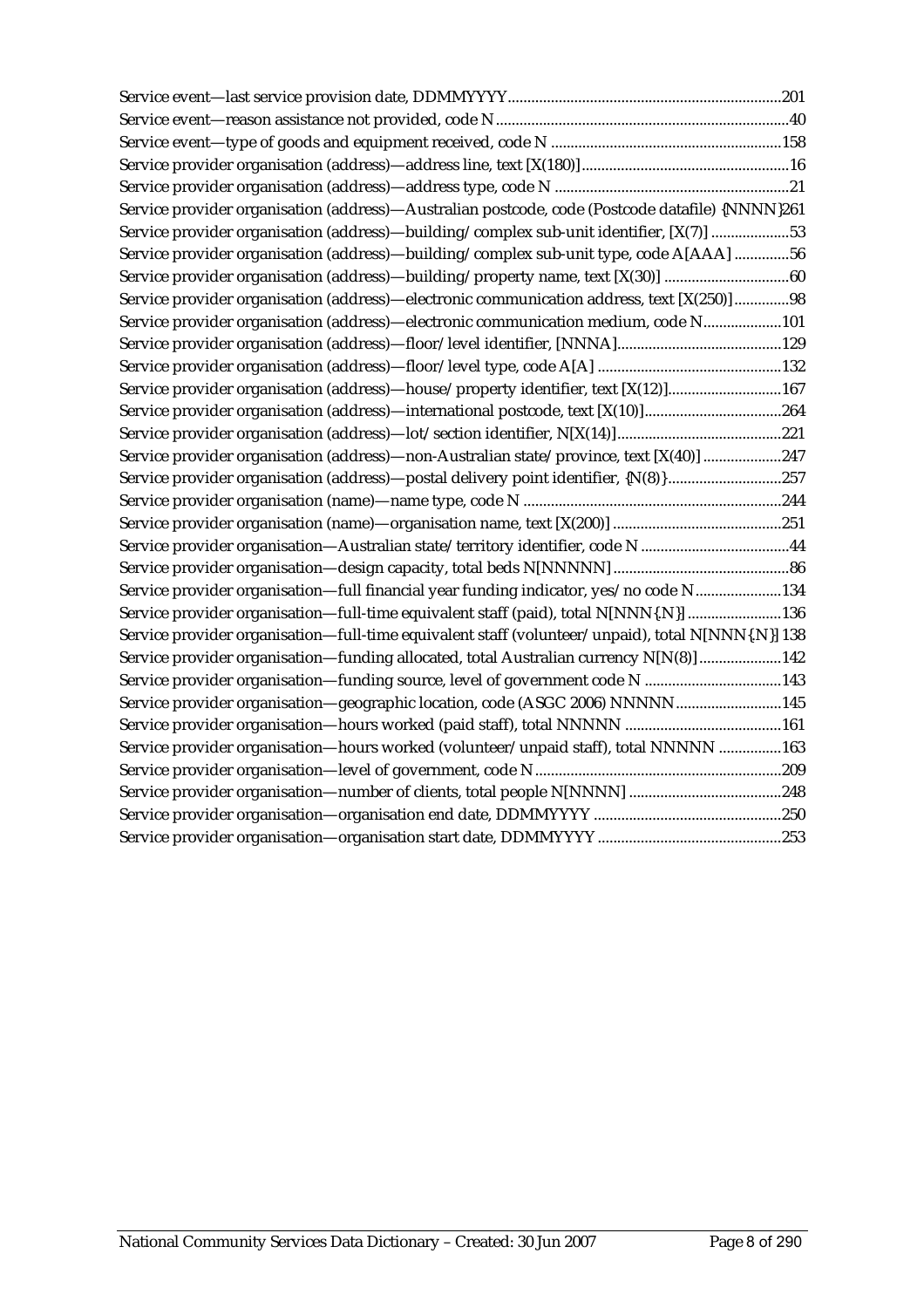# **Data Elements**

A data element is the basic unit of identifiable and definable information created by combining a data element concept and a value domain. In METeOR, examples of data elements include Person—alcoholic beverage consumption frequency (self-reported), code NN and Establishment—number of day centre attendances, total N[NNNN]. Below is a graphical representation of the relationship between data elements and related metadata item types.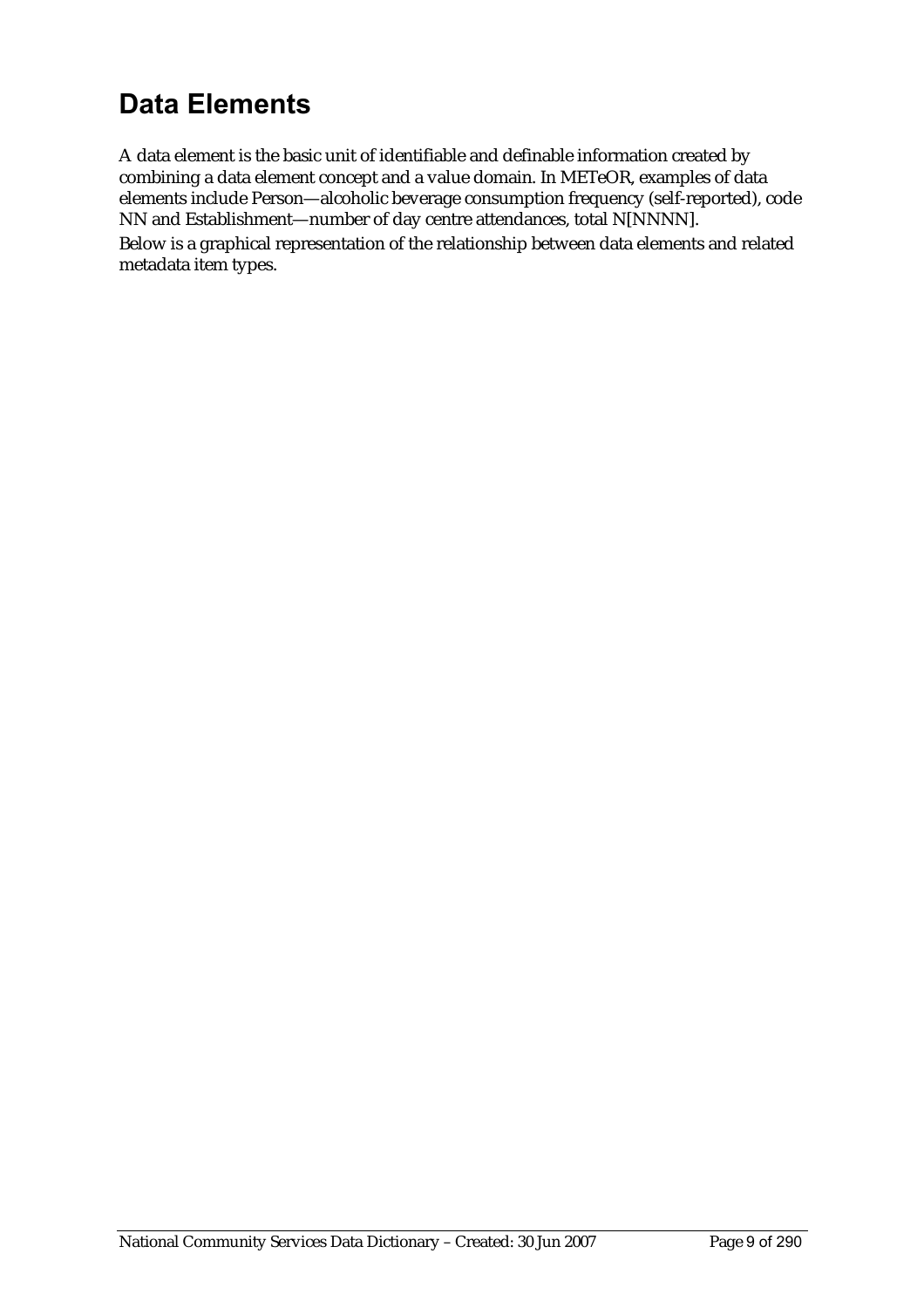# **Activity and participation life area**

# **Identifying and definitional attributes**

| Metadata item type:         | Data Element                                                                                        |
|-----------------------------|-----------------------------------------------------------------------------------------------------|
| Technical name:             | Person—activity and participation life area, code (ICF 2001)<br>AN[NNN]                             |
| <b>METeOR</b> identifier:   | 320125                                                                                              |
| <b>Registration status:</b> | NHIG, Standard 29/11/2006<br>NCSIMG, Standard 16/10/2006                                            |
| Definition:                 | The life area in which a person participates or undertakes<br>activities, as represented by a code. |
| Context:                    | Human functioning and disability                                                                    |

# **Data element concept attributes**

| Data element concept: | Person—activity and participation life area                                 |
|-----------------------|-----------------------------------------------------------------------------|
| Definition:           | The life area in which a person may participate or undertake<br>activities. |
| Object class:         | Person                                                                      |
| <i>Property:</i>      | Activity and participation life area                                        |

# **Value domain attributes**

#### **Representational attributes**

| <b>Classification scheme:</b> | International Classification of Functioning, Disability and<br>Health 2001 |
|-------------------------------|----------------------------------------------------------------------------|
| <b>Representation class:</b>  | Code                                                                       |
| Data type:                    | <b>String</b>                                                              |
| <i>Format:</i>                | AN[NNN]                                                                    |
| Maximum character length:     | 5                                                                          |

#### **Collection and usage attributes**

| Guide for use: | This metadata item contributes to the definition of the concept<br>'Disability' and gives an indication of the experience of<br>disability for a person.                                                                                                                                                                                                                                                              |
|----------------|-----------------------------------------------------------------------------------------------------------------------------------------------------------------------------------------------------------------------------------------------------------------------------------------------------------------------------------------------------------------------------------------------------------------------|
|                | The activities and participation codes are a neutral list that<br>covers the full range of life areas in which a person can be<br>involved. The domains can be used to record positive or neutral<br>experience of functioning as well as limitations and restrictions.                                                                                                                                               |
|                | Data can be collected at the three digit level in one chapter and<br>at the chapter level in another. However it is only possible to<br>collect data at a single level of the hierarchy in a single chapter<br>to maintain mutual exclusivity. For example, it is not permitted<br>to collect both 'Self care' (chapter level) and 'Looking after one's<br>health' (3 digit level) as the former includes the latter. |
|                | The value domain below refers to the highest hierarchical level<br>(ICF chapter level). Data collected at this level, in association<br>with respective qualifiers (Activity difficulty level, Activity<br>Need for assistance, Participation extent and Participation<br>satisfaction level) will use the codes as indicated.                                                                                        |
|                | CODE d1 Learning and applying knowledge                                                                                                                                                                                                                                                                                                                                                                               |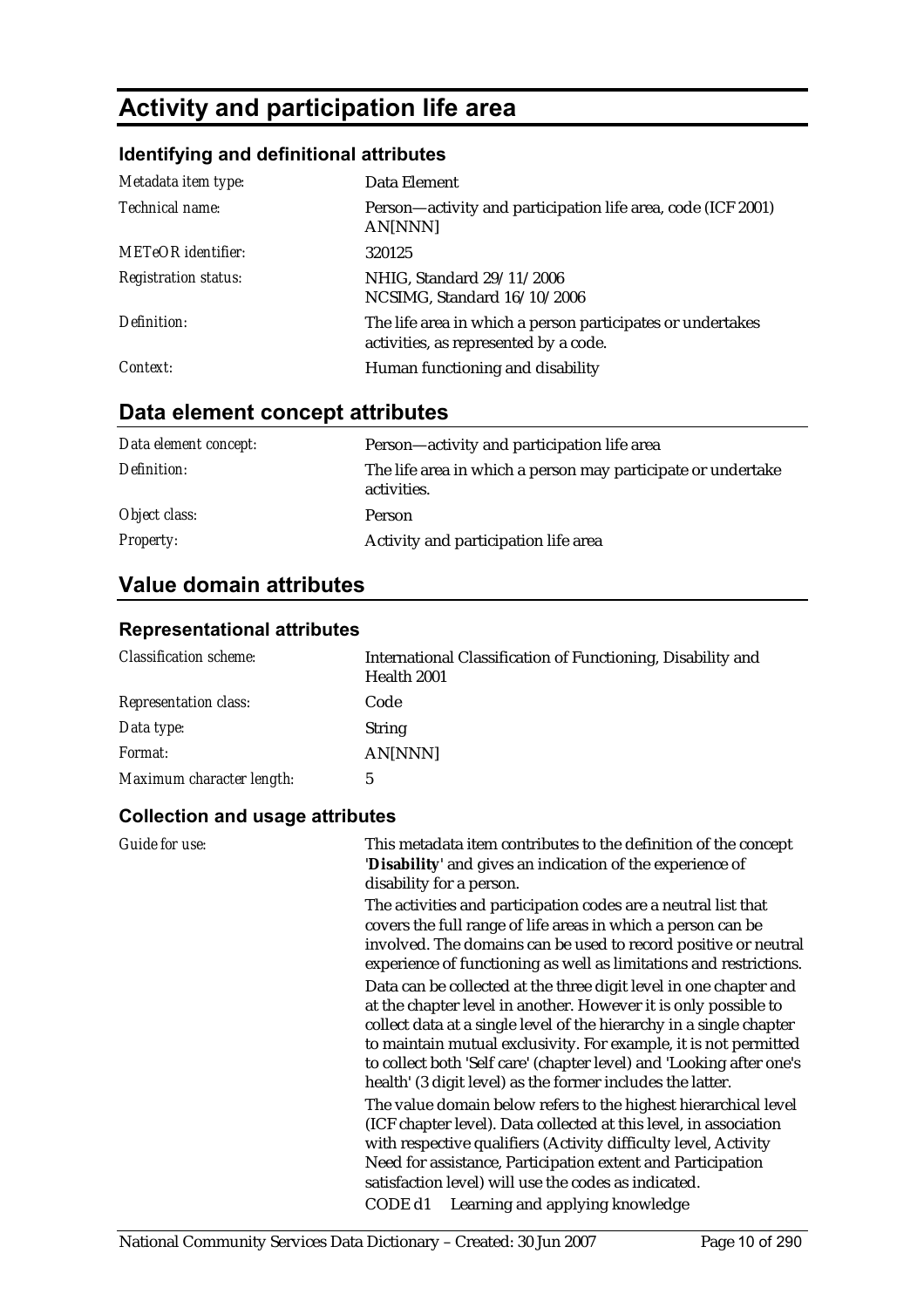| CODE d2                        | General tasks and demands                                          |
|--------------------------------|--------------------------------------------------------------------|
| CODE d3                        | Communication                                                      |
| CODE d4                        | Mobility                                                           |
| CODE d5                        | Self-care                                                          |
| CODE d6                        | Domestic life                                                      |
| CODE d7                        | Interpersonal interactions and relationships                       |
| CODE d8                        | Major life areas                                                   |
| CODE d9                        | Community, social and civic life                                   |
|                                | Data collected at this level will provide a general description of |
|                                | functioning for the person and can only be compared with data      |
|                                | collected at the same level.                                       |
|                                | Each chapter contains categories at different levels ordered       |
|                                | from general to detailed. For specific more detailed               |
|                                | information the user should follow the structure of the ICF; the   |
|                                | codes should be drawn from the same hierarchical level within      |
|                                | any particular chapter. The full range of permissible values is    |
|                                | listed in the Activities and Participation component of the ICF.   |
|                                | An example of a value domain at the 3 digit level from the Self-   |
|                                | care chapter may include:                                          |
|                                | CODE d510 Washing oneself                                          |
|                                | CODE d520 Caring for body parts                                    |
|                                | CODE d530 Toileting                                                |
|                                | CODE d540 Dressing                                                 |
| CODE d550 Eating               |                                                                    |
| CODE d560                      | Drinking                                                           |
| CODE d570                      | Looking after one's health                                         |
|                                | An example of value domains at the 4 digit level from the          |
|                                | Mobility chapter may include:                                      |
|                                | CODE d4600 Moving around within the home                           |
| <b>CODE d4601</b>              | Moving around within buildings other than                          |
| home                           |                                                                    |
| <b>CODE d4602</b>              | Moving around outside the home and other                           |
|                                |                                                                    |
|                                |                                                                    |
| buildings<br><b>CODE d4701</b> | Using private motorized transportation                             |

#### **Source and reference attributes**

| Submitting organisation: | Australian Institute of Health and Welfare (AIHW) which is the<br>Australian Collaborating Centre for the World Health<br>Organization Family of International Classifications.                                                                                    |
|--------------------------|--------------------------------------------------------------------------------------------------------------------------------------------------------------------------------------------------------------------------------------------------------------------|
| Origin:                  | WHO 2001. ICF: International Classification of Functioning,<br>Disability and Health. Geneva: WHO<br>AIHW 2003. ICF Australian User Guide Version 1.0. Canberra:<br><b>AIHW</b>                                                                                    |
| Reference documents:     | Further information on the ICF, including more detailed codes,<br>can be found in the ICF itself and the ICF Australian User<br>Guide (AIHW 2003), at the following websites:<br><b>WHO ICF website</b><br>$\bullet$<br>http://www.who.int/classifications/icf/en/ |

respectively.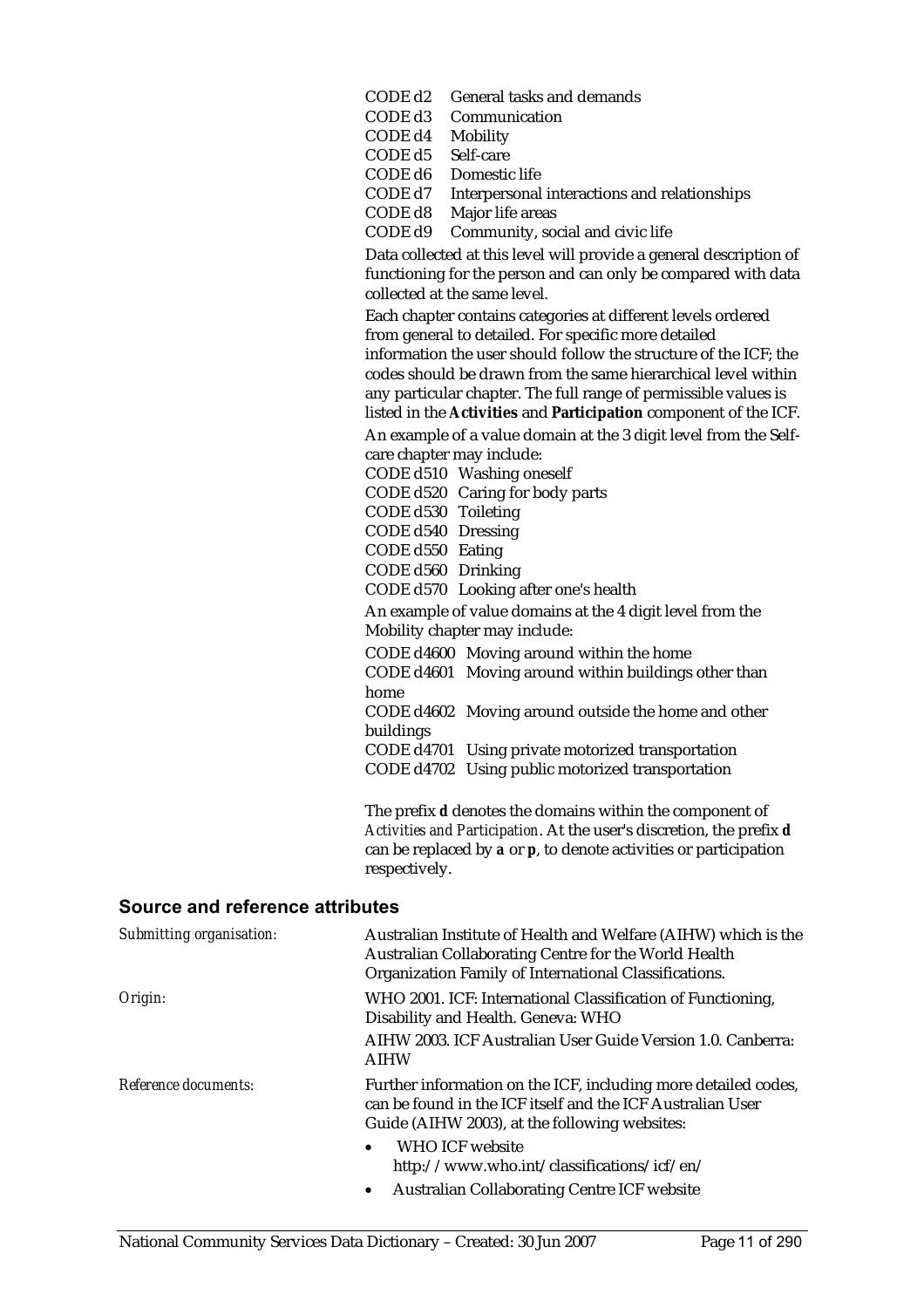# **Data element attributes**

#### **Collection and usage attributes**

*Guide for use:* This metadata item, in conjunction with *Activity difficulty level code N*, enables the provision of information about the presence and extent of activity limitation for any given life area; with *Activity need for assistance code N*, the provision of information about the need for assistance with the given life area.

The extent of, and level of satisfaction with, participation in a given area are indicated by the use of this metadata item with the qualifiers *Participation extent code N* and *Participation satisfaction level code N*.

#### **Source and reference attributes**

| Submitting organisation:                             | Australian Institute of Health and Welfare (AIHW) which is the<br>Australian Collaborating Centre for the World Health<br>Organization Family of International Classifications. |
|------------------------------------------------------|---------------------------------------------------------------------------------------------------------------------------------------------------------------------------------|
| <b>Relational attributes</b>                         |                                                                                                                                                                                 |
| <b>Implementation in Data Set</b><br>Specifications: | Activities and Participation cluster NHIG, Standard 29/11/2006<br>NCSIMG, Standard 16/10/2006                                                                                   |

NCSIMG, Standard 16/10/2006 Commonwealth State/Territory Disability Agreement NMDS - 1 July 2006 NCSIMG, Standard 27/04/2007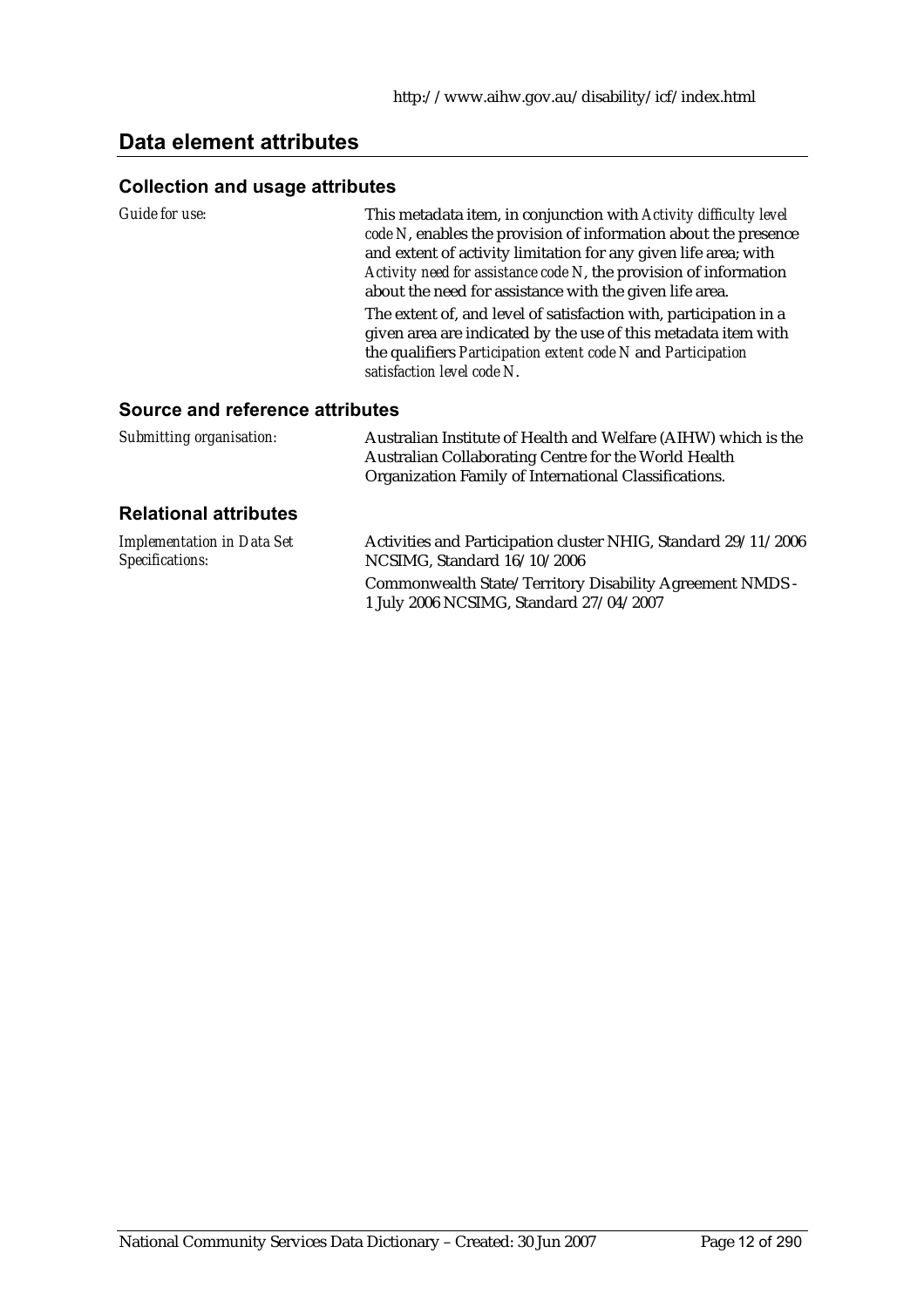# **Address line (person)**

#### **Identifying and definitional attributes**

| Metadata item type:         | Data Element                                                                                                                                                                                                                                                                                                                                                                                                   |
|-----------------------------|----------------------------------------------------------------------------------------------------------------------------------------------------------------------------------------------------------------------------------------------------------------------------------------------------------------------------------------------------------------------------------------------------------------|
| Technical name:             | Person (address)—address line, text [X(180)]                                                                                                                                                                                                                                                                                                                                                                   |
| METeOR identifier:          | 286620                                                                                                                                                                                                                                                                                                                                                                                                         |
| <b>Registration status:</b> | NHIG, Standard 04/05/2005<br>NCSIMG, Standard 30/09/2005                                                                                                                                                                                                                                                                                                                                                       |
| Definition:                 | A composite of one or more standard <b>address</b> components that<br>describes a low level of geographical/physical description of a<br>location, as represented by a text. Used in conjunction with the<br>other high-level address components i.e.<br>Suburb/town/locality, Postcode-Australian, Australian<br>state/territory, and Country, forms a complete<br>geographical/physical address of a person. |

#### **Data element concept attributes**

| Person (address)—address line                                                                                                                                                                                                                                                                                                                                                    |
|----------------------------------------------------------------------------------------------------------------------------------------------------------------------------------------------------------------------------------------------------------------------------------------------------------------------------------------------------------------------------------|
| A composite of one or more standard address components that<br>describes a low level of geographical/physical description of a<br>location that, used in conjunction with the other high-level<br>address components i.e. Suburb/town/locality, Postcode-<br>Australian, Australian state/territory, and Country, forms a<br>complete geographical/physical address of a person. |
| Person                                                                                                                                                                                                                                                                                                                                                                           |
| <b>Address line</b>                                                                                                                                                                                                                                                                                                                                                              |
|                                                                                                                                                                                                                                                                                                                                                                                  |

### **Value domain attributes**

#### **Representational attributes**

| <b>Representation class:</b> | <b>Text</b>   |
|------------------------------|---------------|
| Data type:                   | <b>String</b> |
| Format:                      | [X(180)]      |
| Maximum character length:    | 180           |

### **Data element attributes**

#### **Collection and usage attributes**

*Guide for use:* A high-level address component is defined as a broad geographical area that is capable of containing more than one specific physical location. Some examples of a broad geographical area are:

- Suburb, town or locality
- Postcode—Australian or international

- State, Territory, local government area, electorate, statistical local area

- Postal delivery point identifier
- Countries, provinces, etc other than in Australia

These components of a complete address do not form part of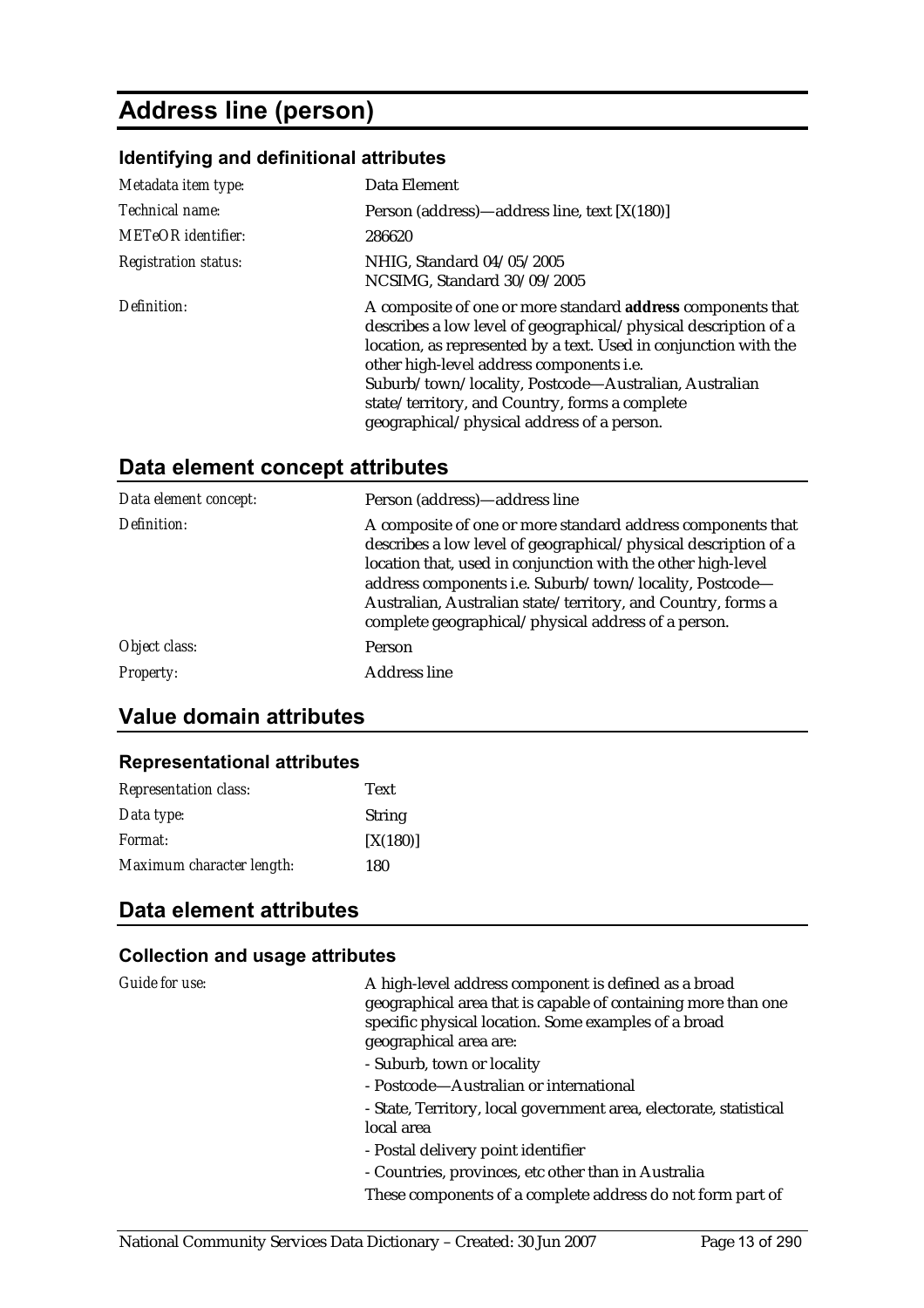the Address line.

|                                        | When addressing an Australian location, following are the<br>standard address data elements that may be concatenated in the<br><b>Address line:</b>                                                                                          |
|----------------------------------------|----------------------------------------------------------------------------------------------------------------------------------------------------------------------------------------------------------------------------------------------|
|                                        | - Building/complex sub-unit type                                                                                                                                                                                                             |
|                                        | - Building/complex sub-unit number                                                                                                                                                                                                           |
|                                        | - Building/property name                                                                                                                                                                                                                     |
|                                        | - Floor/level number                                                                                                                                                                                                                         |
|                                        | - Floor/level type                                                                                                                                                                                                                           |
|                                        | - House/property number                                                                                                                                                                                                                      |
|                                        | - Lot/section number                                                                                                                                                                                                                         |
|                                        | - Street name                                                                                                                                                                                                                                |
|                                        | - Street type code                                                                                                                                                                                                                           |
|                                        | - Street suffix code                                                                                                                                                                                                                         |
|                                        | One complete identification/description of a location/site of an                                                                                                                                                                             |
|                                        | address can comprise one or more than one instance of address<br>line.                                                                                                                                                                       |
|                                        | Instances of address lines are commonly identified in electronic<br>information systems as Address-line 1, Address-line 2, etc.                                                                                                              |
|                                        | The format of data collection is less important than consistent<br>use of conventions in the recording of address data. Hence,<br>address may be collected in an unstructured manner but should<br>ideally be stored in a structured format. |
|                                        | Where Address line is collected as a stand-alone item, software<br>may be used to parse the Address line details to separate the<br>sub-components.                                                                                          |
|                                        | Multiple Address lines may be recorded as required.                                                                                                                                                                                          |
| <b>Collection methods:</b>             | The following concatenation rules should be observed when<br>collecting address lines addressing an Australian location.<br>- Building/complex sub-unit type is to be collected in                                                           |
|                                        | conjunction with Building/complex sub-unit number and vice<br>versa.                                                                                                                                                                         |
|                                        | - Floor/level type is to be collected in conjunction with                                                                                                                                                                                    |
|                                        | Floor/level number and vice versa.                                                                                                                                                                                                           |
|                                        | - Street name is to be used in conjunction with Street type code<br>and Street suffix code.                                                                                                                                                  |
|                                        | - Street type code is to be used in conjunction with Street name<br>and Street suffix code.                                                                                                                                                  |
|                                        | - Street suffix code is to be used in conjunction with Street name<br>and Street type code.                                                                                                                                                  |
|                                        | - House/property number is to be used in conjunction with<br>Street name.                                                                                                                                                                    |
| <b>Source and reference attributes</b> |                                                                                                                                                                                                                                              |

| Submitting organisation: | Standards Australia                                                              |
|--------------------------|----------------------------------------------------------------------------------|
| Origin:                  | <b>Health Data Standards Committee</b>                                           |
|                          | AS5017 Health Care Client Identification, 2002, Sydney:<br>Standards Australia.  |
| Reference documents:     | AS4846 Health Care Provider Identification, 2004, Sydney:<br>Standards Australia |

# **Relational attributes**

| Related metadata references: | Is formed using Person (address)—building/property name, |
|------------------------------|----------------------------------------------------------|
|                              |                                                          |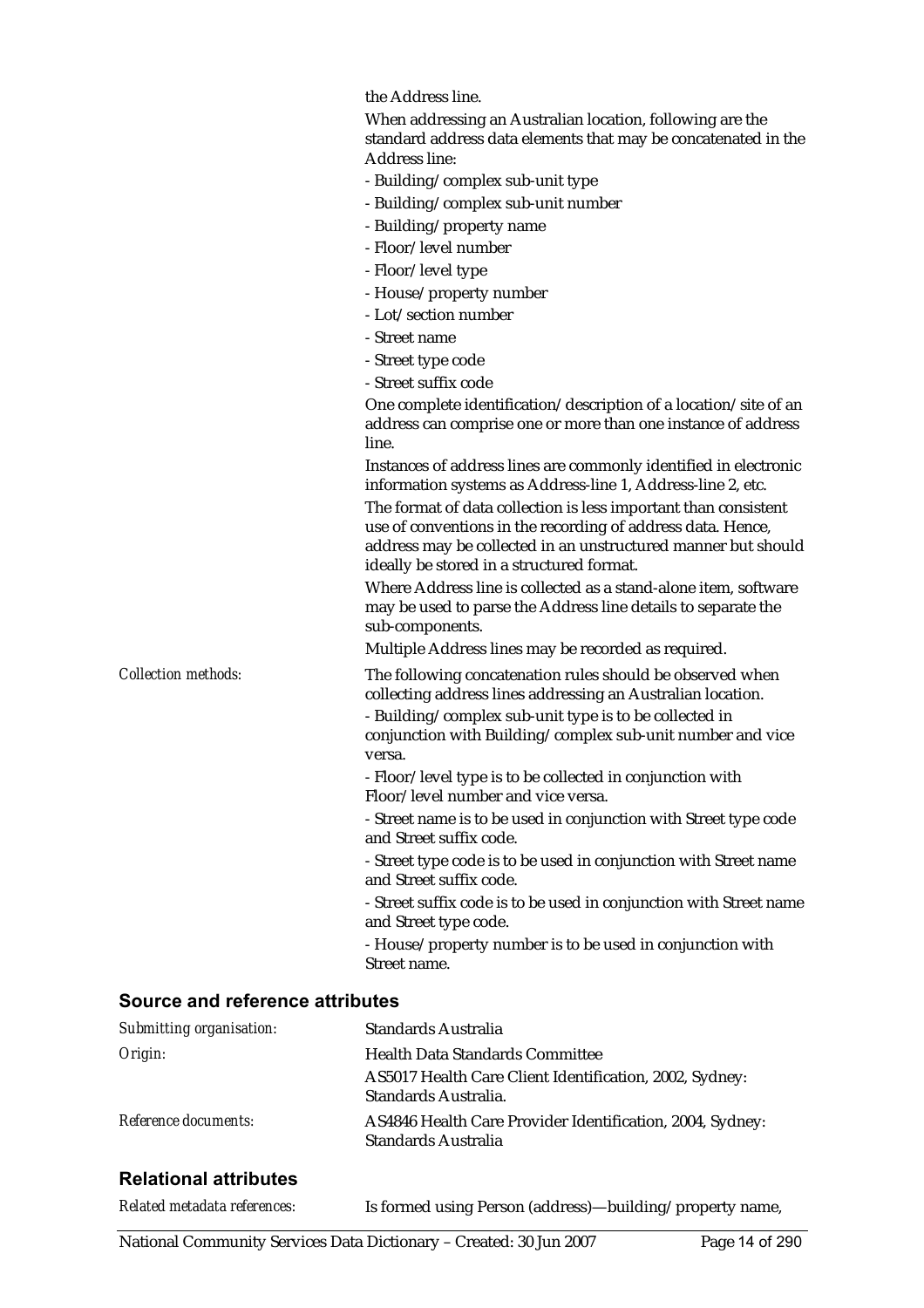text [X(30)] NHIG, Standard 01/03/2005, NCSIMG, Standard 30/09/2005

Is formed using Person (address)—building/complex sub-unit identifier, [X(7)] NHIG, Standard 01/03/2005, NCSIMG, Standard 30/09/2005

Is formed using Person (address)—building/complex sub-unit type, code A[AAA] NHIG, Standard 01/03/2005, NCSIMG, Standard 30/09/2005

Is formed using Person (address)—floor/level identifier, [NNNA] NHIG, Standard 01/03/2005, NCSIMG, Standard 30/09/2005

Is formed using Person (address)—floor/level type, code A[A] NHIG, Standard 01/03/2005, NCSIMG, Standard 30/09/2005

Is formed using Person (address)—house/property identifier, text [X(12)] NHIG, Standard 01/03/2005, NCSIMG, Standard 30/09/2005

Is formed using Person (address)—lot/section identifier, N[X(14)] NHIG, Standard 01/03/2005, NCSIMG, Standard 30/09/2005

Is formed using Person (address)—street name, text [A(30)] NHIG, Standard 01/03/2005, NCSIMG, Standard 30/09/2005

Is formed using Person (address)—street type, code A[AAA] NHIG, Standard 01/03/2005, NCSIMG, Standard 30/09/2005

Is formed using Person (address)—street suffix, code A[A] NHIG, Standard 01/03/2005, NCSIMG, Standard 30/09/2005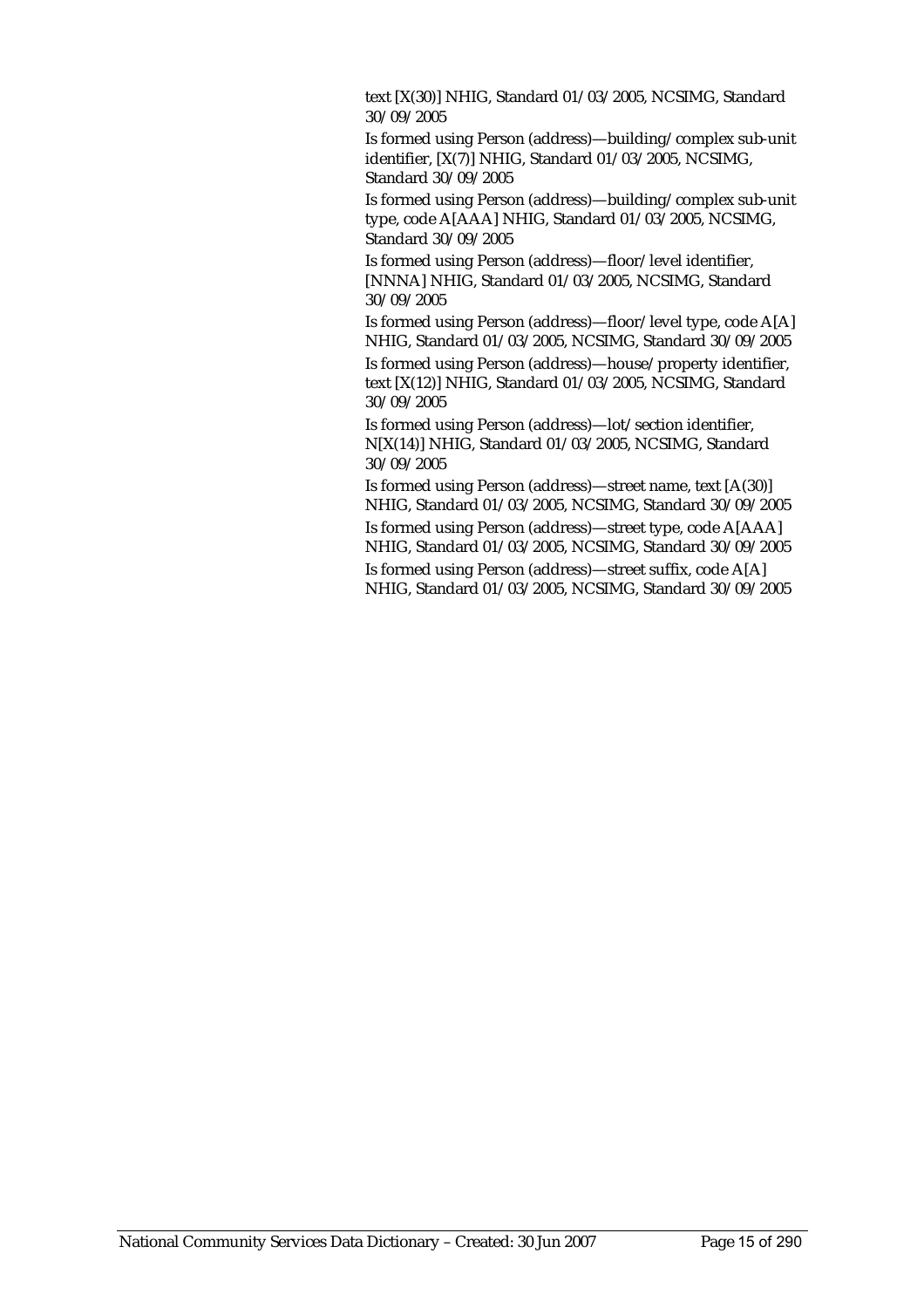# **Address line (service provider organisation)**

#### **Identifying and definitional attributes**

| Metadata item type:         | Data Element                                                                       |
|-----------------------------|------------------------------------------------------------------------------------|
| Technical name:             | Service provider organisation (address)—address line, text<br>[X(180)]             |
| <b>METeOR</b> identifier:   | 290315                                                                             |
| <b>Registration status:</b> | NHIG, Standard 04/05/2005<br>NCSIMG, Standard 30/09/2005                           |
| Definition:                 | A composite of one or more standard address components, as<br>represented by text. |

### **Data element concept attributes**

| Data element concept: | Service provider organisation (address)—address line                                                                                                                                                                                                                                                                                                                                    |
|-----------------------|-----------------------------------------------------------------------------------------------------------------------------------------------------------------------------------------------------------------------------------------------------------------------------------------------------------------------------------------------------------------------------------------|
| Definition:           | A composite of one or more standard address components that<br>describes a low level of geographical/physical description of a<br>location that, used in conjunction with the other high-level<br>address components i.e. Suburb/town/locality, Postcode-<br>Australian, Australian state/territory, and Country, forms a<br>complete geographical/physical address of an organisation. |
| Object class:         | Service provider organisation                                                                                                                                                                                                                                                                                                                                                           |
| <b>Property:</b>      | <b>Address line</b>                                                                                                                                                                                                                                                                                                                                                                     |

### **Value domain attributes**

#### **Representational attributes**

| <b>Representation class:</b> | Text          |
|------------------------------|---------------|
| Data type:                   | <b>String</b> |
| <i>Format:</i>               | [X(180)]      |
| Maximum character length:    | 180           |

# **Data element attributes**

#### **Collection and usage attributes**

*Guide for use:* A high-level address component is defined as a broad geographical area that is capable of containing more than one specific physical location. Some examples of a broad geographical area are:

- Suburb, town or locality
- Postcode
- Australian or international
- State, Territory, local government area, electorate, statistical local area
- Postal delivery point identifier
- Countries, provinces, etc. other than in Australia

These components of a complete address do not form part of the Address line.

When addressing an Australian location, following are the standard address data elements that may be concatenated in the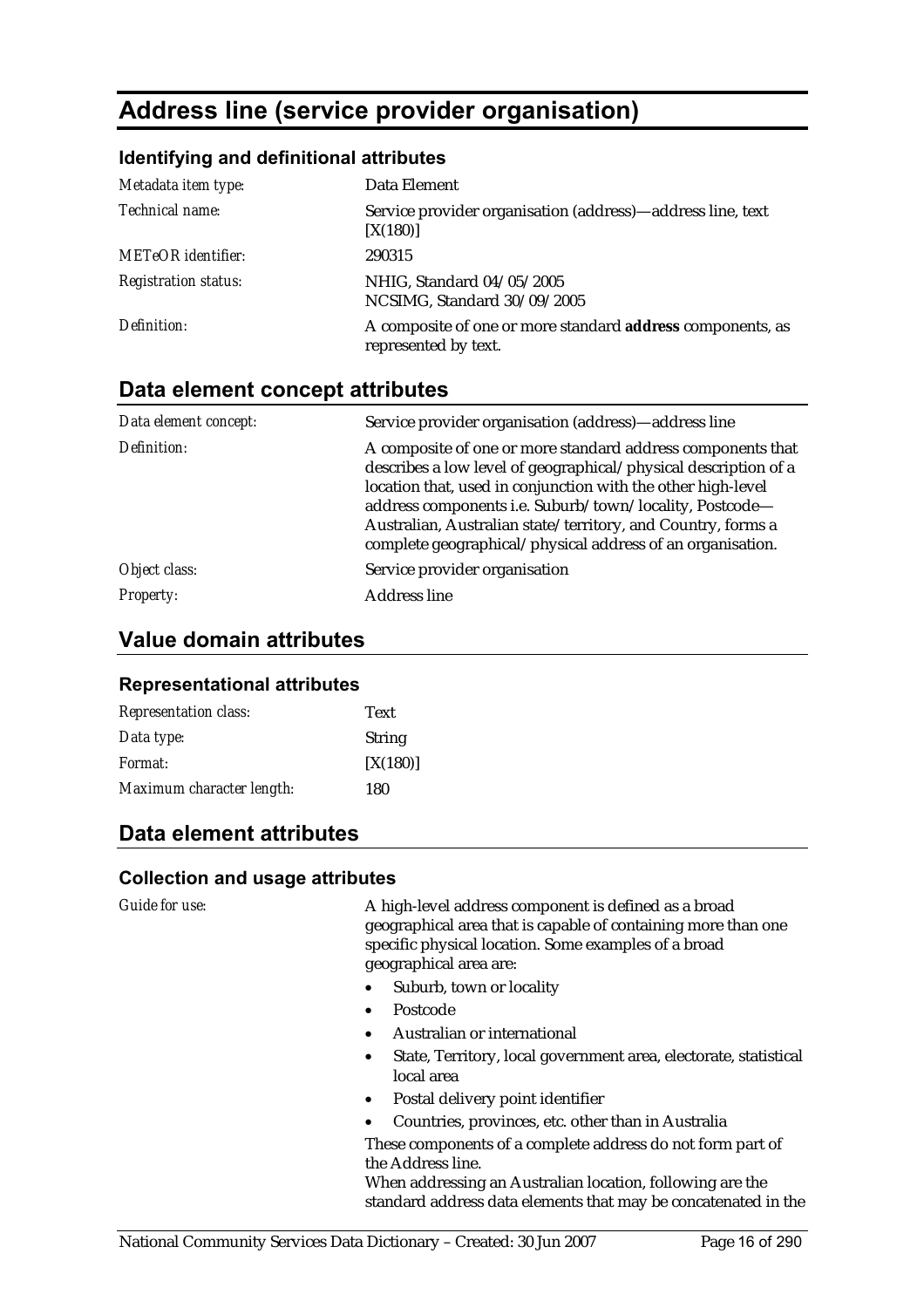Address line:

- Building/complex sub-unit type
- Building/complex sub-unit number
- Building/property name
- Floor/level number
- Floor/level type
- House/property number
- Lot/section number
- Street name
- Street type code
- Street suffix code

One complete identification/description of a location/site of an address can comprise one or more than one instance of address line. Instances of address lines are commonly identified in electronic information systems as Address-line 1, Address-line 2, etc. The format of data collection is less important than consistent use of conventions in the recording of address data. Hence, address may be collected in an unstructured manner but should ideally be stored in a structured format. Where Address line is collected as a stand-alone item, software may be used to parse the Address line details to separate the sub-components. Multiple Address lines may be recorded as required.

*Collection methods:* The following concatenation rules should be observed when collecting address lines addressing an Australian location.

- Building/complex sub-unit type is to be collected in conjunction with Building/complex sub-unit number and vice versa.
- Floor/level type is to be collected in conjunction with Floor/level number and vice versa.
- Street name is to be used in conjunction with Street type code and Street suffix code.
- Street type code is to be used in conjunction with Street name and Street suffix code.
- Street suffix code is to be used in conjunction with Street name and Street type code.
- House/property number is to be used in conjunction with Street name.

| Submitting organisation:     | Standards Australia                                                                                                                           |
|------------------------------|-----------------------------------------------------------------------------------------------------------------------------------------------|
| Origin:                      | <b>Health Data Standards Committee</b>                                                                                                        |
|                              | AS5017 Health Care Client Identification, 2002, Sydney:<br>Standards Australia.                                                               |
| Reference documents:         | AS4846 Health Care Provider Identification, 2004, Sydney:<br>Standards Australia                                                              |
| <b>Relational attributes</b> |                                                                                                                                               |
| Related metadata references: | Is formed using Service provider organisation (address)—street<br>suffix, code A[A] NHIG, Standard 04/05/2005, NCSIMG,<br>Standard 30/09/2005 |
|                              | Is formed using Service provider organisation (address)-street<br>type, code A[AAA] NHIG, Standard 04/05/2005, NCSIMG,<br>Standard 30/09/2005 |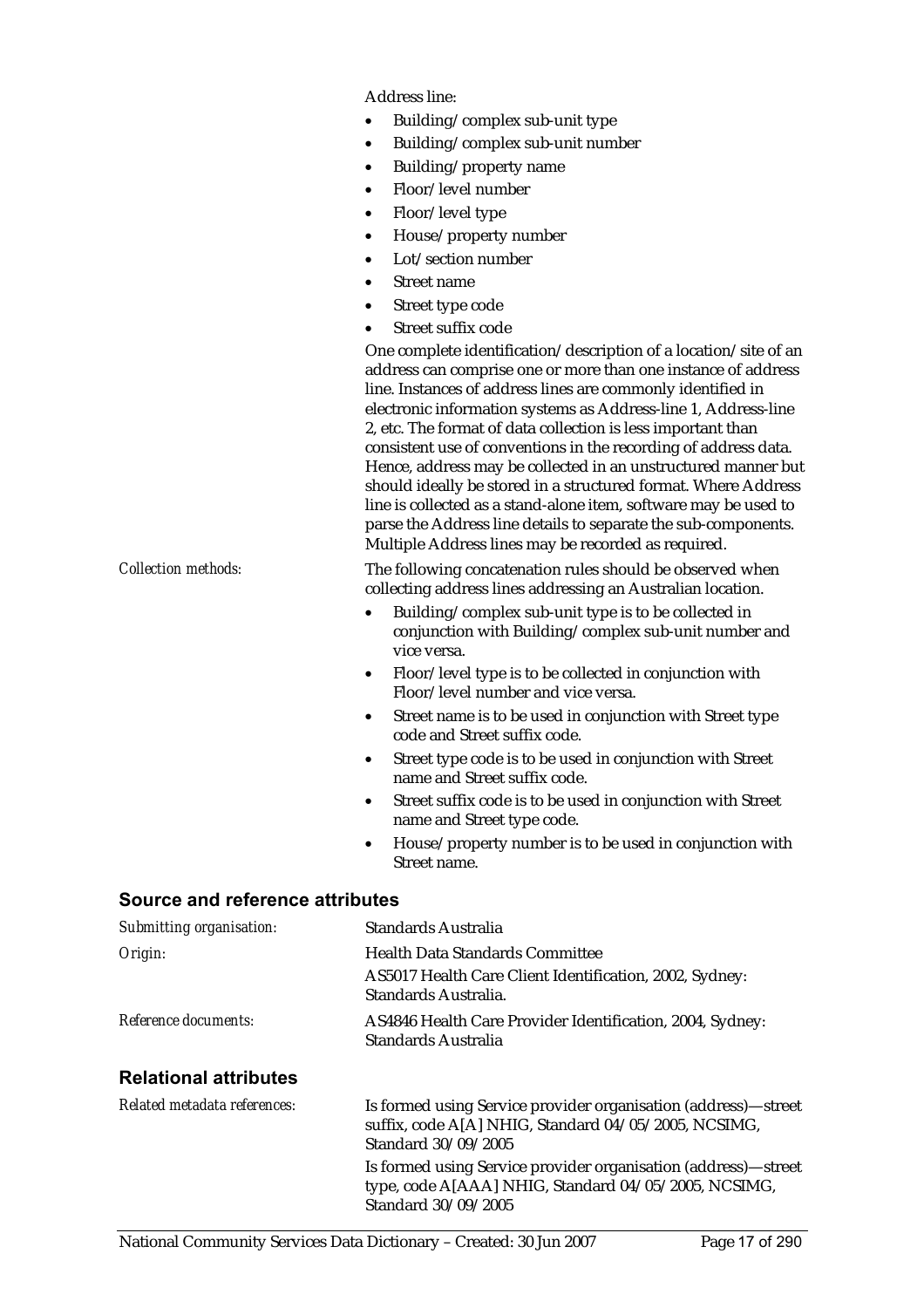Is formed using Service provider organisation (address)—street name, text  $[A(30)]$  NHIG, Standard  $04/05/2005$ , NCSIMG, Standard 30/09/2005

Is formed using Service provider organisation (address) lot/section identifier, N[X(14)] NHIG, Standard 04/05/2005, NCSIMG, Standard 30/09/2005

Is formed using Service provider organisation (address) house/property identifier, text [X(12)] NHIG, Standard 04/05/2005, NCSIMG, Standard 30/09/2005

Is formed using Service provider organisation (address) floor/level type, code A[A] NHIG, Standard 04/05/2005, NCSIMG, Standard 30/09/2005

Is formed using Service provider organisation (address) floor/level identifier, [NNNA] NHIG, Standard 04/05/2005, NCSIMG, Standard 30/09/2005

Is formed using Service provider organisation (address) building/complex sub-unit type, code A[AAA] NHIG, Standard 04/05/2005, NCSIMG, Standard 30/09/2005

Is formed using Service provider organisation (address) building/complex sub-unit identifier, [X(7)] NHIG, Standard 04/05/2005, NCSIMG, Standard 30/09/2005

Is formed using Service provider organisation (address) building/property name, text [X(30)] NHIG, Standard 04/05/2005, NCSIMG, Standard 30/09/2005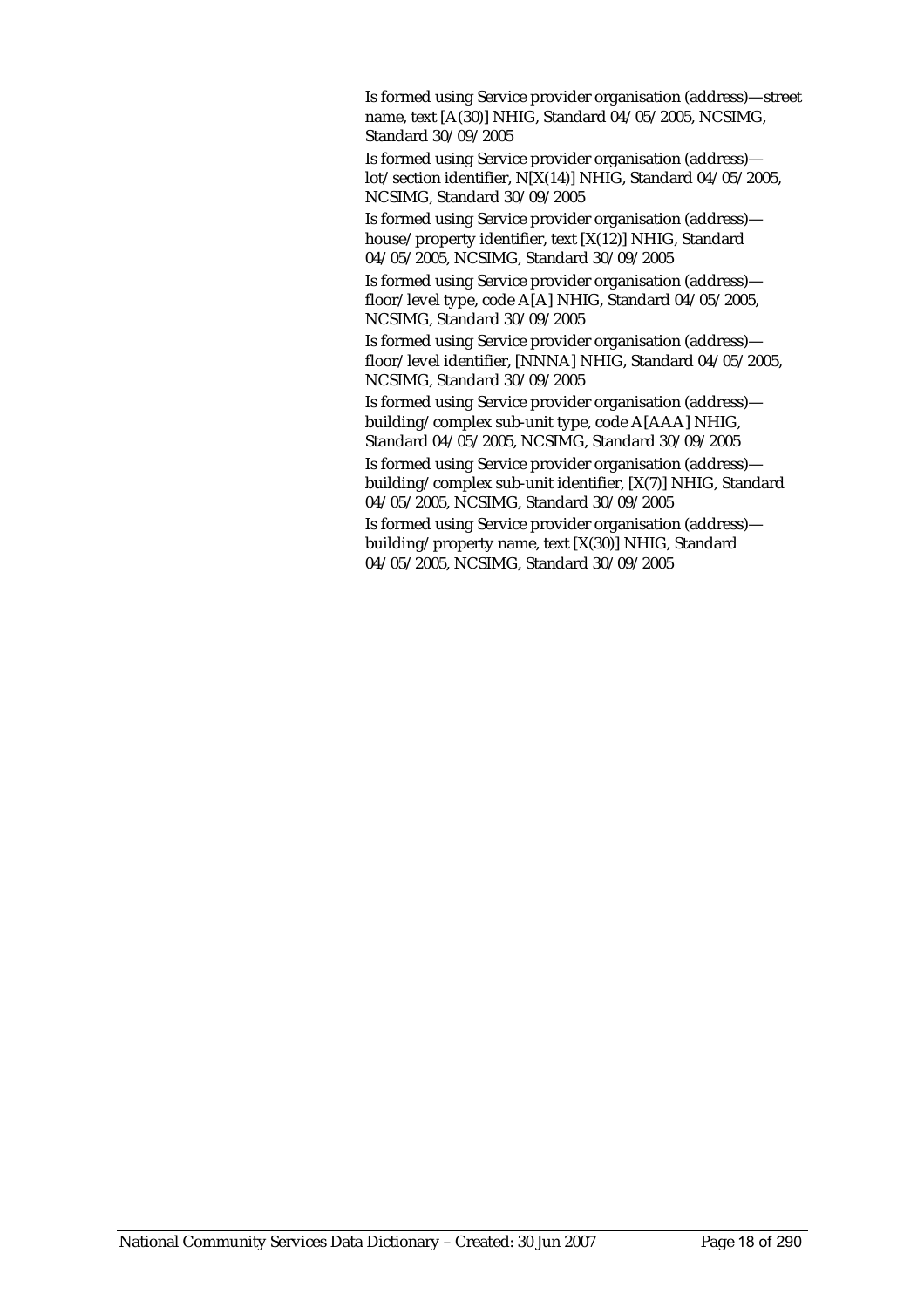# **Address type (person)**

# **Identifying and definitional attributes**

| Metadata item type:         | Data Element                                                         |
|-----------------------------|----------------------------------------------------------------------|
| <i>Technical name:</i>      | Person (address)—address type, code N                                |
| <b>METeOR</b> identifier:   | 286728                                                               |
| <b>Registration status:</b> | NHIG, Standard 04/05/2005<br>NCSIMG, Standard 30/09/2005             |
| Definition:                 | A code set representing a type of address, as represented by a code. |

# **Data element concept attributes**

| Data element concept: | Person (address)—address type                                                |
|-----------------------|------------------------------------------------------------------------------|
| Definition:           | The type of geographical/physical location where a person can be<br>located. |
| Object class:         | Person                                                                       |
| <b>Property:</b>      | Address type                                                                 |

# **Value domain attributes**

#### **Representational attributes**

| <b>Representation class:</b> | Code          |                                           |
|------------------------------|---------------|-------------------------------------------|
| Data type:                   | <b>Number</b> |                                           |
| Format:                      | N             |                                           |
| Maximum character length:    |               |                                           |
| Permissible values:          | Value         | <b>Meaning</b>                            |
|                              | 1             | <b>Business</b>                           |
|                              | 2             | Mailing or postal                         |
|                              | 3             | Residential                               |
|                              | 4             | Temporary residential                     |
| Supplementary values:        | 9             | Unknown/Not stated/inadequately described |

#### **Collection and usage attributes**

| <b>Guide for use:</b> | CODE 1<br><b>Business</b>                                                                                                                                                                                                                   |
|-----------------------|---------------------------------------------------------------------------------------------------------------------------------------------------------------------------------------------------------------------------------------------|
|                       | This code is used to indicate an address that is the physical location<br>of a business, an office or from where a service is delivered.                                                                                                    |
|                       | CODE 2 Mailing or postal                                                                                                                                                                                                                    |
|                       | This code is used to indicate an address that is only for                                                                                                                                                                                   |
|                       | correspondence purposes.                                                                                                                                                                                                                    |
|                       | CODE 3 Residential                                                                                                                                                                                                                          |
|                       | This code is used to indicate where a person is living. Note that this<br>code is not valid for organisations.                                                                                                                              |
|                       | CODE 4 Temporary residential                                                                                                                                                                                                                |
|                       | Temporary accommodation address (such as for a person from<br>rural Australia who is visiting an oncology centre for a course of<br>treatment, or a person who usually resides overseas). Note that this<br>is not valid for organisations. |
|                       | CODE 9 Unknown/Not stated/inadequately described                                                                                                                                                                                            |
|                       | This code may also be used where the person has no fixed address                                                                                                                                                                            |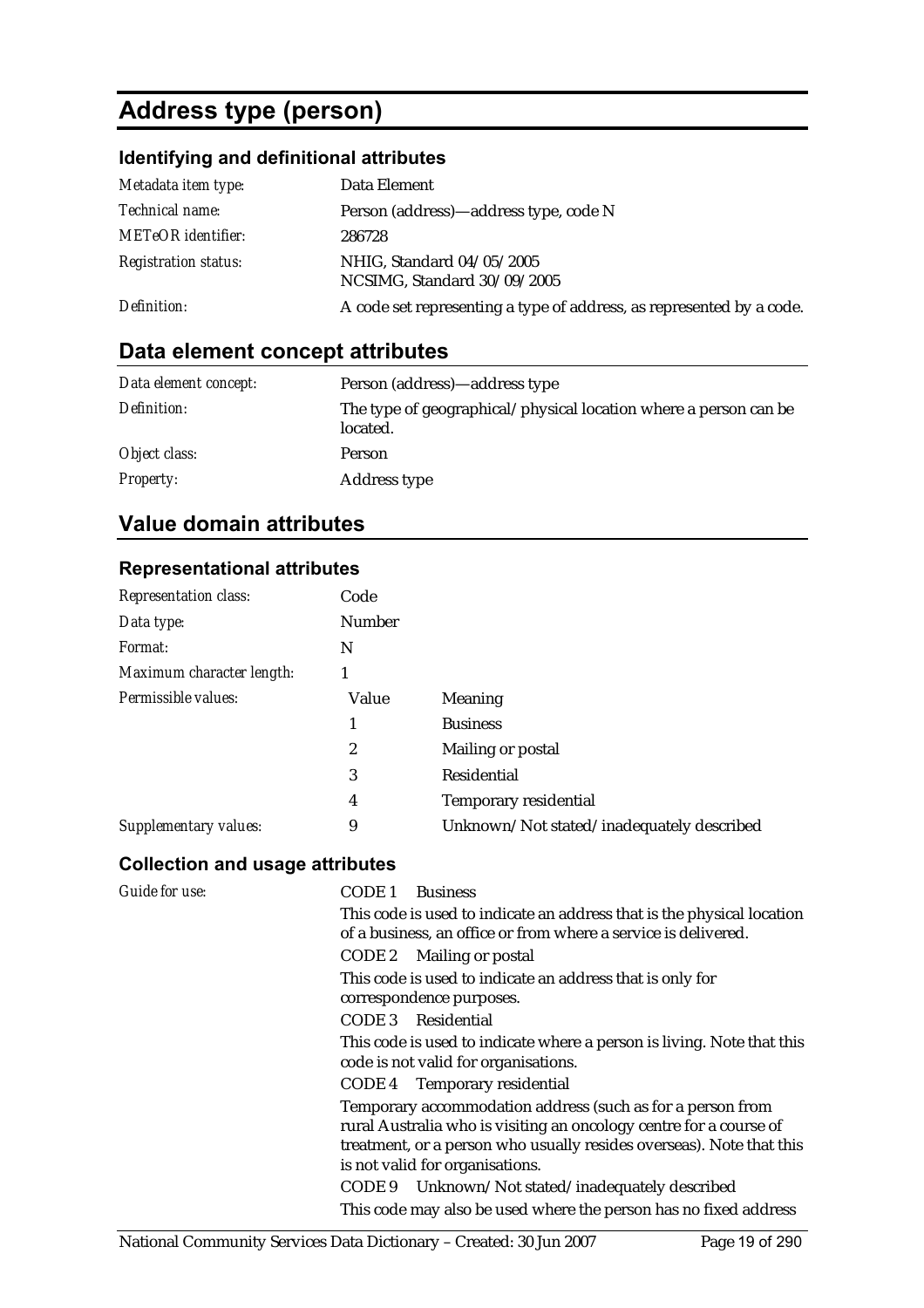or does not wish to have their residential or a correspondence address recorded.

# **Data element attributes**

#### **Collection and usage attributes**

| <b>Guide for use:</b>      | A single address may have multiple address types associated with<br>it. Record as many as required.                                                                                                                                                                                                                                                                                                                                                                                                                                                                                                                                                                     |
|----------------------------|-------------------------------------------------------------------------------------------------------------------------------------------------------------------------------------------------------------------------------------------------------------------------------------------------------------------------------------------------------------------------------------------------------------------------------------------------------------------------------------------------------------------------------------------------------------------------------------------------------------------------------------------------------------------------|
| <b>Collection methods:</b> | At least one address must be recorded (this may be an unknown<br>Address type).<br>Health care establishments should always attempt to collect the<br>residential address of a person who is a health care client when a<br>service is provided. When recording the address for a health care<br>provider or organisation, the business address should always be<br>collected. In addition, other addresses may also need to be<br>recorded for individuals and organisations.<br>Overseas address:<br>For individuals record the overseas address as the residential<br>address and record a temporary accommodation address as their<br>contact address in Australia. |
| Comments:                  | 'No fixed address' is coded as unknown because it (the concept) is<br>not a type of address for a person but is an attribute of the person<br>only i.e. it is not a location for which an address may be derived. It<br>is not recommended that an implementation collects this attribute<br>as an address type. A person not having a fixed address constrains<br>the number of address types that can be collected i.e. temporary<br>accommodation and residential address types cannot be collected.<br>However, if it is imperative that this occurs, it is suggested that<br>code 9 be used.                                                                       |

| Submitting organisation: | Standards Australia                                                                                                                                                                                     |
|--------------------------|---------------------------------------------------------------------------------------------------------------------------------------------------------------------------------------------------------|
|                          | Australian Institute of Health and Welfare                                                                                                                                                              |
| Origin:                  | AS5017 Health Care Client Identification, 2002, Sydney: Standards<br>Australia                                                                                                                          |
| Reference documents:     | AS4846 Health Care Provider Identification, 2004, Sydney:<br>Standards Australia<br>In AS4846 and AS5017 alternative alphabetic codes are presented.<br>Refer to the current standard for more details. |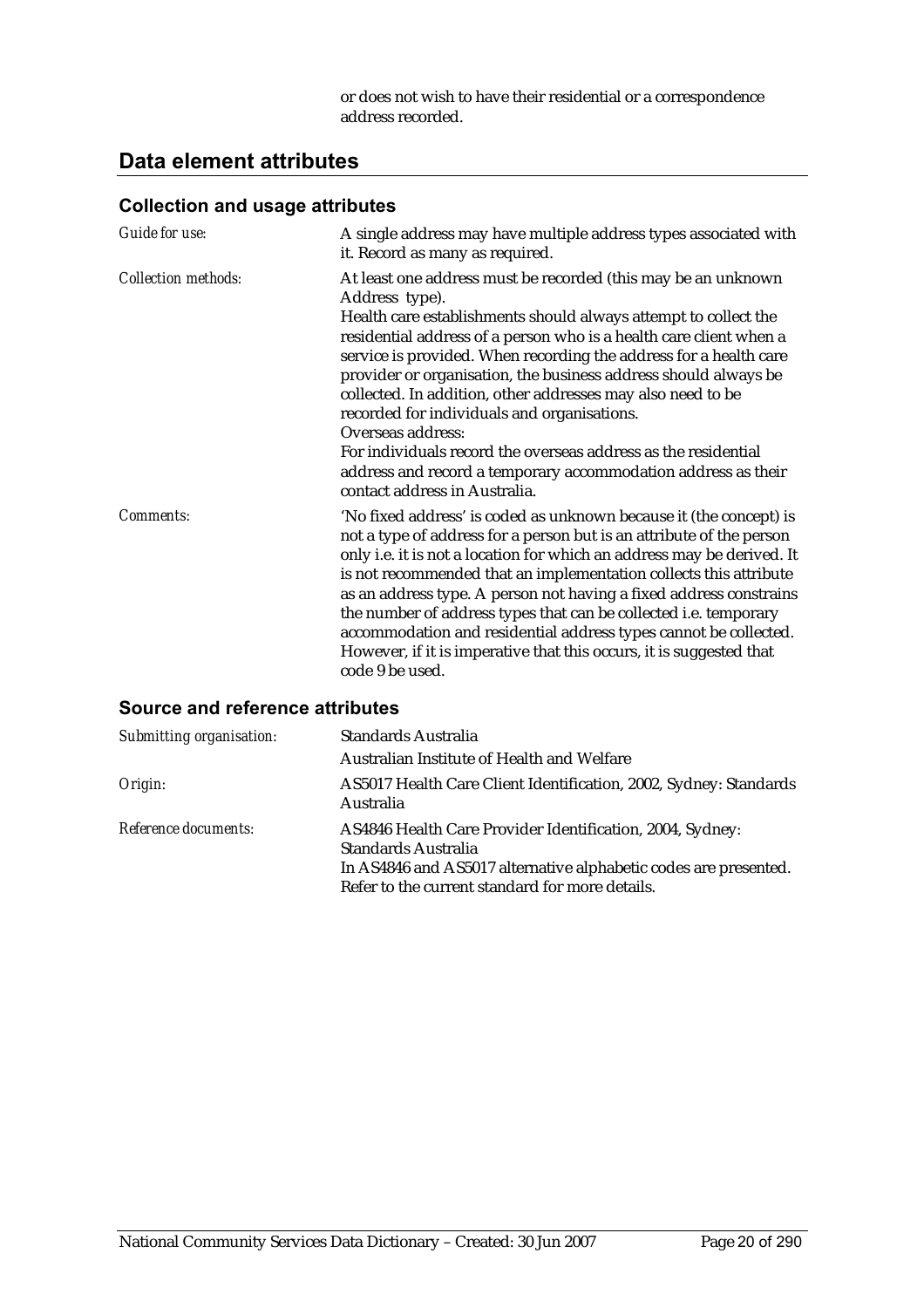# **Address type (service provider organisation)**

#### **Identifying and definitional attributes**

| Metadata item type:         | Data Element                                                                                                  |
|-----------------------------|---------------------------------------------------------------------------------------------------------------|
| Technical name:             | Service provider organisation (address)—address type, code N                                                  |
| <b>METeOR</b> identifier:   | 286792                                                                                                        |
| <b>Registration status:</b> | NHIG, Standard 04/05/2005<br>NCSIMG, Standard 30/09/2005                                                      |
| Definition:                 | The type of geographical/physical location where an organisation<br>can be located, as represented by a code. |

# **Data element concept attributes**

| Data element concept: | Service provider organisation (address)—address type                                |
|-----------------------|-------------------------------------------------------------------------------------|
| Definition:           | The type of geographical/physical location where an organisation<br>can be located. |
| Object class:         | Service provider organisation                                                       |
| <b>Property:</b>      | Address type                                                                        |

### **Value domain attributes**

#### **Representational attributes**

| <b>Representation class:</b> | Code             |                                           |
|------------------------------|------------------|-------------------------------------------|
| Data type:                   | Number           |                                           |
| Format:                      | N                |                                           |
| Maximum character length:    |                  |                                           |
| Permissible values:          | Value            | <b>Meaning</b>                            |
|                              |                  | <b>Business</b>                           |
|                              | $\boldsymbol{2}$ | Mailing or postal                         |
| Supplementary values:        | 9                | Unknown/Not stated/inadequately described |

#### **Collection and usage attributes**

| Guide for use: | CODE 1<br>Business                                                                                                                                     |
|----------------|--------------------------------------------------------------------------------------------------------------------------------------------------------|
|                | This code is used to indicate an address that is the physical location<br>of a business, an office or from where a service is delivered.               |
|                | CODE 2 Mailing or postal                                                                                                                               |
|                | This code is used to indicate an address that is only for<br>correspondence purposes.                                                                  |
|                | CODE 9 Unknown/Not stated/inadequately described                                                                                                       |
|                | This code may also be used where the person has no fixed address<br>or does not wish to have their residential or a correspondence<br>address recorded |

#### **Data element attributes**

#### **Collection and usage attributes**

*Guide for use:* A single address may have multiple address types associated with it. Record as many as required.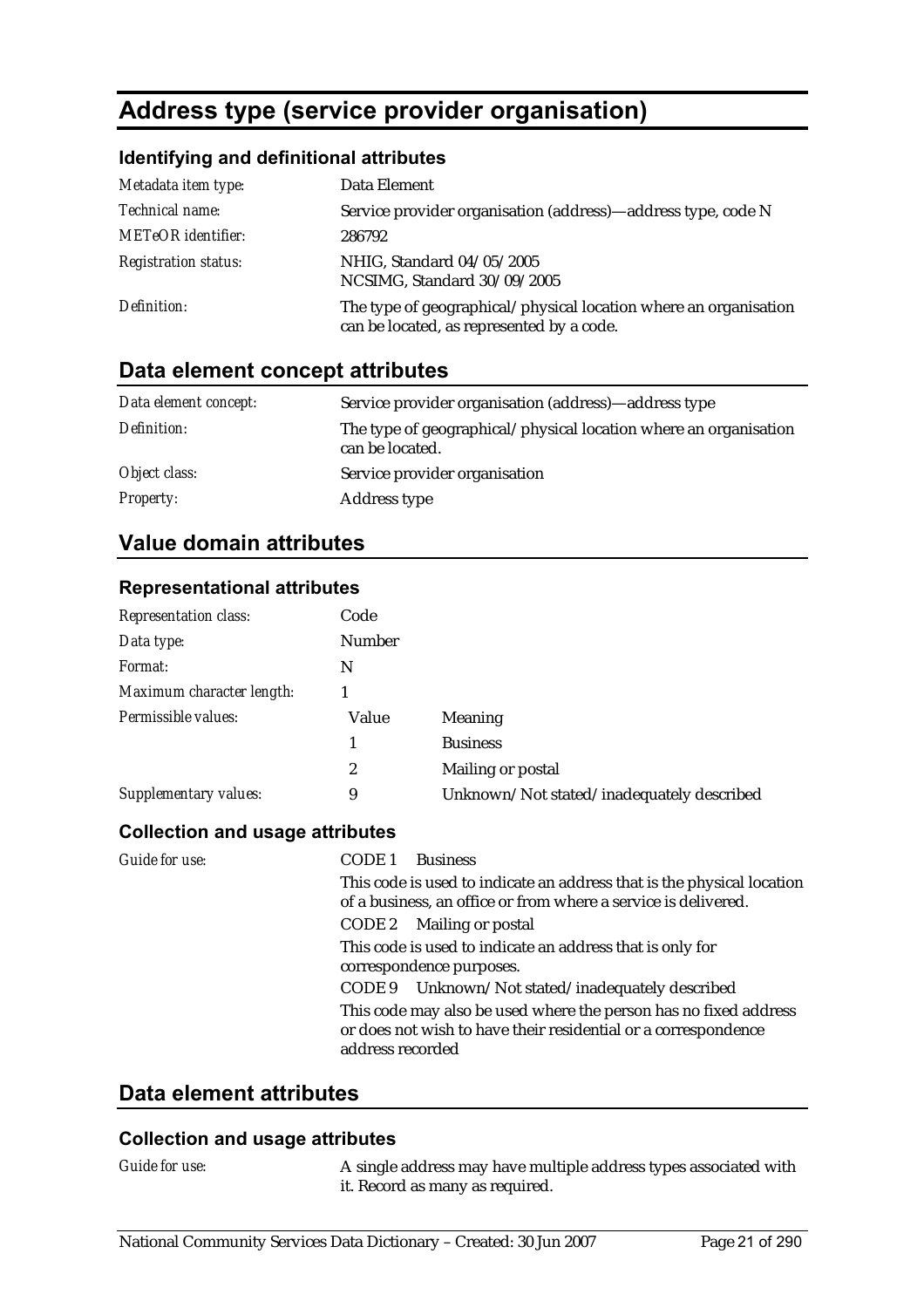| Collection methods: | At least one address must be recorded (this may be an unknown<br>Address type). When recording the address for a health care<br>provider or organisation, the business address should always be<br>collected. In addition, other addresses may also need to be<br>recorded for individuals and organisations. |
|---------------------|---------------------------------------------------------------------------------------------------------------------------------------------------------------------------------------------------------------------------------------------------------------------------------------------------------------|
|                     |                                                                                                                                                                                                                                                                                                               |

| Origin:              | AS5017 Health Care Client Identification, 2002, Sydney: Standards<br>Australia                                                                                                                          |
|----------------------|---------------------------------------------------------------------------------------------------------------------------------------------------------------------------------------------------------|
| Reference documents: | AS4846 Health Care Provider Identification, 2004, Sydney:<br>Standards Australia<br>In AS4846 and AS5017 alternative alphabetic codes are presented.<br>Refer to the current standard for more details. |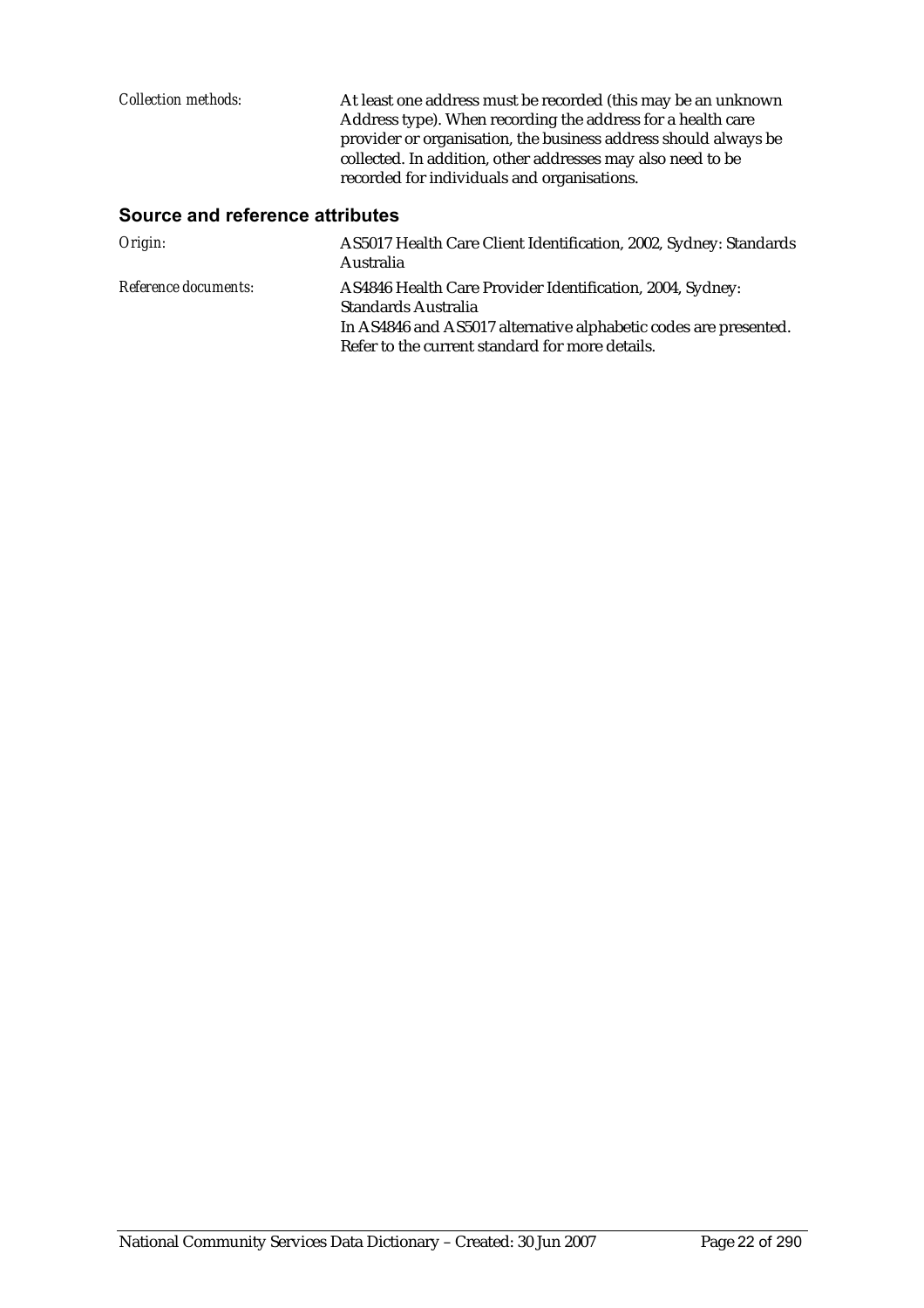# **Address—country identifier (person)**

#### **Identifying and definitional attributes**

| Metadata item type:         | Data Element                                                                   |
|-----------------------------|--------------------------------------------------------------------------------|
| Technical name:             | Person (address)-country identifier, code (SACC 1998) NNNN                     |
| <b>METeOR</b> identifier:   | 288091                                                                         |
| <b>Registration status:</b> | NHIG, Standard 04/05/2005<br>NCSIMG, Standard 30/09/2005                       |
| Definition:                 | The country component of the address of a person, as represented<br>by a code. |

# **Data element concept attributes**

| Data element concept: | Person (address)—country identifier               |
|-----------------------|---------------------------------------------------|
| Definition:           | The country component of the address of a person. |
| Object class:         | Person                                            |
| <i>Property:</i>      | Country identifier                                |

# **Value domain attributes**

#### **Representational attributes**

| <b>Classification scheme:</b> | <b>Standard Australian Classification of Countries 1998</b> |
|-------------------------------|-------------------------------------------------------------|
| <b>Representation class:</b>  | Code                                                        |
| Data type:                    | Number                                                      |
| <i>Format:</i>                | <b>NNNN</b>                                                 |
| Maximum character length:     |                                                             |

#### **Collection and usage attributes**

| Guide for use: | The Standard Australian Classification of Countries 1998 (SACC) is<br>a four-digit, three-level hierarchical structure specifying major<br>group, minor group and country. |
|----------------|----------------------------------------------------------------------------------------------------------------------------------------------------------------------------|
|                | A country, even if it comprises other discrete political entities such<br>as states, is treated as a single unit for all data domain purposes.                             |
|                | Parts of a political entity are not included in different groups. Thus,                                                                                                    |
|                | Hawaii is included in Northern America (as part of the identified                                                                                                          |
|                | country United States of America), despite being geographically                                                                                                            |
|                | close to and having similar social and cultural characteristics as the                                                                                                     |
|                | units classified to Polynesia.                                                                                                                                             |

### **Data element attributes**

#### **Collection and usage attributes**

| <b>Collection methods:</b> | Collect the data at the 4-digit level.                                                                                                                                                         |
|----------------------------|------------------------------------------------------------------------------------------------------------------------------------------------------------------------------------------------|
| <i>Comments:</i>           | Note that the Standard Australian Classification of Countries<br>(SACC) is mappable to but not identical to Australian Standard<br>Classification of Countries for Social Statistics (ASCCSS). |

| Standard Australian Classification of Countries, Catalogue number |
|-------------------------------------------------------------------|
|                                                                   |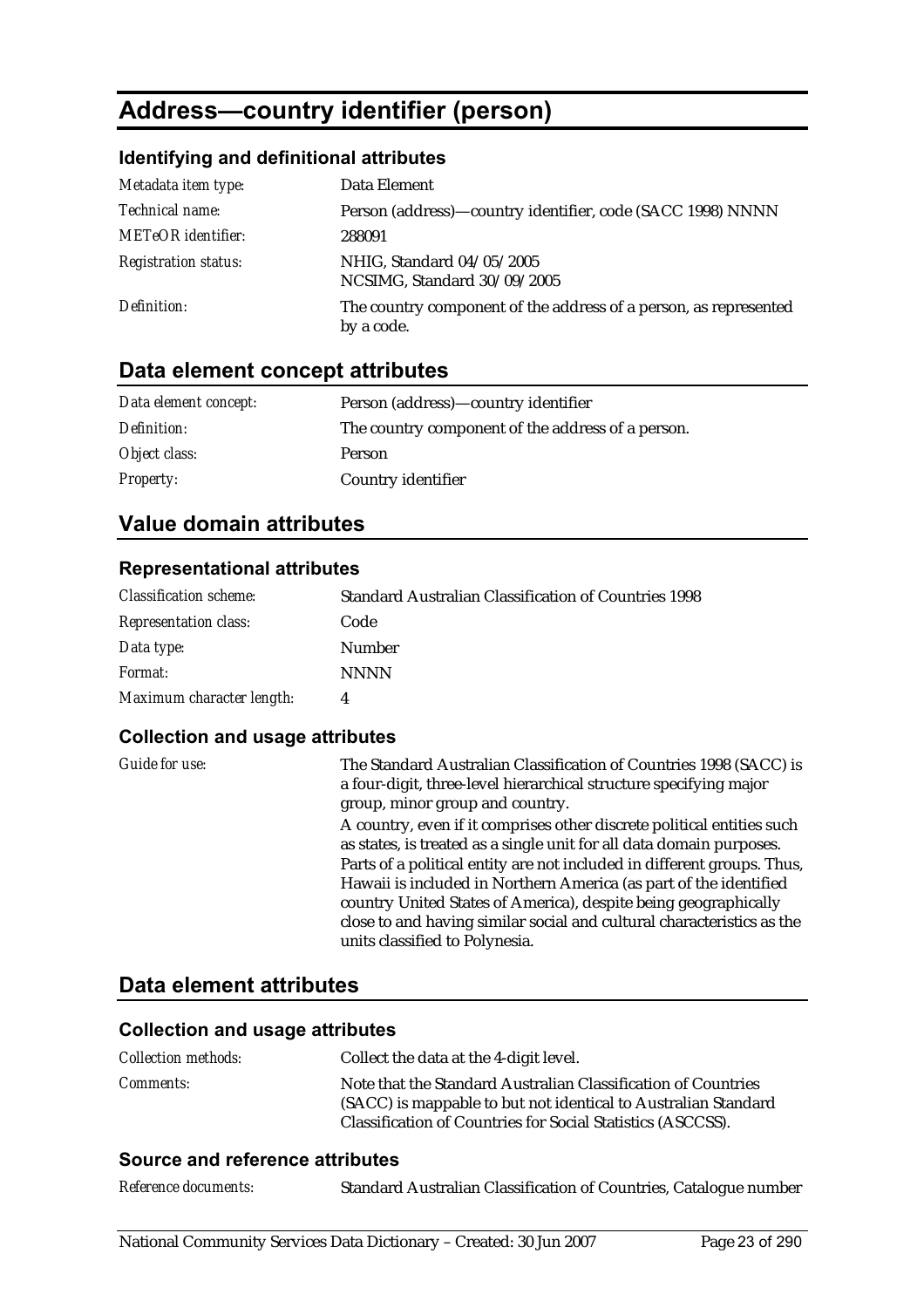1269.0, 1998, Canberra: Australian Bureau of Statistics

Standard Australian Classification of Countries, Revision 2.01, Canberra 1999, Australian Bureau of Statistics. Catalogue Number 1269.0

Standard Australian Classification of Countries, Revision 2.02, Canberra 2004, Australian Bureau of Statistics. Catalogue Number 1269.0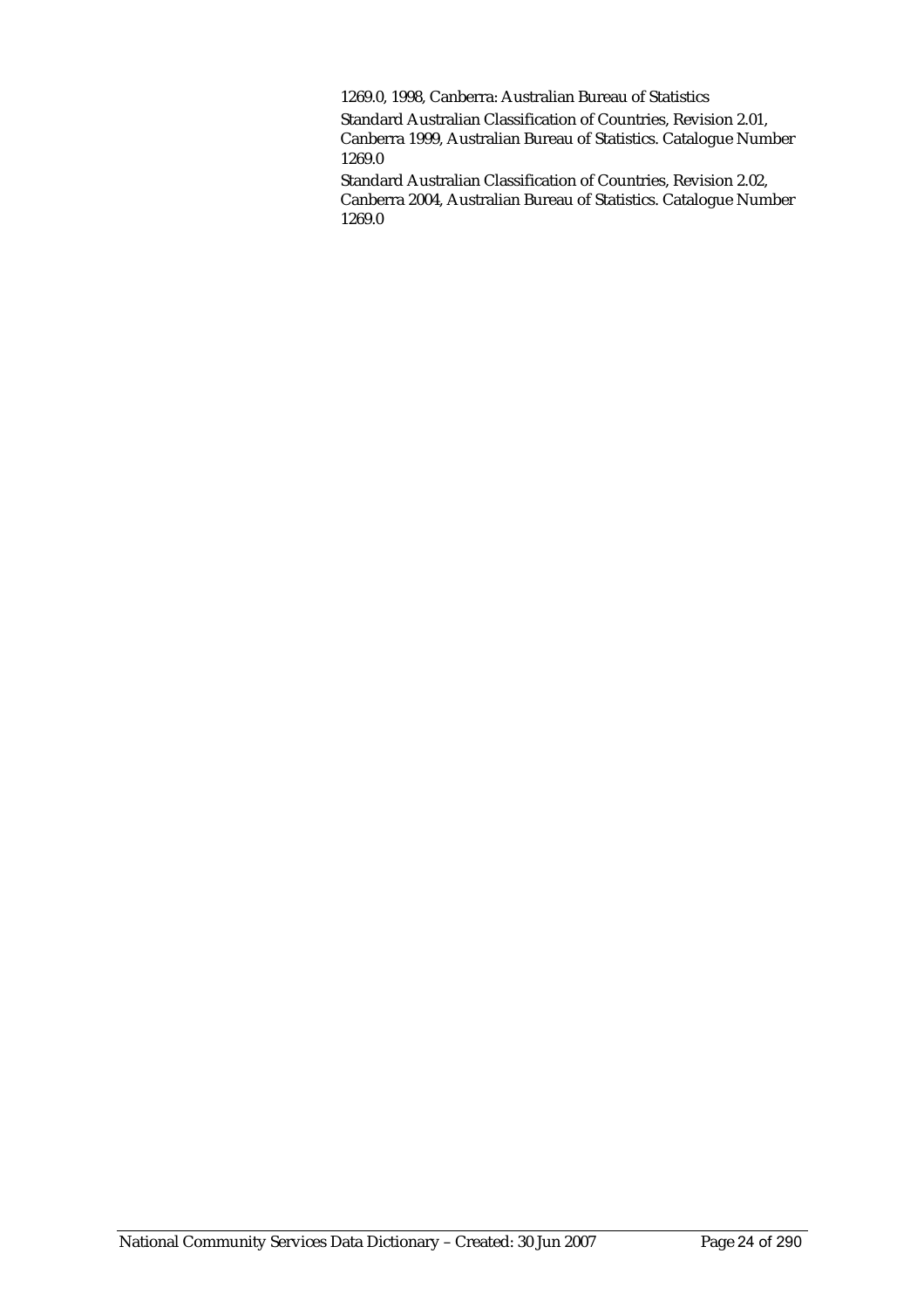# **Age**

# **Identifying and definitional attributes**

| Metadata item type:         | Data Element                                                                                                                                                                                                             |
|-----------------------------|--------------------------------------------------------------------------------------------------------------------------------------------------------------------------------------------------------------------------|
| Technical name:             | Person—age, total years N[NN]                                                                                                                                                                                            |
| METeOR identifier:          | 303794                                                                                                                                                                                                                   |
| <b>Registration status:</b> | NHIG, Standard 08/02/2006<br>NCSIMG, Standard 29/04/2006<br>NHDAMG, Standard 10/02/2006                                                                                                                                  |
| Definition:                 | The age of the person in (completed) years at a specific point in<br>time.                                                                                                                                               |
| Context:                    | Age is a core data element in a wide range of social, labour and<br>demographic statistics. It is used in the analyses of service<br>utilisation by age group and can be used as an assistance<br>eligibility criterion. |

# **Data element concept attributes**

| Data element concept: | Person—age                                                                                  |
|-----------------------|---------------------------------------------------------------------------------------------|
| Definition:           | The age of the person.                                                                      |
| Context:              | Age is a core data element in a wide range of social, labour and<br>demographic statistics. |
| Object class:         | Person                                                                                      |
| <b>Property:</b>      | Age                                                                                         |

# **Value domain attributes**

#### **Representational attributes**

| <b>Representation class:</b> | Total  |                    |
|------------------------------|--------|--------------------|
| Data type:                   | Number |                    |
| Format:                      | N[NN]  |                    |
| Maximum character length:    | 3      |                    |
| Supplementary values:        | Value  | Meaning            |
|                              | 999    | Unknown/not stated |
| Unit of measure:             | Year   |                    |

# **Data element attributes**

#### **Collection and usage attributes**

| Guide for use: | Age in single years (if aged under one year, record as zero).                                                                                          |
|----------------|--------------------------------------------------------------------------------------------------------------------------------------------------------|
|                | If age (or date of birth) is unknown or not stated, and cannot be<br>estimated, use Code 999.                                                          |
|                | National community services and housing assistance data                                                                                                |
|                | dictionary specific:                                                                                                                                   |
|                | If year of birth is known (but date of birth is not) use the date,<br>0101YYYY of the birth year to estimate age (where YYYY is the<br>year of birth). |
|                | National housing assistance data dictionary specific:                                                                                                  |
|                | In the housing assistance data collections age is calculated at 30                                                                                     |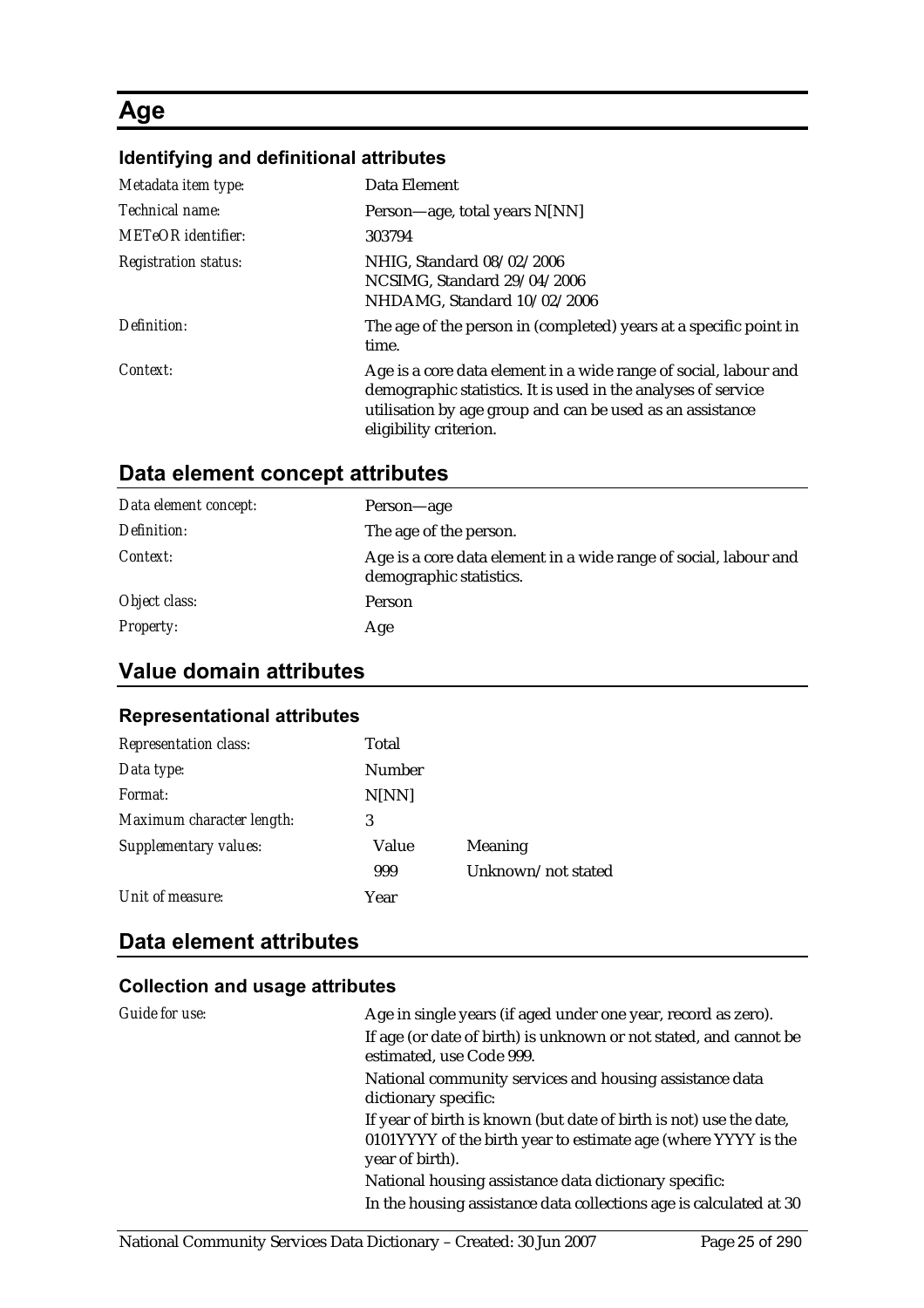|                            | June for the corresponding year.                                                                                                                                                                                                                                                                                                                       |
|----------------------------|--------------------------------------------------------------------------------------------------------------------------------------------------------------------------------------------------------------------------------------------------------------------------------------------------------------------------------------------------------|
| <b>Collection methods:</b> | Although collection of date of birth allows more precise<br>calculation of age, this may not be feasible in some data<br>collections, and alternative questions are: Age last birthday?<br>What was  age last birthday?                                                                                                                                |
|                            | What is  age in complete years?                                                                                                                                                                                                                                                                                                                        |
| <i>Comments:</i>           | National community services data dictionary specific:                                                                                                                                                                                                                                                                                                  |
|                            | Different rules for reporting data may apply when estimating<br>the Date of birth of children aged under 2 years since the rapid<br>growth and development of children within this age group<br>means that a child's development can vary considerably over<br>the course of a year. Thus, more specific reporting of estimated<br>age is recommended. |
|                            | Those who need to conduct data collections for children where<br>age is collected in months, weeks, or days should do so in a<br>manner that allows for aggregation of those results to this<br>standard.                                                                                                                                              |

| Submitting organisation:     | National Public Health Information Working Group                                                                                                                |  |
|------------------------------|-----------------------------------------------------------------------------------------------------------------------------------------------------------------|--|
| Origin:                      | Australian Bureau of Statistics, Standards for Social, Labour and<br>Demographic Variables. Reference through:<br>www.abs.gov.au/Ausstats/abs@.nsf/StatsLibrary |  |
| <b>Relational attributes</b> |                                                                                                                                                                 |  |
| Related metadata references: | Supersedes Person—age (community services), total years<br>N[NN] NCSIMG, Superseded 30/09/2005                                                                  |  |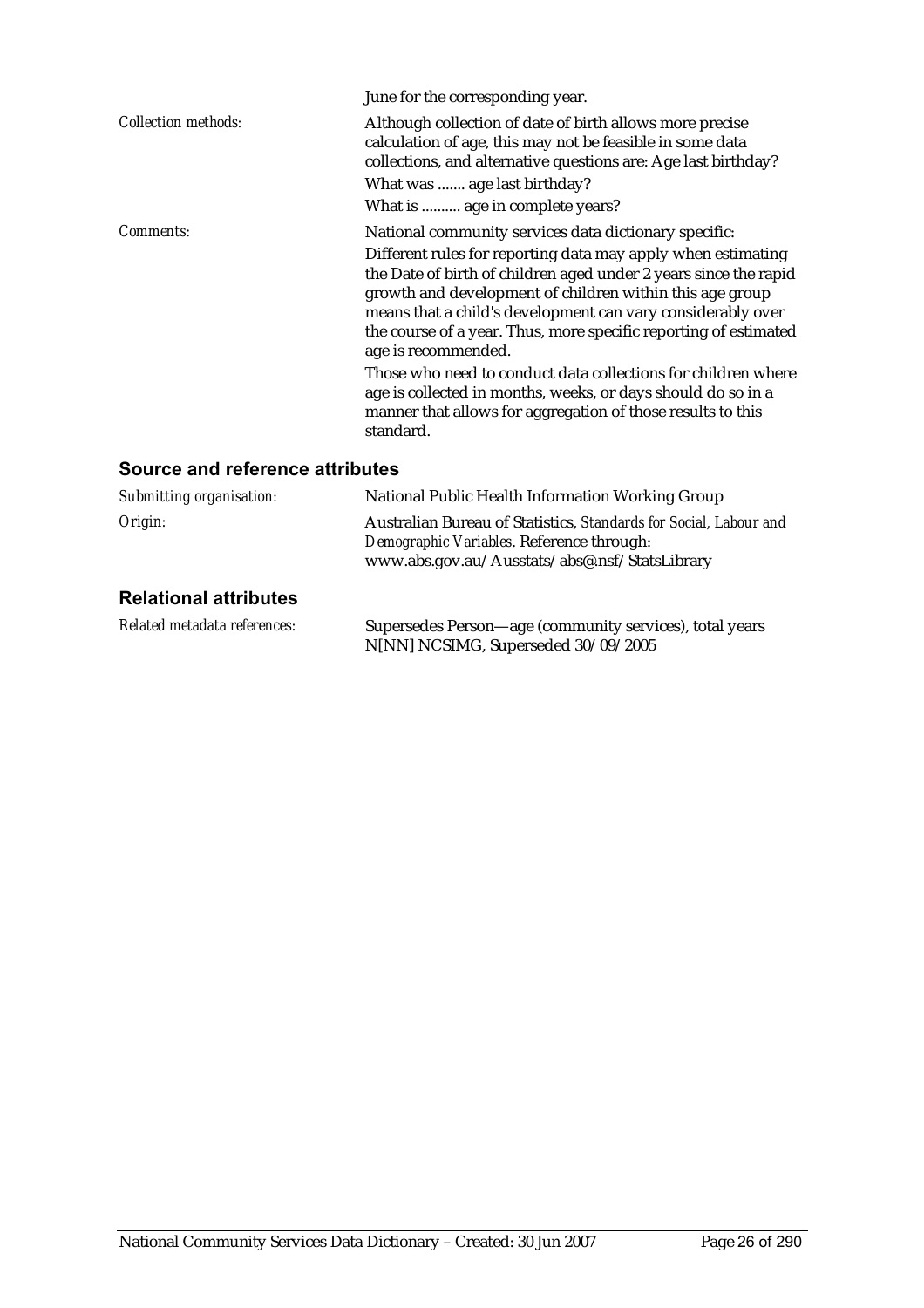# **Amount of assistance**

#### **Identifying and definitional attributes**

| Metadata item type:         | Data Element                                                                            |
|-----------------------------|-----------------------------------------------------------------------------------------|
| Technical name:             | Client—amount of assistance, total hours NNN                                            |
| Synonymous names:           | Hours of assistance, Hours of support received, Amount of<br>support                    |
| <b>METeOR</b> identifier:   | 323093                                                                                  |
| <b>Registration status:</b> | NCSIMG, Standard 27/04/2007                                                             |
| Definition:                 | The number of hours of assistance received by a client of an<br>agency or organisation. |

# **Data element concept attributes**

| Data element concept: | Client—amount of assistance                                                    |
|-----------------------|--------------------------------------------------------------------------------|
| Definition:           | The amount of assistance received by a client of an agency or<br>organisation. |
| Object class:         | Client                                                                         |
| <b>Property:</b>      | Amount of assistance                                                           |

# **Value domain attributes**

| <b>Representational attributes</b> |  |
|------------------------------------|--|
|------------------------------------|--|

| <b>Representation class:</b> | Total         |                                   |
|------------------------------|---------------|-----------------------------------|
| Data type:                   | <b>String</b> |                                   |
| Format:                      | <b>NNN</b>    |                                   |
| Maximum character length:    | 3             |                                   |
| Supplementary values:        | Value         | Meaning                           |
|                              | 999           | Not stated/inadequately described |
| Unit of measure:             | Hour (h)      |                                   |

#### **Collection and usage attributes**

*Guide for use:* Total hours expressed as 000, 001 etc.

### **Data element attributes**

#### **Collection and usage attributes**

| Guide for use:             | As this data element is a measure of time (in hours) of services<br>directly received by clients it will not accrue to give a total of<br>assistance provided on an agency or organisation (in terms of<br>money, time or quantity of goods or services). Therefore it<br>should not be used for National Accounts reporting.                                                                                                                               |
|----------------------------|-------------------------------------------------------------------------------------------------------------------------------------------------------------------------------------------------------------------------------------------------------------------------------------------------------------------------------------------------------------------------------------------------------------------------------------------------------------|
| <b>Collection methods:</b> | Where clients receive support in a group setting the hours<br>received in this setting for all attending service users should be<br>reported (i.e. agencies should not apportion group hours across<br>the number of clients attending). For example, where one<br>worker is supplying services to 3 clients for 4 hours, each client<br>should be counted as receiving 4 hours of service.<br>Hours received during sleepover duties should be included in |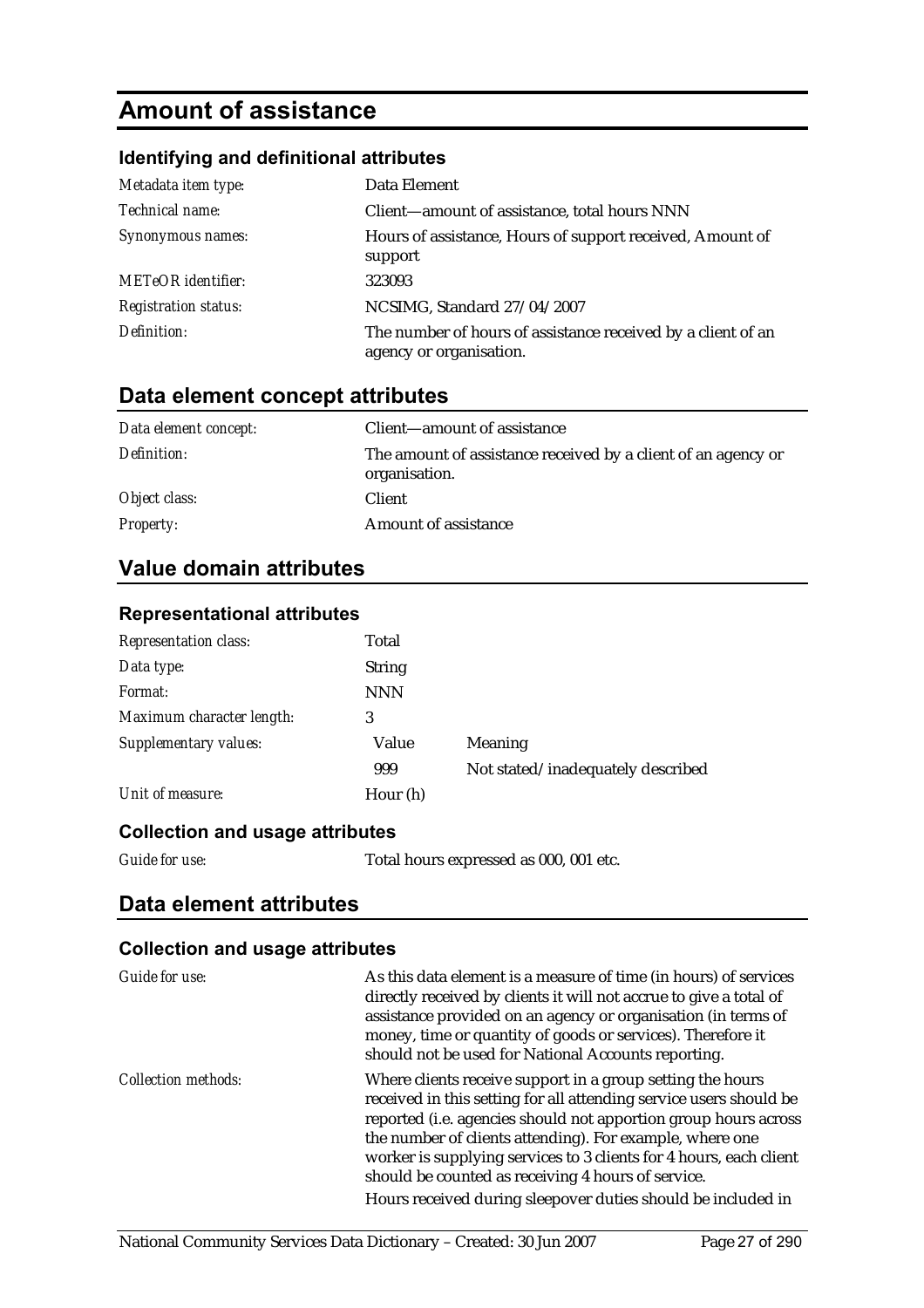#### the total hours received by the client.

| Submitting organisation:     | Australian Institute of Health and Welfare.                                                                                                                |
|------------------------------|------------------------------------------------------------------------------------------------------------------------------------------------------------|
|                              | CSTDA NMDS Network.                                                                                                                                        |
| Origin:                      | Commonwealth State/Territory Disability Agreement National<br>Minimum Data Set (CSTDA NMDS) collection. Data Guide:<br>data items and definitions 2006-07. |
| <b>Relational attributes</b> |                                                                                                                                                            |

| <b>Implementation in Data Set</b> | Commonwealth State/Territory Disability Agreement NMDS - |
|-----------------------------------|----------------------------------------------------------|
| Specifications:                   | 1 July 2006 NCSIMG, Standard 27/04/2007                  |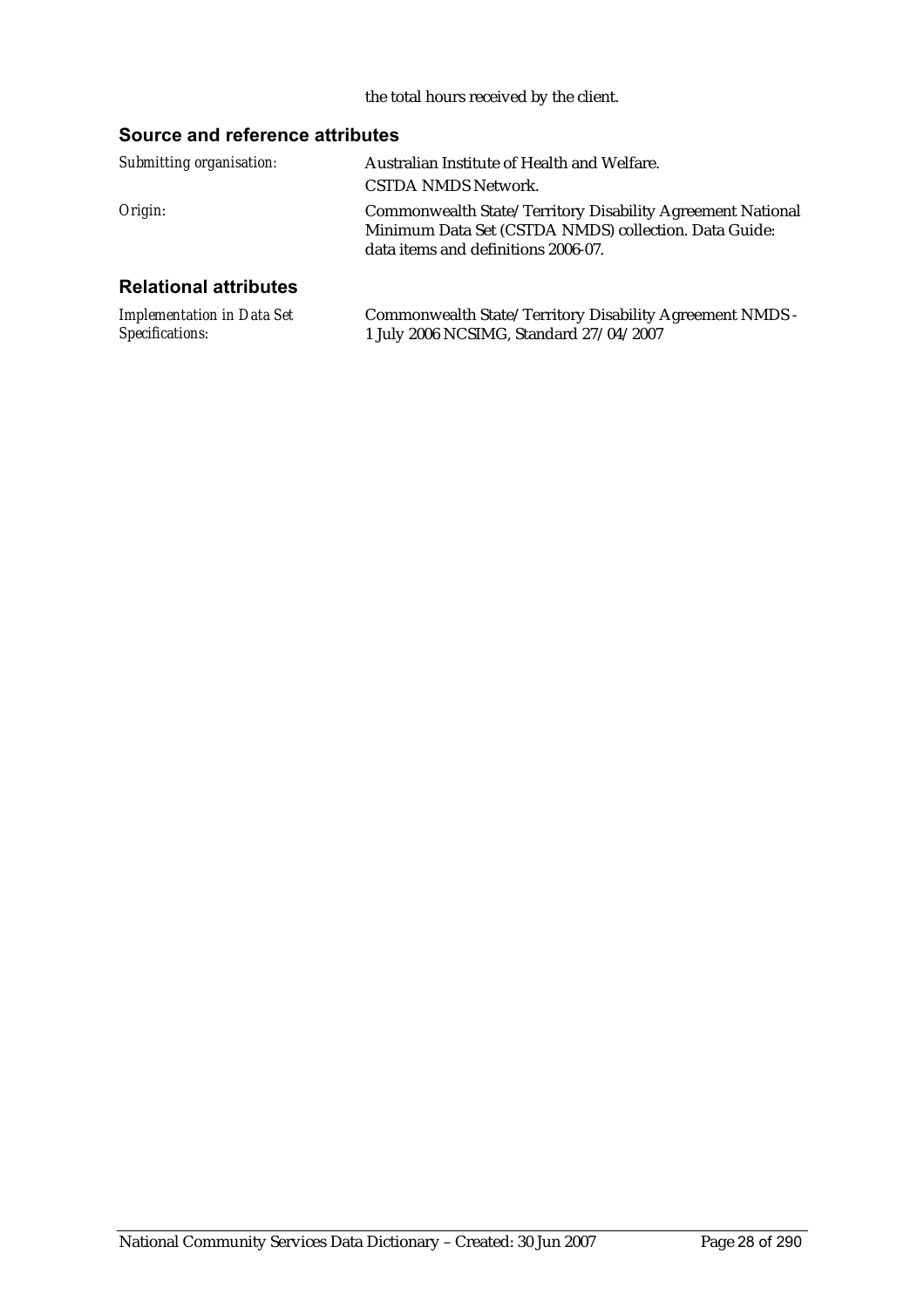# **Assessment date**

#### **Identifying and definitional attributes**

| Metadata item type:         | Data Element                                                                                                                                                   |
|-----------------------------|----------------------------------------------------------------------------------------------------------------------------------------------------------------|
| Technical name:             | Service event-assessment date, DDMMYYYY                                                                                                                        |
| <b>METeOR</b> identifier:   | 269943                                                                                                                                                         |
| <b>Registration status:</b> | NCSIMG, Standard 01/03/2005                                                                                                                                    |
| Definition:                 | The date(s) on which the agency undertook an assessment of<br>the client(s) need for assistance, appropriateness of service<br>provision and/or circumstances. |

### **Data element concept attributes**

| Data element concept: | Service event-assessment date                                                                                                                                                                                                                                                                                                                                               |
|-----------------------|-----------------------------------------------------------------------------------------------------------------------------------------------------------------------------------------------------------------------------------------------------------------------------------------------------------------------------------------------------------------------------|
| Definition:           | The date(s) on which the agency undertook an assessment of<br>the client(s) need for assistance, appropriateness of service<br>provision and/or circumstances.                                                                                                                                                                                                              |
| Context:              | Service provision and planning:                                                                                                                                                                                                                                                                                                                                             |
|                       | To help locate information about a client's circumstances in<br>time.                                                                                                                                                                                                                                                                                                       |
|                       | As some information about clients can change over time it is<br>necessary to have some way of identifying the currency of this<br>information. The most recent date of assessment can be taken as<br>an indication of the last time that the agency has reviewed and<br>updated the information they have recorded about the client's<br>characteristics and circumstances. |
| Object class:         | Service event                                                                                                                                                                                                                                                                                                                                                               |
| Property:             | Assessment date                                                                                                                                                                                                                                                                                                                                                             |

#### **Source and reference attributes**

*Submitting organisation:* Australian Institute of Health and Welfare

### **Value domain attributes**

#### **Representational attributes**

| <b>Representation class:</b> | Date            |
|------------------------------|-----------------|
| Data type:                   | Date/Time       |
| Format:                      | <b>DDMMYYYY</b> |
| Maximum character length:    | 8               |

### **Data element attributes**

#### **Collection and usage attributes**

*Guide for use:* This metadata item should always be recorded as an 8-digit valid date comprising day, month and year. Year should always be recorded in its full 4-digit format. For days and months with a numeric value of less than 10, zeros should be used to ensure that the date contains the required 8 digits. For example, if a person was last assessed by an agency on 1 July 2000 the Assessment date should be recorded as 01072000 as specified in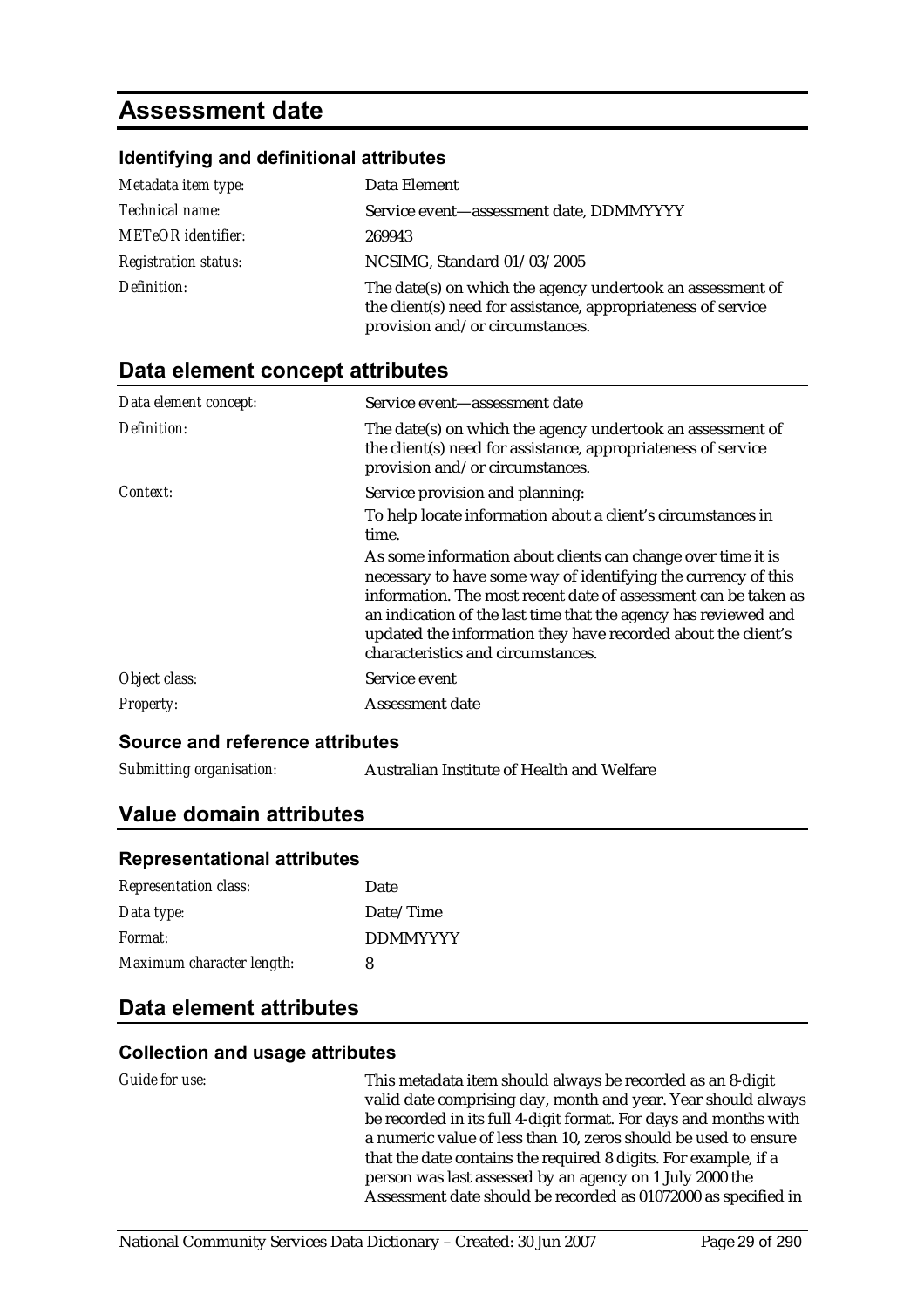|                            | the representational layout.                                                                                                                                                                                                                                                                                                                                                                                                                                                                                                                                                                                                                                                                                                                                                                                                                                                                          |
|----------------------------|-------------------------------------------------------------------------------------------------------------------------------------------------------------------------------------------------------------------------------------------------------------------------------------------------------------------------------------------------------------------------------------------------------------------------------------------------------------------------------------------------------------------------------------------------------------------------------------------------------------------------------------------------------------------------------------------------------------------------------------------------------------------------------------------------------------------------------------------------------------------------------------------------------|
| <b>Collection methods:</b> | When an agency undertakes an assessment of client needs and<br>the adequacy and appropriateness of service provision, the<br>agency should also record or update information about the<br>client's circumstances. While agency practice tends to differ,<br>most clients undergo some form of assessment process when<br>they first become involved with the agency. This process may<br>vary from a relatively simple assessment of eligibility or need<br>for assistance to a comprehensive functional assessment of the<br>person's ability to undertake tasks of daily living. Agency<br>practice related to the timing and process for re-assessing<br>clients also varies. Although the extent and nature of<br>assessment processes vary depending on the type of assistance<br>provided by the agency, this process does serve as a primary<br>point of data capture/update about the client. |
|                            | HACC have this metadata item as being derived from Date of<br>assistance received and Primary type of assistance received<br>(where 'assessment' is coded).                                                                                                                                                                                                                                                                                                                                                                                                                                                                                                                                                                                                                                                                                                                                           |
| Comments:                  | If records have been linked, the last assessment date is a key<br>piece of information that facilitates analysis by providing a<br>clearly defined basis for the selection of data (i.e. the most<br>recently recorded information) where conflicting values are<br>recorded in the linked file.                                                                                                                                                                                                                                                                                                                                                                                                                                                                                                                                                                                                      |

# **Source and reference attributes**

| Submitting organisation: | Australian Institute of Health and Welfare                         |
|--------------------------|--------------------------------------------------------------------|
| Origin:                  | Home and Community Care (HACC) Data Dictionary Version<br>1.0.1998 |

# **Relational attributes**

| Related metadata references: | Supersedes Assessment date, version 1, DE, NCSDD, NCSIMG, |
|------------------------------|-----------------------------------------------------------|
|                              | Superseded 01/03/2005                                     |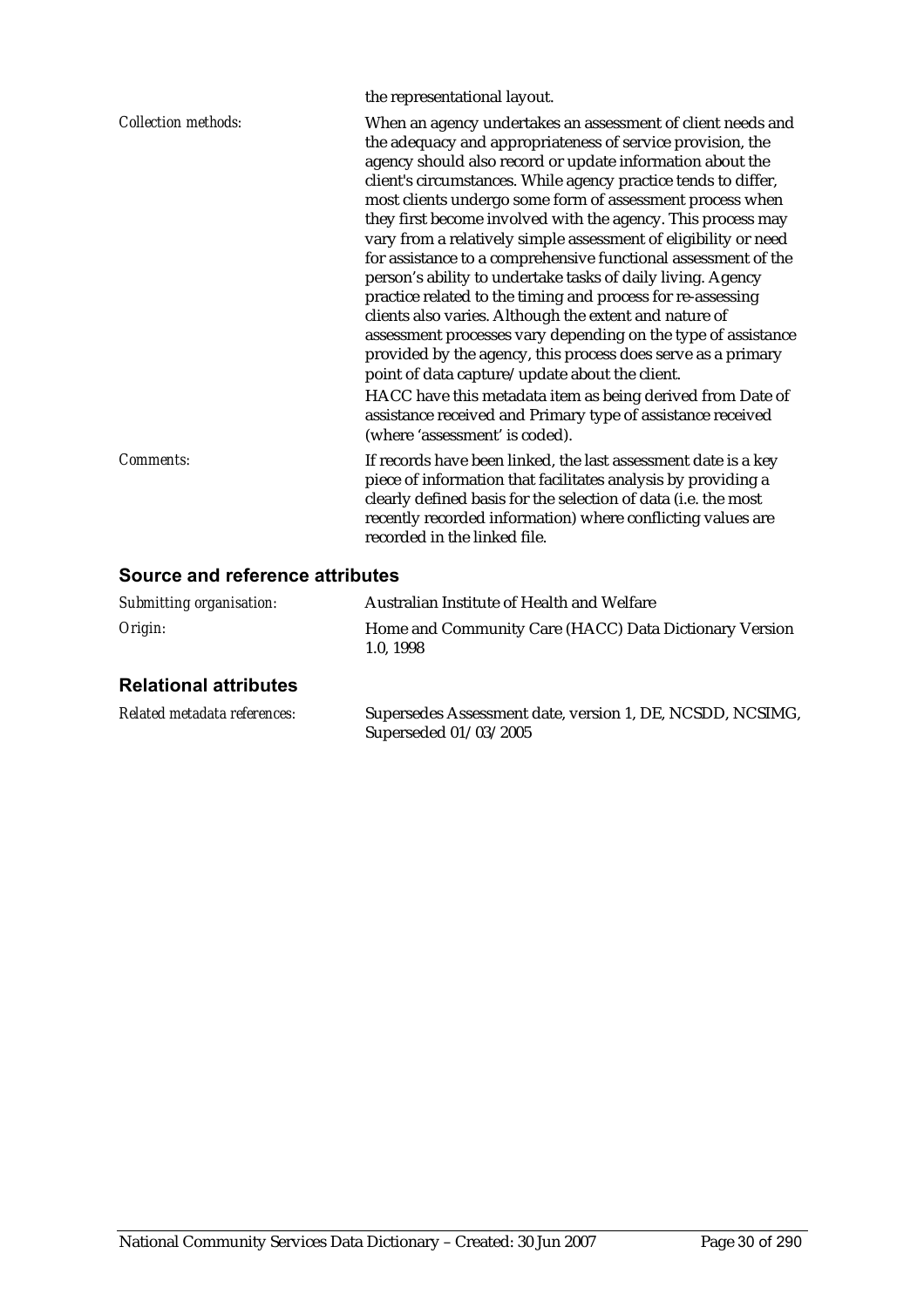# **Assistance received date**

#### **Identifying and definitional attributes**

| Metadata item type:         | Data Element                                                   |
|-----------------------------|----------------------------------------------------------------|
| <i>Technical name:</i>      | Service event-assistance received date, DDMMYYYY               |
| <b>METeOR</b> identifier:   | 270042                                                         |
| <b>Registration status:</b> | NCSIMG, Standard 01/03/2005                                    |
| Definition:                 | The date on which a client receives assistance from an agency. |

# **Data element concept attributes**

| Data element concept: | Service event—assistance received date                                                                                                                                                                                                                                                                                                                                                                                      |
|-----------------------|-----------------------------------------------------------------------------------------------------------------------------------------------------------------------------------------------------------------------------------------------------------------------------------------------------------------------------------------------------------------------------------------------------------------------------|
| Definition:           | The date on which a client receives assistance from an agency.                                                                                                                                                                                                                                                                                                                                                              |
| Context:              | Service provision and planning:<br>Allows a description or profile of service utilisation by a person<br>or persons during a period of service or reporting period. This<br>item can be used in calculating the total amount of assistance<br>received by a person in a reporting period (as in the HACC<br>MDS).                                                                                                           |
|                       | Information on the total amount of assistance received in a<br>specified time period is important for program planning and<br>accountability. In conjunction with information concerning<br>client need or dependency, this information can provide an<br>indication of the appropriateness and adequacy of services as<br>well as information on equity in service provision across client<br>groups and geographic areas. |
| Object class:         | Service event                                                                                                                                                                                                                                                                                                                                                                                                               |
| Property:             | Assistance received date                                                                                                                                                                                                                                                                                                                                                                                                    |

#### **Source and reference attributes**

*Submitting organisation:* Australian Institute of Health and Welfare

# **Value domain attributes**

#### **Representational attributes**

| <b>Representation class:</b> | Date            |
|------------------------------|-----------------|
| Data type:                   | Date/Time       |
| Format:                      | <b>DDMMYYYY</b> |
| Maximum character length:    | 8               |

# **Data element attributes**

#### **Collection and usage attributes**

*Guide for use:* This metadata item should always be recorded as an 8-digit valid date comprising day, month and year. Year should always be recorded in its full 4-digit format. For days and months with a numeric value of less than 10, zeros should be used to ensure that the date contains the required 8 digits. For example if a person received assistance from an agency on 1 July 2000 the Assistance receipt date should be recorded as 01072000 as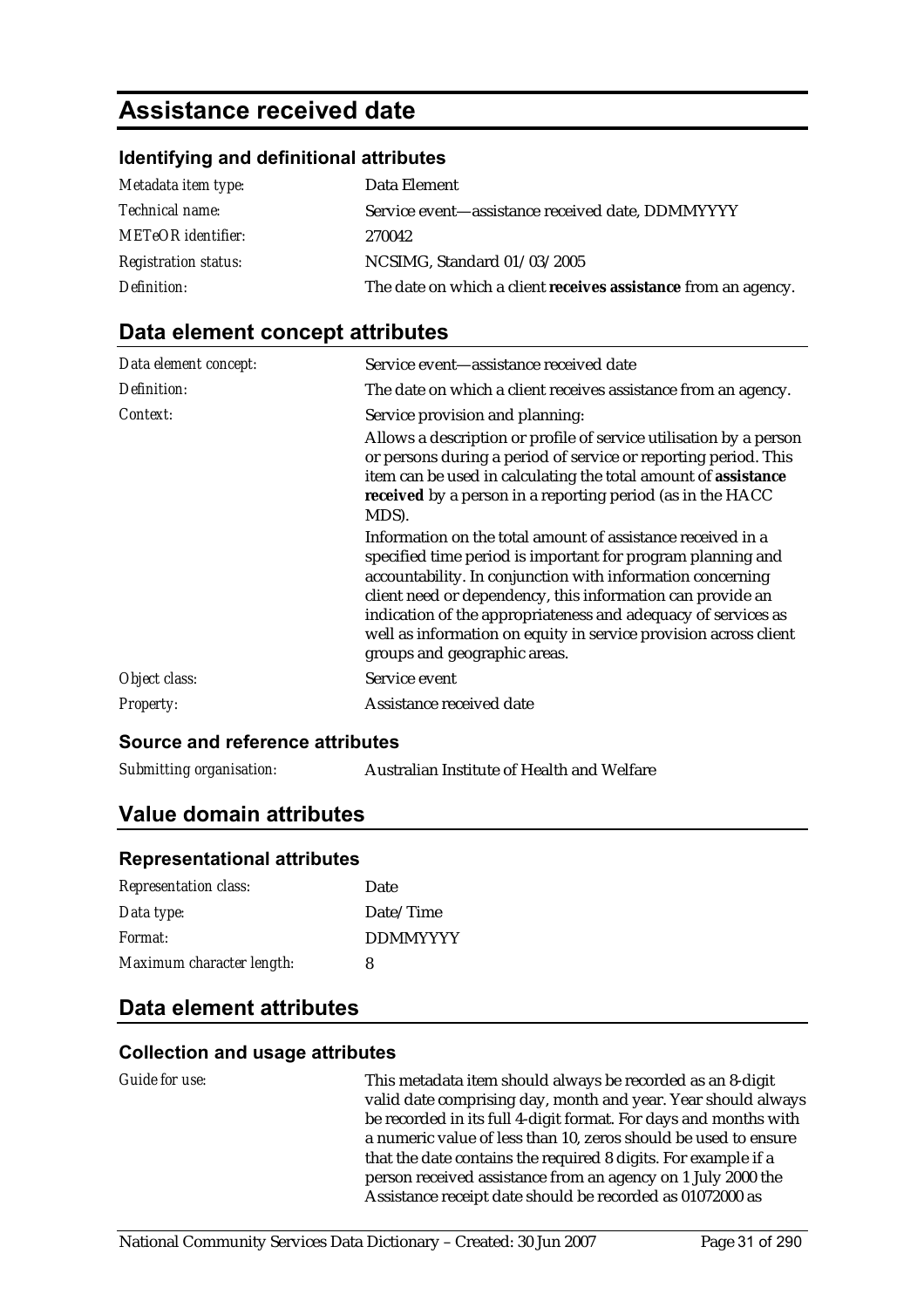|                            | specified in the representational layout.                                                                                                                                                                                                                                 |
|----------------------------|---------------------------------------------------------------------------------------------------------------------------------------------------------------------------------------------------------------------------------------------------------------------------|
| <b>Collection methods:</b> | The date recorded should reflect the date on which the client<br>received any type of assistance. Where a client receives more<br>than one occasion of service on the same day, the agency should<br>separately record each occasion of service against the same<br>date. |

#### **Source and reference attributes**

| Submitting organisation: | Australian Institute of Health and Welfare                         |
|--------------------------|--------------------------------------------------------------------|
| Origin:                  | Home and Community Care (HACC) Data Dictionary Version<br>1.0.1998 |
|                          |                                                                    |

#### **Relational attributes**

*Related metadata references:* Supersedes Assistance received date, version 1, DE, NCSDD, NCSIMG, Superseded 01/03/2005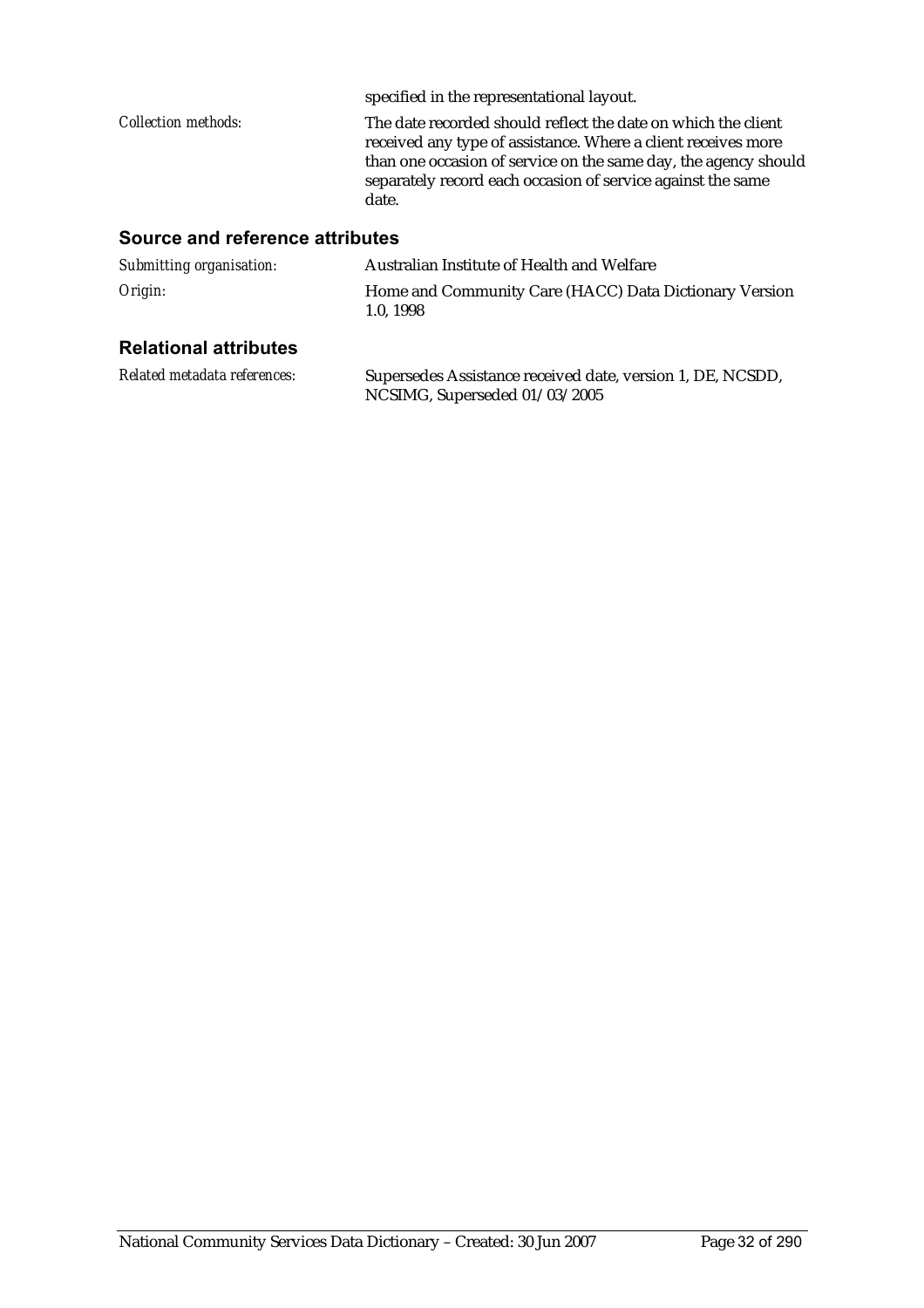# **Assistance request date**

# **Identifying and definitional attributes**

| Metadata item type:         | Data Element                                                                                                                                                                                                                                                                                                                          |
|-----------------------------|---------------------------------------------------------------------------------------------------------------------------------------------------------------------------------------------------------------------------------------------------------------------------------------------------------------------------------------|
| Technical name:             | Service event—assistance request date, DDMMYYYY                                                                                                                                                                                                                                                                                       |
| <b>METeOR</b> identifier:   | 270043                                                                                                                                                                                                                                                                                                                                |
| <b>Registration status:</b> | NCSIMG, Standard 01/03/2005                                                                                                                                                                                                                                                                                                           |
| Definition:                 | The date on which assistance was requested.                                                                                                                                                                                                                                                                                           |
| Context:                    | Service provision and planning:                                                                                                                                                                                                                                                                                                       |
|                             | This item can be useful for measuring the immediacy of<br>response times and the responsiveness to people's requests for<br>assistance (in conjunction with the date the assistance<br>commenced and the reason assistance was requested). It also<br>has important uses in measuring actual assistance provided and<br>unmet demand. |

# **Data element concept attributes**

| Data element concept: | Service event—assistance request date                                        |
|-----------------------|------------------------------------------------------------------------------|
| Definition:           | The date on which a person or persons requests assistance from<br>an agency. |
| Object class:         | Service event                                                                |
| <b>Property:</b>      | Assistance request date                                                      |

#### **Source and reference attributes**

| Australian Institute of Health and Welfare |
|--------------------------------------------|
|                                            |

# **Value domain attributes**

# **Representational attributes**

| <b>Representation class:</b> | Date            |
|------------------------------|-----------------|
| Data type:                   | Date/Time       |
| Format:                      | <b>DDMMYYYY</b> |
| Maximum character length:    | 8               |

### **Data element attributes**

#### **Collection and usage attributes**

| Guide for use:             | This metadata item should always be recorded as an 8-digit<br>valid date comprising day, month and year. Year should always<br>be recorded in its full 4-digit format. For days and months with<br>a numeric value of less than 10, zeros should be used to ensure<br>that the date contains the required 8 digits. For example if a<br>person requested assistance from an agency on 1 July 2000 the<br>Date assistance requested should be recorded as 01072000 as<br>specified in the representational layout. |
|----------------------------|-------------------------------------------------------------------------------------------------------------------------------------------------------------------------------------------------------------------------------------------------------------------------------------------------------------------------------------------------------------------------------------------------------------------------------------------------------------------------------------------------------------------|
| <b>Collection methods:</b> | This item should be collected on the date on which a person(s)<br>made the initial request for assistance. The person(s) requesting<br>assistance need not necessarily be a client as a request does not<br>necessarily result in provision of a service.                                                                                                                                                                                                                                                         |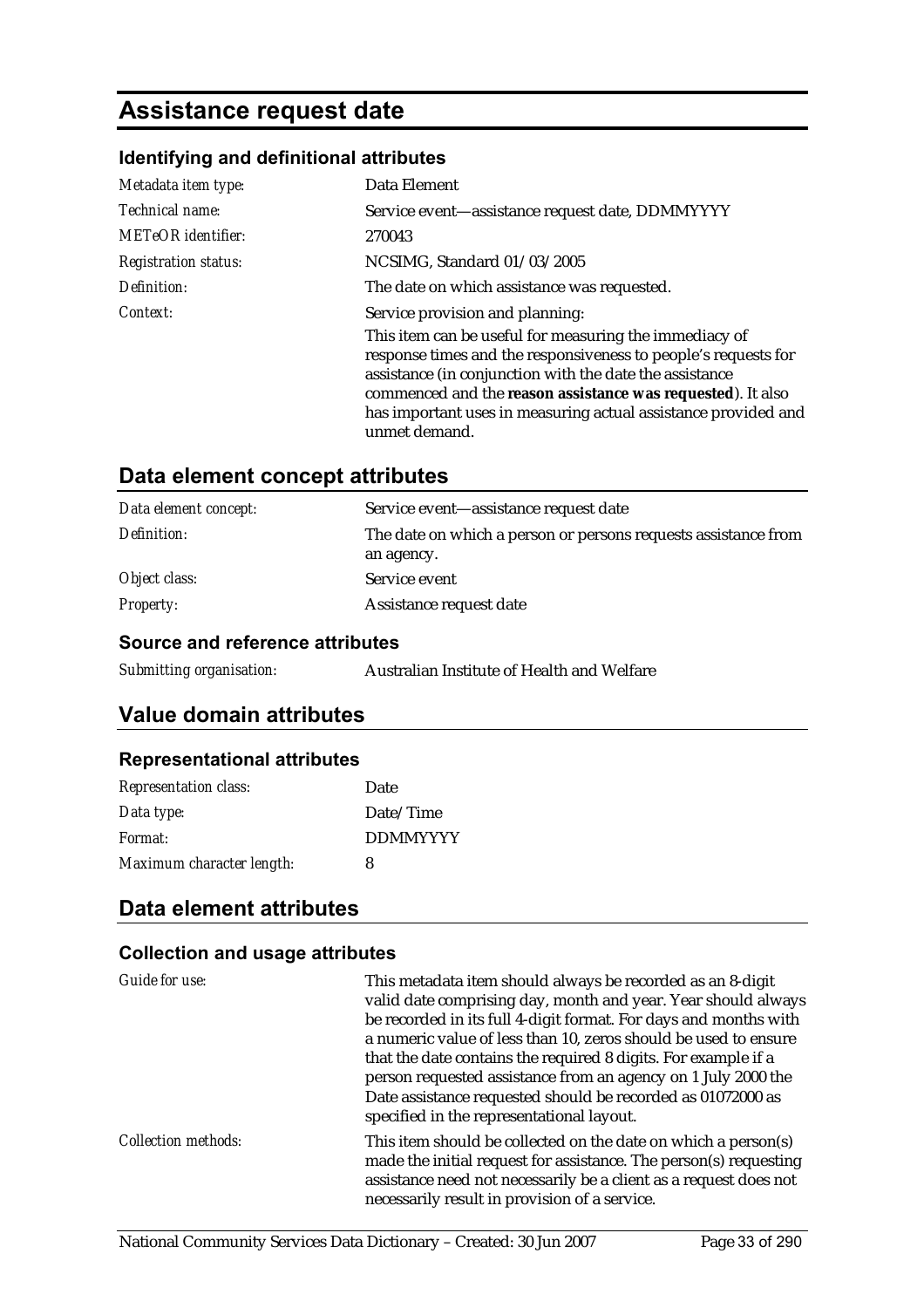|                  | May be collected for individual types of assistance or service<br>requested. |
|------------------|------------------------------------------------------------------------------|
| <i>Comments:</i> | A request does not necessarily result in provision of a service.             |

| Submitting organisation:     | Australian Institute of Health and Welfare                                                                                                                     |
|------------------------------|----------------------------------------------------------------------------------------------------------------------------------------------------------------|
| Origin:                      | Supported Accommodation Assistance Program (SAAP)<br>National Data Collection Agency 2001. National Data Collection<br>Data Dictionary. Version 2. Unpublished |
| <b>Relational attributes</b> |                                                                                                                                                                |

| Related metadata references: | Supersedes Assistance request date, version 1, DE, NCSDD, |
|------------------------------|-----------------------------------------------------------|
|                              | NCSIMG, Superseded 01/03/2005                             |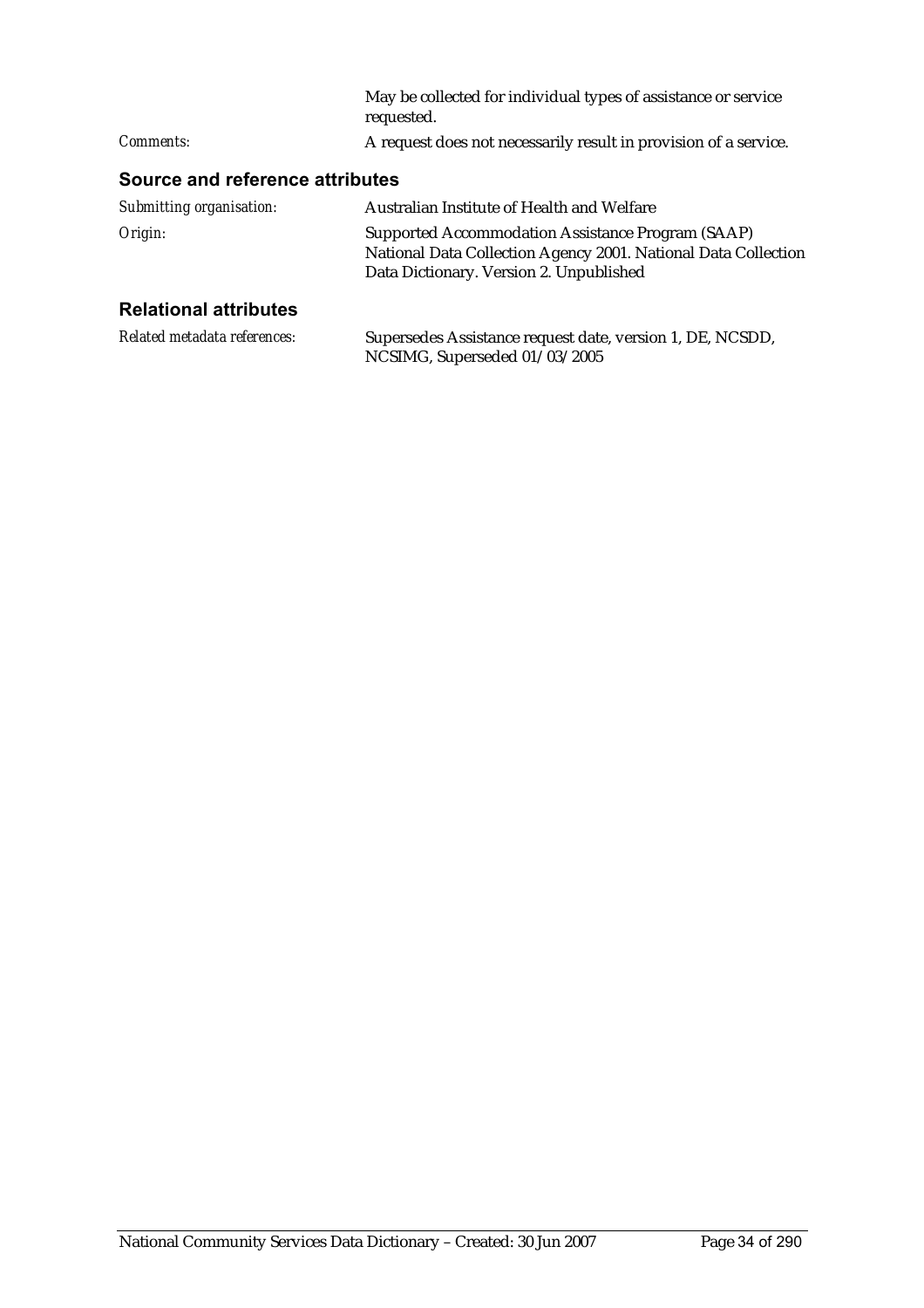# **Assistance urgency**

# **Identifying and definitional attributes**

| Metadata item type:         | Data Element                                                                                         |
|-----------------------------|------------------------------------------------------------------------------------------------------|
| <i>Technical name:</i>      | Service event—assistance urgency, code N{.N}                                                         |
| <b>METeOR</b> identifier:   | 270102                                                                                               |
| <b>Registration status:</b> | NCSIMG, Standard 01/03/2005                                                                          |
| Definition:                 | The assessed time period within which assistance is needed by<br>a person, as represented by a code. |

# **Data element concept attributes**

| Data element concept: | Service event—assistance urgency                                                                                                                                                                                                                                                                          |
|-----------------------|-----------------------------------------------------------------------------------------------------------------------------------------------------------------------------------------------------------------------------------------------------------------------------------------------------------|
| Definition:           | The assessed time period within which assistance is needed by<br>a person.                                                                                                                                                                                                                                |
| Context:              | Client needs and service and resource planning:                                                                                                                                                                                                                                                           |
|                       | Gives an indication of the immediacy of need for people<br>making requests for assistance. This information can also be<br>used to help plan the level and amount of different types of<br>services, such as crisis care and to measure the appropriateness<br>of a person's waiting time for assistance. |
| Object class:         | Service event                                                                                                                                                                                                                                                                                             |
| <b>Property:</b>      | Assistance urgency                                                                                                                                                                                                                                                                                        |

#### **Source and reference attributes**

| Submitting organisation:<br>Australian Institute of Health and Welfare |
|------------------------------------------------------------------------|
|------------------------------------------------------------------------|

# **Value domain attributes**

#### **Representational attributes**

| <b>Representation class:</b> | Code         |                                        |
|------------------------------|--------------|----------------------------------------|
| Data type:                   | Number       |                                        |
| Format:                      | $N\{N\}$     |                                        |
| Maximum character length:    | 2            |                                        |
| Permissible values:          | Value        | Meaning                                |
|                              | 1            | Within 48 hours                        |
|                              | 1.1          | Immediate                              |
|                              | 1.2          | Within 24 hours                        |
|                              | 1.3          | More than 24 hours but within 48 hours |
|                              | $\mathbf{2}$ | More than 2 days but within 14 days    |
|                              | 2.1          | $3-4$ days                             |
|                              | 2.2          | $5-6$ days                             |
|                              | 2.3          | More than 6 days but within 14 days    |
|                              | 3            | More than 14 days                      |
| Supplementary values:        | 9            | Not stated/inadequately described      |

# **Data element attributes**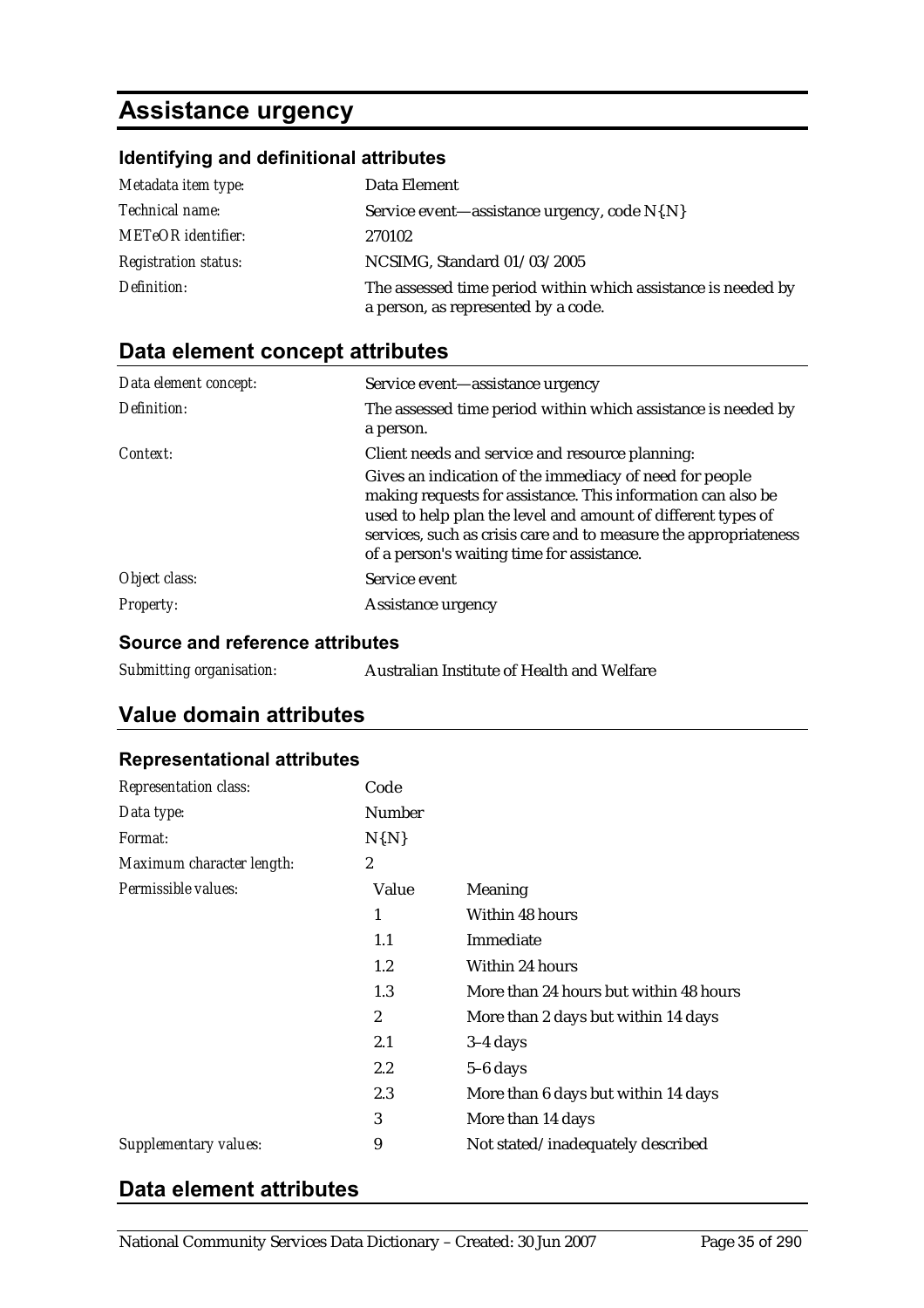# **Collection and usage attributes**

| Guide for use:             | This metadata item measures a perceived need by the service<br>provider and/or professional making the assessment, not a<br>perceived want. |
|----------------------------|---------------------------------------------------------------------------------------------------------------------------------------------|
| <i>Collection methods:</i> | Determination of 'urgency' should follow an assessment event<br>or some determination by the agency of need.                                |

#### **Source and reference attributes**

| Submitting organisation: | Australian Institute of Health and Welfare                                                                                                  |
|--------------------------|---------------------------------------------------------------------------------------------------------------------------------------------|
| Origin:                  | SAAP National Data Collection Data Dictionary Version 1.1,<br>July 1999. Draft Aged Care Assessment Program Minimum<br>Data Set. version 2. |

# **Relational attributes**

| Related metadata references: | Supersedes Assistance urgency, version 1, DE, NCSDD, |
|------------------------------|------------------------------------------------------|
|                              | NCSIMG, Superseded $01/03/2005$                      |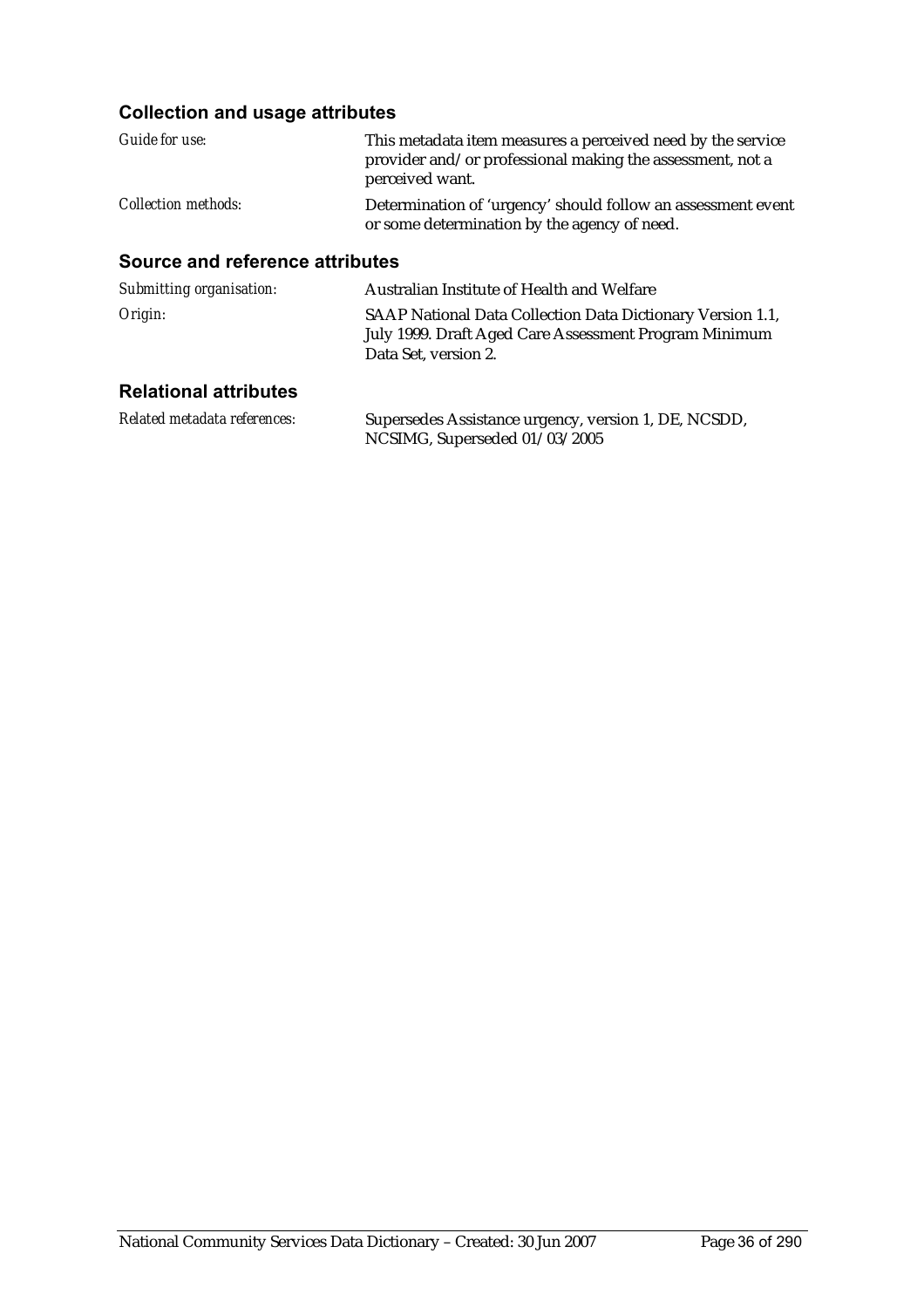# **Assistance with activities**

### **Identifying and definitional attributes**

| Metadata item type:         | Data Element                                                                                                                                                                                                                      |
|-----------------------------|-----------------------------------------------------------------------------------------------------------------------------------------------------------------------------------------------------------------------------------|
| <i>Technical name:</i>      | Person—need for assistance with activities in a life area, code N                                                                                                                                                                 |
| <b>METeOR</b> identifier:   | 320213                                                                                                                                                                                                                            |
| <b>Registration status:</b> | NHIG, Standard 29/11/2006<br>NCSIMG, Standard 16/10/2006                                                                                                                                                                          |
| Definition:                 | The level of help and/or supervision a person requires (or<br>would require if the person currently helping/supervising was<br>not available) to perform tasks and actions in a specified life<br>area, as represented by a code. |
| Context:                    | Human functioning and disability                                                                                                                                                                                                  |

### **Data element concept attributes**

| Data element concept: | Person—need for assistance with activities in a life area                                                 |
|-----------------------|-----------------------------------------------------------------------------------------------------------|
| Definition:           | The personal assistance and/or supervision a person needs to<br>perform tasks and actions in a life area. |
| Object class:         | <b>Person</b>                                                                                             |
| <b>Property:</b>      | Need for assistance with activities in a life area                                                        |

### **Value domain attributes**

#### **Representational attributes**

| <b>Classification scheme:</b> | Health 2001 | International Classification of Functioning, Disability and |
|-------------------------------|-------------|-------------------------------------------------------------|
| <b>Representation class:</b>  | Code        |                                                             |
| Data type:                    | Number      |                                                             |
| <i>Format:</i>                | N           |                                                             |
| Maximum character length:     | 1           |                                                             |
| Permissible values:           | Value       | Meaning                                                     |
|                               | $\bf{0}$    | Does not need help/supervision                              |
|                               | 1           | Sometimes needs help/supervision                            |
|                               | 2           | Always needs help/supervision                               |
|                               | 3           | Unable to do this task or action, even with<br>assistance   |
| Supplementary values:         | 8           | Not specified                                               |
|                               | 9           | Not applicable                                              |

| Guide for use: | This metadata item contributes to the definition of the concept<br>'Disability' and gives an indication of the experience of<br>disability for a person.                                  |
|----------------|-------------------------------------------------------------------------------------------------------------------------------------------------------------------------------------------|
|                | In the context of health, an activity is the execution of a task or<br>action by an individual. Activity limitations are difficulties an<br>individual may have in executing an activity. |
|                | Activity limitation varies with the environment and is assessed<br>in relation to a particular environment; the absence or presence                                                       |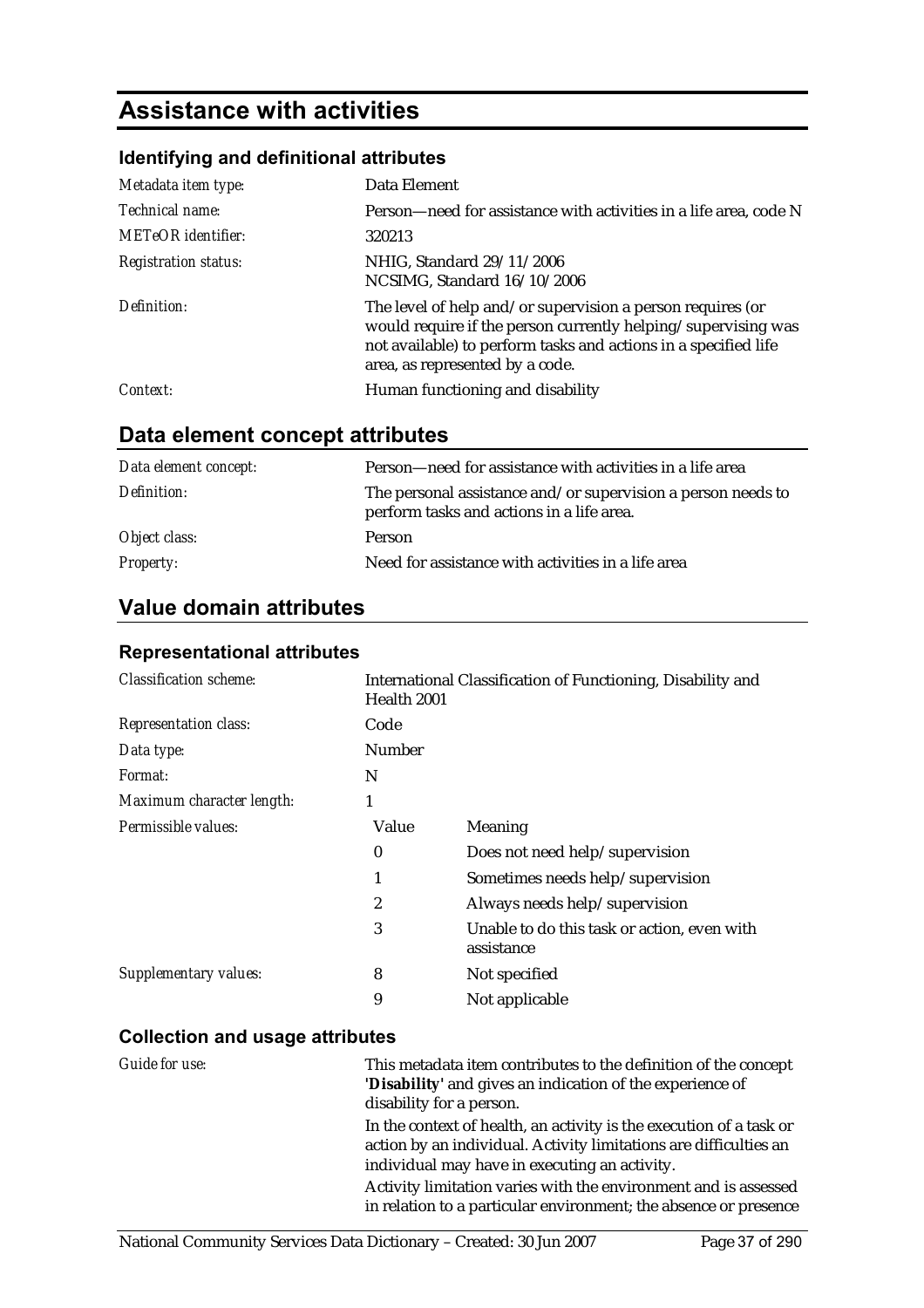of assistance, including aids and equipment, is an aspect of the environment.

This value domain records the level of a person's need for help or supervision, in a specified domain, in their overall life. This means that the need for assistance may not be directly relevant to the health or community care service being provided.

Where a life area includes a range of examples, (e.g. domestic life includes cooking, cleaning and shopping), if a person requires assistance in any of the areas then the highest level of assistance should be recorded.

Where need for assistance varies markedly over time (e.g. episodic psychiatric conditions) please record the average level of assistance needed.

The presence of an activity limitation with a given domain is indicated by a non-zero response in this value domain. Activity is limited when an individual, in the context of a health condition, either has need for assistance in performing an activity in an expected manner, or cannot perform the activity at all.

CODE 0 is used when the person has no need for supervision or help and can undertake the activity independently.

CODE 1 is used when the person sometimes needs assistance to perform an activity.

CODE 2 is used when the person always needs assistance to undertake the activity and cannot do the activity without assistance.

CODE 3 is used when the person cannot do the activity even with assistance

CODE 8 is used when a person's need for assistance to undertake the activity is unknown or there is insufficient information to use codes 0-3.

CODE 9 is used where the need for help or supervision is due to the person's age. For example, Education for persons less than 5 years and work for persons less than 15 years.

#### **Source and reference attributes**

| Submitting organisation: | Australian Institute of Health and Welfare (AIHW) which is the<br>Australian Collaborating Centre for the World Health<br>Organization Family of International Classifications. |
|--------------------------|---------------------------------------------------------------------------------------------------------------------------------------------------------------------------------|
| Origin:                  | WHO 2001. ICF: International Classification of Functioning,<br>Disability and Health. Geneva: WHO                                                                               |
|                          | AIHW 2003. ICF Australian User Guide Version 1.0. Canberra:<br><b>AIHW</b>                                                                                                      |
| Reference documents:     |                                                                                                                                                                                 |
|                          | Further information on the ICF, including more detailed codes,<br>can be found in the ICF itself and the ICF Australian User<br>Guide (AIHW 2003), at the following websites:   |
|                          | <b>WHO ICF website</b><br>$\bullet$<br>http://www.who.int/classifications/icf/en/                                                                                               |
|                          | <b>Australian Collaborating Centre ICF website</b><br>$\bullet$<br>http://www.aihw.gov.au/disability/icf/index.html                                                             |

### **Data element attributes**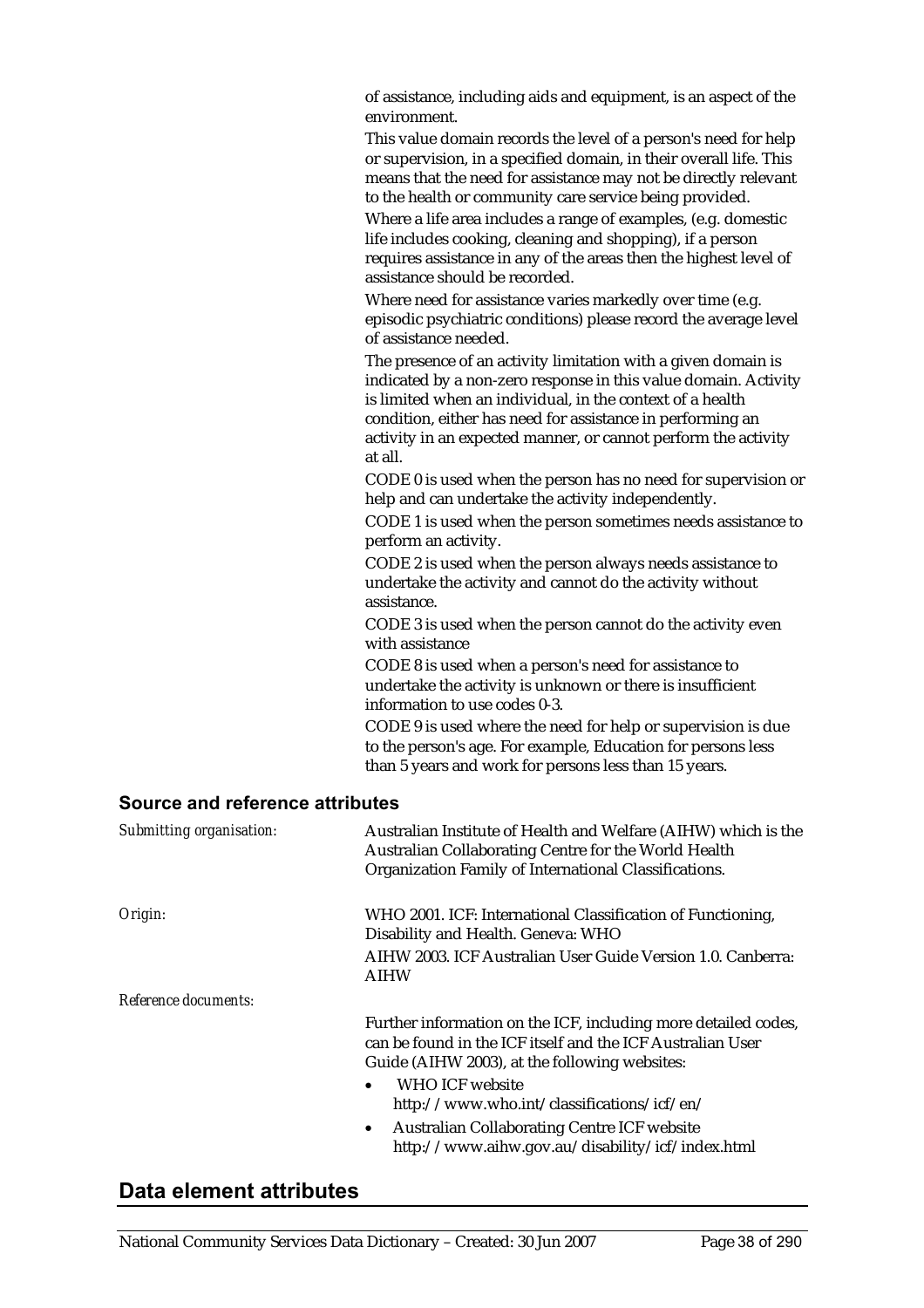| Guide for use:                                       | This data element, in conjunction with Person-activities and<br>participation life area, code (ICF 2001) AN[NNN], indicates a<br>person's need for assistance in a given domain of activity. |
|------------------------------------------------------|----------------------------------------------------------------------------------------------------------------------------------------------------------------------------------------------|
| Source and reference attributes                      |                                                                                                                                                                                              |
| Submitting organisation:                             | Australian Institute of Health and Welfare (AIHW) which is the<br>Australian Collaborating Centre for the World Health<br>Organization Family of International Classifications.              |
| <b>Relational attributes</b>                         |                                                                                                                                                                                              |
| <b>Implementation in Data Set</b><br>Specifications: | Activities and Participation cluster NHIG, Standard 29/11/2006<br>NCSIMG, Standard 16/10/2006                                                                                                |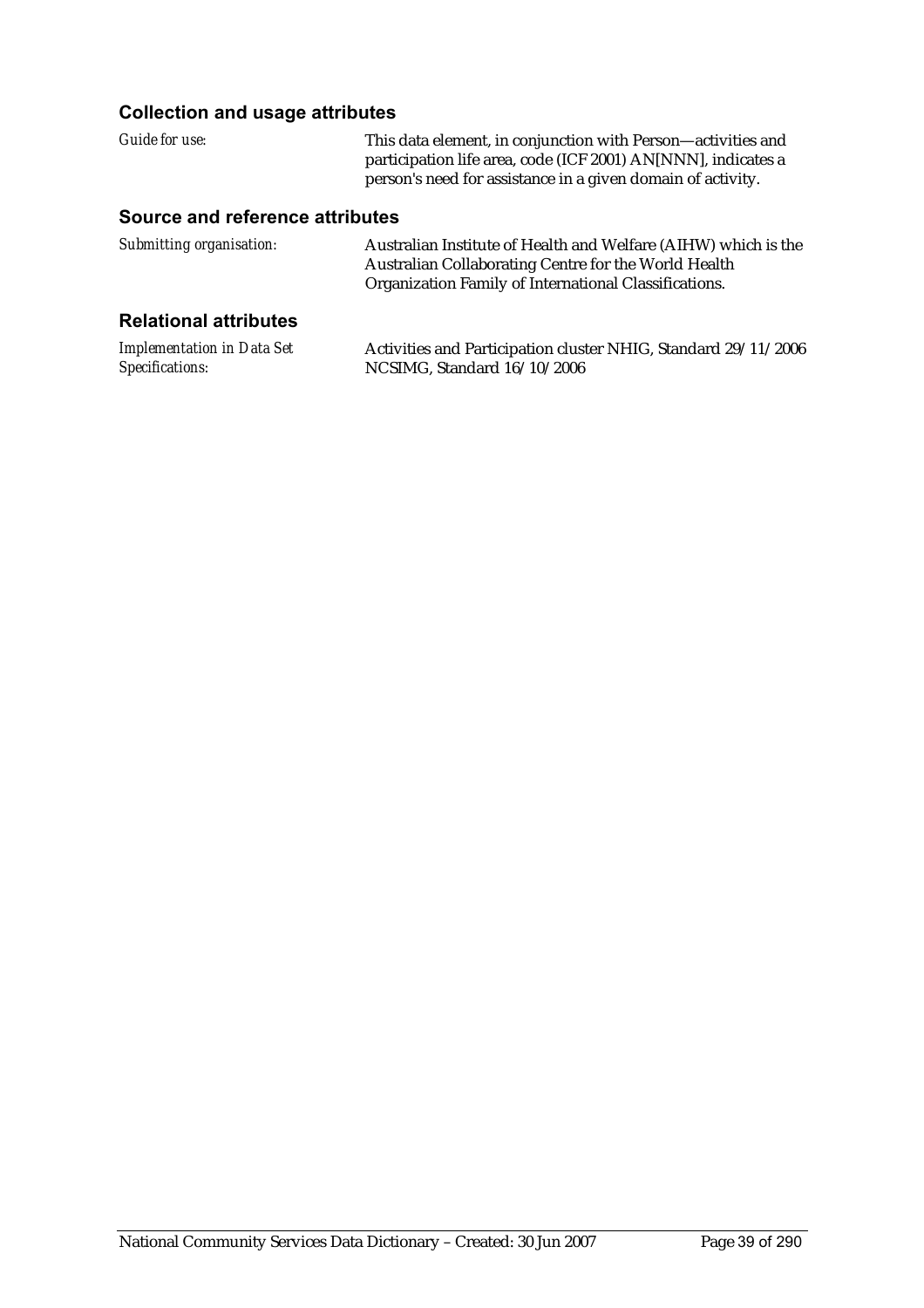# **Assistance—reason not provided**

#### **Identifying and definitional attributes**

| Metadata item type:         | Data Element                                                                                                    |
|-----------------------------|-----------------------------------------------------------------------------------------------------------------|
| <i>Technical name:</i>      | Service event—reason assistance not provided, code N                                                            |
| <b>METeOR</b> identifier:   | 270040                                                                                                          |
| <b>Registration status:</b> | NCSIMG, Standard 01/03/2005                                                                                     |
| Definition:                 | The reason assistance was not provided to a person by a<br>community services agency, as represented by a code. |

### **Data element concept attributes**

| Data element concept: | Service event-reason assistance not provided                                                                                                                                                 |
|-----------------------|----------------------------------------------------------------------------------------------------------------------------------------------------------------------------------------------|
| Definition:           | The reason assistance was not provided to a person by a<br>community services agency.                                                                                                        |
| Context:              | Service provision and planning:                                                                                                                                                              |
|                       | This item is a useful measure for planning purposes and can<br>provide information on service gaps, resource limitations, poor<br>referral relationships between agencies, unmet demand etc. |
| Object class:         | Service event                                                                                                                                                                                |
| <b>Property:</b>      | Reason assistance not provided                                                                                                                                                               |

#### **Collection and usage attributes**

| Guide for use: | This may be recorded for a particular type of assistance, a        |
|----------------|--------------------------------------------------------------------|
|                | particular request for service, a particular assessment event or a |
|                | particular referral event.                                         |

### **Value domain attributes**

### **Representational attributes**

| <b>Representation class:</b> | Code          |                                                                    |
|------------------------------|---------------|--------------------------------------------------------------------|
| Data type:                   | <b>Number</b> |                                                                    |
| <i>Format:</i>               | N             |                                                                    |
| Maximum character length:    | 1             |                                                                    |
| Permissible values:          | Value         | <b>Meaning</b>                                                     |
|                              | 1             | Service not offered by agency                                      |
|                              | 2             | Person not eligible/wrong target group                             |
|                              | 3             | Outlet refused service to person/offer refused                     |
|                              | 4             | Person or service provider unable to attend                        |
|                              | 5             | Assistance currently not available                                 |
|                              | 6             | Facilities for special needs not available/service<br>inaccessible |
|                              | 7             | Referred to other more appropriate agency                          |
|                              | 8             | Other                                                              |
| Supplementary values:        | 9             | Not stated/inadequately described                                  |

#### **Collection and usage attributes**

*Guide for use:* Record main reason assistance not provided.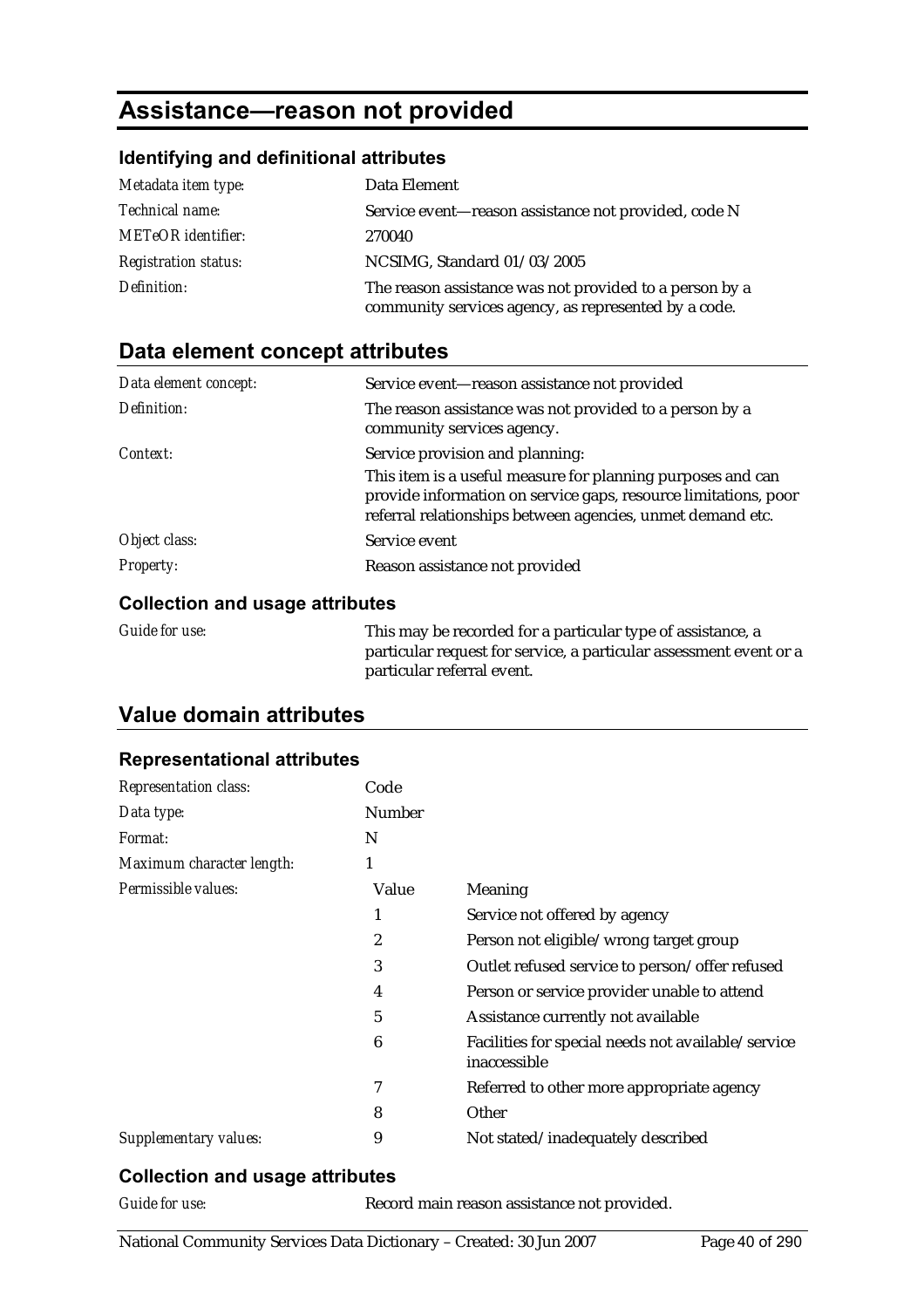More specific categories in the data domain (that can map to this data domain) can also provide useful information at an agency or locality level about service gaps and resource limitations. For example code 6 can be broken up into a number of more specific categories to ascertain whether people are having trouble accessing services due to lack of interpreter services, disabled access to a building, etc. This information can help individual agencies better allocate their resources.

Examples of the above categories are:

CODE 3 Outlet refused service to person/offer refused Due to inappropriate behaviour or person failed to present and did not contact the agency.

CODE 4 Person or service provider unable to attend For example, unscheduled staff absence or unscheduled events such as bad weather or electricity failure.

CODE 5 Assistance currently not available

The place, service or resource is not currently available or a waiting period applies.

CODE 6 Facilities for special needs not available/service inaccessible

Facilities for special needs such as disability, cultural, language etc, not available; no disabled access to building; too far away; service not provided in days or hours required.

#### **Data element attributes**

#### **Collection and usage attributes**

*Collection methods:* This item should at the least be collected for the primary reason that assistance is not provided. Other reasons can also be collected, but the primary reason should also be specified. This item should be linked to a type of services or a particular event (such as a referral/contact event or a particular request for service).

| Submitting organisation:     | Australian Institute of Health and Welfare                                                          |
|------------------------------|-----------------------------------------------------------------------------------------------------|
| <b>Relational attributes</b> |                                                                                                     |
| Related metadata references: | Supersedes Assistance - reason not provided, version 1, DE,<br>NCSDD, NCSIMG, Superseded 01/03/2005 |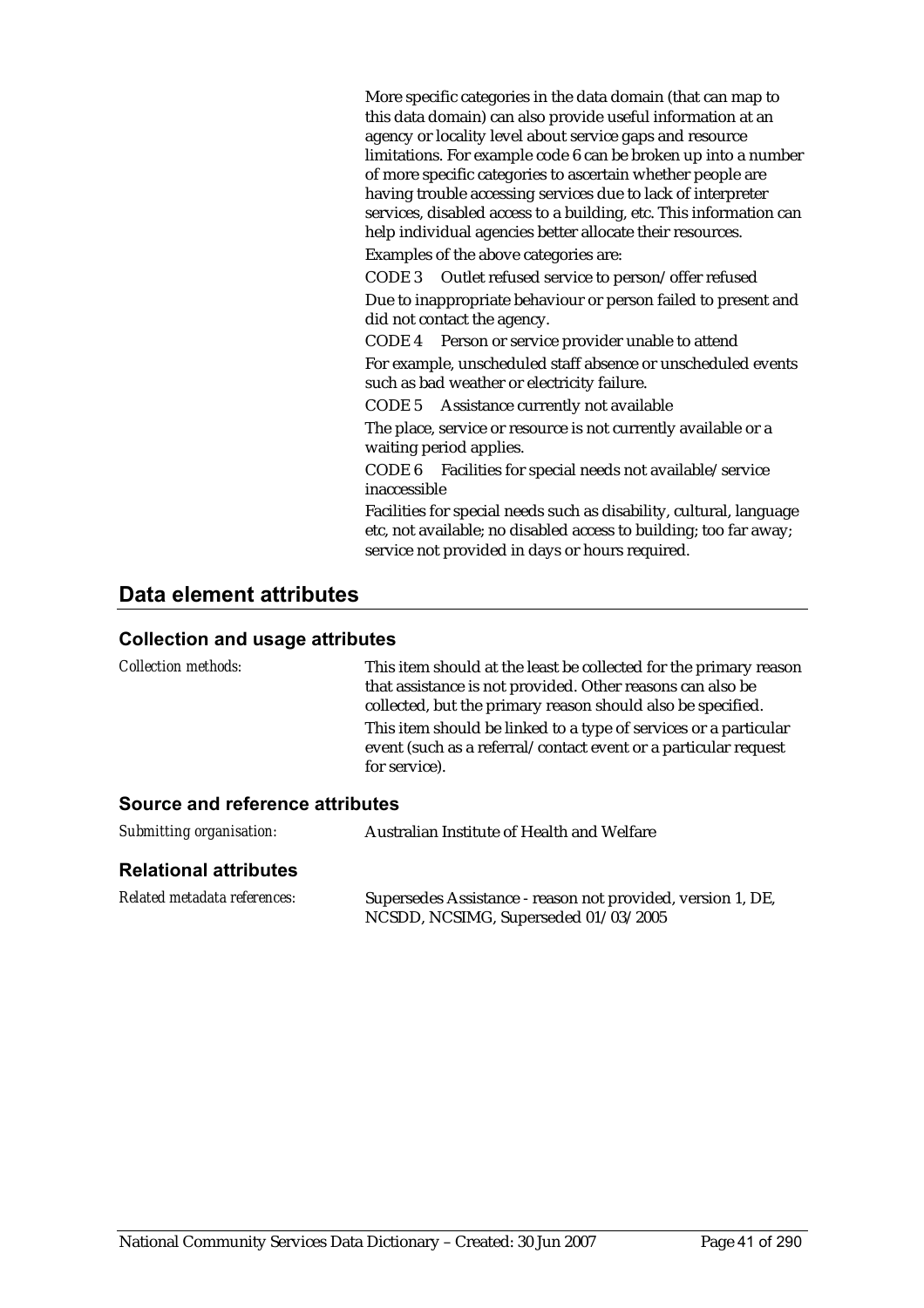# **Australian state/territory identifier**

#### **Identifying and definitional attributes**

| Metadata item type:         | Data Element                                                                                  |
|-----------------------------|-----------------------------------------------------------------------------------------------|
| Technical name:             | Person-Australian state/territory identifier, code N                                          |
| <b>METeOR</b> identifier:   | 286919                                                                                        |
| <b>Registration status:</b> | NHIG, Standard 04/05/2005<br>NCSIMG, Standard 25/08/2005<br>NHDAMG, Standard 10/02/2006       |
| Definition:                 | The Australian state or territory where a person can be located,<br>as represented by a code. |

### **Data element concept attributes**

| Data element concept: | Person-Australian state/territory identifier                     |
|-----------------------|------------------------------------------------------------------|
| Definition:           | The Australian state or territory where a person can be located. |
| Object class:         | Person                                                           |
| <b>Property:</b>      | Australian state/territory identifier                            |

### **Value domain attributes**

#### **Representational attributes**

| <b>Representation class:</b> | Code          |                                                                                           |
|------------------------------|---------------|-------------------------------------------------------------------------------------------|
| Data type:                   | <b>Number</b> |                                                                                           |
| Format:                      | N             |                                                                                           |
| Maximum character length:    | 1             |                                                                                           |
| Permissible values:          | Value         | <b>Meaning</b>                                                                            |
|                              | 1             | <b>New South Wales</b>                                                                    |
|                              | 2             | Victoria                                                                                  |
|                              | 3             | Queensland                                                                                |
|                              | 4             | South Australia                                                                           |
|                              | 5             | Western Australia                                                                         |
|                              | 6             | Tasmania                                                                                  |
|                              | 7             | Northern Territory                                                                        |
|                              | 8             | <b>Australian Capital Territory</b>                                                       |
|                              | 9             | Other territories (Cocos (Keeling) Islands,<br>Christmas Island and Jervis Bay Territory) |

#### **Collection and usage attributes**

*Guide for use:* The order presented here is the standard for the Australian Bureau of Statistics (ABS). Other organisations (including the Australian Institute of Health and Welfare) publish data in state order based on population (that is, Western Australia before South Australia and Australian Capital Territory before Northern Territory).

#### **Source and reference attributes**

| Reference documents: |  |  |  |  |
|----------------------|--|--|--|--|
|----------------------|--|--|--|--|

*Reference documents:* Australian Bureau of Statistics 2005. Australian Standard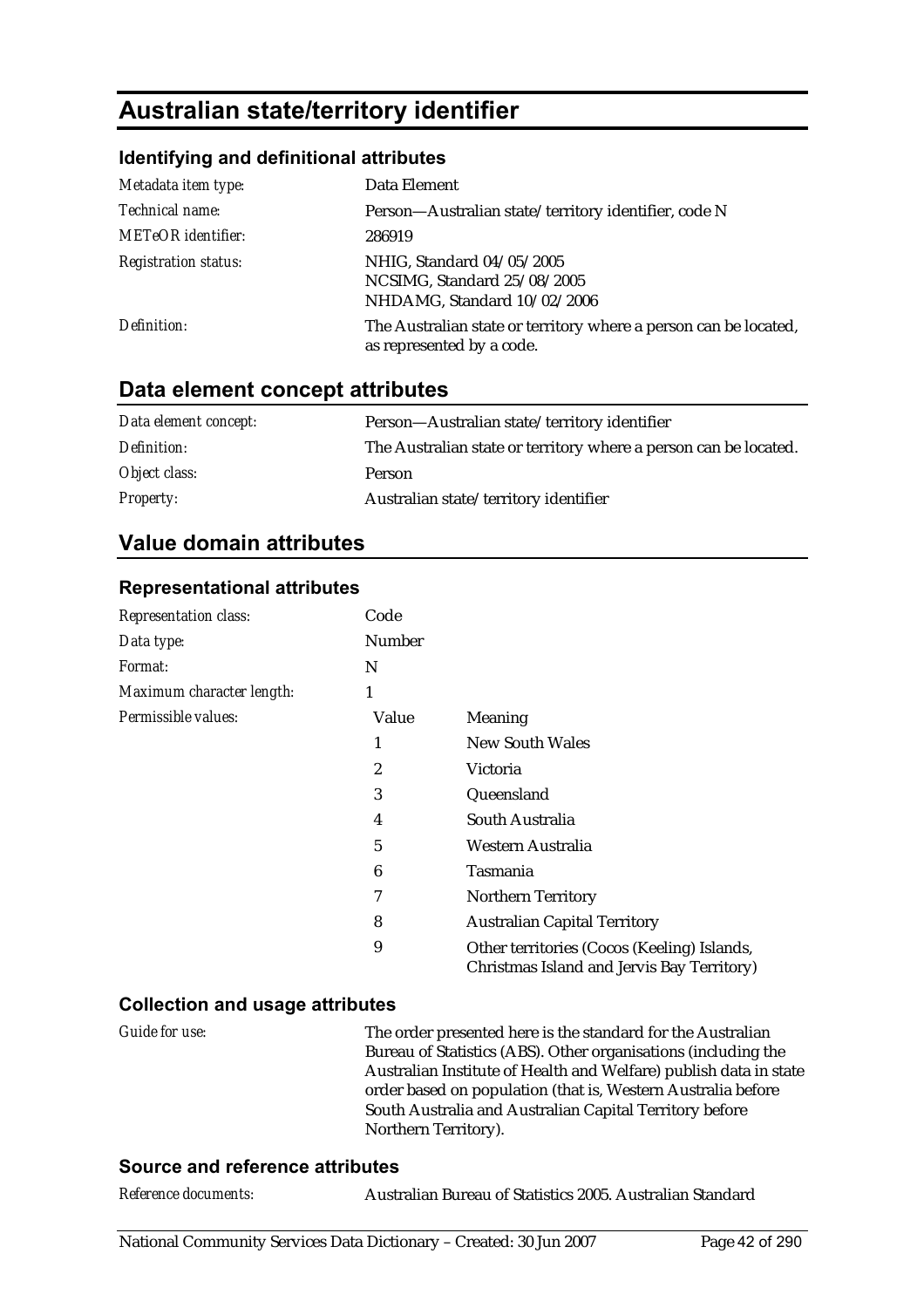### **Data element attributes**

| <b>Collection methods:</b>      | Irrespective of how the information is coded, conversion of the<br>codes to the ABS standard must be possible.                                                                                                                       |
|---------------------------------|--------------------------------------------------------------------------------------------------------------------------------------------------------------------------------------------------------------------------------------|
| Source and reference attributes |                                                                                                                                                                                                                                      |
| Origin:                         | Australian Bureau of Statistics 2004. Australian Standard<br>Geographical Classification (ASGC) (Cat. no. 1216.0). Viewed 13<br>October 2005.                                                                                        |
| Reference documents:            | AS4846 Health Care Provider Identification, 2004, Sydney:<br>Standards Australia<br>AS5017 Health Care Client Identification, 2004, Sydney:<br>Standards Australia<br>In AS4846 and AS5017 alternative codes are presented. Refer to |
|                                 | the current standard for more details.                                                                                                                                                                                               |
| <b>Relational attributes</b>    |                                                                                                                                                                                                                                      |
| Related metadata references:    | See also Person (address)—Australian postcode, code (Postcode<br>datafile) {NNNN} NHIG, Standard 04/05/2005, NCSIMG,<br>Standard 25/08/2005, NHDAMG, Standard 10/02/2006                                                             |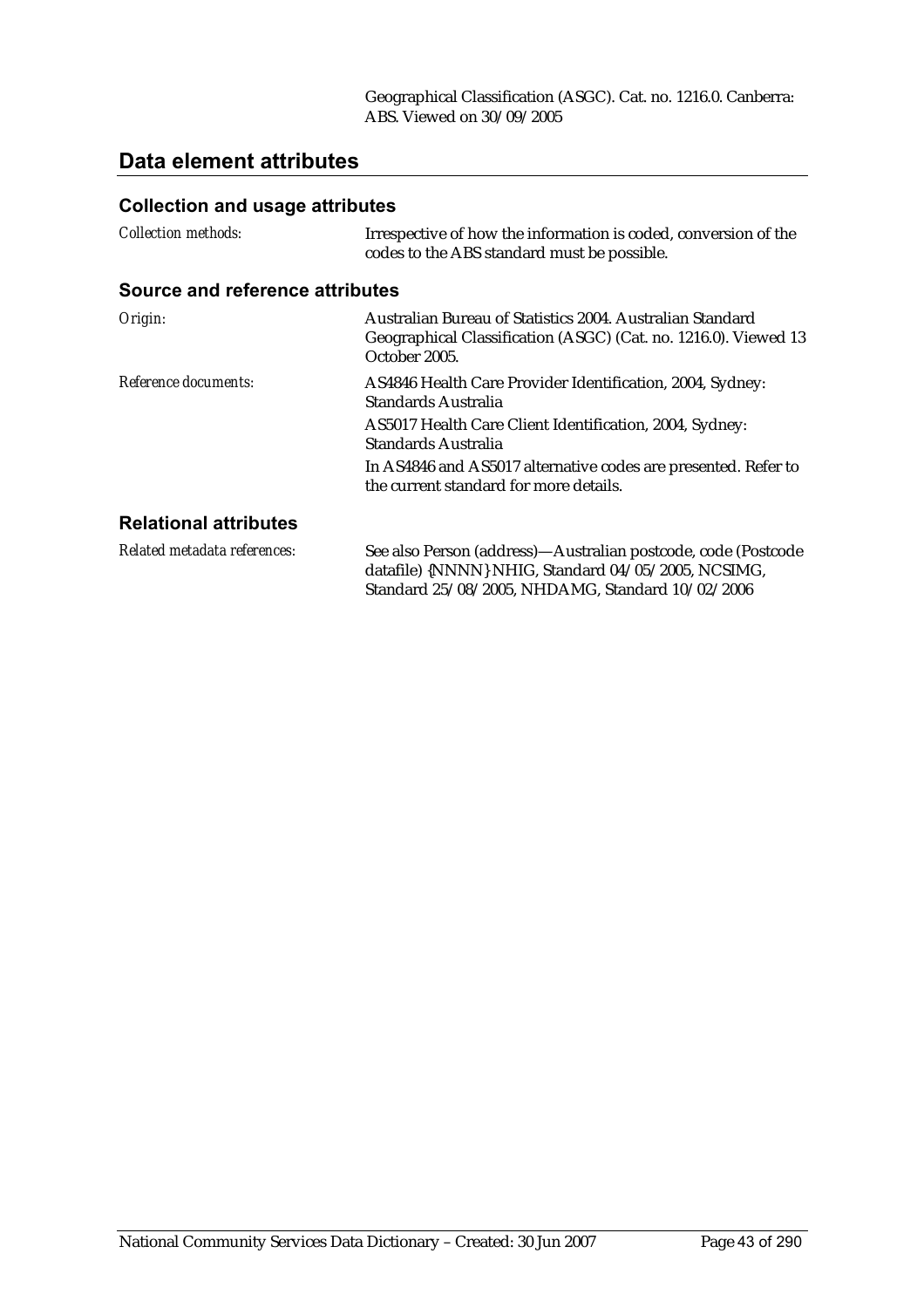# **Australian state/territory identifier (service provider organisation)**

#### **Identifying and definitional attributes**

| Metadata item type:         | Data Element                                                                                                                    |
|-----------------------------|---------------------------------------------------------------------------------------------------------------------------------|
| Technical name:             | Service provider organisation—Australian state/territory<br>identifier, code N                                                  |
| <b>METeOR</b> identifier:   | 289083                                                                                                                          |
| <b>Registration status:</b> | NHIG, Standard 04/05/2005<br>NCSIMG, Standard 07/12/2005                                                                        |
| Definition:                 | An identifier of the Australian state or territory where an<br>organisation or agency can be located, as represented by a code. |

#### **Data element concept attributes**

| Data element concept: | Service provider organisation—Australian state/territory<br>identifier                                                       |
|-----------------------|------------------------------------------------------------------------------------------------------------------------------|
| Definition:           | An identifier of the Australian state or territory where an<br>organisation or agency can be located.                        |
| Context:              | This is a geographic indicator which is used for analysis of the<br>distribution of agencies or establishments and services. |
| Object class:         | Service provider organisation                                                                                                |
| <i>Property:</i>      | Australian state/territory identifier                                                                                        |

#### **Value domain attributes**

#### **Representational attributes**

| <b>Representation class:</b> | Code   |                                                                                           |
|------------------------------|--------|-------------------------------------------------------------------------------------------|
| Data type:                   | Number |                                                                                           |
| <i>Format:</i>               | N      |                                                                                           |
| Maximum character length:    | 1      |                                                                                           |
| Permissible values:          | Value  | Meaning                                                                                   |
|                              | 1      | <b>New South Wales</b>                                                                    |
|                              | 2      | Victoria                                                                                  |
|                              | 3      | Queensland                                                                                |
|                              | 4      | South Australia                                                                           |
|                              | 5      | Western Australia                                                                         |
|                              | 6      | Tasmania                                                                                  |
|                              | 7      | <b>Northern Territory</b>                                                                 |
|                              | 8      | <b>Australian Capital Territory</b>                                                       |
|                              | 9      | Other territories (Cocos (Keeling) Islands,<br>Christmas Island and Jervis Bay Territory) |

#### **Collection and usage attributes**

*Guide for use:* The order presented here is the standard for the Australian Bureau of Statistics (ABS). Other organisations (including the Australian Institute of Health and Welfare) publish data in state order based on population (that is, Western Australia before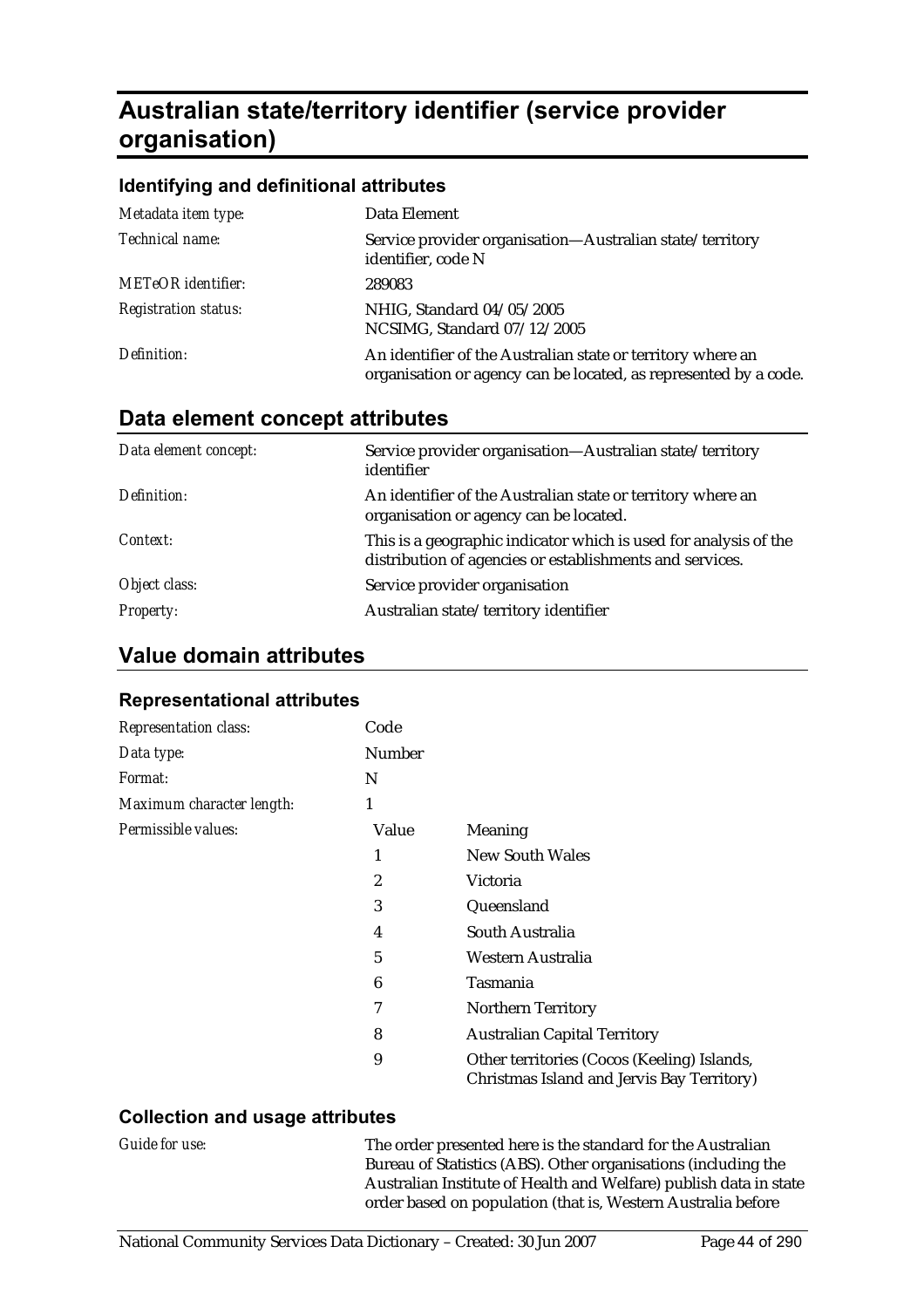South Australia and Australian Capital Territory before Northern Territory).

#### **Source and reference attributes**

| <i>Reference documents:</i> | Australian Bureau of Statistics 2005. Australian Standard      |
|-----------------------------|----------------------------------------------------------------|
|                             | Geographical Classification (ASGC). Cat. no. 1216.0. Canberra: |
|                             | ABS. Viewed on $30/09/2005$                                    |

#### **Data element attributes**

| <b>Collection methods:</b>      | Irrespective of how the information is coded, conversion of the<br>codes to the ABS standard must be possible. |
|---------------------------------|----------------------------------------------------------------------------------------------------------------|
| Source and reference attributes |                                                                                                                |
| Submitting organisation:        | Australian Institute of Health and Welfare                                                                     |
| Origin:                         | <b>Health Data Standard Committee</b>                                                                          |
|                                 | <b>National Community Services Data Committee</b>                                                              |
| Reference documents:            | AS4846 Health Care Provider Identification, 2004, Sydney:<br>Standards Australia                               |
|                                 | AS5017 Health Care Client Identification, 2002, Sydney:<br>Standards Australia                                 |
|                                 | In AS4846 and AS5017 alternative codes are presented. Refer to<br>the current standard for more details.       |
| <b>Relational attributes</b>    |                                                                                                                |

| <b>Implementation in Data Set</b> | Commonwealth State/Territory Disability Agreement NMDS - |
|-----------------------------------|----------------------------------------------------------|
| Specifications:                   | 1 July 2006 NCSIMG, Standard 27/04/2007                  |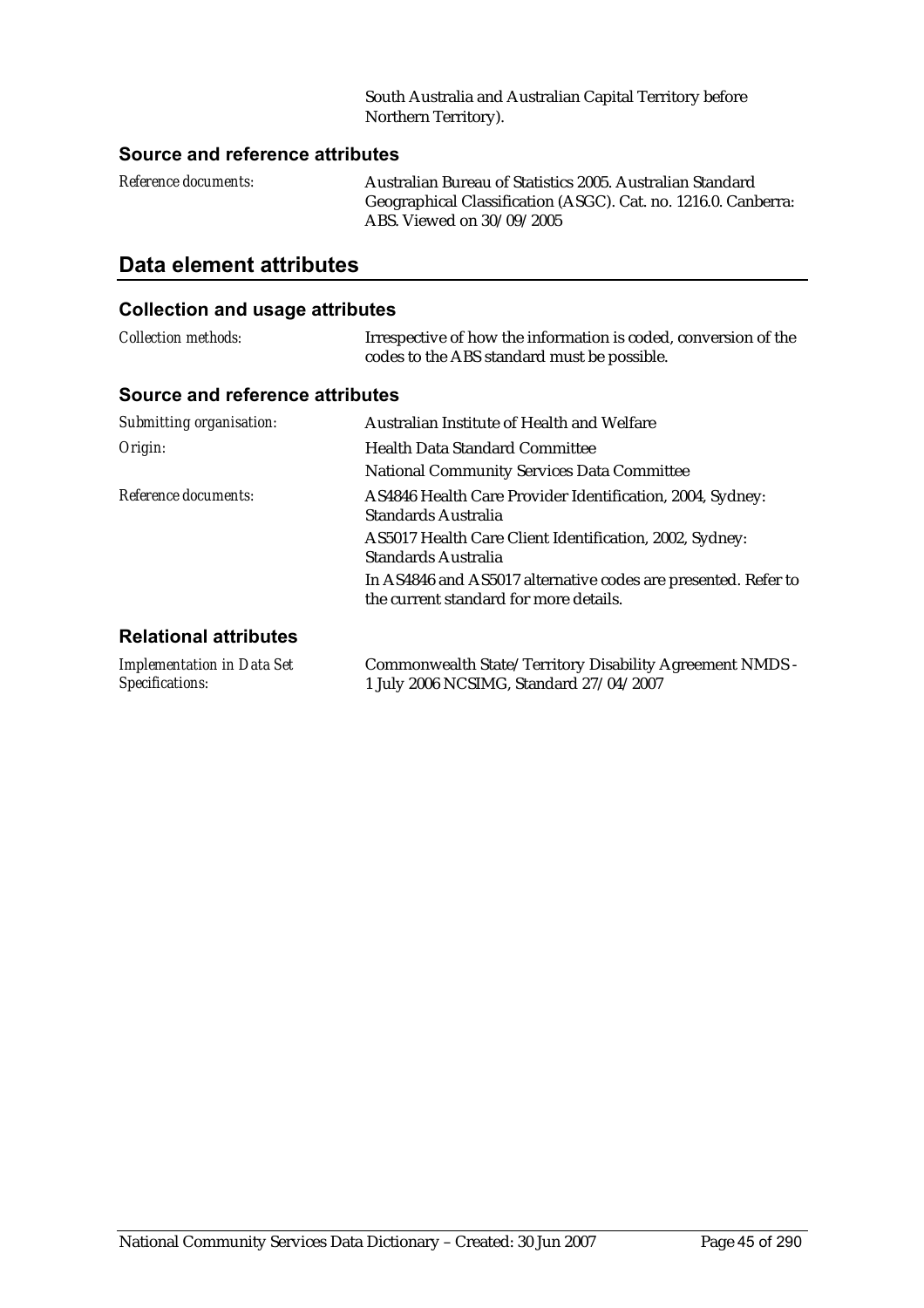# **Body function**

### **Identifying and definitional attributes**

| Metadata item type:         | Data Element                                                                                        |
|-----------------------------|-----------------------------------------------------------------------------------------------------|
| Technical name:             | Person-body function, code (ICF 2001) AN[NNNN]                                                      |
| Synonymous names:           | <b>Body function code</b>                                                                           |
| METeOR identifier:          | 320141                                                                                              |
| <b>Registration status:</b> | NHIG, Standard 29/11/2006<br>NCSIMG, Standard 16/10/2006                                            |
| Definition:                 | The physiological or psychological function of a person's body<br>system, as represented by a code. |

## **Data element concept attributes**

| Data element concept: | Person-body function                                                      |
|-----------------------|---------------------------------------------------------------------------|
| Definition:           | The physiological or psychological function of a person's body<br>system. |
| Object class:         | Person                                                                    |
| <i>Property:</i>      | <b>Body function</b>                                                      |

### **Value domain attributes**

#### **Representational attributes**

| <b>Classification scheme:</b> | International Classification of Functioning, Disability and<br>Health 2001 |
|-------------------------------|----------------------------------------------------------------------------|
| <b>Representation class:</b>  | Code                                                                       |
| Data type:                    | <b>String</b>                                                              |
| Format:                       | AN[NNNN]                                                                   |
| Maximum character length:     | 6                                                                          |

| Guide for use: | This metadata item contributes to the definition of the concept<br>'Disability' and gives an indication of the experience of<br>disability for a person.                                                                                                                                                                                                                                                                 |
|----------------|--------------------------------------------------------------------------------------------------------------------------------------------------------------------------------------------------------------------------------------------------------------------------------------------------------------------------------------------------------------------------------------------------------------------------|
|                | Data can be collected at the three digit level in one chapter and<br>at the chapter level in another. However it is only possible to<br>collect data at a single level of the hierarchy in a single chapter<br>to maintain mutual exclusivity. For example, it is not permitted<br>to collect both Exercise tolerance functions (3 digit level) and<br>'fatigability' (4-digit level) as the former includes the latter. |
|                | The value domain below refers to the highest hierarchical level<br>(ICF chapter level). Data collected at this level, in association<br>with <i>Impairment extent code N</i> will use the codes as indicated.                                                                                                                                                                                                            |
|                | CODE b1 Mental functions<br>CODE b2<br>Sensory functions and pain<br>CODE b3 Voice and speech functions<br>CODE b4 Functions of the cardiovascular, haematological,                                                                                                                                                                                                                                                      |
|                | immunological and respiratory systems<br>Functions of the digestive, metabolic and the<br>CODE b5                                                                                                                                                                                                                                                                                                                        |
|                | endocrine system<br>CODE b6<br>Genitourinary and reproductive functions                                                                                                                                                                                                                                                                                                                                                  |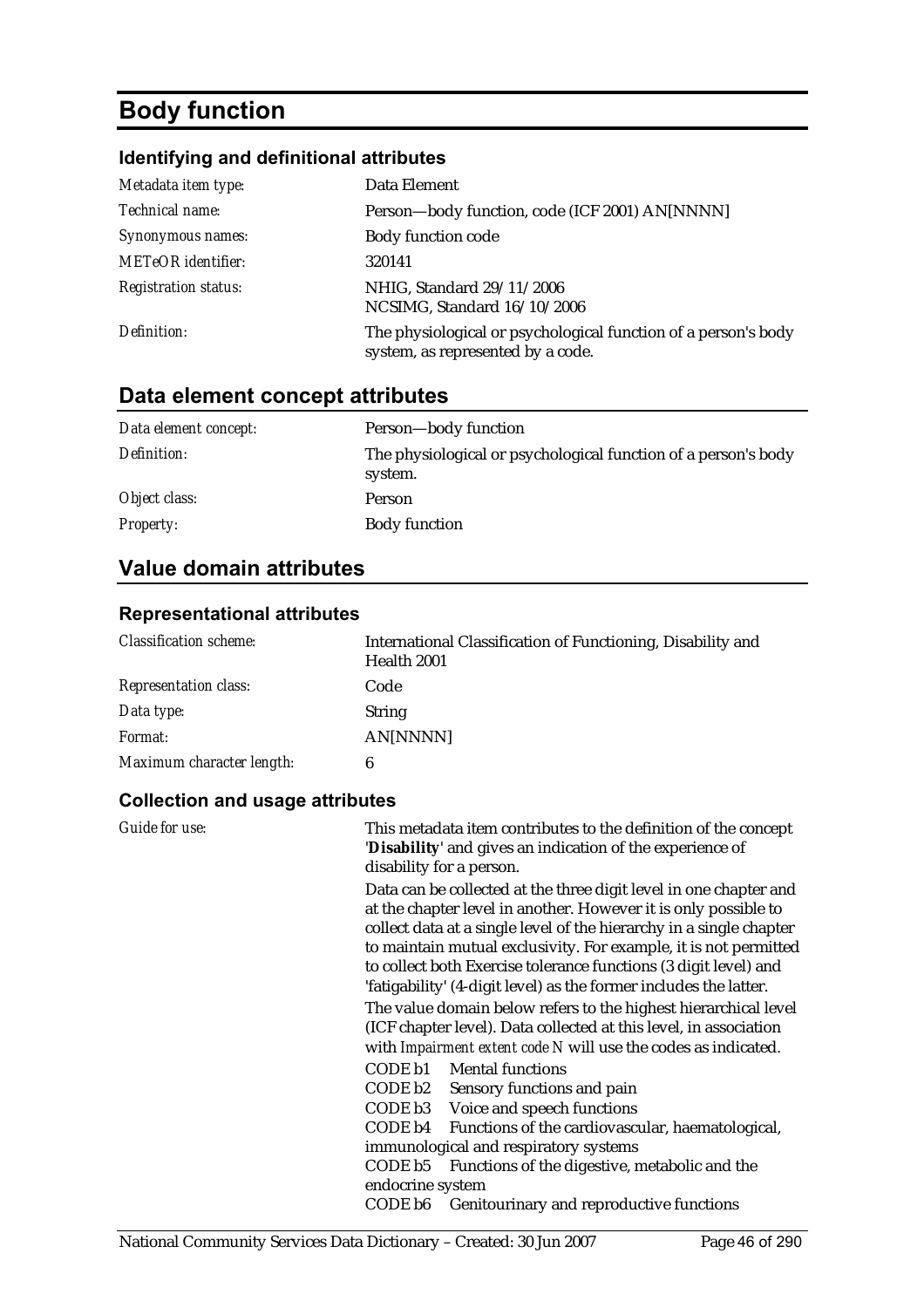CODE b7 Neuromusculoskeletal and movement-related functions CODE b8 Functions of the skin and related structures

Data collected at this level will provide a general description of the structures and can only be compared with data collected at the same level.

Each chapter contains categories at different levels ordered from general to detailed. For more detailed information the user should follow the structure of the ICF; the codes should be drawn from the same hierarchical level within any particular chapter. The full range of permissible values together, with definitions is listed in the *Body Functions* component of the ICF. An example of a value domain at the 3 digit level from the Sensory functions and pain chapter may include:

CODE b210 Seeing functions CODE b230 Hearing functions CODE b235 Vestibular functions CODE b250 Taste functions CODE b255 Smell functions CODE b260 Proprioceptive functions CODE b265 Touch functions CODE b270 Sensory functions related to temperature and other stimuli CODE b279 Additional sensory functions, other specified and unspecified An example of a value domain at the 4 digit level from the body function component may include: CODE b1300 Energy level CODE b1400 Sustaining attention CODE b1442 Retrieval of memory CODE b1521 Regulation of emotion CODE b1641 Organization and planning

The prefix *b* denotes the domains within the component of *Body Functions.* 

| Submitting organisation: | Australian Institute of Health and Welfare which is the<br>Australian Collaborating Centre for the World Health<br>Organization Family of International Classifications.      |
|--------------------------|-------------------------------------------------------------------------------------------------------------------------------------------------------------------------------|
| Origin:                  | WHO 2001. ICF: International Classification of Functioning,<br>Disability and Health. Geneva: WHO                                                                             |
|                          | AIHW 2003. ICF Australian User Guide Version 1.0. Canberra:<br><b>AIHW</b>                                                                                                    |
| Reference documents:     | Further information on the ICF, including more detailed codes,<br>can be found in the ICF itself and the ICF Australian User<br>Guide (AIHW 2003), at the following websites: |
|                          | <b>WHO ICF website</b><br>$\bullet$<br>http://www.who.int/classifications/icf/en/                                                                                             |
|                          | <b>Australian Collaborating Centre ICF website</b><br>$\bullet$<br>http://www.aihw.gov.au/disability/icf/index.html                                                           |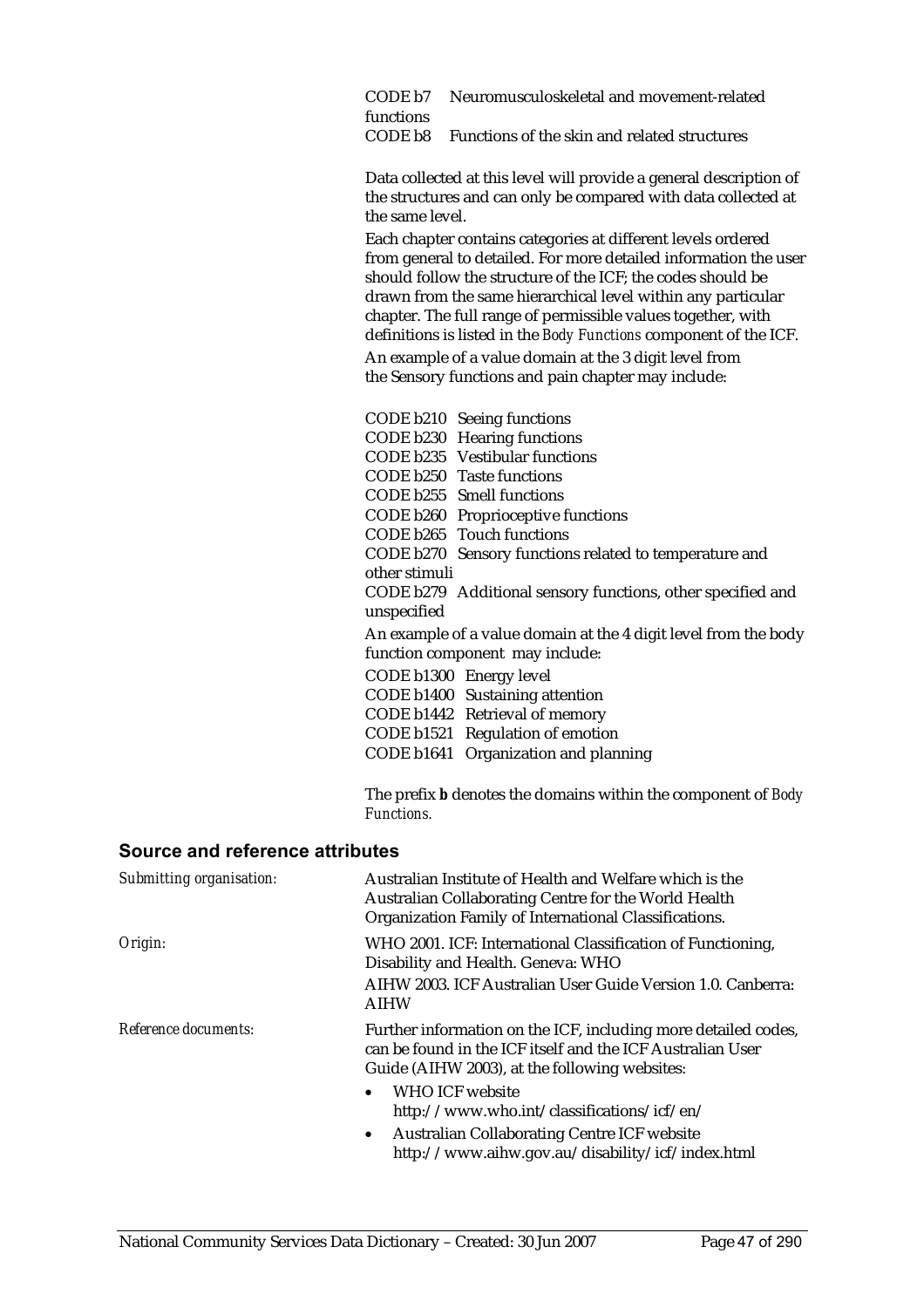#### **Collection and usage attributes**

*Guide for use:* This data element can be used to record positive or neutral body function, as well as impairment of body function when used in conjunction with the metadata item Person—extent of impairment of body function, code (ICF 2001)N.

> Where multiple body functions or impairments of body functions are recorded, the following prioritising system should be useful.

- The first recorded body function or impairment of body function is the one having the greatest impact on the individual.
- Second and subsequent body function or impairment of body function is also of relevance to the individual.

| Submitting organisation:     | Australian Institute of Health and Welfare (AIHW) which is the<br>Australian Collaborating Centre for the World Health<br>Organization Family of International Classifications. |
|------------------------------|---------------------------------------------------------------------------------------------------------------------------------------------------------------------------------|
| <b>Relational attributes</b> |                                                                                                                                                                                 |

| <b>Implementation in Data Set</b> | Body functions cluster NHIG, Standard 29/11/2006 |
|-----------------------------------|--------------------------------------------------|
| Specifications:                   | NCSIMG, Standard $16/10/2006$                    |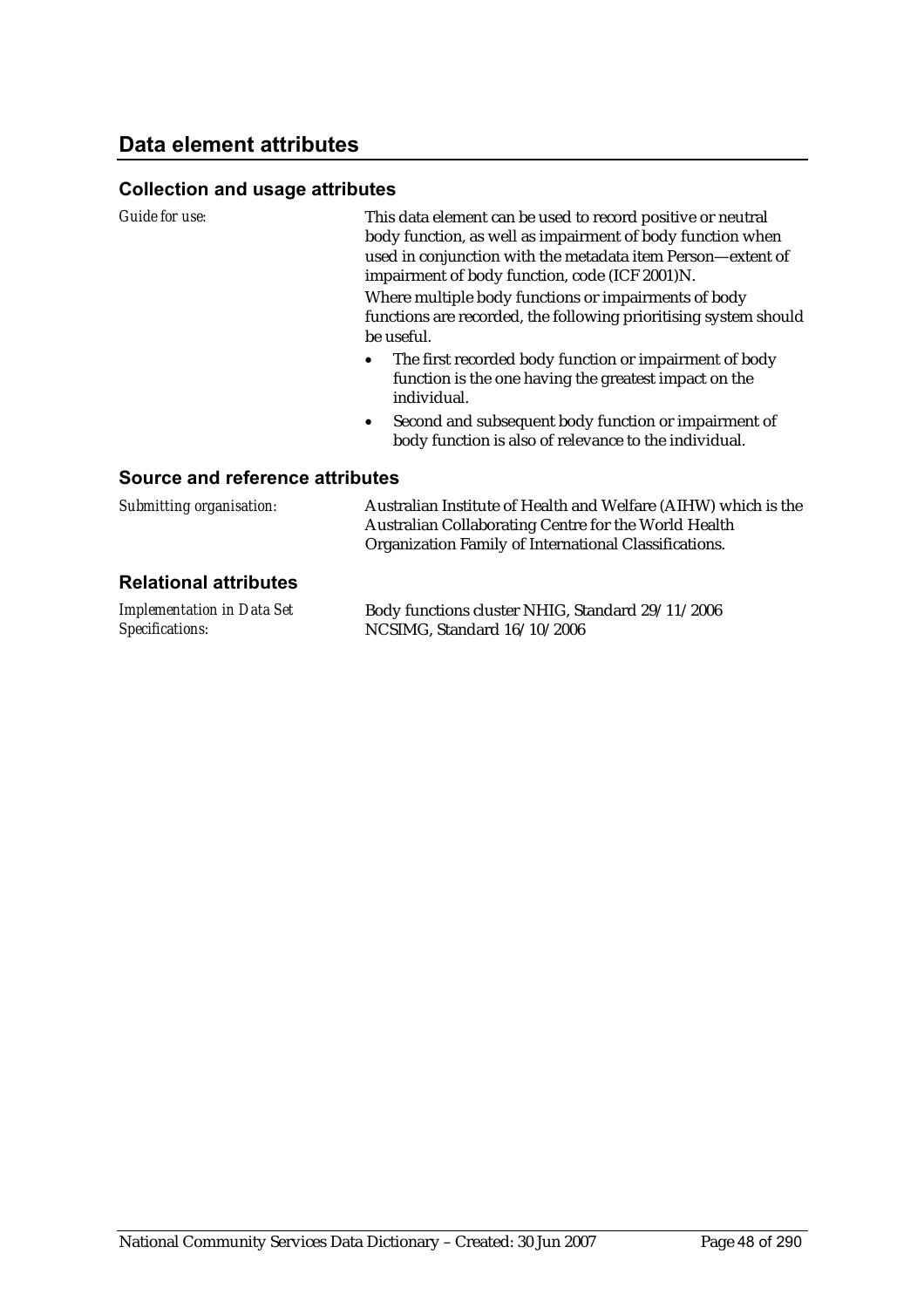# **Body structure**

### **Identifying and definitional attributes**

| Metadata item type:         | Data Element                                                                                                  |
|-----------------------------|---------------------------------------------------------------------------------------------------------------|
| Technical name:             | Person-body structure, code (ICF 2001) AN[NNNN]                                                               |
| Synonymous names:           | Body structure code                                                                                           |
| <b>METeOR</b> identifier:   | 320147                                                                                                        |
| <b>Registration status:</b> | NHIG, Standard 29/11/2006<br>NCSIMG, Standard 16/10/2006                                                      |
| Definition:                 | An anatomical part of a person's body such as organs, limbs or<br>their components, as represented by a code. |

## **Data element concept attributes**

| Data element concept: | Person-body structure                                                               |
|-----------------------|-------------------------------------------------------------------------------------|
| Definition:           | An anatomical part of a person's body such as organs,<br>limbs or their components. |
| Object class:         | Person                                                                              |
| <b>Property:</b>      | Body structure                                                                      |

### **Value domain attributes**

#### **Representational attributes**

| <b>Classification scheme:</b> | International Classification of Functioning, Disability and<br>Health 2001 |
|-------------------------------|----------------------------------------------------------------------------|
| <b>Representation class:</b>  | Code                                                                       |
| Data type:                    | <b>String</b>                                                              |
| Format:                       | AN[NNNN]                                                                   |
| Maximum character length:     |                                                                            |

| Guide for use: | This metadata item contributes to the definition of the concept<br>disability and gives an indication of the experience of disability<br>for a person.                                                                                                                                                                                                                                                                             |
|----------------|------------------------------------------------------------------------------------------------------------------------------------------------------------------------------------------------------------------------------------------------------------------------------------------------------------------------------------------------------------------------------------------------------------------------------------|
|                | Data can be collected at the three digit level in one chapter and<br>at the chapter level in another. However it is only possible to<br>collect data at a single level of the hierarchy in a single chapter<br>to maintain mutual exclusivity. For example, it is not permitted<br>to collect both 'Skin and related structures' (chapter level) and<br>'Structure of nails' (3 digit level) as the former includes the<br>latter. |
|                | The value domain below refers to the highest hierarchical level<br>(ICF chapter level). Data collected at this level, in association<br>with respective qualifiers (Impairment extent code N, Impairment<br>nature code N, Impairment location code N) will use the codes as<br>indicated.                                                                                                                                         |
|                | CODE <sub>s1</sub><br>Structures of the nervous system<br>CODE <sub>s2</sub><br>The eye, ear and related structures<br>CODE <sub>s3</sub><br>Structures involved in voice and speech<br>CODE <sub>s4</sub><br>Structures of the cardiovascular, immunological<br>and respiratory systems                                                                                                                                           |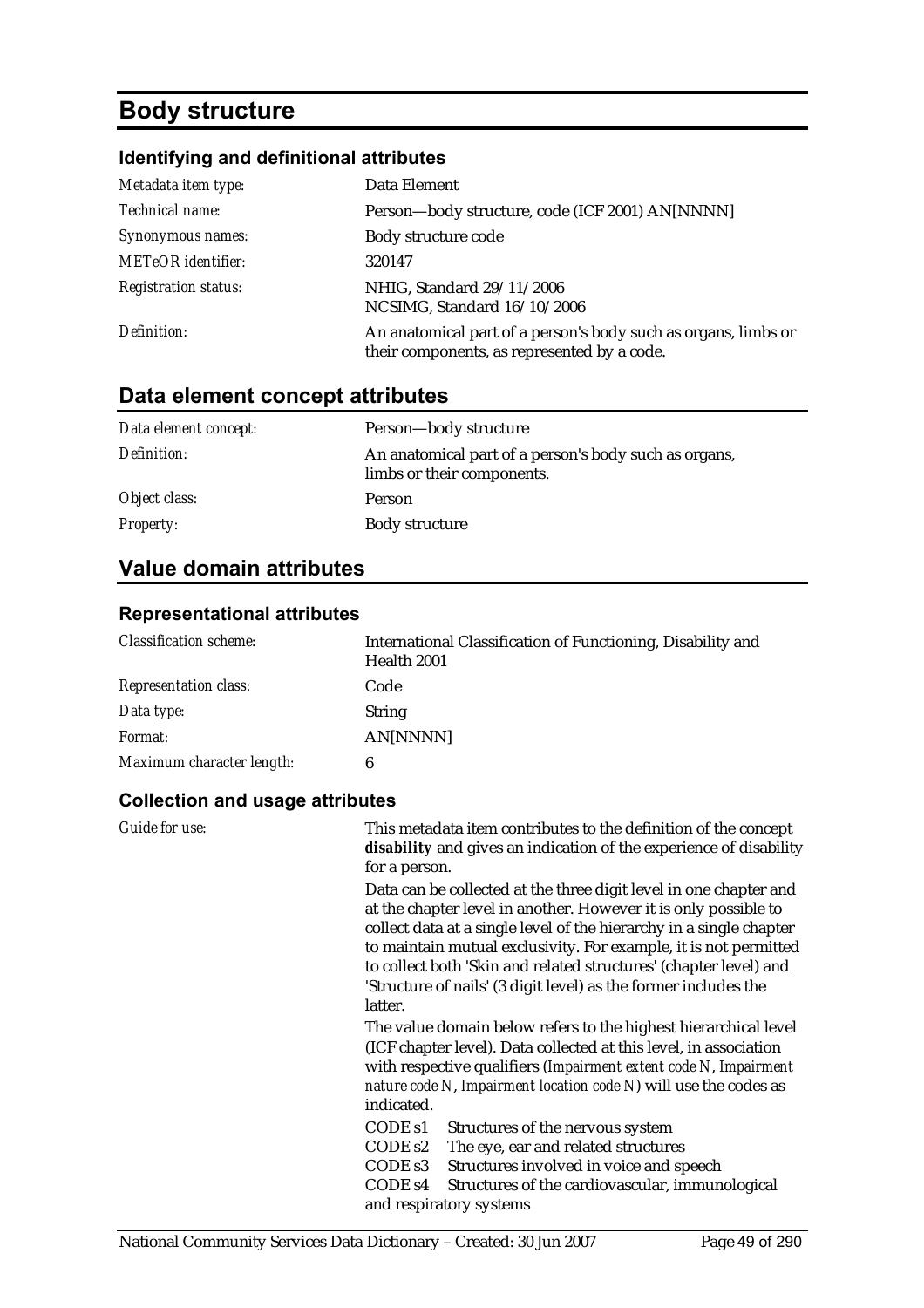CODE s5 Structures related to the digestive, metabolic and endocrine systems

CODE s6 Structures related to the genitourinary and reproductive systems

CODE s7 Structures related to movement

CODE s8 Skin and related structures

Data collected at this level will provide a general description of the structures and can only be compared with data collected at the same level.

Each chapter contains categories at different levels ordered from general to detailed. For more detailed information the user should follow the structure of the ICF; the codes should be drawn from the same hierarchical level within any particular chapter. The full range of permissible values together with definitions is listed in the Body Structures component of the ICF.

An example of a value domain at the 3 digit level from the Structures of the nervous system chapter may include:

CODE s110 Structure of the brain CODE s120 Spinal cord and related structures CODE s130 Structure of the meninges CODE s140 Structure of sympathetic nervous system CODE s150 Structure of parasympathetic nervous system CODE s198 Structure of the nervous system, other specified CODE s199 Structure of the nervous system, unspecified An example of a value domain at the 4 digit level from the Structures related to movement chapter may include: CODE s7300 Structure of upper arm CODE s7301 Structure of forearm CODE s7302 Structure of hand CODE s7500 Structure of thigh CODE s7501 Structure of lower leg CODE s7502 Structure of ankle and foot CODE s7600 Structure of vertebral column

The prefix *s* denotes the domains within the component of *Body Structures*.

| Submitting organisation: | Australian Institute of Health and Welfare which is the<br>Australian Collaborating Centre for the World Health<br>Organization Family of International Classifications.      |
|--------------------------|-------------------------------------------------------------------------------------------------------------------------------------------------------------------------------|
| Origin:                  | WHO 2001. ICF: International Classification of Functioning,<br>Disability and Health. Geneva: WHO                                                                             |
|                          | AIHW 2003. ICF Australian User Guide Version 1.0. Canberra:<br><b>AIHW</b>                                                                                                    |
| Reference documents:     | Further information on the ICF, including more detailed codes,<br>can be found in the ICF itself and the ICF Australian User<br>Guide (AIHW 2003), at the following websites: |
|                          | WHO ICF website<br>$\bullet$<br>http://www.who.int/classifications/icf/en/                                                                                                    |
|                          | <b>Australian Collaborating Centre ICF website</b><br>$\bullet$<br>http://www.aihw.gov.au/disability/icf/index.html                                                           |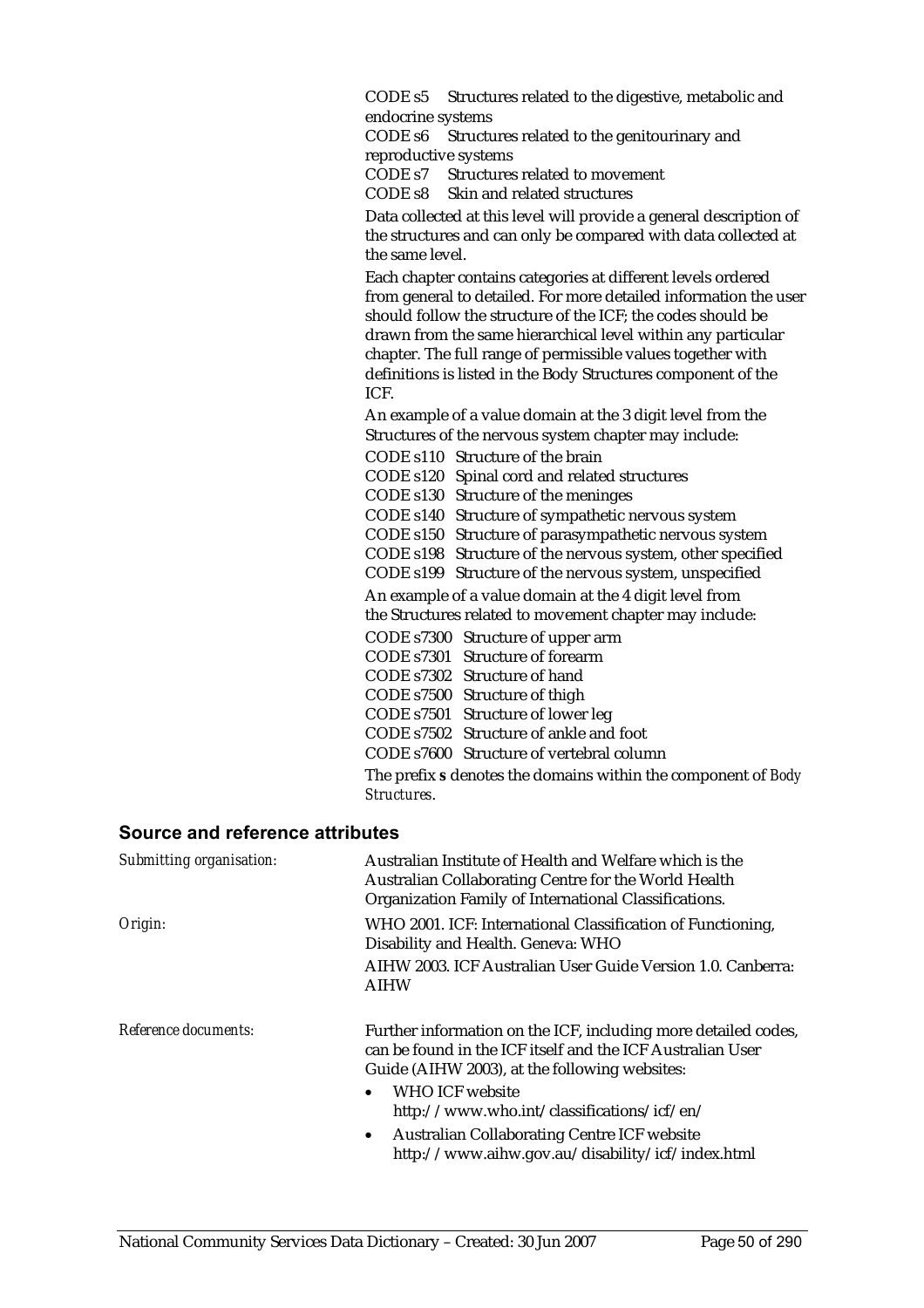#### **Collection and usage attributes**

| Guide for use:                  | This data element consists of a single, neutral list of body<br>structures that can be used to record positive or neutral body<br>function. In conjunction with Impairment extent code N, it<br>enables the provision of information about the presence and<br>extent of impairment for any given body structures; with<br>Impairment nature code N, the provision of information about the<br>nature of the impairment for given body functions; and<br>Impairment location code N, the location of the impairment for<br>given body functions.<br>Where multiple body structures or impairments of body<br>structures are recorded, the following prioritising system<br>should be useful:<br>The first recorded body structure or impairment of body<br>$\bullet$<br>function is the one having the greatest impact on the<br>individual.<br>Second and subsequent body structure or impairment of<br>$\bullet$ |
|---------------------------------|--------------------------------------------------------------------------------------------------------------------------------------------------------------------------------------------------------------------------------------------------------------------------------------------------------------------------------------------------------------------------------------------------------------------------------------------------------------------------------------------------------------------------------------------------------------------------------------------------------------------------------------------------------------------------------------------------------------------------------------------------------------------------------------------------------------------------------------------------------------------------------------------------------------------|
|                                 | body function is also of relevance to the individual.                                                                                                                                                                                                                                                                                                                                                                                                                                                                                                                                                                                                                                                                                                                                                                                                                                                              |
| Source and reference attributes |                                                                                                                                                                                                                                                                                                                                                                                                                                                                                                                                                                                                                                                                                                                                                                                                                                                                                                                    |
| Submitting organisation:        | Australian Institute of Health and Welfare (AIHW) which is the                                                                                                                                                                                                                                                                                                                                                                                                                                                                                                                                                                                                                                                                                                                                                                                                                                                     |

Australian Collaborating Centre for the World Health Organization Family of International Classifications.

| <b>Implementation in Data Set</b> | Body structures cluster NHIG, Standard 29/11/2006 |
|-----------------------------------|---------------------------------------------------|
| Specifications:                   | NCSIMG, Standard $16/10/2006$                     |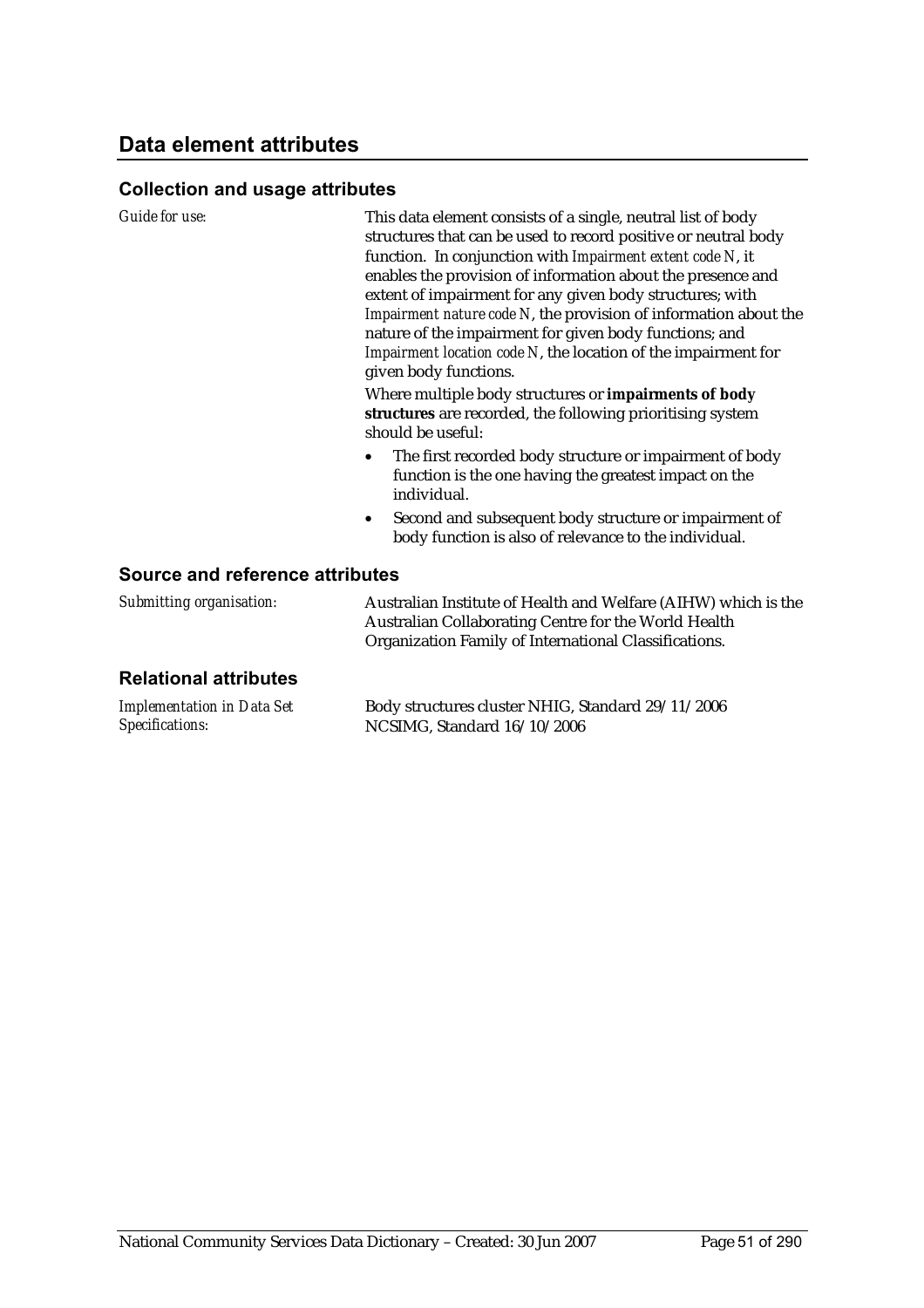# **Building/complex sub-unit number (person)**

### **Identifying and definitional attributes**

| Metadata item type:         | Data Element                                                                                    |
|-----------------------------|-------------------------------------------------------------------------------------------------|
| Technical name:             | Person (address)—building/complex sub-unit identifier, [X(7)]                                   |
| <b>METeOR</b> identifier:   | 270018                                                                                          |
| <b>Registration status:</b> | NHIG, Standard 01/03/2005<br>NCSIMG, Standard 30/09/2005                                        |
| Definition:                 | The unique number or identifier for a building/complex,<br>marina, etc. where a person resides. |

## **Data element concept attributes**

| Data element concept: | Person (address)—building/complex sub-unit identifier                                   |
|-----------------------|-----------------------------------------------------------------------------------------|
| Definition:           | The number or identifier of a building/complex, marina, etc.<br>where a person resides. |
| Object class:         | Person                                                                                  |
| <i>Property:</i>      | Building/complex sub-unit identifier                                                    |

### **Value domain attributes**

#### **Representational attributes**

| <b>Representation class:</b> | <b>Identifier</b> |
|------------------------------|-------------------|
| Data type:                   | <b>String</b>     |
| <i>Format:</i>               | [X(7)]            |
| Maximum character length:    | 7                 |

### **Data element attributes**

| Guide for use:                  | The building/complex sub-unit number must be recorded with<br>its corresponding building/complex unit type - abbreviation.<br>Where applicable, the number may be followed by an<br>alphanumeric suffix. |
|---------------------------------|----------------------------------------------------------------------------------------------------------------------------------------------------------------------------------------------------------|
| <b>Collection methods:</b>      | To be collected in conjunction with building/complex sub-unit<br>type - abbreviation.                                                                                                                    |
| Source and reference attributes |                                                                                                                                                                                                          |
| Submitting organisation:        | Australian Institute of Health and Welfare                                                                                                                                                               |
| Origin:                         | Australia Post Address Presentation Standard                                                                                                                                                             |
| <b>Relational attributes</b>    |                                                                                                                                                                                                          |
| Related metadata references:    | Supersedes Building/complex sub-unit number, version 1, DE,<br>NHDD, NHIMG, Superseded 01/03/2005                                                                                                        |
|                                 | Is used in the formation of Person (address)—address line, text<br>$[X(180)]$ NHIG, Standard 04/05/2005, NCSIMG, Standard<br>30/09/2005                                                                  |
|                                 | Is used in the formation of Person (address)—health address<br>line, text $[X(180)]$ NHIG, Superseded $04/05/2005$                                                                                       |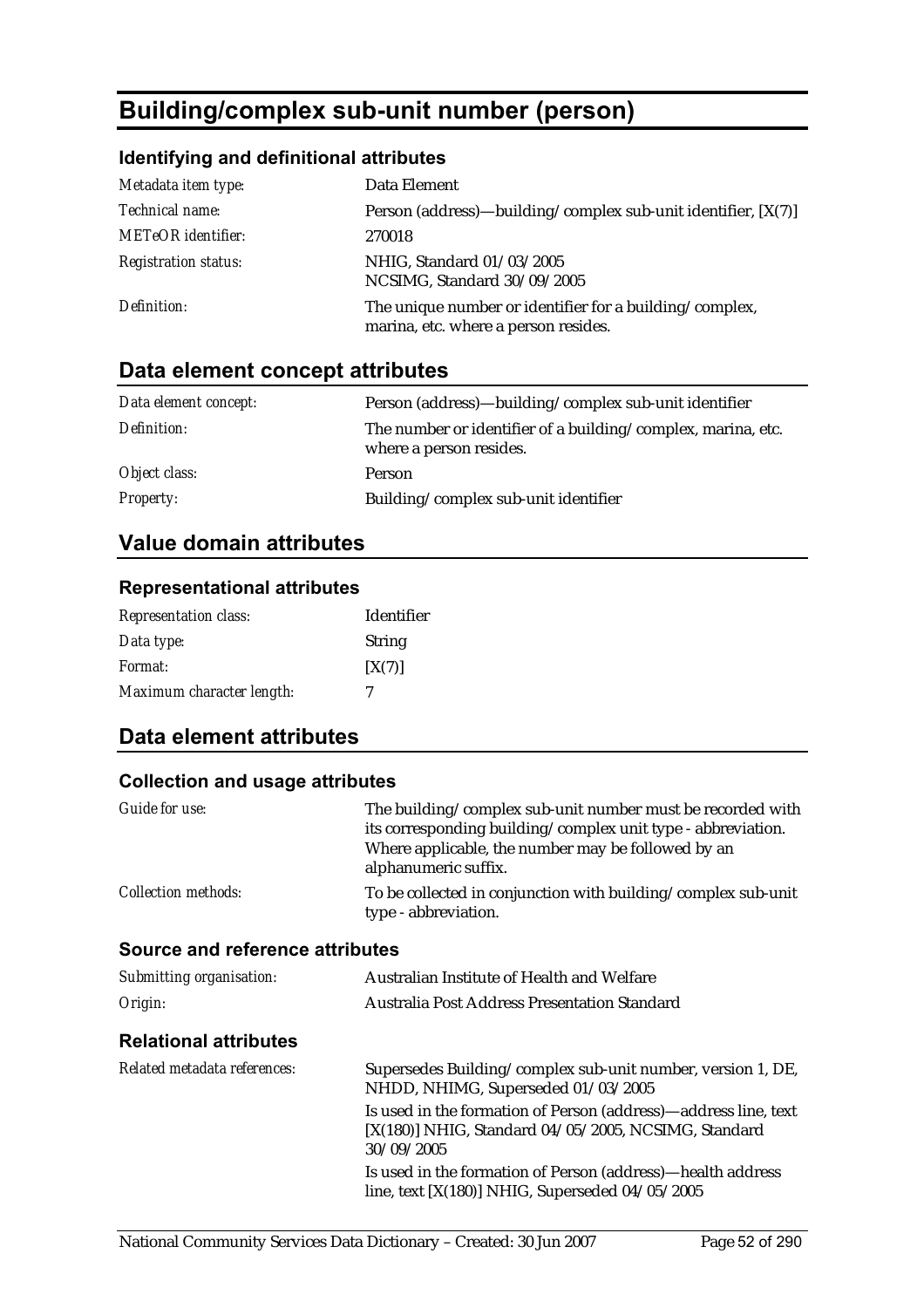# **Building/complex sub-unit number (service provider organisation)**

#### **Identifying and definitional attributes**

| Metadata item type:         | Data Element                                                                                             |
|-----------------------------|----------------------------------------------------------------------------------------------------------|
| Technical name:             | Service provider organisation (address)—building/complex<br>sub-unit identifier, $[X(7)]$                |
| <b>METeOR</b> identifier:   | 290291                                                                                                   |
| <b>Registration status:</b> | NHIG, Standard 04/05/2005<br>NCSIMG, Standard 30/09/2005                                                 |
| Definition:                 | The unique number or identifier of a building/complex,<br>marina, etc. where an organisation is located. |

### **Data element concept attributes**

| Data element concept: | Service provider organisation (address)—building/complex<br>sub-unit identifier                   |
|-----------------------|---------------------------------------------------------------------------------------------------|
| Definition:           | The number or identifier of a building/complex, marina, etc.<br>where an organisation is located. |
| Object class:         | Service provider organisation                                                                     |
| <b>Property:</b>      | Building/complex sub-unit identifier                                                              |

### **Value domain attributes**

#### **Representational attributes**

| <b>Representation class:</b> | <b>Identifier</b> |
|------------------------------|-------------------|
| Data type:                   | <b>String</b>     |
| <i>Format:</i>               | [X(7)]            |
| Maximum character length:    |                   |

### **Data element attributes**

#### **Source and reference attributes**

| Submitting organisation:     | Australian Institute of Health and Welfare                                                                        |
|------------------------------|-------------------------------------------------------------------------------------------------------------------|
| Origin:                      | <b>Australia Post Address Presentation Standard</b>                                                               |
| <b>Relational attributes</b> |                                                                                                                   |
| Related metadata references: | Is used in the formation of Service provider organisation<br>(address)—address line, text [X(180)] NHIG, Standard |

04/05/2005, NCSIMG, Standard 30/09/2005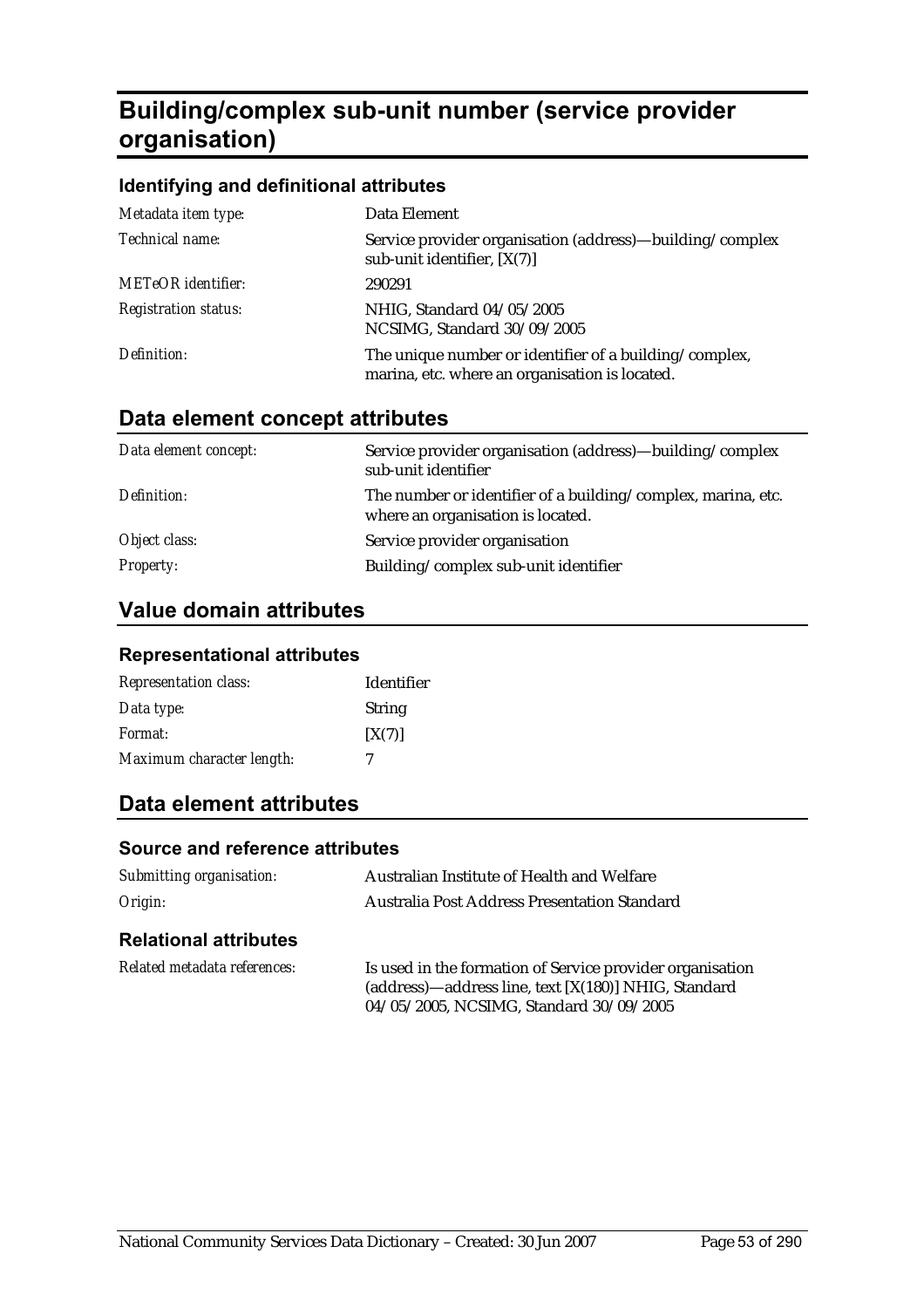# **Building/complex sub-unit type—abbreviation (person)**

### **Identifying and definitional attributes**

| Metadata item type:         | Data Element                                                                             |
|-----------------------------|------------------------------------------------------------------------------------------|
| Technical name:             | Person (address)—building/complex sub-unit type, code<br>A[AAA]                          |
| <b>METeOR</b> identifier:   | 270023                                                                                   |
| <b>Registration status:</b> | NHIG, Standard 01/03/2005<br>NCSIMG, Standard 30/09/2005                                 |
| Definition:                 | The type of building/complex where a person can be located,<br>as represented by a code. |

### **Data element concept attributes**

| Data element concept: | Person (address)—building/complex sub-unit type             |
|-----------------------|-------------------------------------------------------------|
| Definition:           | The type of building/complex where a person can be located. |
| Object class:         | Person                                                      |
| <b>Property:</b>      | Building/complex sub-unit type                              |

### **Value domain attributes**

#### **Representational attributes**

| Representation class:     | Code             |                     |
|---------------------------|------------------|---------------------|
| Data type:                | <b>String</b>    |                     |
| Format:                   | A[AAA]           |                     |
| Maximum character length: | $\boldsymbol{4}$ |                     |
| Permissible values:       | Value            | Meaning             |
|                           | <b>APT</b>       | Apartment           |
|                           | <b>CTGE</b>      | Cottage             |
|                           | <b>DUP</b>       | Duplex              |
|                           | ${\rm FY}$       | Factory             |
|                           | ${\bf F}$        | Flat                |
|                           | <b>HSE</b>       | House               |
|                           | <b>KSK</b>       | Kiosk               |
|                           | <b>MSNT</b>      | Maisonette          |
|                           | MB               | <b>Marine Berth</b> |
|                           | <b>OFF</b>       | Office              |
|                           | <b>PTHS</b>      | Penthouse           |
|                           | RM               | Room                |
|                           | <b>SHED</b>      | Shed                |
|                           | <b>SHOP</b>      | Shop                |
|                           | <b>SITE</b>      | <b>Site</b>         |
|                           | SL               | Stall               |
|                           | <b>STU</b>       | Studio              |
|                           | <b>SE</b>        | Suite               |
|                           | <b>TNHS</b>      | Townhouse           |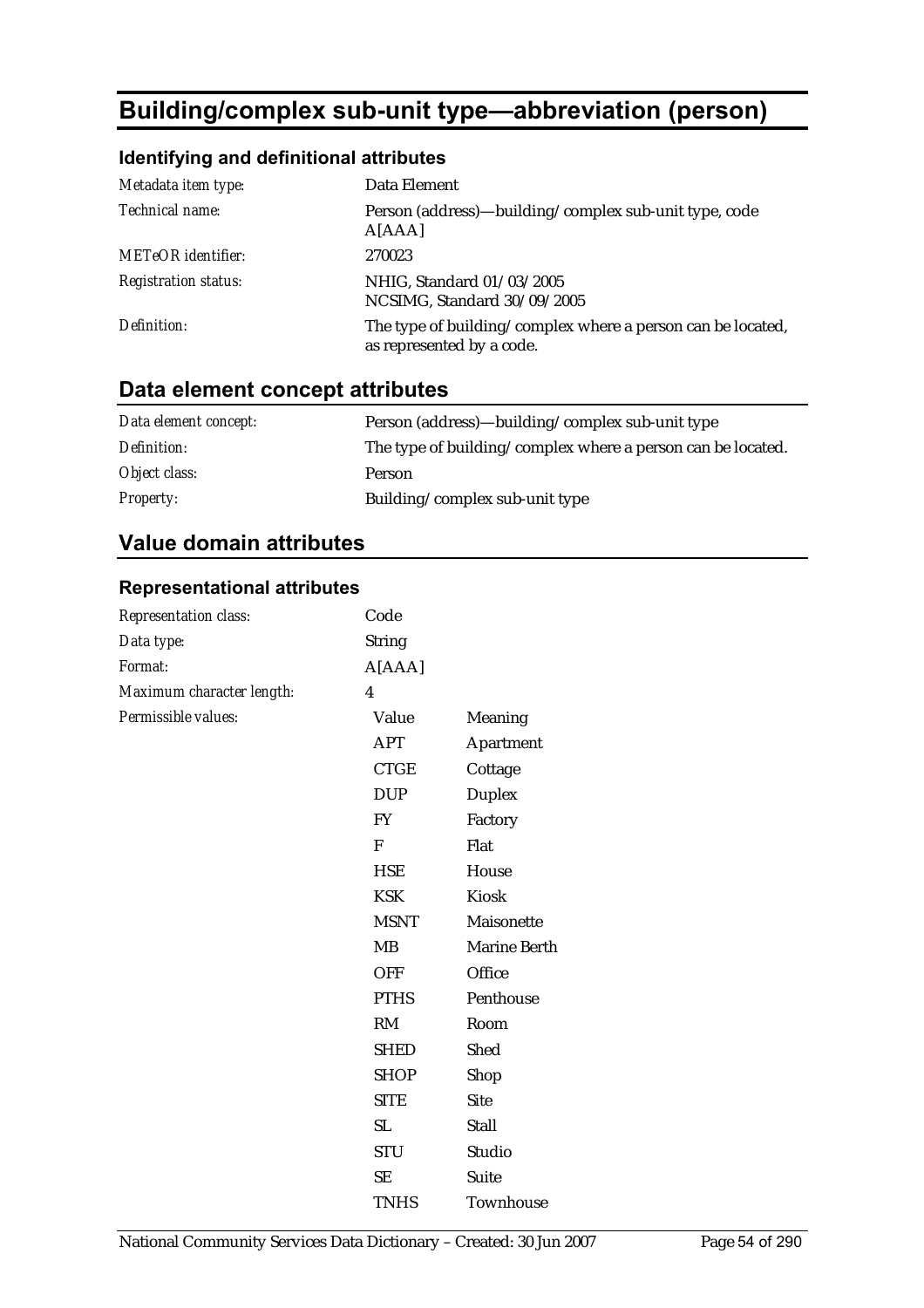| H           | <b>Unit</b> |
|-------------|-------------|
| <b>VLLA</b> | Villa       |
| WARD        | Ward        |
| <b>WE</b>   | Warehouse   |

#### **Collection and usage attributes**

| Guide for use: | Addresses may contain multiple instances of building/complex<br>type. Record each instance of building/complex type with its<br>corresponding building/complex number when appropriate.<br>Examples: |
|----------------|------------------------------------------------------------------------------------------------------------------------------------------------------------------------------------------------------|
|                | APT <sub>6</sub>                                                                                                                                                                                     |
|                | <b>SHOP 3A</b>                                                                                                                                                                                       |
|                | U6                                                                                                                                                                                                   |
|                | <b>PTHS</b>                                                                                                                                                                                          |

### **Data element attributes**

#### **Collection and usage attributes**

| <b>Collection methods:</b> | To be collected in conjunction with building/complex sub unit |
|----------------------------|---------------------------------------------------------------|
|                            | number.                                                       |

#### **Source and reference attributes**

| Submitting organisation: | Australian Institute of Health and Welfare |
|--------------------------|--------------------------------------------|
| Origin:                  | <b>Health Data Standards Committee</b>     |

| Related metadata references: | Supersedes Building/complex sub-unit type - abbreviation,<br>version 1, DE, NHDD, NHIMG, Superseded 01/03/2005                          |
|------------------------------|-----------------------------------------------------------------------------------------------------------------------------------------|
|                              | Is used in the formation of Person (address)—address line, text<br>$[X(180)]$ NHIG, Standard 04/05/2005, NCSIMG, Standard<br>30/09/2005 |
|                              | Is used in the formation of Person (address)—health address<br>line, text $[X(180)]$ NHIG, Superseded $04/05/2005$                      |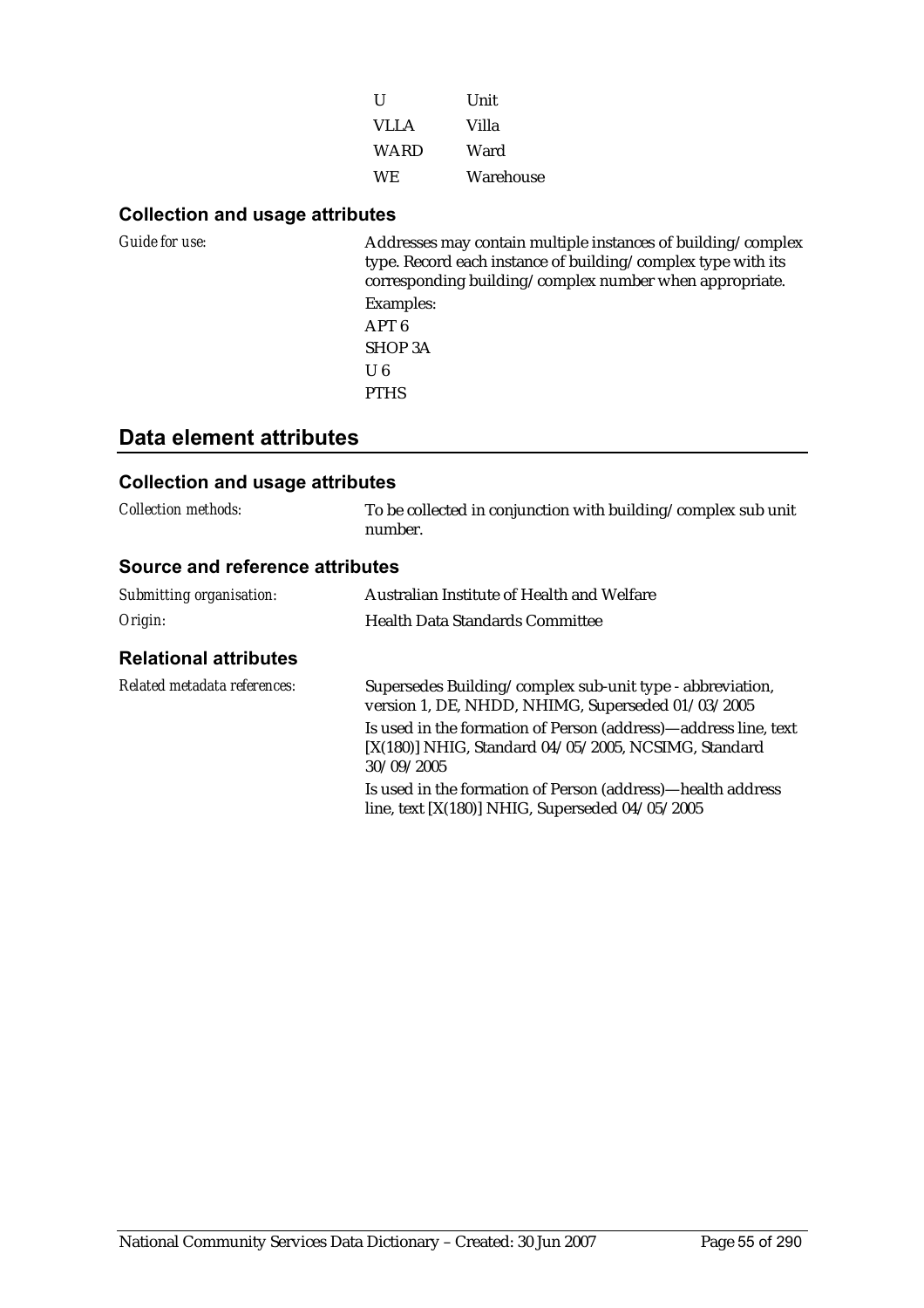# **Building/complex sub-unit type—abbreviation (service provider organisation)**

#### **Identifying and definitional attributes**

| Metadata item type:         | Data Element                                                                                    |
|-----------------------------|-------------------------------------------------------------------------------------------------|
| Technical name:             | Service provider organisation (address)—building/complex<br>sub-unit type, code A[AAA]          |
| <b>METeOR</b> identifier:   | 290278                                                                                          |
| <b>Registration status:</b> | NHIG, Standard 04/05/2005<br>NCSIMG, Standard 30/09/2005                                        |
| Definition:                 | The type of building/complex where an organisation can be<br>located, as represented by a code. |

### **Data element concept attributes**

| Data element concept: | Service provider organisation (address)—building/complex<br>sub-unit type |
|-----------------------|---------------------------------------------------------------------------|
| Definition:           | The type of building/complex where an organisation can be<br>located.     |
| Object class:         | Service provider organisation                                             |
| <b>Property:</b>      | Building/complex sub-unit type                                            |

### **Value domain attributes**

#### **Representational attributes**

| Representation class:     | Code                    |                     |
|---------------------------|-------------------------|---------------------|
| Data type:                | <b>String</b>           |                     |
| Format:                   | A[AAA]                  |                     |
| Maximum character length: | $\overline{\mathbf{4}}$ |                     |
| Permissible values:       | Value                   | Meaning             |
|                           | <b>APT</b>              | Apartment           |
|                           | CTGE                    | Cottage             |
|                           | <b>DUP</b>              | <b>Duplex</b>       |
|                           | <b>FY</b>               | Factory             |
|                           | F                       | Flat                |
|                           | <b>HSE</b>              | House               |
|                           | <b>KSK</b>              | Kiosk               |
|                           | <b>MSNT</b>             | Maisonette          |
|                           | MB                      | <b>Marine Berth</b> |
|                           | <b>OFF</b>              | Office              |
|                           | <b>PTHS</b>             | Penthouse           |
|                           | RM                      | Room                |
|                           | <b>SHED</b>             | Shed                |
|                           | <b>SHOP</b>             | Shop                |
|                           | <b>SITE</b>             | <b>Site</b>         |
|                           | <b>SL</b>               | <b>Stall</b>        |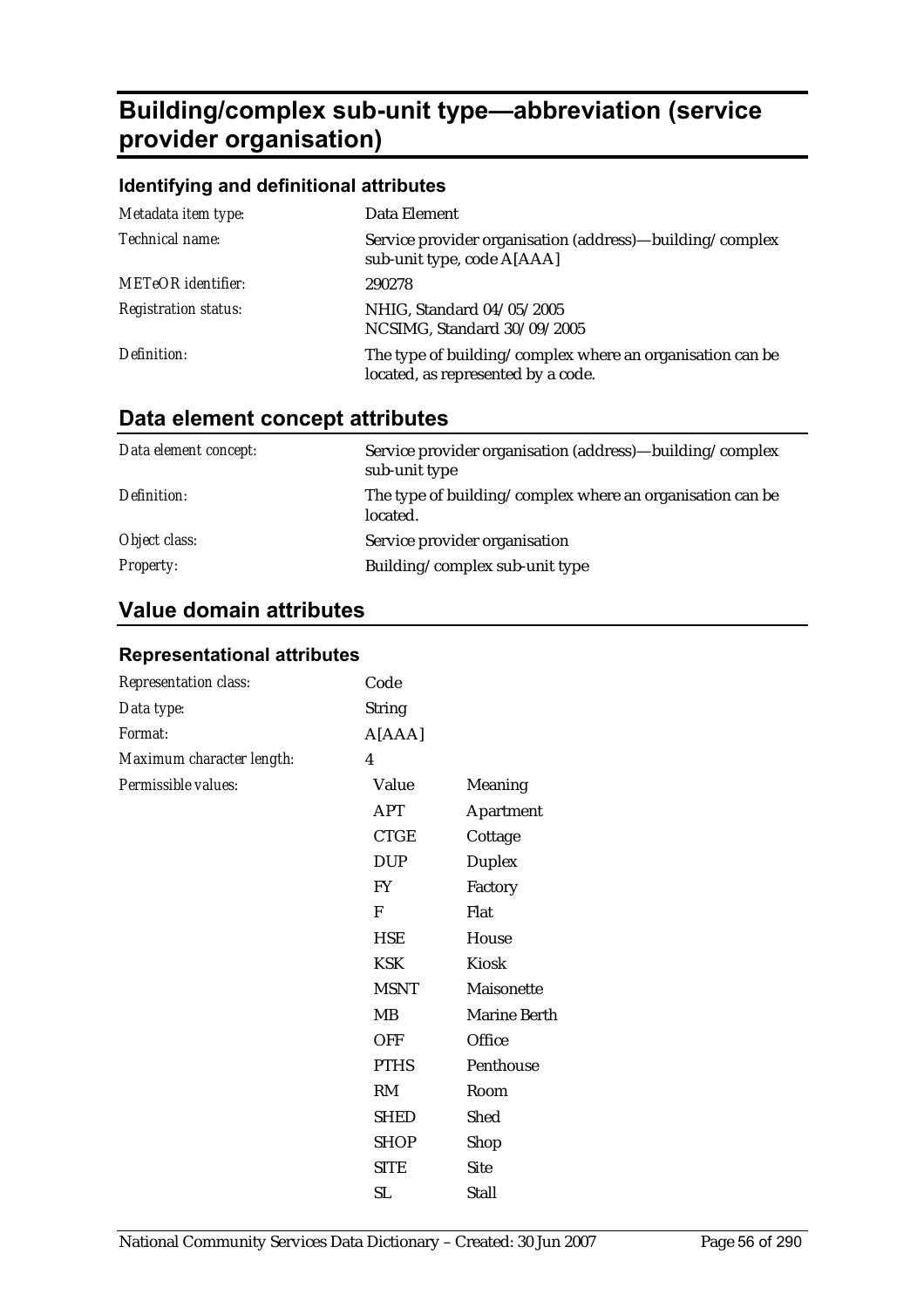| <b>STU</b>  | Studio    |
|-------------|-----------|
| SЕ          | Suite     |
| <b>TNHS</b> | Townhouse |
| U           | Unit      |
| VLLA        | Villa     |
| WARD        | Ward      |
| WE.         | Warehouse |

#### **Collection and usage attributes**

*Guide for use:* Addresses may contain multiple instances of building/complex type. Record each instance of building/complex type with its corresponding building/complex number when appropriate. Examples: APT 6 SHOP 3A U 6 PTHS

### **Data element attributes**

| Submitting organisation:     | Australian Institute of Health and Welfare                                                                                                                   |  |
|------------------------------|--------------------------------------------------------------------------------------------------------------------------------------------------------------|--|
| Origin:                      | <b>Health Data Standards Committee</b>                                                                                                                       |  |
| <b>Relational attributes</b> |                                                                                                                                                              |  |
| Related metadata references: | Is used in the formation of Service provider organisation<br>(address)—address line, text [X(180)] NHIG, Standard<br>04/05/2005, NCSIMG, Standard 30/09/2005 |  |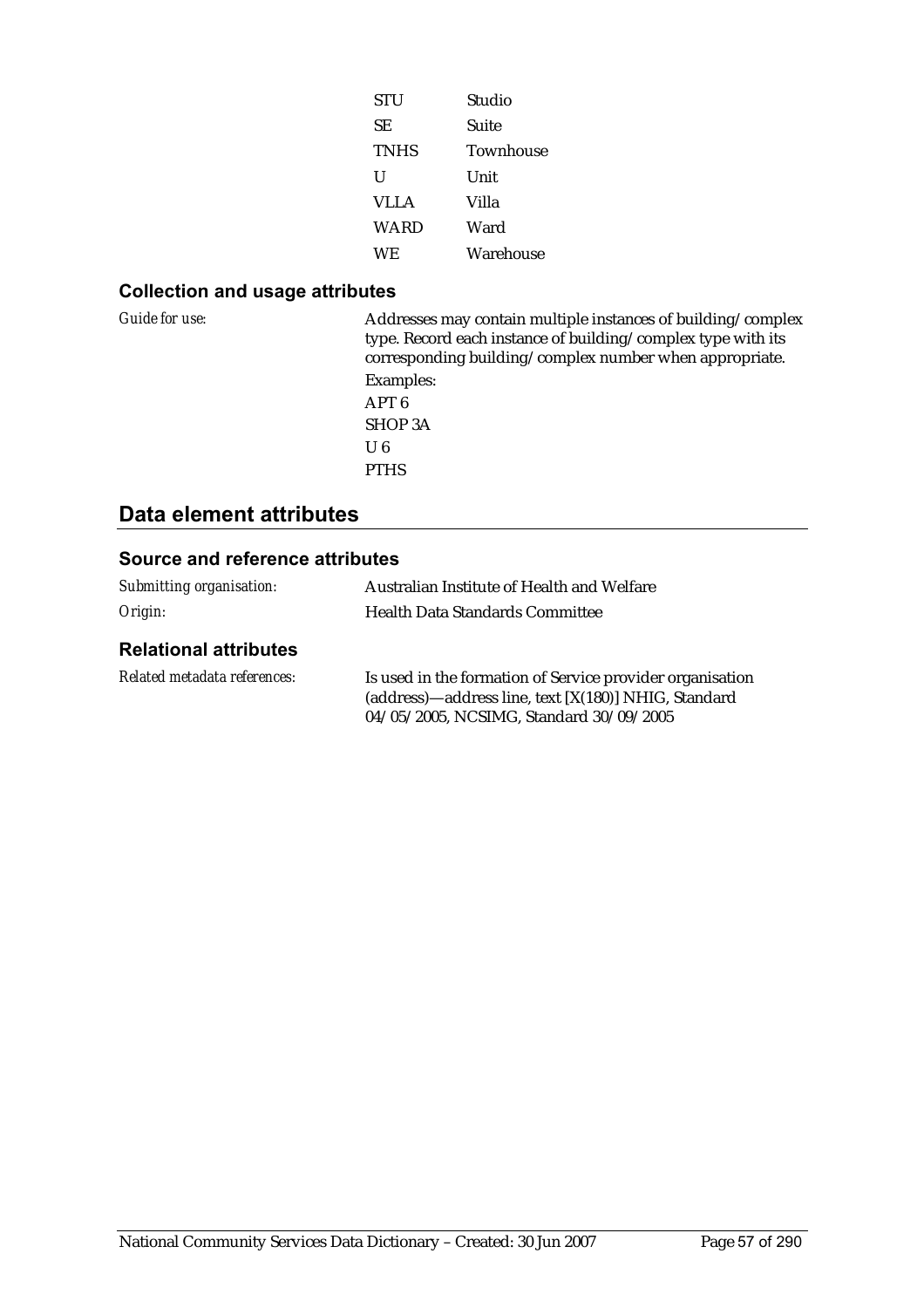# **Building/property name (person)**

### **Identifying and definitional attributes**

| Metadata item type:         | Data Element                                                                          |
|-----------------------------|---------------------------------------------------------------------------------------|
| Technical name:             | Person (address)—building/property name, text $[X(30)]$                               |
| <b>METeOR</b> identifier:   | 270028                                                                                |
| <b>Registration status:</b> | NHIG, Standard 01/03/2005<br>NCSIMG, Standard 30/09/2005                              |
| Definition:                 | The name of a building or property where a person resides, as<br>represented by text. |

## **Data element concept attributes**

| Data element concept: | Person (address)—building/property name                    |
|-----------------------|------------------------------------------------------------|
| Definition:           | The name of a building or property where a person resides. |
| Object class:         | Person                                                     |
| <i>Property:</i>      | Building/property name                                     |

### **Value domain attributes**

#### **Representational attributes**

| <b>Representation class:</b> | <b>Text</b>   |
|------------------------------|---------------|
| Data type:                   | <b>String</b> |
| <i>Format:</i>               | [X(30)]       |
| Maximum character length:    | 30            |

### **Data element attributes**

#### **Collection and usage attributes**

| <i>Guide for use:</i>                  | Usually this information is not abbreviated.                                                        |
|----------------------------------------|-----------------------------------------------------------------------------------------------------|
|                                        | Should include any reference to a wing or other components of<br>a building complex, if applicable. |
|                                        | A comma is to be used to separate the wing reference from the<br>rest of the building name.         |
|                                        | Record each Building/property name relevant to the address:                                         |
|                                        | Building/property name 1 (30 alphanumeric characters)                                               |
|                                        | Building/property name 2 (30 alphanumeric characters)                                               |
|                                        | For example:                                                                                        |
|                                        | <b>Building - TREASURY BUILDING</b>                                                                 |
|                                        | Property - BRINDABELLA STATION                                                                      |
| <b>Source and reference attributes</b> |                                                                                                     |
| Origin:                                | <b>Health Data Standards Committee</b>                                                              |
|                                        | Australia Post Address Presentation Standard                                                        |
|                                        |                                                                                                     |

| Related metadata references: | Supersedes Building/property name, version 1, DE, NHDD,<br>NHIMG, Superseded 01/03/2005 |
|------------------------------|-----------------------------------------------------------------------------------------|
|                              | Is used in the formation of Person (address)—address line, text                         |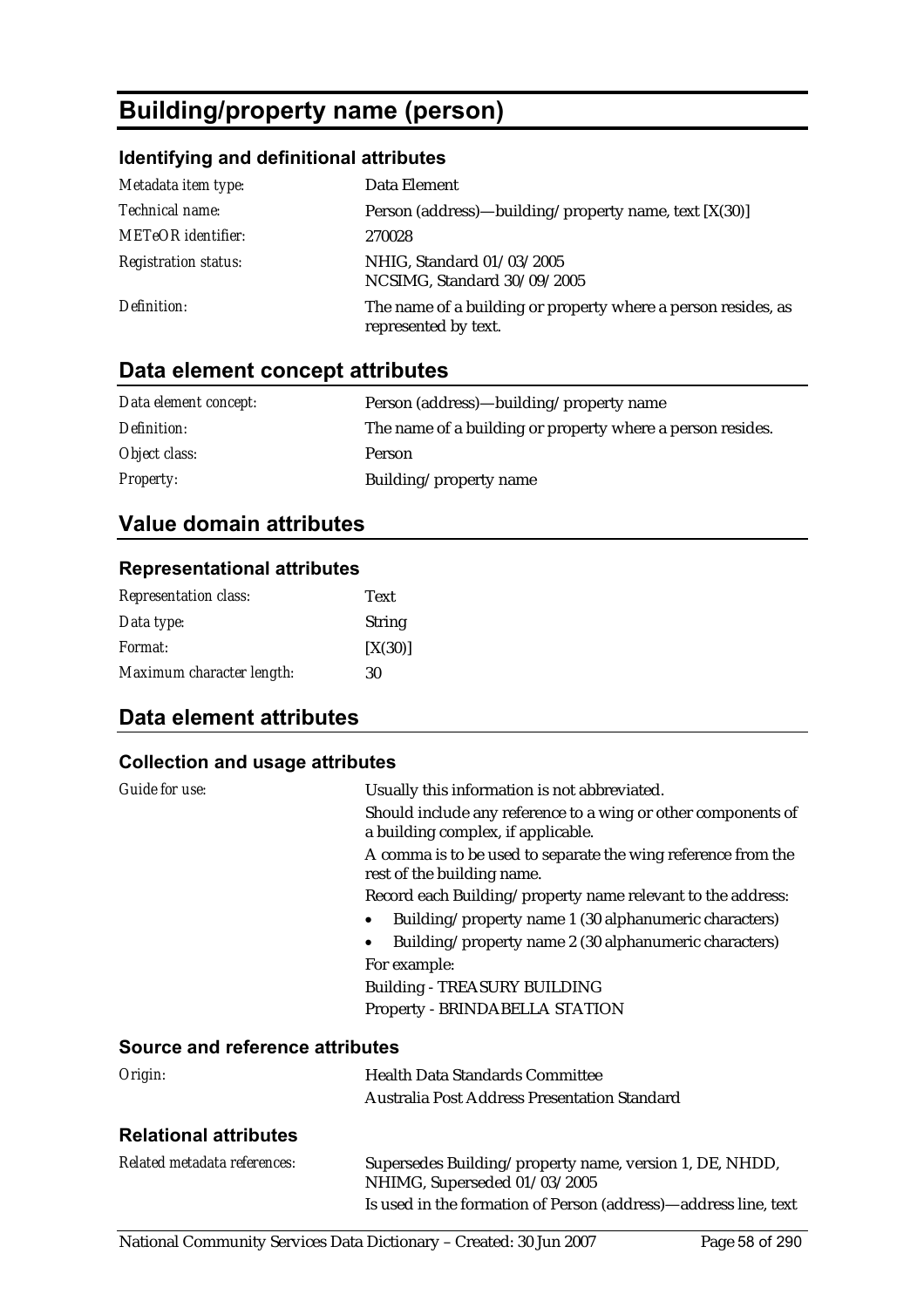[X(180)] NHIG, Standard 04/05/2005, NCSIMG, Standard 30/09/2005

Is used in the formation of Person (address)—health address line, text [X(180)] NHIG, Superseded 04/05/2005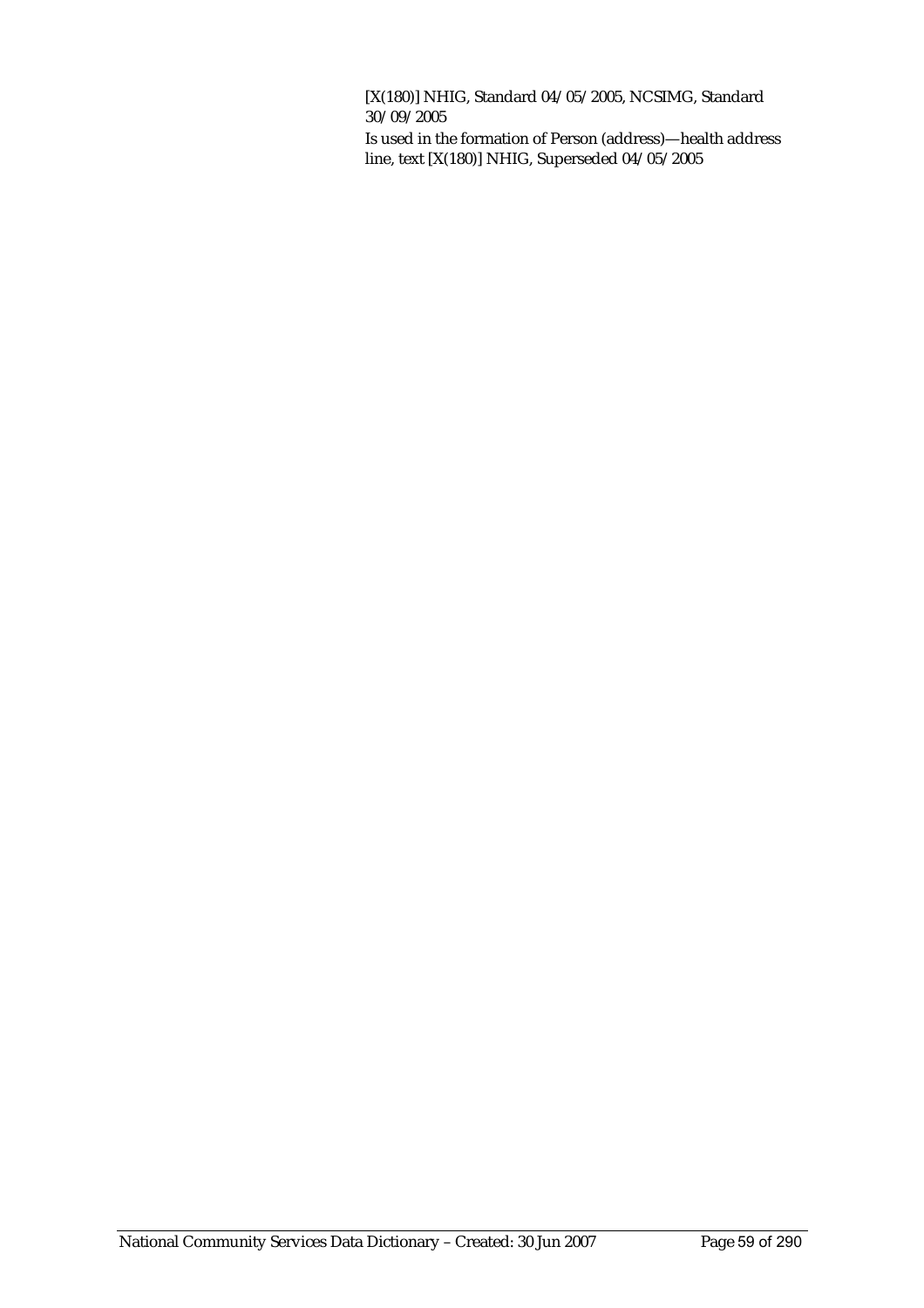# **Building/property name (service provider organisation)**

#### **Identifying and definitional attributes**

| Metadata item type:         | Data Element                                                                                    |
|-----------------------------|-------------------------------------------------------------------------------------------------|
| Technical name:             | Service provider organisation (address)—building/property<br>name, text $[X(30)]$               |
| <b>METeOR</b> identifier:   | 290295                                                                                          |
| <b>Registration status:</b> | NHIG, Standard 04/05/2005<br>NCSIMG, Standard 30/09/2005                                        |
| Definition:                 | The name of a building or property where an organisation is<br>located, as represented by text. |

### **Data element concept attributes**

| Data element concept: | Service provider organisation (address)—building/property<br>name       |
|-----------------------|-------------------------------------------------------------------------|
| Definition:           | The name of a building or property where an organisation is<br>located. |
| Object class:         | Service provider organisation                                           |
| <i>Property:</i>      | Building/property name                                                  |

#### **Value domain attributes**

#### **Representational attributes**

| <b>Representation class:</b> | <b>Text</b>   |
|------------------------------|---------------|
| Data type:                   | <b>String</b> |
| <i>Format:</i>               | [X(30)]       |
| Maximum character length:    | 30            |

### **Data element attributes**

#### **Collection and usage attributes**

| Guide for use:                         | Usually this information is not abbreviated.                                                        |
|----------------------------------------|-----------------------------------------------------------------------------------------------------|
|                                        | Should include any reference to a wing or other components of<br>a building complex, if applicable. |
|                                        | A comma is to be used to separate the wing reference from the<br>rest of the building name.         |
|                                        | Record each Building/property name relevant to the address:                                         |
|                                        | Building/property name 1 (30 alphanumeric characters)                                               |
|                                        | Building/property name 2 (30 alphanumeric characters)                                               |
|                                        | For example:                                                                                        |
|                                        | <b>Building - TREASURY BUILDING</b>                                                                 |
|                                        | Property - BRINDABELLA STATION                                                                      |
| <b>Source and reference attributes</b> |                                                                                                     |

| Origin: | <b>Health Data Standards Committee</b>              |
|---------|-----------------------------------------------------|
|         | <b>Australia Post Address Presentation Standard</b> |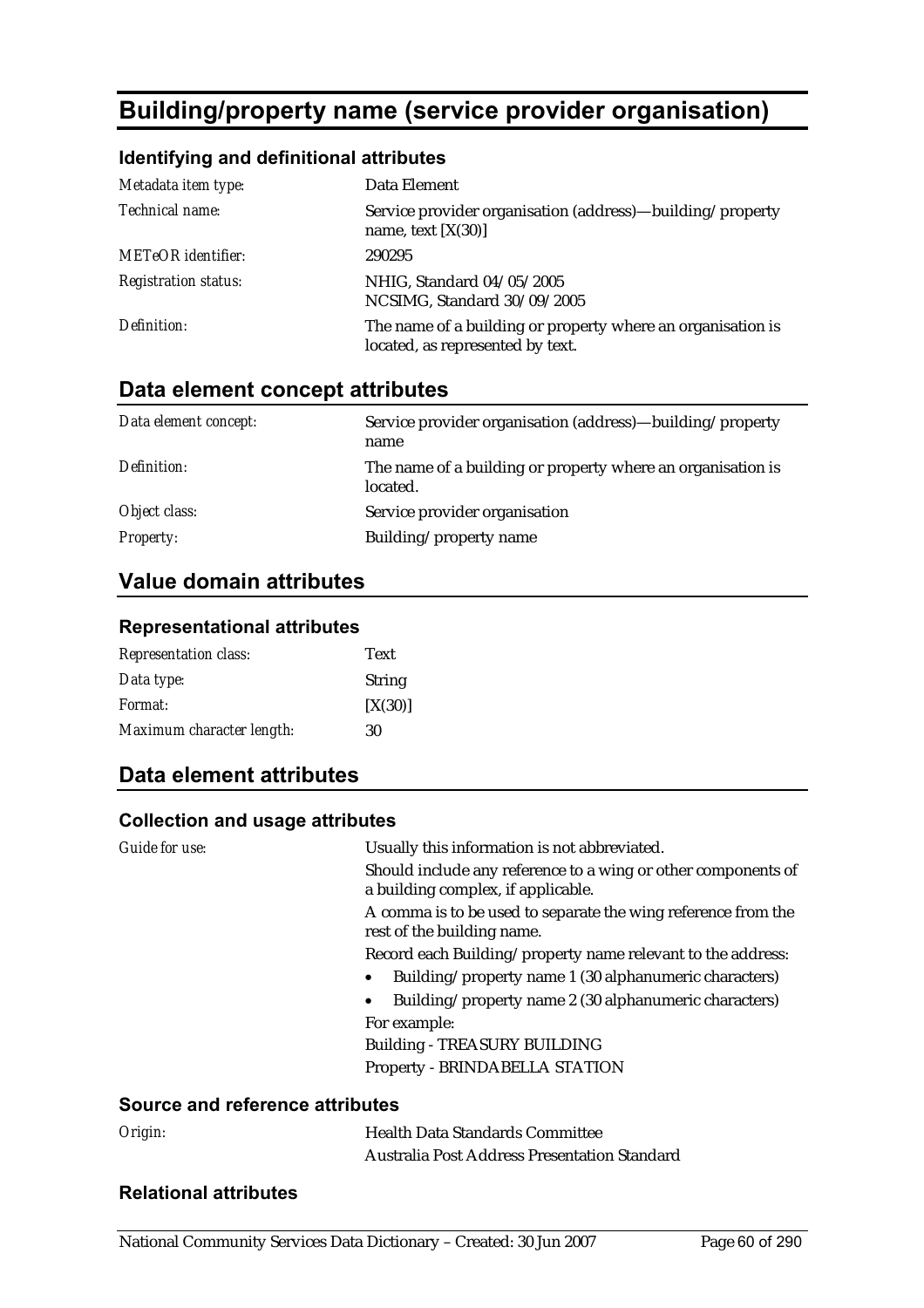*Related metadata references:* Is used in the formation of Service provider organisation (address)—address line, text [X(180)] NHIG, Standard 04/05/2005, NCSIMG, Standard 30/09/2005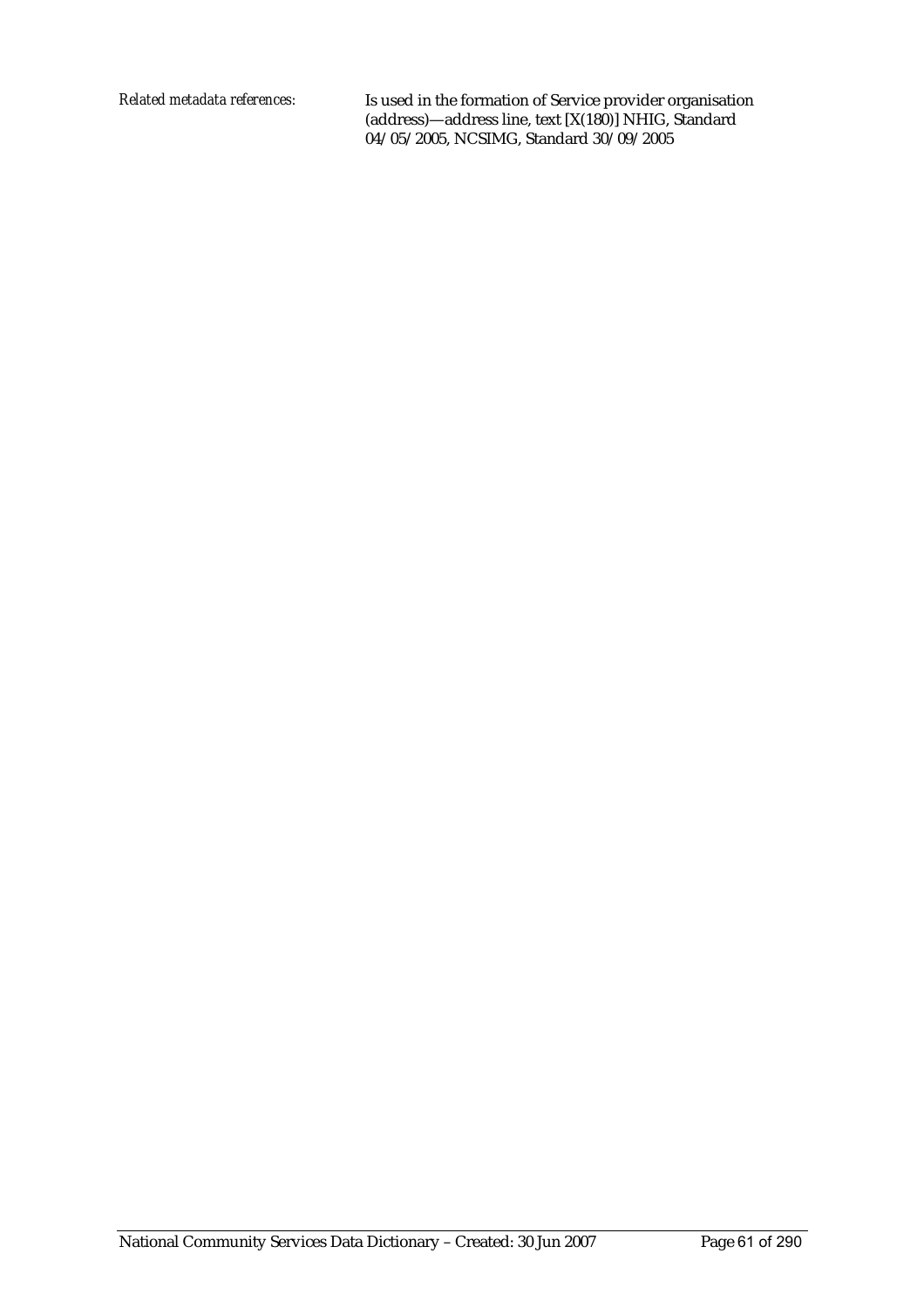# **Carer Allowance (Child) receipt indicator**

#### **Identifying and definitional attributes**

| Metadata item type:         | Data Element                                                                                                          |
|-----------------------------|-----------------------------------------------------------------------------------------------------------------------|
| Technical name:             | Parent/guardian—receipt of Carer Allowance (Child) indicator,<br>code N                                               |
| Synonymous names:           | Receipt of Carer Allowance (Child)                                                                                    |
| METeOR identifier:          | 323286                                                                                                                |
| <b>Registration status:</b> | NCSIMG, Standard 27/04/2007                                                                                           |
| Definition:                 | Whether a parent or guardian of a person is in receipt of the<br>'Carer Allowance (Child)', as represented by a code. |

### **Data element concept attributes**

| Data element concept: | Parent/guardian—receipt of Carer Allowance (Child) indicator                                      |
|-----------------------|---------------------------------------------------------------------------------------------------|
| Definition:           | Whether a parent or guardian of a service user is in receipt of<br>the 'Carer Allowance (Child)'. |
| Object class:         | Parent/guardian                                                                                   |
| <b>Property:</b>      | Receipt of Carer Allowance (Child) indicator                                                      |

### **Value domain attributes**

#### **Representational attributes**

| <b>Representation class:</b> | Code          |                                   |
|------------------------------|---------------|-----------------------------------|
| Data type:                   | <b>Number</b> |                                   |
| Format:                      | N             |                                   |
| Maximum character length:    |               |                                   |
| Permissible values:          | Value         | Meaning                           |
|                              | 1             | <b>Yes</b>                        |
|                              | 2             | No                                |
| Supplementary values:        | 9             | Not stated/inadequately described |

#### **Source and reference attributes**

| Submitting organisation: |  |  |  |
|--------------------------|--|--|--|
|--------------------------|--|--|--|

*Submitting organisation:* Australian Institute of Health and Welfare

### **Data element attributes**

| Guide for use: | This data element should not be reported if the service user is<br>aged 16 years or more, even if the person's parent or guardian<br>receives 'Carer Allowance (Child)'.                                                                                                             |
|----------------|--------------------------------------------------------------------------------------------------------------------------------------------------------------------------------------------------------------------------------------------------------------------------------------|
|                | This data element does not refer to the 'Carer Payment'<br>(formerly 'Carer Pension'), even though some parents or carers<br>of children aged less than 16 years may receive 'Carer Payment'<br>as well as 'Carer Allowance (Child)' (formerly the 'Child<br>Disability Allowance'). |
|                | CODE 9 Not stated/inadequately described                                                                                                                                                                                                                                             |
|                | This code should only be recorded when it has not been<br>possible for the service user or their carer/family/advocate to                                                                                                                                                            |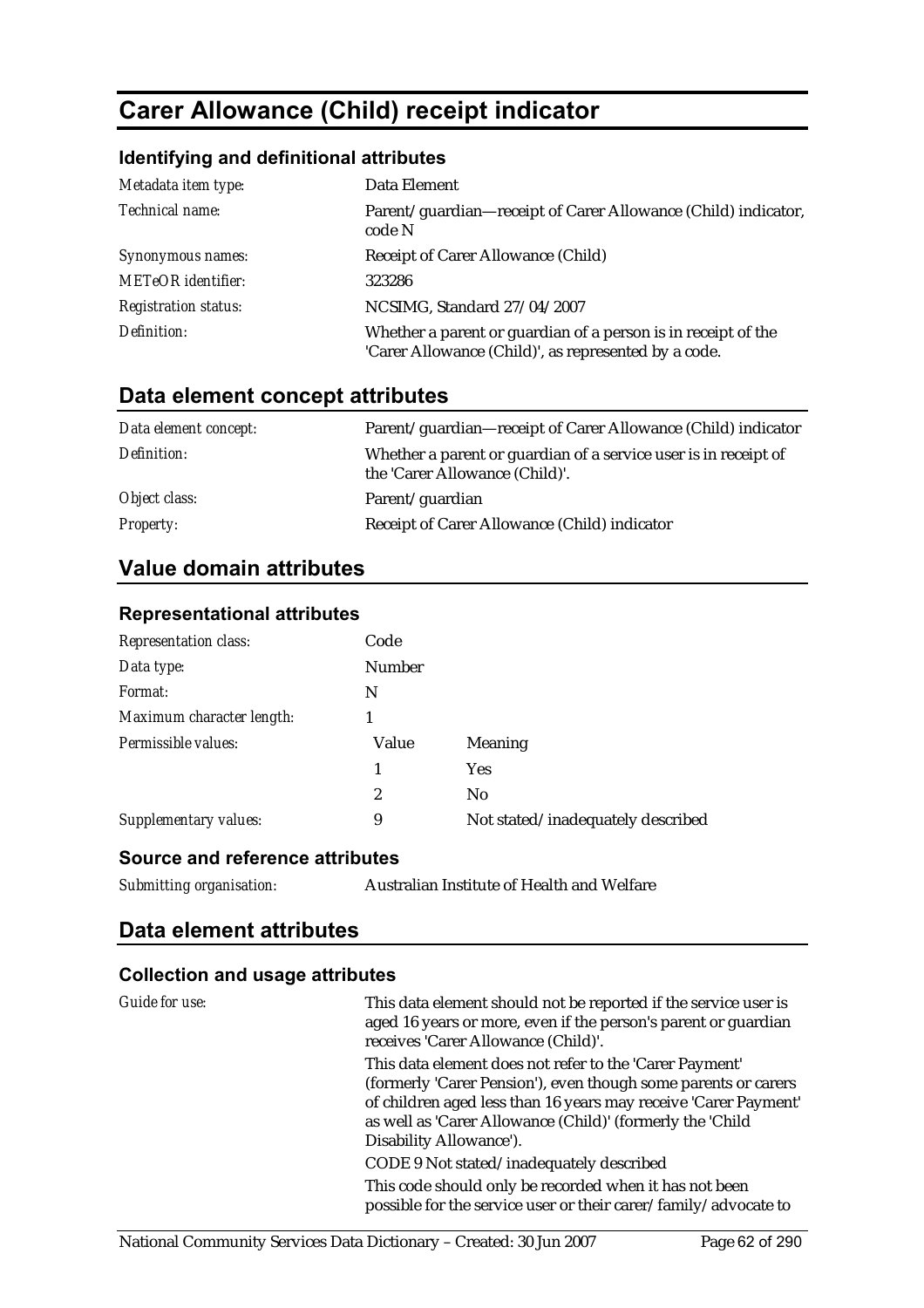|                  | provide the information (i.e., they have been asked but do not<br>know). |
|------------------|--------------------------------------------------------------------------|
| <i>Comments:</i> | Used to assess the relationship between receipt of 'Carer                |
|                  | Allowance (Child)' and receipt of other services.                        |

### **Source and reference attributes**

| Submitting organisation: | <b>CSTDA NMDS Network.</b>                                                                                                                                                                                                                                                                                                                                                                         |
|--------------------------|----------------------------------------------------------------------------------------------------------------------------------------------------------------------------------------------------------------------------------------------------------------------------------------------------------------------------------------------------------------------------------------------------|
| Origin:                  | Australian Institute of Health and Welfare 2006.<br>Commonwealth State/Territory Disability Agreement National<br>Minimum Data Set collection Data Guide: Data items and<br>definitions, 2006-07. Australian Institute of Health and Welfare,<br>Canberra. Viewed 20 November 2006.<br><http: 06-<br="" csda_public="" disability="" www.aihw.gov.au="">07_data/data_guide_2006-07.doc&gt;</http:> |
|                          |                                                                                                                                                                                                                                                                                                                                                                                                    |

| <b>Implementation in Data Set</b> | Commonwealth State/Territory Disability Agreement NMDS - |
|-----------------------------------|----------------------------------------------------------|
| Specifications:                   | 1 July 2006 NCSIMG, Standard 27/04/2007                  |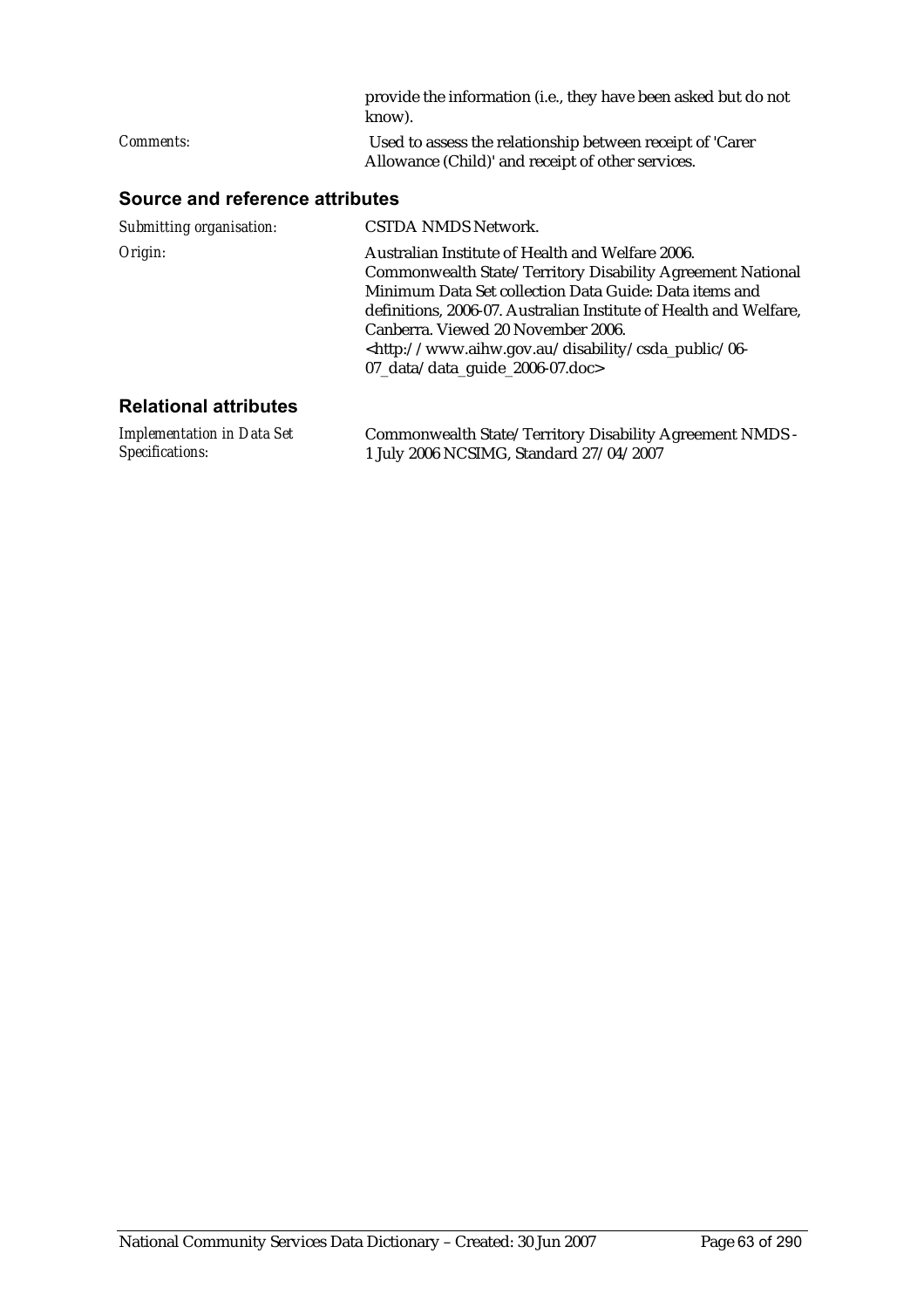# **Case management plan indicator**

#### **Identifying and definitional attributes**

| Metadata item type:         | Data Element                                                                                                                                |
|-----------------------------|---------------------------------------------------------------------------------------------------------------------------------------------|
| Technical name:             | Client—case management plan indicator, code N                                                                                               |
| METeOR identifier:          | 321129                                                                                                                                      |
| <b>Registration status:</b> | NCSIMG, Standard 29/04/2006                                                                                                                 |
| Definition:                 | Whether or not a current (at the time of recording) case<br>management plan has been developed for the client, as<br>represented by a code. |

### **Data element concept attributes**

| Data element concept: | Client—case management plan indicator                                                                          |
|-----------------------|----------------------------------------------------------------------------------------------------------------|
| Definition:           | Whether or not a current (at the time of recording) case<br>management plan has been developed for the client. |
| Object class:         | <b>Client</b>                                                                                                  |
| <i>Property:</i>      | Case management plan indicator                                                                                 |

#### **Source and reference attributes**

*Submitting organisation:* Australian Institute of Health and Welfare.

### **Value domain attributes**

#### **Representational attributes**

| <b>Representation class:</b> | Code   |                                   |
|------------------------------|--------|-----------------------------------|
| Data type:                   | Number |                                   |
| Format:                      | N      |                                   |
| Maximum character length:    |        |                                   |
| Permissible values:          | Value  | Meaning                           |
|                              | 1      | <b>Yes</b>                        |
|                              | 2      | No                                |
| <b>Supplementary values:</b> | 9      | Not stated/inadequately described |

#### **Collection and usage attributes**

| <b>Guide for use:</b> | CODE 9 Not stated/inadequately described              |
|-----------------------|-------------------------------------------------------|
|                       | This code is not for use in primary data collections. |

### **Data element attributes**

| <b>Collection methods:</b> | This metadata item would be collected either at an initial<br>assessment or subsequent reassessment of a person(s). |
|----------------------------|---------------------------------------------------------------------------------------------------------------------|
|                            | Due to the variety across community services as to what                                                             |
|                            | constitutes a case management plan, and whether it is                                                               |
|                            | considered to be developed, agreed to and implemented, it is                                                        |
|                            | up to individual collections to further clearly specify these                                                       |
|                            | aspects when collecting data for their individual purposes. This                                                    |
|                            | could include whether or not the plan is written.                                                                   |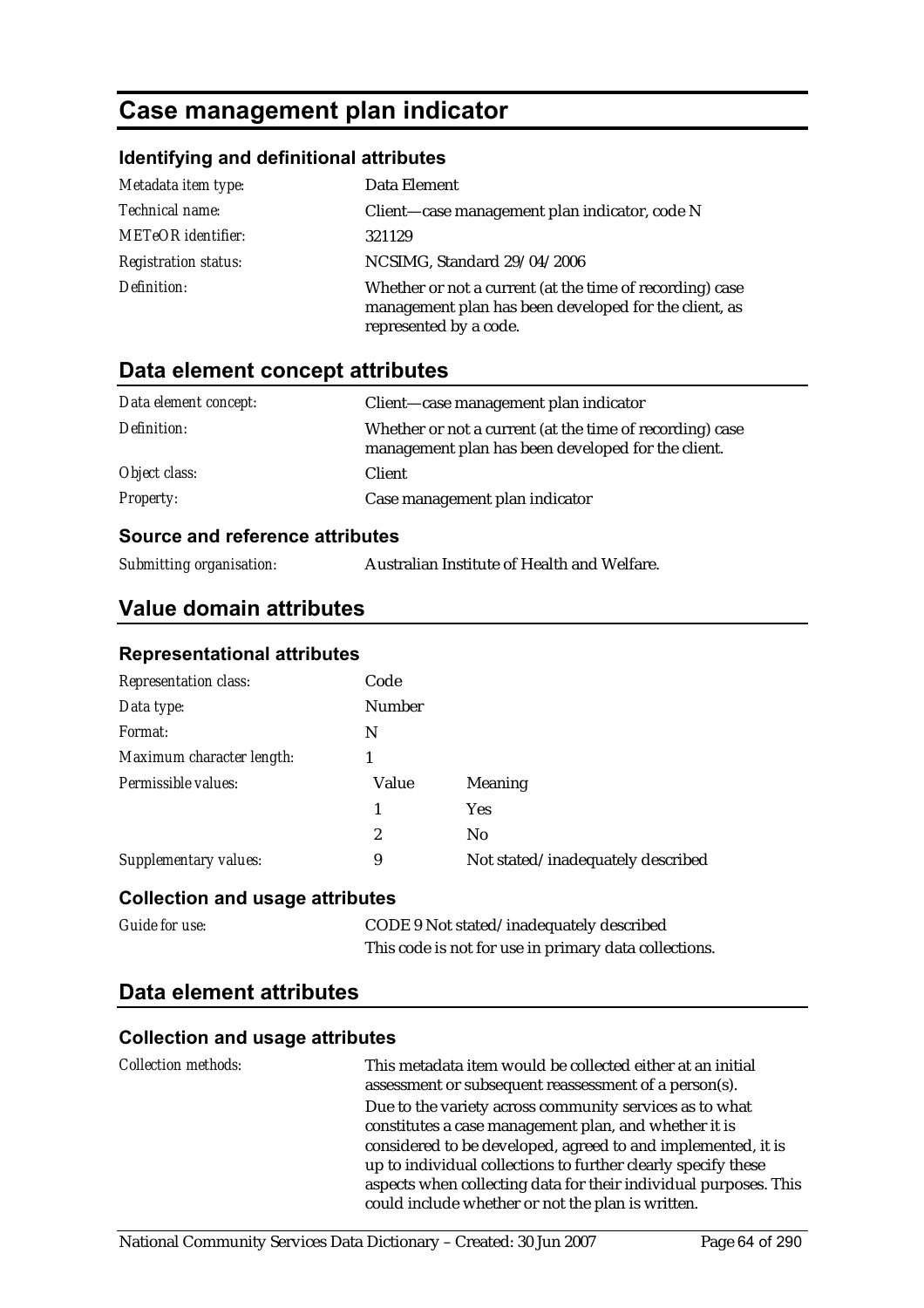An example of a question used by the Day Therapy Centre program (DTC)to establish whether a care plan has been developed for the client is:

Was a care plan developed for the person? r Yes

r No

Individual collections may also have certain quality issues regarding case management plans that may be as important as whether or not one has been developed.

*Comments:* A case management plan is a personal plan or a support agreement that usually has a statement of the person(s) problems or needs, some goals for the person(s) and strategies to achieve those goals. It is usually developed between the person and agency as a result of an assessment process.

The plan or agreement can relate to services provided by one agency or a number of agencies.

Establishing clear agreements between clients and their community service providers is recognised as good practice (e.g. in Supported Accommodation Assistance Program and child protection). Therefore, collecting information on whether a case management plan has been developed, implemented and agreed to can be useful in measuring performance of agencies. This is especially the case if collected in conjunction with information regarding the quality of the plan e.g. whether the plan is reviewed regularly, whether plan is devised in consultation with all relevant parties etc.

In addition, it may be a useful management tool for agencies to be aware of the existence, or lack of, case management plans for an individual client.

| Submitting organisation:     | Australian Institute of Health and Welfare                                                |  |
|------------------------------|-------------------------------------------------------------------------------------------|--|
| Origin:                      | National Community Services Data Dictionary Version 2, 2000                               |  |
| <b>Relational attributes</b> |                                                                                           |  |
| Related metadata references: | Supersedes Client-case management plan indicator, code N<br>NCSIMG, Superseded 29/04/2006 |  |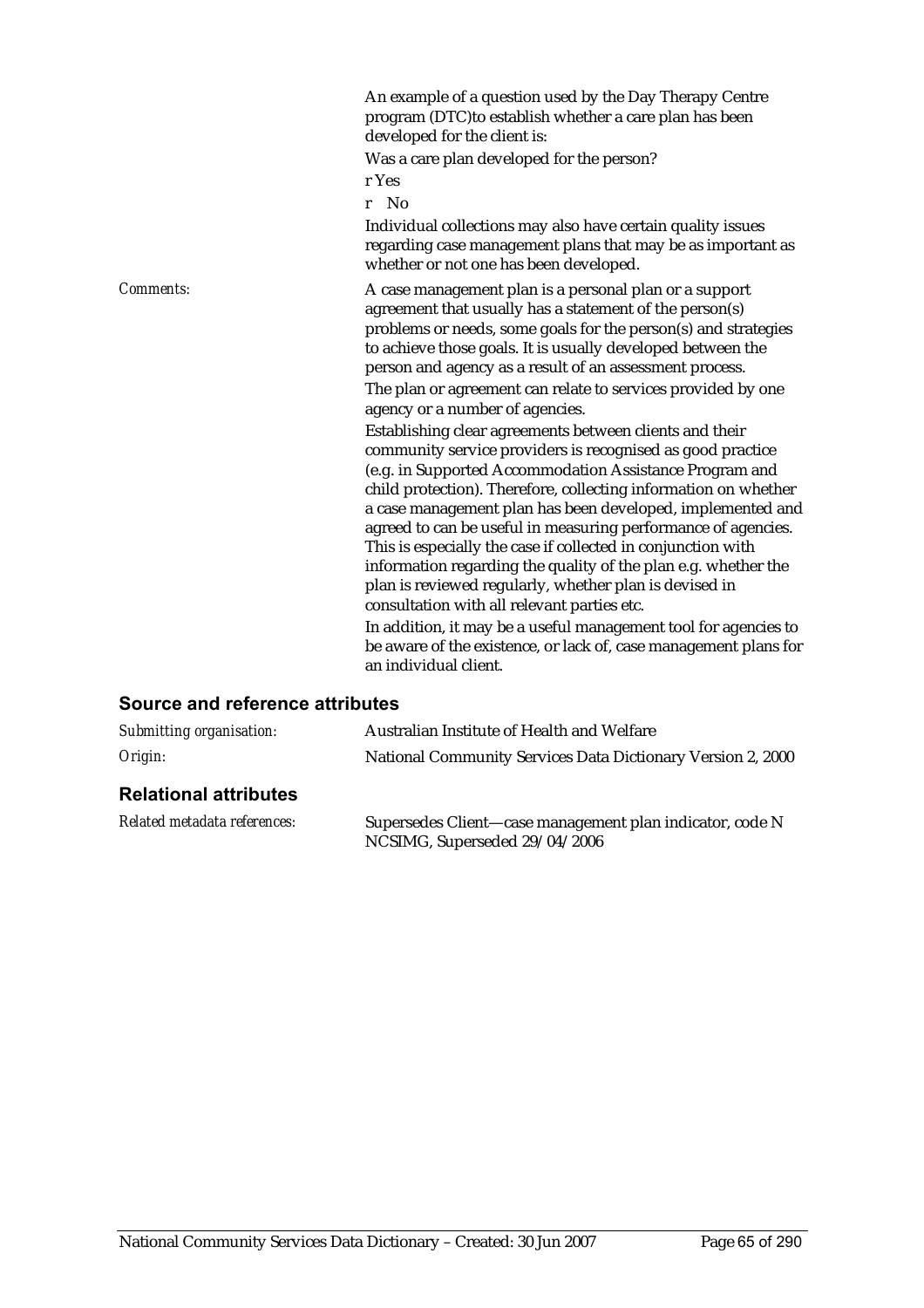# **Change to body structure**

### **Identifying and definitional attributes**

| Metadata item type:         | Data Element                                                                                                                |
|-----------------------------|-----------------------------------------------------------------------------------------------------------------------------|
| Technical name:             | Person-nature of impairment of body structure, code (ICF<br>2001) N                                                         |
| <b>METeOR</b> identifier:   | 320171                                                                                                                      |
| <b>Registration status:</b> | NHIG, Standard 29/11/2006<br>NCSIMG, Standard 16/10/2006                                                                    |
| Definition:                 | The qualitative or quantitative change of a person's impairment<br>in a specified body structure, as represented by a code. |

### **Data element concept attributes**

| Data element concept: | Person-nature of impairment of body structure                                                                                                 |
|-----------------------|-----------------------------------------------------------------------------------------------------------------------------------------------|
| Definition:           | The qualitative or quantitative change to the characteristics of a<br>person's body structure compared with accepted population<br>standards. |
| Object class:         | Person                                                                                                                                        |
| <i>Property:</i>      | Nature of impairment of body structure                                                                                                        |

### **Value domain attributes**

| <b>Classification scheme:</b> | International Classification of Functioning, Disability and<br>Health 2001 |                                  |
|-------------------------------|----------------------------------------------------------------------------|----------------------------------|
| <b>Representation class:</b>  | Code                                                                       |                                  |
| Data type:                    | <b>Number</b>                                                              |                                  |
| <i>Format:</i>                | N                                                                          |                                  |
| Maximum character length:     | 1                                                                          |                                  |
| Permissible values:           | Value                                                                      | Meaning                          |
|                               | $\bf{0}$                                                                   | No change in structure           |
|                               | 1                                                                          | <b>Total absence</b>             |
|                               | 2                                                                          | Partial absence                  |
|                               | 3                                                                          | <b>Additional part</b>           |
|                               | 4                                                                          | <b>Aberrant dimensions</b>       |
|                               | 5                                                                          | Discontinuity                    |
|                               | 6                                                                          | Deviating position               |
|                               | 7                                                                          | Qualitative changes in structure |
| <b>Supplementary values:</b>  | 8                                                                          | Not specified                    |
|                               | 9                                                                          | Not applicable                   |

#### **Representational attributes**

| Guide for use: | This metadata item contributes to the definition of the concept     |
|----------------|---------------------------------------------------------------------|
|                | 'Disability' and gives an indication of the experience of           |
|                | disability for a person.                                            |
|                | <b>Impairments of body structure</b> are problems in body structure |
|                | such as a loss or significant departure from population             |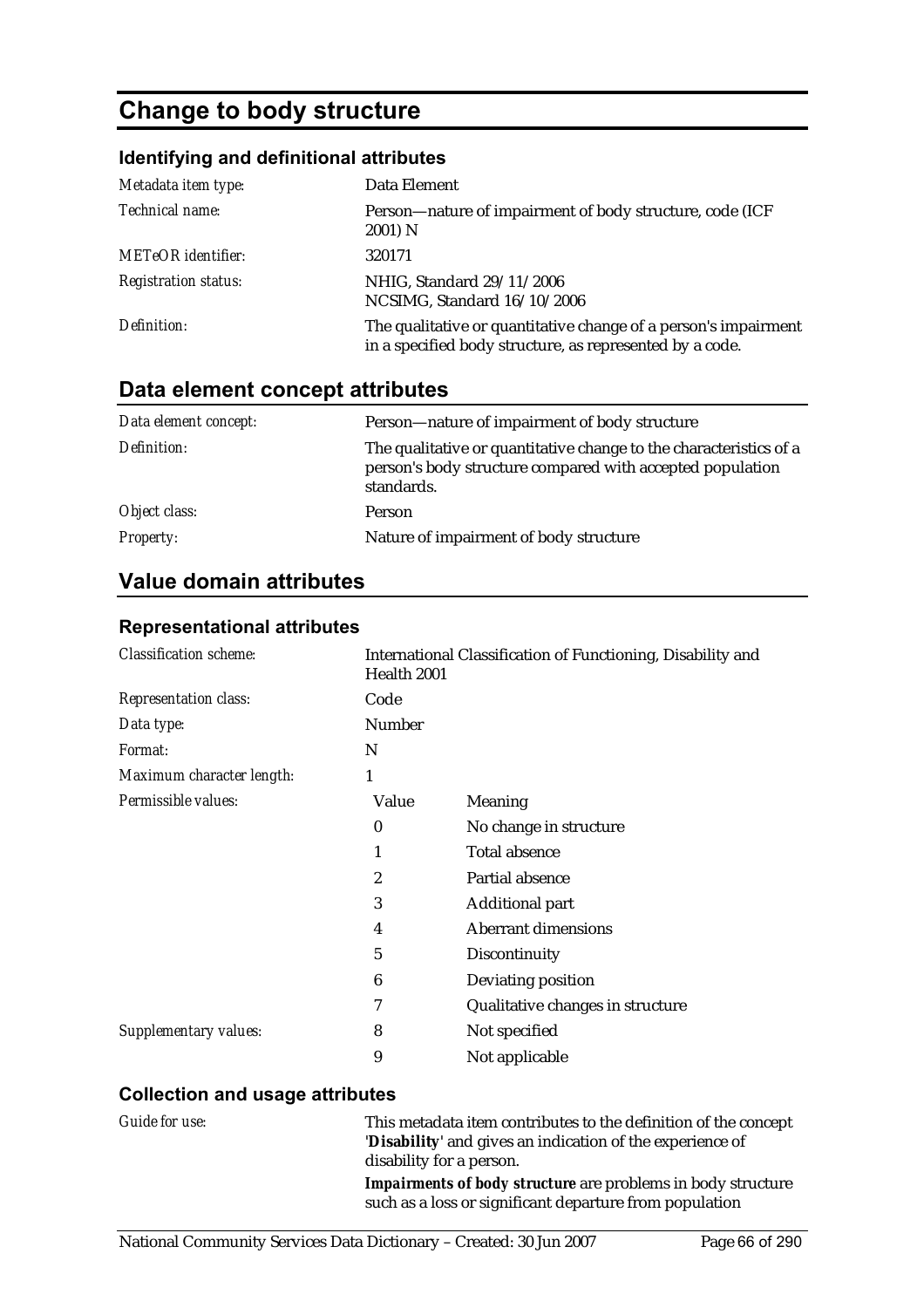standards or averages.

CODE 0 No change in structure

Used when the structure of the body part is within the range of the population standard.

CODE 1 Total absence

Used when the body structure is not present. For example total absence of the structures of the lower leg following a thorough knee amputation.

CODE 2 Partial absence

Used when only part of a body structure is present. For example partial absence of the bones of the lower leg following below knee amputation.

CODE 3 Additional part

Used when a structure, not usually present in the population is present, for example a sixth lumbar vertebra or an sixth digit on one hand.

CODE 4 Aberrant dimensions

Used when the shape and size of a body structure is significantly different from the population standard. For example radial aplasia where the shape and size of the radial bone does not develop.

CODE 5 Discontinuity

Used when parts of a body structure are separated, for example cleft palate or fracture.

CODE 6 Deviating position

Used when the location of a structure is not according to population standard; for example, transposition of the great vessels, where the aorta arises from the right ventricle and the pulmonary vessels from the left ventricle.

CODE 7 Qualitative changes in structure

Used when the structure of a body part is altered from the population standard. This includes accumulation of fluid, changes in bone structure as a result of osteoporosis or Paget's disease.

CODE 8 Not specified

Used when there is a change to a body structure, but the nature of the change is not described.

CODE 9 Not applicable

Used when it is not appropriate to code the nature of the change to a body structure.

| Submitting organisation: | Australian Institute of Health and Welfare (AIHW) which is the<br>Australian Collaborating Centre for the World Health<br>Organization Family of International Classifications.                  |
|--------------------------|--------------------------------------------------------------------------------------------------------------------------------------------------------------------------------------------------|
| Origin:                  | WHO 2001. ICF: International Classification of Functioning,<br>Disability and Health. Geneva: WHO                                                                                                |
|                          | AIHW 2003. ICF Australian User Guide Version 1.0. Canberra:<br><b>AIHW</b>                                                                                                                       |
| Reference documents:     | Further information on the ICF, including more detailed codes,<br>can be found in the ICF itself and the ICF Australian User<br>Guide (AIHW 2003), at the following websites:<br>WHO ICF website |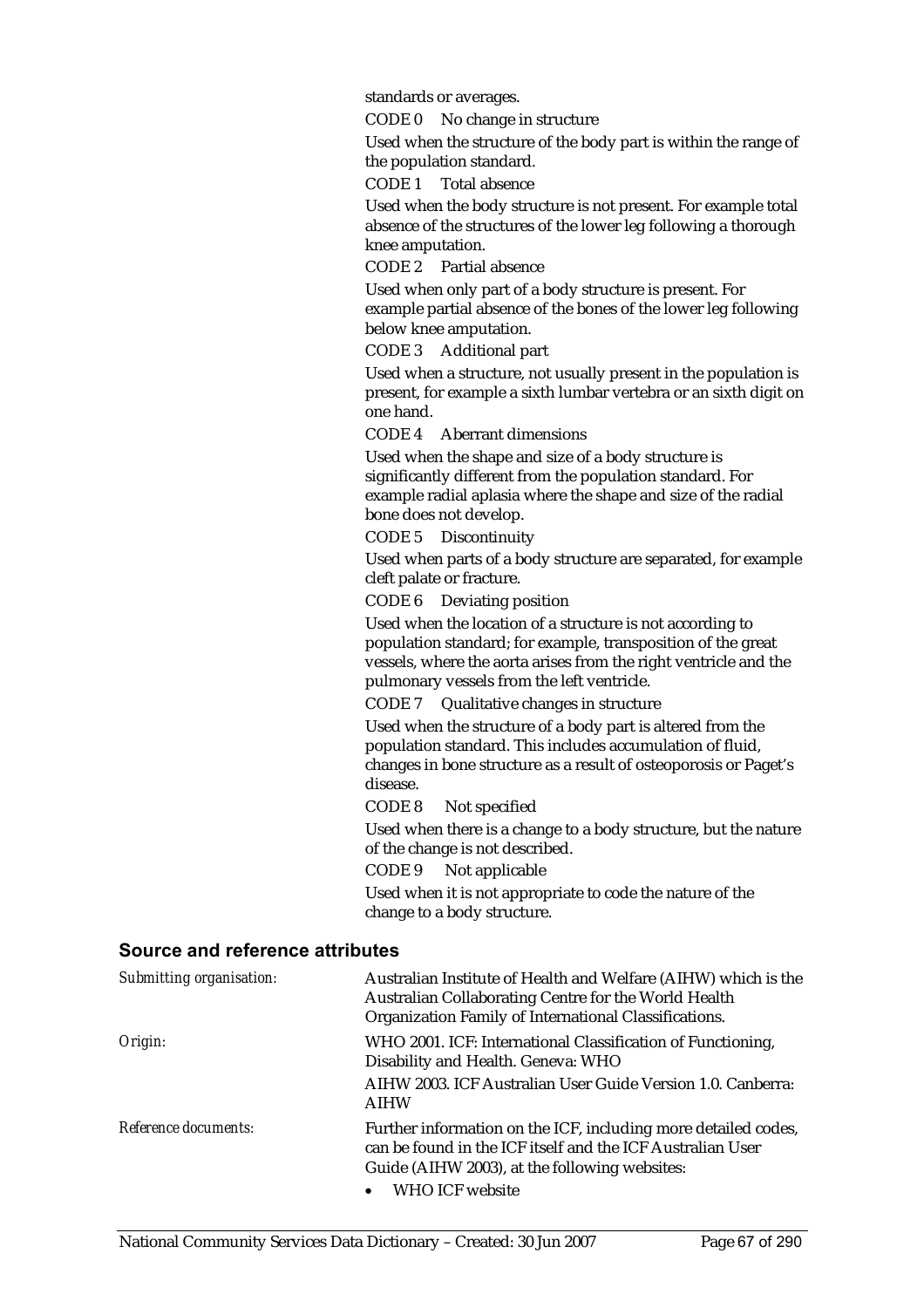http://www.who.int/classifications/icf/en/

• Australian Collaborating Centre ICF website http://www.aihw.gov.au/disability/icf/index.html

### **Data element attributes**

#### **Collection and usage attributes**

| Guide for use:                  | This data element is used in conjunction with specified body<br>structures, for example 'partial absence of structures related to<br>movement'. This data element may also be used in conjunction<br>with Person—extent of impairment of body structure, code (ICF<br>2001) N and Person-location of impairment of body structure,<br>code (ICF 2001) N. |
|---------------------------------|----------------------------------------------------------------------------------------------------------------------------------------------------------------------------------------------------------------------------------------------------------------------------------------------------------------------------------------------------------|
| $\bullet$ if a set of $\bullet$ |                                                                                                                                                                                                                                                                                                                                                          |

#### **Source and reference attributes**

| Submitting organisation: | Australian Institute of Health and Welfare (AIHW) which is the |
|--------------------------|----------------------------------------------------------------|
|                          | Australian Collaborating Centre for the World Health           |
|                          | Organization Family of International Classifications.          |

| <b>Implementation in Data Set</b> | Body structures cluster NHIG, Standard 29/11/2006 |
|-----------------------------------|---------------------------------------------------|
| Specifications:                   | NCSIMG, Standard 16/10/2006                       |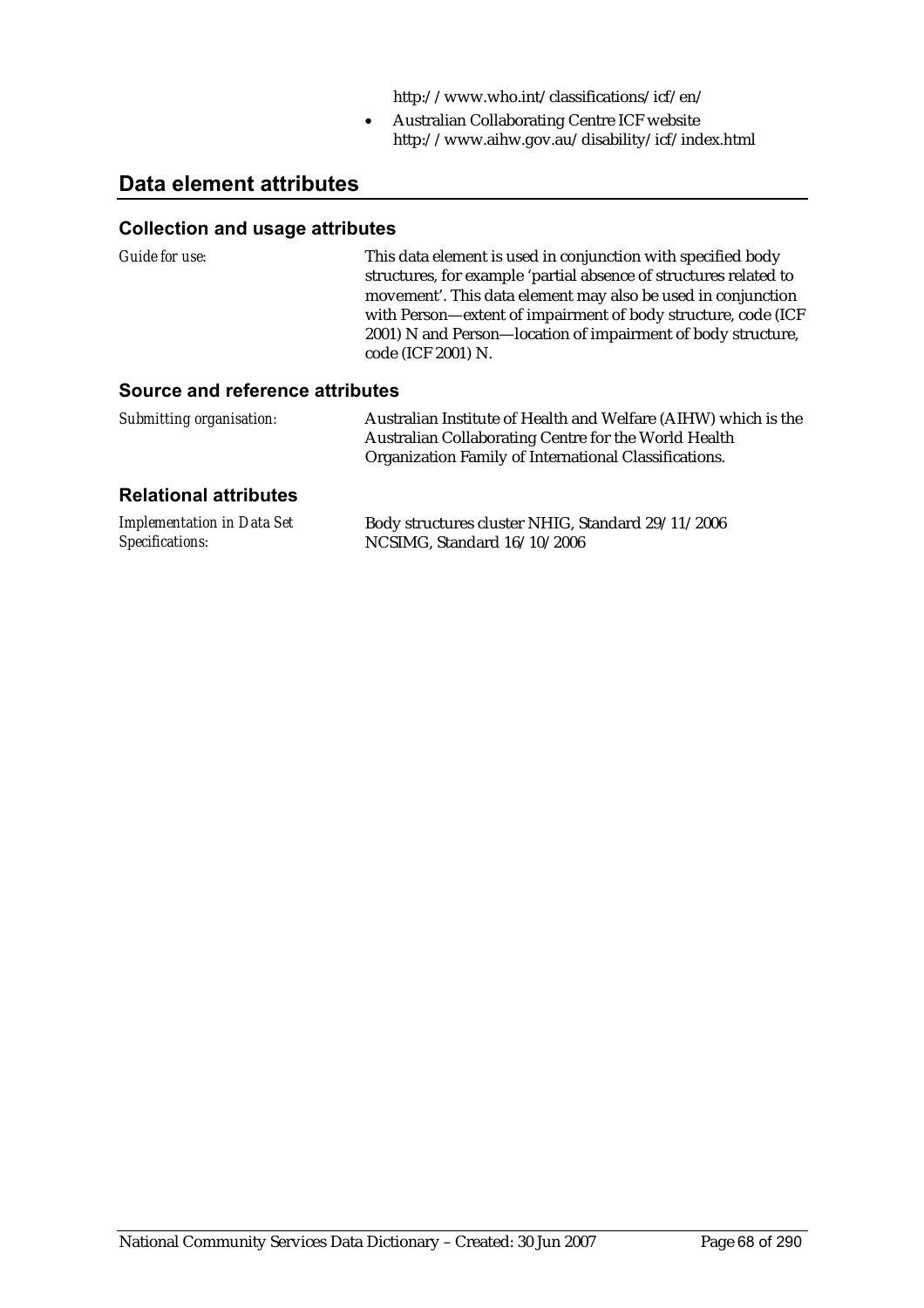# **Child abuse and neglect type**

#### **Identifying and definitional attributes**

| Metadata item type:         | Data Element                                                                                                                                                                                                                                   |
|-----------------------------|------------------------------------------------------------------------------------------------------------------------------------------------------------------------------------------------------------------------------------------------|
| Technical name:             | Child—abuse and neglect type, code N                                                                                                                                                                                                           |
| <b>METeOR</b> identifier:   | 270166                                                                                                                                                                                                                                         |
| <b>Registration status:</b> | NCSIMG, Standard 01/03/2005                                                                                                                                                                                                                    |
| Definition:                 | The type of physical, sexual or emotional actions or inactions<br>which have resulted in, or are likely to result in, significant<br>harm or injury to a child, or risk of significant harm or injury to<br>a child, as represented by a code. |

### **Data element concept attributes**

| Data element concept: | Child—abuse and neglect type                                                                                                                                                                                                                                |
|-----------------------|-------------------------------------------------------------------------------------------------------------------------------------------------------------------------------------------------------------------------------------------------------------|
| Definition:           | The type of physical, sexual or emotional actions or inactions<br>which have resulted in, or are likely to result in, significant<br>harm or injury to a child, or risk of significant harm or injury to<br>a child.                                        |
| Context:              | There are considerable variations across States and Territories<br>in the recording of type of abuse and neglect, reflecting each<br>jurisdiction's own definitions, legislation, policies and practices<br>relating to child protection and child welfare. |
| Object class:         | Child                                                                                                                                                                                                                                                       |
| <b>Property:</b>      | Abuse and neglect type                                                                                                                                                                                                                                      |

### **Value domain attributes**

#### **Representational attributes**

| <b>Representation class:</b> | Code          |                                   |
|------------------------------|---------------|-----------------------------------|
| Data type:                   | <b>Number</b> |                                   |
| Format:                      | N             |                                   |
| Maximum character length:    | 1             |                                   |
| Permissible values:          | Value         | Meaning                           |
|                              | 1             | Physical abuse                    |
|                              | 2             | <b>Emotional abuse</b>            |
|                              | 3             | Sexual abuse                      |
|                              | 4             | Neglect                           |
|                              | $\sqrt{5}$    | Other                             |
| Supplementary values:        | 9             | Not stated/inadequately described |

### **Data element attributes**

#### **Collection and usage attributes**

*Guide for use:* These categories may be used in different ways by different jurisdictions, depending on the state or territories own definitions, policies and practices. In addition, a child subject to abuse and neglect is often subject to more than one type of abuse and neglect (for example, sexual abuse is often also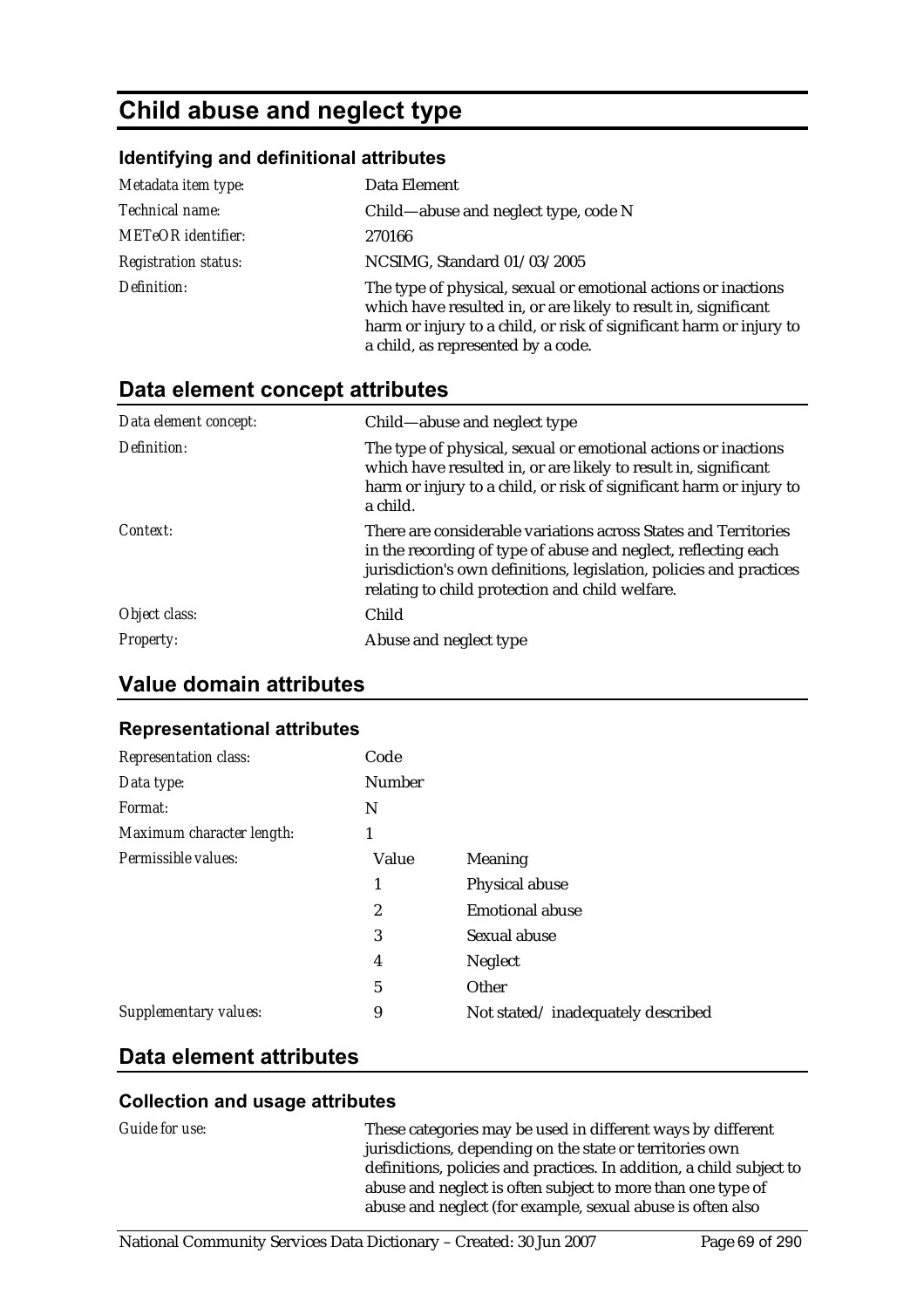|                  | associated with emotional abuse).                                                                                                                                                                                                                                   |
|------------------|---------------------------------------------------------------------------------------------------------------------------------------------------------------------------------------------------------------------------------------------------------------------|
| <i>Comments:</i> | The National Child Protection and Support Services Working<br>Group, is undertaking considerable work to improve the<br>comparability of child protection data. This work will impact<br>upon the definitions and data collections in the child protection<br>area. |

### **Source and reference attributes**

| Submitting organisation: | Australian Institute of Health and Welfare                                                             |
|--------------------------|--------------------------------------------------------------------------------------------------------|
| Reference documents:     | Child protection, Australia, 1997-98 (AIHW)                                                            |
|                          | Comparability of Child Protection Data 1999 (AIHW)                                                     |
|                          | Children Protection Australia: data collection standards, tables,<br>& counting rules 1998–1999 (AIHW) |
|                          |                                                                                                        |

| Related metadata references: | Supersedes Child abuse and neglect type, version 2, DE, |
|------------------------------|---------------------------------------------------------|
|                              | NCSDD, NCSIMG, Superseded 01/03/2005                    |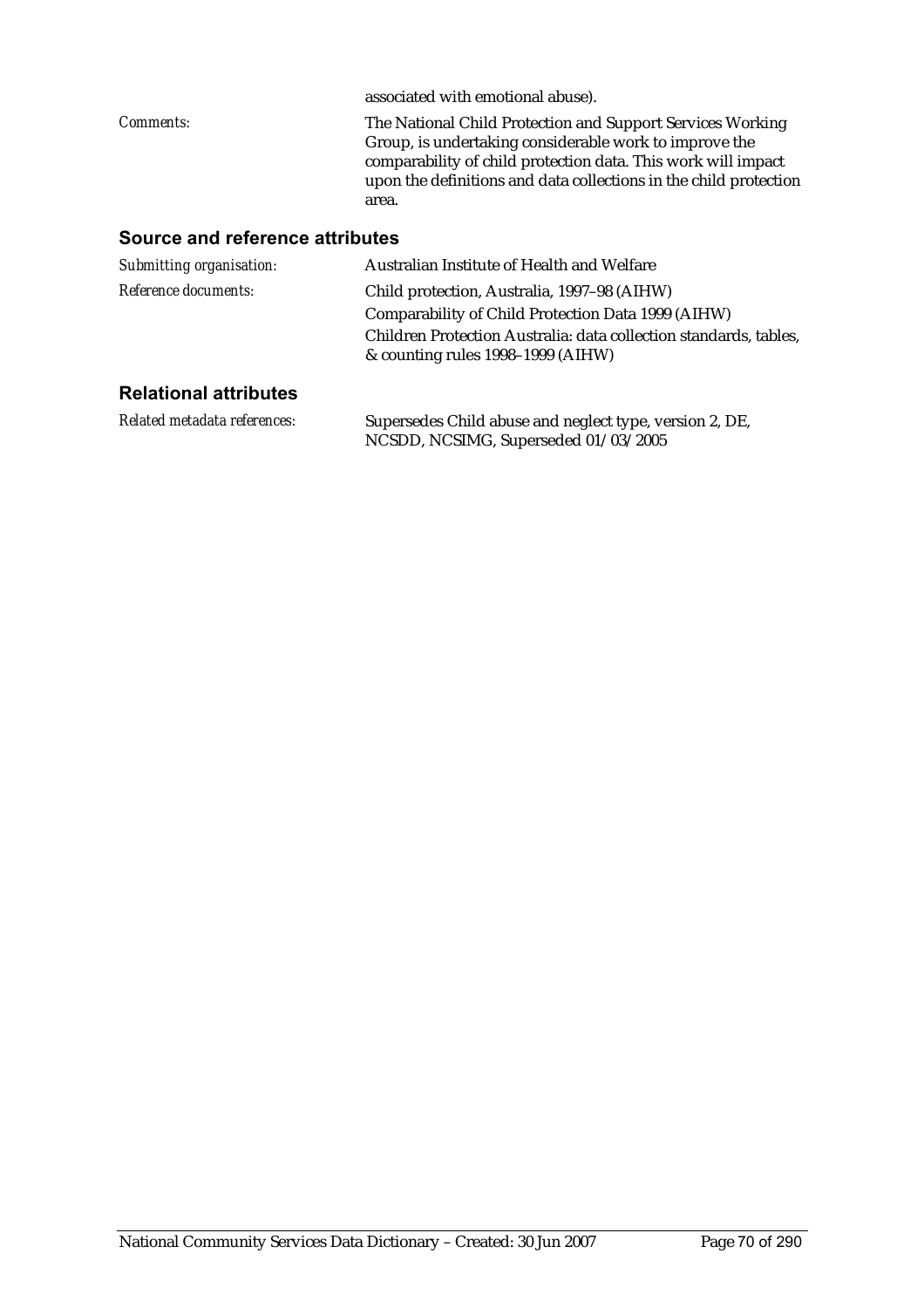# **Communication method**

### **Identifying and definitional attributes**

| Metadata item type:         | Data Element                                                                                                            |
|-----------------------------|-------------------------------------------------------------------------------------------------------------------------|
| <i>Technical name:</i>      | Person—communication method, code N                                                                                     |
| <b>METeOR</b> identifier:   | 345093                                                                                                                  |
| <b>Registration status:</b> | NCSIMG, Standard 27/04/2007                                                                                             |
| Definition:                 | The method of communication, including sign language, most<br>effectively used by the person, as represented by a code. |

### **Data element concept attributes**

| Data element concept: | Person-communication method                                                                   |
|-----------------------|-----------------------------------------------------------------------------------------------|
| Definition:           | The method of communication, including sign language, most<br>effectively used by the person. |
| Object class:         | Person                                                                                        |
| <b>Property:</b>      | Communication method                                                                          |

### **Value domain attributes**

**Representational attributes** 

| <b>Representation class:</b> | Code   |                                                                               |
|------------------------------|--------|-------------------------------------------------------------------------------|
| Data type:                   | Number |                                                                               |
| Format:                      | N      |                                                                               |
| Maximum character length:    |        |                                                                               |
| Permissible values:          | Value  | <b>Meaning</b>                                                                |
|                              |        | Spoken language                                                               |
|                              | 2      | Sign language                                                                 |
|                              | 3      | Other effective non-spoken communication<br>(e.g. Canon Communicator, Compic) |
| Supplementary values:        | 9      | Not stated/inadequately described                                             |

# **Collection and usage attributes**

| Guide for use: | CODE 1, 2 and 3                                                                             |
|----------------|---------------------------------------------------------------------------------------------|
|                | The communication must be effective in that the person must                                 |
|                | be able to communicate more than just basic needs, to                                       |
|                | unfamiliar people, using this method.                                                       |
|                | This item is considered 'not applicable' to young children, i.e.<br>children aged 0-4 years |
|                |                                                                                             |

#### **Source and reference attributes**

| <i>Reference documents:</i> | Commonwealth State/Territory Disability Agreement National |
|-----------------------------|------------------------------------------------------------|
|                             | Minimum Data Set (CSTDA NMDS) collection. Data Guide:      |
|                             | data items and definitions 2006-07.                        |

### **Data element attributes**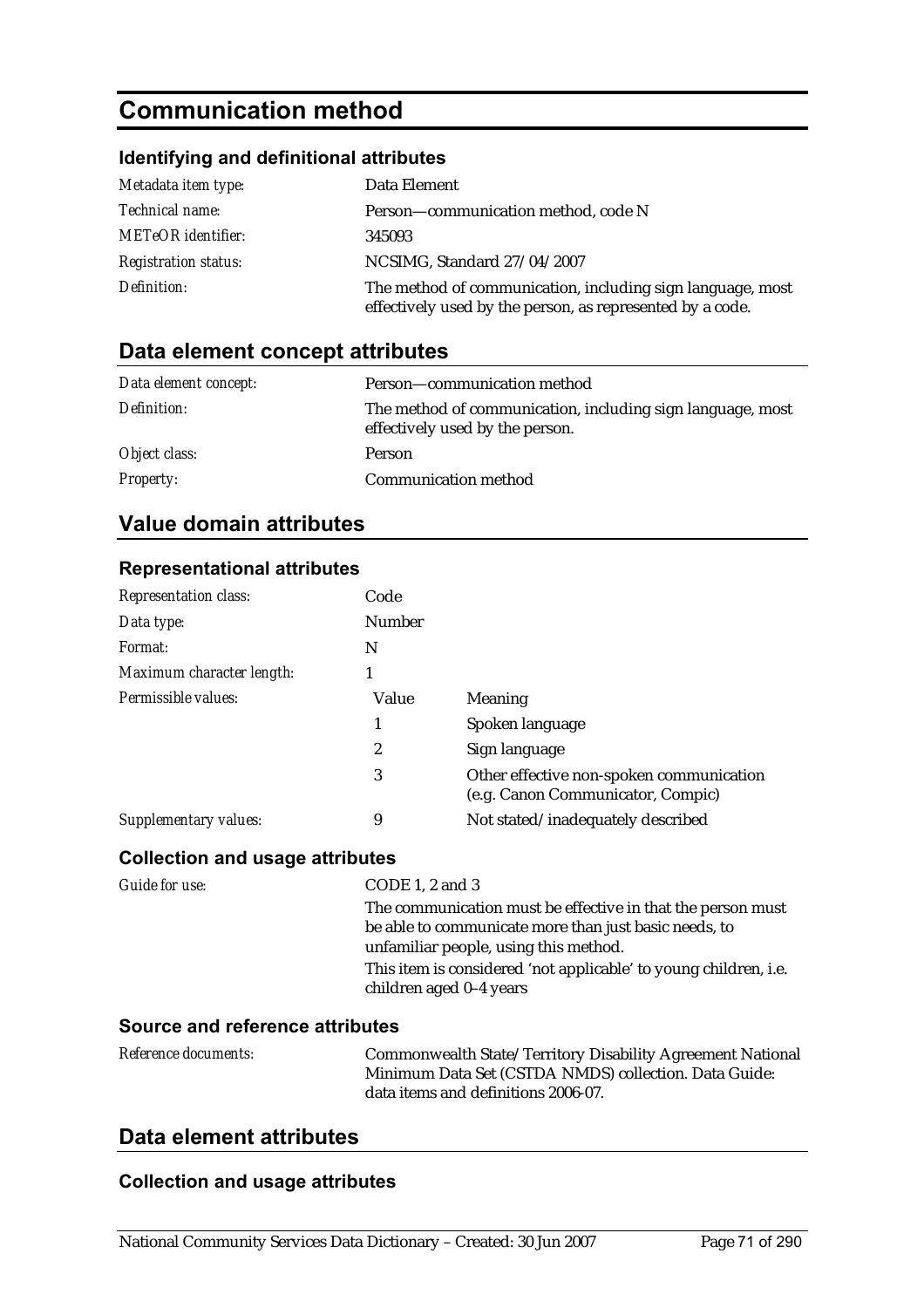| Comments:                                            | Method of communication is an important indicator of potential<br>barriers to social inclusion, particularly in conjunction with data<br>on country of birth and interpreter services required. |  |  |  |
|------------------------------------------------------|-------------------------------------------------------------------------------------------------------------------------------------------------------------------------------------------------|--|--|--|
| <b>Source and reference attributes</b>               |                                                                                                                                                                                                 |  |  |  |
| Submitting organisation:                             | CSTDA NMDS Network.                                                                                                                                                                             |  |  |  |
| Reference documents:                                 | Commonwealth State/Territory Disability Agreement National<br>Minimum Data Set (CSTDA NMDS) collection. Data Guide:<br>data items and definitions 2006-07.                                      |  |  |  |
| <b>Relational attributes</b>                         |                                                                                                                                                                                                 |  |  |  |
| Related metadata references:                         | Supersedes Person-communication method, code N NCSIMG,<br>Standard 29/04/2006<br>See also Person—effective communication indicator, code N<br>NCSIMG, Standard 27/04/2007                       |  |  |  |
| <b>Implementation in Data Set</b><br>Specifications: | Commonwealth State/Territory Disability Agreement NMDS -<br>1 July 2006 NCSIMG, Standard 27/04/2007                                                                                             |  |  |  |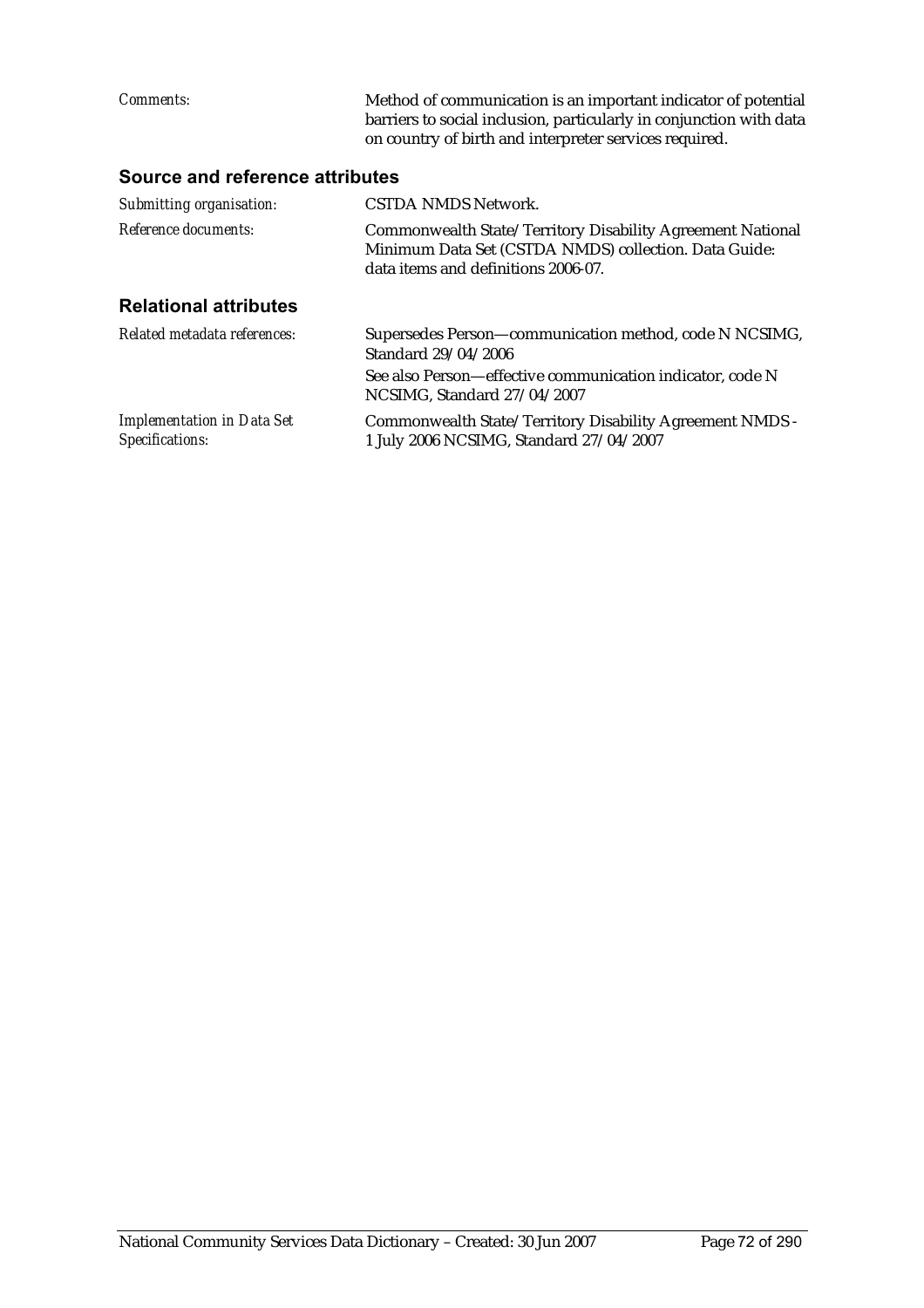# **Country of birth**

#### **Identifying and definitional attributes**

| Metadata item type:         | Data Element                                                                            |
|-----------------------------|-----------------------------------------------------------------------------------------|
| Technical name:             | Person-country of birth, code (SACC 1998) NNNN                                          |
| <b>METeOR</b> identifier:   | 270277                                                                                  |
| <b>Registration status:</b> | NHIG, Standard 01/03/2005<br>NCSIMG, Standard 01/03/2005<br>NHDAMG, Standard 20/06/2005 |
| Definition:                 | The country in which the person was born, as represented by a<br>code.                  |

### **Data element concept attributes**

| Data element concept: | Person-country of birth                                                                                                                                                                                                                                                                                                                                                                                                                                                                                         |
|-----------------------|-----------------------------------------------------------------------------------------------------------------------------------------------------------------------------------------------------------------------------------------------------------------------------------------------------------------------------------------------------------------------------------------------------------------------------------------------------------------------------------------------------------------|
| Definition:           | The country in which the person was born.                                                                                                                                                                                                                                                                                                                                                                                                                                                                       |
| Context:              | Country of birth is important in the study of access to services<br>by different population sub-groups. Country of birth is the<br>most easily collected and consistently reported of a range of<br>possible data items that may indicate cultural or language<br>diversity. Country of birth may be used in conjunction with<br>other data such as period of residence in Australia, etc., to<br>derive more sophisticated measures of access to (or need for)<br>services by different population sub-groups. |
| Object class:         | Person                                                                                                                                                                                                                                                                                                                                                                                                                                                                                                          |
| <i>Property:</i>      | Country of birth                                                                                                                                                                                                                                                                                                                                                                                                                                                                                                |

# **Value domain attributes**

#### **Representational attributes**

| <b>Classification scheme:</b> | <b>Standard Australian Classification of Countries 1998</b> |
|-------------------------------|-------------------------------------------------------------|
| <b>Representation class:</b>  | Code                                                        |
| Data type:                    | Number                                                      |
| <i>Format:</i>                | <b>NNNN</b>                                                 |
| Maximum character length:     |                                                             |

#### **Collection and usage attributes**

*Guide for use:* The Standard Australian Classification of Countries 1998 (SACC) is a four-digit, three-level hierarchical structure specifying major group, minor group and country. A country, even if it comprises other discrete political entities such as states, is treated as a single unit for all data domain purposes. Parts of a political entity are not included in different groups. Thus, Hawaii is included in Northern America (as part of the identified country United States of America), despite being geographically close to and having similar social and cultural characteristics as the units classified to Polynesia.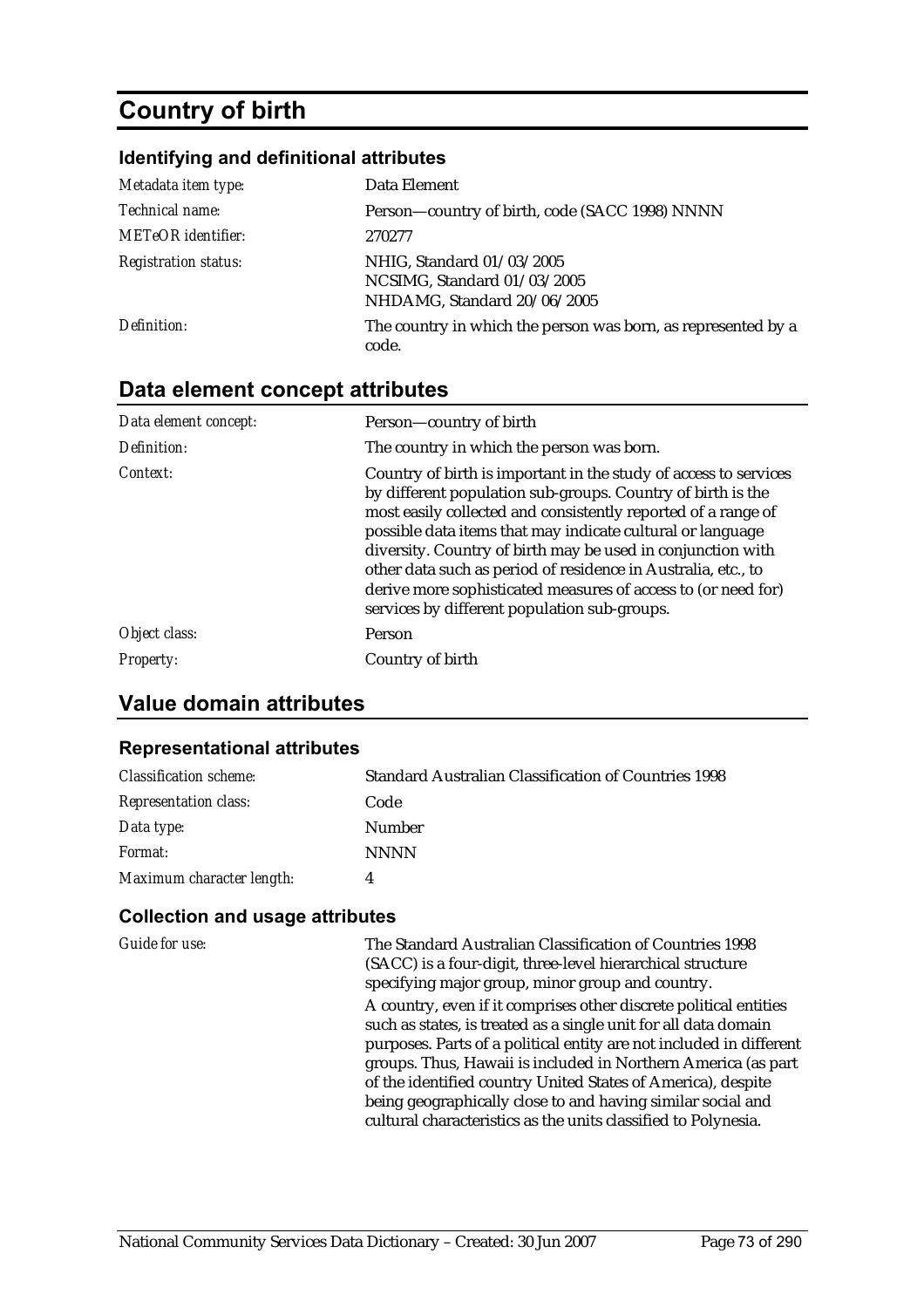# **Data element attributes**

| <b>Collection methods:</b>                           | Some data collections ask respondents to specify their country<br>of birth. In others, a pre-determined set of countries is specified<br>as part of the question, usually accompanied by an 'other<br>(please specify)' category.<br>Recommended questions are:<br>In which country were you/was the person/was (name) born?<br>Australia<br>Other (please specify)<br>Alternatively, a list of countries may be used based on, for<br>example common Census responses.<br>In which country were you/was the person/was (name) born?<br>Australia<br>England<br>New Zealand<br><b>Italy</b> |
|------------------------------------------------------|---------------------------------------------------------------------------------------------------------------------------------------------------------------------------------------------------------------------------------------------------------------------------------------------------------------------------------------------------------------------------------------------------------------------------------------------------------------------------------------------------------------------------------------------------------------------------------------------|
|                                                      | Viet Nam<br>Scotland                                                                                                                                                                                                                                                                                                                                                                                                                                                                                                                                                                        |
|                                                      | Greece                                                                                                                                                                                                                                                                                                                                                                                                                                                                                                                                                                                      |
|                                                      | Germany                                                                                                                                                                                                                                                                                                                                                                                                                                                                                                                                                                                     |
|                                                      | Philippines                                                                                                                                                                                                                                                                                                                                                                                                                                                                                                                                                                                 |
|                                                      | India                                                                                                                                                                                                                                                                                                                                                                                                                                                                                                                                                                                       |
|                                                      | <b>Netherlands</b>                                                                                                                                                                                                                                                                                                                                                                                                                                                                                                                                                                          |
|                                                      | Other (please specify)                                                                                                                                                                                                                                                                                                                                                                                                                                                                                                                                                                      |
|                                                      | In either case coding of data should conform to the SACC.                                                                                                                                                                                                                                                                                                                                                                                                                                                                                                                                   |
|                                                      | Sometimes respondents are simply asked to specify whether<br>they were born in either 'English speaking' or 'non-English<br>speaking' countries but this question is of limited use and this<br>method of collection is not recommended.                                                                                                                                                                                                                                                                                                                                                    |
| Comments:                                            | This metadata item is consistent with that used in ABS<br>collections and is recommended for use whenever there is a<br>requirement for comparison with ABS data.                                                                                                                                                                                                                                                                                                                                                                                                                           |
| <b>Source and reference attributes</b>               |                                                                                                                                                                                                                                                                                                                                                                                                                                                                                                                                                                                             |
| Origin:                                              | National Health Data Committee                                                                                                                                                                                                                                                                                                                                                                                                                                                                                                                                                              |
|                                                      | National Community Services Data Committee                                                                                                                                                                                                                                                                                                                                                                                                                                                                                                                                                  |
| <b>Relational attributes</b>                         |                                                                                                                                                                                                                                                                                                                                                                                                                                                                                                                                                                                             |
| Related metadata references:                         | Supersedes Country of birth, version 4, DE, Int. NCSDD &<br>NHDD, NCSIMG & NHIMG, Superseded 01/03/2005                                                                                                                                                                                                                                                                                                                                                                                                                                                                                     |
| <b>Implementation in Data Set</b><br>Specifications: | Commonwealth State/Territory Disability Agreement NMDS -<br>1 July 2006 NCSIMG, Standard 27/04/2007                                                                                                                                                                                                                                                                                                                                                                                                                                                                                         |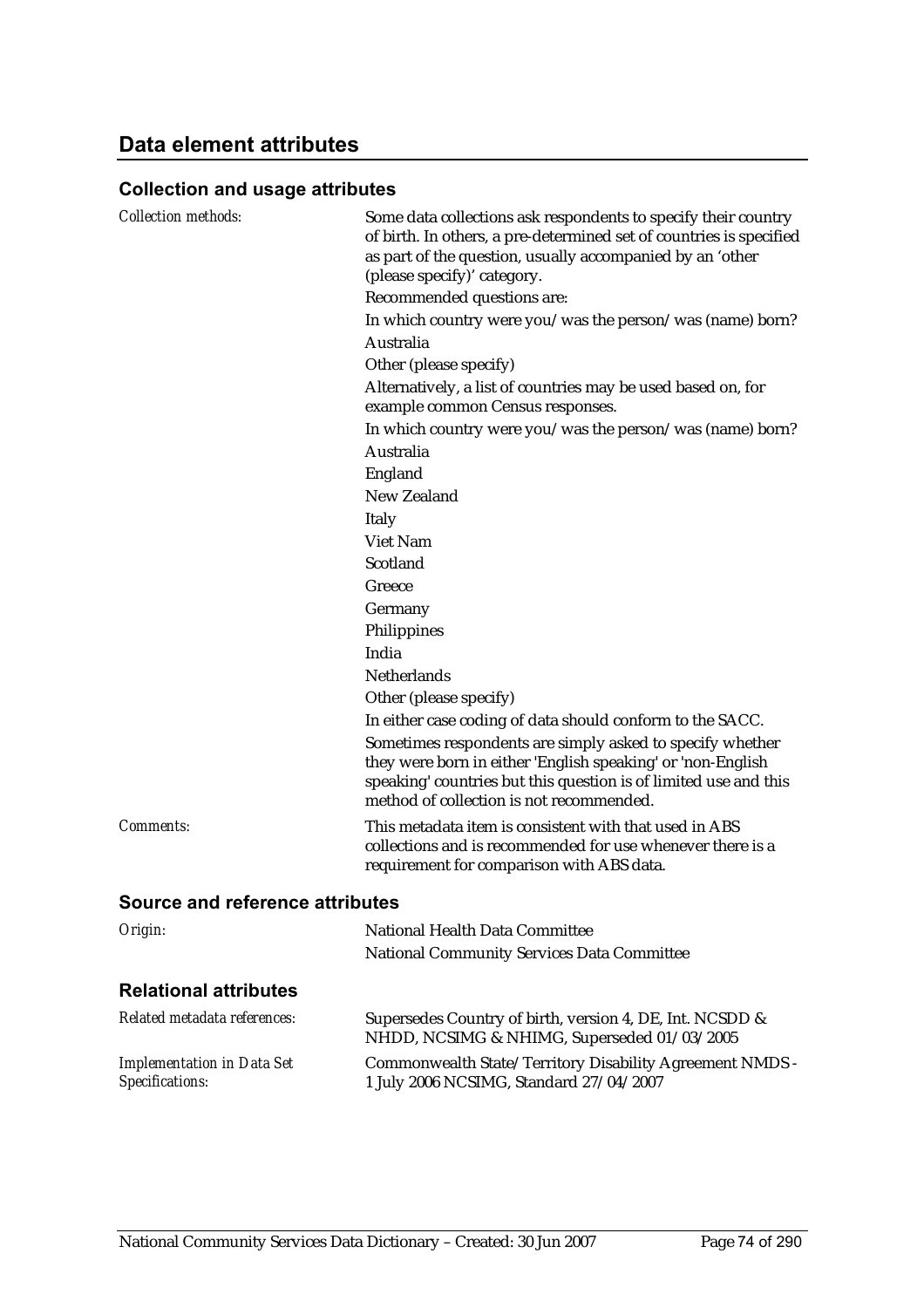# **Date accuracy indicator**

# **Identifying and definitional attributes**

| Metadata item type:         | Data Element                                                                                    |
|-----------------------------|-------------------------------------------------------------------------------------------------|
| <i>Technical name:</i>      | Date—accuracy indicator, code AAA                                                               |
| <b>METeOR</b> identifier:   | 294429                                                                                          |
| <b>Registration status:</b> | NHIG, Standard 04/05/2005<br>NCSIMG, Standard 30/09/2005                                        |
| Definition:                 | An indicator of the accuracy of the components of a reported<br>date, as represented by a code. |

# **Data element concept attributes**

| Data element concept: | Date-accuracy indicator                                                                                      |
|-----------------------|--------------------------------------------------------------------------------------------------------------|
| Definition:           | An indicator of the accuracy of the components of a reported<br>date.                                        |
| Context:              | This data element is designed to flag whether each component<br>in a date is accurate, estimated or unknown. |
| Object class:         | Date                                                                                                         |
| <i>Property:</i>      | Accuracy indicator                                                                                           |

# **Value domain attributes**

#### **Representational attributes**

| Representation class:     | Code          |                                                           |
|---------------------------|---------------|-----------------------------------------------------------|
| Data type:                | <b>String</b> |                                                           |
| Format:                   | <b>AAA</b>    |                                                           |
| Maximum character length: | 3             |                                                           |
| Permissible values:       | Value         | Meaning                                                   |
|                           | AAA           | Day, month and year are accurate                          |
|                           | AAE           | Day and month are accurate, year is estimated             |
|                           | <b>AAU</b>    | Day and month are accurate, year is unknown               |
|                           | <b>AEE</b>    | Day is accurate, month and year are estimated             |
|                           | <b>AEU</b>    | Day is accurate, month is estimated, year is<br>unknown   |
|                           | <b>AUU</b>    | Day is accurate, month and year are unknown               |
|                           | <b>AUA</b>    | Day is accurate, month is unknown, year is<br>accurate    |
|                           | <b>AUE</b>    | Day is accurate, month is unknown, year is<br>estimated   |
|                           | <b>AEA</b>    | Day is accurate, month is estimated, year is<br>accurate  |
|                           | EAA           | Day is estimated, month and year are accurate             |
|                           | EAE           | Day is estimated, month is accurate, year is<br>estimated |
|                           | EAU           | Day is estimated, month is accurate, year is<br>unknown   |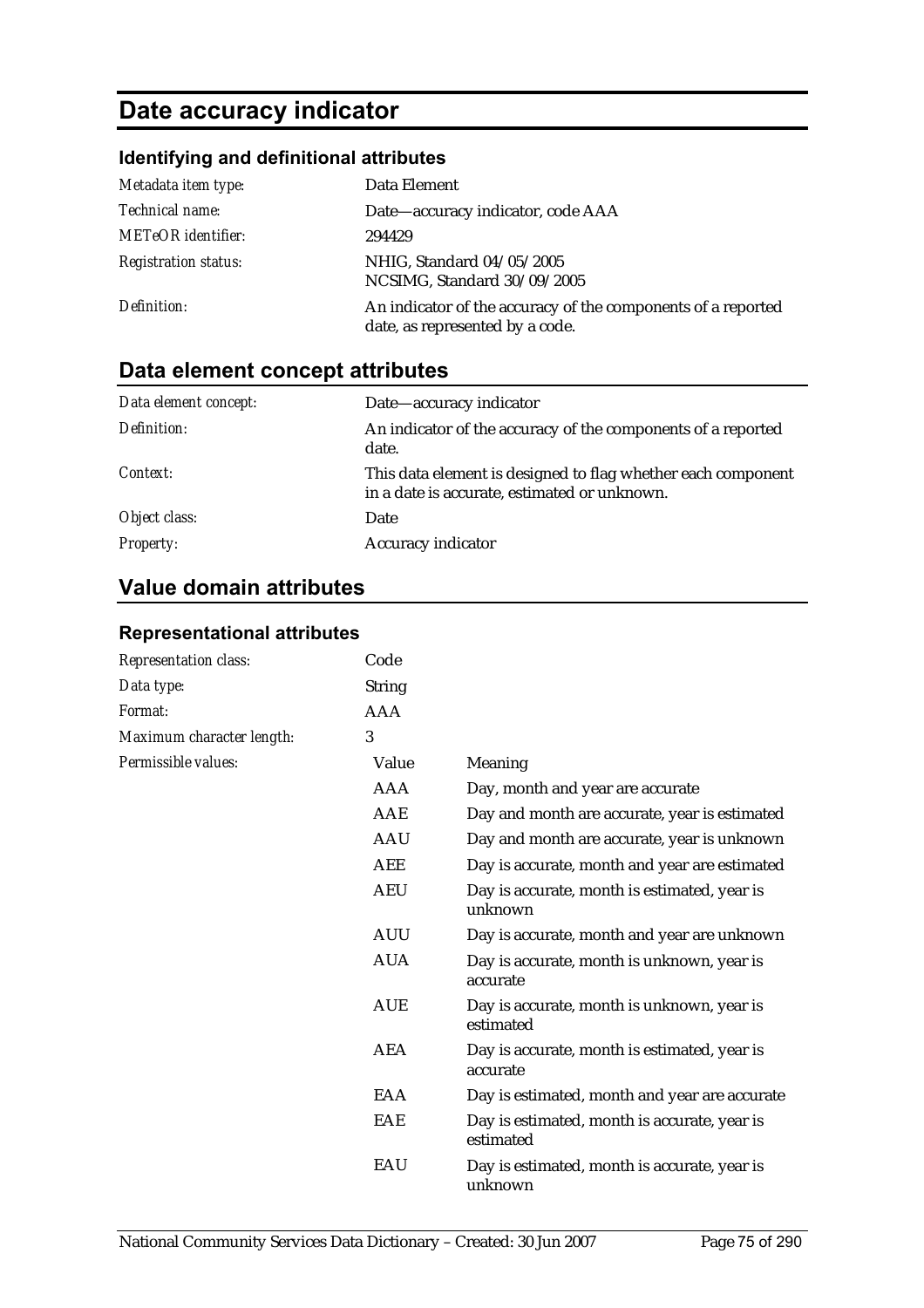| <b>EEA</b> | Day and month are estimated, year is accurate            |
|------------|----------------------------------------------------------|
| EEE        | Day, month and year are estimated                        |
| <b>EEU</b> | Day and month are estimated, year is unknown             |
| <b>EUA</b> | Day is estimated, month is unknown, year is<br>accurate  |
| <b>EUE</b> | Day is estimated, month is unknown, year is<br>estimated |
| <b>EUU</b> | Day is estimated, month and year are unknown             |
| <b>UAA</b> | Day is unknown, month and year are accurate              |
| <b>UAE</b> | Day is unknown, month is accurate, year is<br>estimated  |
| <b>UAU</b> | Day is unknown, month is accurate, year is<br>unknown    |
| <b>UEA</b> | Day is unknown, month is estimated, year is<br>accurate  |
| <b>UEE</b> | Day is unknown, month and year are estimated             |
| <b>UEU</b> | Day is unknown, month is estimated, year is<br>unknown   |
| <b>UUA</b> | Day and month are unknown, year is accurate              |
| <b>UUE</b> | Day and month are unknown, year is estimated             |
| UUU        | Day, month and year are unknown                          |
|            |                                                          |

#### **Collection and usage attributes**

*Guide for use:* Any combination of the values A, E, U representing the corresponding level of accuracy of each date component of the reported date.

> This data element consists of a combination of three codes, each of which denotes the accuracy of one date component:

A – the referred date component is accurate

E – the referred date component is not known but is estimated

U – the referred date component is not known and not estimated.

This data element contains positional fields (DMY) that reflects the order of the date components in the format (DDMMYYYY) of the reported date:

field 1 (D) – refers to the accuracy of the day component

field 2 (M) – refers to the accuracy of the month component

field 3 (Y) – refers to the accuracy of the year component.

| Data<br>domain | Date component (for a<br>format DDMMYYYY) |                        |   |
|----------------|-------------------------------------------|------------------------|---|
|                | (D)ay                                     | $(M)$ onth   $(Y)$ ear |   |
| Accurate       | А                                         | А                      |   |
| Estimated      | F.                                        | E                      | E |
| Unknown        |                                           |                        |   |

This data element is valid only for use with dates that are reported/exchanged in the format ( DDMMYYYY).

Example 1: A date has been sourced from a reliable source and is known as accurate then the Date accuracy indicator should be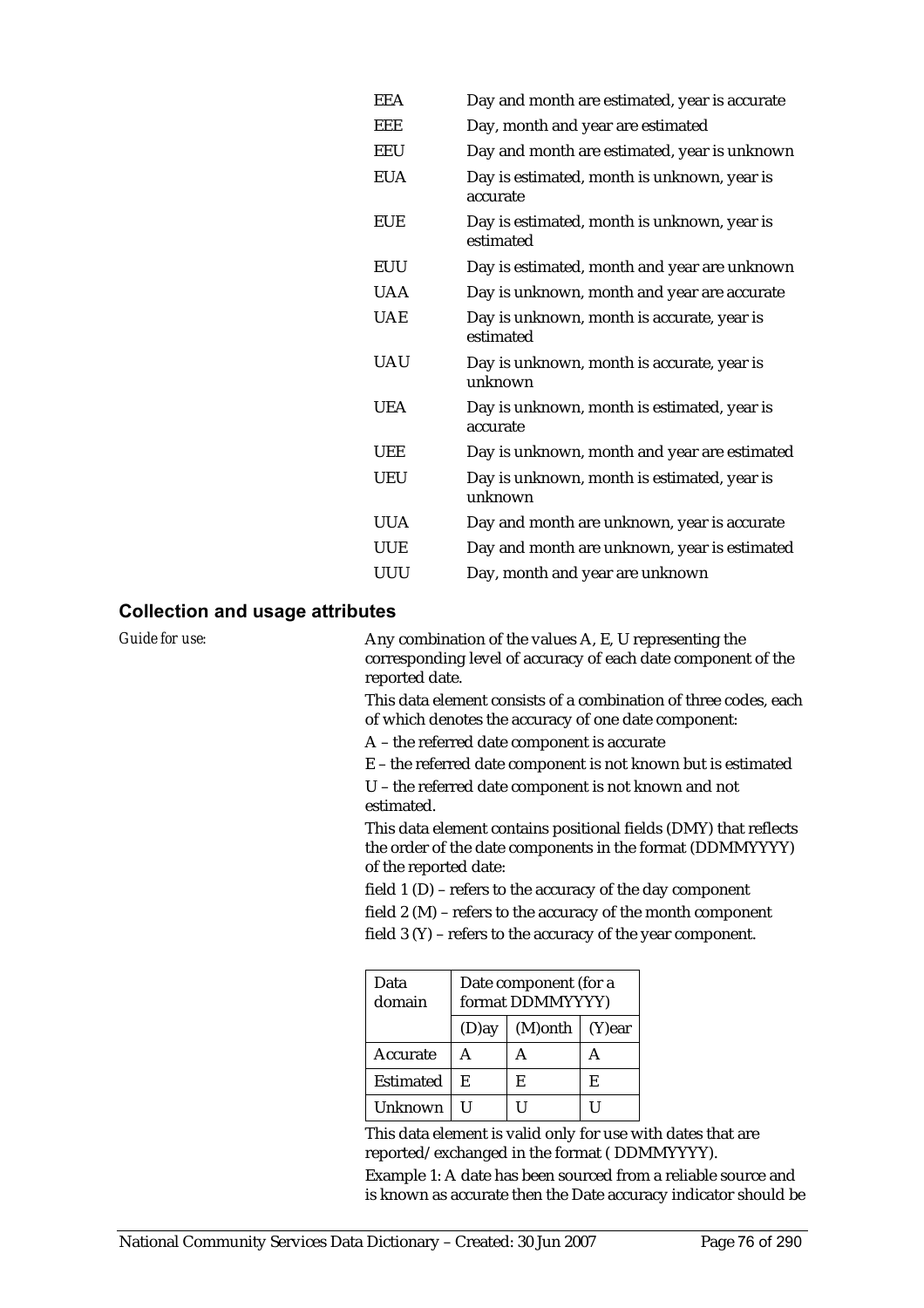informed as (AAA).

Example 2: If only the age of the person is known and there is no certainty of the accuracy of this, then the Date accuracy indicator should be informed as (UUE). That is the day and month are "unknown" and the year is "estimated".

Example 3: If a person was brought in unconscious to an emergency department of a hospital and the only information available was from a relative who was certain of the age and the birthday's 'month' then the Date accuracy indicator should be informed as (UAA). A year derived from an accurate month and accurate age is always an accurate year.

The Date accuracy indicator can be useful for operational purposes to indicate the level of accuracy that a date has been collected at any point in time. It can indicate whether the stored date needs to be followed up until it reaches the intended minimal required accuracy. For example, if a person was brought in unconscious to an emergency department of a hospital the level of accuracy of the date collected at that point may not be satisfactory. It is likely that the correct date of birth can be obtained at a later date. The Date accuracy indicator provides information on the accuracy of the entered dates that may require further action.

For future users of the data it may also be essential they know the accuracy of the date components of a reported date.

# **Data element attributes**

| <b>Collection methods:</b> | <b>Collection constraints:</b><br>If constraints for the collection of the date are imposed, such as<br>'a valid date must be input in an information system for<br>unknown date components', the Date accuracy indicator should<br>be used along with the date as a way of avoiding the<br>contamination of the valid dates with the same value on the<br>respective date components.<br>Example:                                                                                                                                      |
|----------------------------|-----------------------------------------------------------------------------------------------------------------------------------------------------------------------------------------------------------------------------------------------------------------------------------------------------------------------------------------------------------------------------------------------------------------------------------------------------------------------------------------------------------------------------------------|
|                            | Some jurisdictions use 0107YYYY and some use 0101YYYY<br>when only the year is known. When month and year are known<br>some use the 15th day as the date i.e. 15MMYYYY. Where this<br>occurs in a data collection that is used for reporting or analysis<br>purposes there will be dates in the collection with the attributes<br>0107YYYY etc that are accurate and some that are not accurate.<br>Without a corresponding flag to determine this accuracy the<br>analysis or report will be contaminated by those estimated<br>dates. |
| Comments:                  | Provision of a date is often a mandatory requirement in data<br>collections.                                                                                                                                                                                                                                                                                                                                                                                                                                                            |
|                            | Most computer systems require a valid date to be recorded in a<br>date field i.e. the month part must be an integer between 1 and<br>12, the day part must be an integer between 1 and 31 with rules<br>about the months with less than 31 days, and the year part<br>should include the century. Also in many systems, significant<br>dates (e.g. date of birth) are mandatory requirements.<br>However, in actual practice, the date or date components are<br>often not known (e.g. date of birth, date of injury) but, as stated    |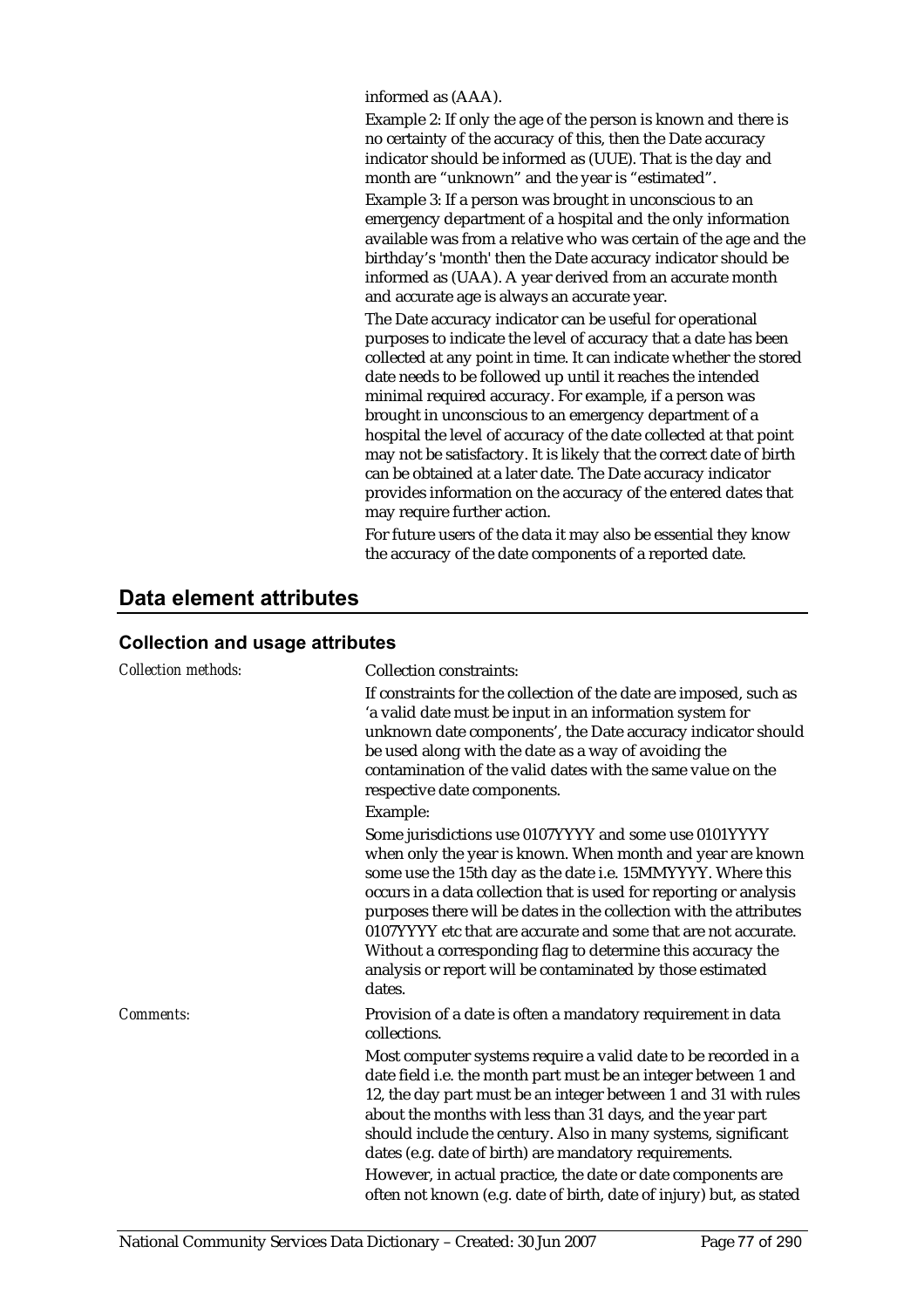above, computer systems require a valid date. This means that a date MUST be included and it MUST follow the rules for a valid date. It therefore follows that, while such a date will contain valid values according to the rules for a date, the date is in fact an 'unknown' or 'estimated' date. For future users of the data it is essential they know that a date is accurate, unknown or estimated and which components of the date are accurate, unknown or estimated.

| Submitting organisation:     | Standards Australia                                                                                                                   |
|------------------------------|---------------------------------------------------------------------------------------------------------------------------------------|
| Reference documents:         | AS5017 Health Care Client Identification, 2002, Sydney:<br>Standards Australia                                                        |
| <b>Relational attributes</b> |                                                                                                                                       |
| Related metadata references: | See also Service provider organisation—organisation end date,<br>DDMMYYYY NHIG, Standard 04/05/2005, NCSIMG, Standard<br>30/09/2005   |
|                              | See also Service provider organisation—organisation start date,<br>DDMMYYYY NHIG, Standard 04/05/2005, NCSIMG, Standard<br>30/09/2005 |
|                              | See also Person-date of birth, DDMMYYYY NHIG, Standard<br>04/05/2005, NCSIMG, Standard 25/08/2005, NHDAMG,<br>Standard 20/06/2005     |
|                              | See also Individual service provider—occupation start date,<br>DDMMYYYY NHIG, Standard 04/05/2005, NCSIMG, Standard<br>30/09/2005     |
|                              | See also Individual service provider-occupation end date,<br>DDMMYYYY NHIG, Standard 04/05/2005, NCSIMG, Standard<br>30/09/2005       |
|                              |                                                                                                                                       |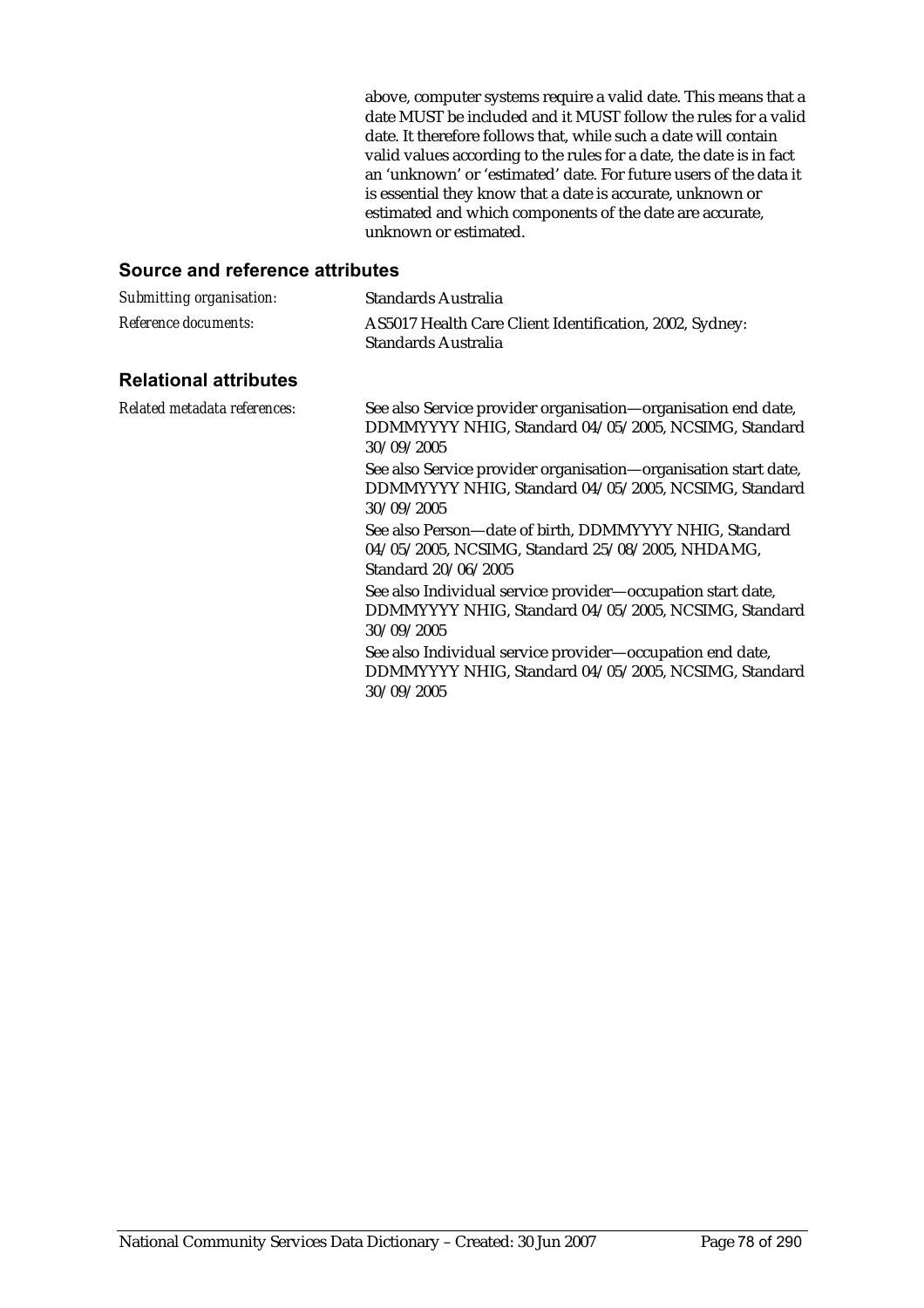# **Date estimate indicator**

#### **Identifying and definitional attributes**

| Metadata item type:         | Data Element                                                                            |
|-----------------------------|-----------------------------------------------------------------------------------------|
| Technical name:             | Date-estimate indicator, code N                                                         |
| Synonymous names:           | Date estimate flag, Birth date estimate flag, Estimate indicator,<br>Date accuracy flag |
| <b>METeOR</b> identifier:   | 329314                                                                                  |
| <b>Registration status:</b> | NCSIMG, Standard 27/04/2007                                                             |
| Definition:                 | An indicator of whether any component of a reported date was<br>estimated.              |
| Context:                    | Record linkage and statistical linkage key.                                             |

# **Data element concept attributes**

| Data element concept: | Date—estimate indicator                                                     |
|-----------------------|-----------------------------------------------------------------------------|
| Definition:           | An indication of whether any component of a reported date<br>was estimated. |
| Object class:         | Date                                                                        |
| <b>Property:</b>      | Estimate indicator                                                          |

### **Value domain attributes**

#### **Representational attributes**

| Representation class:     | Code   |                                   |
|---------------------------|--------|-----------------------------------|
| Data type:                | Number |                                   |
| Format:                   | N      |                                   |
| Maximum character length: |        |                                   |
| Permissible values:       | Value  | Meaning                           |
|                           | 1      | Estimated                         |
|                           | 2      | Not estimated                     |
| Supplementary values:     | 9      | Not stated/inadequately described |

# **Data element attributes**

#### **Collection and usage attributes**

*Collection methods:* This data element may be reported in conjunction with the date of birth when any part of the date represents an estimate rather than the actual or known date.

| Submitting organisation: | NCSIMG Children Services Data Working Group                                                                                                                |
|--------------------------|------------------------------------------------------------------------------------------------------------------------------------------------------------|
|                          | <b>CSTDA NMDS Network.</b>                                                                                                                                 |
| Origin:                  | National Community Services Data Dictionary V3, 2004.                                                                                                      |
| Reference documents:     | Commonwealth State/Territory Disability Agreement National<br>Minimum Data Set (CSTDA NMDS) collection. Data Guide:<br>data items and definitions 2006-07. |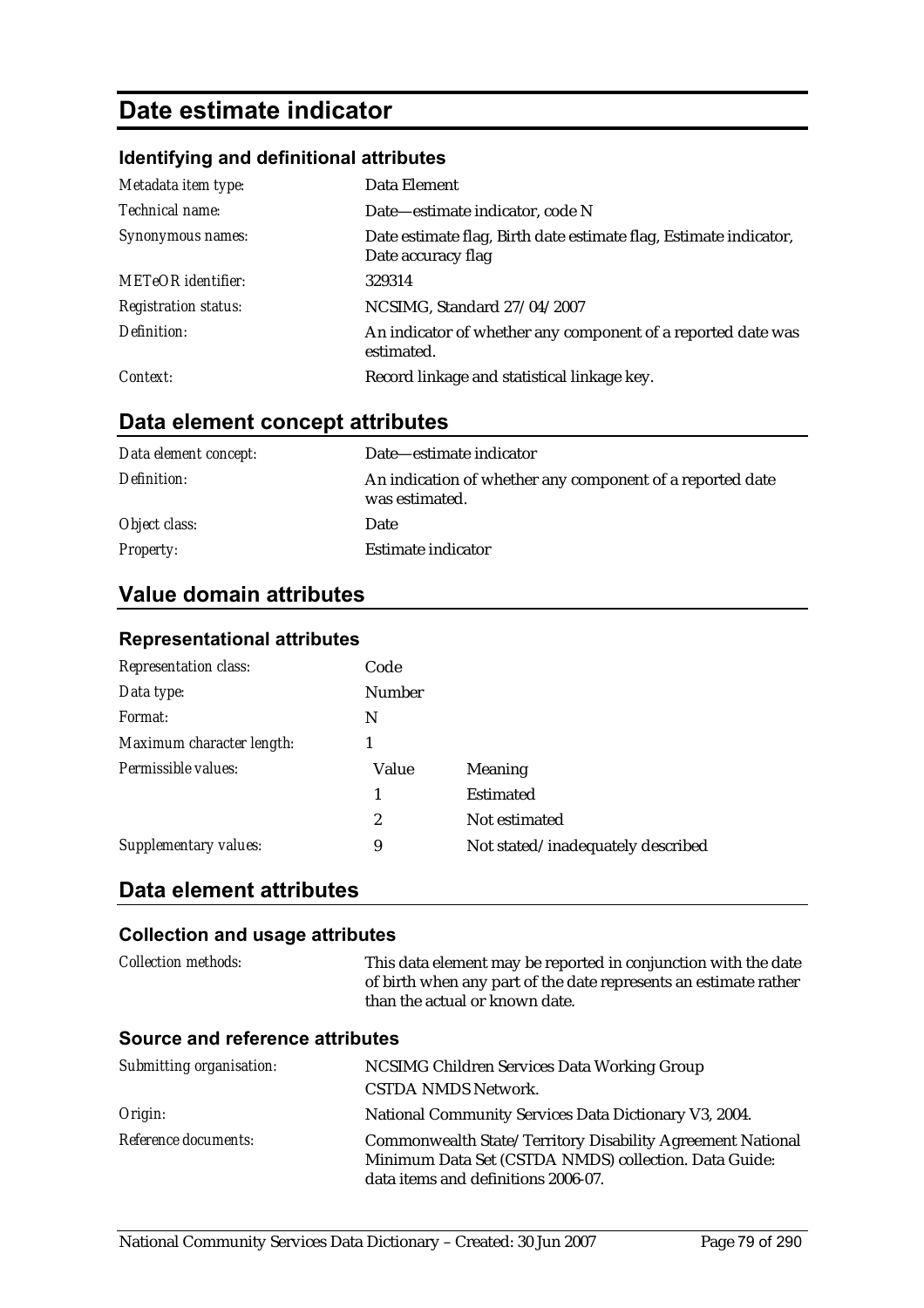#### **Relational attributes**

*Implementation in Data Set Specifications:*

Commonwealth State/Territory Disability Agreement NMDS - 1 July 2006 NCSIMG, Standard 27/04/2007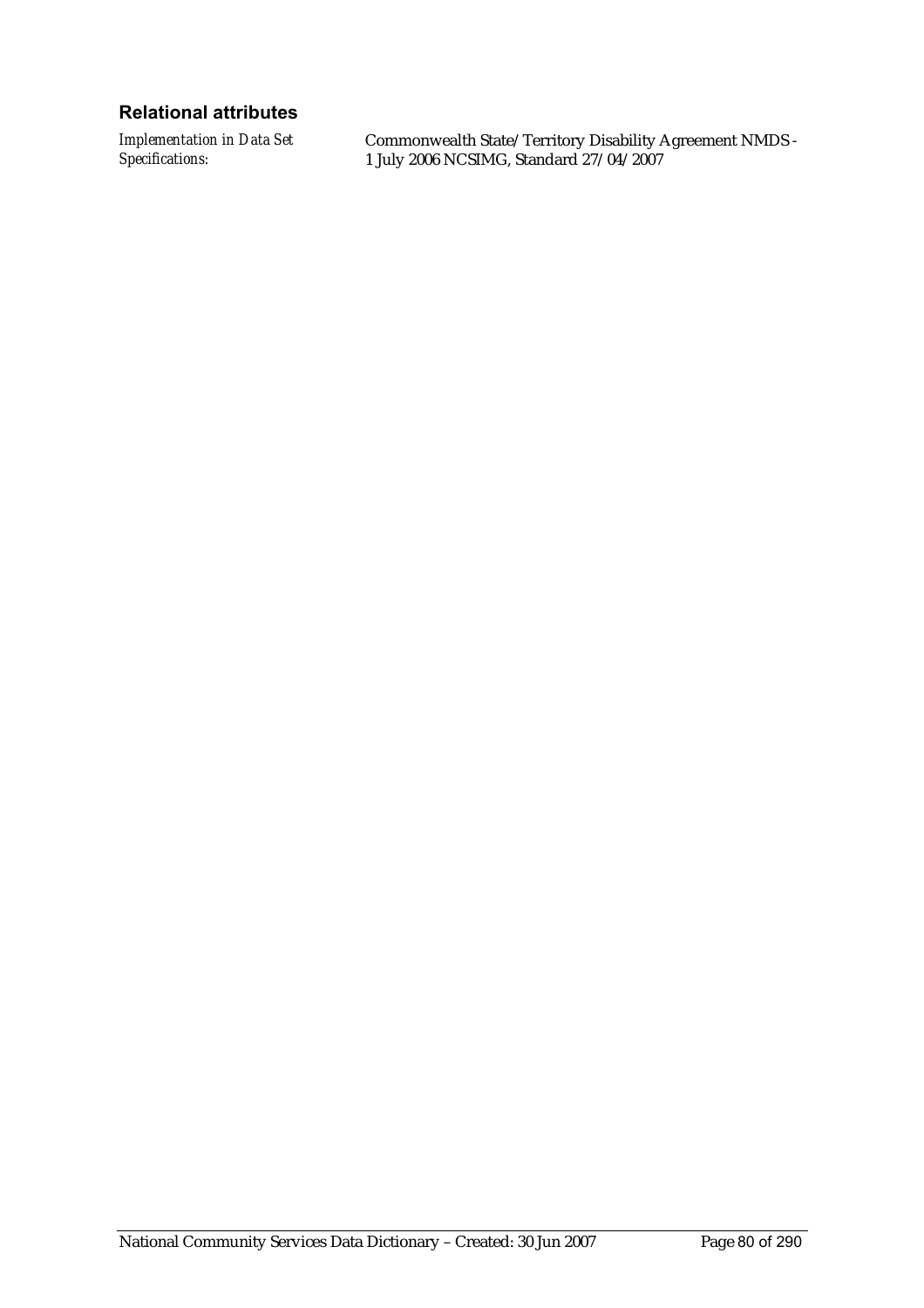# **Date of birth**

#### **Identifying and definitional attributes**

| Metadata item type:         | Data Element                                                                            |
|-----------------------------|-----------------------------------------------------------------------------------------|
| <i>Technical name:</i>      | Person-date of birth, DDMMYYYY                                                          |
| <b>METeOR</b> identifier:   | 287007                                                                                  |
| <b>Registration status:</b> | NHIG, Standard 04/05/2005<br>NCSIMG, Standard 25/08/2005<br>NHDAMG, Standard 20/06/2005 |
| Definition:                 | The date of birth of the person.                                                        |

# **Data element concept attributes**

| Data element concept: | Person-date of birth                                                                                                                                                                                                                                                                                                                                                                       |
|-----------------------|--------------------------------------------------------------------------------------------------------------------------------------------------------------------------------------------------------------------------------------------------------------------------------------------------------------------------------------------------------------------------------------------|
| Definition:           | The date of birth of the person.                                                                                                                                                                                                                                                                                                                                                           |
| Context:              | Required for a range of clinical and administrative purposes.<br>Date of birth enables derivation of age for use in demographic<br>analyses, assists in the unique identification of clients if other<br>identifying information is missing or in question, and may be<br>required for the derivation of other metadata items (e.g. the<br>diagnosis related group for admitted patients). |
| Object class:         | <b>Person</b>                                                                                                                                                                                                                                                                                                                                                                              |
| <b>Property:</b>      | Date of birth                                                                                                                                                                                                                                                                                                                                                                              |

### **Value domain attributes**

#### **Representational attributes**

| <b>Representation class:</b> | Date            |
|------------------------------|-----------------|
| Data type:                   | Date/Time       |
| Format:                      | <b>DDMMYYYY</b> |
| Maximum character length:    | 8               |

# **Data element attributes**

#### **Collection and usage attributes**

*Guide for use:* If date of birth is not known or cannot be obtained, provision should be made to collect or estimate age. Collected or estimated age would usually be in years for adults, and to the nearest three months (or less) for children aged less than two years. Additionally, an estimated date flag or a date accuracy indicator should be reported in conjunction with all estimated dates of birth.

> For data collections concerned with children's services, it is suggested that the estimated date of birth of children aged under 2 years should be reported to the nearest 3 month period, i.e. 0101, 0104, 0107, 0110 of the estimated year of birth. For example, a child who is thought to be aged 18 months in October of one year would have his/her estimated date of birth reported as 0104 of the previous year. Again, an estimated date flag or date accuracy indicator should be reported in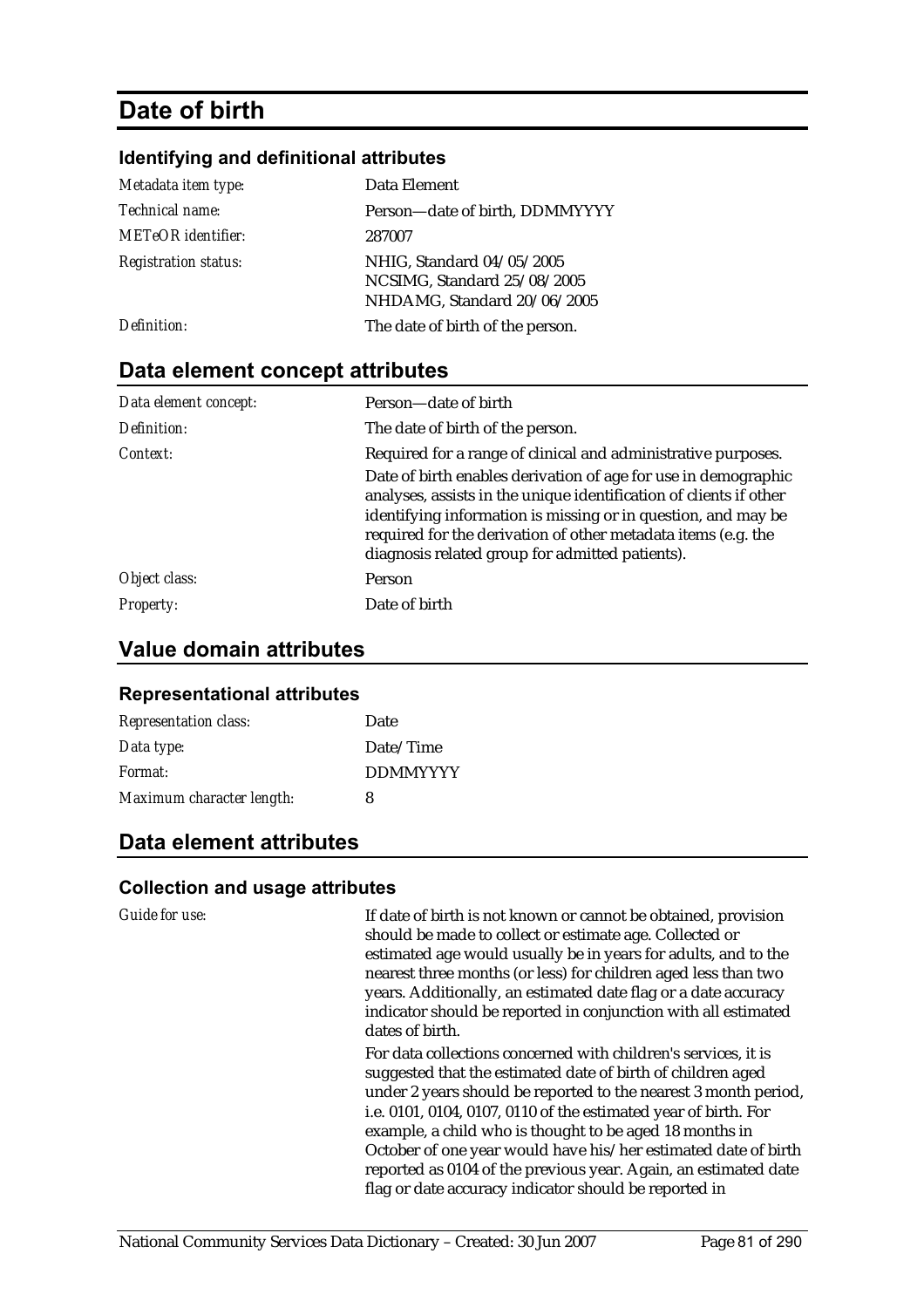|                                        | conjunction with all estimated dates of birth.                                                                                                                                                                                                                                                                                                                                                                                                                                                                                                                                                                                                                                                                                                                                                                                                                                                                        |
|----------------------------------------|-----------------------------------------------------------------------------------------------------------------------------------------------------------------------------------------------------------------------------------------------------------------------------------------------------------------------------------------------------------------------------------------------------------------------------------------------------------------------------------------------------------------------------------------------------------------------------------------------------------------------------------------------------------------------------------------------------------------------------------------------------------------------------------------------------------------------------------------------------------------------------------------------------------------------|
| <b>Collection methods:</b>             | Information on date of birth can be collected using the one<br>question:                                                                                                                                                                                                                                                                                                                                                                                                                                                                                                                                                                                                                                                                                                                                                                                                                                              |
|                                        | What is your/(the person's) date of birth?                                                                                                                                                                                                                                                                                                                                                                                                                                                                                                                                                                                                                                                                                                                                                                                                                                                                            |
|                                        | In self-reported data collections, it is recommended that the<br>following response format is used:                                                                                                                                                                                                                                                                                                                                                                                                                                                                                                                                                                                                                                                                                                                                                                                                                   |
|                                        | Date of birth: _ _ / _ _ / _ _ _ _                                                                                                                                                                                                                                                                                                                                                                                                                                                                                                                                                                                                                                                                                                                                                                                                                                                                                    |
|                                        | This enables easy conversion to the preferred representational<br>layout (DDMMYYYY).                                                                                                                                                                                                                                                                                                                                                                                                                                                                                                                                                                                                                                                                                                                                                                                                                                  |
|                                        | For record identification and/or the derivation of other                                                                                                                                                                                                                                                                                                                                                                                                                                                                                                                                                                                                                                                                                                                                                                                                                                                              |
|                                        | metadata items that require accurate date of birth information,<br>estimated dates of birth should be identified by a date accuracy<br>indicator to prevent inappropriate use of date of birth data . The<br>linking of client records from diverse sources, the sharing of<br>patient data, and data analysis for research and planning all<br>rely heavily on the accuracy and integrity of the collected data.<br>In order to maintain data integrity and the greatest possible<br>accuracy an indication of the accuracy of the date collected is<br>critical. The collection of an indicator of the accuracy of the date<br>may be essential in confirming or refuting the positive<br>identification of a person. For this reason it is strongly<br>recommended that the data element Date-accuracy indicator,<br>code AAA also be recorded at the time of record creation to flag<br>the accuracy of the data. |
| Comments:                              | Privacy issues need to be taken into account in asking persons<br>their date of birth.                                                                                                                                                                                                                                                                                                                                                                                                                                                                                                                                                                                                                                                                                                                                                                                                                                |
|                                        | Wherever possible and wherever appropriate, date of birth<br>should be used rather than age because the actual date of birth<br>allows a more precise calculation of age.                                                                                                                                                                                                                                                                                                                                                                                                                                                                                                                                                                                                                                                                                                                                             |
|                                        | When date of birth is an estimated or default value, national<br>health and community services collections typically use 0101 or<br>0107 or 3006 as the estimate or default for DDMM.                                                                                                                                                                                                                                                                                                                                                                                                                                                                                                                                                                                                                                                                                                                                 |
|                                        | It is suggested that different rules for reporting data may apply<br>when estimating the date of birth of children aged under 2<br>years because of the rapid growth and development of children<br>within this age group which means that a child's development<br>can vary considerably over the course of a year. Thus, more<br>specific reporting of estimated age is suggested.                                                                                                                                                                                                                                                                                                                                                                                                                                                                                                                                  |
| <b>Source and reference attributes</b> |                                                                                                                                                                                                                                                                                                                                                                                                                                                                                                                                                                                                                                                                                                                                                                                                                                                                                                                       |

| Origin:                      | National Health Data Committee<br><b>National Community Services Data Committee</b>                     |
|------------------------------|---------------------------------------------------------------------------------------------------------|
| Reference documents:         | AS5017 Health Care Client Identification, 2002, Sydney:<br>Standards Australia                          |
|                              | AS4846 Health Care Provider Identification, 2004, Sydney:<br>Standards Australia                        |
| <b>Relational attributes</b> |                                                                                                         |
| Related metadata references: | See also Date-accuracy indicator, code AAA NHIG, Standard<br>04/05/2005, NCSIMG, Standard 30/09/2005    |
|                              | See also Date—estimate indicator, code N NCSIMG, Standard<br>27/04/2007                                 |
|                              | Supersedes Person—date of birth, DDMMYYYY NHIG,<br>Superseded 04/05/2005, NCSIMG, Superseded 25/08/2005 |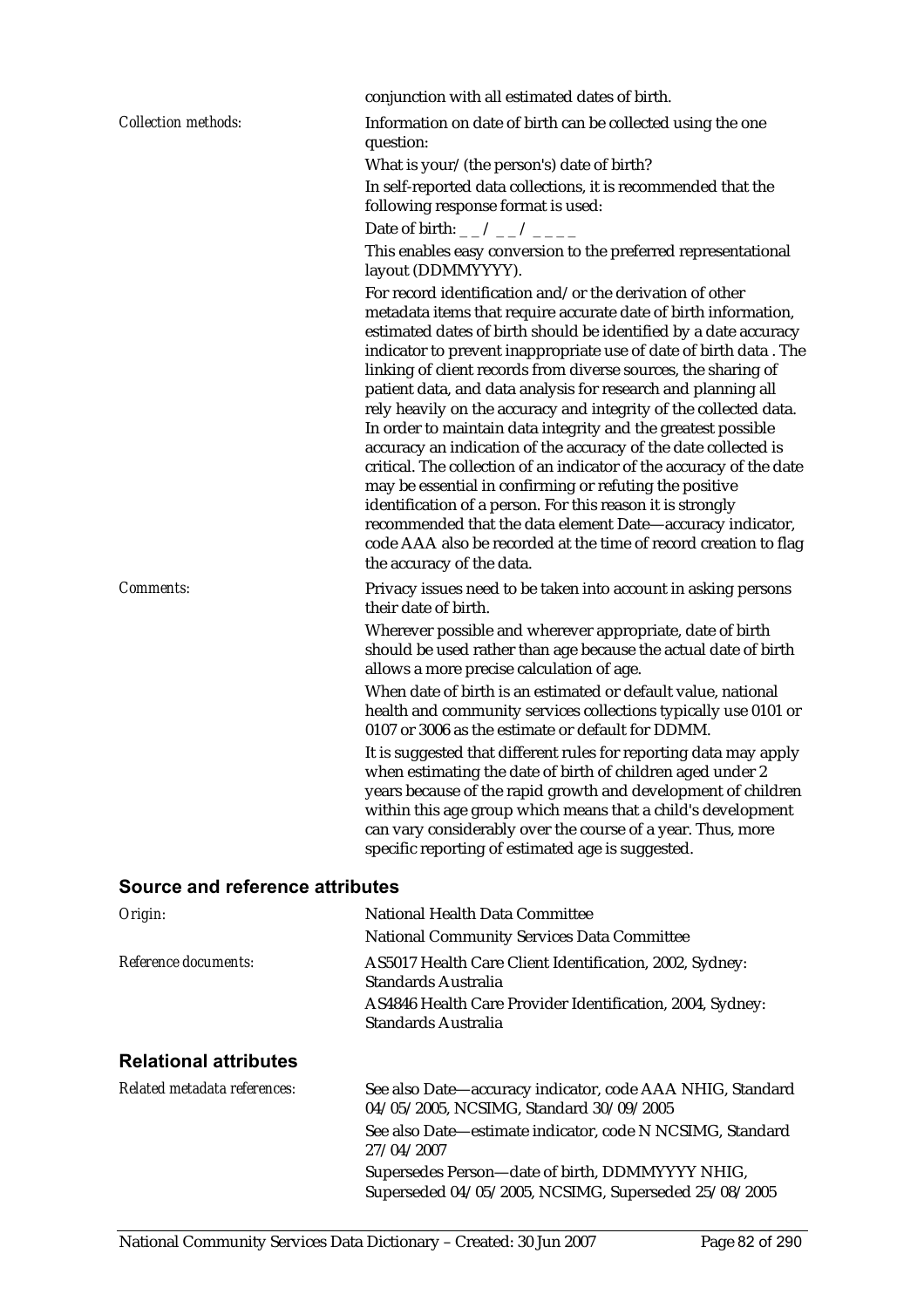|                                                      | Is used in the formation of Episode of admitted patient care-<br>length of stay (including leave days) (postnatal), total N[NN]<br>NHIG, Standardisation pending 14/06/2007 |
|------------------------------------------------------|-----------------------------------------------------------------------------------------------------------------------------------------------------------------------------|
|                                                      | Is used in the formation of Episode of admitted patient care-<br>length of stay (including leave days) (antenatal), total N[NN]<br>NHIG, Standardisation pending 14/06/2007 |
|                                                      | Is used in the formation of Episode of admitted patient care-<br>major diagnostic category, code (AR-DRG v5.1) NN NHIG,<br>Standard 01/03/2005                              |
|                                                      | Is used in the formation of Episode of admitted patient care—<br>diagnosis related group, code (AR-DRG v5.1) ANNA NHIG,<br>Standard 01/03/2005                              |
|                                                      | Is used in the formation of Episode of admitted patient care<br>(postnatal)—length of stay (including leave days), total N[NN]<br>NHIG, Standard 01/03/2005                 |
|                                                      | Is used in the formation of Episode of admitted patient care<br>(antenatal)—length of stay (including leave days), total N[NN]<br>NHIG, Standard 01/03/2005                 |
| <b>Implementation in Data Set</b><br>Specifications: | Commonwealth State/Territory Disability Agreement NMDS -<br>1 July 2006 NCSIMG, Standard 27/04/2007                                                                         |
|                                                      | Juvenile Justice NMDS 2005-06 NCSIMG, Standard 27/03/2007                                                                                                                   |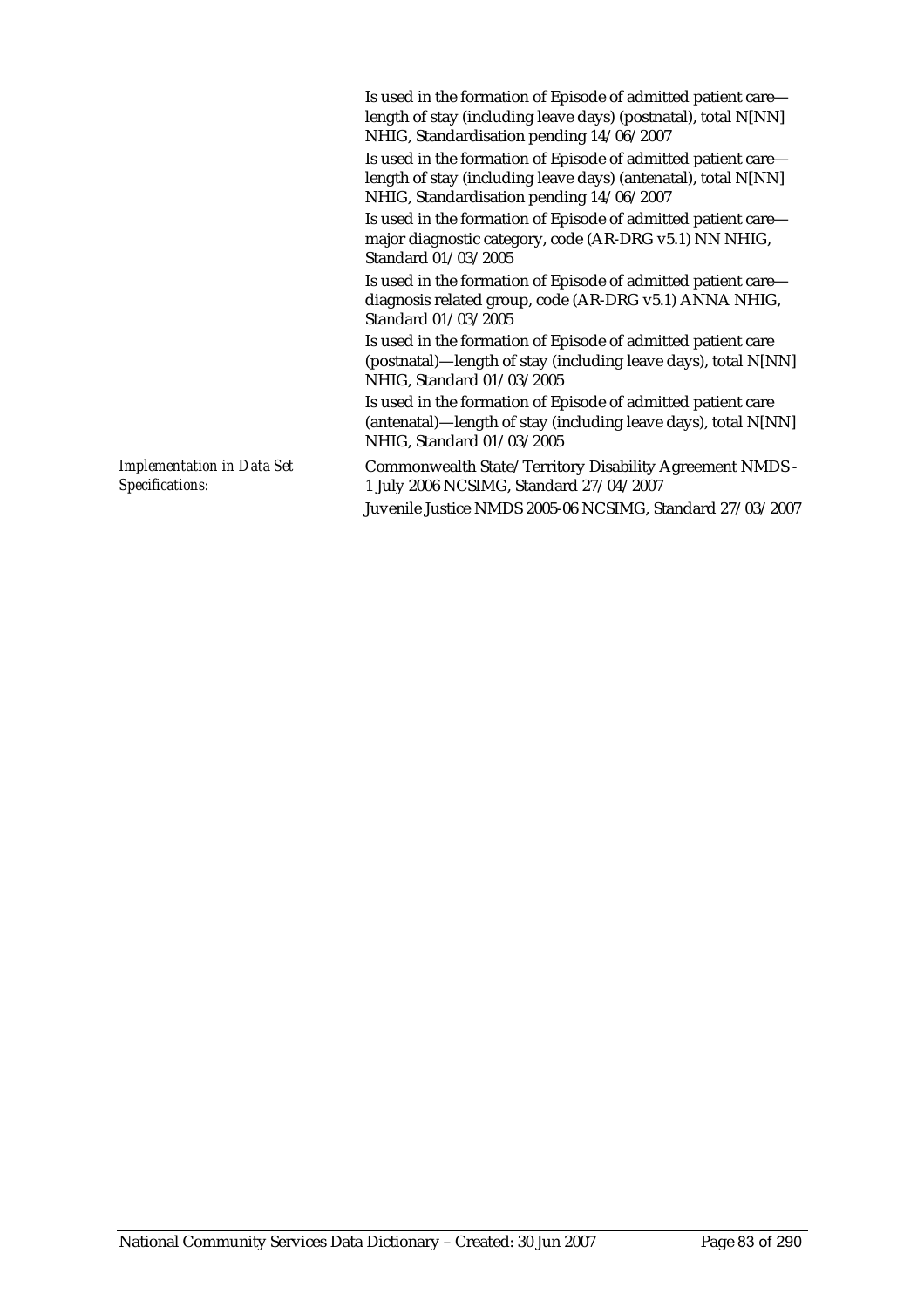# **Date of death**

# **Identifying and definitional attributes**

| Metadata item type:         | Data Element                                             |
|-----------------------------|----------------------------------------------------------|
| <i>Technical name:</i>      | Person-date of death, DDMMYYYY                           |
| <b>METeOR</b> identifier:   | 287305                                                   |
| <b>Registration status:</b> | NHIG, Standard 04/05/2005<br>NCSIMG, Standard 30/09/2005 |
| Definition:                 | The date of death of the person.                         |

# **Data element concept attributes**

| Data element concept: | Person-date of death                                                                                                               |
|-----------------------|------------------------------------------------------------------------------------------------------------------------------------|
| Definition:           | The date of death of the person.                                                                                                   |
| Context:              | Required for:                                                                                                                      |
|                       | statistical survival analysis for derivation of the length of<br>$\bullet$<br>time between diagnosis with primary cancer and death |
|                       | • where it is necessary to identify that a person has died (eg)<br>in a longitudinal health record or provider index).             |
| Object class:         | Person                                                                                                                             |
| <b>Property:</b>      | Date of death                                                                                                                      |

# **Value domain attributes**

#### **Representational attributes**

| <b>Representation class:</b> | Date            |
|------------------------------|-----------------|
| Data type:                   | Date/Time       |
| Format:                      | <b>DDMMYYYY</b> |
| Maximum character length:    | 8               |

# **Data element attributes**

| Guide for use:             | Recorded for persons who have died.<br>Where Date of birth is collected, Date of death must be equal to<br>or greater than Date of birth for the same person.                                                                                                                                                                                                                                                                                                                                                                                                                                                                                                                  |
|----------------------------|--------------------------------------------------------------------------------------------------------------------------------------------------------------------------------------------------------------------------------------------------------------------------------------------------------------------------------------------------------------------------------------------------------------------------------------------------------------------------------------------------------------------------------------------------------------------------------------------------------------------------------------------------------------------------------|
| <b>Collection methods:</b> | It is recommended that in cases where all components of the<br>date of death are not known or where an estimate is arrived at<br>from age, a valid date be used together with a flag to indicate<br>that it is an estimate.                                                                                                                                                                                                                                                                                                                                                                                                                                                    |
|                            | For record identification and/or the derivation of other<br>metadata items that require accurate date of death information,<br>estimated dates of death should be identified by a date accuracy<br>indicator to prevent inappropriate use of date of death data.<br>The linking of client records from diverse sources, the sharing<br>of patient data, and data analysis for research and planning all<br>rely heavily on the accuracy and integrity of the collected data.<br>In order to maintain data integrity and the greatest possible<br>accuracy an indication of the accuracy of the date collected is<br>critical. The collection of Date accuracy indicator may be |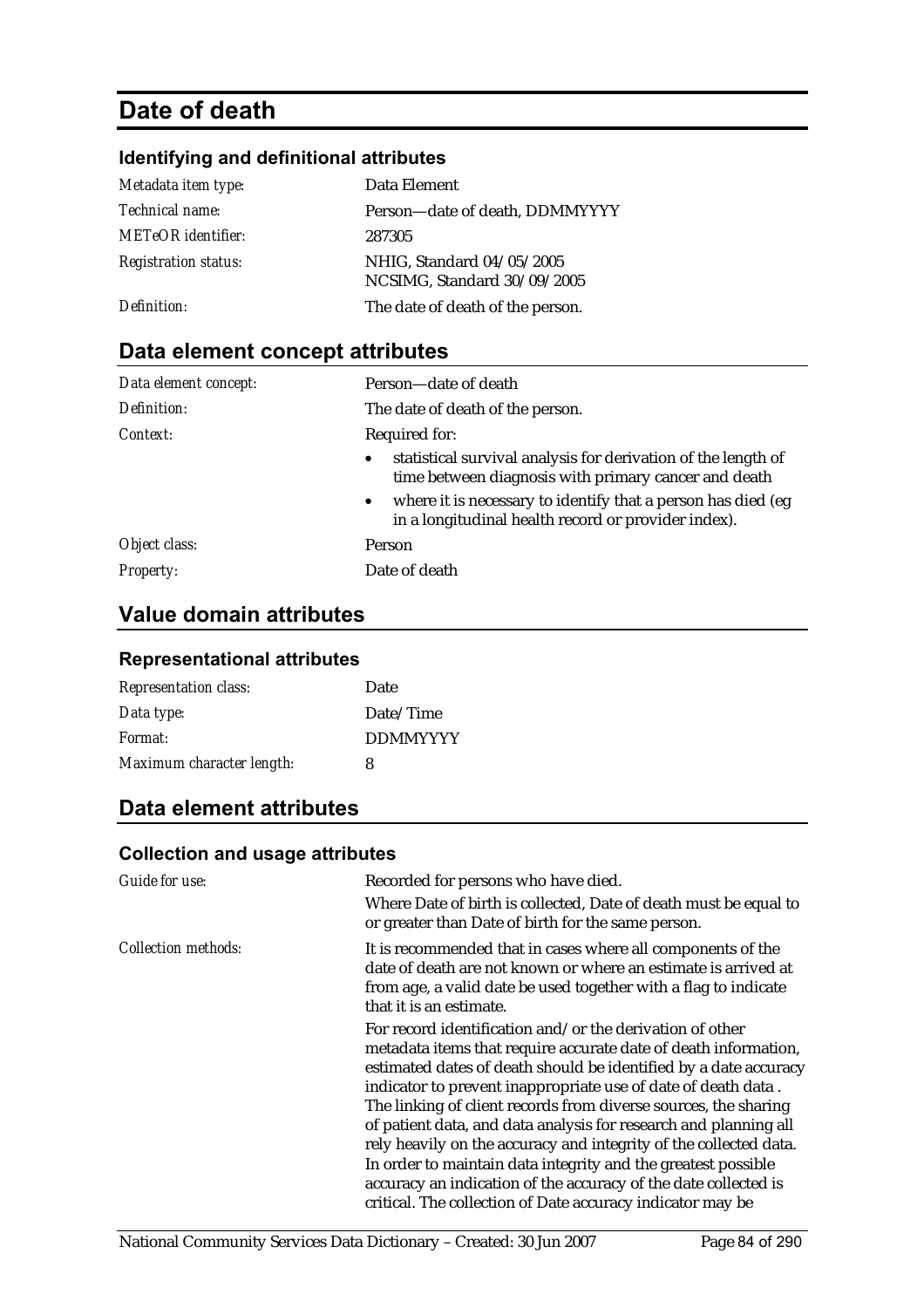essential in confirming or refuting the positive identification of a person. For this reason it is strongly recommended that the data element Date accuracy indicator also be recorded at the time of record creation to flag the accuracy of the data.

#### **Source and reference attributes**

| Submitting organisation: | Australian Institute of Health and Welfare |
|--------------------------|--------------------------------------------|
| Origin:                  | <b>Health Data Standards Committee</b>     |

#### **Relational attributes**

| Related metadata references: | Supersedes Date of death, version 1, DE, NHDD, NHIMG, |
|------------------------------|-------------------------------------------------------|
|                              | Superseded $01/03/2005$                               |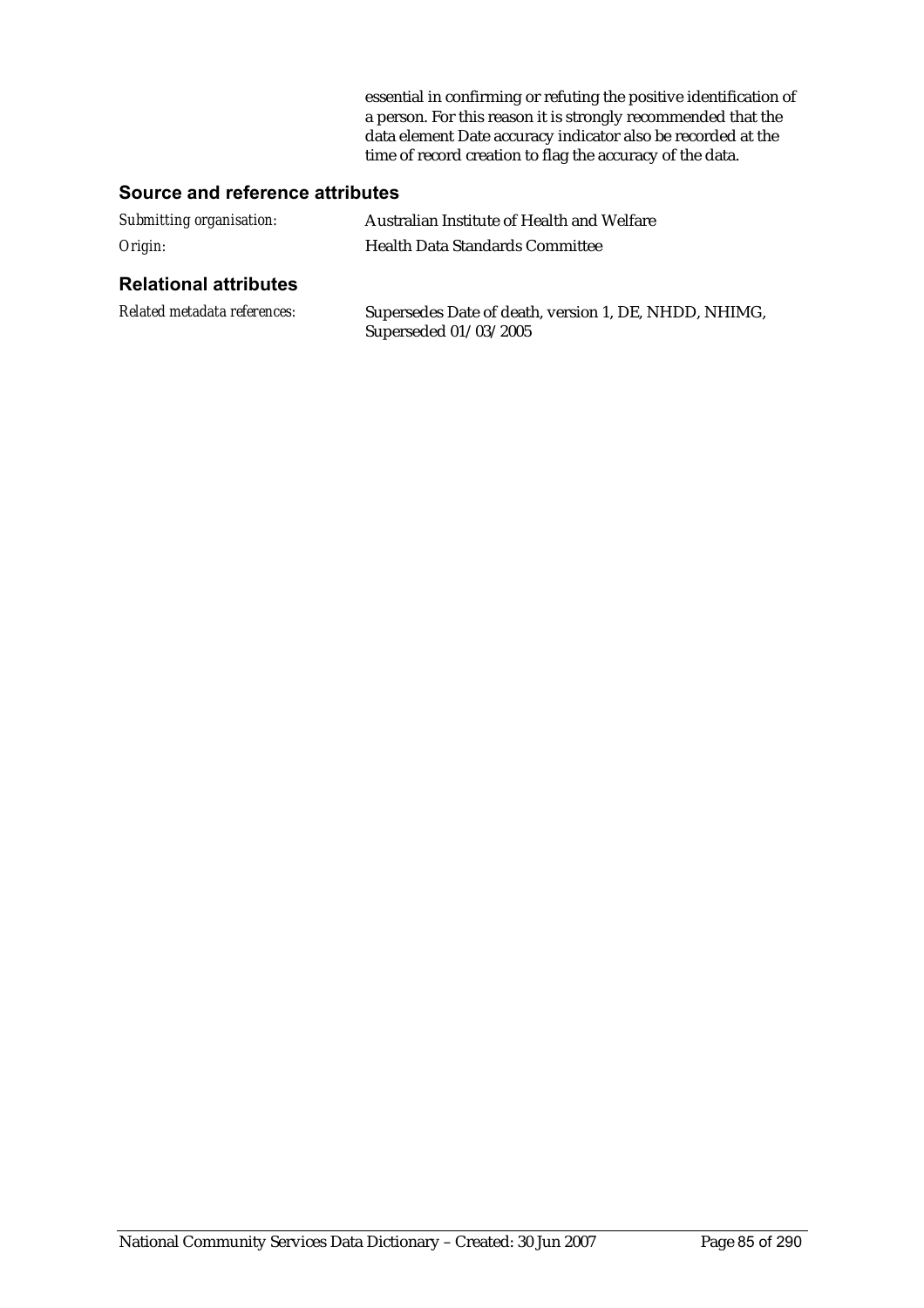# **Design capacity**

# **Identifying and definitional attributes**

| Metadata item type:         | Data Element                                                                                       |
|-----------------------------|----------------------------------------------------------------------------------------------------|
| Technical name:             | Service provider organisation—design capacity, total beds<br>N[NNNNN]                              |
| <b>METeOR</b> identifier:   | 314052                                                                                             |
| <b>Registration status:</b> | NCSIMG, Standard 27/03/2007                                                                        |
| Definition:                 | The useable design capacity of the service provider<br>organisation measured in total bed numbers. |

# **Data element concept attributes**

| Data element concept: | Service provider organisation-design capacity                        |
|-----------------------|----------------------------------------------------------------------|
| Definition:           | The useable design capacity of the service provider<br>organisation. |
| Object class:         | Service provider organisation                                        |
| <b>Property:</b>      | Design capacity                                                      |

# **Value domain attributes**

#### **Representational attributes**

| <b>Representation class:</b> | Total      |
|------------------------------|------------|
| Data type:                   | Number     |
| Format:                      | N[NNNNNN]  |
| Maximum character length:    | 6          |
| Unit of measure:             | <b>Bed</b> |

# **Data element attributes**

#### **Collection and usage attributes**

| <b>Guide for use:</b> | Note that this refers to the capacity for which the |
|-----------------------|-----------------------------------------------------|
|                       | agency/centre was designed.                         |

| Origin:                                              | National Corrections Advisory Group 1999. National<br>Corrections Advisory Group Data Collection Manual 1998-99.<br>Canberra. Viewed 10 November 2006,<br><http: 2000="" correctiveda<br="" gsp="" reports="" rogs="" www.pc.gov.au="">tamanual.pdf&gt;</http:> |
|------------------------------------------------------|-----------------------------------------------------------------------------------------------------------------------------------------------------------------------------------------------------------------------------------------------------------------|
| <b>Relational attributes</b>                         |                                                                                                                                                                                                                                                                 |
| <b>Implementation in Data Set</b><br>Specifications: | Juvenile Justice NMDS 2005-06 NCSIMG, Standard 27/03/2007                                                                                                                                                                                                       |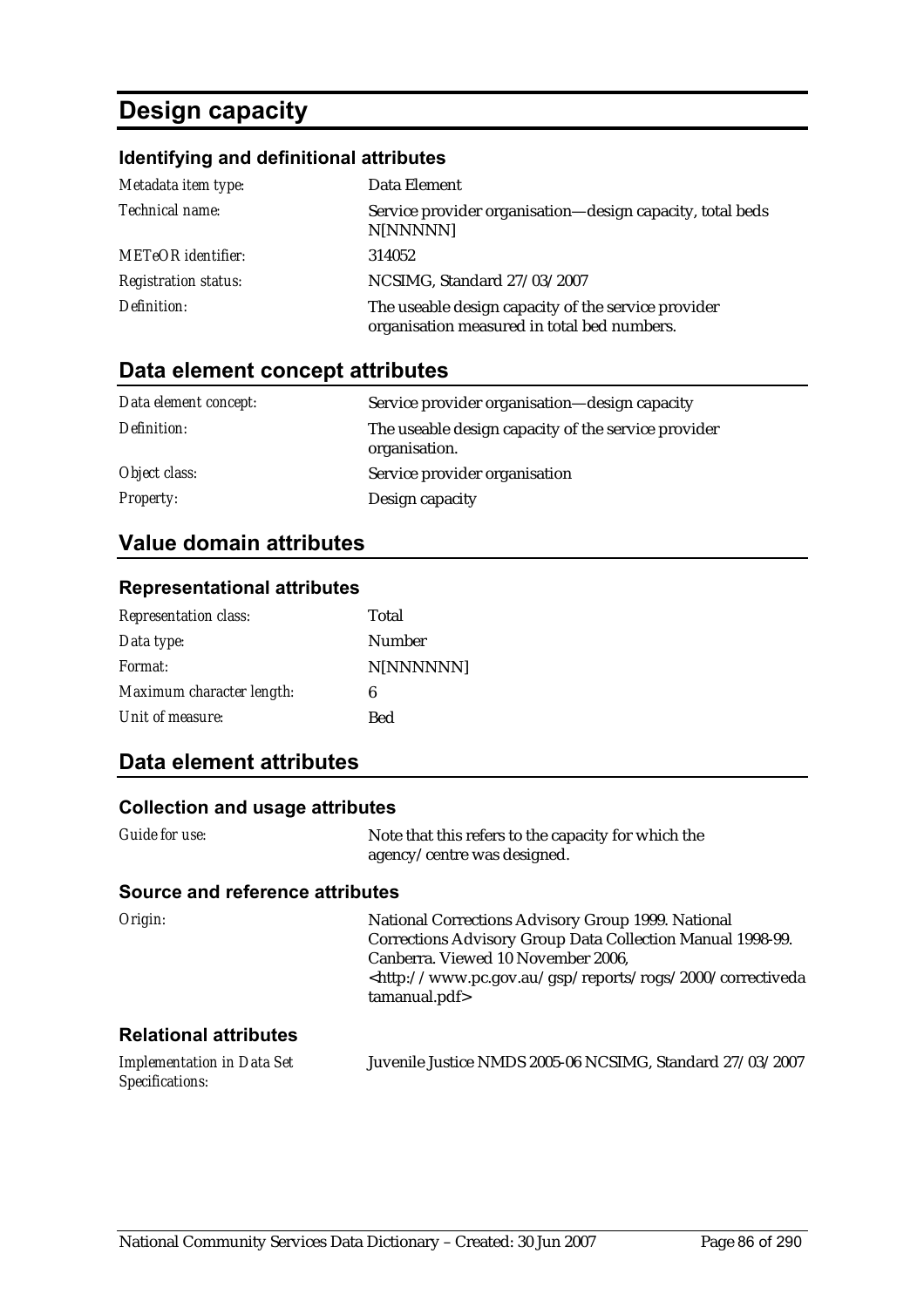# **Difficulty with activities**

### **Identifying and definitional attributes**

| Metadata item type:         | Data Element                                                                                                                               |
|-----------------------------|--------------------------------------------------------------------------------------------------------------------------------------------|
| Technical name:             | Person-level of difficulty with activities in life areas, code (ICF<br>2001) N                                                             |
| <b>METeOR</b> identifier:   | 320120                                                                                                                                     |
| <b>Registration status:</b> | NHIG, Standard 29/11/2006<br>NCSIMG, Standard 16/10/2006                                                                                   |
| Definition:                 | The level of difficulty a person has in performing the tasks and<br>actions involved in specified life areas, as represented by a<br>code. |
| Context:                    | Human functioning and disability                                                                                                           |

# **Data element concept attributes**

| Data element concept: | Person—level of difficulty with activities in a life area                          |
|-----------------------|------------------------------------------------------------------------------------|
| Definition:           | The ease by which a person is able to perform tasks and actions<br>in a life area. |
| Object class:         | Person                                                                             |
| <b>Property:</b>      | Level of difficulty with activities in a life area                                 |

# **Value domain attributes**

#### **Representational attributes**

| <b>Classification scheme:</b> | Health 2001      | International Classification of Functioning, Disability and |
|-------------------------------|------------------|-------------------------------------------------------------|
| <b>Representation class:</b>  | Code             |                                                             |
| Data type:                    | <b>Number</b>    |                                                             |
| <i>Format:</i>                | N                |                                                             |
| Maximum character length:     | 1                |                                                             |
| Permissible values:           | Value            | <b>Meaning</b>                                              |
|                               | $\boldsymbol{0}$ | No difficulty                                               |
|                               | 1                | Mild difficulty                                             |
|                               | 2                | Moderate difficulty                                         |
|                               | 3                | Severe difficulty                                           |
|                               | 4                | Complete difficulty                                         |
| Supplementary values:         | 8                | Not specified                                               |
|                               | 9                | Not applicable                                              |

| Guide for use: | This metadata item contributes to the definition of the concept<br>'Disability' and gives an indication of the experience of                                         |
|----------------|----------------------------------------------------------------------------------------------------------------------------------------------------------------------|
|                | disability for a person.<br>In the context of health, an activity is the execution of a task or<br>action by an individual. Activity limitations are difficulties an |
|                | individual may have in executing an activity.                                                                                                                        |
|                | Difficulties with activities can arise when there is a qualitative                                                                                                   |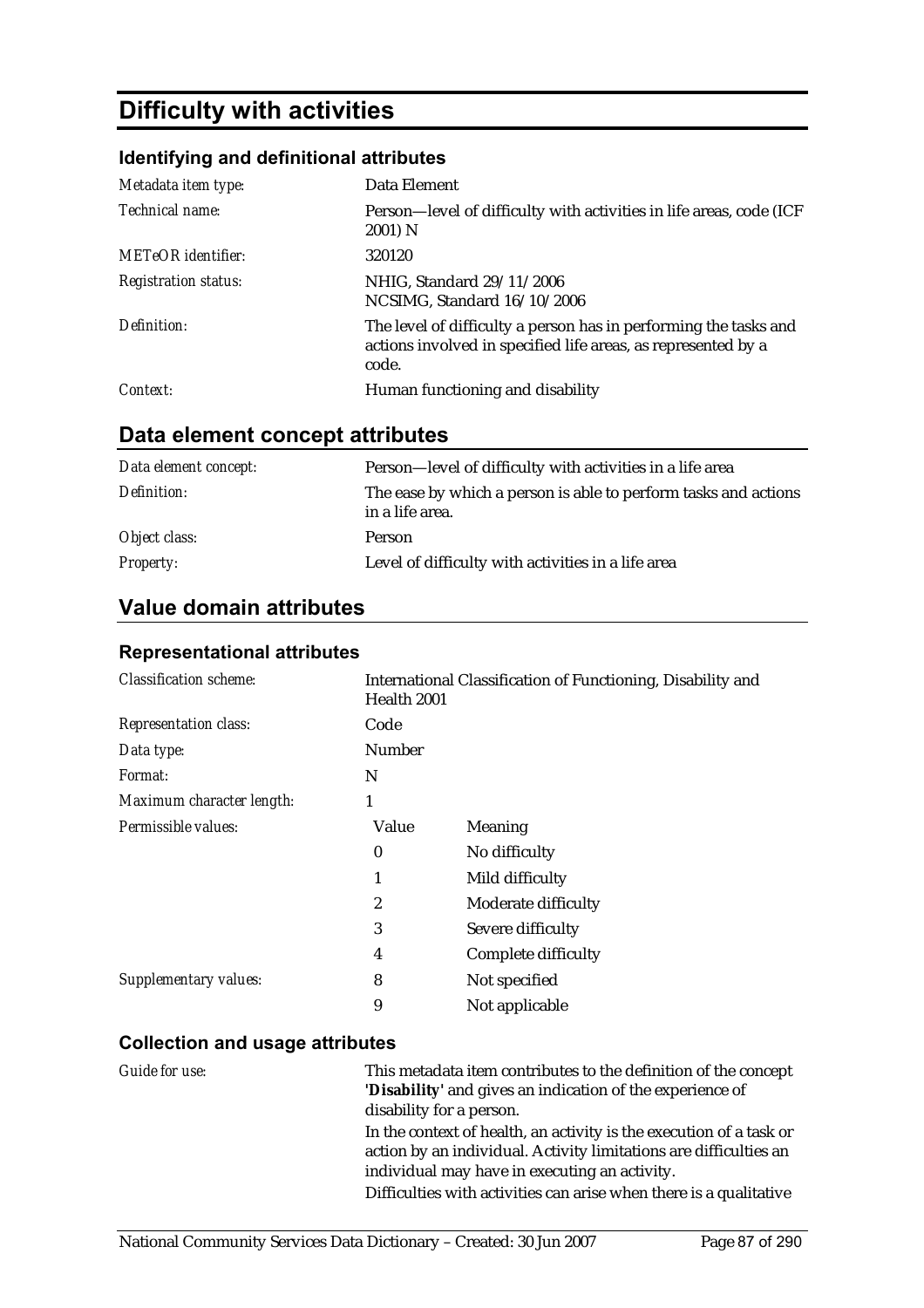or quantitative alteration in the way in which these activities are carried out. Difficulty includes matters such as 'with pain', 'time taken', 'number of errors', clumsiness', 'modification of manner in which an activity is performed' e.g. sitting to get dressed instead of standing. 'Difficulty' is a combination of the frequency with which the problem exists, the duration of the problem and the intensity of the problem. Activity limitations are assessed against a generally accepted population standard, relative to cultural and social expectations.

Activity limitation varies with the environment and is assessed in relation to a particular environment; the absence or presence of **assistance**, including aids and equipment, is an aspect of the environment.

The user will select the code that most closely summarises, in terms of duration, frequency, manner or outcome, the level of difficulty of the person for whom the data is recorded. CODE 0 No difficulty in this life area

Is used when there is no difficulty in performing this activity. This scale has a margin of error of 5%. [0-4%]

CODE 1 Mild difficulty

Is recorded for example, when the level of difficulty is below the threshold for medical intervention, the difficulty is experienced less than 25% of the time, and/or with a low alteration in functioning which may happen occasionally over the last 30 days. [5-24%]

#### CODE 2 Moderate difficulty

Is used for example when the level of difficulty is experienced less than 50% of the time and/or with a significant, but moderate effect on functioning (Up to half the scale of total performance) which may happen regularly over the last 30 days. [25-49%]

CODE 3 Severe difficulty

Is used for example when performance in this life area can be achieved, but with only extreme difficulty, and/or with an extreme effect on functioning which may happen often over the last 30 days. [50-95%]

CODE 4 Complete difficulty

Is used when the person can not perform in this life area due of the difficulty in doing so. This scale has a margin of error of 5%. [96-100%]

CODE 8 Not specified

Is used where a person has difficulty with activities in a life area but there is insufficient information to use codes 0-4.

CODE 9 Not applicable

Is used where a life area is not applicable to this person, e.g. domestic life for a child under 5.

| Submitting organisation: | Australian Institute of Health and Welfare (AIHW) which is the<br>Australian Collaborating Centre for the World Health<br>Organization Family of International Classifications. |
|--------------------------|---------------------------------------------------------------------------------------------------------------------------------------------------------------------------------|
| Origin:                  | WHO 2001. ICF: International Classification of Functioning,<br>Disability and Health. Geneva: WHO<br>AIHW 2003. ICF Australian User Guide Version 1.0. Canberra:<br><b>AIHW</b> |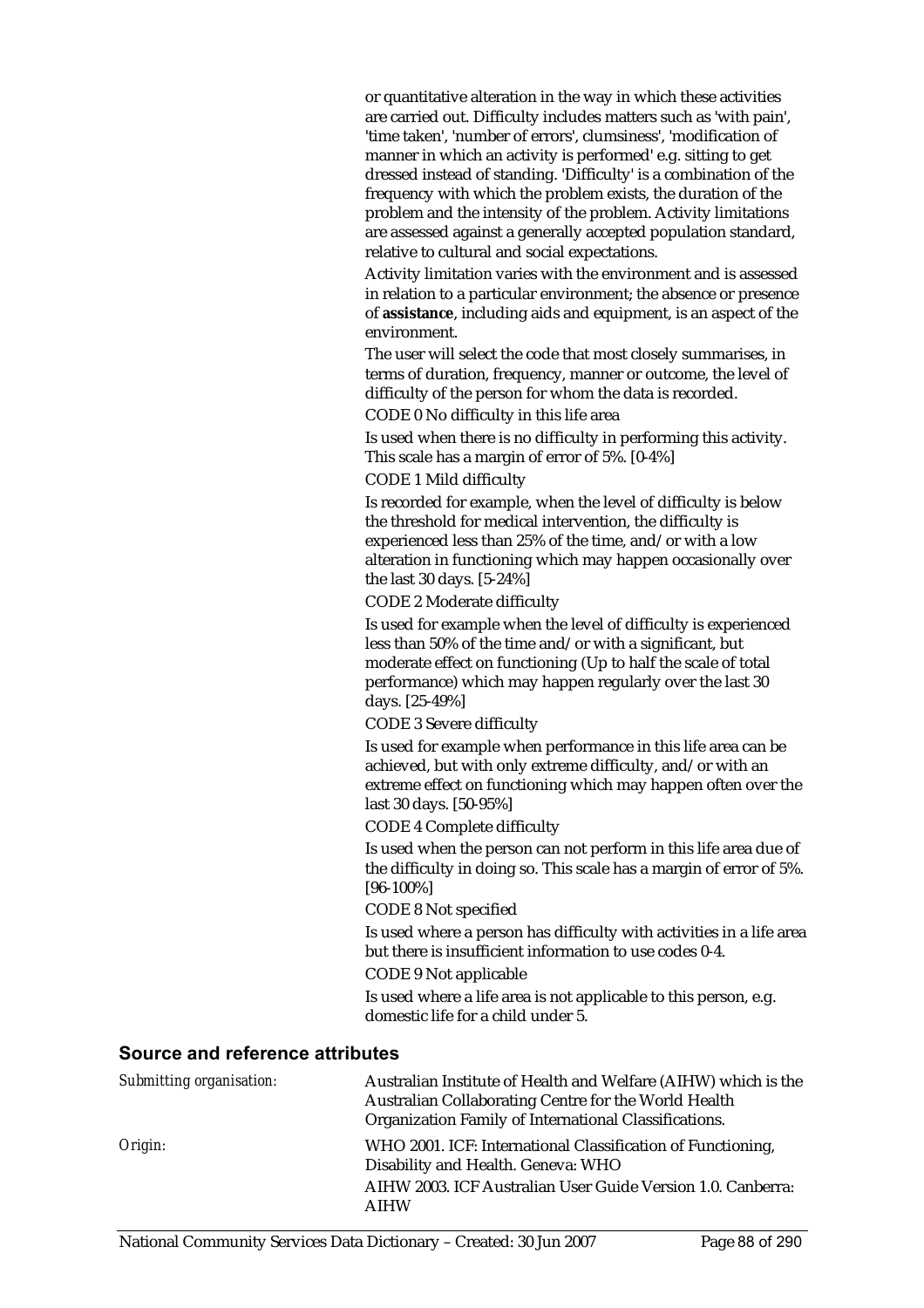*Reference documents:* Further information on the ICF, including more detailed codes, can be found in the ICF itself and the ICF Australian User Guide (AIHW 2003), at the following websites:

- WHO ICF website http://www.who.int/classifications/icf/en/
- Australian Collaborating Centre ICF website http://www.aihw.gov.au/disability/icf/index.html

### **Data element attributes**

| Guide for use:                         | This data element, in conjunction with Person-activities and<br>participation life area, code (ICF 2001) AN[NNN], indicates the<br>presence and extent of activity limitation in a given domain of<br>activity.   |
|----------------------------------------|-------------------------------------------------------------------------------------------------------------------------------------------------------------------------------------------------------------------|
| Source and reference attributes        |                                                                                                                                                                                                                   |
| Submitting organisation:               | Australian Institute of Health and Welfare (AIHW) which is the<br>Australian Collaborating Centre for the World Health<br>Organization Family of International Classifications.                                   |
| <b>Relational attributes</b>           |                                                                                                                                                                                                                   |
| 11. <i>. .</i> . <b>n</b> . <i>n</i> . | $\mathbf{1} \cdot \mathbf{n}$ $\mathbf{1} \cdot \mathbf{n}$ $\mathbf{1} \cdot \mathbf{n}$ $\mathbf{1} \cdot \mathbf{n}$ $\mathbf{1} \cdot \mathbf{n}$ $\mathbf{n} \cdot \mathbf{n}$ $\mathbf{n} \cdot \mathbf{n}$ |

| <b>Implementation in Data Set</b> | Activities and Participation cluster NHIG, Standard 29/11/2006 |
|-----------------------------------|----------------------------------------------------------------|
| Specifications:                   | NCSIMG, Standard 16/10/2006                                    |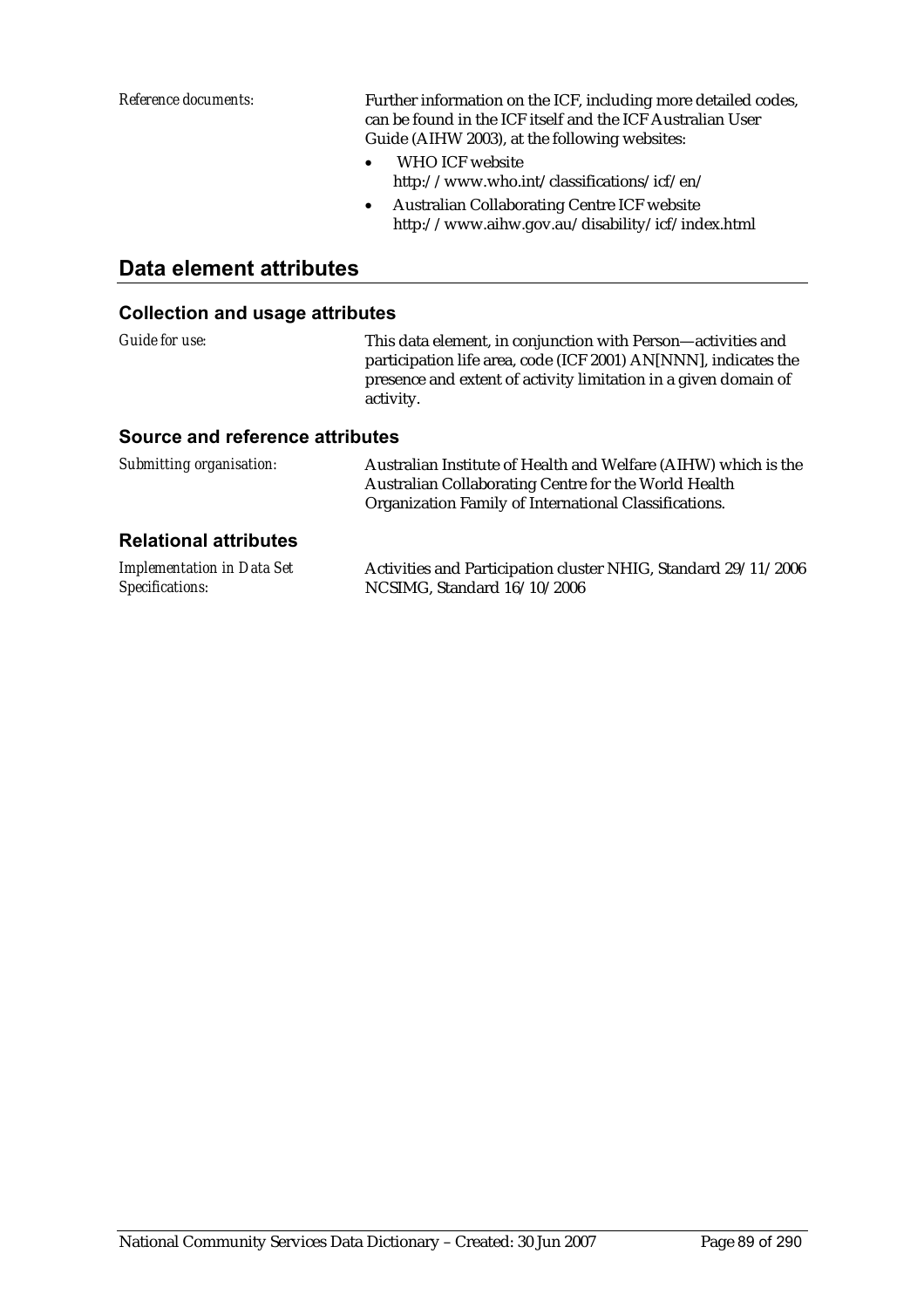# **Disability group**

#### **Identifying and definitional attributes**

| Metadata item type:         | Data Element                                                                                                                                                                                                                                                                                                              |
|-----------------------------|---------------------------------------------------------------------------------------------------------------------------------------------------------------------------------------------------------------------------------------------------------------------------------------------------------------------------|
| Technical name:             | Person—disability group, code N                                                                                                                                                                                                                                                                                           |
| <b>METeOR</b> identifier:   | 337532                                                                                                                                                                                                                                                                                                                    |
| <b>Registration status:</b> | NCSIMG, Standard 01/03/2005                                                                                                                                                                                                                                                                                               |
| Definition:                 | The disability group that most clearly expresses the experience<br>of disability by a person as represented by a code.                                                                                                                                                                                                    |
| Context:                    | Disability groupings constitute a broad categorisation of<br>disabilities in terms of the underlying health condition,<br>impairment, activity limitations, participation restrictions,<br>environmental factors and support needs.                                                                                       |
|                             | Disability is the umbrella term for any or all of: an impairment<br>of body structure or function, a limitation in activities, or a<br>restriction in participation. Disability is defined in terms of<br>three components: 'Body functions and structures', 'Activity<br>and Participation' and 'Environmental factors'. |

### **Data element concept attributes**

| Data element concept: | Person—disability group                                                               |
|-----------------------|---------------------------------------------------------------------------------------|
| Definition:           | The grouping that most clearly expresses the experience of<br>disability of a person. |
| Object class:         | Person                                                                                |
| <b>Property:</b>      | Disability group                                                                      |

# **Value domain attributes**

#### **Representational attributes**

| <b>Representation class:</b> | Code   |                                   |
|------------------------------|--------|-----------------------------------|
| Data type:                   | Number |                                   |
| Format:                      | N      |                                   |
| Maximum character length:    | 1      |                                   |
| Permissible values:          | Value  | Meaning                           |
|                              | 1      | Intellectual/learning             |
|                              | 2      | Psychiatric                       |
|                              | 3      | Sensory/speech                    |
|                              | 4      | Physical/diverse                  |
| Supplementary values:        | 9      | Not stated/inadequately described |

#### **Collection and usage attributes**

#### *Guide for use:* Code 1 Intellectual/learning Intellectual/learning disability is associated with impairment of intellectual functions with limitations in a range of daily activities and restrictions in participation in a range of life areas. Supports may be needed throughout life, the level of support tends to be consistent over a period of time but may change in association with changes in life circumstances.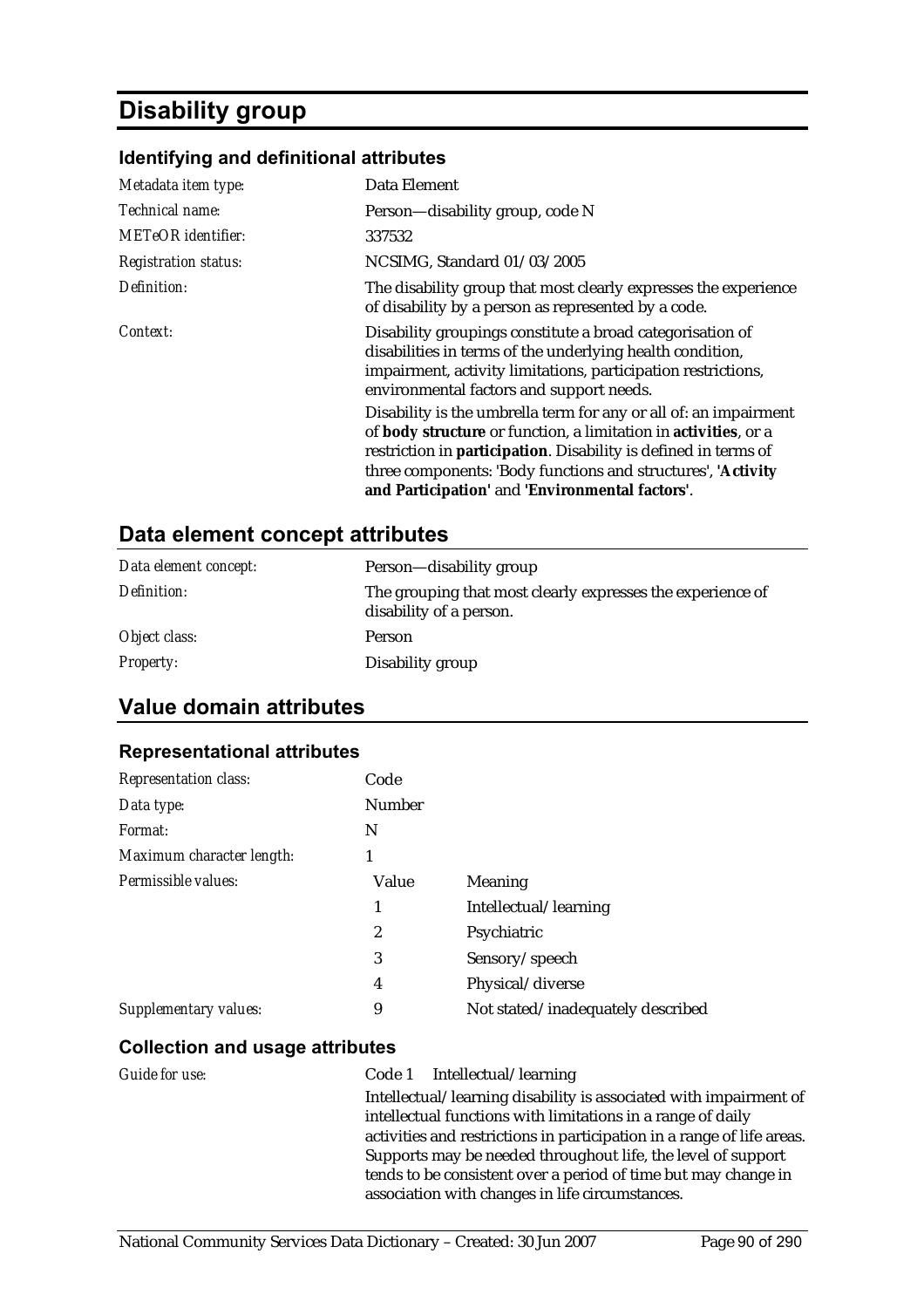This grouping includes:

Developmental delay is applicable to children aged 0-5 only. Conditions appearing in the early developmental period, with no specific diagnosis.

Intellectual disability applies to conditions appearing in the developmental period (age 0–18) associated with impairment of mental functions, difficulties in learning and performing certain daily life skills and limitation of adaptive skills in the context of community environments compared to others of the same age. Includes Down syndrome, tuberous sclerosis, cri-du-chat syndrome etc.

Specific learning/Attention Deficit Disorder (other than intellectual). A general term referring to a group of disorders, presumed due to central nervous system dysfunction rather than an intellectual disability, covering significant difficulties in the acquisition and use of listening, speaking, reading, writing, reasoning or mathematical skills.

Autism (including Asperger's syndrome and Pervasive Developmental Delay) is used to describe pervasive developmental disorder involving disturbances in cognition, interpersonal communication, social interactions and behaviour (in particular obsessional, ritualistic, stereotyped and rigid behaviours).

Code 2 Psychiatric

Psychiatric disability is associated with clinically recognisable symptoms and behaviour patterns frequently associated with distress that may impair personal functioning in normal social activity. Impairments of global or specific mental functions may be experienced, with associated activity limitations and participation restrictions in a range of areas. Supports needed may vary in range, and may be required with intermittent intensity during the course of the condition. Change in level of supports tends to be related to changes in the extent of the impairment and the environment. Psychiatric disability may be associated with schizophrenias, affective disorders, anxiety disorders, addictive behaviours, personality disorders, stress, psychosis, depression and adjustment disorders.

Code 3 Sensory/speech

This grouping includes:

Deafblind is used to describe dual sensory impairments causing severe restrictions in communication, and in the ability to participate in community life.

Vision disability encompasses blindness, vision impairment, visual handicap (not corrected by glasses or contact lenses), which can cause severe restrictions in communication, and in the ability to participate in community life.

Hearing disability encompasses deafness, hearing impairment, hearing loss, which can cause severe restrictions in

communication, and in the ability to participate in community life.

Speech disability encompasses speech loss, impairment and/or difficulty in communication which can cause severe restrictions in communication, and in the ability to participate in community life.

Code 4 Physical/diverse

Physical/diverse disability is associated with the presence of an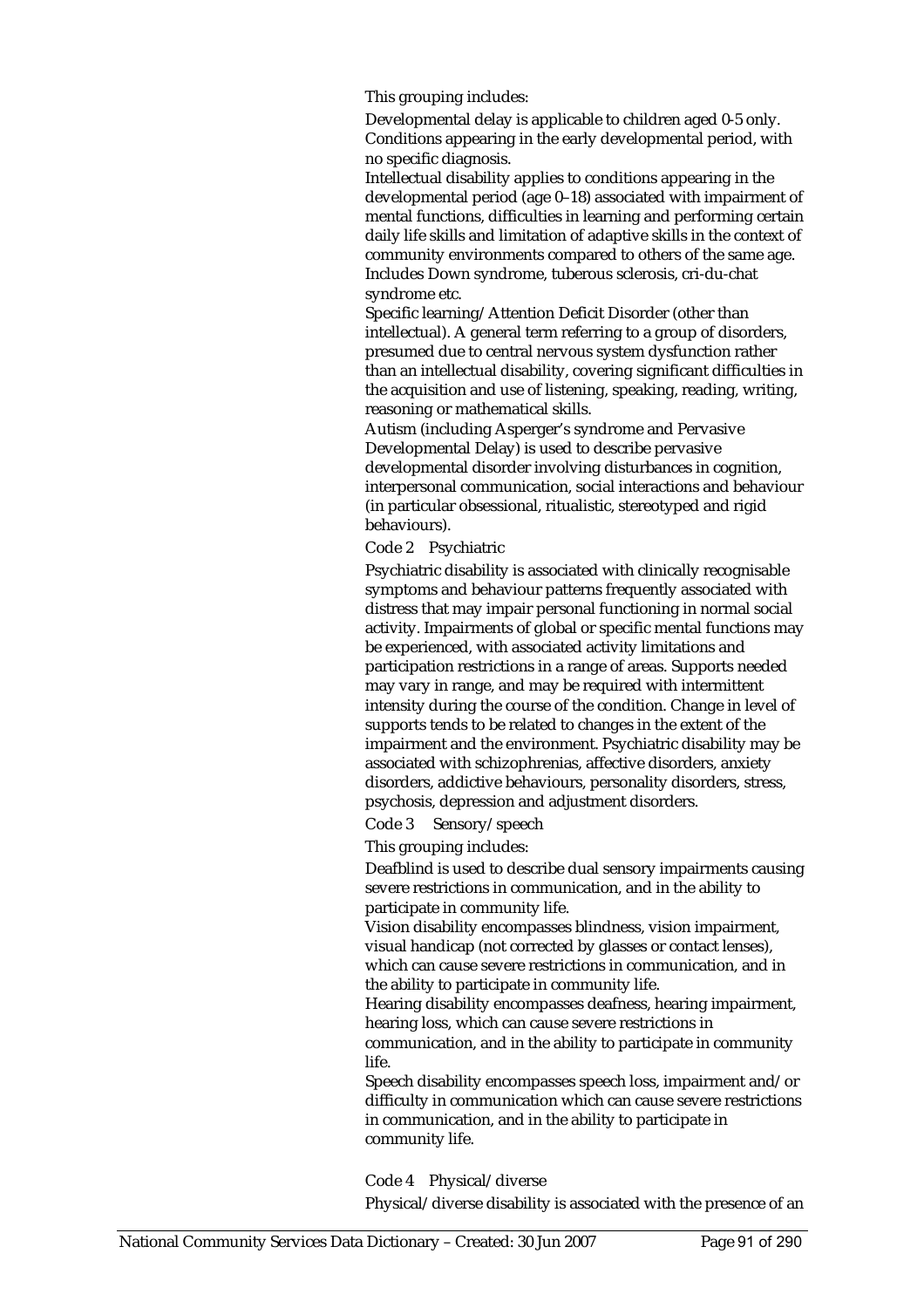impairment, which may have diverse effects within and among individuals, including effects on physical activities such as mobility. The range and extent of activity limitations and participation restrictions will vary with the extent of impairment and the environment. Environmental factors and support needs are related to areas of activity limitation and participation restrictions, and may be required for long periods. Level of supports may vary with both life changes and extent of impairment.

This grouping includes:

Physical disability is used to describe conditions that are attributable to a physical cause or impact on the ability to perform physical activities, such as mobility. Physical disability includes paraplegia, quadriplegia, muscular dystrophy, motor neurone disease, neuromuscular disorders, cerebral palsy, absence or deformities of limbs, spina bifida, arthritis, back disorders, ataxia, bone formation or degeneration, scoliosis etc. Impairments may affect internal organs such as lung or liver. Acquired brain injury is used to describe multiple disabilities arising from damage to the brain acquired after birth. It results in deterioration in cognitive, physical, emotional or independent functioning. It can be as a result of accidents, stroke, brain tumours, infection, poisoning, lack of oxygen, degenerative neurological disease etc.

Neurological disability applies to impairments of the nervous system occurring after birth, and includes epilepsy and organic dementias (e.g. Alzheimer's Disease) as well as such conditions as multiple sclerosis and Parkinson's.

#### **Source and reference attributes**

| Submitting organisation: | Australian Institute of Health and Welfare                                                           |
|--------------------------|------------------------------------------------------------------------------------------------------|
| Origin:                  | Commonwealth State/Territory Disability Agreement National<br>Minimum Data Set 2002-2003 Data Guide. |
| Reference documents:     | Commonwealth State/Territory Disability Agreement National<br>Minimum Data Set 2005-06 Data Guide.   |

# **Data element attributes**

#### **Collection and usage attributes**

*Guide for use:* This metadata item may be used as a basis for the broad description of similar experiences of disability and patterns of impairments, activity limitations, participation restrictions, support needs and related health conditions. 'Disability group' is not a diagnostic grouping, and there is not a one-to-one correspondence between a health condition and a disability group. Where a precise diagnosis is to be recorded, Episode of care—principal diagnosis, code (ICD-10-AM 3rd edn) ANN{.N[N]} and Episode of care—additional diagnosis, code (ICD-10-AM 3rd edn) ANN{.N[N]} may be used. The collection of data on disability-related metadata items and diagnosis, together, allows the relationship of the components of disability and related health conditions to be more thoroughly explored. Consumer groups, service providers and governments may use these groupings to make national and international comparisons.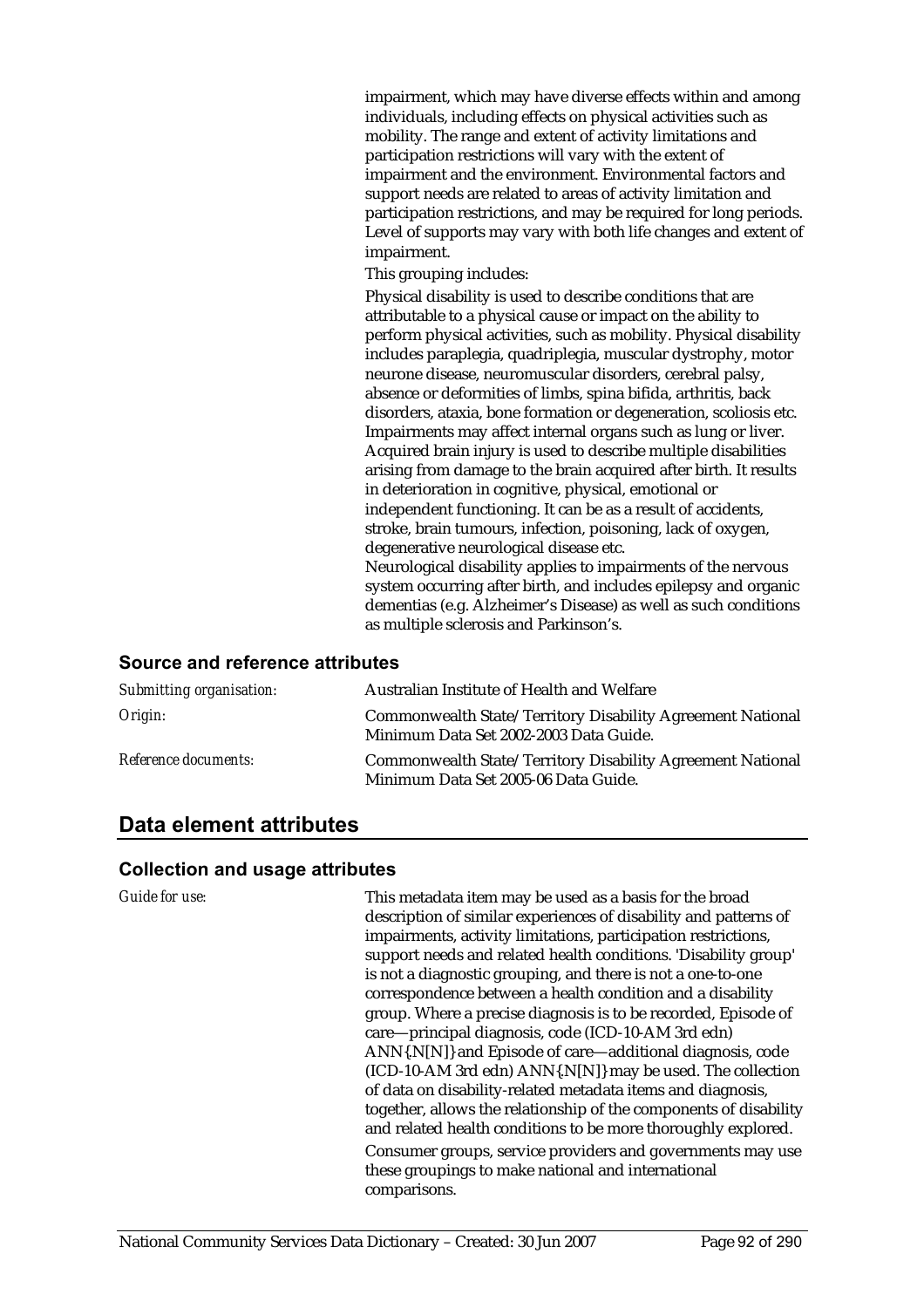|                              | The experience of disability is complex and multi-dimensional.<br>It can be described using impairments of structure and/or<br>function, patterns of activity limitation, participation<br>restrictions, environmental factors and support needs.<br>Each of these dimensions can inform the decision on which<br>group to use. |
|------------------------------|---------------------------------------------------------------------------------------------------------------------------------------------------------------------------------------------------------------------------------------------------------------------------------------------------------------------------------|
| <b>Collection methods:</b>   | Data collections may report at a lower level of detail. However,<br>it is important that the two levels of classification can be<br>mapped to each other.<br>Code 1 Intellectual /learning                                                                                                                                      |
|                              | Intellectual                                                                                                                                                                                                                                                                                                                    |
|                              | Specific learning                                                                                                                                                                                                                                                                                                               |
|                              | Autism                                                                                                                                                                                                                                                                                                                          |
|                              | Developmental delay                                                                                                                                                                                                                                                                                                             |
|                              | Code 2 Psychiatric                                                                                                                                                                                                                                                                                                              |
|                              | Psychiatric                                                                                                                                                                                                                                                                                                                     |
|                              | Code 3 Sensory/speech                                                                                                                                                                                                                                                                                                           |
|                              | Deafblind                                                                                                                                                                                                                                                                                                                       |
|                              | <b>Vision</b>                                                                                                                                                                                                                                                                                                                   |
|                              | <b>Hearing</b>                                                                                                                                                                                                                                                                                                                  |
|                              | Speech                                                                                                                                                                                                                                                                                                                          |
|                              | Code 4<br>Physical/diverse                                                                                                                                                                                                                                                                                                      |
|                              | Physical                                                                                                                                                                                                                                                                                                                        |
|                              | Acquired brain impairment                                                                                                                                                                                                                                                                                                       |
|                              | Neurological                                                                                                                                                                                                                                                                                                                    |
|                              | Specific collections may require information on all disabilities<br>of person, on only one primary disability or on both.                                                                                                                                                                                                       |
| <b>Relational attributes</b> |                                                                                                                                                                                                                                                                                                                                 |

#### **Relational attributes**

*Related metadata references:* Supersedes Disability grouping, version 2, DE, NCSDD, NCSIMG, Superseded 01/03/2005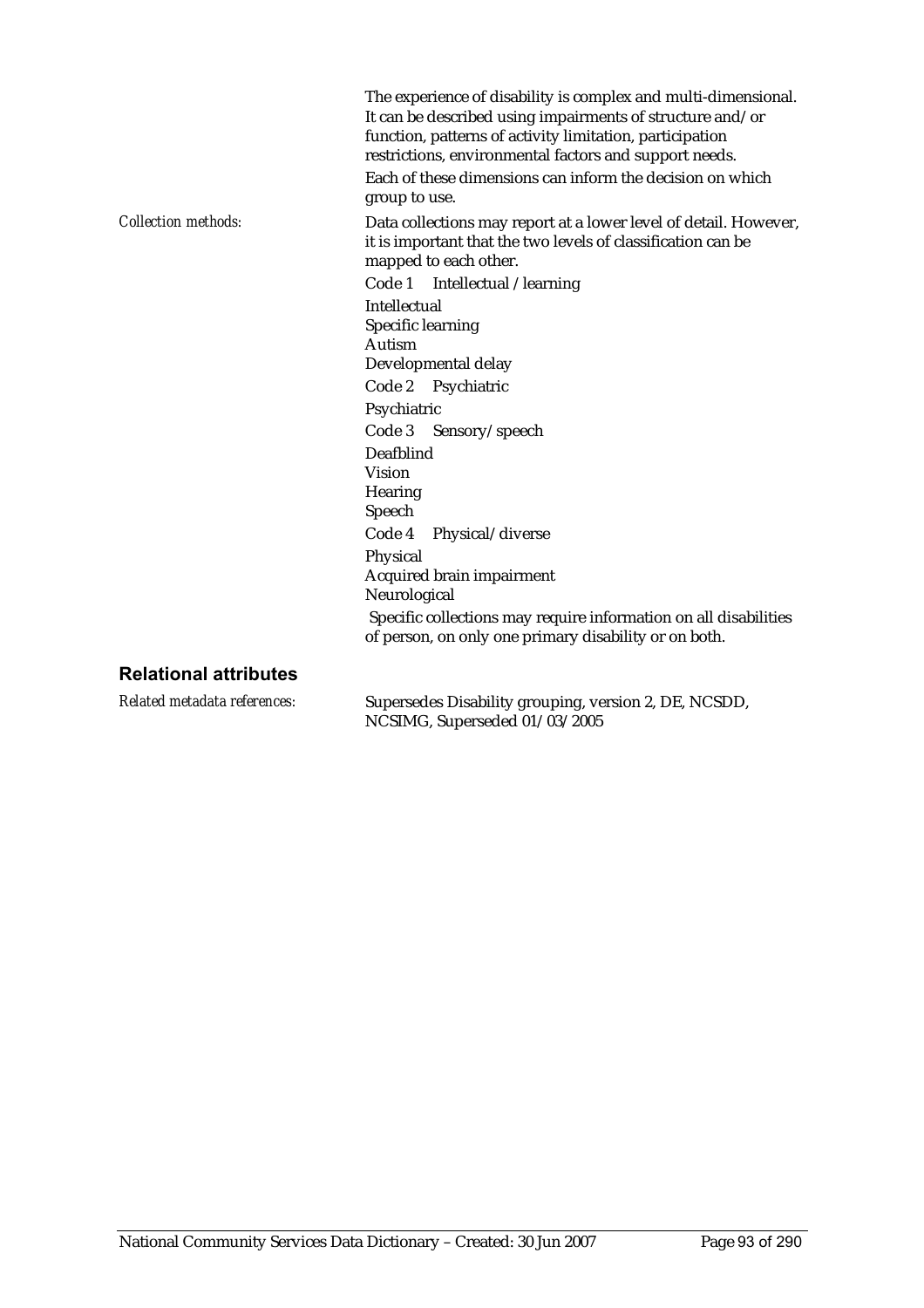# **Effective communication indicator**

### **Identifying and definitional attributes**

| Metadata item type:         | Data Element                                                                                                          |
|-----------------------------|-----------------------------------------------------------------------------------------------------------------------|
| Technical name:             | Person-effective communication indicator, code N                                                                      |
| <b>METeOR</b> identifier:   | 345049                                                                                                                |
| <b>Registration status:</b> | NCSIMG, Standard 27/04/2007                                                                                           |
| Definition:                 | Whether a person is able to communicate more than just basic<br>needs to unfamiliar people, as represented by a code. |

# **Data element concept attributes**

| Data element concept: | Person—effective communication indicator                                                    |
|-----------------------|---------------------------------------------------------------------------------------------|
| Definition:           | Whether a person is able to communicate more than just basic<br>needs to unfamiliar people. |
| Object class:         | <b>Person</b>                                                                               |
| <b>Property:</b>      | Effective communication indicator                                                           |

# **Value domain attributes**

#### **Representational attributes**

| <b>Representation class:</b> | Code             |                                      |
|------------------------------|------------------|--------------------------------------|
| Data type:                   | <b>Number</b>    |                                      |
| Format:                      | N                |                                      |
| Permissible values:          | Value            | <b>Meaning</b>                       |
|                              |                  | <b>Effective communication</b>       |
|                              | $\boldsymbol{2}$ | Little or no effective communication |
| <b>Supplementary values:</b> | 9                | Not stated/inadequately described    |
|                              |                  |                                      |

#### **Collection and usage attributes**

| Guide for use: | This data element is not applicable to young children aged 0-4                           |
|----------------|------------------------------------------------------------------------------------------|
|                | years.                                                                                   |
|                | <b>CODE 1 Effective communication</b>                                                    |
|                | Ability to communicate more than just basic needs, to<br>unfamiliar people.              |
|                | CODE 2 Little or no effective communication                                              |
|                | Little or no ability to communicate more than just basic needs,<br>to unfamiliar people. |

# **Data element attributes**

#### **Source and reference attributes**

| Submitting organisation: | CSTDA NMDS Network.                                                                                                                                                                              |
|--------------------------|--------------------------------------------------------------------------------------------------------------------------------------------------------------------------------------------------|
| Reference documents:     | Australian Institute of Health and Welfare 2006.<br>Commonwealth State/Territory Disability Agreement National<br>Minimum Data Set collection: data guide—data items and<br>definitions 2006–07. |

#### **Relational attributes**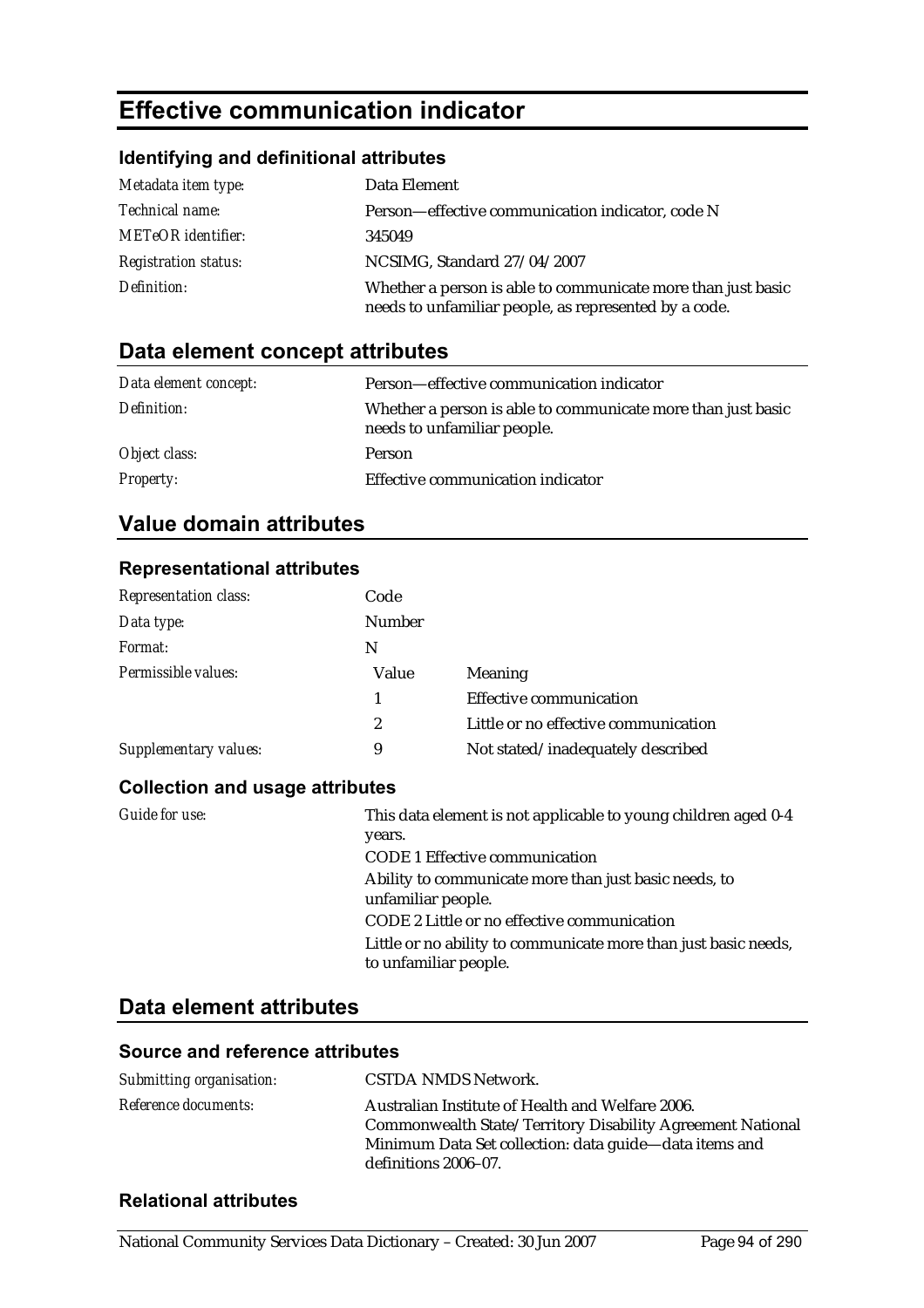*Implementation in Data Set Specifications:*

*Related metadata references:* See also Person—communication method, code N NCSIMG, Standard 27/04/2007

> Commonwealth State/Territory Disability Agreement NMDS - 1 July 2006 NCSIMG, Standard 27/04/2007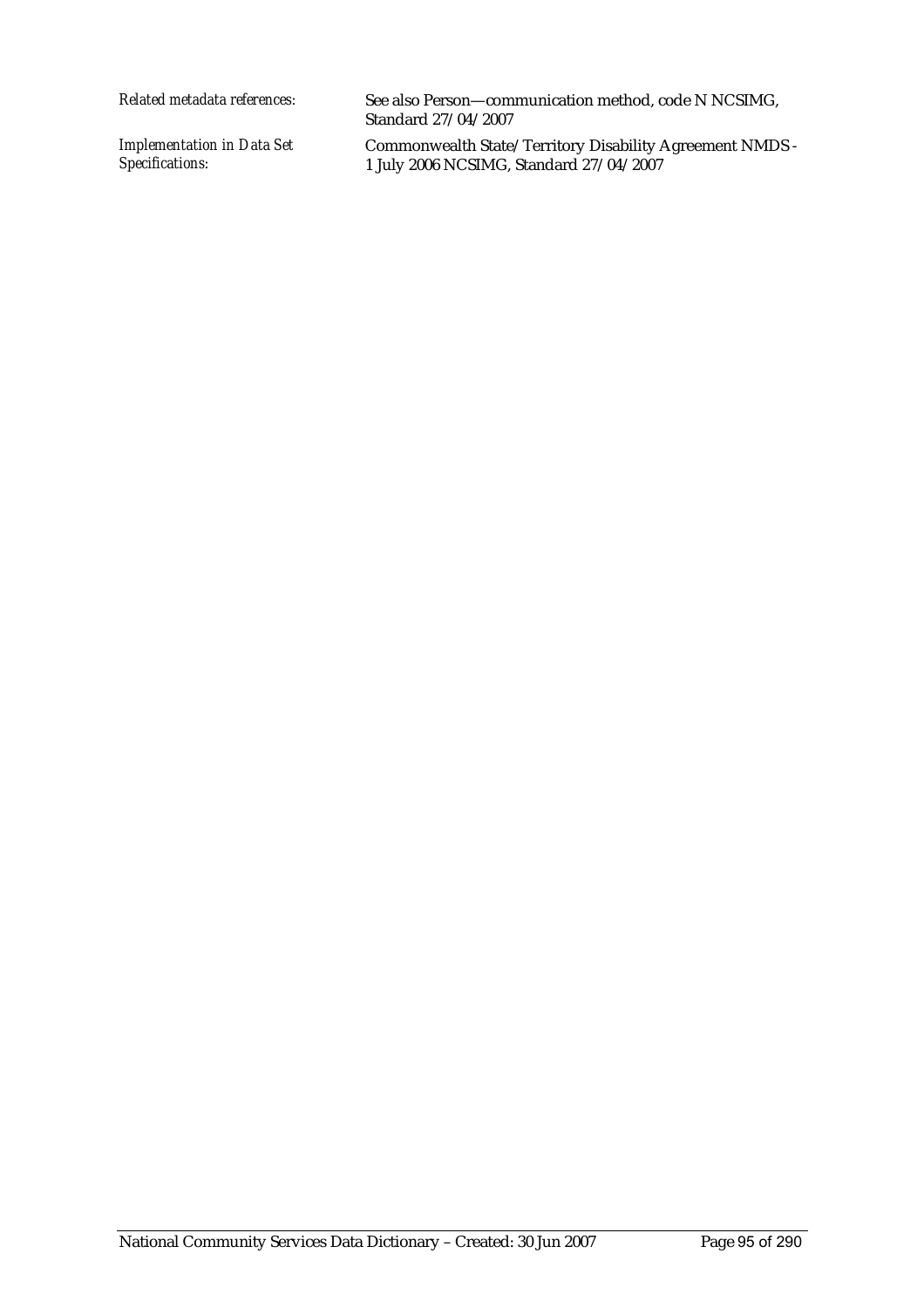# **Electronic communication address (person)**

# **Identifying and definitional attributes**

| Metadata item type:         | Data Element                                                                                                                                                 |
|-----------------------------|--------------------------------------------------------------------------------------------------------------------------------------------------------------|
| Technical name:             | Person (address)—electronic communication address, text [X(250)]                                                                                             |
| <b>METeOR</b> identifier:   | 287469                                                                                                                                                       |
| <b>Registration status:</b> | NHIG, Standard 04/05/2005<br>NCSIMG, Standard 30/09/2005                                                                                                     |
| Definition:                 | A unique combination of characters used as input to electronic<br>communication equipment for the purpose of contacting a person,<br>as represented by text. |

# **Data element concept attributes**

| Data element concept: | Person (address)—electronic communication address                                                                                 |
|-----------------------|-----------------------------------------------------------------------------------------------------------------------------------|
| Definition:           | A unique combination of characters used as input to electronic<br>communication equipment for the purpose of contacting a person. |
| Object class:         | Person                                                                                                                            |
| <b>Property:</b>      | Electronic communication address                                                                                                  |

# **Value domain attributes**

#### **Representational attributes**

| <b>Representation class:</b> | <b>Text</b>   |
|------------------------------|---------------|
| Data type:                   | <b>String</b> |
| <i>Format:</i>               | [X(250)]      |
| Maximum character length:    | 250           |

# **Data element attributes**

| Guide for use: | Multiple electronic communication addresses (for example,<br>multiple phone numbers, fax numbers and e-mail) may be<br>recorded as required. Each instance should have an appropriate<br>Electronic communication medium and usage code assigned.                     |
|----------------|-----------------------------------------------------------------------------------------------------------------------------------------------------------------------------------------------------------------------------------------------------------------------|
|                | Universal Resource Locator (URL)                                                                                                                                                                                                                                      |
|                | One form of electronic address used as a locator for an internet-<br>based web site.                                                                                                                                                                                  |
|                | Example: http://www.aihw.gov.au This is the full address,<br>however, it is not essential to record 'http://www' as the<br>commonly used internet browsers assume these characters are<br>included. Therefore, the URL address could be recorded as<br>'aihw.gov.au'. |
|                | <b>Email addresses</b>                                                                                                                                                                                                                                                |
|                | Email addresses are a combination of a username and an internet<br>domain name (URL) joined by an $\mathcal Q$ symbol. The use of the full<br>URL is not valid in an email address.                                                                                   |
|                | Example: myuserid@bigpond.net.au                                                                                                                                                                                                                                      |
|                | Telephone numbers                                                                                                                                                                                                                                                     |
|                | Record the prefix plus telephone number. For example, 08 8226                                                                                                                                                                                                         |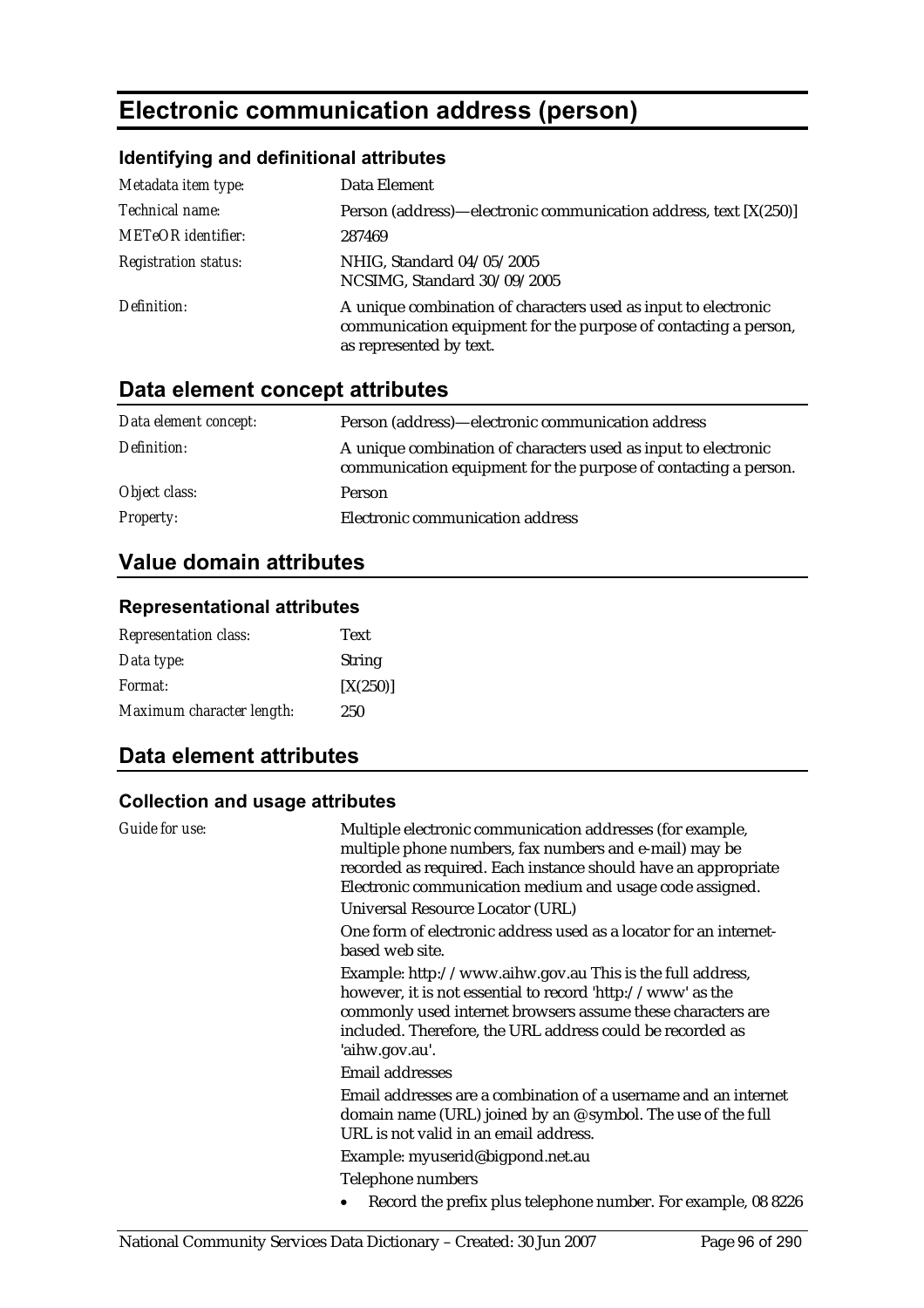6000 or 0417 123456.

• Do not record punctuation in telephone numbers. For example, (08) 8226 6000 or 08-8226 6000 would not be correct.

Unknown contact details Leave the field blank.

| Submitting organisation: | Standards Australia                                                                                                                                                                                                            |
|--------------------------|--------------------------------------------------------------------------------------------------------------------------------------------------------------------------------------------------------------------------------|
| Origin:                  | AS 4846 Health Care Provider Identification, 2004, Sydney:<br>Standards Australia                                                                                                                                              |
| Reference documents:     | AS4846 Health Care Provider Identification, 2004, Sydney:<br>Standards Australia<br>AS5017 Health Care Client Identification, 2002, Sydney: Standards<br>Australia                                                             |
|                          | In AS5017 this data element is represented by 'Telephone number<br>(client)'. In AS4846 this data element is represented by 'Provider<br>electronic communication details'. Refer to the current standard for<br>more details. |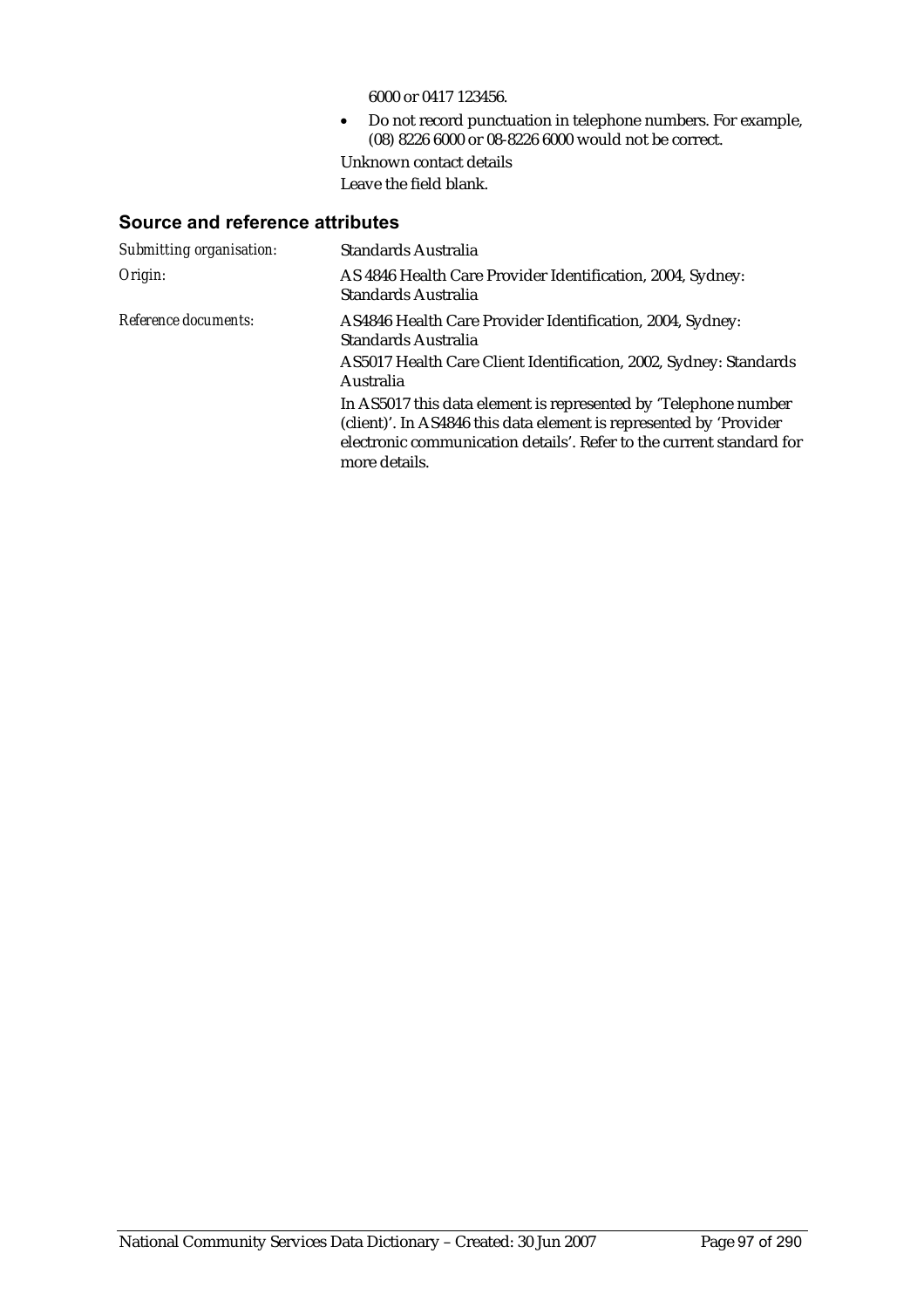# **Electronic communication address (service provider organisation)**

#### **Identifying and definitional attributes**

| Metadata item type:         | Data Element                                                                                                                                                        |
|-----------------------------|---------------------------------------------------------------------------------------------------------------------------------------------------------------------|
| Technical name:             | Service provider organisation (address)—electronic communication<br>address, text $[X(250)]$                                                                        |
| <b>METeOR</b> identifier:   | 287480                                                                                                                                                              |
| <b>Registration status:</b> | NHIG, Standard 04/05/2005<br>NCSIMG, Standard 30/09/2005                                                                                                            |
| Definition:                 | A unique combination of characters used as input to electronic<br>communication equipment for the purpose of contacting an<br>organisation, as represented by text. |

# **Data element concept attributes**

| Data element concept: | Service provider organisation (address)—electronic communication<br>address                                                                 |
|-----------------------|---------------------------------------------------------------------------------------------------------------------------------------------|
| Definition:           | A unique combination of characters used as input to electronic<br>communication equipment for the purpose of contacting an<br>organisation. |
| Object class:         | Service provider organisation                                                                                                               |
| <b>Property:</b>      | Electronic communication address                                                                                                            |

# **Value domain attributes**

#### **Representational attributes**

| <b>Representation class:</b> | <b>Text</b>   |
|------------------------------|---------------|
| Data type:                   | <b>String</b> |
| <i>Format:</i>               | [X(250)]      |
| Maximum character length:    | 250           |

# **Data element attributes**

| <b>Guide for use:</b> | Multiple electronic communication addresses (for example,<br>multiple phone numbers, fax numbers and e-mail) may be<br>recorded as required. Each instance should have an appropriate<br>Electronic communication medium and usage code assigned. |
|-----------------------|---------------------------------------------------------------------------------------------------------------------------------------------------------------------------------------------------------------------------------------------------|
|                       | Universal Resource Locator (URL)                                                                                                                                                                                                                  |
|                       | One form of electronic address used as a locator for an internet-<br>based web site.                                                                                                                                                              |
|                       | Example: http://www.aihw.gov.au This is the full address,                                                                                                                                                                                         |
|                       | however, it is not essential to record 'http://www' as the<br>commonly used internet browsers assume these characters are<br>included. Therefore, the URL address could be recorded as<br>'aihw.gov.au'.                                          |
|                       | <b>Email addresses</b>                                                                                                                                                                                                                            |
|                       | Email addresses are a combination of a username and an internet<br>domain name (URL) joined by an $\mathcal Q$ symbol. The use of the full                                                                                                        |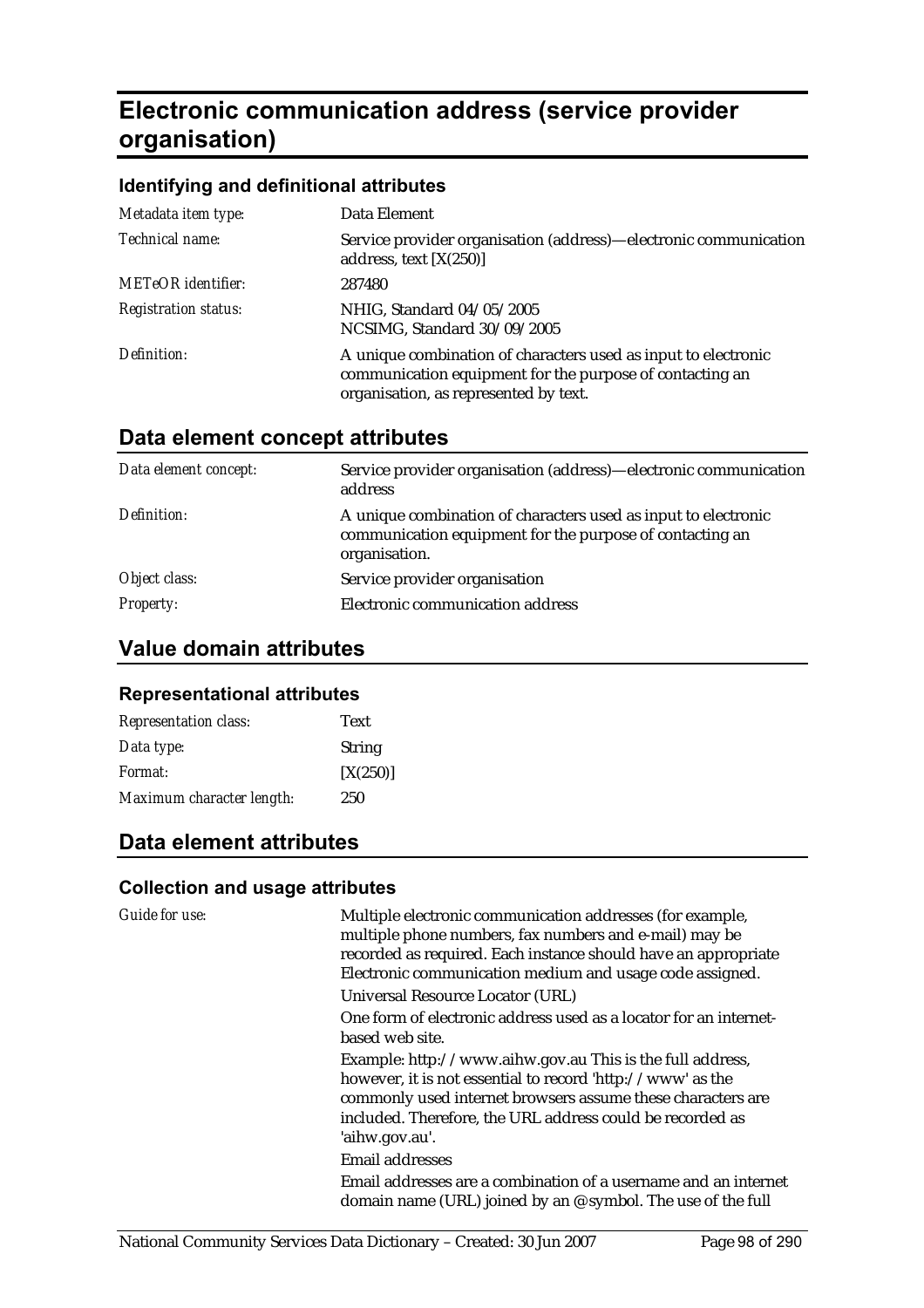URL is not valid in an email address. Example: myuserid@bigpond.net.au Telephone numbers Record the prefix plus telephone number. For example, 08 8226 6000 or 0417 123456. Do not record punctuation in telephone numbers. For example, (08) 8226 6000 or 08-8226 6000 would not be correct. Unknown contact details Leave the field blank.

| Submitting organisation:    | Standards Australia                                                                                                                                                                                                            |
|-----------------------------|--------------------------------------------------------------------------------------------------------------------------------------------------------------------------------------------------------------------------------|
| Origin:                     | AS 4846 Health Care Provider Identification, 2004, Sydney:<br>Standards Australia                                                                                                                                              |
| <i>Reference documents:</i> | AS4846 Health Care Provider Identification, 2004, Sydney:<br><b>Standards Australia</b>                                                                                                                                        |
|                             | AS5017 Health Care Client Identification, 2002, Sydney: Standards<br>Australia                                                                                                                                                 |
|                             | In AS5017 this data element is represented by 'Telephone number<br>(client)'. In AS4846 this data element is represented by 'Provider<br>electronic communication details'. Refer to the current standard for<br>more details. |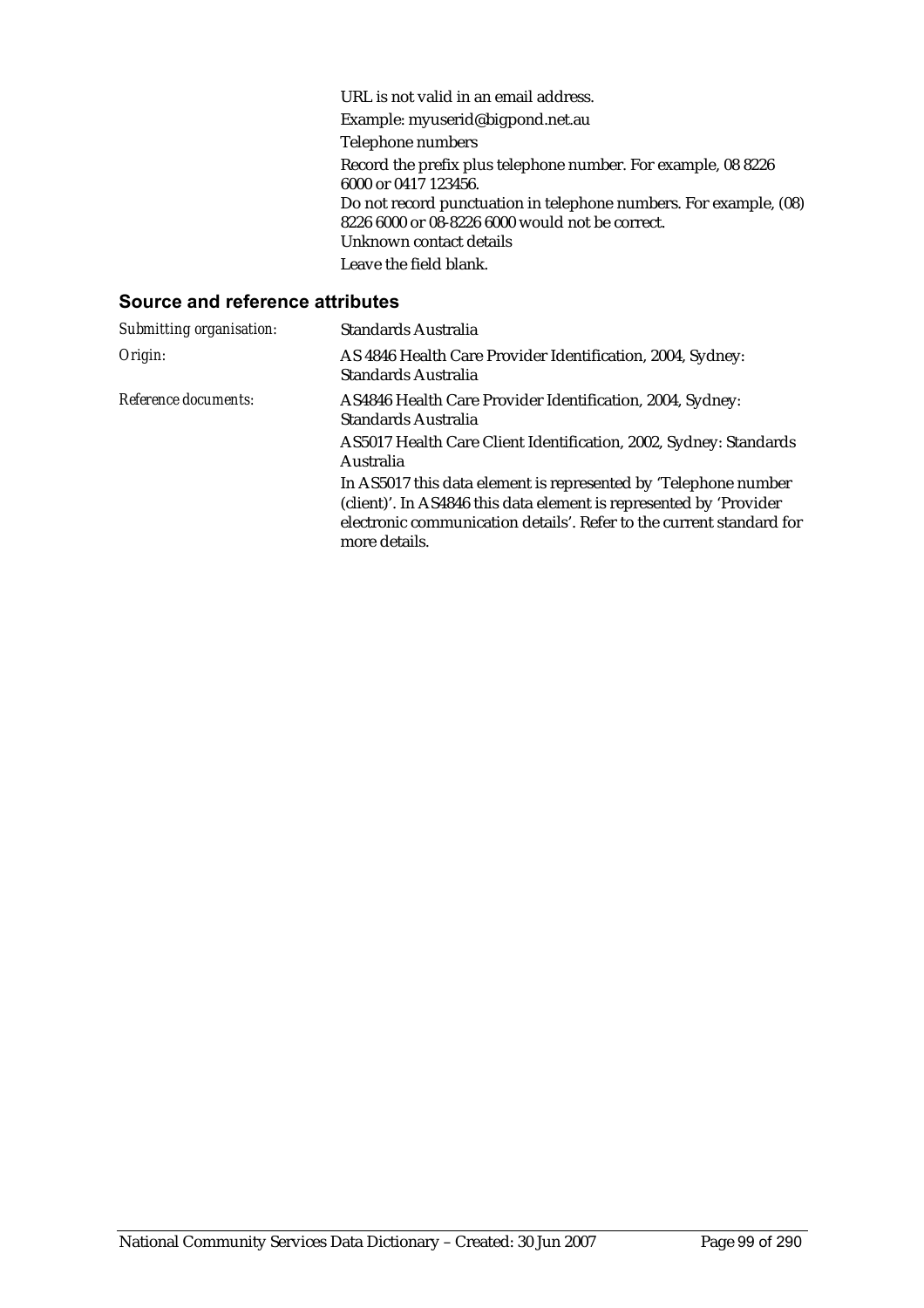# **Electronic communication medium (person)**

# **Identifying and definitional attributes**

| Metadata item type:         | Data Element                                                                     |
|-----------------------------|----------------------------------------------------------------------------------|
| Technical name:             | Person (address)—electronic communication medium, code N                         |
| <b>METeOR</b> identifier:   | 287519                                                                           |
| <b>Registration status:</b> | NHIG, Standard 04/05/2005<br>NCSIMG, Standard 30/09/2005                         |
| Definition:                 | A type of communication mechanism used by a person, as<br>represented by a code. |

# **Data element concept attributes**

| Data element concept: | Person (address)—electronic communication medium    |
|-----------------------|-----------------------------------------------------|
| Definition:           | A type of communication mechanism used by a person. |
| Object class:         | Person                                              |
| <b>Property:</b>      | Electronic communication medium                     |

# **Value domain attributes**

# **Representational attributes**

| <b>Representation class:</b> | Code   |                                        |
|------------------------------|--------|----------------------------------------|
| Data type:                   | Number |                                        |
| Format:                      | N      |                                        |
| Maximum character length:    | 1      |                                        |
| Permissible values:          | Value  | Meaning                                |
|                              | 1      | Telephone (excluding mobile telephone) |
|                              | 2      | Mobile (cellular) telephone            |
|                              | 3      | Facsimile machine                      |
|                              | 4      | Pager                                  |
|                              | 5      | e-mail                                 |
|                              | 6      | URL                                    |
|                              | 8      | Other                                  |

# **Data element attributes**

| Submitting organisation: | <b>Standards Australia</b>                                                                               |
|--------------------------|----------------------------------------------------------------------------------------------------------|
| Origin:                  | AS 4846 Health Care Provider Identification, 2004, Sydney:<br><b>Standards Australia</b>                 |
| Reference documents:     | AS4846 Health Care Provider Identification, 2004, Sydney:<br><b>Standards Australia</b>                  |
|                          | In AS4846 alternative alphabetic codes are presented. Refer to the<br>current standard for more details. |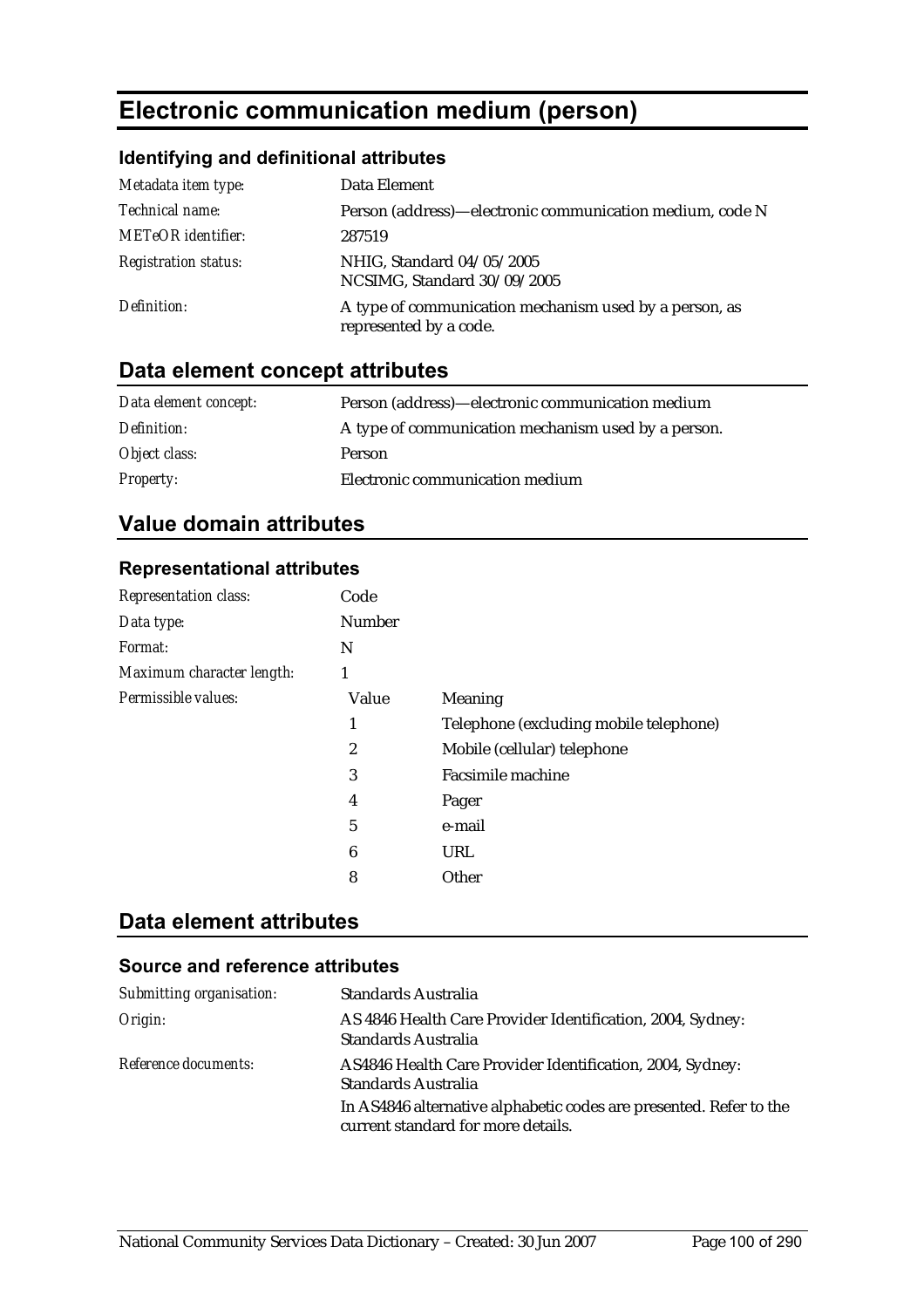# **Electronic communication medium (service provider organisation)**

#### **Identifying and definitional attributes**

| Metadata item type:         | Data Element                                                                            |
|-----------------------------|-----------------------------------------------------------------------------------------|
| Technical name:             | Service provider organisation (address)—electronic communication<br>medium, code N      |
| <b>METeOR</b> identifier:   | 287521                                                                                  |
| <b>Registration status:</b> | NHIG, Standard 04/05/2005<br>NCSIMG, Standard 30/09/2005                                |
| Definition:                 | A type of communication mechanism used by an organisation, as<br>represented by a code. |

### **Data element concept attributes**

| Data element concept: | Service provider organisation (address)—electronic communication<br>medium        |
|-----------------------|-----------------------------------------------------------------------------------|
| Definition:           | A code representing a type of communication mechanism used by<br>an organisation. |
| Object class:         | Service provider organisation                                                     |
| <b>Property:</b>      | Electronic communication medium                                                   |

#### **Source and reference attributes**

| Submitting organisation: | Australian Institute of Health and Welfare |
|--------------------------|--------------------------------------------|
|--------------------------|--------------------------------------------|

# **Value domain attributes**

#### **Representational attributes**

| <b>Representation class:</b> | Code   |                                        |
|------------------------------|--------|----------------------------------------|
| Data type:                   | Number |                                        |
| Format:                      | N      |                                        |
| Maximum character length:    | 1      |                                        |
| Permissible values:          | Value  | <b>Meaning</b>                         |
|                              | 1      | Telephone (excluding mobile telephone) |
|                              | 2      | Mobile (cellular) telephone            |
|                              | 3      | <b>Facsimile machine</b>               |
|                              | 4      | Pager                                  |
|                              | 5      | e-mail                                 |
|                              | 6      | URL                                    |
|                              | 8      | Other                                  |

#### **Data element attributes**

#### **Collection and usage attributes**

*Guide for use:* Multiple electronic communication addresses (for example, multiple phone numbers, fax numbers and e-mail) may be recorded as required. Each instance should have an appropriate Electronic communication medium and Electronic communication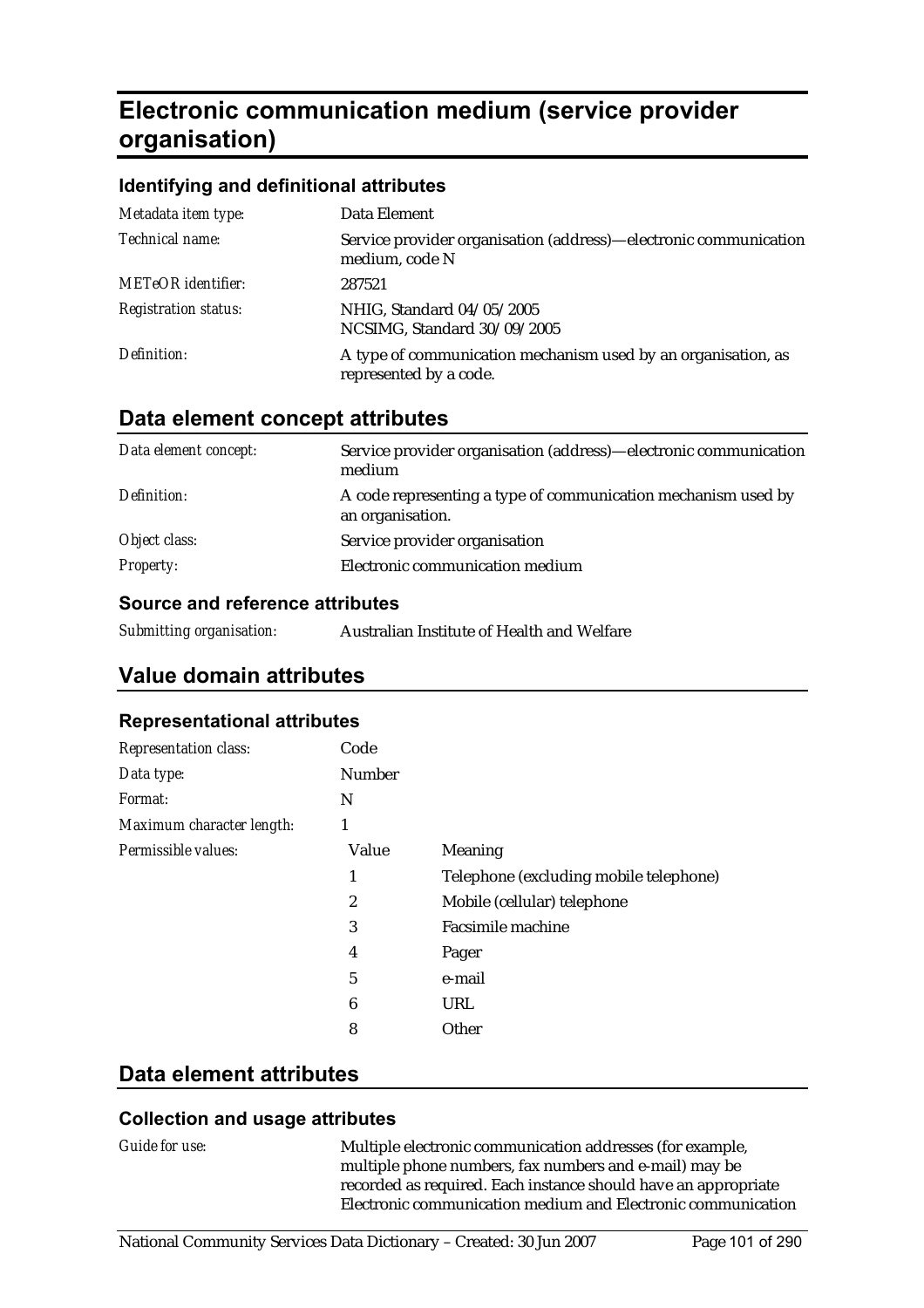usage code assigned.

| Submitting organisation: | Standards Australia                                                                                      |
|--------------------------|----------------------------------------------------------------------------------------------------------|
| Origin:                  | AS 4846 Health Care Provider Identification, 2004, Sydney:<br><b>Standards Australia</b>                 |
| Reference documents:     | AS4846 Health Care Provider Identification, 2004, Sydney:<br>Standards Australia                         |
|                          | In AS4846 alternative alphabetic codes are presented. Refer to the<br>current standard for more details. |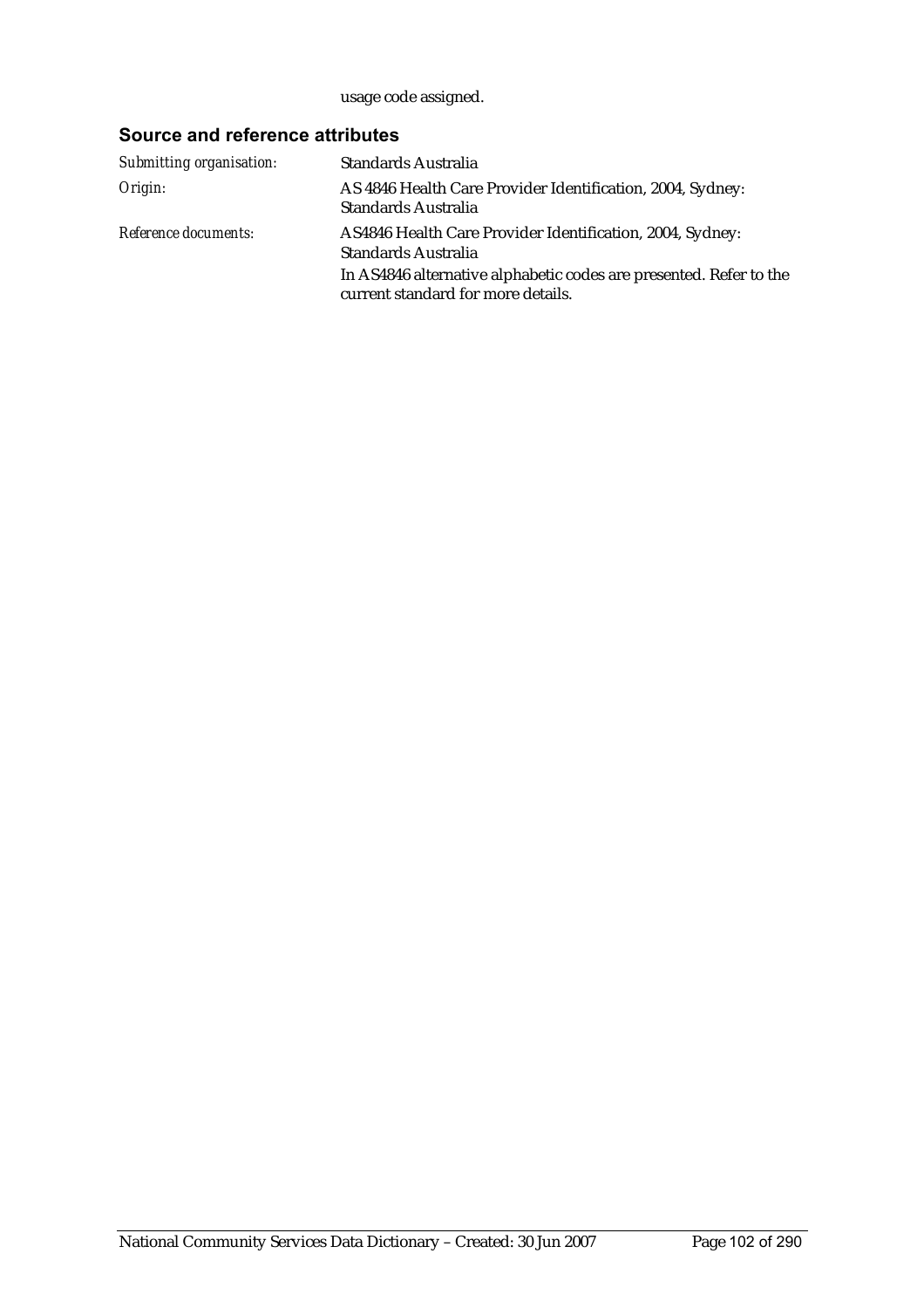# **Electronic communication usage code (person)**

### **Identifying and definitional attributes**

| Metadata item type:         | Data Element                                                                                                 |
|-----------------------------|--------------------------------------------------------------------------------------------------------------|
| <i>Technical name:</i>      | Person (address)—electronic communication usage, code N                                                      |
| <b>METeOR</b> identifier:   | 287579                                                                                                       |
| <b>Registration status:</b> | NHIG, Standard 04/05/2005<br>NCSIMG, Standard 30/09/2005                                                     |
| Definition:                 | The manner of use that a person applies to an electronic<br>communication address, as represented by a code. |

# **Data element concept attributes**

| Data element concept: | Person (address)-electronic communication usage code                               |
|-----------------------|------------------------------------------------------------------------------------|
| Definition:           | The manner of use that a person applies to an electronic<br>communication address. |
| Object class:         | Person                                                                             |
| <b>Property:</b>      | Electronic communication usage code                                                |

# **Value domain attributes**

#### **Representational attributes**

| <b>Representation class:</b> | Code          |                                |
|------------------------------|---------------|--------------------------------|
| Data type:                   | <b>Number</b> |                                |
| Format:                      | N             |                                |
| Maximum character length:    |               |                                |
| Permissible values:          | Value         | Meaning                        |
|                              | 1             | <b>Business use only</b>       |
|                              | 2             | Personal use only              |
|                              | 3             | Both business and personal use |

# **Data element attributes**

### **Collection and usage attributes**

*Guide for use:* Only applicable to individuals, and not organisations.

| Submitting organisation: | Australian Institute of Health and Welfare                                                                                                                                                                                                                                                        |
|--------------------------|---------------------------------------------------------------------------------------------------------------------------------------------------------------------------------------------------------------------------------------------------------------------------------------------------|
| Origin:                  | AS 4846 Health Care Provider Identification, 2004, Sydney:<br><b>Standards Australia</b>                                                                                                                                                                                                          |
| Reference documents:     | AS4846 Health Care Provider Identification, 2004, Sydney:<br>Standards Australia. AS5017 Health Care Client Identification,<br>2002, Sydney: Standards Australia                                                                                                                                  |
|                          | In AS5017 an alternative data element is presented as 'Telephone<br>number type (client)'. In AS4846 this data element is called<br>'Provider electronic communication type'. In both instances<br>alternative alphabetic codes are presented. Refer to the current<br>standard for more details. |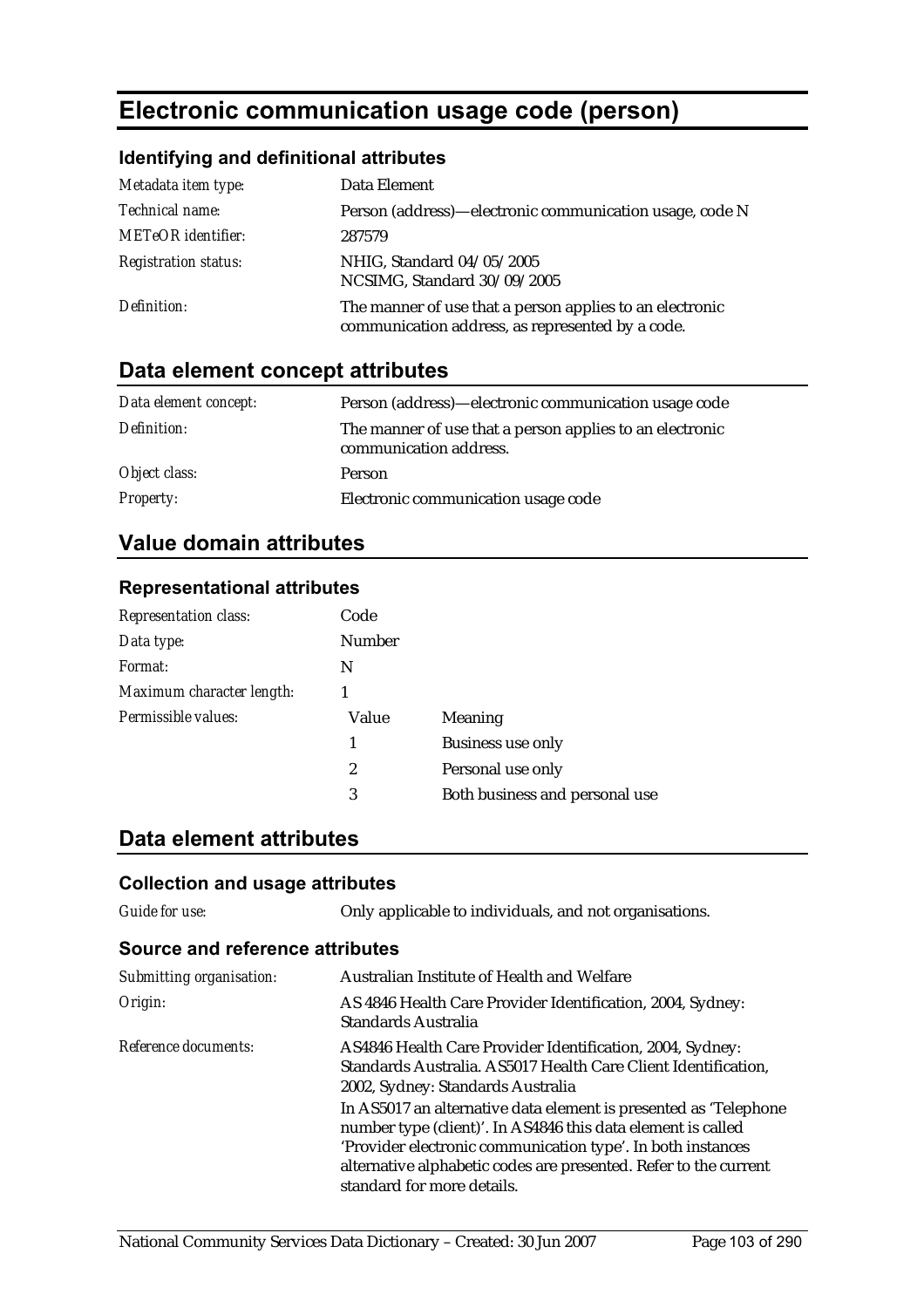# **Eligibility status**

### **Identifying and definitional attributes**

| Metadata item type:         | Data Element                                                                                                            |
|-----------------------------|-------------------------------------------------------------------------------------------------------------------------|
| Technical name:             | Person-eligibility status, code N                                                                                       |
| <b>METeOR</b> identifier:   | 304556                                                                                                                  |
| <b>Registration status:</b> | NCSIMG, Standard 29/04/2006                                                                                             |
| Definition:                 | Eligibility of a person as determined by an assessment to<br>receive a service from an agency as represented by a code. |
| Context:                    | This metadata item may be used in calculating unmet demand<br>and need for existing community services.                 |

# **Data element concept attributes**

| Data element concept: | Person—eligibility status                                                                      |
|-----------------------|------------------------------------------------------------------------------------------------|
| Definition:           | An indicator of a person's eligibility to receive a service as<br>determined by an assessment. |
| Object class:         | Person                                                                                         |
| <i>Property:</i>      | Eligibility status                                                                             |

# **Source and reference attributes**

| Submitting organisation: | Australian Institute of Health and Welfare |
|--------------------------|--------------------------------------------|
|                          |                                            |

# **Value domain attributes**

#### **Representational attributes**

| <b>Representation class:</b> | Code          |                                   |
|------------------------------|---------------|-----------------------------------|
| Data type:                   | <b>Number</b> |                                   |
| Format:                      | N             |                                   |
| Maximum character length:    |               |                                   |
| Permissible values:          | Value         | <b>Meaning</b>                    |
|                              | 1             | Eligible                          |
|                              | 2             | Not eligible                      |
| Supplementary values:        | 9             | Not stated/inadequately described |

# **Data element attributes**

| Guide for use:             | The actual eligibility criteria may differ according to the type of<br>assistance and the agency.                                                                                                                                                                                                                                                                                                                                                                |
|----------------------------|------------------------------------------------------------------------------------------------------------------------------------------------------------------------------------------------------------------------------------------------------------------------------------------------------------------------------------------------------------------------------------------------------------------------------------------------------------------|
| <b>Collection methods:</b> | To be measured only where the person's eligibility for<br>assistance has been assessed.                                                                                                                                                                                                                                                                                                                                                                          |
|                            | Instances in which a client who has been assisted on a previous<br>occasion and subsequently seeks further assistance, should<br>generally be considered as another occasion of assistance, and a<br>new 'eligibility status' should be recorded. For example,<br>instances where a significant amount of time has lapsed since<br>previous assistance or where the reasons for seeking assistance<br>have changed should be regarded as additional occasions of |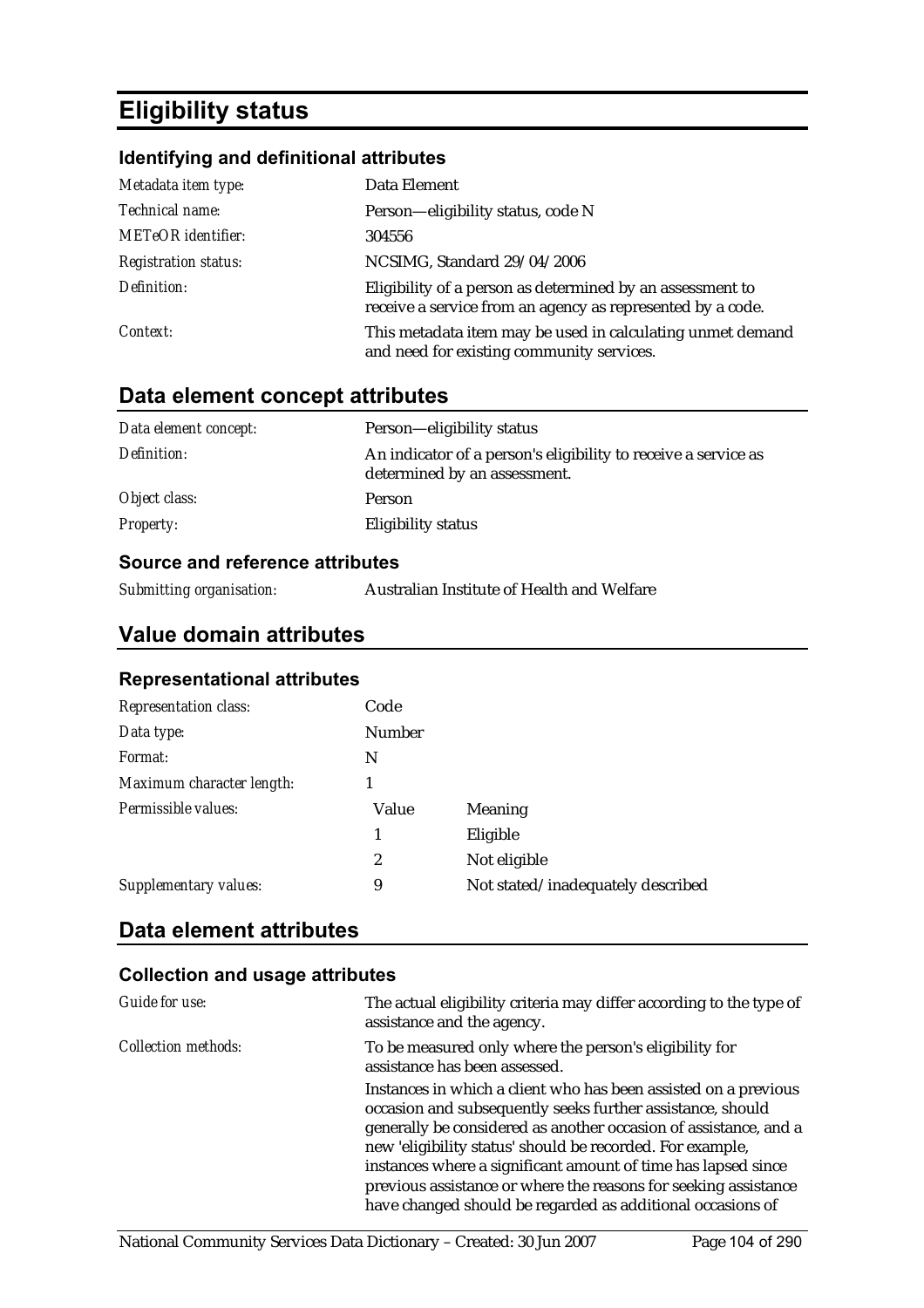assistance.

#### **Source and reference attributes**

*Submitting organisation:* Australian institute of health and welfare

#### **Relational attributes**

*Related metadata references:* Supersedes Person (assessed)—assistance eligibility status, code N NCSIMG, Superseded 29/04/2006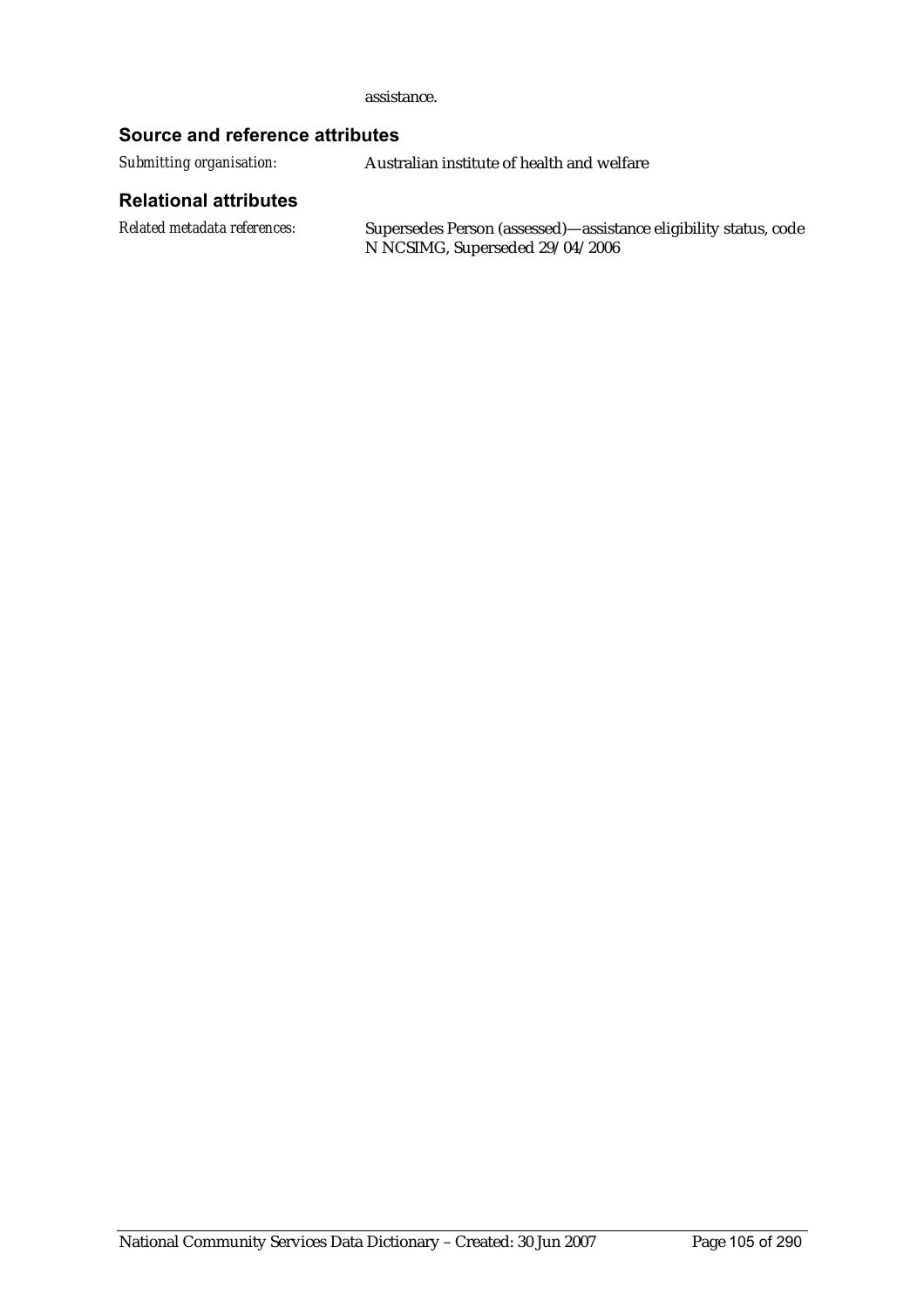# **Environmental factor**

# **Identifying and definitional attributes**

| Metadata item type:         | Data Element                                                                                                                |
|-----------------------------|-----------------------------------------------------------------------------------------------------------------------------|
| Technical name:             | Person-environmental factor, code (ICF 2001) AN[NNN]                                                                        |
| <b>METeOR</b> identifier:   | 320207                                                                                                                      |
| <b>Registration status:</b> | NHIG, Standard 29/11/2006<br>NCSIMG, Standard 16/10/2006                                                                    |
| Definition:                 | The physical, social and attitudinal environment in which<br>people live and conduct their lives, as represented by a code. |
| Context:                    | The environment in which a person functions or experiences<br>disability.                                                   |

# **Data element concept attributes**

| Data element concept: | Person-environmental factor                                                                       |
|-----------------------|---------------------------------------------------------------------------------------------------|
| Definition:           | The physical, social and attitudinal environment in which<br>people live and conduct their lives. |
| Object class:         | <b>Person</b>                                                                                     |
| <b>Property:</b>      | Environmental factor                                                                              |

# **Value domain attributes**

#### **Representational attributes**

| <b>Classification scheme:</b> | International Classification of Functioning, Disability and<br>Health 2001 |
|-------------------------------|----------------------------------------------------------------------------|
| <b>Representation class:</b>  | Code                                                                       |
| Data type:                    | <b>String</b>                                                              |
| <i>Format:</i>                | AN[NNN]                                                                    |
| Maximum character length:     | 5                                                                          |

| <b>Guide for use:</b> | This metadata item contributes to the definition of the concept<br>'Disability' and gives an indication of the experience of<br>disability for a person.                                                                                                                                                                                                                                                                                                                |
|-----------------------|-------------------------------------------------------------------------------------------------------------------------------------------------------------------------------------------------------------------------------------------------------------------------------------------------------------------------------------------------------------------------------------------------------------------------------------------------------------------------|
|                       | Environmental factors represent the circumstances in which the<br>individual lives. These factors are conceived as immediate (e.g.<br>physical features of the environment, social environment) and<br>societal (formal and informal social structures, services and<br>systems). Different environments may have a very different<br>impact on the same individual with a given health condition.<br>Facilitators are features of the environment that have a positive |
|                       | effect on disability. Barriers are features of the environment<br>that have a negative effect on disability.                                                                                                                                                                                                                                                                                                                                                            |
|                       | Data can be collected at the three digit level in one chapter and<br>at the chapter level in another. However it is only possible to<br>collect data at a single level of the hierarchy in a single chapter<br>to maintain mutual exclusivity. For example, it is not permitted<br>to collect both 'Attitudes' (chapter level) and 'Social, norms,<br>practices and ideology' (3 digit level) as the former includes the                                                |
|                       | latter.                                                                                                                                                                                                                                                                                                                                                                                                                                                                 |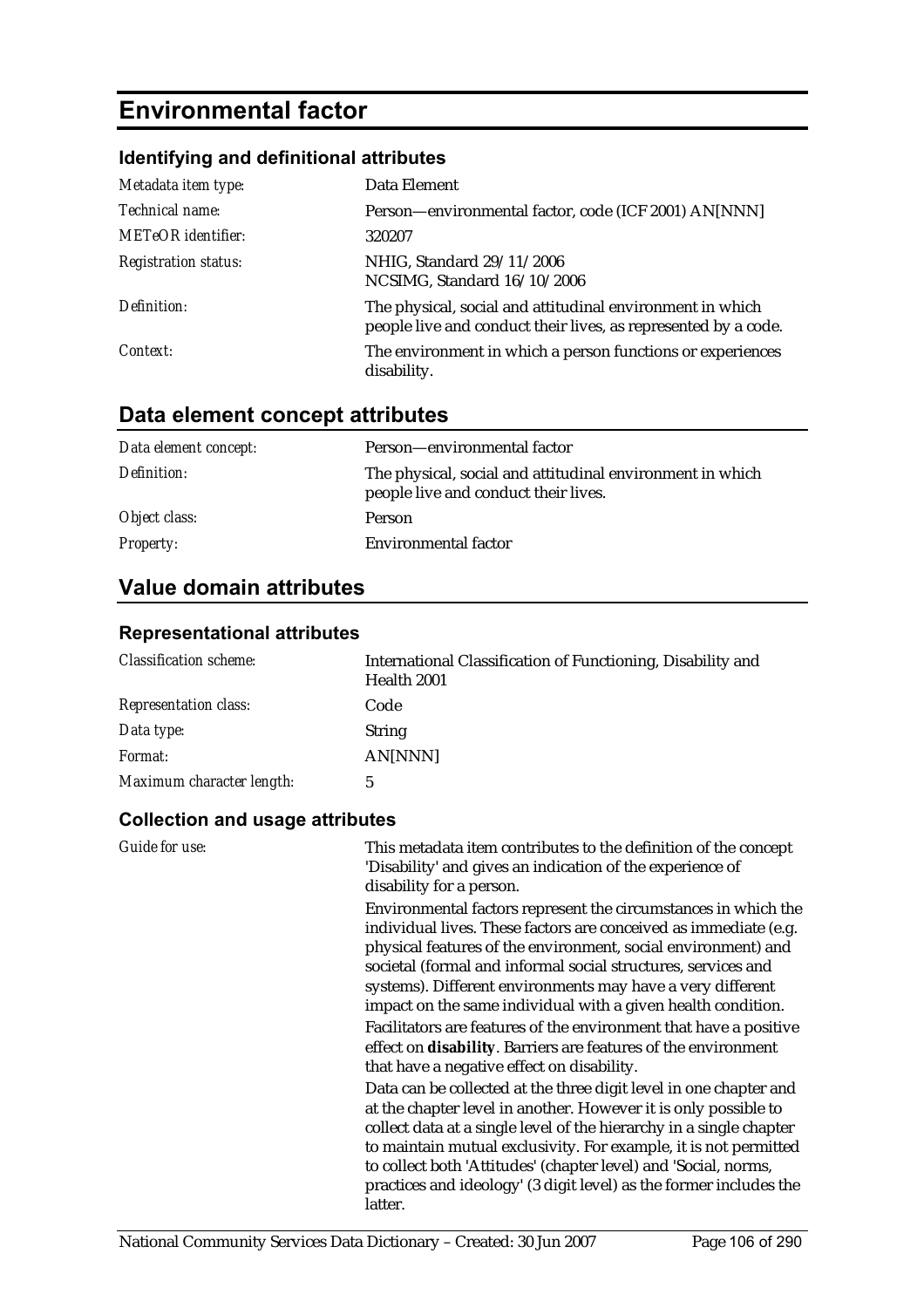The value domain below refers to the highest hierarchical level (ICF chapter level). Data collected at this level, in association with *Extent of environmental factor influence code [X]N* will use the codes as indicated. The full range of the permissible values together with definitions can be found in the *Environmental Factors* component of the ICF.

Code e1 Products and technology

Code e2 Natural environment and human-made changes to environment

Code e3 Support and relationships

Code e4 Attitudes

Code e5 Services, systems and policies

Data collected at this level will provide a general description of the environmental factors and can only be compared with data collected at the same level.

An example of a value domain at the 3 digit level from the Environmental factors component may include:

CODE e225 Climate

CODE e240 Light

CODE e250 Sound

CODE e255 Vibration

CODE e260 Air quality

An example of a value domain at the 4 digit level from the the environmental factors component may include:

CODE e1151 Assistive products and technology for personal use in daily life

CODE e1201 Assistive products and technology for personal indoor and outdoor mobility and transportation

CODE e2151 Assistive products and technology for communication

CODE e1301 Assistive products and technology for education CODE e1351 Assistive products and technology for employment

CODE e1401 Assistive products and technology for culture, recreation and sport

CODE e1451 Assistive products and technology for the practice of religion and spirituality

The prefix *e* denotes the domains within the component of *Environmental Factors*.

| Submitting organisation: | Australian Institute of Health and Welfare which is the<br>Australian Collaborating Centre for the World Health<br>Organization Family of International Classifications.                                                                                    |
|--------------------------|-------------------------------------------------------------------------------------------------------------------------------------------------------------------------------------------------------------------------------------------------------------|
| Origin:                  | WHO 2001. ICF: International Classification of Functioning,<br>Disability and Health. Geneva: WHO                                                                                                                                                           |
|                          | AIHW 2003. ICF Australian User Guide Version 1.0. Canberra:<br><b>AIHW</b>                                                                                                                                                                                  |
| Reference documents:     | Further information on the ICF, including more detailed codes,<br>can be found in the ICF itself and the ICF Australian User<br>Guide (AIHW 2003), at the following websites:<br>WHO ICF website<br>$\bullet$<br>http://www.who.int/classifications/icf/en/ |
|                          | <b>Australian Collaborating Centre ICF website</b><br>$\bullet$                                                                                                                                                                                             |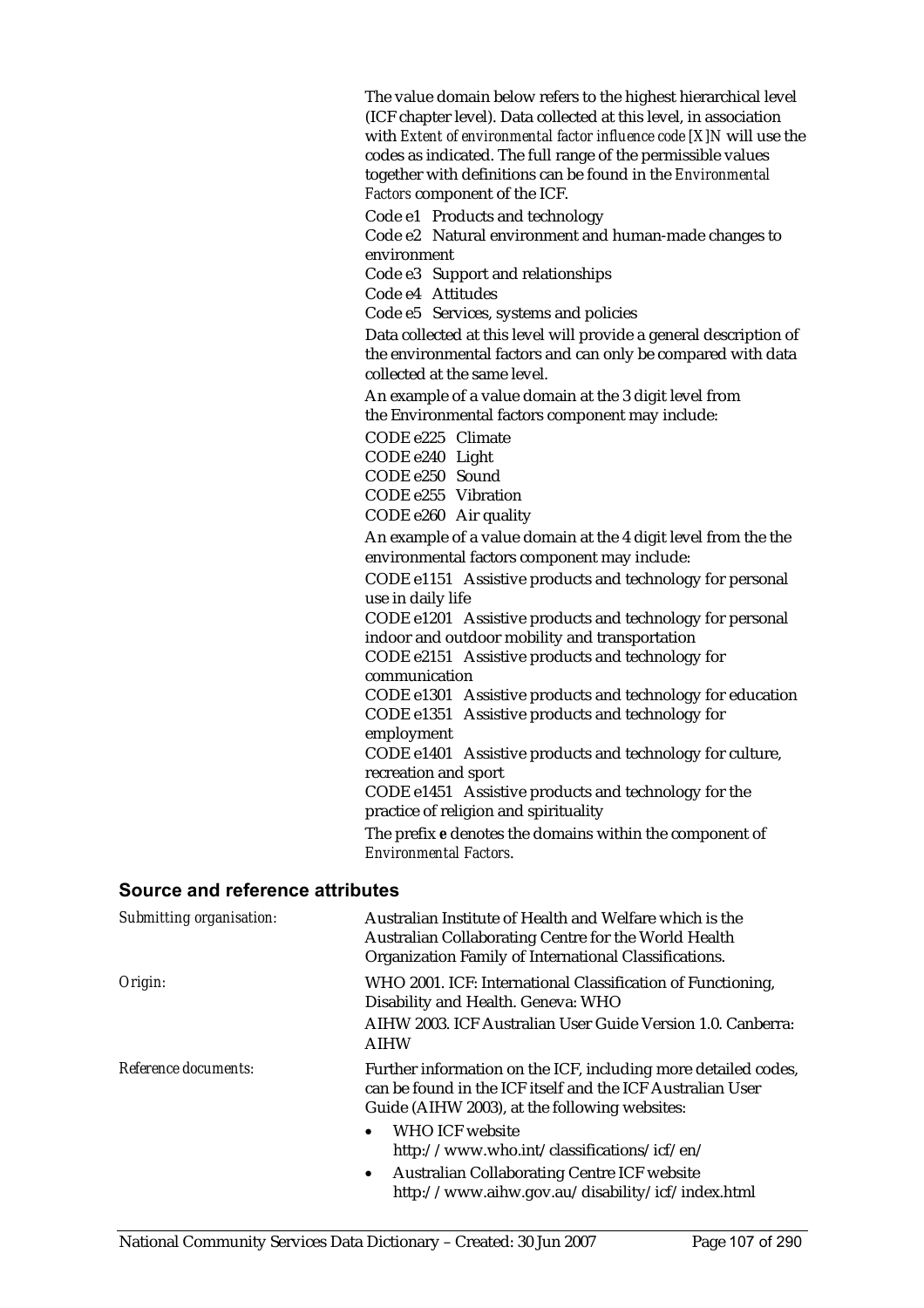#### **Collection and usage attributes**

| Guide for use: | This data element is a neutral list of environmental factors. It |
|----------------|------------------------------------------------------------------|
|                | may be used, in conjunction with Person-extent of                |
|                | environmental factor influence, code (ICF 2001) [X]N, in health, |
|                | community services and other disability-related data collections |
|                | to record the environmental factors that facilitate or inhibit   |
|                | optimum functioning at the body, person or societal level.       |
|                | Identification of environmental factors may assist in            |
|                | determining appropriate interventions to support the person to   |
|                | achieve optimum functioning.                                     |

#### **Source and reference attributes**

| Submitting organisation: | Australian Institute of Health and Welfare (AIHW) which is the |
|--------------------------|----------------------------------------------------------------|
|                          | Australian Collaborating Centre for the World Health           |
|                          | Organization Family of International Classifications.          |

#### **Relational attributes**

| <b>Implementation in Data Set</b> | Environmental factors cluster NHIG, Standard 29/11/2006 |
|-----------------------------------|---------------------------------------------------------|
| Specifications:                   | NCSIMG, Standard 16/10/2006                             |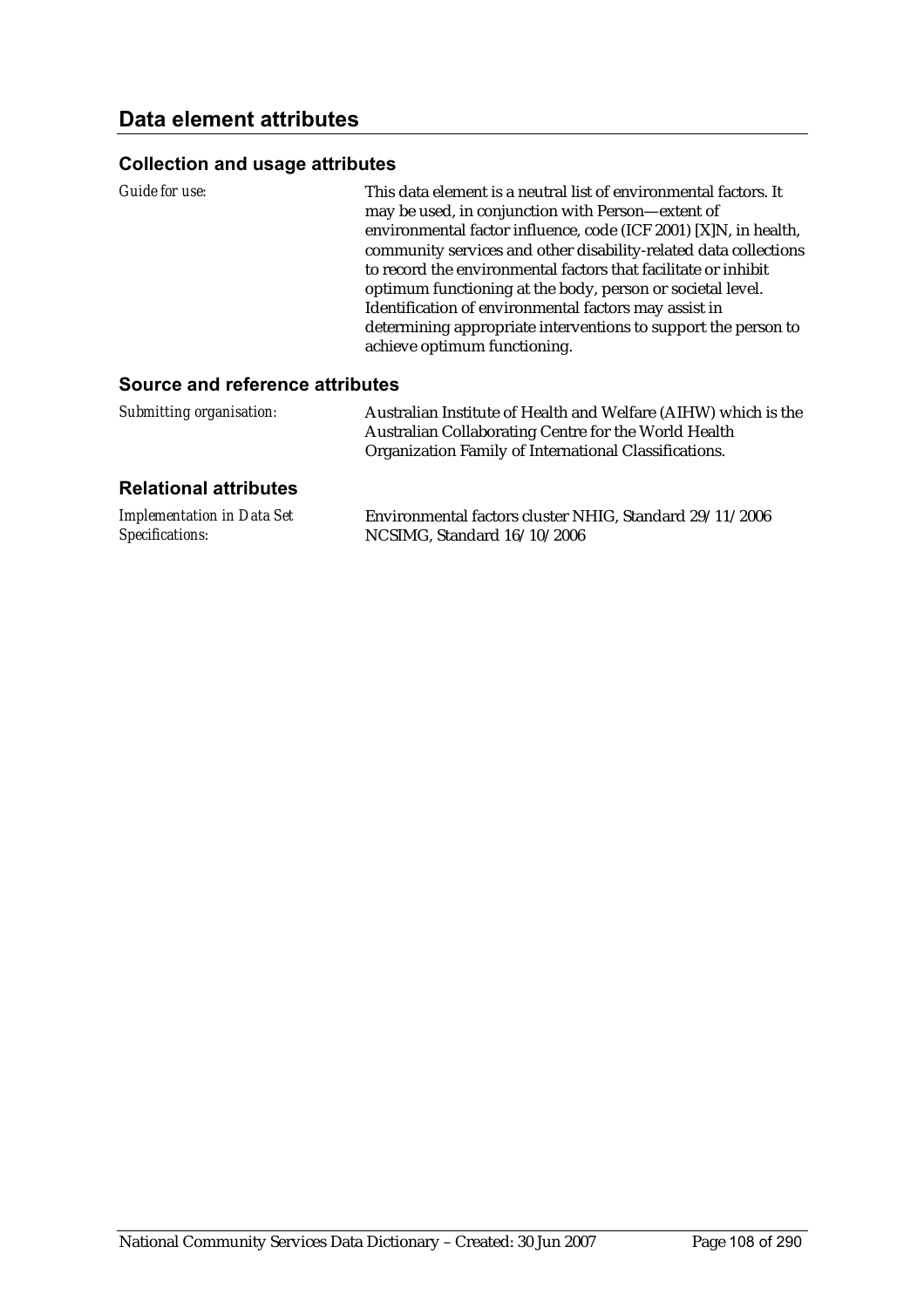# **Episode end date**

### **Identifying and definitional attributes**

| Metadata item type:         | Data Element                                                    |
|-----------------------------|-----------------------------------------------------------------|
| Technical name:             | Service episode—episode end date, DDMMYYYY                      |
| Synonymous names:           | Service exit date, Exit date, End date, Support period end date |
| <b>METeOR</b> identifier:   | 270160                                                          |
| <b>Registration status:</b> | NCSIMG, Standard 01/03/2005                                     |
| Definition:                 | The date on which a service episode was completed.              |

# **Data element concept attributes**

| Data element concept: | Service episode—episode end date                   |  |
|-----------------------|----------------------------------------------------|--|
| Definition:           | The date on which a service episode was completed. |  |
| Object class:         | Service episode                                    |  |
| <b>Property:</b>      | Episode end date                                   |  |

#### **Source and reference attributes**

| Submitting organisation:<br>Australian Institute of Health and Welfare |
|------------------------------------------------------------------------|
|------------------------------------------------------------------------|

# **Value domain attributes**

#### **Representational attributes**

| <b>Representation class:</b> | Date            |
|------------------------------|-----------------|
| Data type:                   | Date/Time       |
| Format:                      | <b>DDMMYYYY</b> |
| Maximum character length:    | 8               |

# **Data element attributes**

| Guide for use:             | May occur after or on the same day as date of last delivery of<br>service.                                                                                                                                                                                                                                                                                                                                                                                                         |
|----------------------------|------------------------------------------------------------------------------------------------------------------------------------------------------------------------------------------------------------------------------------------------------------------------------------------------------------------------------------------------------------------------------------------------------------------------------------------------------------------------------------|
|                            | Due to the considerable variation in the types of services<br>provided in the community services sector, it is not possible at<br>this stage to define in generic terms what will constitute<br>completion of a service episode. Individual collections should<br>however define what constitutes completion for their own<br>purposes.                                                                                                                                            |
|                            | This metadata item should always be recorded as an 8 digit<br>valid date comprising day, month and year. Year should always<br>be recorded in its full 4 digit format. For days and months with<br>a numeric value of less than 10, zeros should be used to ensure<br>that the date contains the required 8 digits. For example if a<br>service episode is completed on July 1 2000 the date assistance<br>completed should be recorded as 01072000 as specified by the<br>format. |
| <b>Collection methods:</b> | The end date must be related to a particular service episode. For<br>each separate service episode a separate end date should be<br>recorded.                                                                                                                                                                                                                                                                                                                                      |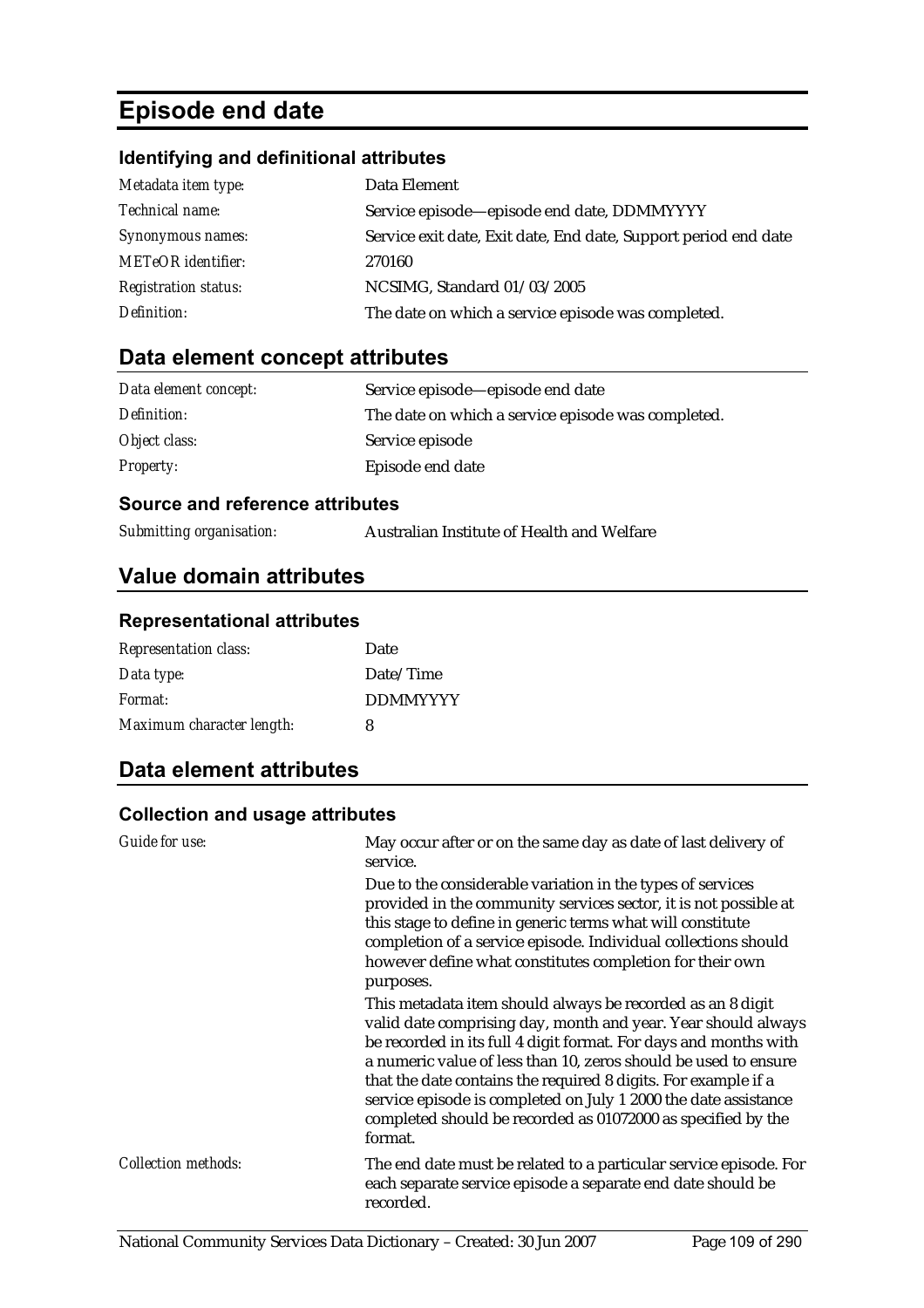| <i>Comments:</i> | This metadata item may be used in the calculation of measures |
|------------------|---------------------------------------------------------------|
|                  | of periods of support and duration of assistance.             |

# **Source and reference attributes**

| Submitting organisation: | Australian Institute of Health and Welfare |
|--------------------------|--------------------------------------------|
|                          |                                            |

### **Relational attributes**

| <b>Implementation in Data Set</b> | Commonwealth State/Territory Disability Agreement NMDS -  |
|-----------------------------------|-----------------------------------------------------------|
| Specifications:                   | 1 July 2006 NCSIMG, Standard 27/04/2007                   |
|                                   | Juvenile Justice NMDS 2005-06 NCSIMG, Standard 27/03/2007 |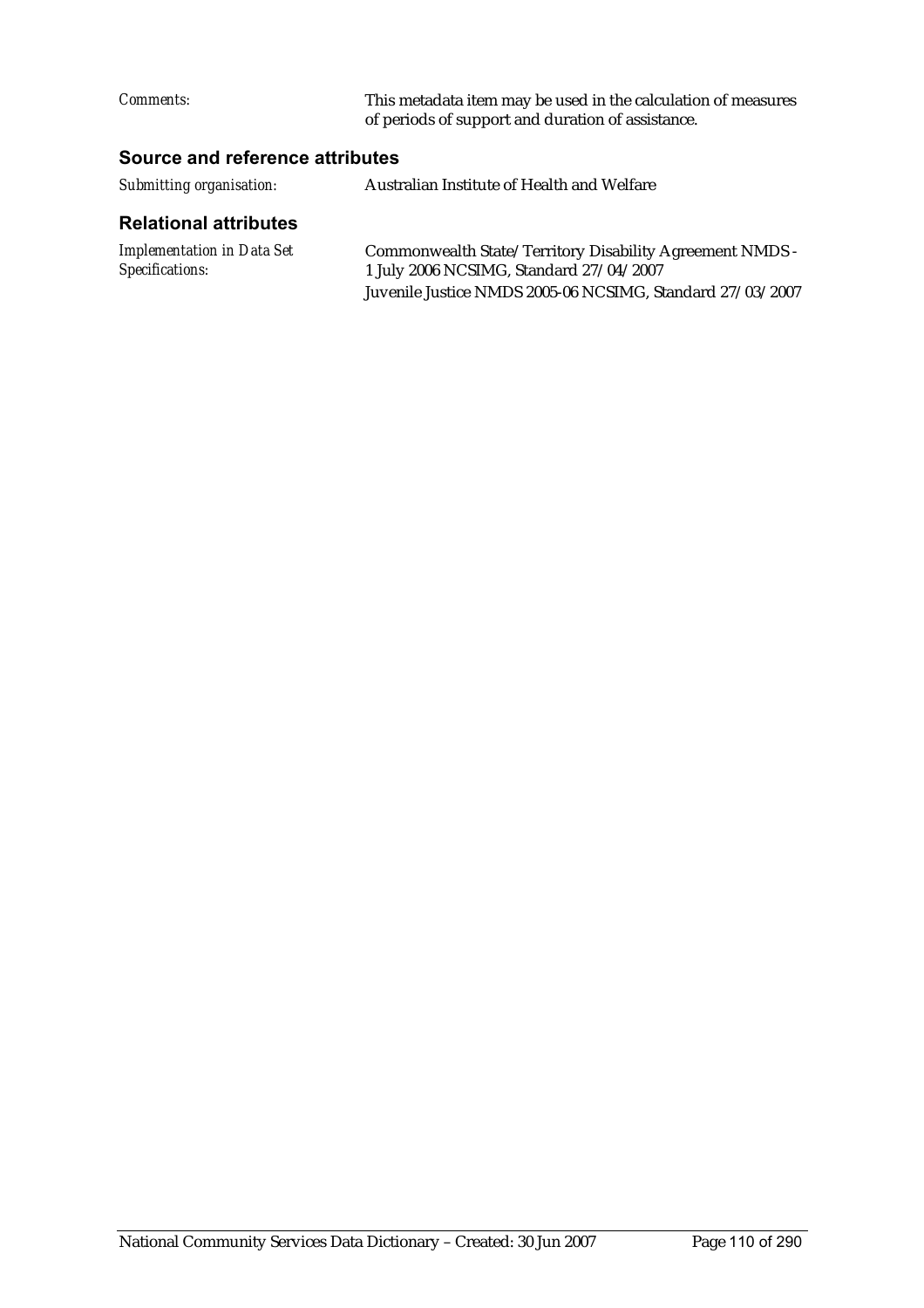# **Episode start date**

### **Identifying and definitional attributes**

| Metadata item type:         | Data Element                                              |
|-----------------------------|-----------------------------------------------------------|
| Technical name:             | Service episode-episode start date, DDMMYYYY              |
| Synonymous names:           | Service start date, Entry date, Support period start date |
| <b>METeOR</b> identifier:   | 338558                                                    |
| <b>Registration status:</b> | NCSIMG, Standard 16/05/2006                               |
| Definition:                 | The date on which a service episode commenced.            |

# **Data element concept attributes**

| Data element concept: | Service episode—episode start date             |  |
|-----------------------|------------------------------------------------|--|
| Definition:           | The date on which a service episode commenced. |  |
| Object class:         | Service episode                                |  |
| <b>Property:</b>      | Episode start date                             |  |

#### **Source and reference attributes**

| Submitting organisation:<br>Australian Institute of Health and Welfare |
|------------------------------------------------------------------------|
|------------------------------------------------------------------------|

# **Value domain attributes**

#### **Representational attributes**

| <b>Representation class:</b> | Date            |
|------------------------------|-----------------|
| Data type:                   | Date/Time       |
| Format:                      | <b>DDMMYYYY</b> |
| Maximum character length:    | 8               |

# **Data element attributes**

### **Collection and usage attributes**

| Guide for use:             | Due to the considerable variation in the types of services<br>provided in the community services sector, it is not possible at<br>this stage to define in generic terms what will constitute<br>commencement of a service episode. Individual collections<br>should however define what constitutes commencement for<br>their own purposes. For example, it may be at contact stage in<br>some instances or in others when a case plan is formulated. |
|----------------------------|-------------------------------------------------------------------------------------------------------------------------------------------------------------------------------------------------------------------------------------------------------------------------------------------------------------------------------------------------------------------------------------------------------------------------------------------------------|
| <b>Collection methods:</b> | Date assistance commenced must be related to a particular<br>service episode.                                                                                                                                                                                                                                                                                                                                                                         |
|                            | For each separate service episode a separate 'service episode—<br>start date, DDMMYYYY' should be recorded.                                                                                                                                                                                                                                                                                                                                           |
| Comments:                  | This metadata item is used in calculation of measures of periods<br>of support and duration of assistance.                                                                                                                                                                                                                                                                                                                                            |

#### **Source and reference attributes**

| Submitting organisation:<br>Australian Institute of Health and Welfare |  |
|------------------------------------------------------------------------|--|
|------------------------------------------------------------------------|--|

#### **Relational attributes**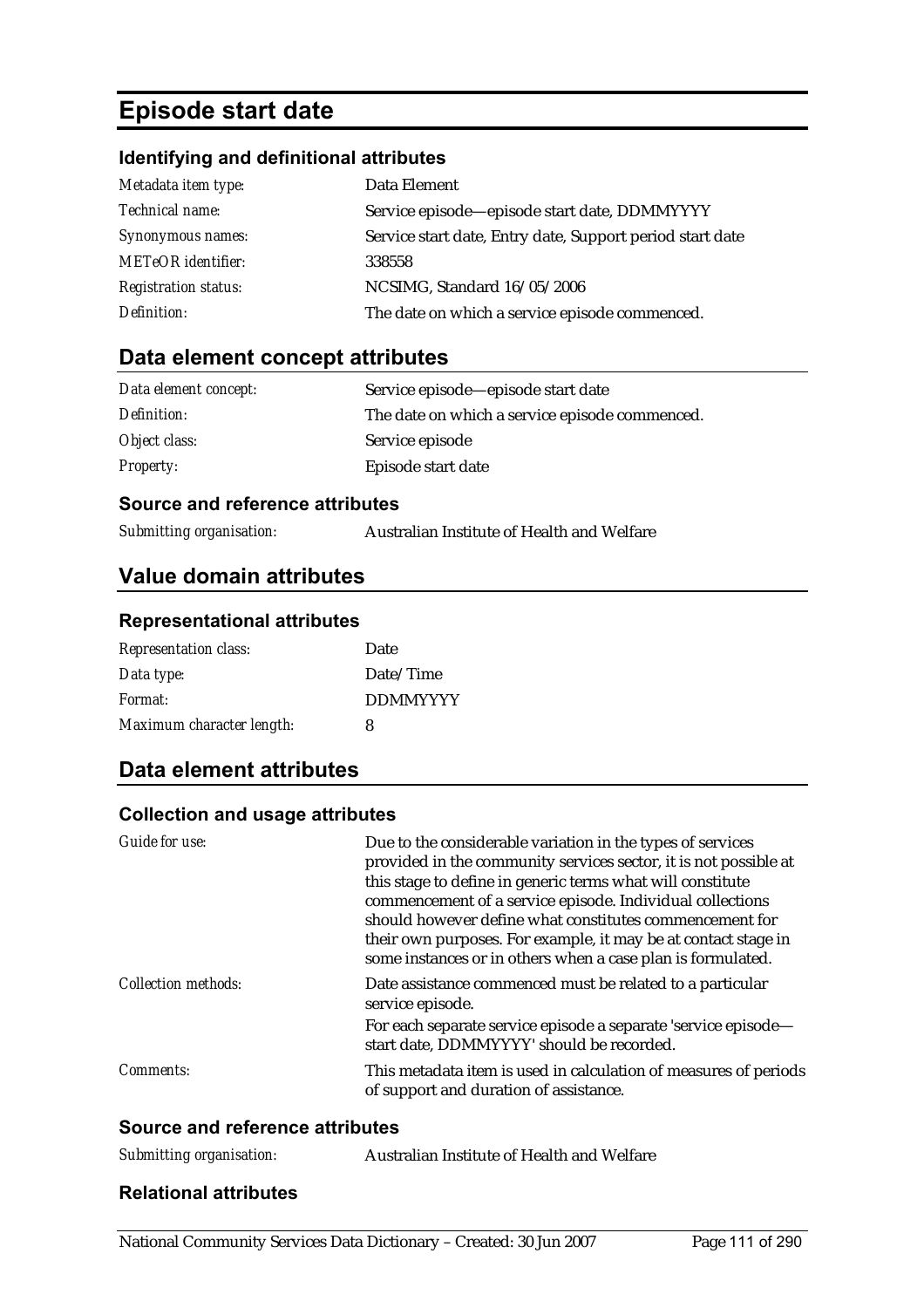*Related metadata references:* Supersedes First service contact date, version 2, DE, NCSDD, NCSIMG, Superseded 01/03/2005 *Implementation in Data Set Specifications:* Commonwealth State/Territory Disability Agreement NMDS - 1 July 2006 NCSIMG, Standard 27/04/2007 Juvenile Justice NMDS 2005-06 NCSIMG, Standard 27/03/2007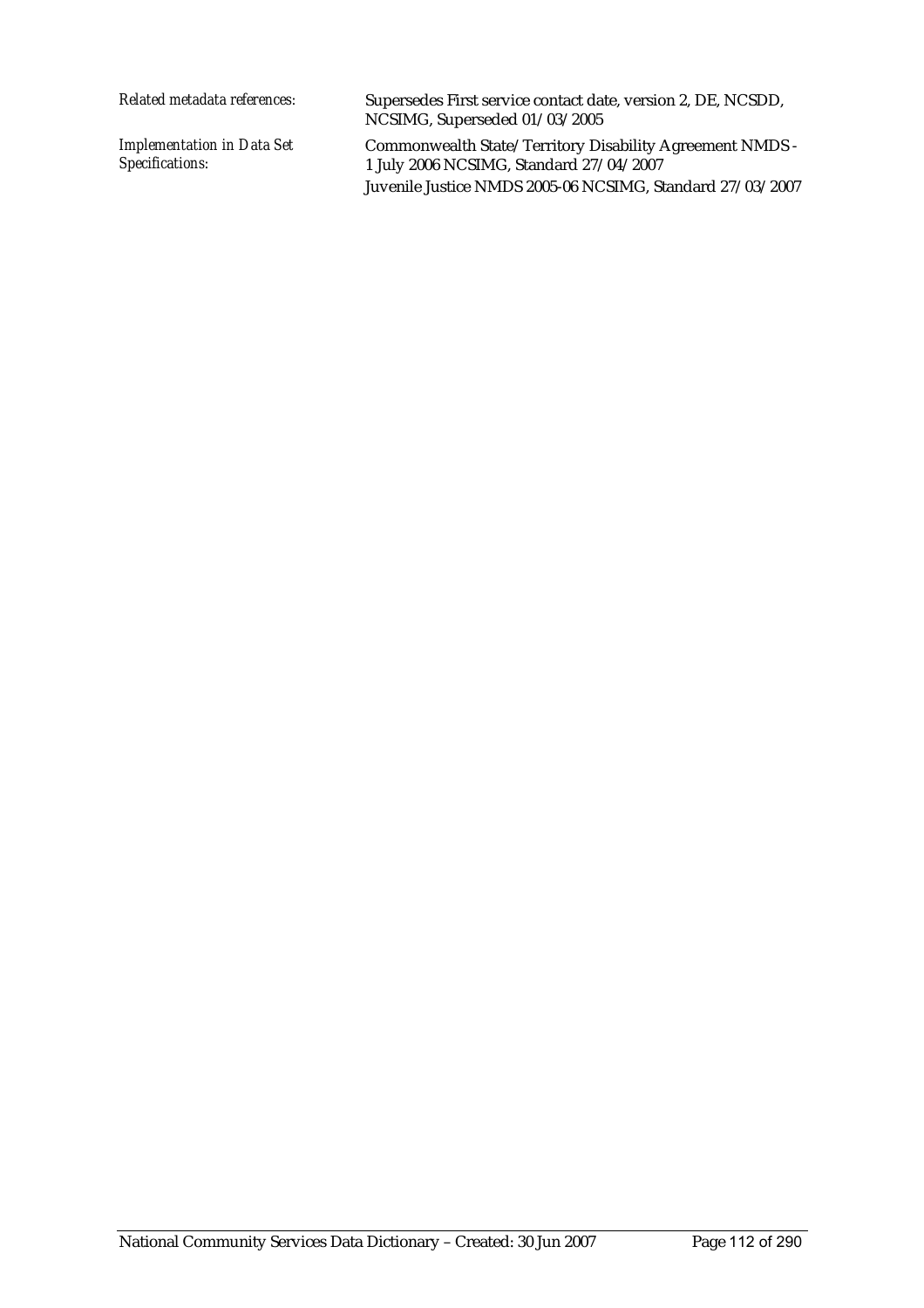# **Extent of participation**

# **Identifying and definitional attributes**

| Metadata item type:         | Data Element                                                                                        |
|-----------------------------|-----------------------------------------------------------------------------------------------------|
| Technical name:             | Person-extent of participation in a life area, code (ICF 2001) N                                    |
| <b>METeOR</b> identifier:   | 320219                                                                                              |
| <b>Registration status:</b> | NHIG, Standard 29/11/2006<br>NCSIMG, Standard 16/10/2006                                            |
| Definition:                 | The degree of participation by an individual in a specified life<br>area, as represented by a code. |
| Context:                    | Human functioning and disability                                                                    |

# **Data element concept attributes**

| Data element concept: | Person-extent of participation in a life area      |
|-----------------------|----------------------------------------------------|
| Definition:           | A person's degree of participation in a life area. |
| Object class:         | Person                                             |
| <i>Property:</i>      | Extent of participation in a life area             |

# **Value domain attributes**

#### **Representational attributes**

| <b>Classification scheme:</b> |                  | International Classification of Functioning, Disability and<br>Health 2001 |  |
|-------------------------------|------------------|----------------------------------------------------------------------------|--|
| <b>Representation class:</b>  | Code             |                                                                            |  |
| Data type:                    | Number           |                                                                            |  |
| <i>Format:</i>                | N                |                                                                            |  |
| Maximum character length:     | 1                |                                                                            |  |
| Permissible values:           | Value            | Meaning                                                                    |  |
|                               | $\boldsymbol{0}$ | <b>Full participation</b>                                                  |  |
|                               |                  | Mild participation restriction                                             |  |
|                               | $\overline{2}$   | Moderate participation restriction                                         |  |
|                               | 3                | Severe participation restriction                                           |  |
|                               | 4                | Complete participation restriction                                         |  |
| <b>Supplementary values:</b>  | 8                | Not specified                                                              |  |
|                               | 9                | Not applicable                                                             |  |

| Guide for use: | This metadata item contributes to the definition of the concept<br>'Disability' and gives an indication of the experience of<br>disability for a person.                                                                                                 |
|----------------|----------------------------------------------------------------------------------------------------------------------------------------------------------------------------------------------------------------------------------------------------------|
|                | In the context of health, participation is involvement in a life<br>situation. Participation restrictions are problems an individual<br>may experience in involvement of life situations.                                                                |
|                | This metadata item may be used to describe the extent of<br>participation in life situations for an individual with a health<br>condition. The standard or norm to which an individual's<br>participation is compared is that of an individual without a |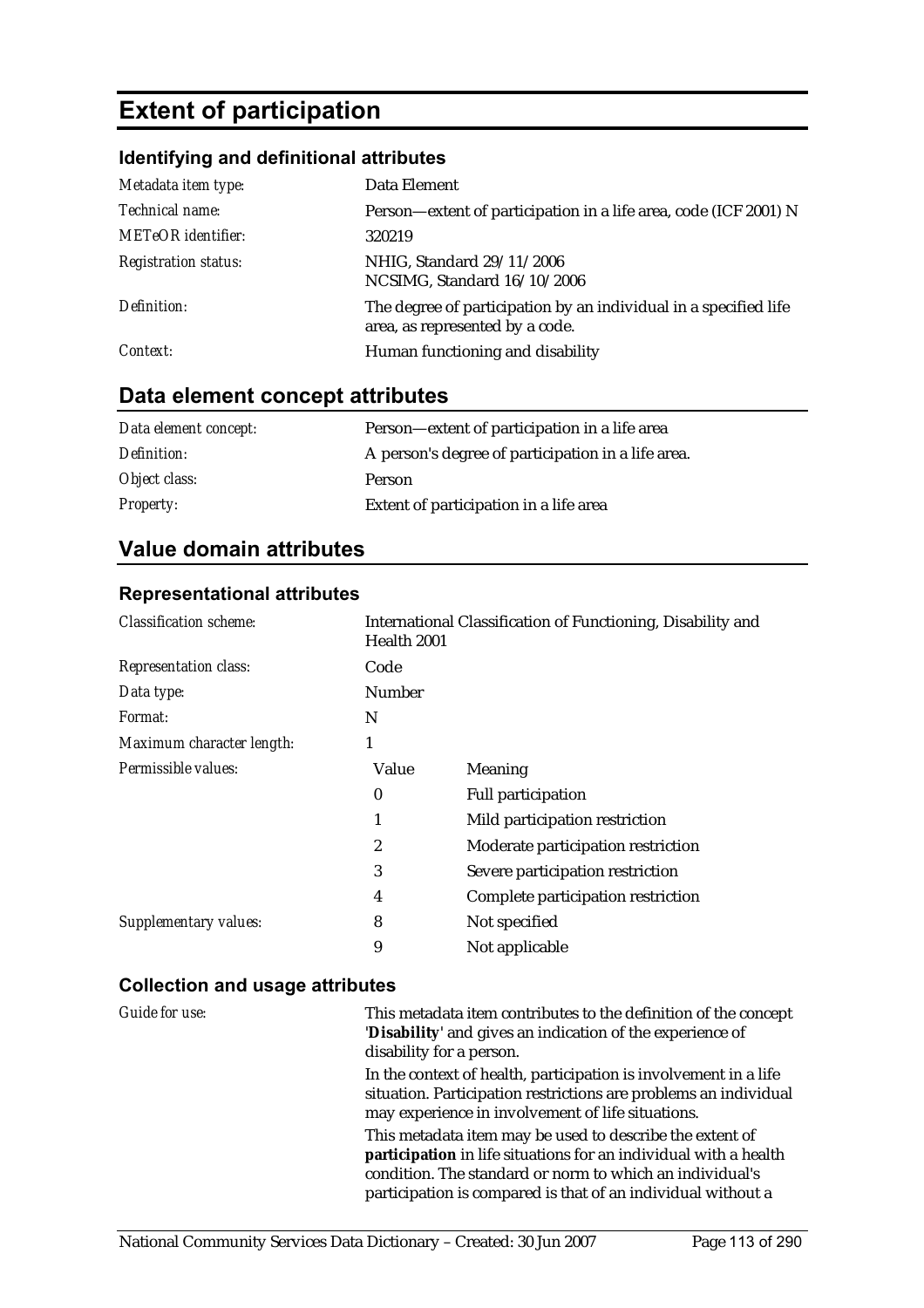similar health condition in that particular society. The participation restriction records the discordance between the experienced participation and the expected participation of an individual without a health condition. The definition of 'particular society' is not specified and will inevitably give rise to different interpretations. If limiting the interpretation, it will be necessary to state the factors which are taken into account, for example, age, gender, ethnicity, religion, education, locality (town, state, rural, remote, urban).

The user will select the code that most closely summarises, in terms of duration, frequency, manner or outcome, the level of participation of the person for whom the data is recorded.

CODE 0 Full participation

Used when the person participates in this life area in the same way in terms of duration, frequency, manner or outcome as other individuals without a similar health condition in that particular society

CODE 1 Mild participation restriction

Used for example, when the person is restricted in their participation less than 25% of the time, and/or with a low alteration in functioning which may happen occasionally over the last 30 days

CODE 2 Moderate participation restriction

Used for example, when the person is restricted in their participation between 26% and 50% of the time with a significant, and/or with a moderate effect on functioning (Up to half the total scale of performance) which may happen regularly over the last 30 days

CODE 3 Severe participation restriction

Used for example, when participation in this life area can be achieved, but only rarely and/or with an extreme effect on functioning which may happen often over the last 30 days

CODE 4 Complete participation restriction

Used when the person can not participate in this life area. This scale has a margin of error of 5%

CODE 8 Not specified

Used when a person's participation in a life area is restricted but there is insufficient information to use codes 0-4

CODE 9 Not applicable

Used when participation in a life area is not relevant, such as employment for an infant.

| Submitting organisation: | Australian Institute of Health and Welfare (AIHW) which is the<br>Australian Collaborating Centre for the World Health<br>Organization Family of International Classifications.                               |
|--------------------------|---------------------------------------------------------------------------------------------------------------------------------------------------------------------------------------------------------------|
| Origin:                  | WHO 2001. ICF: International Classification of Functioning,<br>Disability and Health. Geneva: WHO<br>AIHW 2003. ICF Australian User Guide Version 1.0. Canberra:<br><b>AIHW</b>                               |
| Reference documents:     | Further information on the ICF, including more detailed codes,<br>can be found in the ICF itself and the ICF Australian User<br>Guide (AIHW 2003), at the following websites:<br>WHO ICF website<br>$\bullet$ |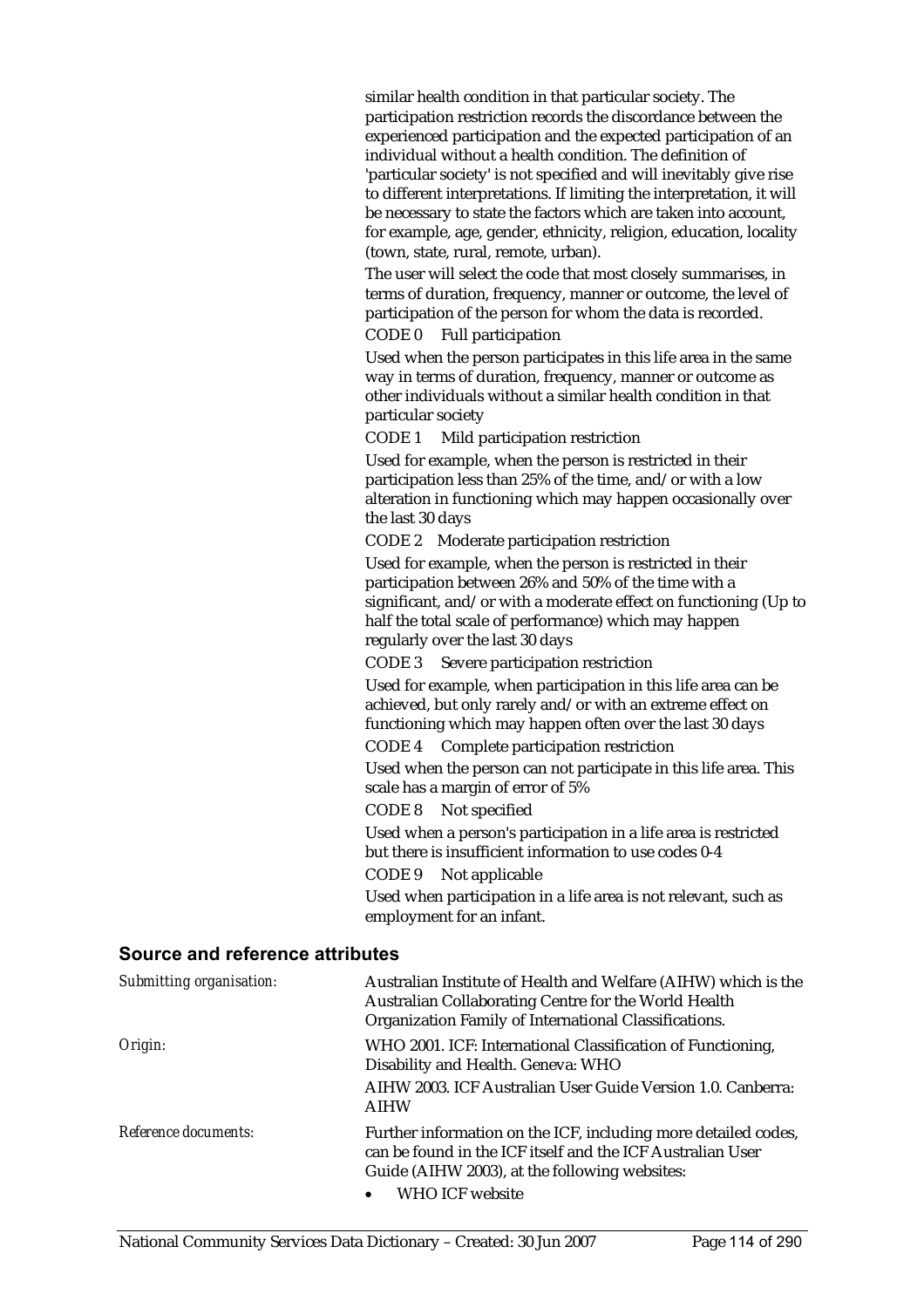http://www.who.int/classifications/icf/en/

• Australian Collaborating Centre ICF website http://www.aihw.gov.au/disability/icf/index.html

# **Data element attributes**

#### **Collection and usage attributes**

*Guide for use:* 

| Extent of participation is always associated with a health<br>condition. For example, a restriction in participation in |
|-------------------------------------------------------------------------------------------------------------------------|
| 'community, social and civic life' may be recorded when the                                                             |
| person has had a stroke, but not when the restriction is                                                                |
| associated only with personal preferences, without a related                                                            |
| health condition. A value is attached to restriction of                                                                 |
| participation (i.e. a participation restriction is a disadvantage).                                                     |
| The value is dependent on cultural norms, so that an individual                                                         |
| may be disadvantaged in one group or location and not in                                                                |
| another place.                                                                                                          |
| This data element is used in conjunction with a specified                                                               |
| Activities and participation life area (ICF 2001) AN[NNN]. For                                                          |
| example, a 'mild restriction in participation in exchange of                                                            |
| information'.                                                                                                           |

| Submitting organisation:                             | Australian Institute of Health and Welfare (AIHW) which is the<br>Australian Collaborating Centre for the World Health<br>Organization Family of International Classifications. |  |
|------------------------------------------------------|---------------------------------------------------------------------------------------------------------------------------------------------------------------------------------|--|
| <b>Relational attributes</b>                         |                                                                                                                                                                                 |  |
| <b>Implementation in Data Set</b><br>Specifications: | Activities and Participation cluster NHIG, Standard 29/11/2006<br>NCSIMG, Standard 16/10/2006                                                                                   |  |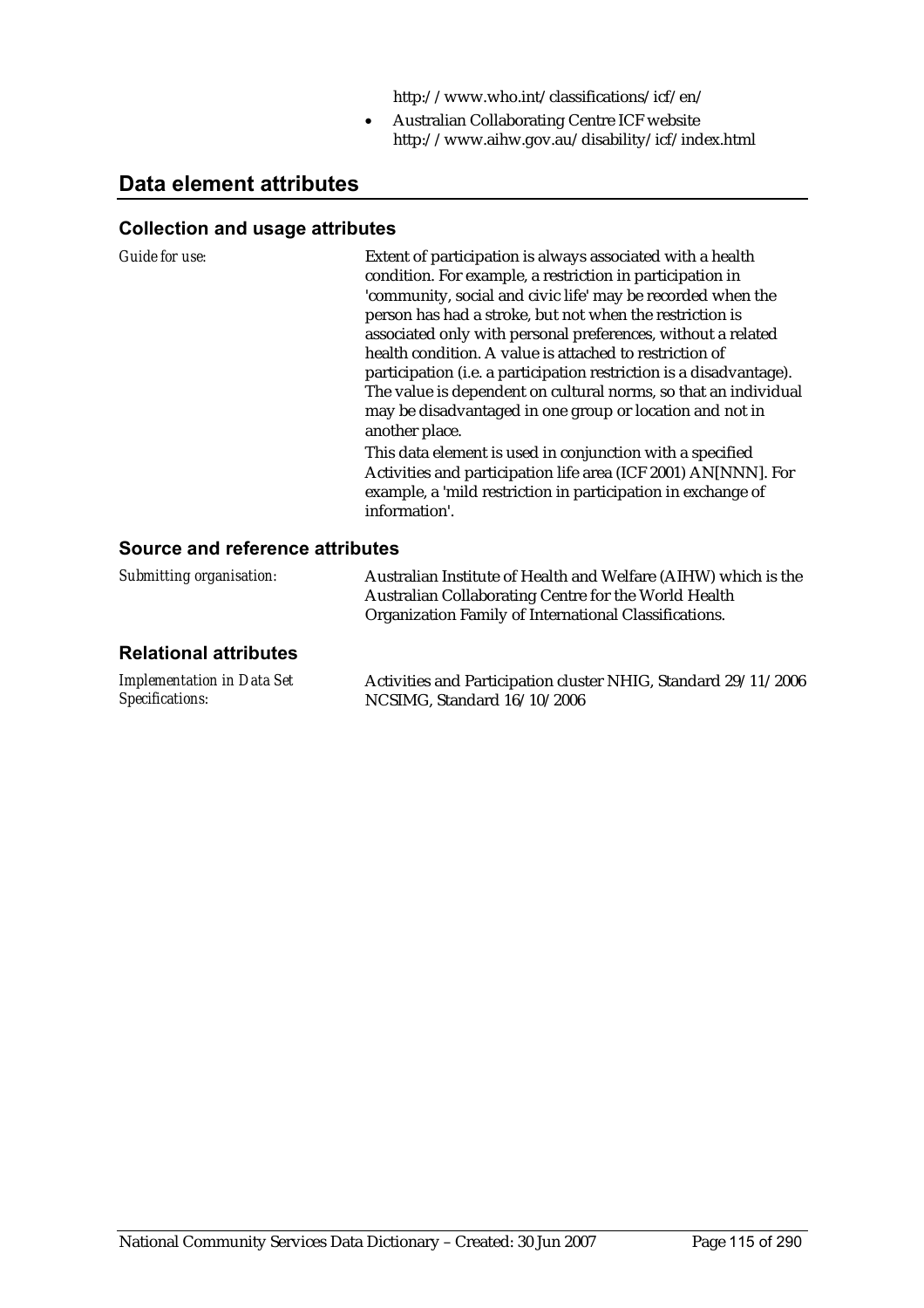# **Family name**

# **Identifying and definitional attributes**

| Metadata item type:         | Data Element                                                                                                                                                           |
|-----------------------------|------------------------------------------------------------------------------------------------------------------------------------------------------------------------|
| Technical name:             | Person (name)—family name, text $X[X(39)]$                                                                                                                             |
| Synonymous names:           | Surname; Last name                                                                                                                                                     |
| <b>METeOR</b> identifier:   | 286953                                                                                                                                                                 |
| <b>Registration status:</b> | NHIG, Standard 04/05/2005<br>NCSIMG, Standard 25/08/2005<br>NHDAMG, Standard 20/06/2005                                                                                |
| Definition:                 | That part of a name a person usually has in common with some<br>other members of his/her family, as distinguished from his/her<br>given names, as represented by text. |

## **Data element concept attributes**

| Data element concept: | Person (name)—family name                                                                                                                      |
|-----------------------|------------------------------------------------------------------------------------------------------------------------------------------------|
| Definition:           | That part of a name a person usually has in common with some<br>other members of his/her family, as distinguished from his/her<br>given names. |
| Context:              | Administrative purposes and individual identification.                                                                                         |
| Object class:         | Person                                                                                                                                         |
| <i>Property:</i>      | Family name                                                                                                                                    |

# **Value domain attributes**

#### **Representational attributes**

| <b>Representation class:</b> | <b>Text</b>   |
|------------------------------|---------------|
| Data type:                   | <b>String</b> |
| <i>Format:</i>               | X[X(39)]      |
| Maximum character length:    | 40            |

# **Data element attributes**

| Guide for use:             | The agency or establishment should record the client's full<br>family name on their information systems.                                                                                                                                                                                                                                                                                                                                           |
|----------------------------|----------------------------------------------------------------------------------------------------------------------------------------------------------------------------------------------------------------------------------------------------------------------------------------------------------------------------------------------------------------------------------------------------------------------------------------------------|
|                            | <b>National Community Services Data Dictionary specific:</b>                                                                                                                                                                                                                                                                                                                                                                                       |
|                            | In instances where there is uncertainty about which name to<br>record for a person living in a remote Aboriginal or Torres<br>Strait Islander community, Centrelink follows the practice of<br>recording the Indigenous person's name as it is first provided to<br>Centrelink. Or, where proof of identity is required, as the name<br>is recorded on a majority of the higher point scoring documents<br>that are produced as proof of identity. |
| <b>Collection methods:</b> | This metadata item should be recorded for all persons who<br>receive services from or are of interest to an organisation. For<br>the purposes of positive identification, it may also be recorded<br>for providers of those services who are individuals.<br>Mixed case should be used.                                                                                                                                                            |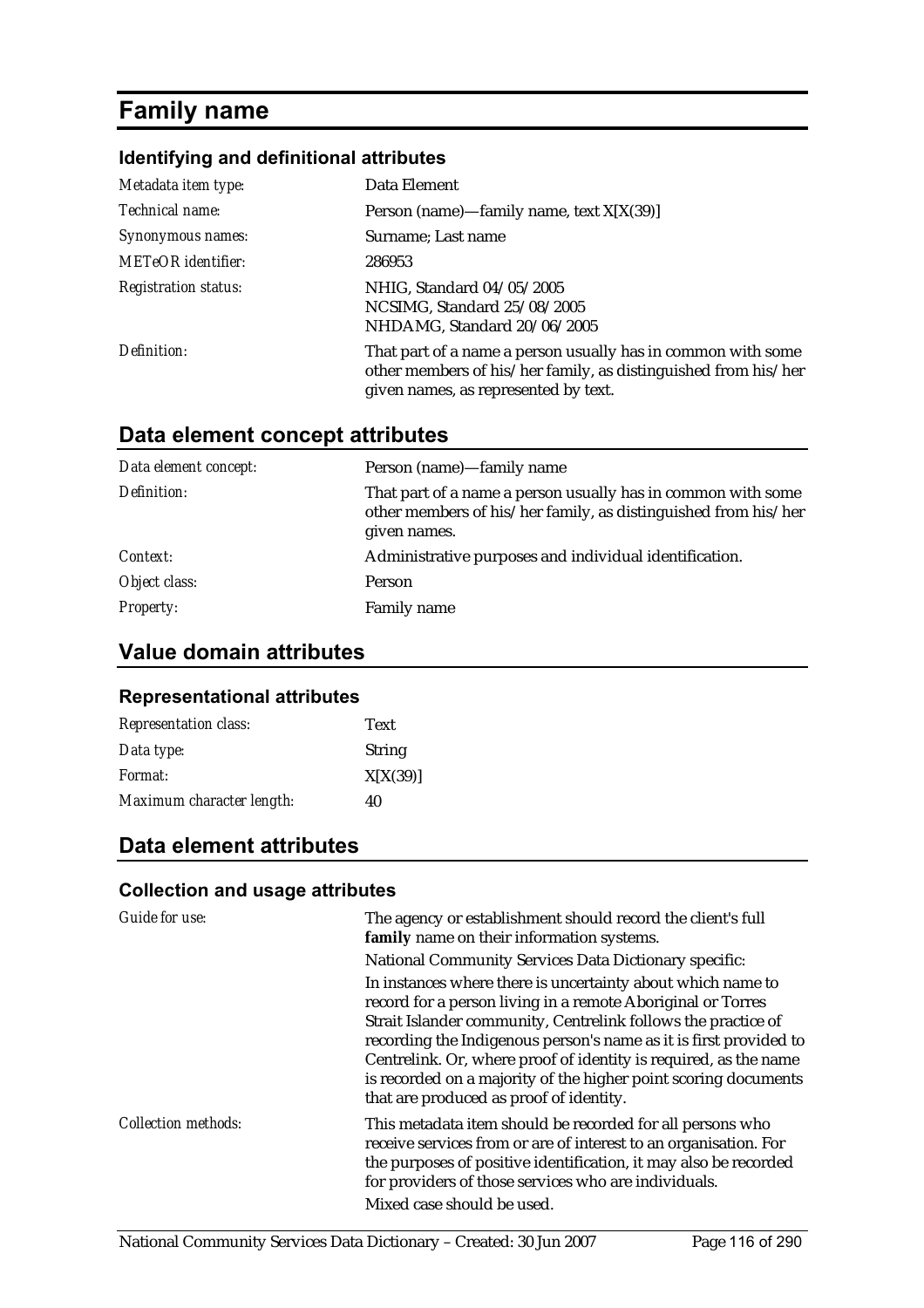Family name should be recorded in the format preferred by the person. The format should be the same as that written by the person on a (pre) registration form or in the same format as that printed on an identification card, such as Medicare card, to ensure consistent collection of name data.

It is acknowledged that some people use more than one family name (e.g. formal name, birth name, married/maiden name, tribal name) depending on the circumstances. Each name should be recorded against the appropriate Name type (see Comments).

A person is able to change his or her name by usage in all States and Territories of Australia with the exception of Western Australia, where a person may only change his or her name under the Change of Name Act. Care should be taken when recording a change of name for a minor. Ideally, the name recorded for the minor should be known to both of his/her parents, so the minor's records can be retrieved and continuity of care maintained, regardless of which parent accompanies the minor to the agency or establishment.

A person should generally be registered using their preferred name as it is more likely to be used in common usage and on subsequent visits to the agency or establishment. The person's preferred name may in fact be the name on their Medicare card. The Person name type metadata item can be used to distinguish between the different types of names that may be used by the person. The following format may assist with data collection: What is your family name?

Are you known by any other family names that you would like recorded? If so, what are they

Please indicate, for each name above, the 'type' of family name that is to be recorded:

\_\_\_\_\_\_\_\_\_\_\_\_\_\_\_\_\_\_\_\_\_\_\_\_\_\_\_\_\_\_\_\_\_\_\_\_\_\_\_\_\_\_\_\_\_\_\_\_\_\_\_

(a) Medicare card name (if different to preferred name).

\_\_\_\_\_\_\_\_\_\_\_\_\_\_\_\_\_\_\_\_\_\_\_\_\_\_\_\_\_\_\_\_\_\_\_\_\_\_\_

(b) Alias (any other name that you are known by). Whenever a person informs the agency or establishment of a change of family name (e.g. following marriage or divorce), the former name should be recorded as an alias name. A full history of names should be retained. e.g. 'Mary Georgina Smith' informs the hospital that she has been married and changed her family name to 'Jones'. Record 'Jones' as her preferred family name and record 'Smith' as an alias name.

Hyphenated family names:

Sometimes persons with hyphenated family names use only one of the two hyphenated names. It is useful to record each of the hyphenated names as an alias. If the person has a hyphenated family name, e.g. 'Wilson-Phillips' record 'Wilson-Phillips' in the preferred family name field and record 'Wilson' and 'Phillips' separately as alias family names.

Punctuation:

If special characters form part of the family name they should be included, e.g. hyphenated names should be entered with a hyphen.

#### Examples:

- hyphen, e.g. Wilson-Phillips

Do not leave a space before or after a hyphen, i.e. between the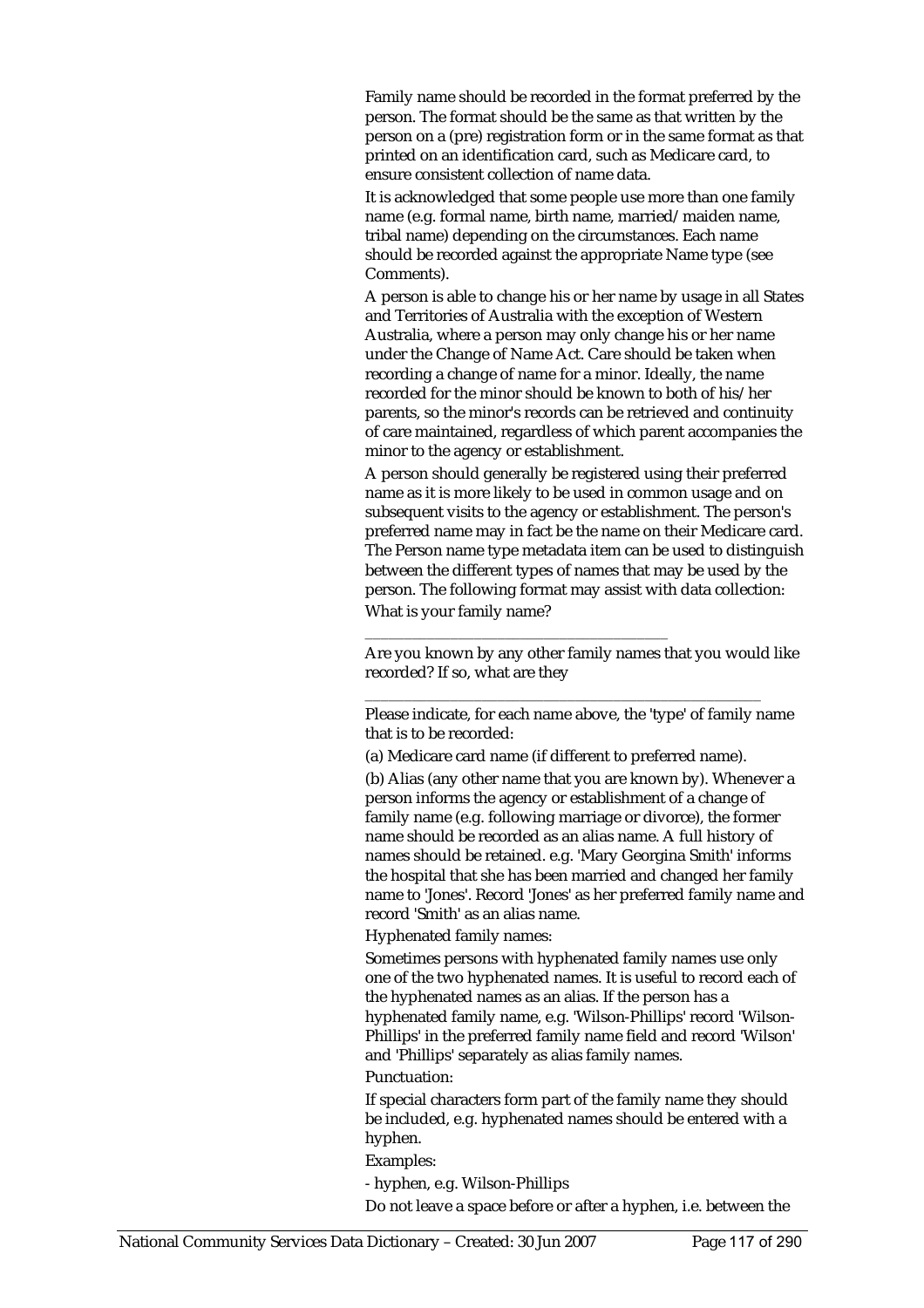last letter of 'Wilson' and the hyphen, nor a space between the hyphen and the first letter of 'Phillips'.

- apostrophe, e.g. O'Brien, D'Agostino

Do not leave a space before or after the apostrophe, i.e. between the 'O' and the apostrophe, nor a space between the apostrophe and 'Brien'.

- full stop, e.g. St. John, St. George

Do not leave a space before a full stop, i.e. between 'St' and the full stop. Do leave a space between the full stop and 'John'.

- space, e.g. van der Humm, Le Brun, Mc Donald

If the health care client has recorded their family name as more than one word, displaying spaces in between the words, record their family name in the same way leaving one space between each word.

Registered unnamed newborn babies:

When registering a newborn, use the mother's family name as the baby's family name unless instructed otherwise by the mother. Record unnamed babies under the newborn Name type.

Persons with only one name:

Some people do not have a family name and a given name, they have only one name by which they are known. If the person has only one name, record it in the 'Family name' field and leave the 'Given name' field blank.

Registering an unidentified person:

The default for unknown family name, should be unknown in all instances and the name recorded as an alias name. Don't create a 'fictitious' family name such as 'Doe' as this is an actual family name. When the person's name becomes known, record it as the preferred family name and do not overwrite the alias name of unknown.

Registering health care clients from disaster sites:

Persons treated from disaster sites should be recorded under the alias Name Type. Local business rules should be developed for consistent recording of disaster site person details.

Care should be taken not to use identical dummy data (family name, given name, date of birth, sex) for two or more persons from a disaster site.

If the family name needs to be shortened:

If the length of the family name exceeds the length of the field, truncate the family name from the right (that is, dropping the final letters). Also, the last character of the name should be a hash (#) to identify that the name has been truncated.

Use of incomplete names or fictitious names:

Some health care facilities permit persons to use a pseudonym (fictitious or partial name) in lieu of their full or actual name. It is recommended that the person be asked to record both the pseudonym (Alias name) in addition to the person's Medicare card name.

#### Baby for **adoption**:

The word adoption should not be used as the family name, given name or alias for a newborn baby. A newborn baby that is for adoption should be registered in the same way that other newborn babies are registered. However, if a baby born in the hospital is subsequently adopted, and is admitted for treatment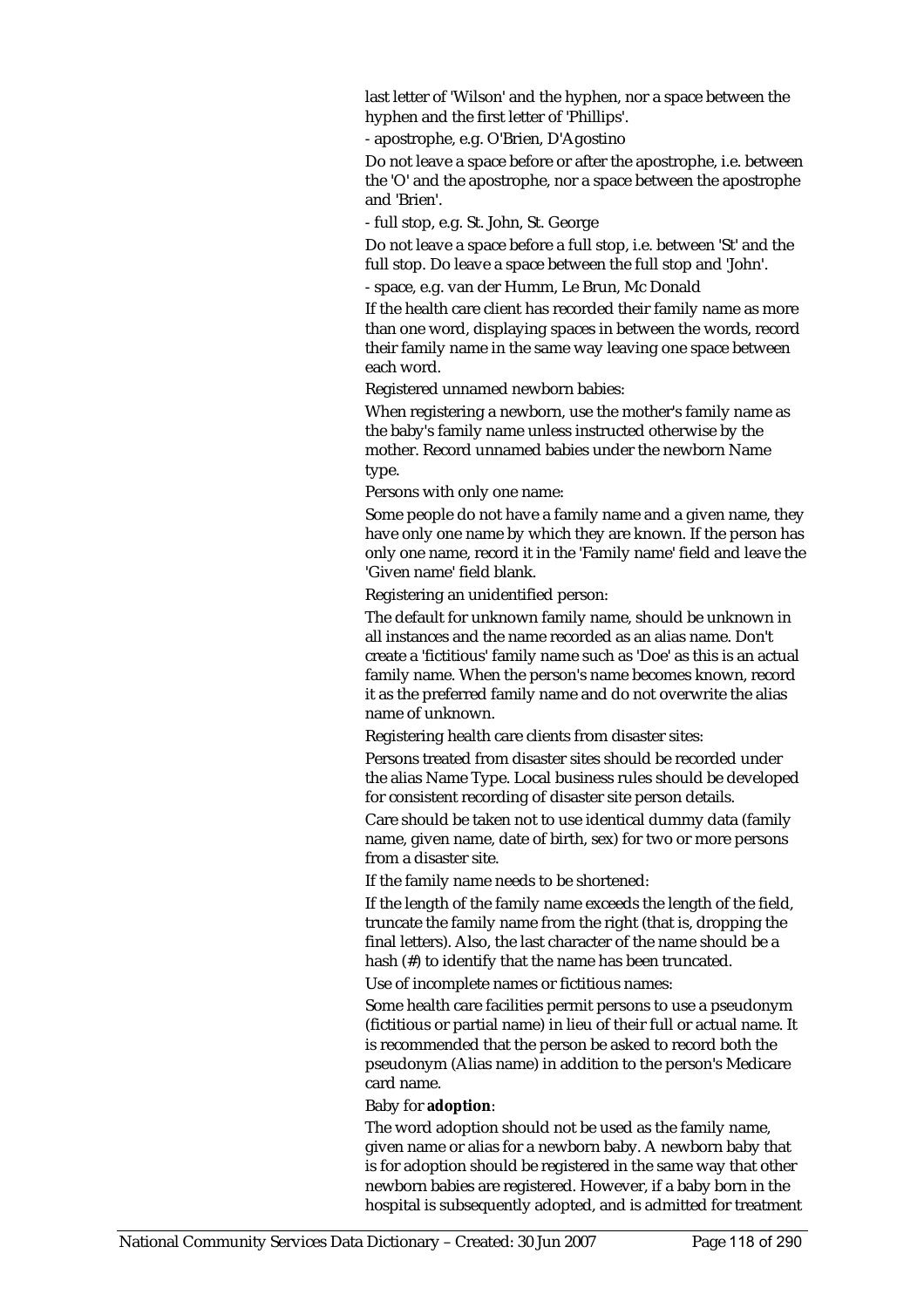as a child, the baby is registered under their adopted (current) name, and the record should not be linked to the birth record. This should be the current practice. Any old references to adoption in client registers (for names) should also be changed to unknown. Contact your State or Territory adoption information service for further information.

#### Prefixes:

Where a family name contains a prefix, such as one to indicate that the person is a widow, this must be entered as part of the 'Family name' field. When widowed, some Hungarian women add 'Ozvegy' (abbreviation is 'Ozy') before their married family name, e.g. 'Mrs Szabo' would become 'Mrs Ozy Szabo'. That is, 'Mrs Szabo' becomes an alias name and 'Mrs Ozy Szabo' becomes the preferred name.

#### Ethnic Names:

The Centrelink publication, Naming Systems for Ethnic Groups, provides the correct coding for ethnic names. Misspelled family name:

If the person's family name has been misspelled in error, update the family name with the correct spelling and record the misspelled family name as an alias name. Recording misspelled names is important for filing documents that may be issued with previous versions of the person's name. Discretion should be used regarding the degree of recording that is maintained.

*Comments:* Often people use a variety of names, including legal names, married/maiden names, nicknames, assumed names, traditional names, etc. Even small differences in recording such as the difference between MacIntosh and McIntosh - can make record linkage impossible. To minimise discrepancies in the recording and reporting of name information, agencies or establishments should ask the person for their full (formal) 'Given name' and 'Family name'. These may be different from the name that the person may prefer the agency or establishment workers to use in personal dealings. Agencies or establishments may choose to separately record the preferred names that the person wishes to be used by agency or establishment workers. In some cultures it is traditional to state the family name first. To overcome discrepancies in recording/reporting that may arise as a result of this practice, agencies or establishments should always ask the person to specify their first given name and their family name or surname separately. These should then be recorded as 'Given name' and 'Family name' as appropriate, regardless of the order in which they may be traditionally given.

> National Community Services Data Dictionary specific: Selected letters of the family name in combination with selected letters of the given name, date of birth and sex, may be used for record linkage for statistical purposes only.

| Submitting organisation: | Australian Institute of Health and Welfare                   |
|--------------------------|--------------------------------------------------------------|
|                          | Standards Australia                                          |
| Origin:                  | National Health Data Committee                               |
|                          | <b>National Community Services Data Committee</b>            |
|                          | <b>Commonwealth Department of Health and Family Services</b> |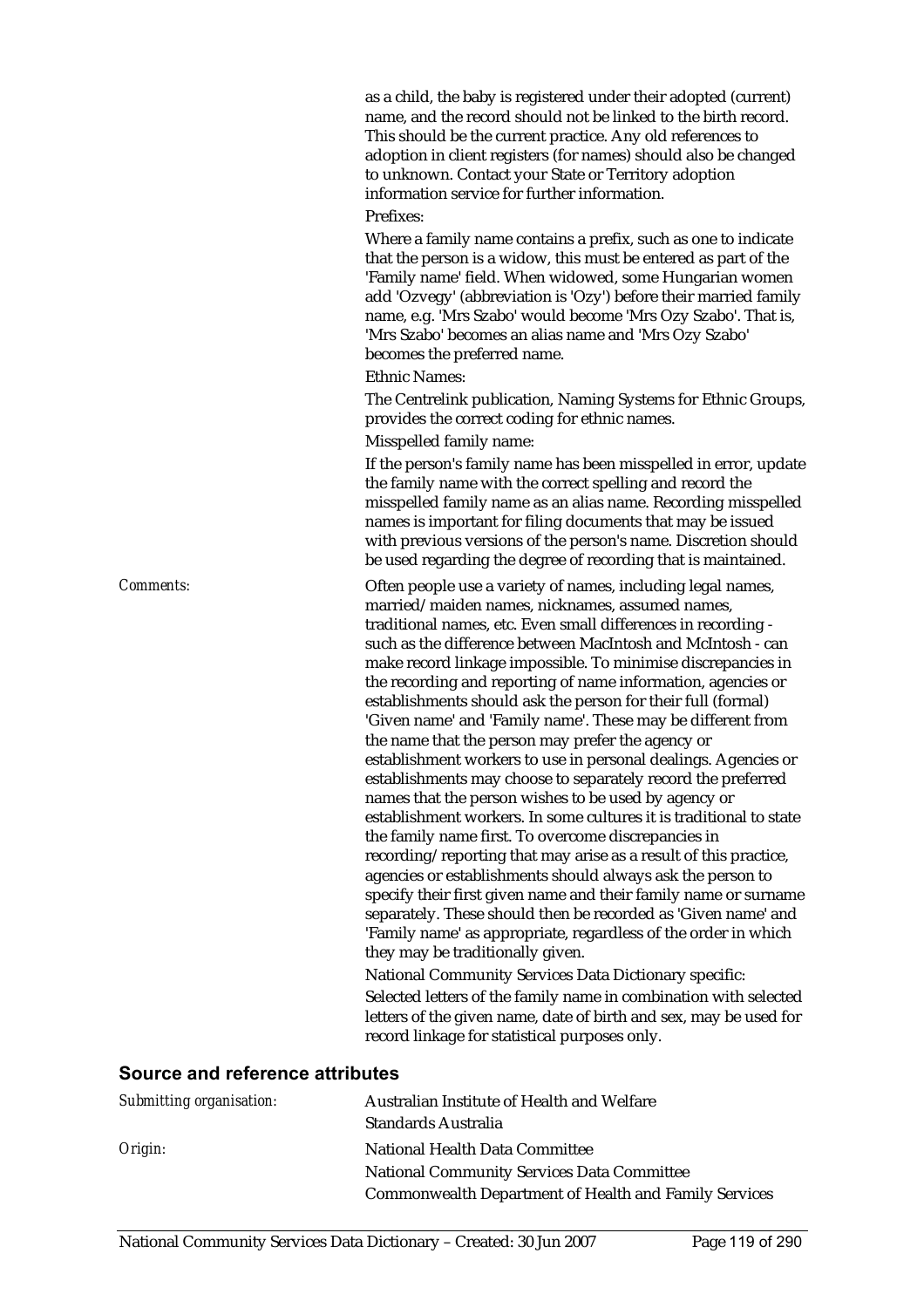|                              | 1998. Home and Community Care Data Dictionary Version 1.0.<br>Canberra: DHFS Standards Australia 2002. Australian Standard<br>AS5017-2002 Health Care Client Identification. Sydney:<br>Standards Australia |
|------------------------------|-------------------------------------------------------------------------------------------------------------------------------------------------------------------------------------------------------------|
| Reference documents:         | AS4846 Health Care Provider Identification, 2004, Sydney:<br>Standards Australia                                                                                                                            |
| <b>Relational attributes</b> |                                                                                                                                                                                                             |
| Related metadata references: | Supersedes Person (name)—family name, text X[X(39)] NHIG,                                                                                                                                                   |

Superseded 04/05/2005, NCSIMG, Superseded 25/08/2005 See also Person (name)—given name, text [X(40)] NHIG, Standard 04/05/2005, NCSIMG, Standard 25/08/2005, NHDAMG, Standard 20/06/2005 Is used in the formation of Person—letters of given name, text XX NCSIMG, Standard 27/03/2007 Is used in the formation of Person—letters of family name, text

XXX NCSIMG, Standard 27/03/2007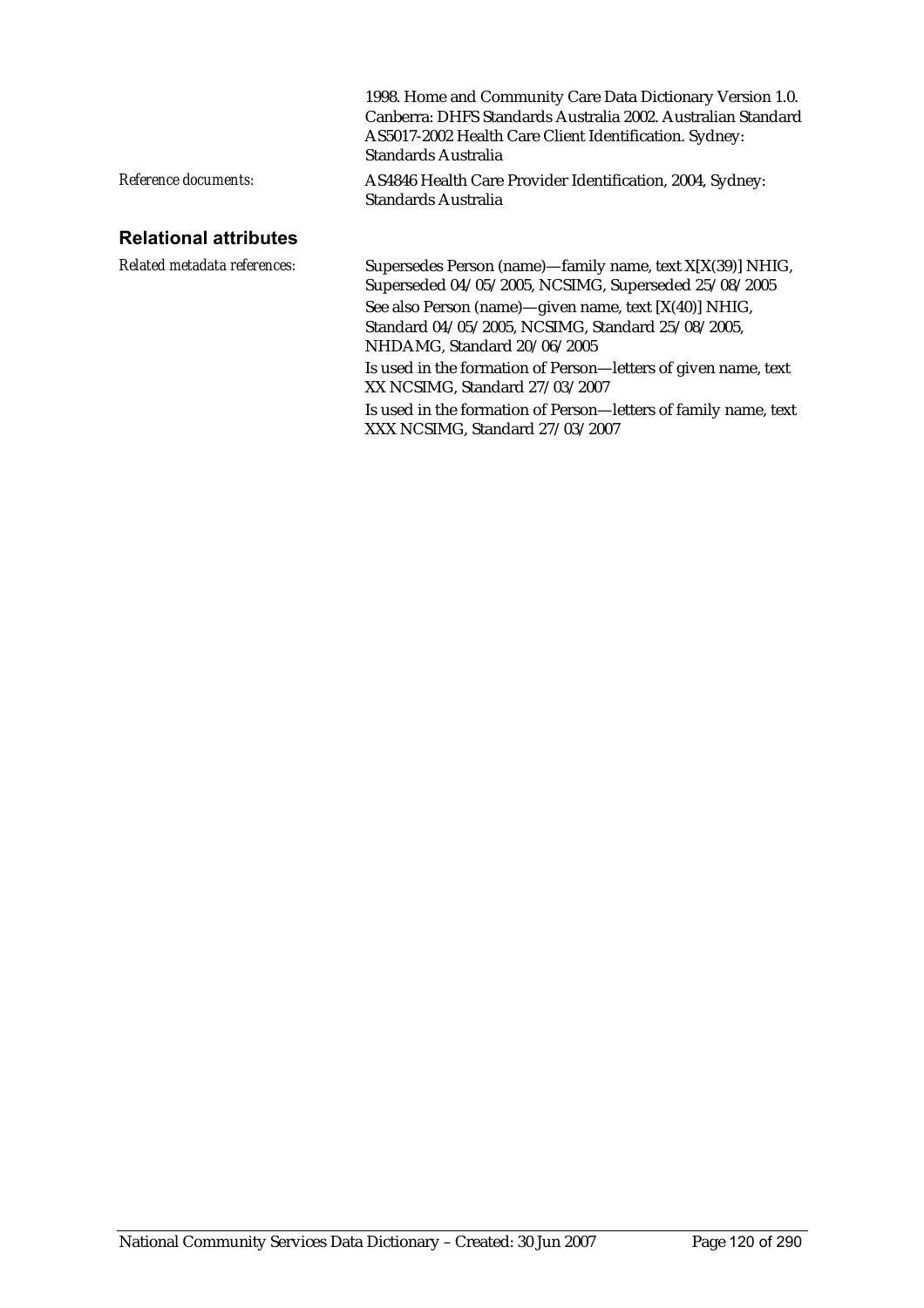# **Field of education**

# **Identifying and definitional attributes**

| Metadata item type:         | Data Element                                                                                                                            |
|-----------------------------|-----------------------------------------------------------------------------------------------------------------------------------------|
| Technical name:             | Person-field of education, code (ASCED 2001) NN[{NN}{NN}]                                                                               |
| <b>METeOR</b> identifier:   | 270172                                                                                                                                  |
| <b>Registration status:</b> | NCSIMG, Standard 01/03/2005                                                                                                             |
| Definition:                 | The main field of education undertaken by a person in relation<br>to current study or completed education, as represented by a<br>code. |

# **Data element concept attributes**

| Data element concept: | Person—field of education                                                                                  |
|-----------------------|------------------------------------------------------------------------------------------------------------|
| Definition:           | The main field of education undertaken by a person in relation<br>to current study or completed education. |
| Context:              | This metadata item provides an indication of diversity in<br>aspects of educational attainment.            |
| Object class:         | Person                                                                                                     |
| <b>Property:</b>      | Field of education                                                                                         |

# **Value domain attributes**

#### **Representational attributes**

| <b>Classification scheme:</b> |              | Australian Standard Classification of Education 2001 |
|-------------------------------|--------------|------------------------------------------------------|
| <b>Representation class:</b>  | Code         |                                                      |
| Data type:                    | Number       |                                                      |
| Format:                       | NN[{NN}{NN}] |                                                      |
| Maximum character length:     | 6            |                                                      |
| Supplementary values:         | Value        | Meaning                                              |
|                               | 99(9999)     | Not stated/inadequately described                    |

| Code 99(9999), Not stated/inadequately described, is not for<br>use on primary collection forms. It is primarily for use in<br>administrative collections when transferring data from data sets<br>where the metadata item has not been collected. |
|----------------------------------------------------------------------------------------------------------------------------------------------------------------------------------------------------------------------------------------------------|
| A standard question module for self-enumerated collections is<br>not available for this metadata item.                                                                                                                                             |
| Accurate data is best achieved using computer-assisted coding<br>of both the field of education and the level of highest<br>educational attainment at the same time.                                                                               |
| Computer-assisted coding will return a nine-digit code<br>comprising both the field of education and level of highest<br>educational attainment codes.                                                                                             |
|                                                                                                                                                                                                                                                    |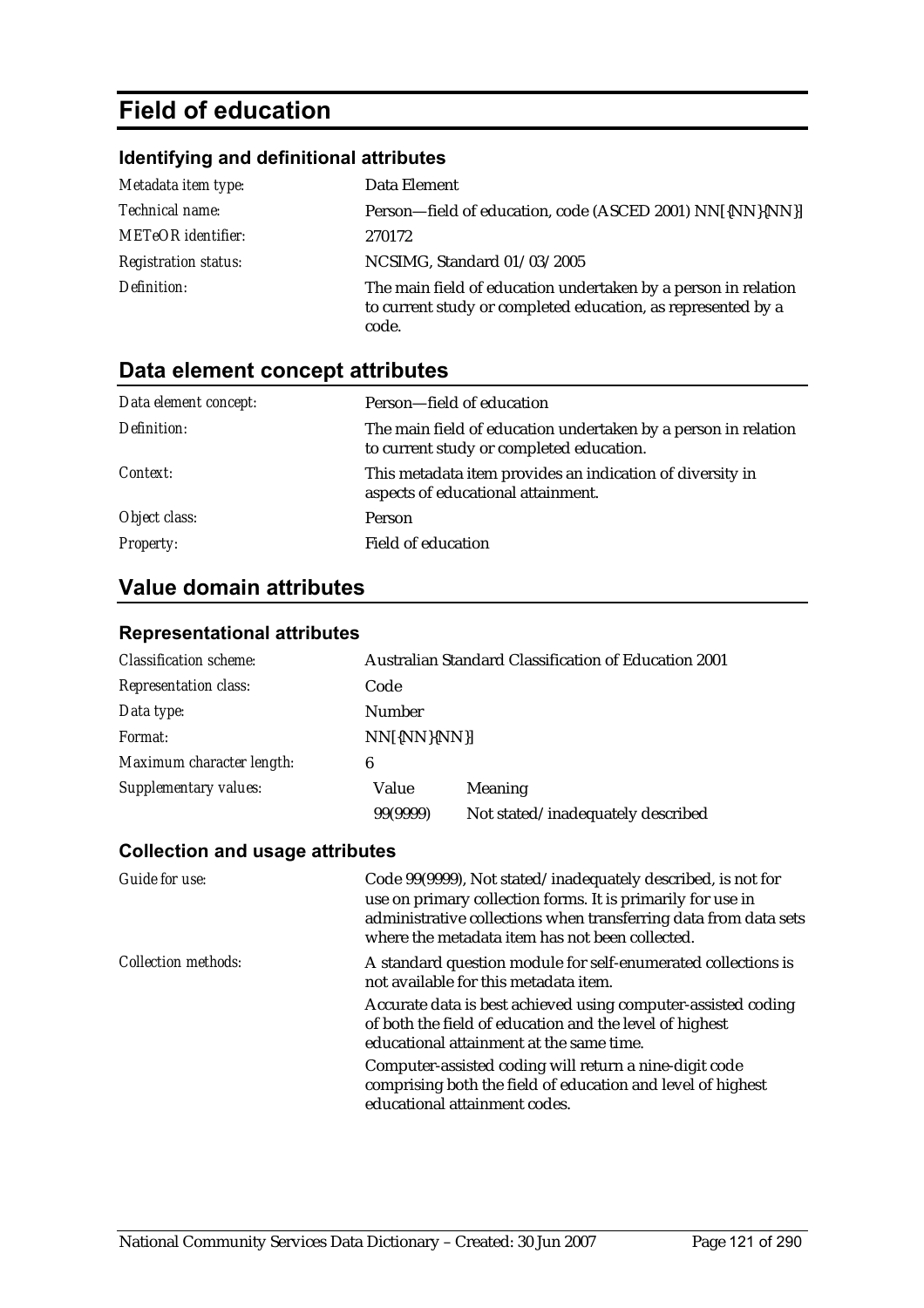# **Data element attributes**

#### **Collection and usage attributes**

| Guide for use:                         | This is a three-level hierarchical classification specifying broad,<br>narrow and detailed fields of study. For example, social work is<br>coded to the broad field 09 'Society and Culture', the narrow<br>field 0905 'Human Welfare Studies and Services' and the<br>detailed field 090501 'Social Work'. |
|----------------------------------------|-------------------------------------------------------------------------------------------------------------------------------------------------------------------------------------------------------------------------------------------------------------------------------------------------------------|
| <b>Source and reference attributes</b> |                                                                                                                                                                                                                                                                                                             |
| Submitting organisation:               | Australian Institute of Health and Welfare                                                                                                                                                                                                                                                                  |
| Origin:                                | Australian Standards Classification of Education (ASCED 2001).<br>Australian Bureau of Statistics Cat. no 1272.0 (last viewed 21                                                                                                                                                                            |

#### **Relational attributes**

| Related metadata references: | Supersedes Field of education, version 2, DE, NCSDD, |
|------------------------------|------------------------------------------------------|
|                              | NCSIMG, Superseded 01/03/2005                        |

Dec 2005)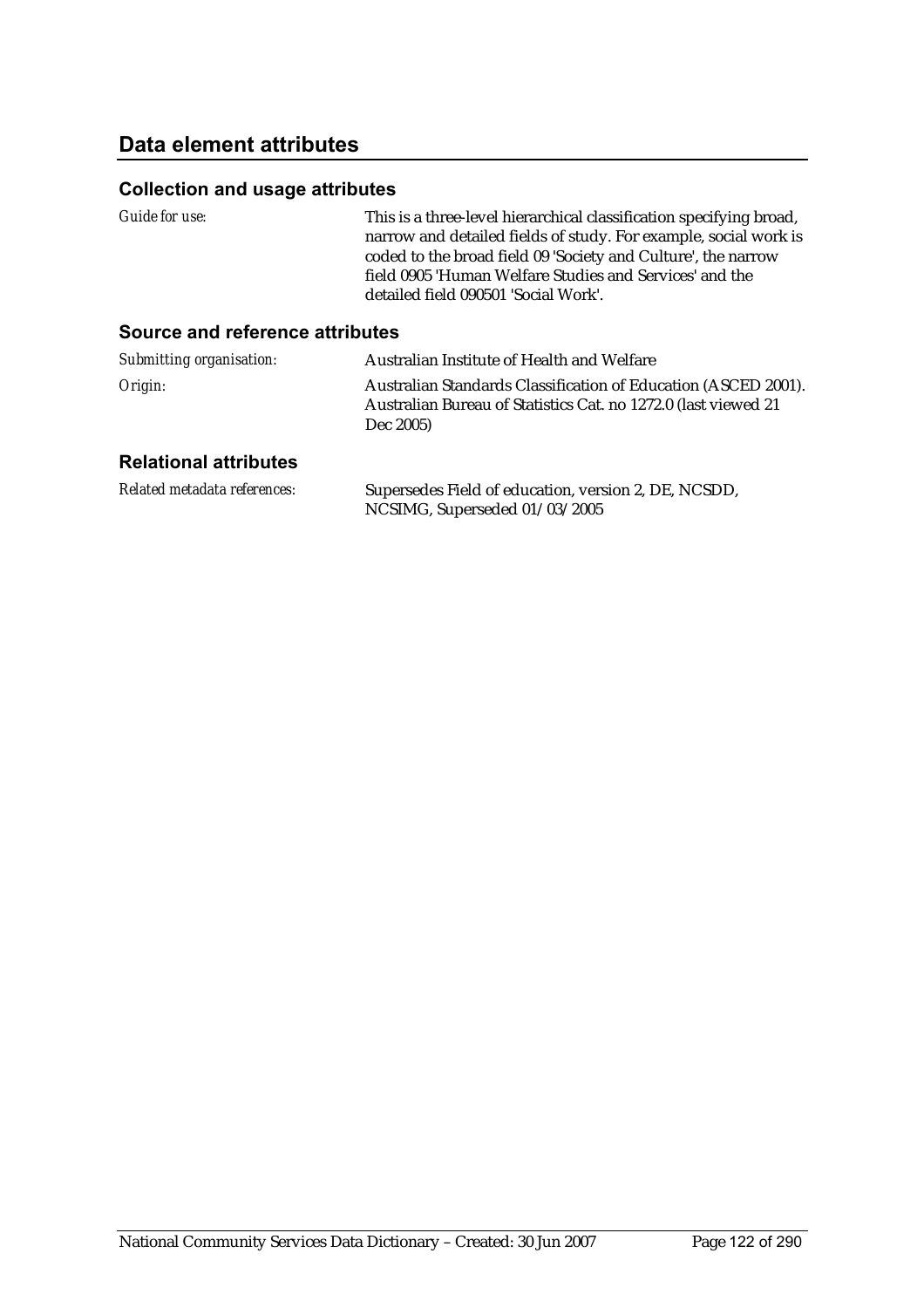# **First language spoken**

# **Identifying and definitional attributes**

| Metadata item type:         | Data Element                                                                                                                                                                     |
|-----------------------------|----------------------------------------------------------------------------------------------------------------------------------------------------------------------------------|
| Technical name:             | Person-first language spoken, code (ASCL 2005) NN{NN}                                                                                                                            |
| <b>METeOR</b> identifier:   | 304131                                                                                                                                                                           |
| <b>Registration status:</b> | NCSIMG, Standard 29/04/2006<br>NHDAMG, Standard 10/02/2006                                                                                                                       |
| Definition:                 | The language the person identifies as being the first language<br>that they could understand to the extent of being able to<br>conduct a conversation, as represented by a code. |

# **Data element concept attributes**

| Data element concept: | Person-first language spoken                                                                                                                                          |
|-----------------------|-----------------------------------------------------------------------------------------------------------------------------------------------------------------------|
| Definition:           | The language the person identifies, or remembers, as being the<br>first language that they could understand to the extent of being<br>able to conduct a conversation. |
| Object class:         | Person                                                                                                                                                                |
| <b>Property:</b>      | First language spoken                                                                                                                                                 |

# **Value domain attributes**

#### **Representational attributes**

| <b>Classification scheme:</b> | <b>Australian Standard Classification of Languages 2005</b> |
|-------------------------------|-------------------------------------------------------------|
| <b>Representation class:</b>  | Code                                                        |
| Data type:                    | <b>Number</b>                                               |
| <i>Format:</i>                | NN{NN}                                                      |
| Maximum character length:     | 4                                                           |

| Guide for use: | The Australian Standard Classification of Languages (ASCL)<br>has a three-level hierarchical structure. The most detailed level<br>of the classification consists of base units (languages) which are<br>represented by four-digit codes. The second level of the<br>classification comprises narrow groups of languages (the<br>Narrow Group level), identified by the first two digits. The<br>most general level of the classification consists of broad groups<br>of languages (the Broad Group level) and is identified by the<br>first digit. The classification includes Australian Indigenous |
|----------------|-------------------------------------------------------------------------------------------------------------------------------------------------------------------------------------------------------------------------------------------------------------------------------------------------------------------------------------------------------------------------------------------------------------------------------------------------------------------------------------------------------------------------------------------------------------------------------------------------------|
|                | languages and sign languages.<br>For example, the Lithuanian language has a code of 3102. In this<br>case 3 denotes that it is an Eastern European language, while 31<br>denotes that it is a Baltic language. The Pintupi Aboriginal<br>language is coded as 8713. In this case 8 denotes that it is an<br>Australian Indigenous language and 87 denotes that the<br>language is Western Desert language.                                                                                                                                                                                            |
|                | Language data may be output at the Broad Group level,<br>Narrow Group level or base level of the classification. If<br>necessary significant Languages within a Narrow Group can be<br>presented separately while the remaining Languages in the                                                                                                                                                                                                                                                                                                                                                      |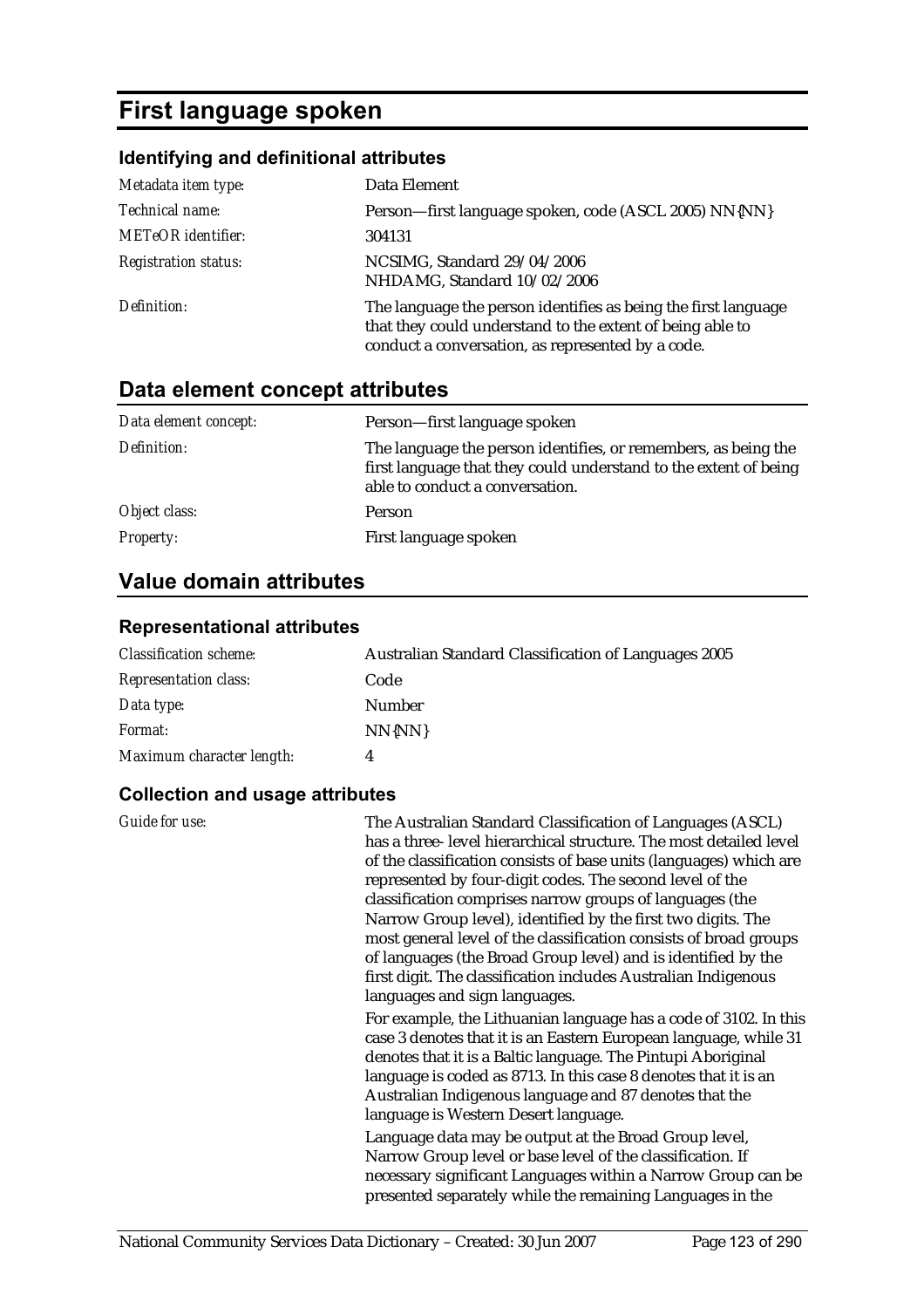Narrow Group are aggregated. The same principle can be adopted to highlight significant Narrow Groups within a Broad Group.

# **Data element attributes**

| <b>Collection methods:</b>      | Data should be captured, classified and stored at the base level<br>of the classification wherever possible as this allows the greatest<br>flexibility for output.                                                                                                                                                                                                                                                               |
|---------------------------------|----------------------------------------------------------------------------------------------------------------------------------------------------------------------------------------------------------------------------------------------------------------------------------------------------------------------------------------------------------------------------------------------------------------------------------|
|                                 | Recommended question:                                                                                                                                                                                                                                                                                                                                                                                                            |
|                                 | Which language did you/the person/name first speak as a<br>child?                                                                                                                                                                                                                                                                                                                                                                |
|                                 | English                                                                                                                                                                                                                                                                                                                                                                                                                          |
|                                 | Italian                                                                                                                                                                                                                                                                                                                                                                                                                          |
|                                 | Greek                                                                                                                                                                                                                                                                                                                                                                                                                            |
|                                 | Cantonese                                                                                                                                                                                                                                                                                                                                                                                                                        |
|                                 | Mandarin<br>Arabic                                                                                                                                                                                                                                                                                                                                                                                                               |
|                                 |                                                                                                                                                                                                                                                                                                                                                                                                                                  |
|                                 | Vietnamese                                                                                                                                                                                                                                                                                                                                                                                                                       |
|                                 | German                                                                                                                                                                                                                                                                                                                                                                                                                           |
|                                 | Spanish                                                                                                                                                                                                                                                                                                                                                                                                                          |
|                                 | Tagalog (Filipino)                                                                                                                                                                                                                                                                                                                                                                                                               |
|                                 | Other (please specify)                                                                                                                                                                                                                                                                                                                                                                                                           |
|                                 | While agencies are encouraged to use the recommended<br>question described above, it is acknowledged that this is not<br>always possible in practice. For example, where the data<br>collection is a by-product of the provision of a health or<br>community service, the information may be ascertained using<br>different means. However, this standard should be used<br>wherever practically possible.                       |
| <b>Comments:</b>                | Persons whose first language is not English have been                                                                                                                                                                                                                                                                                                                                                                            |
|                                 | identified by service providers as a population group that may<br>experience disadvantage when seeking to obtain equal access to<br>government and community programs and services in<br>Australia. Data relating to 'First language spoken' may thus<br>provide a surrogate indicator of disadvantage potentially<br>associated with a lack of English competence or with other<br>factors associated with cultural background. |
| Source and reference attributes |                                                                                                                                                                                                                                                                                                                                                                                                                                  |
|                                 |                                                                                                                                                                                                                                                                                                                                                                                                                                  |
| Origin:                         | Australian Bureau of Statistics 2005. Australian Standard<br>Classification of Languages (ASCL) 2005. Cat. no. 1267.0. 2nd<br>Edition, Canberra: ABS. Viewed 29 July 2005.                                                                                                                                                                                                                                                       |
| <b>Relational attributes</b>    |                                                                                                                                                                                                                                                                                                                                                                                                                                  |
| Related metadata references:    | See also Person-proficiency in spoken English, code N NHIG,<br>Standard 01/03/2005, NCSIMG, Standard 01/03/2005,<br>NHDAMG, Standard 10/02/2006                                                                                                                                                                                                                                                                                  |
|                                 | See also Person-main language other than English spoken at<br>home, code (ASCL 2005) NN{NN} NHIG, Standard<br>08/02/2006, NCSIMG, Standard 29/04/2006, NHDAMG,<br>Standard 10/02/2006                                                                                                                                                                                                                                            |
|                                 | See also Person-country of birth, code (SACC 1998) NNNN<br>NHIG, Standard 01/03/2005, NCSIMG, Standard 01/03/2005,                                                                                                                                                                                                                                                                                                               |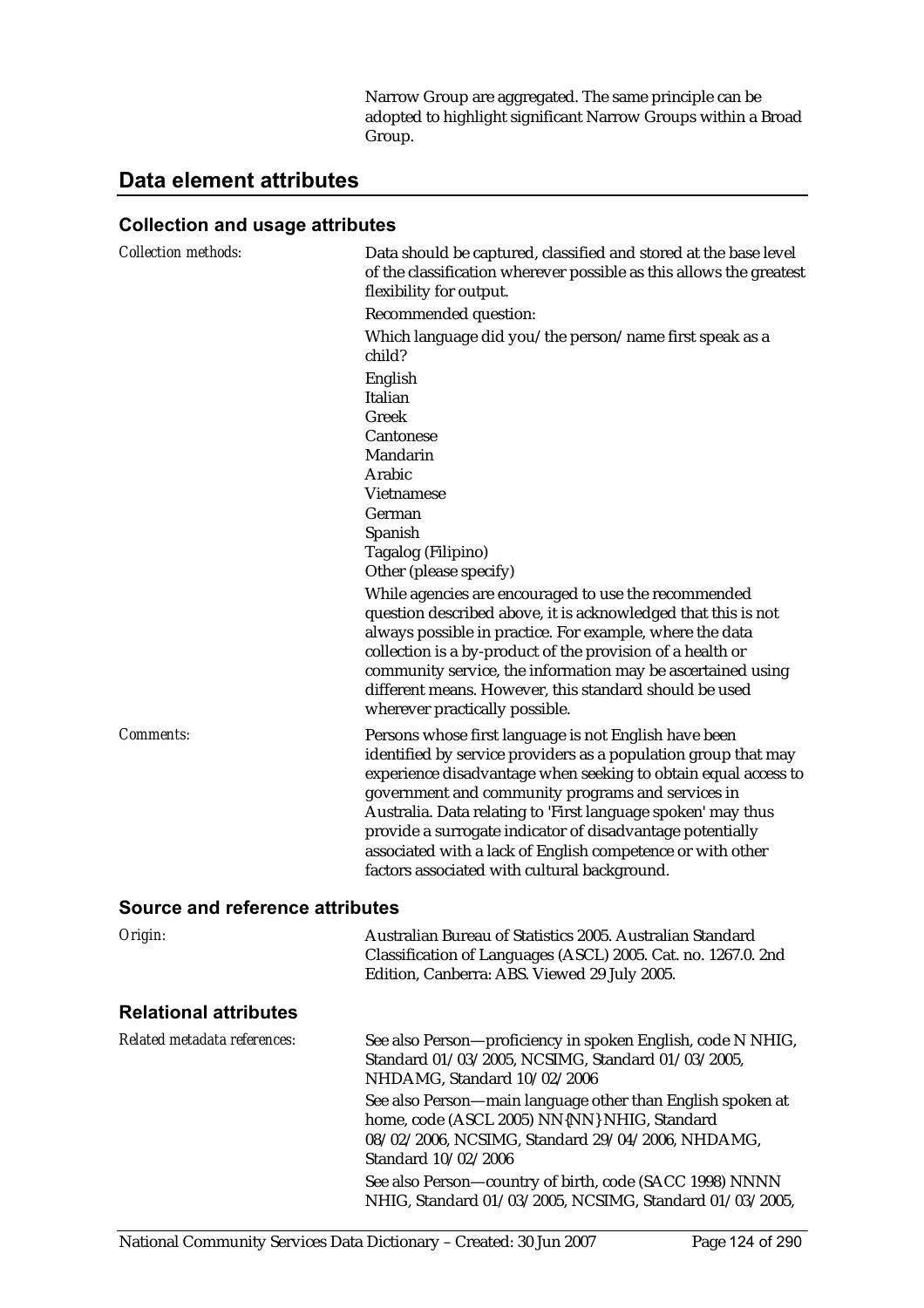NHDAMG, Standard 20/06/2005

Supersedes Person—first language spoken, code (ASCL 1997) N[NNN] NCSIMG, Superseded 29/04/2006, NHDAMG, Superseded 10/02/2006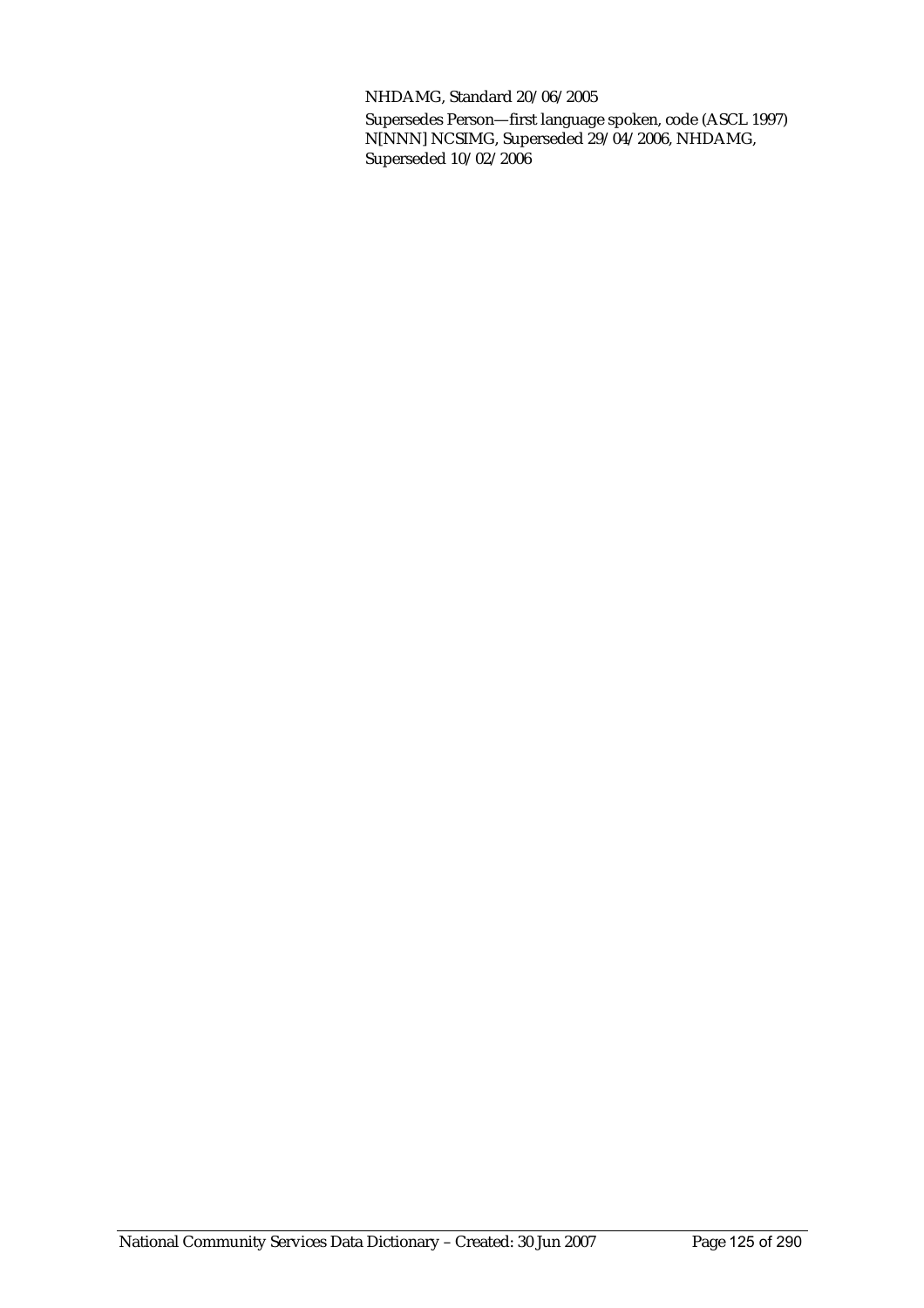# **First service contact date**

# **Identifying and definitional attributes**

| Metadata item type:         | Data Element                                                              |
|-----------------------------|---------------------------------------------------------------------------|
| <i>Technical name:</i>      | Service event—first service contact date, DDMMYYYY                        |
| <b>METeOR</b> identifier:   | 270163                                                                    |
| <b>Registration status:</b> | NCSIMG, Standard 01/03/2005                                               |
| Definition:                 | The date on which the agency provides the first service to the<br>client. |

## **Data element concept attributes**

| Data element concept: | Service event—first service contact date                                  |
|-----------------------|---------------------------------------------------------------------------|
| Definition:           | The date on which the agency provides the first service to the<br>client. |
| Object class:         | Service event                                                             |
| <b>Property:</b>      | First service contact date                                                |

#### **Source and reference attributes**

*Submitting organisation:* Australian Institute of Health and Welfare

# **Value domain attributes**

#### **Representational attributes**

| <b>Representation class:</b> | Date            |
|------------------------------|-----------------|
| Data type:                   | Date/Time       |
| Format:                      | <b>DDMMYYYY</b> |
| Maximum character length:    | 8               |

# **Data element attributes**

| Guide for use:                  | Due to the considerable variation in the types of services<br>provided in the community services sector, it is not possible at<br>this stage to define in generic terms what will constitute the first<br>service contact date. |
|---------------------------------|---------------------------------------------------------------------------------------------------------------------------------------------------------------------------------------------------------------------------------|
| <b>Collection methods:</b>      | For each separate service episode a separate 'Service event-<br>first service contact date, DDMMYYYY' should be recorded.                                                                                                       |
| Comments:                       | This metadata item is used in calculation of measures of periods<br>of support and duration of assistance.                                                                                                                      |
| Source and reference attributes |                                                                                                                                                                                                                                 |
| Submitting organisation:        | Australian Institute of Health and Welfare                                                                                                                                                                                      |

| <b>Relational attributes</b>                                |                                                                                               |
|-------------------------------------------------------------|-----------------------------------------------------------------------------------------------|
| Related metadata references:                                | Supersedes First service contact date, version 2, DE, NCSDD,<br>NCSIMG, Superseded 01/03/2005 |
| <b>Implementation in Data Set</b><br><b>Specifications:</b> | Juvenile Justice NMDS 2005-06 NCSIMG, Standard 27/03/2007                                     |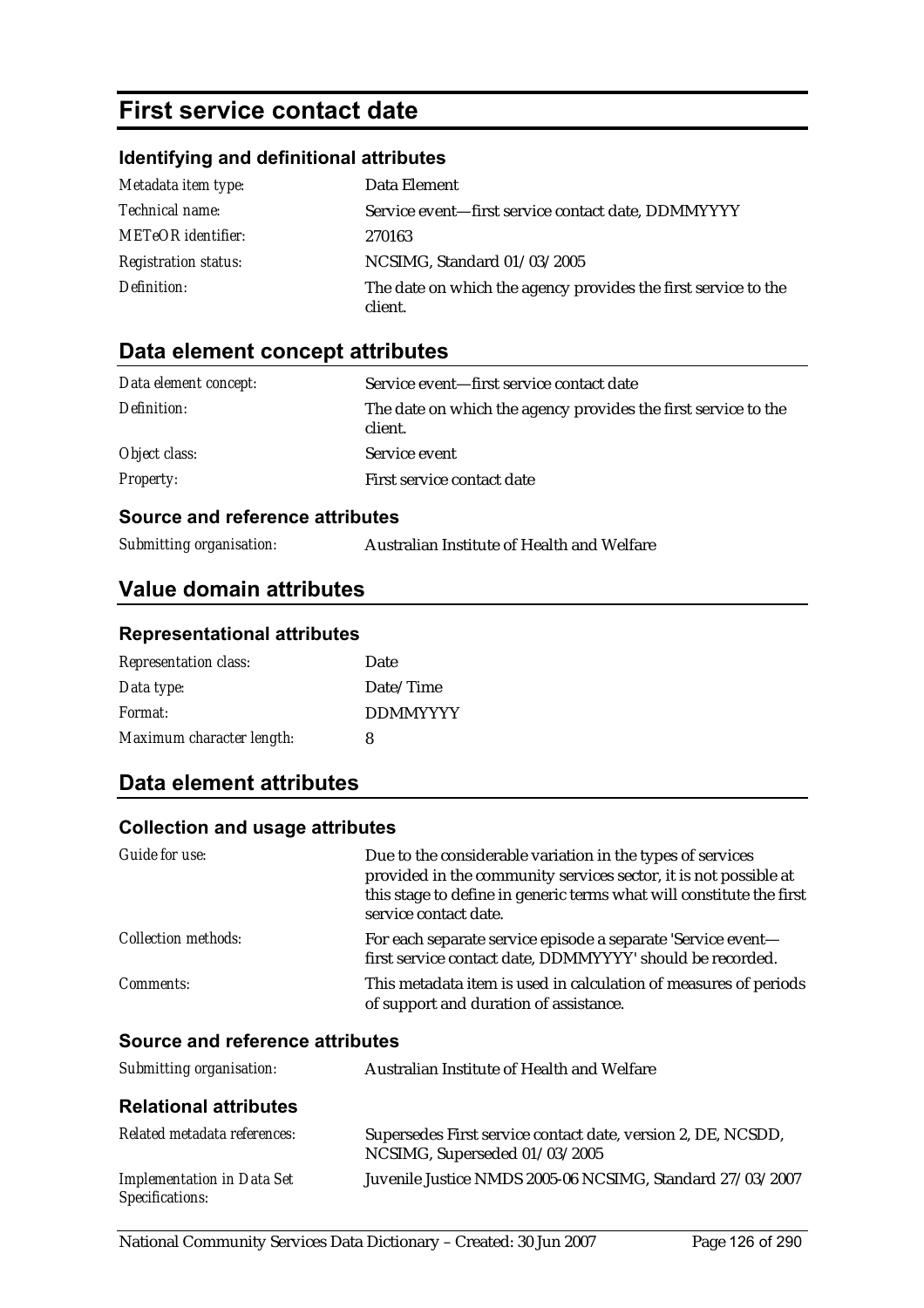# **Floor/level number (person)**

### **Identifying and definitional attributes**

| Metadata item type:         | Data Element                                                                |
|-----------------------------|-----------------------------------------------------------------------------|
| Technical name:             | Person (address)—floor/level identifier, [NNNA]                             |
| <b>METeOR</b> identifier:   | 270029                                                                      |
| <b>Registration status:</b> | NHIG, Standard 01/03/2005<br>NCSIMG, Standard 30/09/2005                    |
| Definition:                 | The unique identifier for the floor/level where a person can be<br>located. |

# **Data element concept attributes**

| Data element concept: | Person (address)—floor/level identifier                   |
|-----------------------|-----------------------------------------------------------|
| Definition:           | The floor/level identifier where a person can be located. |
| Object class:         | Person                                                    |
| <i>Property:</i>      | Floor/level identifier                                    |

# **Value domain attributes**

#### **Representational attributes**

| <b>Representation class:</b> | <b>Identifier</b> |
|------------------------------|-------------------|
| Data type:                   | String            |
| <i>Format:</i>               | [NNNA]            |
| Maximum character length:    | Λ                 |

## **Data element attributes**

| Guide for use:                  | Floor/level number and suffix are both optional.                                                                   |
|---------------------------------|--------------------------------------------------------------------------------------------------------------------|
|                                 | The Floor/level number must be recorded with its<br>corresponding Floor/level type.                                |
|                                 | Some Floor/level numbers may be followed by an alphabetic<br>suffix.                                               |
|                                 | Examples of Floor/level identification:                                                                            |
|                                 | FL <sub>1</sub> A                                                                                                  |
|                                 | L <sub>3</sub>                                                                                                     |
|                                 | LG A                                                                                                               |
| <b>Collection methods:</b>      | Do not leave a space between the number and alpha suffix. To<br>be collected in conjunction with Floor/level type. |
| Source and reference attributes |                                                                                                                    |
| Origin:                         | <b>Health Data Standards Committee</b>                                                                             |
|                                 | <b>Australia Post Address Presentation Standard</b>                                                                |
| <b>Relational attributes</b>    |                                                                                                                    |
| Related metadata references:    | Supersedes Floor/level number, version 1, DE, NHDD,<br>NHIMG, Superseded 01/03/2005                                |
|                                 | Is used in the formation of Person (address)—address line, text                                                    |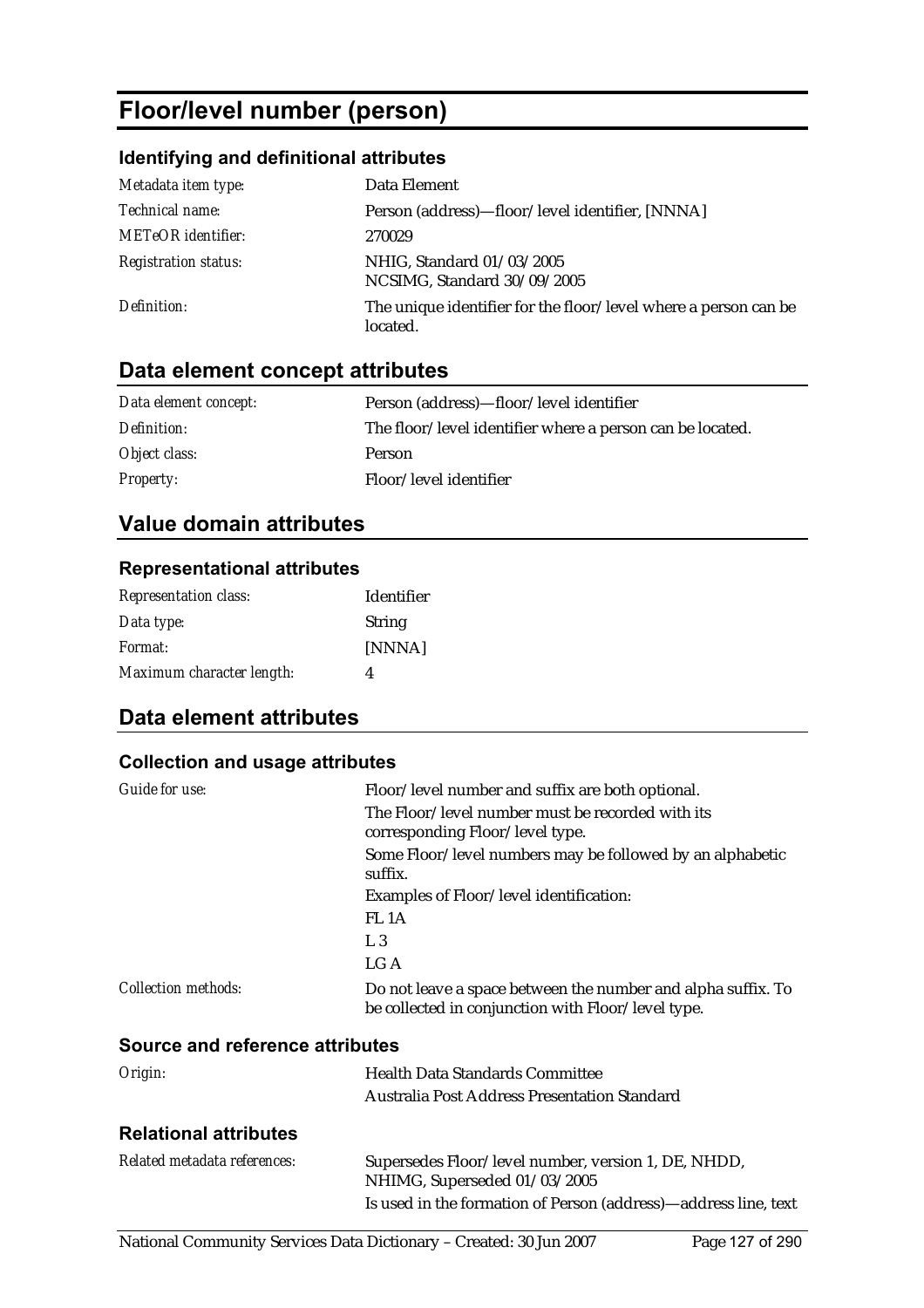[X(180)] NHIG, Standard 04/05/2005, NCSIMG, Standard 30/09/2005

Is used in the formation of Person (address)—health address line, text [X(180)] NHIG, Superseded 04/05/2005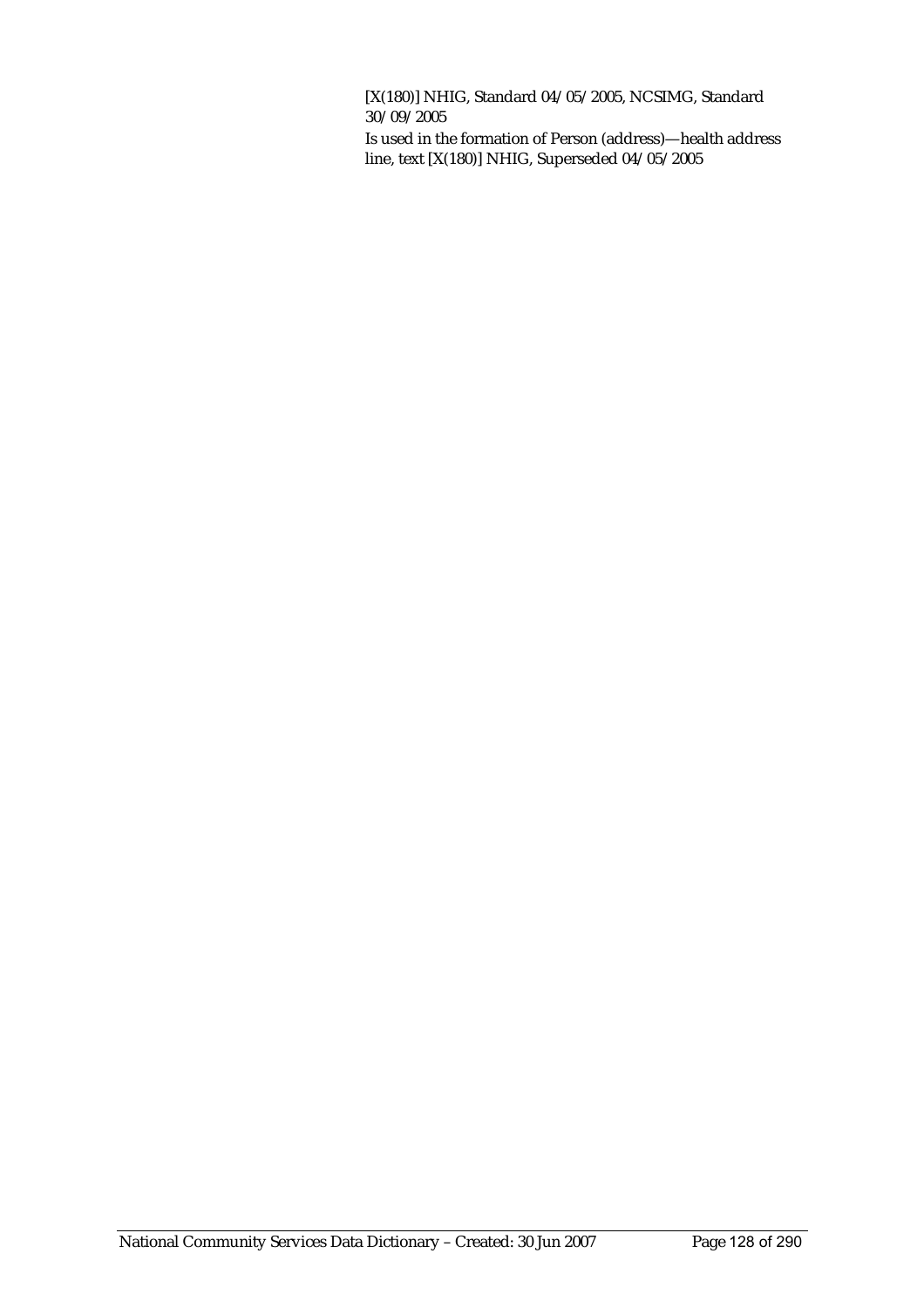# **Floor/level number (service provider organisation)**

### **Identifying and definitional attributes**

| Metadata item type:         | Data Element                                                                    |
|-----------------------------|---------------------------------------------------------------------------------|
| Technical name:             | Service provider organisation (address)—floor/level identifier,<br>[NNNA]       |
| <b>METeOR</b> identifier:   | 290264                                                                          |
| <b>Registration status:</b> | NHIG, Standard 04/05/2005<br>NCSIMG, Standard 30/09/2005                        |
| Definition:                 | The unique identifier for floor/level, where an organisation can<br>be located. |

# **Data element concept attributes**

| Data element concept: | Service provider organisation (address)—floor/level identifier   |
|-----------------------|------------------------------------------------------------------|
| Definition:           | The floor/level identifier where an organisation can be located. |
| Object class:         | Service provider organisation                                    |
| <i>Property:</i>      | Floor/level identifier                                           |

# **Value domain attributes**

#### **Representational attributes**

| <b>Representation class:</b> | Identifier    |
|------------------------------|---------------|
| Data type:                   | <b>String</b> |
| <i>Format:</i>               | [NNNA]        |
| Maximum character length:    | Λ             |

# **Data element attributes**

#### **Collection and usage attributes**

| Guide for use:                  | Floor/level number and suffix are both optional.                                                                   |
|---------------------------------|--------------------------------------------------------------------------------------------------------------------|
|                                 | The Floor/level number must be recorded with its<br>corresponding Floor/level type.                                |
|                                 | Some Floor/level numbers may be followed by an alphabetic<br>suffix.                                               |
|                                 | Examples of Floor/level identification:                                                                            |
|                                 | FL 1A, L 3, LG A                                                                                                   |
| <i>Collection methods:</i>      | Do not leave a space between the number and alpha suffix. To<br>be collected in conjunction with Floor/level type. |
| Source and reference attributes |                                                                                                                    |

| Origin:                      | <b>Health Data Standards Committee</b>       |
|------------------------------|----------------------------------------------|
|                              | Australia Post Address Presentation Standard |
| <b>Relational attributes</b> |                                              |

| Related metadata references: | Is used in the formation of Service provider organisation |
|------------------------------|-----------------------------------------------------------|
|                              | $(address)$ —address line, text $[X(180)]$ NHIG, Standard |
|                              | 04/05/2005, NCSIMG, Standard 30/09/2005                   |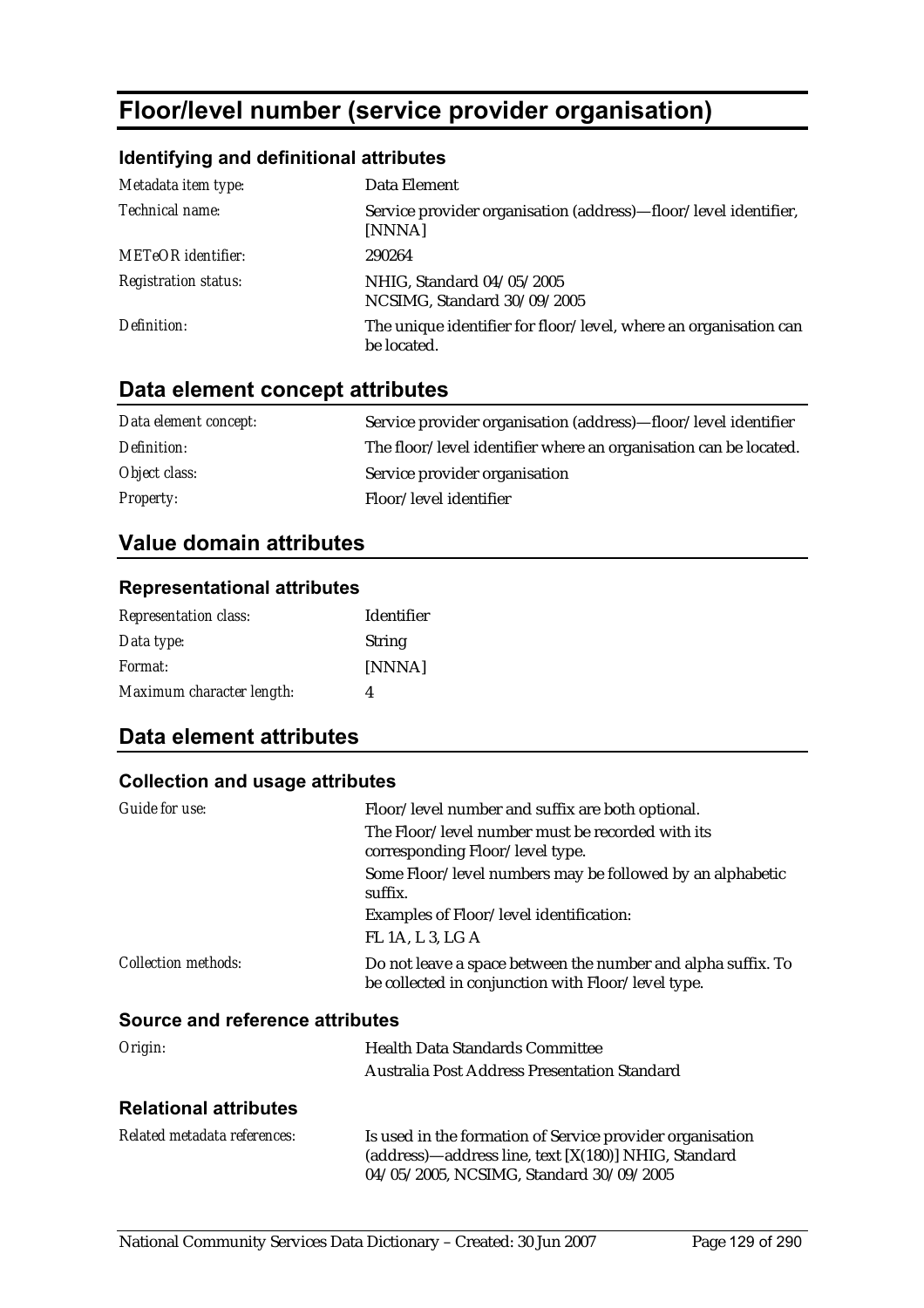# **Floor/level type (person)**

### **Identifying and definitional attributes**

| Metadata item type:         | Data Element                                                                        |
|-----------------------------|-------------------------------------------------------------------------------------|
| Technical name:             | Person (address)—floor/level type, code A[A]                                        |
| <b>METeOR</b> identifier:   | 270024                                                                              |
| <b>Registration status:</b> | NHIG, Standard 01/03/2005<br>NCSIMG, Standard 30/09/2005                            |
| Definition:                 | The type of floor/level where a person can be located, as<br>represented by a code. |

# **Data element concept attributes**

| Data element concept: | Person (address)—floor/level type                      |
|-----------------------|--------------------------------------------------------|
| Definition:           | The type of floor/level where a person can be located. |
| Object class:         | Person                                                 |
| <i>Property:</i>      | Floor/level type                                       |

# **Value domain attributes**

#### **Representational attributes**

| Code          |                     |
|---------------|---------------------|
| <b>String</b> |                     |
| A[A]          |                     |
| 2             |                     |
| Value         | Meaning             |
| B             | <b>Basement</b>     |
| FL            | <b>Floor</b>        |
| G             | Ground              |
| L             | Level               |
| LG            | Lower Ground        |
| M             | Mezzanine           |
| UG            | <b>Upper Ground</b> |
|               |                     |

#### **Data element attributes**

#### **Collection and usage attributes**

| Guide for use:             | Some floor/level identification may require the Floor/level<br>type plus a Floor/level number to be recorded.                                                                                                            |
|----------------------------|--------------------------------------------------------------------------------------------------------------------------------------------------------------------------------------------------------------------------|
| <b>Collection methods:</b> | To be collected in conjunction with Floor/level number where<br>applicable. Some Floor/level type entries will often have no<br>corresponding number e.g. Basement, Ground, Lower ground,<br>Mezzanine and Upper ground. |
|                            |                                                                                                                                                                                                                          |

| Origin: | <b>Health Data Standards Committee</b>              |
|---------|-----------------------------------------------------|
|         | <b>Australia Post Address Presentation Standard</b> |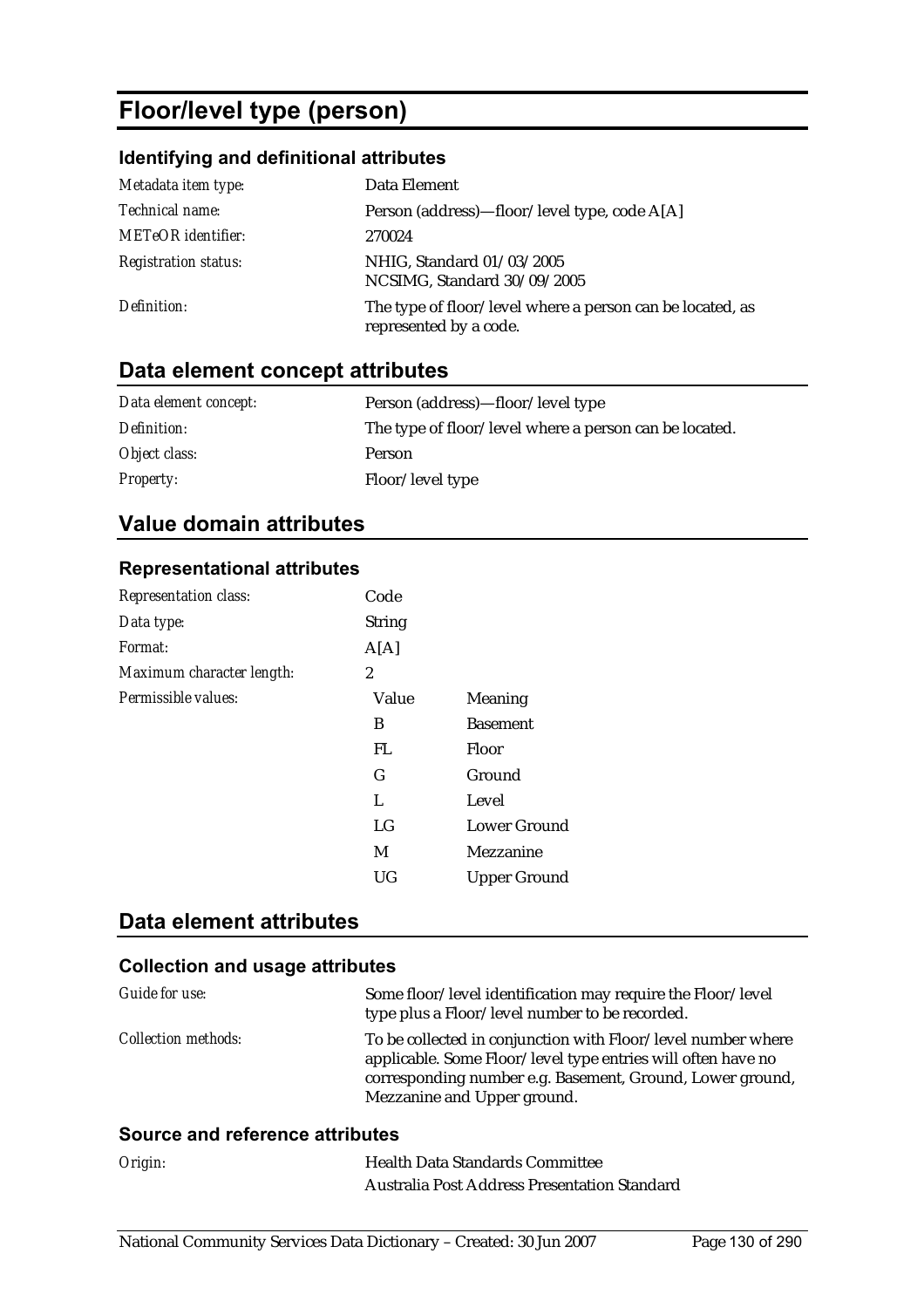### **Relational attributes**

*Related metadata references:* Supersedes Floor/level type, version 1, DE, NHDD, NHIMG, Superseded 01/03/2005 Is used in the formation of Person (address)—address line, text [X(180)] NHIG, Standard 04/05/2005, NCSIMG, Standard 30/09/2005 Is used in the formation of Person (address)—health address line, text [X(180)] NHIG, Superseded 04/05/2005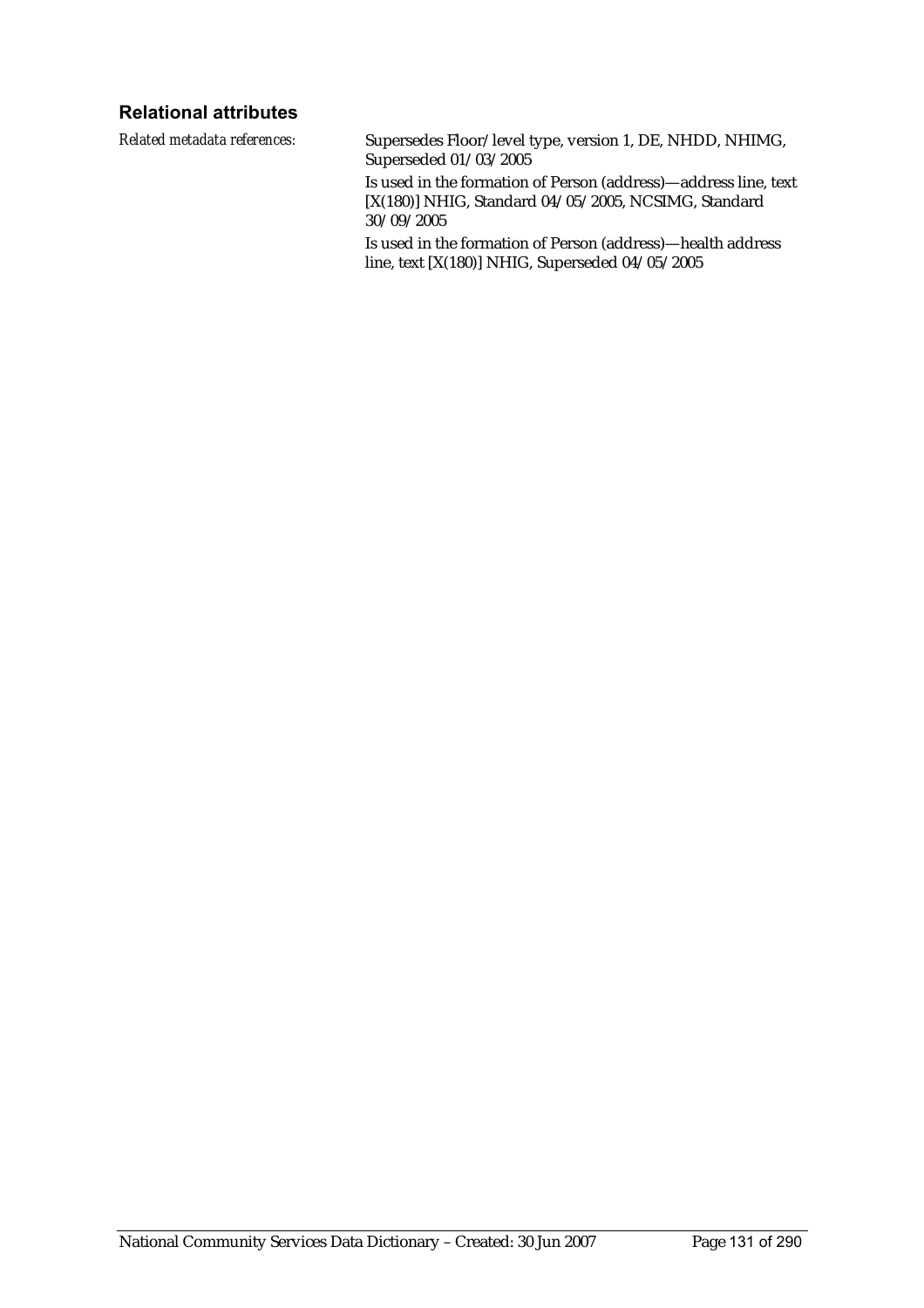# **Floor/level type (service provider organisation)**

### **Identifying and definitional attributes**

| Metadata item type:         | Data Element                                                                               |
|-----------------------------|--------------------------------------------------------------------------------------------|
| Technical name:             | Service provider organisation (address)—floor/level type, code<br>A[A]                     |
| <b>METeOR</b> identifier:   | 290245                                                                                     |
| <b>Registration status:</b> | NHIG, Standard 04/05/2005<br>NCSIMG, Standard 30/09/2005                                   |
| Definition:                 | The type of floor/level where an organisation can be located, as<br>represented by a code. |

### **Data element concept attributes**

| Data element concept: | Service provider organisation (address)—floor/level type      |
|-----------------------|---------------------------------------------------------------|
| Definition:           | The type of floor/level where an organisation can be located. |
| Object class:         | Service provider organisation                                 |
| <b>Property:</b>      | Floor/level type                                              |

## **Value domain attributes**

#### **Representational attributes**

| <b>Representation class:</b> | Code          |                     |
|------------------------------|---------------|---------------------|
| Data type:                   | <b>String</b> |                     |
| Format:                      | A[A]          |                     |
| Maximum character length:    | 2             |                     |
| Permissible values:          | Value         | Meaning             |
|                              | B             | <b>Basement</b>     |
|                              | FL            | Floor               |
|                              | G             | Ground              |
|                              | L             | Level               |
|                              | LG            | Lower Ground        |
|                              | M             | Mezzanine           |
|                              | UG            | <b>Upper Ground</b> |

## **Data element attributes**

#### **Collection and usage attributes**

*Collection methods:* To be collected in conjunction with Floor/level number where applicable. Some Floor/level type entries will often have no corresponding number e.g. Basement, Ground, Lower ground, Mezzanine and Upper ground.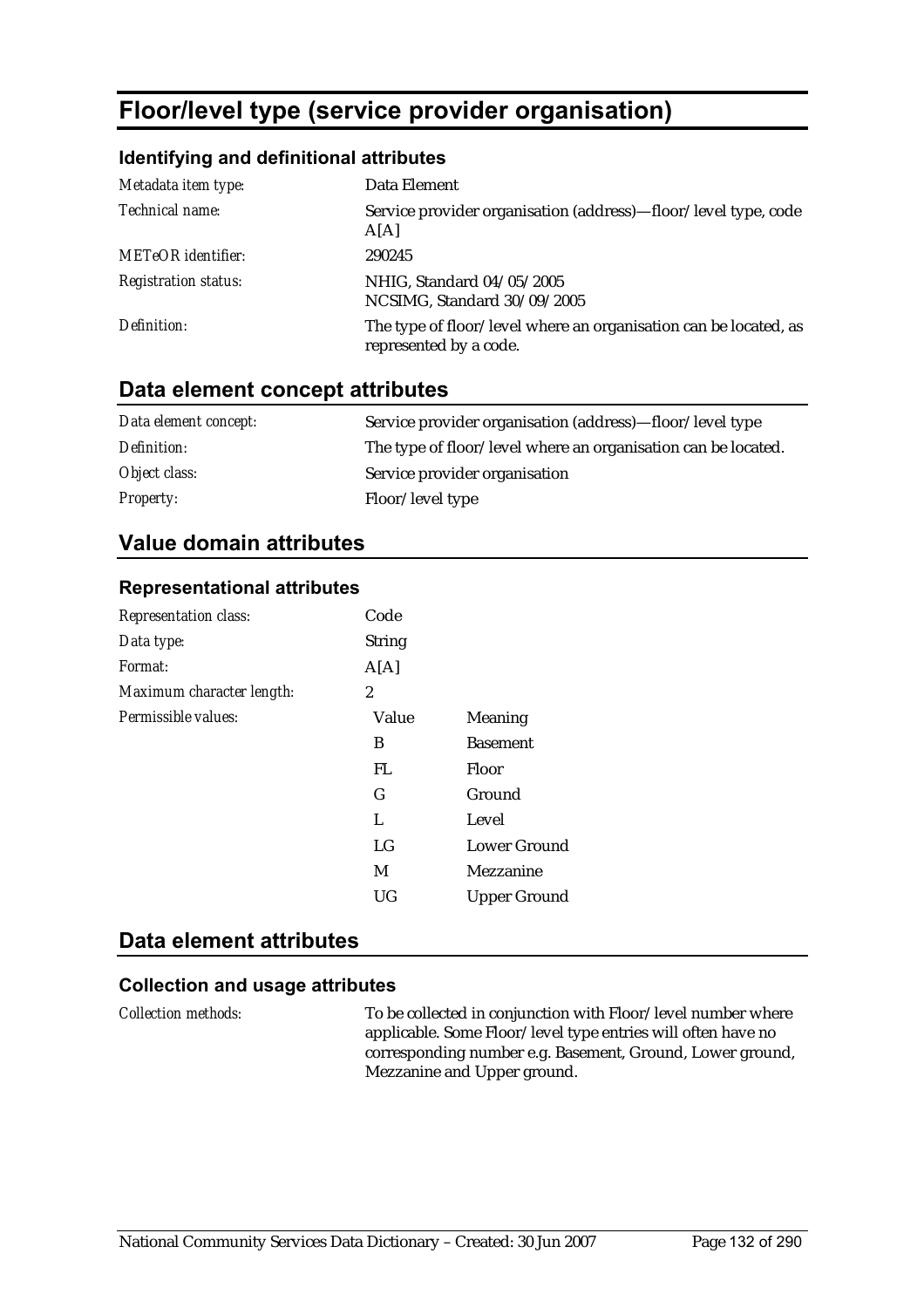### **Source and reference attributes**

| Origin: | Health Data Standards Committee                     |
|---------|-----------------------------------------------------|
|         | <b>Australia Post Address Presentation Standard</b> |
|         |                                                     |

### **Relational attributes**

| Related metadata references: | Is used in the formation of Service provider organisation |
|------------------------------|-----------------------------------------------------------|
|                              | (address)—address line, text [X(180)] NHIG, Standard      |
|                              | 04/05/2005, NCSIMG, Standard 30/09/2005                   |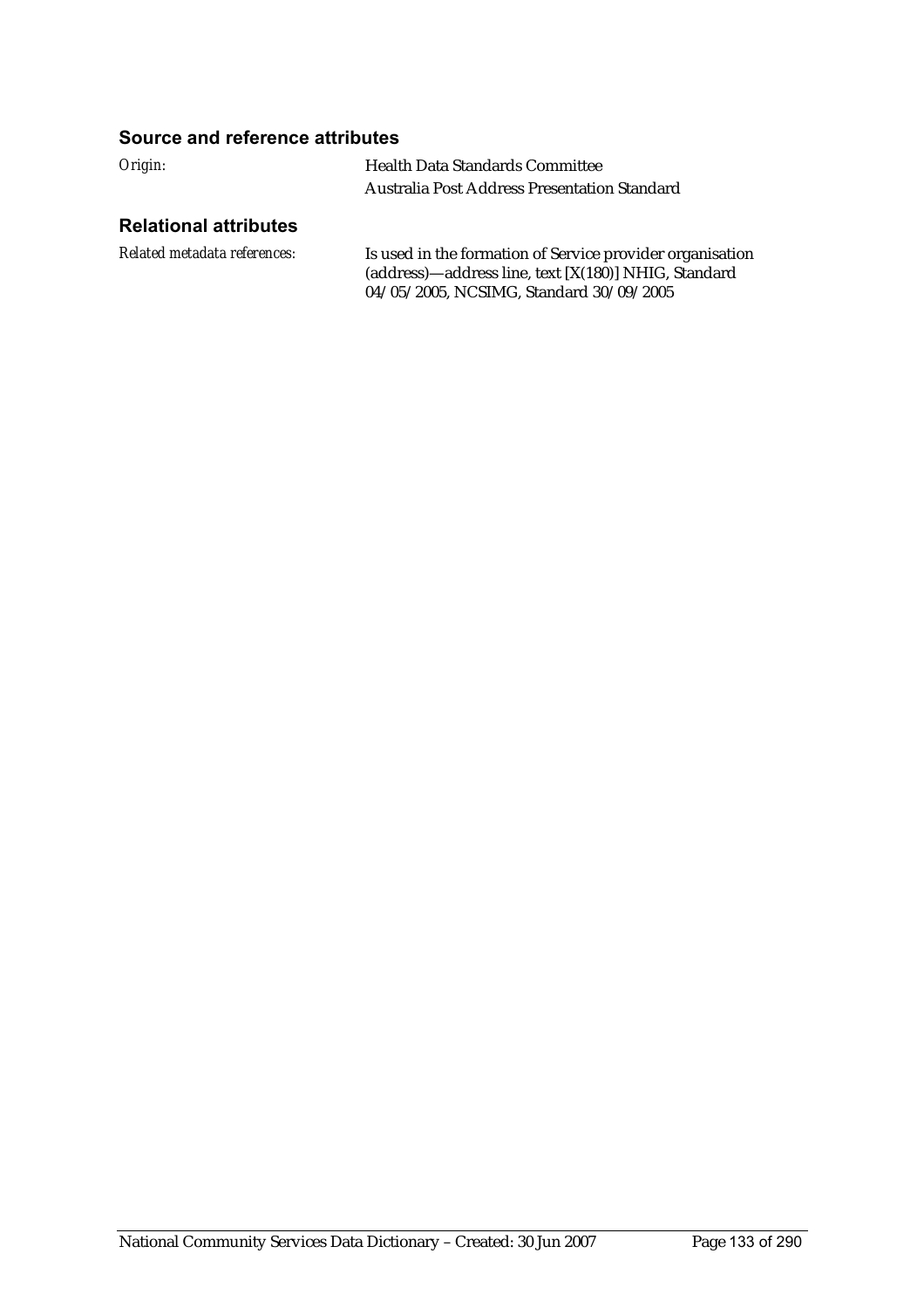# **Full financial year funding indicator**

#### **Identifying and definitional attributes**

| Metadata item type:         | Data Element                                                                                      |
|-----------------------------|---------------------------------------------------------------------------------------------------|
| Technical name:             | Service provider organisation-full financial year funding<br>indicator, yes/no code N             |
| Synonymous names:           | Full financial year of funding                                                                    |
| <b>METeOR</b> identifier:   | 322176                                                                                            |
| <b>Registration status:</b> | NCSIMG, Standard 27/04/2007                                                                       |
| Definition:                 | Whether the agency has received funding for the full financial<br>year, as represented by a code. |

# **Data element concept attributes**

| Data element concept: | Service provider organisation—full financial year funding<br>indicator  |
|-----------------------|-------------------------------------------------------------------------|
| Definition:           | Whether the agency has received funding for the full financial<br>year. |
| Object class:         | Service provider organisation                                           |
| <b>Property:</b>      | Full financial year funding indicator                                   |

# **Value domain attributes**

#### **Representational attributes**

| <b>Representation class:</b> | Code   |                |
|------------------------------|--------|----------------|
| Data type:                   | Number |                |
| Format:                      | N      |                |
| Maximum character length:    |        |                |
| Permissible values:          | Value  | <b>Meaning</b> |
|                              | 1      | Yes            |
|                              | 2      | No             |

#### **Data element attributes**

#### **Collection and usage attributes**

*Guide for use:* If an agency received funding in December but intends to operate for 52 weeks per year, 'No' should be reported for this data element and '52' should be reported for Service operation weeks. An agency may be funded for the entire financial year but only operates for, say, four school holiday periods of 2 weeks each. In this situation, the agency should report that it is funded for the full financial year.

| Submitting organisation: | CSTDA NMDS Network.                                                                                                                                        |
|--------------------------|------------------------------------------------------------------------------------------------------------------------------------------------------------|
| Origin:                  | Commonwealth State/Territory Disability Agreement National<br>Minimum Data Set (CSTDA NMDS) collection. Data Guide:<br>data items and definitions 2006-07. |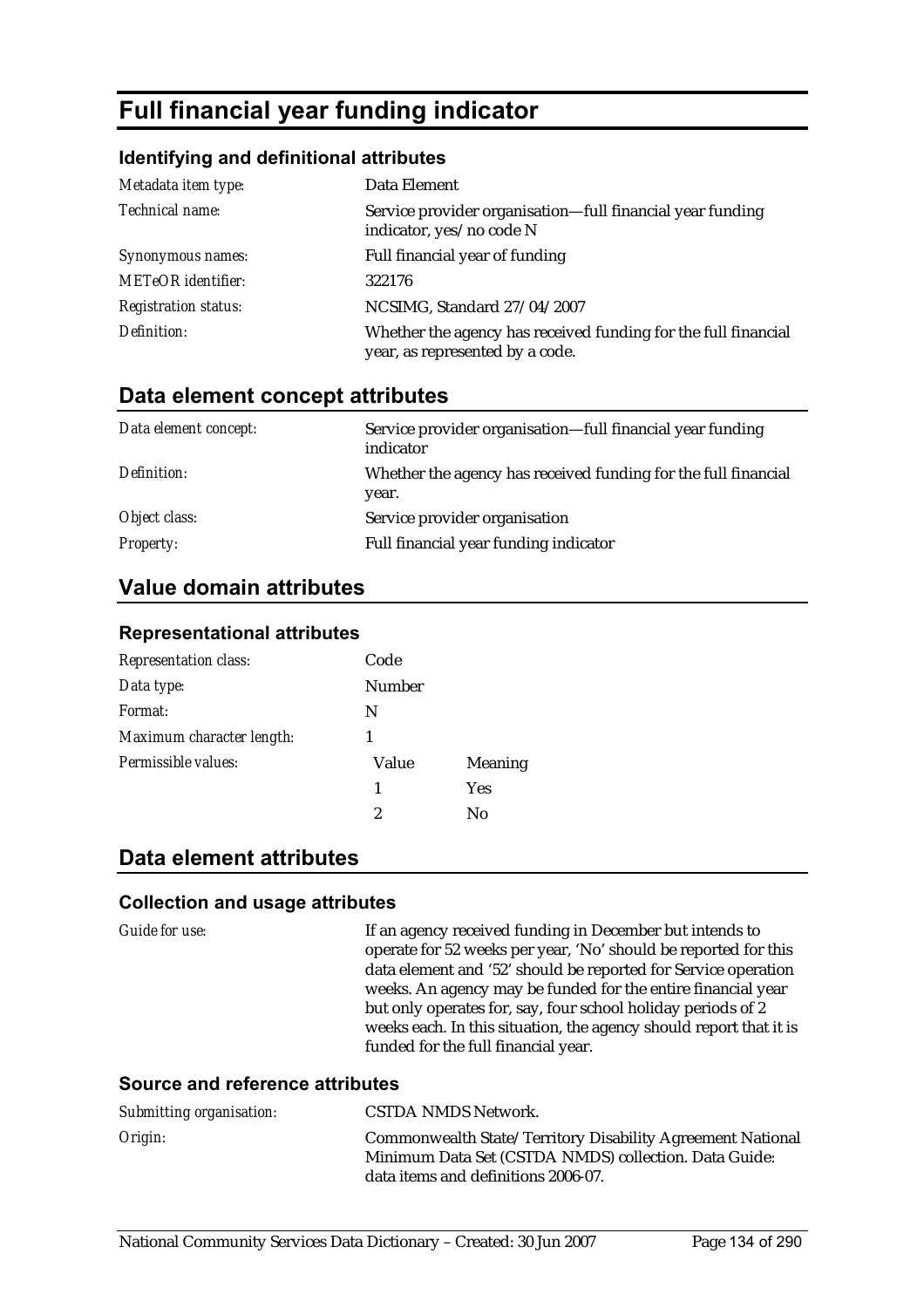#### **Relational attributes**

*Implementation in Data Set Specifications:*

Commonwealth State/Territory Disability Agreement NMDS - 1 July 2006 NCSIMG, Standard 27/04/2007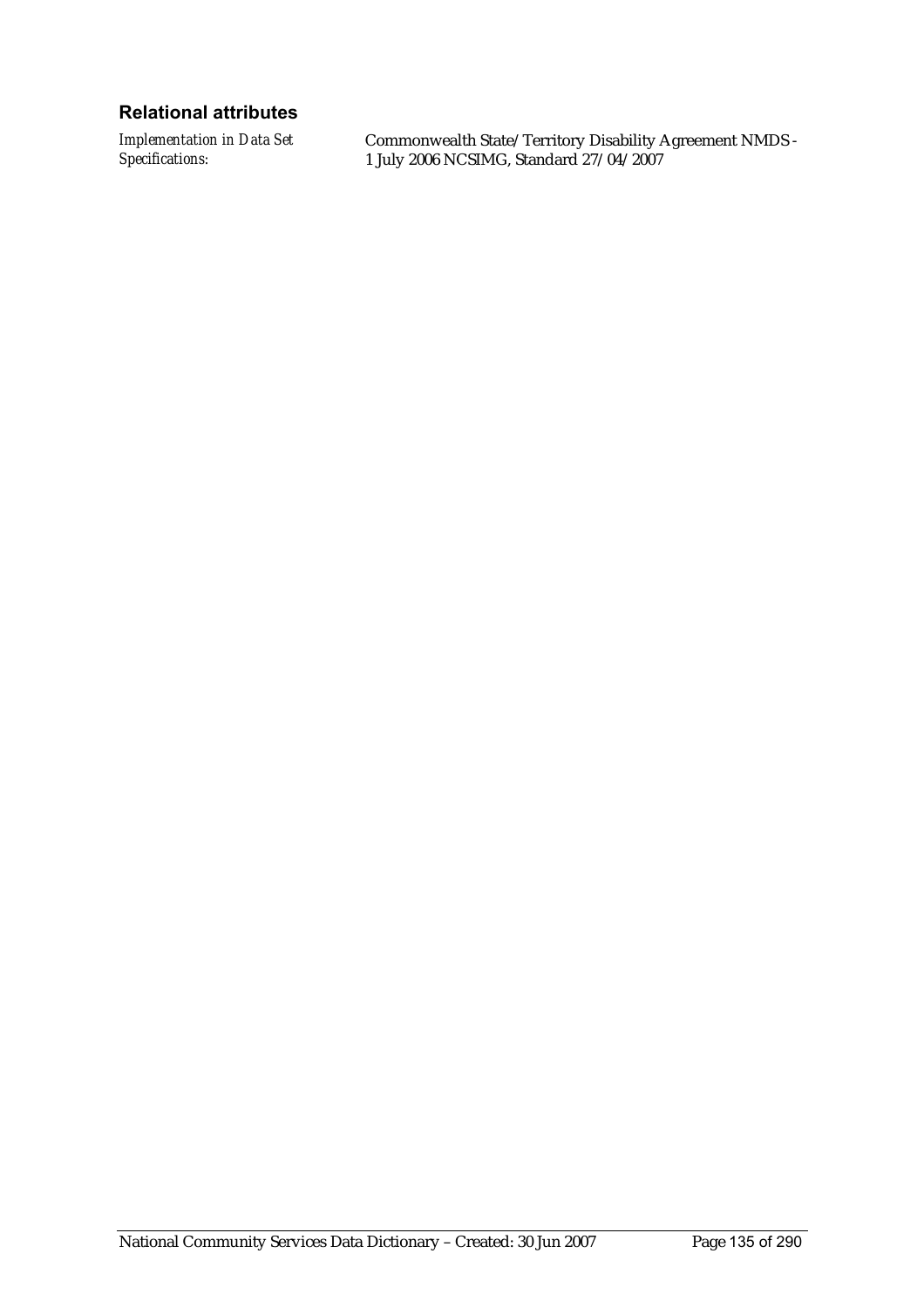# **Full-time equivalent paid staff**

#### **Identifying and definitional attributes**

| Metadata item type:         | Data Element                                                                         |
|-----------------------------|--------------------------------------------------------------------------------------|
| <i>Technical name:</i>      | Service provider organisation—full-time equivalent staff (paid),<br>total N[NNN{.N}] |
| <b>METeOR</b> identifier:   | 270213                                                                               |
| <b>Registration status:</b> | NCSIMG, Standard 01/03/2005                                                          |
| Definition:                 | The aggregate full time equivalent staff units for all paid staff.                   |

### **Data element concept attributes**

| Data element concept: | Service provider organisation-full-time equivalent staff                                                                                                                                                                                                                                                                                                                                                                  |
|-----------------------|---------------------------------------------------------------------------------------------------------------------------------------------------------------------------------------------------------------------------------------------------------------------------------------------------------------------------------------------------------------------------------------------------------------------------|
| Definition:           | The aggregate full time equivalent staff units for all paid staff.<br>Full time equivalent staff units are the on-job hours paid for<br>(including overtime) and hours of paid leave of any type for a<br>staff member (or contract employee where applicable) divided<br>by the number of ordinary-time hours normally paid for a full-<br>time staff member when on the job (or contract employee where<br>applicable). |
| Context:              | Resource and service planning:<br>To assist in analyses of the resource use and activity of<br>institutional health care providers. Inclusion of these data,<br>classified by staffing category, allows analysis of costs per unit<br>of labour and analysis of staffing inputs against establishment<br>outputs.                                                                                                         |
| Object class:         | Service provider organisation                                                                                                                                                                                                                                                                                                                                                                                             |
| <b>Property:</b>      | Full-time equivalent staff                                                                                                                                                                                                                                                                                                                                                                                                |

#### **Source and reference attributes**

*Submitting organisation:* Australian Institute of Health and Welfare

# **Value domain attributes**

#### **Representational attributes**

| <b>Representation class:</b> | Total                            |
|------------------------------|----------------------------------|
| Data type:                   | Number                           |
| Format:                      | $N[NNN\{N\}]$                    |
| Maximum character length:    | 5                                |
| Unit of measure:             | Full-time equivalent (FTE) staff |
| Unit of measure precision:   |                                  |

# **Data element attributes**

| Guide for use: | Calculated number of staff (full-time equivalents) for each                                                                |
|----------------|----------------------------------------------------------------------------------------------------------------------------|
|                | staffing category.                                                                                                         |
|                | The ordinary time hours normally worked may differ according<br>to the type of work. The hours under the relevant award or |
|                |                                                                                                                            |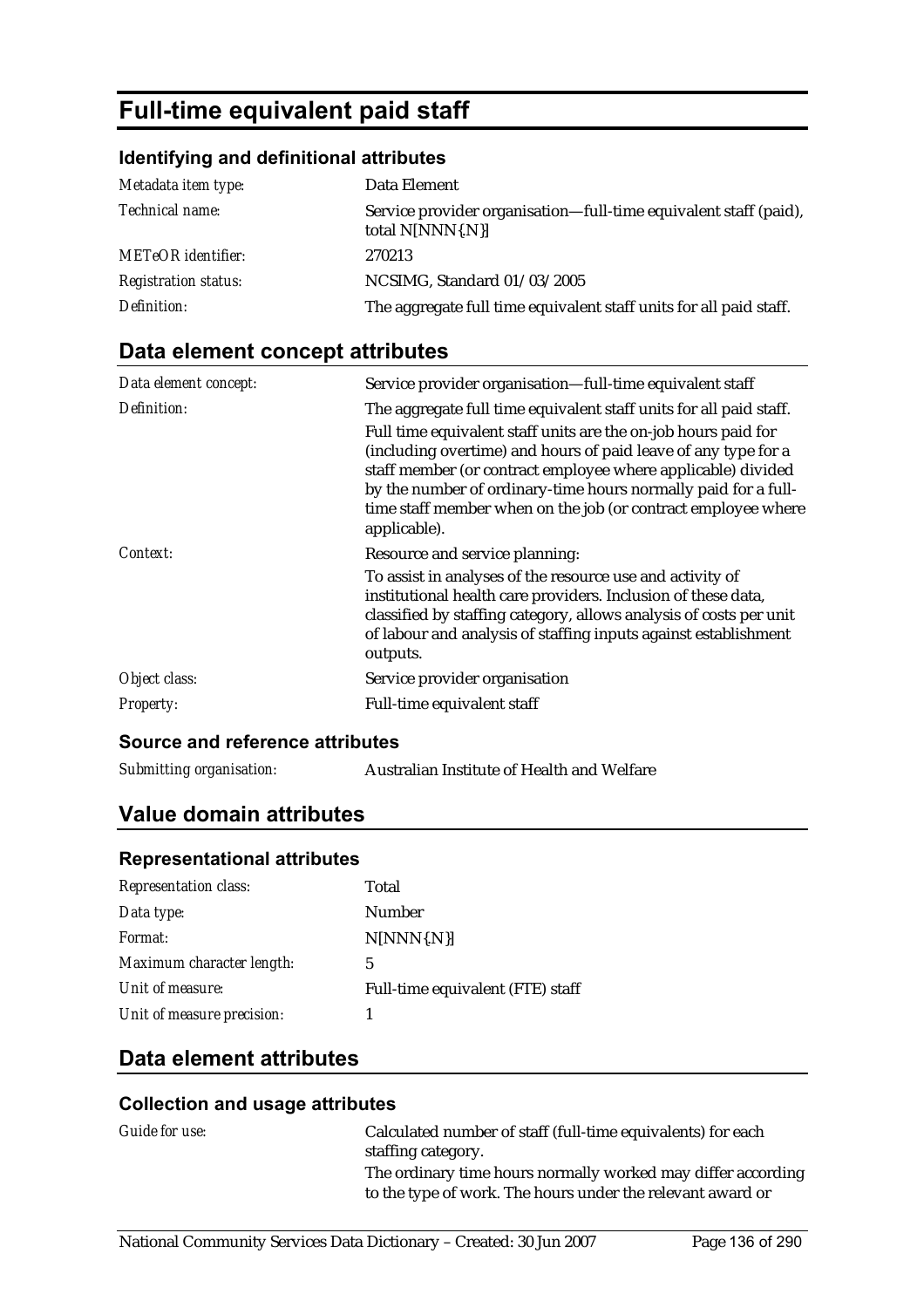agreement should be used if known. If the relevant award or agreement staff hours for an occupation is not known, or the worker is undertaking a variety of tasks, 38 hours per week should be used as a substitute.

Hours of unpaid leave are to be excluded.

Contract staff employed through an agency are included where the contract is for the supply of labour (e.g. nursing) rather than of products (e.g. provision of photocopies). In the former case, the contract would normally specify the amount of labour supplied and could be reported as full-time equivalent units. If under the relevant award of agreement a full-time nurse is paid for an 80 (ordinary time) hour fortnight, the full-time equivalent for a part time nurse who works 64 hours is 0.8 (64 divided by 80). If a full-time nurse under the same award is paid for a 100 hours for that fortnight (20 hours overtime), then the full time equivalent is 100 divided by 80=1.25. This number would then be added to the full time equivalent staff units for all other staff and the number rounded to one decimal place. Where staff provide services to more than one establishment, full-time equivalent staff members should be apportioned between all establishments to which services are provided on the basis of hours paid for in each. (Salary costs should be apportioned on the same basis).

*Collection methods:* This metadata item is not intended to be a completely accurate calculation of staff hours, but a general indication of the number of hours an agency is staffed by paid staff. This metadata item may be calculated over weeks, fortnights, months or an annual basis.

| Submitting organisation:     | Australian Institute of Health and Welfare                                                         |
|------------------------------|----------------------------------------------------------------------------------------------------|
| <b>Relational attributes</b> |                                                                                                    |
| Related metadata references: | Supersedes Full-time equivalent paid staff, version 1, DE,<br>NCSDD, NCSIMG, Superseded 01/03/2005 |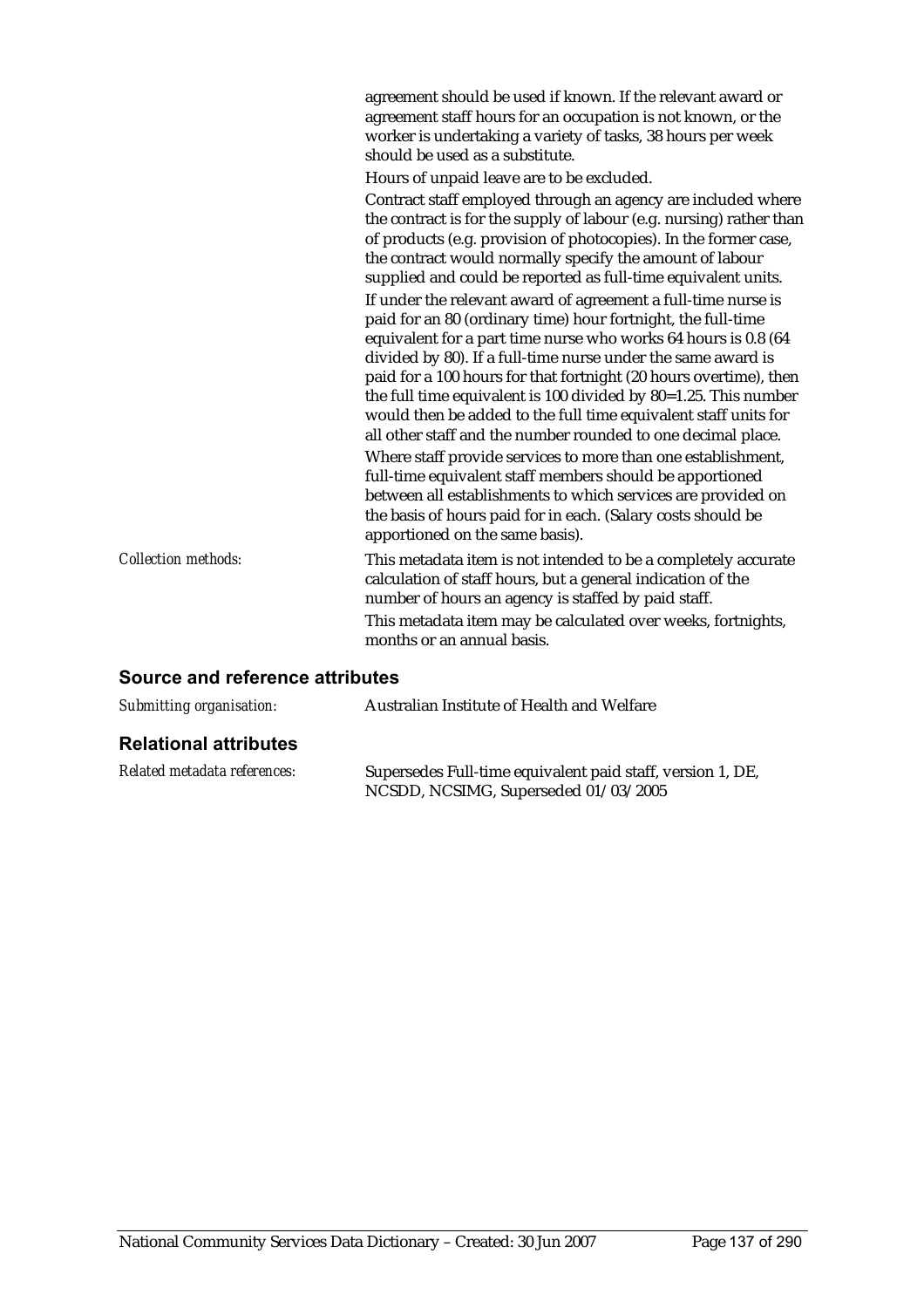# **Full-time equivalent volunteer/unpaid staff**

#### **Identifying and definitional attributes**

| Metadata item type:         | Data Element                                                                                     |
|-----------------------------|--------------------------------------------------------------------------------------------------|
| Technical name:             | Service provider organisation-full-time equivalent staff<br>(volunteer/unpaid), total N[NNN{.N}] |
| <b>METeOR</b> identifier:   | 270214                                                                                           |
| <b>Registration status:</b> | NCSIMG, Standard 01/03/2005                                                                      |
| Definition:                 | The aggregate full time equivalent staff units for all<br>volunteer/unpaid staff.                |

# **Data element concept attributes**

| Service provider organisation-full-time equivalent staff                                                                                                   |
|------------------------------------------------------------------------------------------------------------------------------------------------------------|
| The aggregate full time equivalent staff units for all<br>volunteer/unpaid staff.                                                                          |
| Full-time equivalent staff units are the on-job hours of any type,<br>divided by the ordinary time hours normally worked for a full-<br>time staff member. |
| Resource and service planning:                                                                                                                             |
| To help in the analysis of resource use and staffing of<br>community service agencies.                                                                     |
| Service provider organisation                                                                                                                              |
| Full-time equivalent staff                                                                                                                                 |
|                                                                                                                                                            |

#### **Source and reference attributes**

| Submitting organisation: | Australian Institute of Health and Welfare |
|--------------------------|--------------------------------------------|
|                          |                                            |

## **Value domain attributes**

#### **Representational attributes**

| Total                            |
|----------------------------------|
| Number                           |
| $N[NNN\{N\}]$                    |
| 5                                |
| Full-time equivalent (FTE) staff |
|                                  |
|                                  |

## **Data element attributes**

#### **Collection and usage attributes**

*Guide for use:* The ordinary time hours normally worked may differ according to the type of work a **volunteer** is doing. The hours under the relevant award or agreement should be used if known. If the relevant award or agreement staff hours for an occupation is not known, or the volunteer is undertaking a variety of tasks, 38 hours per week should be used as a substitute. Example: A volunteer kitchen hand works 10 hours over a week. The

National Community Services Data Dictionary - Created: 30 Jun 2007 Page 138 of 290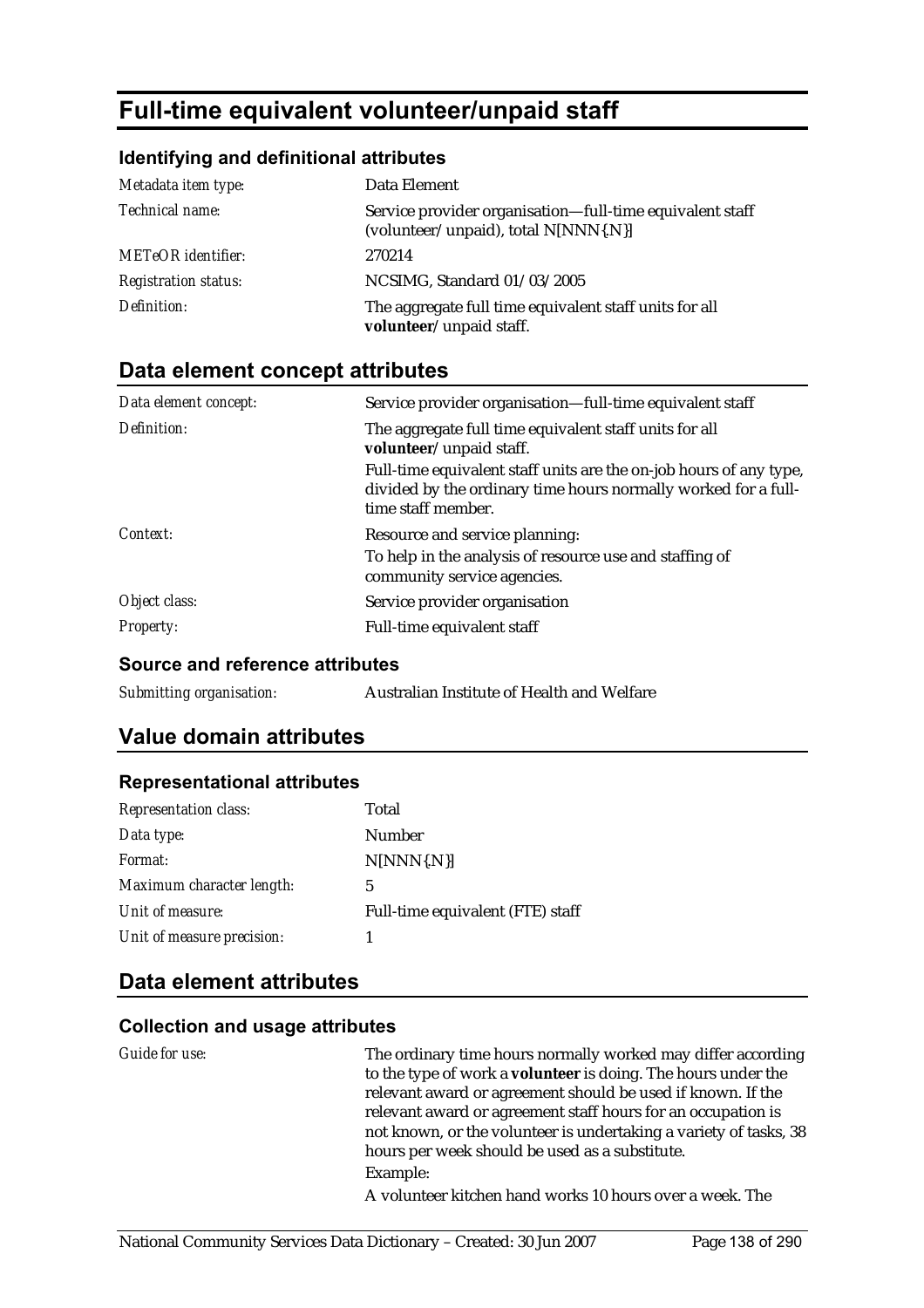|                            | relevant award specifies that a full time kitchen hand usually<br>works 38 hours in a week.<br>Full time equivalent staff units = $10/38 = 0.263$ (for that person<br>for a week) This number would then be added to the full time<br>equivalent staff units for all other staff and the number rounded<br>to one decimal place. |
|----------------------------|----------------------------------------------------------------------------------------------------------------------------------------------------------------------------------------------------------------------------------------------------------------------------------------------------------------------------------|
| <i>Collection methods:</i> | This metadata item is not intended to be a completely accurate<br>calculation of staff hours, but a general indication of the<br>number of volunteer hours an agency is staffed.<br>This metadata item may be calculated over weeks, fortnights,<br>months or an annual basis.                                                   |

| Submitting organisation:     | Australian Institute of Health and Welfare                                                                     |
|------------------------------|----------------------------------------------------------------------------------------------------------------|
| <b>Relational attributes</b> |                                                                                                                |
| Related metadata references: | Supersedes Full-time equivalent volunteer/unpaid staff,<br>version 1, DE, NCSDD, NCSIMG, Superseded 01/03/2005 |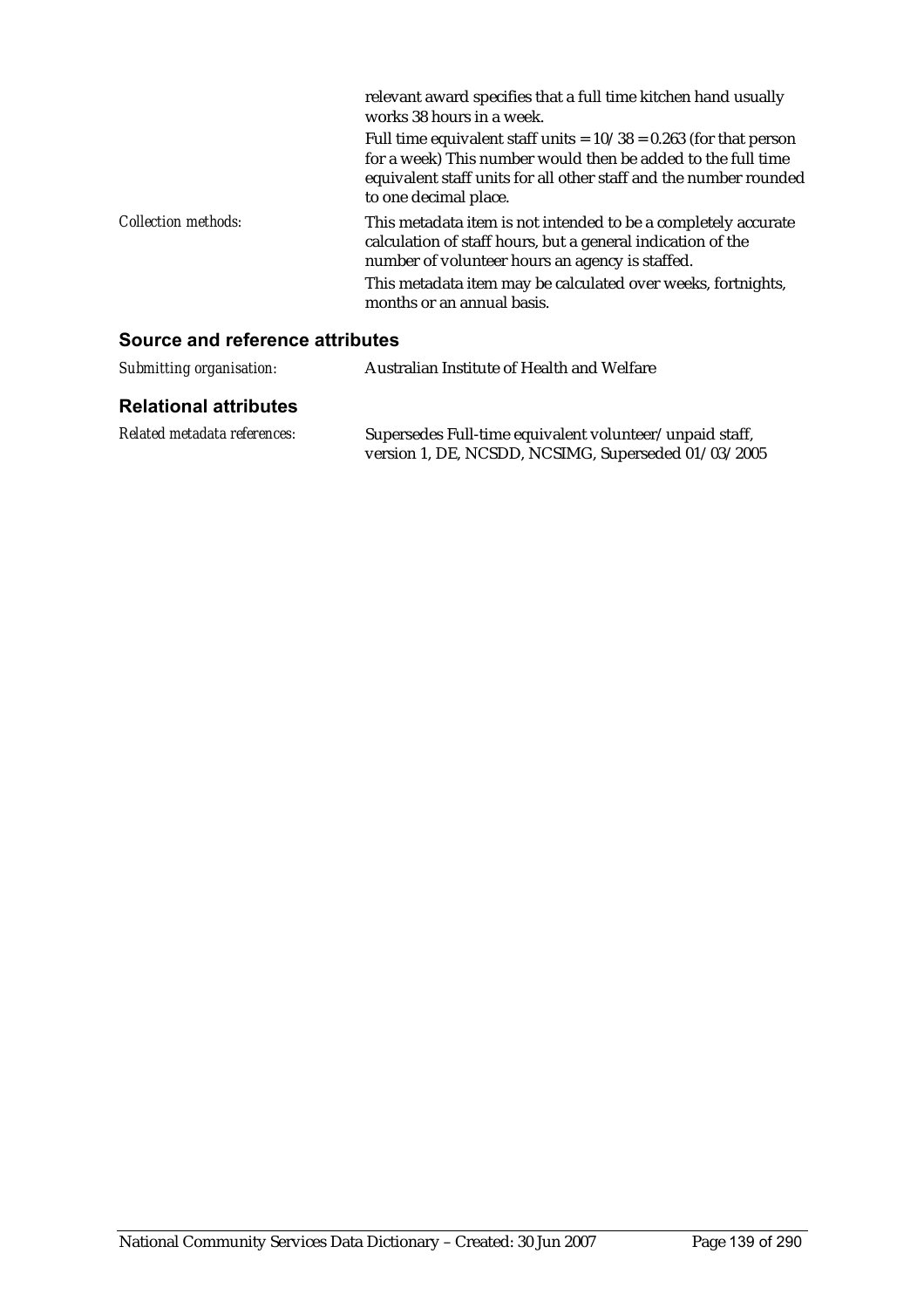# **Full-time/part-time status**

#### **Identifying and definitional attributes**

| Metadata item type:         | Data Element                                                                                         |
|-----------------------------|------------------------------------------------------------------------------------------------------|
| Technical name:             | Person (employed)—full-time/part-time status, code N                                                 |
| <b>METeOR</b> identifier:   | 269950                                                                                               |
| <b>Registration status:</b> | NCSIMG, Standard 01/03/2005                                                                          |
| Definition:                 | Whether a person in paid employment is employed full-time or<br>part-time, as represented by a code. |
| Context:                    | Labour force characteristics.                                                                        |

# **Data element concept attributes**

| Data element concept: | Person (employed)—full-time/part-time status                               |
|-----------------------|----------------------------------------------------------------------------|
| Definition:           | Whether a person in paid employment is employed full-time or<br>part-time. |
| Context:              |                                                                            |
| Object class:         | Person                                                                     |
| <b>Property:</b>      | Full-time/part-time status                                                 |
|                       |                                                                            |

#### **Source and reference attributes**

| Submitting organisation: | Australian Institute of Health and Welfare                                                                                                              |
|--------------------------|---------------------------------------------------------------------------------------------------------------------------------------------------------|
| Origin:                  | Australian Bureau of Statistics 1999. Standards for Social.<br>Labour and Demographic Variables, Labour Force Variables.<br>Full-Time/Part-Time Status. |

## **Value domain attributes**

#### **Representational attributes**

| <b>Representation class:</b> | Code           |                                   |
|------------------------------|----------------|-----------------------------------|
| Data type:                   | <b>Number</b>  |                                   |
| Format:                      | N              |                                   |
| Maximum character length:    |                |                                   |
| Permissible values:          | Value          | <b>Meaning</b>                    |
|                              | 1              | <b>Full-time</b>                  |
|                              | $\overline{2}$ | Part-time                         |
| Supplementary values:        | 9              | Not stated/inadequately described |

# **Data element attributes**

#### **Collection and usage attributes**

Applies only to people whose labour force status is employed. (See metadata item Person—labour force status, code N for a definition of 'employed'). Paid employment includes persons who performed some work for wages or salary, in cash or in kind, and persons temporarily absent from a paid employment job but who retained a formal attachment to that job. Code 1 Full-time: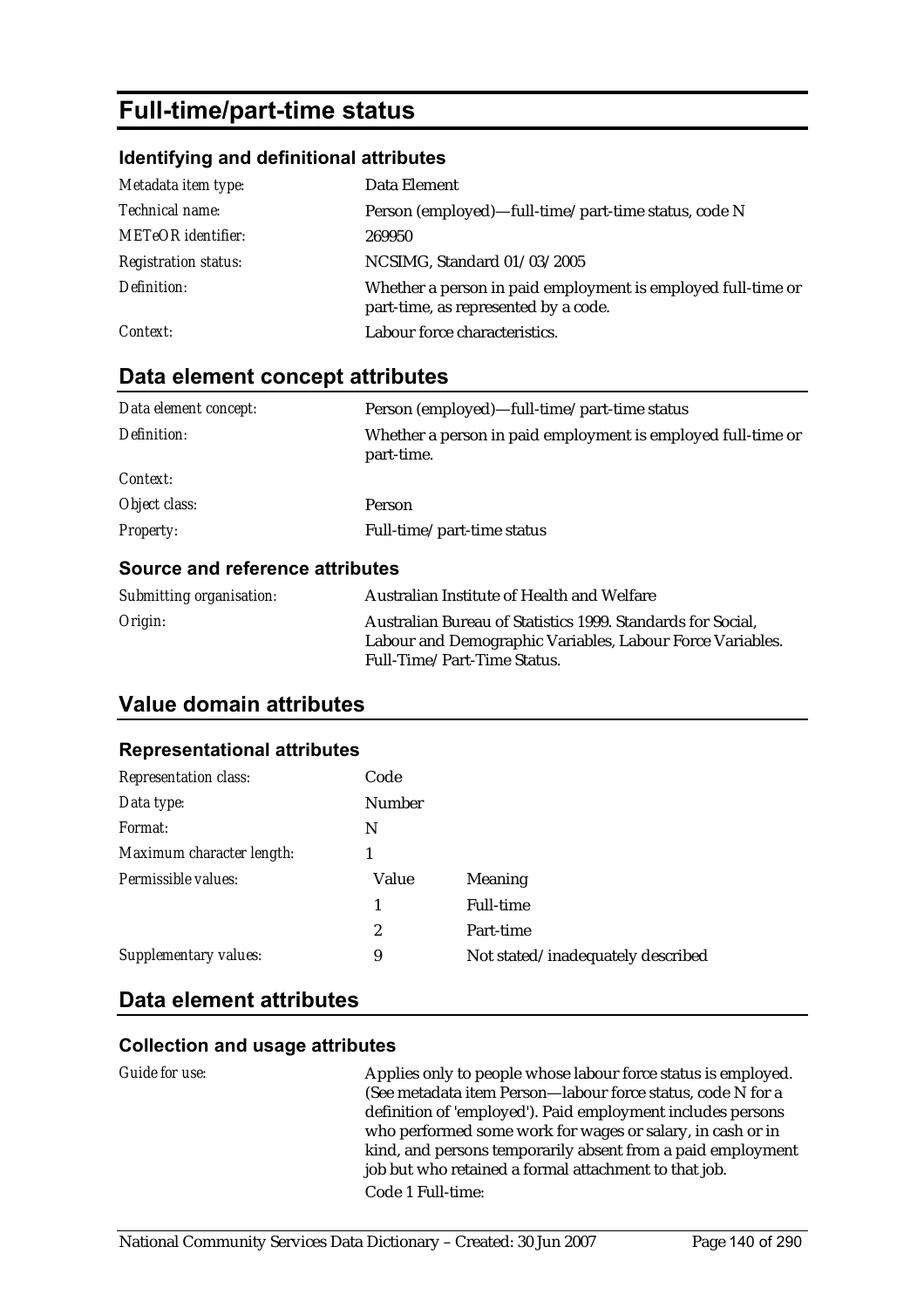|                            | Employed persons are working full-time if they:<br>(a) usually work 35 hours or more in a week (in all paid jobs) or<br>(b) although usually working less than 35 hours a week,<br>actually worked 35 hours or more during the reference period.<br>Code 2 Part-time:                                                                                                                           |
|----------------------------|-------------------------------------------------------------------------------------------------------------------------------------------------------------------------------------------------------------------------------------------------------------------------------------------------------------------------------------------------------------------------------------------------|
|                            | Employed persons are working part-time if they usually work<br>less than 35 hours a week (in all paid jobs) and either did so<br>during the reference period, or were not at work in the<br>reference period.                                                                                                                                                                                   |
|                            | Code 9 Not stated/inadequately described:                                                                                                                                                                                                                                                                                                                                                       |
|                            | Is not to be used on primary collection forms. It is primarily for                                                                                                                                                                                                                                                                                                                              |
|                            | use in administrative collections when transferring data from<br>data sets where the item has not been collected.                                                                                                                                                                                                                                                                               |
| <b>Collection methods:</b> | Can be collected for an actual week (e.g. a particular reference<br>period), or a usual week (e.g. a person usually works part time<br>though they worked full-time in the last week). Note: if<br>collected for a particular reference period, respondents may<br>report 0 hours if on leave for the reference period. For most<br>purposes the hours usually worked will be more appropriate. |
|                            | This metadata item should be based on the number of hours<br>worked by the person (either actual or usual). It should not be<br>based on the self-enumerated question suggested in the<br>Collection methods of metadata item Person-labour force<br>status, code N. Doing so would result in inaccurate information.                                                                           |
| Comments:                  | See the Australian Bureau of Statistics website for details<br>regarding labour force data items and standard questions.                                                                                                                                                                                                                                                                        |

| Origin:                      | Australian Bureau of Statistics 1999. Standards for Social.<br>Labour and Demographic Variables, Labour Force Variables.<br>Full-Time/Part-Time Status. |
|------------------------------|---------------------------------------------------------------------------------------------------------------------------------------------------------|
| <b>Relational attributes</b> |                                                                                                                                                         |

| Related metadata references: | Supersedes Employed - working full-time/ part-time, version 2, |
|------------------------------|----------------------------------------------------------------|
|                              | DE, NCSDD, NCSIMG, Superseded 01/03/2005                       |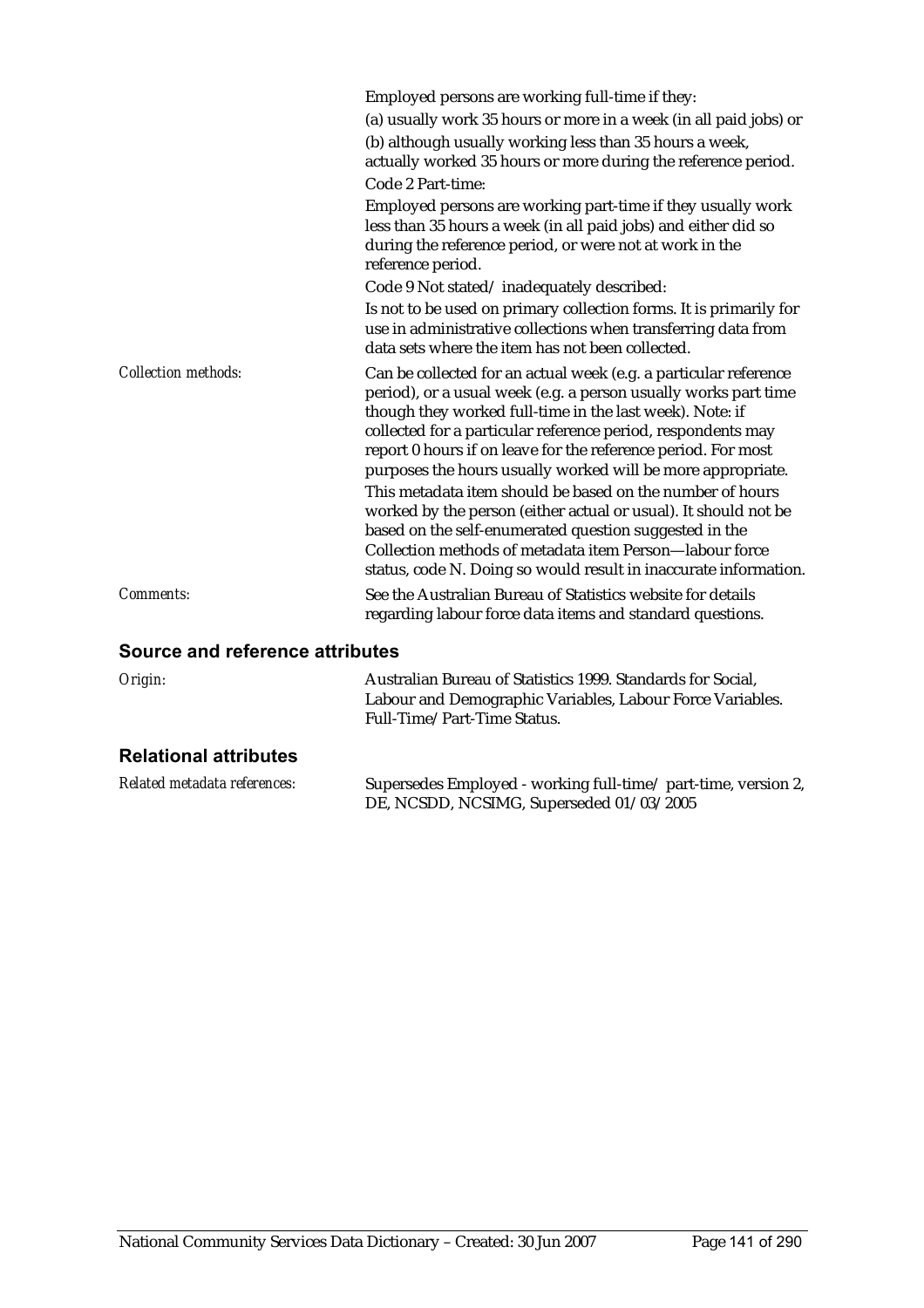# **Funding allocated**

# **Identifying and definitional attributes**

| Metadata item type:         | Data Element                                                                          |
|-----------------------------|---------------------------------------------------------------------------------------|
| Technical name:             | Service provider organisation-funding allocated, total<br>Australian currency N[N(8)] |
| Synonymous names:           | <b>Total CSTDA funds</b>                                                              |
| <b>METeOR</b> identifier:   | 321039                                                                                |
| <b>Registration status:</b> | NCSIMG, Standard 27/04/2007                                                           |
| Definition:                 | The total amount of money allocated to an agency or<br>organisation.                  |

# **Data element concept attributes**

| Data element concept: | Service provider organisation—funding allocated                        |
|-----------------------|------------------------------------------------------------------------|
| Definition:           | The funding allocated to a service provider organisation or<br>agency. |
| Object class:         | Service provider organisation                                          |
| <b>Property:</b>      | <b>Funding allocated</b>                                               |

# **Value domain attributes**

#### **Representational attributes**

| <b>Representation class:</b> | Total                            |
|------------------------------|----------------------------------|
| Data type:                   | Currency                         |
| <i>Format:</i>               | N[N(8)]                          |
| Maximum character length:    | 9                                |
| Unit of measure:             | <b>Australian currency (AUS)</b> |

#### **Data element attributes**

| Submitting organisation:                             | <b>CSTDA NMDS Network.</b>                                                                                                                                                         |
|------------------------------------------------------|------------------------------------------------------------------------------------------------------------------------------------------------------------------------------------|
| Origin:                                              | Commonwealth State/Territory Disability Agreement National<br>Minimum Data Set (CSTDA NMDS) collection. Data Guide:<br>data items and definitions 2006-07.                         |
| Reference documents:                                 | Commonwealth State/Territory Disability Agreement National<br>Minimum Data Set (CSTDA NMDS) Data Dictionary Version<br>1.1. July 2004. Australian Institute of Health and Welfare. |
| <b>Relational attributes</b>                         |                                                                                                                                                                                    |
| <b>Implementation in Data Set</b><br>Specifications: | Commonwealth State/Territory Disability Agreement NMDS -<br>1 July 2006 NCSIMG, Standard 27/04/2007                                                                                |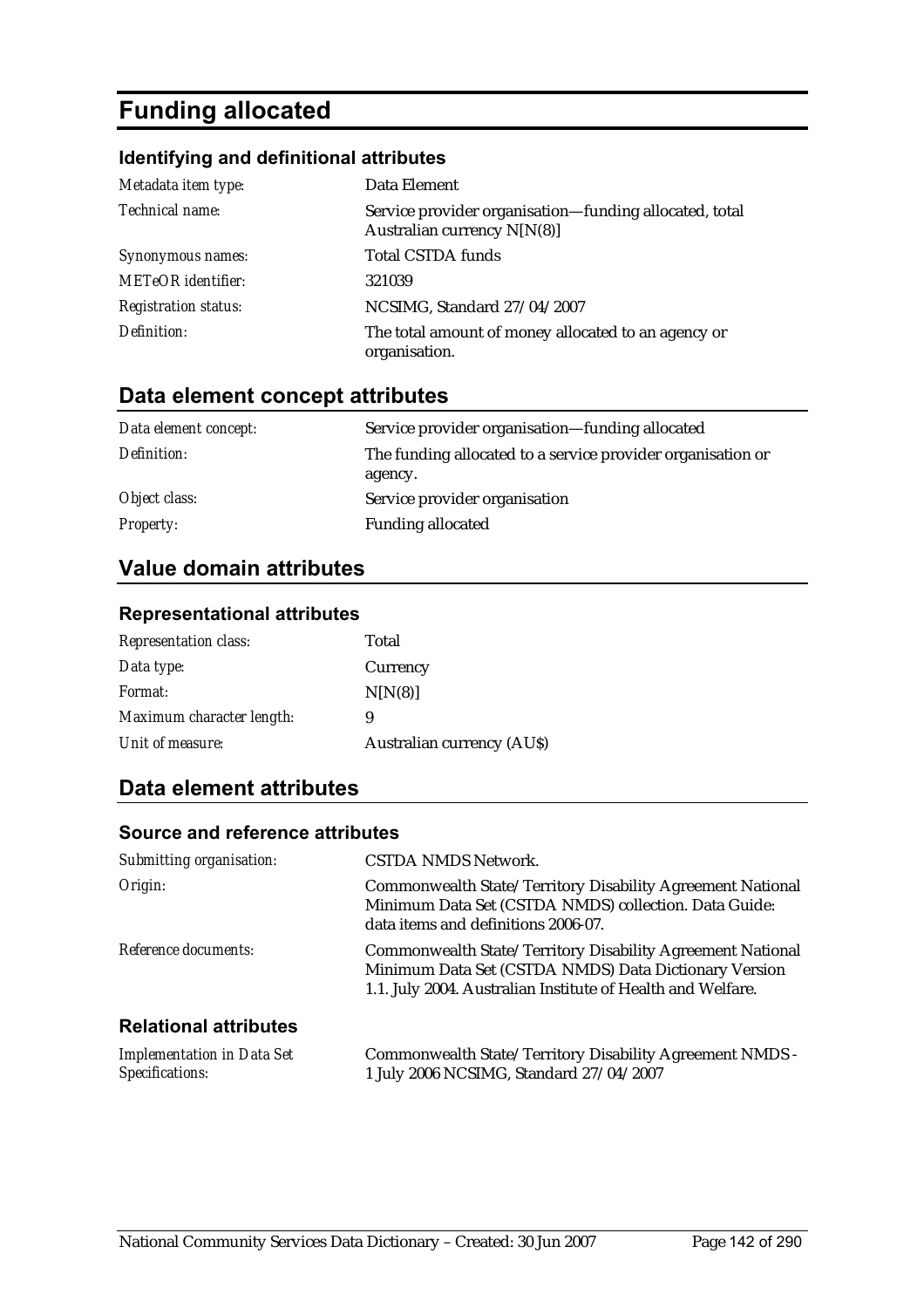# **Funding source**

#### **Identifying and definitional attributes**

| Metadata item type:         | Data Element                                                                |
|-----------------------------|-----------------------------------------------------------------------------|
| Technical name:             | Service provider organisation—funding source, level of<br>government code N |
| <b>METeOR</b> identifier:   | 355759                                                                      |
| <b>Registration status:</b> | NCSIMG, Standard 27/04/2007                                                 |
| Definition:                 | The level of government responsible for provision of funds to<br>an agency. |

## **Data element concept attributes**

| Data element concept: | Service provider organisation—funding source |
|-----------------------|----------------------------------------------|
| Definition:           | The source of funds received by an agency.   |
| Object class:         | Service provider organisation                |
| <b>Property:</b>      | <b>Funding source</b>                        |

#### **Source and reference attributes**

*Submitting organisation:* CSTDA NMDS Network.

### **Value domain attributes**

#### **Representational attributes**

| <b>Representation class:</b> | Code   |                                  |
|------------------------------|--------|----------------------------------|
| Data type:                   | Number |                                  |
| Format:                      | N      |                                  |
| Maximum character length:    |        |                                  |
| Permissible values:          | Value  | Meaning                          |
|                              | 1      | National (Australian government) |
|                              | 2      | State/Territory government       |
|                              | 3      | Local government                 |

#### **Source and reference attributes**

*Reference documents:* Australian Bureau of Statistics 2002. Standard Economic Sector Classifications of Australia (SESCA), Cat No. 1218.0.

#### **Data element attributes**

| Submitting organisation: | CSTDA NMDS Network.                                                                                                                                        |
|--------------------------|------------------------------------------------------------------------------------------------------------------------------------------------------------|
| Origin:                  | Commonwealth State/Territory Disability Agreement National<br>Minimum Data Set (CSTDA NMDS) collection. Data Guide:<br>data items and definitions 2006-07. |
|                          |                                                                                                                                                            |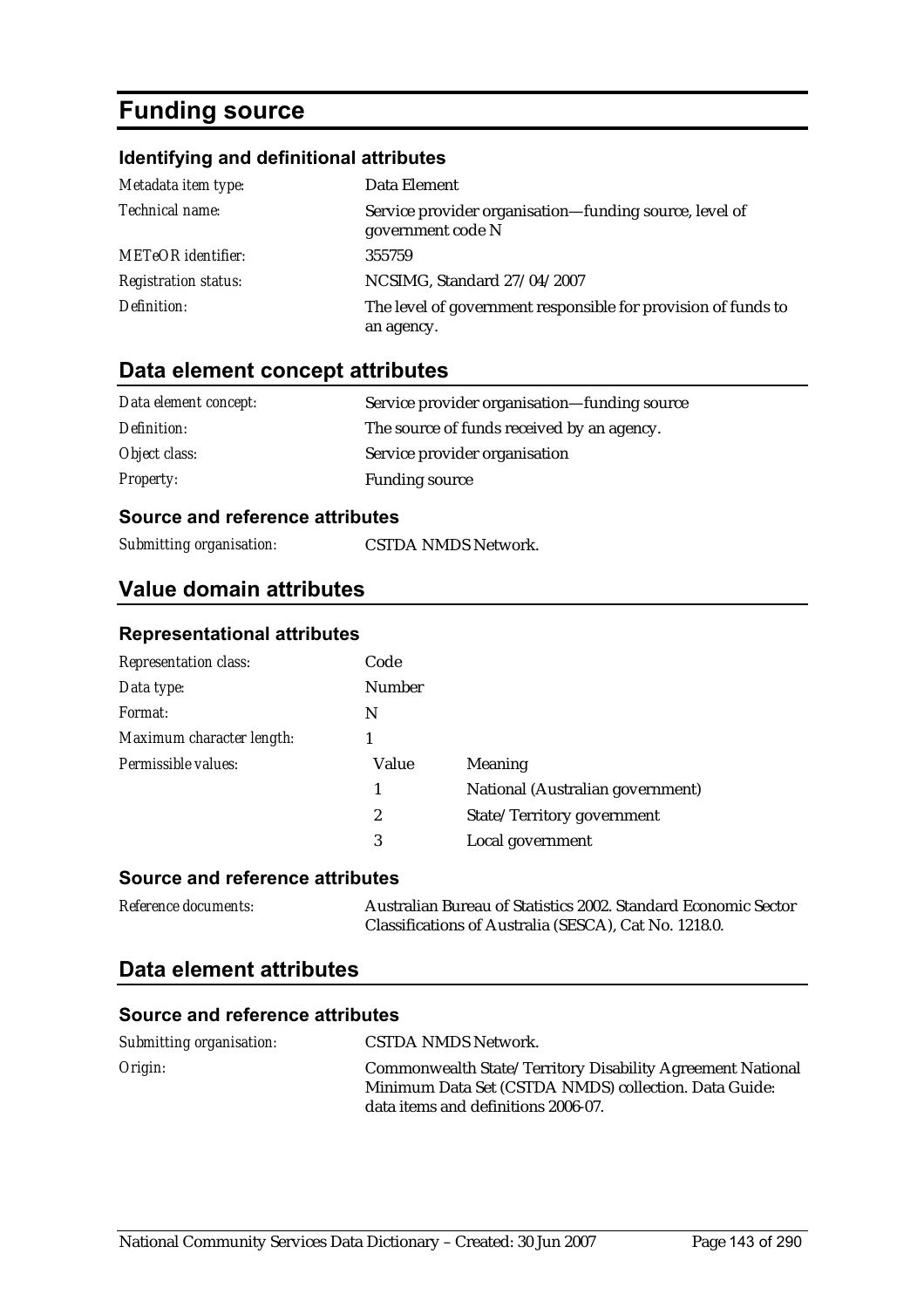# **Relational attributes**

| Related metadata references:      | See also Service provider organisation—Australian<br>state/territory identifier, code N NHIG, Standard 04/05/2005,<br>NCSIMG, Standard 07/12/2005 |
|-----------------------------------|---------------------------------------------------------------------------------------------------------------------------------------------------|
| <b>Implementation in Data Set</b> | Commonwealth State/Territory Disability Agreement NMDS -                                                                                          |
| Specifications:                   | 1 July 2006 NCSIMG, Standard 27/04/2007                                                                                                           |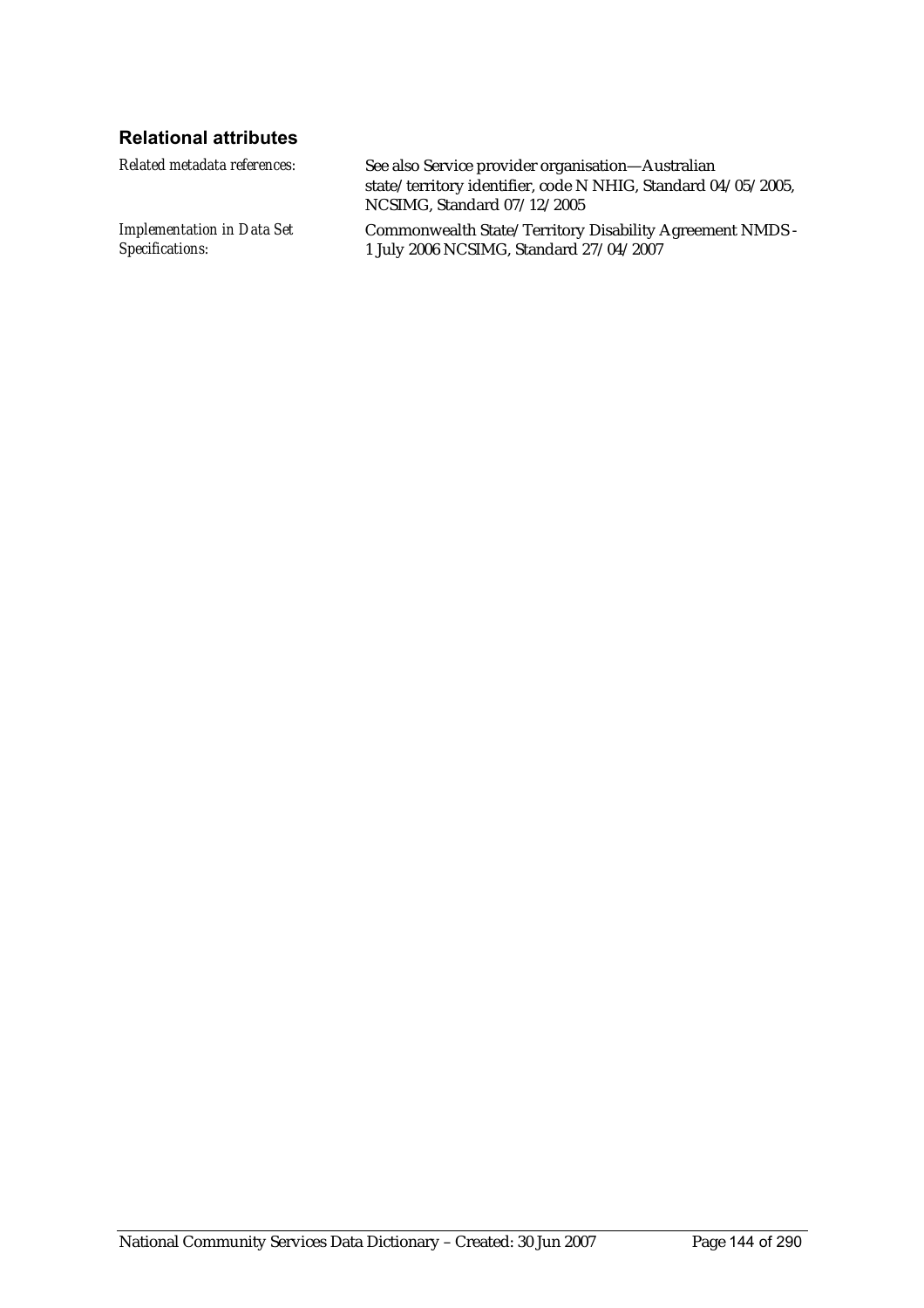# **Geographic location of organisation**

# **Identifying and definitional attributes**

| Metadata item type:         | Data Element                                                                                                                                                                |
|-----------------------------|-----------------------------------------------------------------------------------------------------------------------------------------------------------------------------|
| Technical name:             | Service provider organisation-geographic location, code<br>(ASGC 2006) NNNNN                                                                                                |
| Synonymous names:           | Statistical local area of service provider                                                                                                                                  |
| <b>METeOR</b> identifier:   | 342729                                                                                                                                                                      |
| <b>Registration status:</b> | NCSIMG, Standard 30/11/2006                                                                                                                                                 |
| Definition:                 | The geographical location of an agency using a five-digit<br>numerical code which indicates the Statistical Local Area<br>(SLA) within the State or Territory of Australia. |

# **Data element concept attributes**

| Data element concept: | Service provider organisation—geographic location |
|-----------------------|---------------------------------------------------|
| Definition:           | The geographical location of an agency.           |
| Object class:         | Service provider organisation                     |
| <i>Property:</i>      | Geographic location                               |

# **Value domain attributes**

### **Representational attributes**

| <b>Classification scheme:</b> | Australian Standard Geographical Classification 2006 |
|-------------------------------|------------------------------------------------------|
| <b>Representation class:</b>  | Code                                                 |
| Data type:                    | <b>Number</b>                                        |
| <i>Format:</i>                | <b>NNNNN</b>                                         |
| Maximum character length:     | 5                                                    |

# **Data element attributes**

| Details on which edition was used in a particular data set<br>should be included in the documentation of metadata<br>accompanying that data set. Coding to ASGC codes is<br>preferably done using the ABS National Localities Index, to<br>map actual address. In some data collections, a compromise has<br>to be made and the ASGC code derived from<br>suburb/town/locality and Postcode-Australian only. However,<br>this solution results in some inaccuracy of information.<br>The accurate recording of the state or territory is essential.<br>Source and reference attributes |
|----------------------------------------------------------------------------------------------------------------------------------------------------------------------------------------------------------------------------------------------------------------------------------------------------------------------------------------------------------------------------------------------------------------------------------------------------------------------------------------------------------------------------------------------------------------------------------------|
| Augustian Dimeau of Chatiatics (ADC)                                                                                                                                                                                                                                                                                                                                                                                                                                                                                                                                                   |
|                                                                                                                                                                                                                                                                                                                                                                                                                                                                                                                                                                                        |

| Origin:                      | Australian Bureau of Statistics (ABS)                                                                                 |
|------------------------------|-----------------------------------------------------------------------------------------------------------------------|
| <b>Relational attributes</b> |                                                                                                                       |
| Related metadata references: | Supersedes Service provider organisation—geographic location,<br>code (ASGC 2005) NNNNN NCSIMG, Superseded 30/11/2006 |
| Implementation in DSS:       | Commonwealth State/Territory Disability Agreement NMDS                                                                |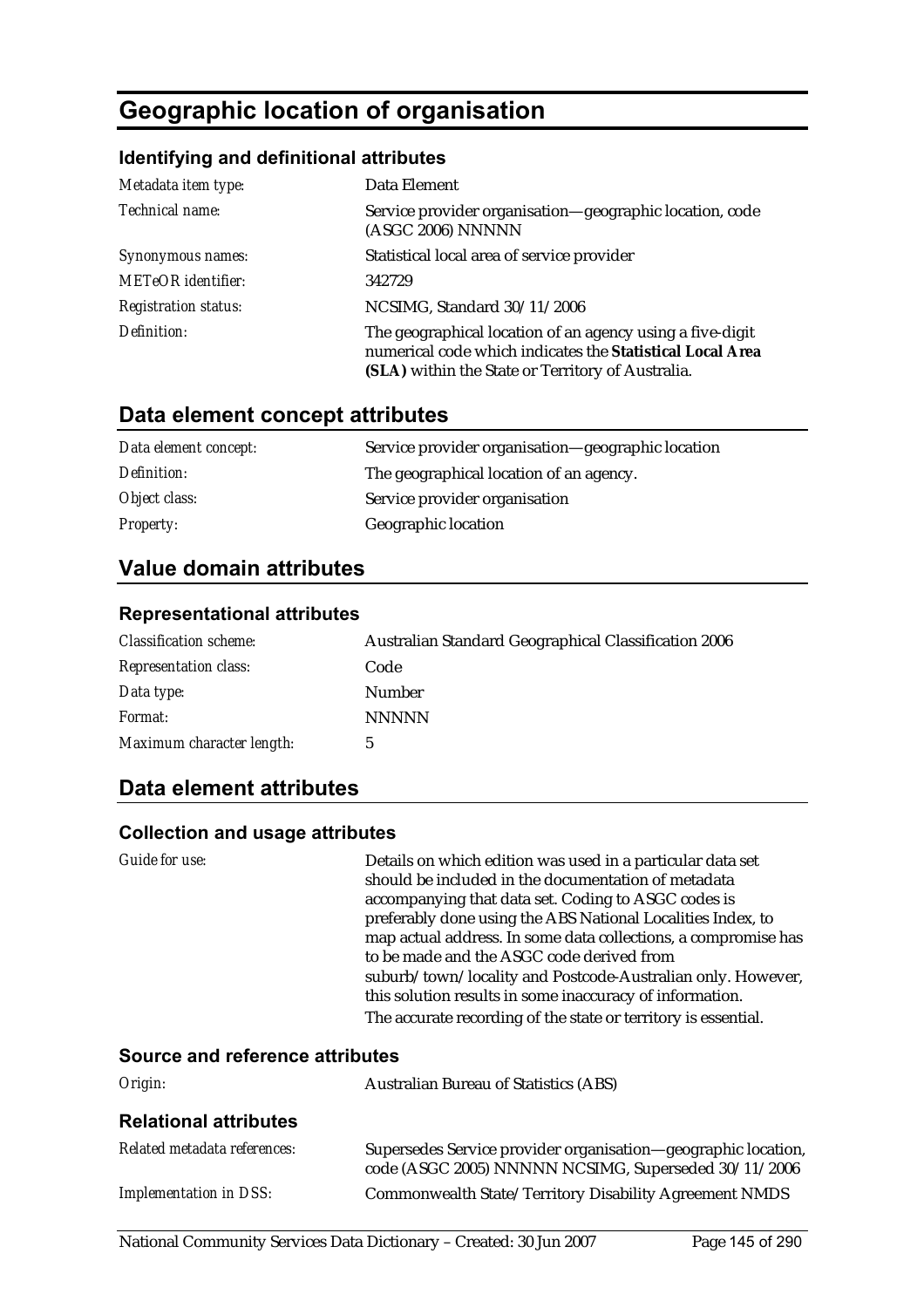# **Geographic location of person**

## **Identifying and definitional attributes**

| Metadata item type:         | Data Element                                                                                                                                                               |
|-----------------------------|----------------------------------------------------------------------------------------------------------------------------------------------------------------------------|
| Technical name:             | Person-geographic location, code (ASGC 2006) NNNNN                                                                                                                         |
| <b>METeOR</b> identifier:   | 342727                                                                                                                                                                     |
| <b>Registration status:</b> | NCSIMG, Standard 30/11/2006                                                                                                                                                |
| Definition:                 | The geographical location of a person using a five-digit<br>numerical code which indicates the Statistical Local Area<br>(SLA) within the State or Territory of Australia. |

# **Data element concept attributes**

| Data element concept: | Person-geographic location                                                                    |
|-----------------------|-----------------------------------------------------------------------------------------------|
| Definition:           | The geographical location of a person.                                                        |
| Context:              | This is used in analysis of geographical patterns of service<br>distribution and utilisation. |
| Object class:         | <b>Person</b>                                                                                 |
| <b>Property:</b>      | Geographic location                                                                           |

# **Value domain attributes**

## **Representational attributes**

| <b>Classification scheme:</b> | Australian Standard Geographical Classification 2006 |
|-------------------------------|------------------------------------------------------|
| <b>Representation class:</b>  | Code                                                 |
| Data type:                    | Number                                               |
| <i>Format:</i>                | <b>NNNNN</b>                                         |
| Maximum character length:     | 5                                                    |

# **Data element attributes**

| Guide for use: | The geographical location is reported using a five digit<br>numerical code. The first digit is the single-digit code to<br>indicate State or Territory. The remaining four digits are the<br>numerical code for the Statistical Local Area (SLA) within the<br><b>State or Territory.</b> |
|----------------|-------------------------------------------------------------------------------------------------------------------------------------------------------------------------------------------------------------------------------------------------------------------------------------------|
|                | The single digit codes for the states and territories and the four<br>digit codes for the SLAs are as defined in the Australian<br>Standard Geographical Classification (ASGC).                                                                                                           |
|                | The ASGC is updated on an annual basis with a date of effect of<br>1 July each year. Therefore, the edition effective for the data<br>collection reference year should be used.                                                                                                           |
|                | The codes for SLA are unique within each State and Territory,<br>but not within the whole country. Thus, to define a unique<br>location, the code of the State or Territory is required in<br>addition to the code for the SLA.                                                           |
|                | The Australian Bureau of Statistics '(ABS) National Localities<br>Index (NLI) (ABS Catalogue number 1252.0) can be used to<br>assign each locality or address in Australia to a SLA. The NLI is                                                                                           |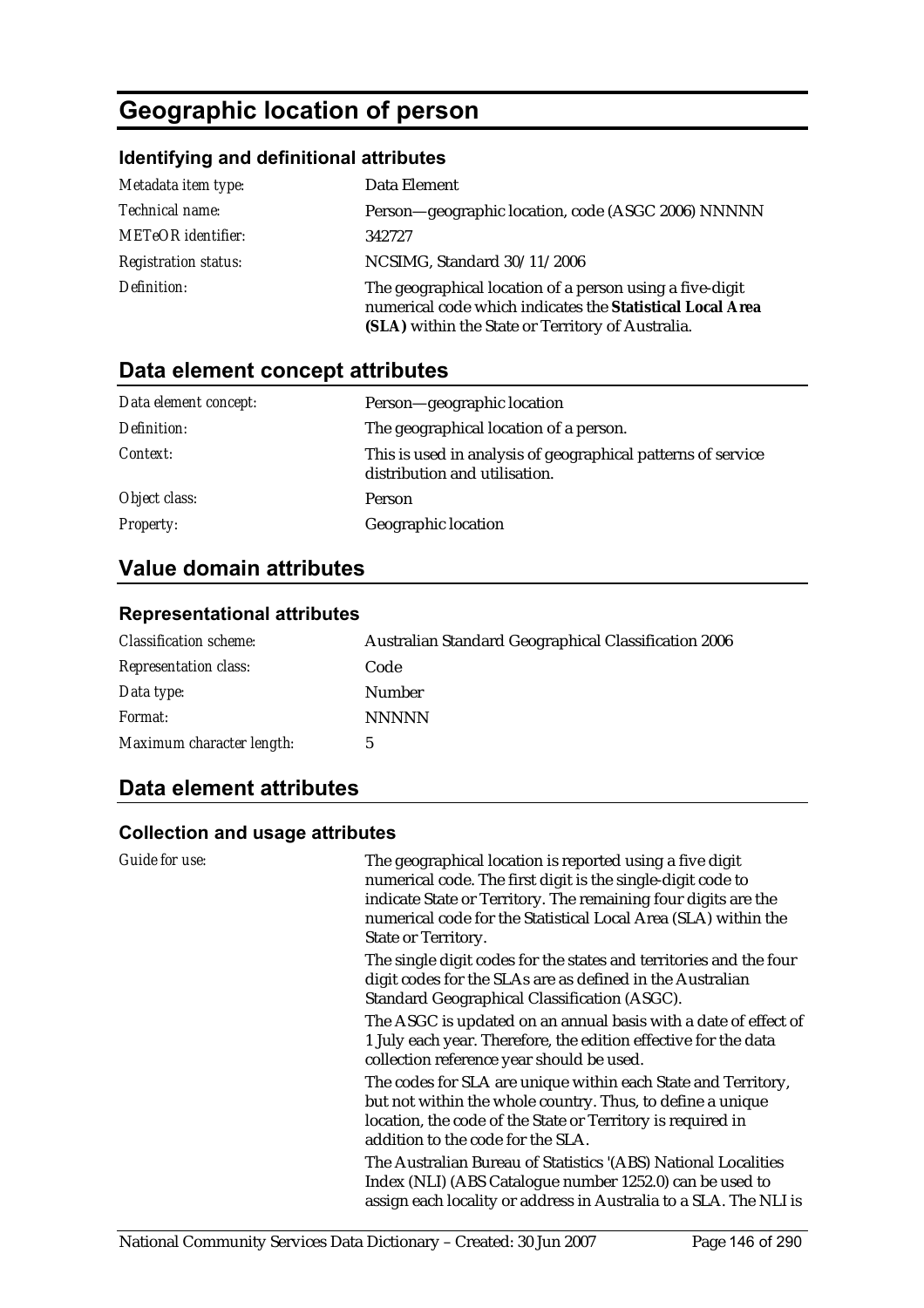a comprehensive list of localities in Australia with their full code (including State or Territory and SLA) from the main structure of the ASGC.

For the majority of localities, the locality name (suburb or town, for example) is sufficient to assign a SLA. However, some localities have the same name. For most of these, limited additional information such as the postcode or State can be used with the locality name to assign the SLA. In addition, other localities cross one or more SLA boundaries and are referred to as split localities. For these, the more detailed information of the number and street of the person's residence is used with the Streets Sub-index of the NLI to assign the SLA.

If the information available on the person's address indicates that it is in a split locality but is insufficient to assign an SLA, the code for the SLA which includes most of the split locality should be reported. This is in accordance with the NLI assignment of SLA when a split locality is identified and further detail about the address is not available.

The NLI does not assign a SLA code if the information about the address is insufficient to identify a locality, or is not an Australian locality. In these cases, the appropriate codes for undefined SLA within Australia (State or Territory unstated), undefined SLA within a stated State or Territory, no fixed place of abode (within Australia or within a stated State or Territory) or overseas should be used.

#### **Source and reference attributes**

| Origin: | <b>Australian Bureau of Statistics (ABS)</b> |
|---------|----------------------------------------------|
|         |                                              |

#### **Relational attributes**

| Related metadata references: | Supersedes Person—geographic location, code (ASGC 2005) |
|------------------------------|---------------------------------------------------------|
|                              | NNNNN NCSIMG, Superseded 30/11/2006                     |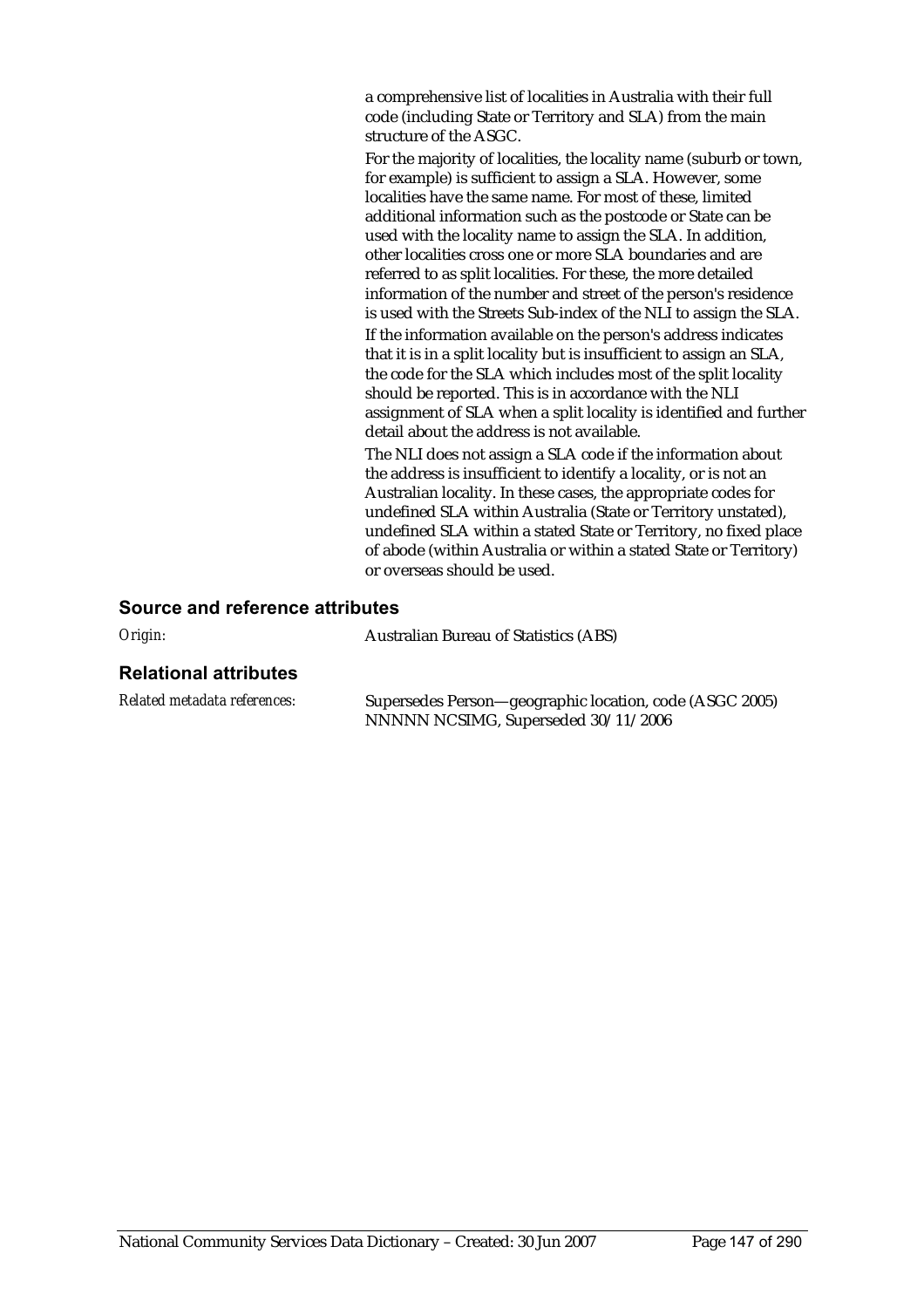# **Given name sequence number**

# **Identifying and definitional attributes**

| Metadata item type:         | Data Element                                                                                 |
|-----------------------------|----------------------------------------------------------------------------------------------|
| Technical name:             | Person (name)—given name sequence number, code N                                             |
| <b>METeOR</b> identifier:   | 287595                                                                                       |
| <b>Registration status:</b> | NHIG, Standard 04/05/2005<br>NCSIMG, Standard 30/09/2005                                     |
| Definition:                 | The numerical order of the given names or initials of a person, as<br>represented by a code. |

# **Data element concept attributes**

| Data element concept: | Person (name)—given name sequence number                        |
|-----------------------|-----------------------------------------------------------------|
| Definition:           | The numerical order of the given names or initials of a person. |
| Object class:         | Person                                                          |
| <b>Property:</b>      | Given name sequence number                                      |

# **Value domain attributes**

## **Representational attributes**

| Representation class:     | Code           |                                 |
|---------------------------|----------------|---------------------------------|
| Data type:                | Number         |                                 |
| Format:                   | N              |                                 |
| Maximum character length: | $\overline{2}$ |                                 |
| Permissible values:       | Value          | Meaning                         |
|                           | 1              | First given name                |
|                           | $\overline{2}$ | Second given name               |
|                           | 3              | Third given name                |
|                           | 4              | Fourth given name               |
|                           | 5              | Fifth given name                |
|                           | 6              | Sixth given name                |
|                           | 7              | Seventh given name              |
|                           | 8              | Eighth given name               |
|                           | 9              | Ninth and subsequent given name |

# **Data element attributes**

| Guide for use: | To be used in conjunction with Given name.<br>Example: Mary Georgina Smith                                                                                                                             |
|----------------|--------------------------------------------------------------------------------------------------------------------------------------------------------------------------------------------------------|
|                | In the example above 'Mary' would have a given name sequence<br>number of 1 and 'Georgina' would have a given name sequence<br>number of 2.                                                            |
|                | Example: Jean Claude Marcel Moreaux                                                                                                                                                                    |
|                | If the person has recorded a single given name as more than one<br>word, displaying spaces in between the words(e.g. Jean Claude),<br>their given names are recorded in data collection systems in the |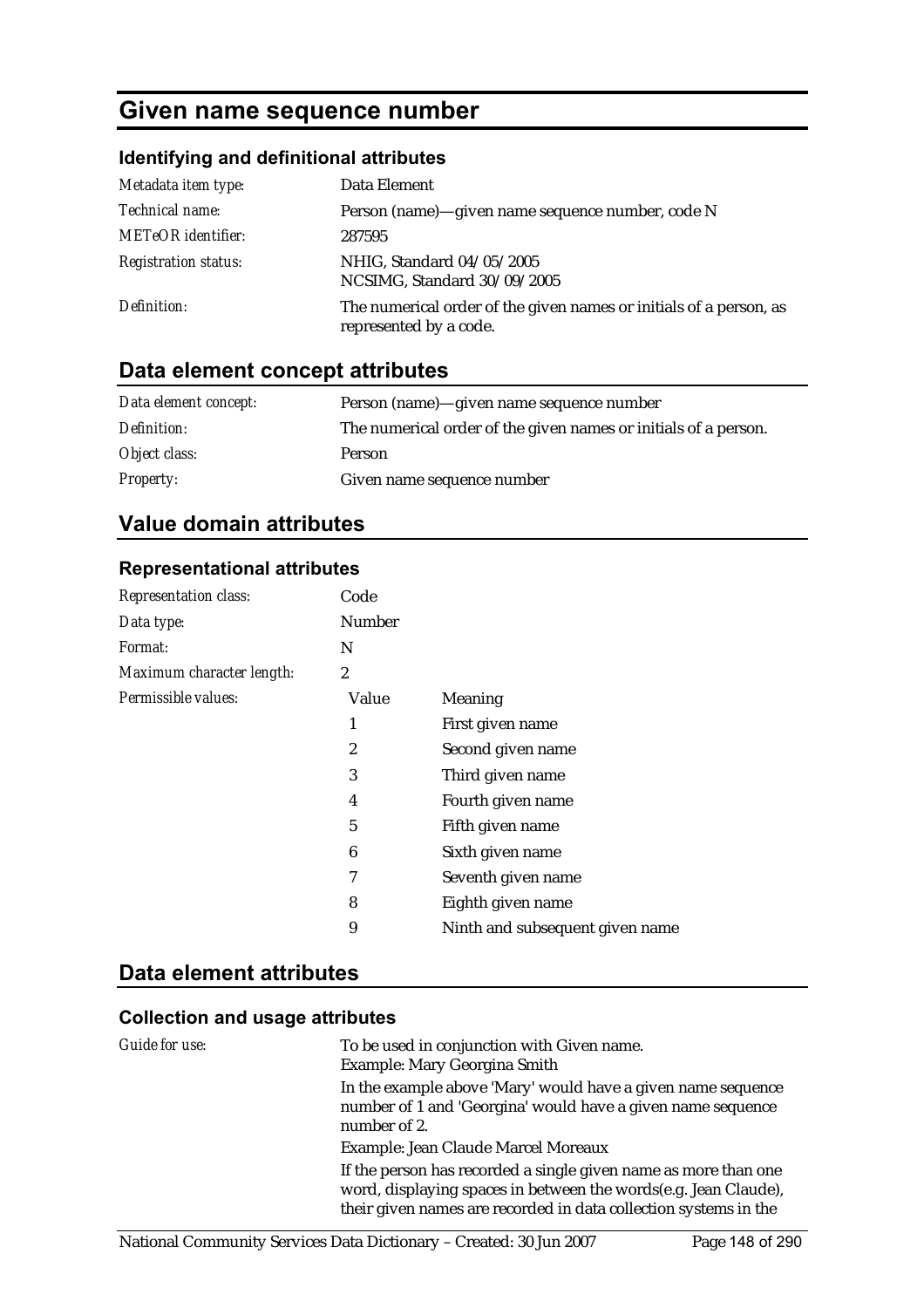same way (i.e. Jean Claude is one given name and Marcel is another given name). 'Jean Claude' would have a Given name sequence number of '1' and 'Marcel' would have a Given name sequence number of '2'.

### **Source and reference attributes**

| Submitting organisation: | Standards Australia                                                              |
|--------------------------|----------------------------------------------------------------------------------|
| Origin:                  | AS4846 Health Care Provider Identification, 2004, Sydney:<br>Standards Australia |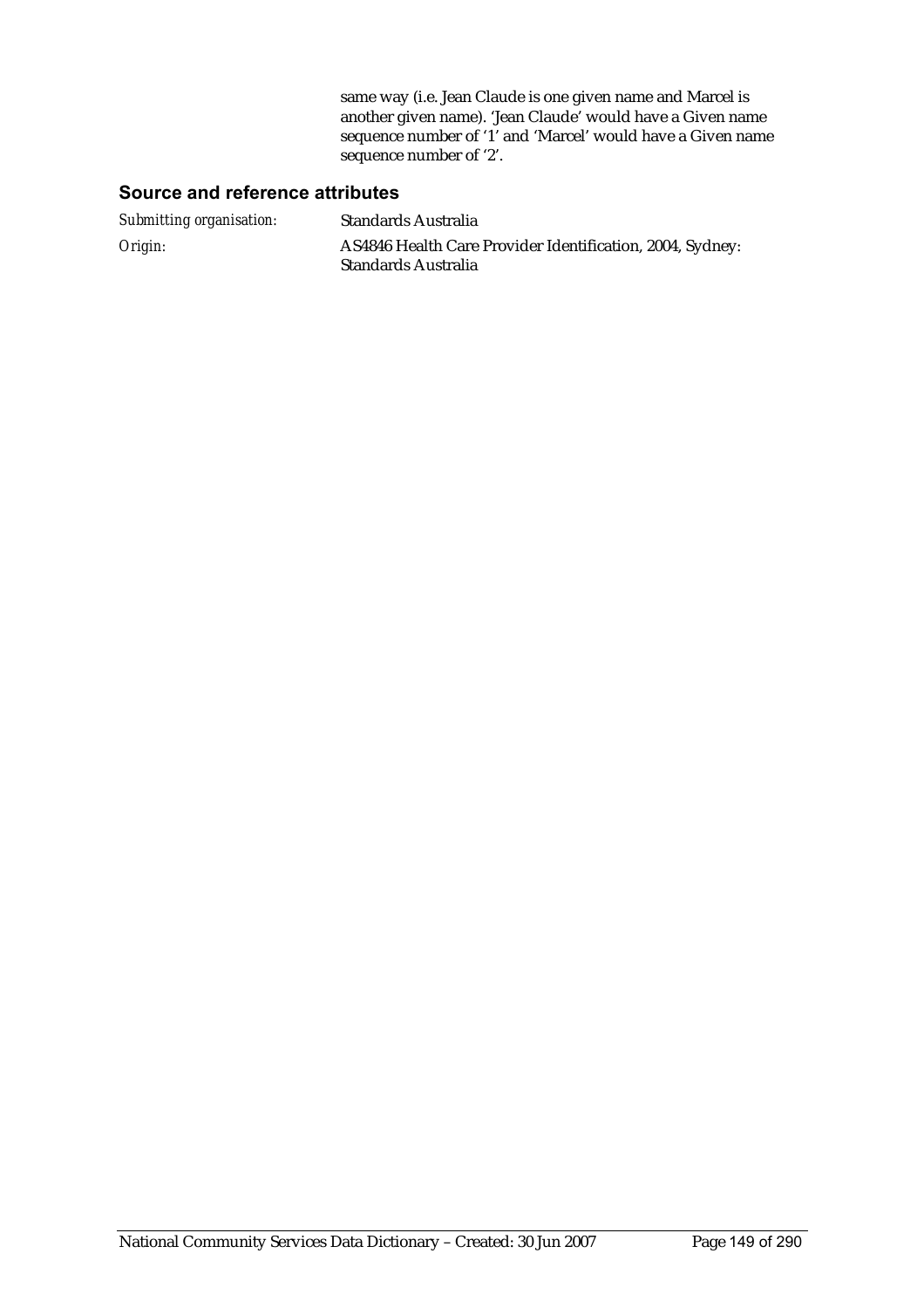# **Given name(s)**

# **Identifying and definitional attributes**

| Metadata item type:         | Data Element                                                                                                                    |
|-----------------------------|---------------------------------------------------------------------------------------------------------------------------------|
| Technical name:             | Person (name)—given name, text $[X(40)]$                                                                                        |
| <b>METeOR</b> identifier:   | 287035                                                                                                                          |
| <b>Registration status:</b> | NHIG, Standard 04/05/2005<br>NCSIMG, Standard 25/08/2005<br>NHDAMG, Standard 20/06/2005                                         |
| Definition:                 | The person's identifying name within the family group or by which<br>the person is socially identified, as represented by text. |

# **Data element concept attributes**

| Data element concept: | Person (name)—given name                                                                                          |
|-----------------------|-------------------------------------------------------------------------------------------------------------------|
| Definition:           | The person's identifying name(s) within the <b>family</b> group or by<br>which the person is socially identified. |
| <i>Context:</i>       | Administrative purposes and individual identification.                                                            |
| Object class:         | Person                                                                                                            |
| <b>Property:</b>      | Given name                                                                                                        |

# **Value domain attributes**

## **Representational attributes**

| <b>Representation class:</b> | Text          |
|------------------------------|---------------|
| Data type:                   | <b>String</b> |
| <i>Format:</i>               | [X(40)]       |
| Maximum character length:    | 40            |

# **Data element attributes**

| Guide for use: | A person may have more than one Given name. All given names<br>should be recorded.                                                                                                                                                                                                                                                                                                                                                                        |
|----------------|-----------------------------------------------------------------------------------------------------------------------------------------------------------------------------------------------------------------------------------------------------------------------------------------------------------------------------------------------------------------------------------------------------------------------------------------------------------|
|                | The agency or establishment should record the client's full given<br>name(s) on their information systems.                                                                                                                                                                                                                                                                                                                                                |
|                | National Community Services Data Dictionary specific:                                                                                                                                                                                                                                                                                                                                                                                                     |
|                | In instances where there is uncertainty about which name to record<br>for a person living in a remote Aboriginal or Torres Strait Islander<br>community, Centrelink follows the practice of recording the<br>Indigenous person's name as it is first provided to Centrelink. In<br>situations where proof of identity is required, the name is recorded<br>on a majority of the higher point scoring documents that are<br>produced as proof of identity. |
|                | National Health Data Dictionary specific:                                                                                                                                                                                                                                                                                                                                                                                                                 |
|                | Each individual Given name should have a Given name sequence<br>number associated with it.                                                                                                                                                                                                                                                                                                                                                                |
|                | Health care establishments may record given names (first and other<br>given names) in one field or several fields. This metadata item<br>definition applies regardless of the format of data recording.                                                                                                                                                                                                                                                   |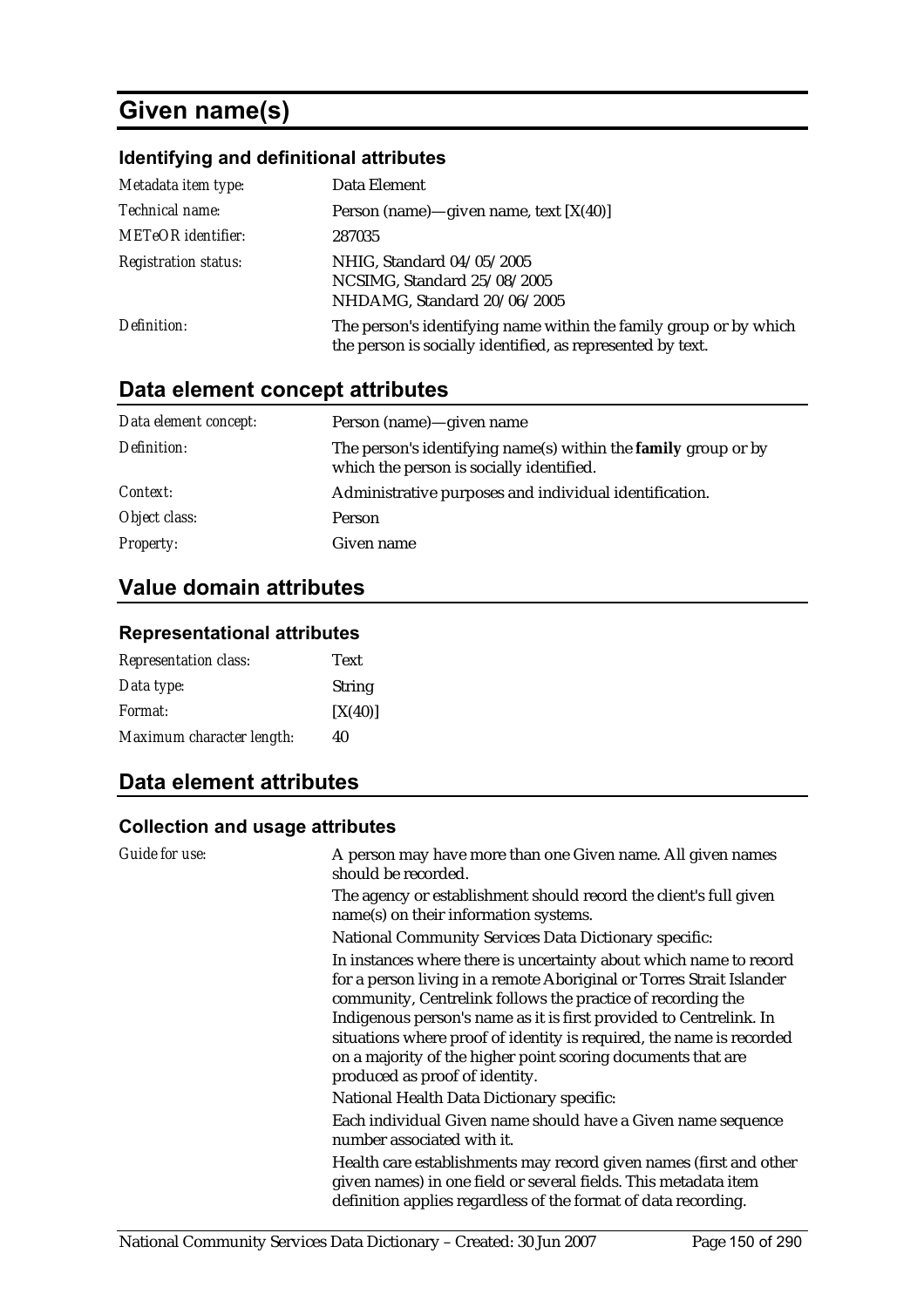A full history of names is to be retained.

*Collection methods:* This metadata item should be recorded for all clients.

Given name(s) should be recorded in the format preferred by the person. The format should be the same as that indicated by the person (eg written on a form) or in the same format as that printed on an identification card, such as Medicare card, to ensure consistent collection of name data.

It is acknowledged that some people use more than one given name (e.g. formal name, birth name, nick name or shortened name, or tribal name) depending on the circumstances. A person is able to change his or her name by usage in all States and Territories of Australia with the exception of Western Australia, where a person may only change his or her name under the Change of Name Act. A person should generally be registered using their preferred name as it is more likely to be used in common usage and on subsequent visits to the agency or establishment. The person's preferred name may in fact be their legal (or Medicare card) name. The Person name type metadata item (see Comments) can be used to distinguish between the different types of names that may be used by the person.

The following format may assist with data collection: What is the given name you would like to be known by?

Are you known by any other given names that you would like recorded?

If so, what are they

\_\_\_\_\_\_\_\_\_\_\_\_\_\_\_\_\_\_\_\_\_\_\_

Please indicate the 'type' of given name that is to be recorded:

\_\_\_\_\_\_\_\_\_\_\_\_\_\_\_\_\_\_\_\_\_\_\_\_\_\_\_\_\_\_\_\_\_\_\_\_\_\_\_\_\_\_\_\_\_\_\_\_\_\_\_\_\_\_\_\_\_\_\_\_\_

(a) Medicare card name (if different to preferred name).

(b) Alias (any other name that you are known by).

Whenever a person informs the agency or establishment of a change of given name (e.g. prefers to be know by their middle name), the former name should be recorded according to the appropriate name type. Do not delete or overwrite a previous given name e.g. 'Mary Georgina Smith' informs the hospital that she prefers to be known as 'Georgina'. Record 'Georgina' as her preferred given name and record 'Mary' as the Medicare card given name.

e.g. The establishment is informed that 'Baby of Louise Jones' has been named 'Mary Jones'. Retain 'Baby of Louise' as the newborn name and also record 'Mary' as the preferred 'Given name'.

Registering an unidentified health care client:

If the person is a health care client and her/his given name is not known record unknown in the 'Given name' field and use alias Name type. When the person's name becomes known, add the actual name as preferred Name type (or other as appropriate). Do not delete or overwrite the alias name of unknown.

Use of first initial:

If the person's given name is not known, but the first letter (initial) of the given name is known, record the first letter in the preferred 'Given name' field. Do not record a full stop following the initial. Persons with only one name:

Some people do not have a **family** name and a given name: they have only one name by which they are known. If the person has only one name, record it in the 'Family name' field and leave the 'Given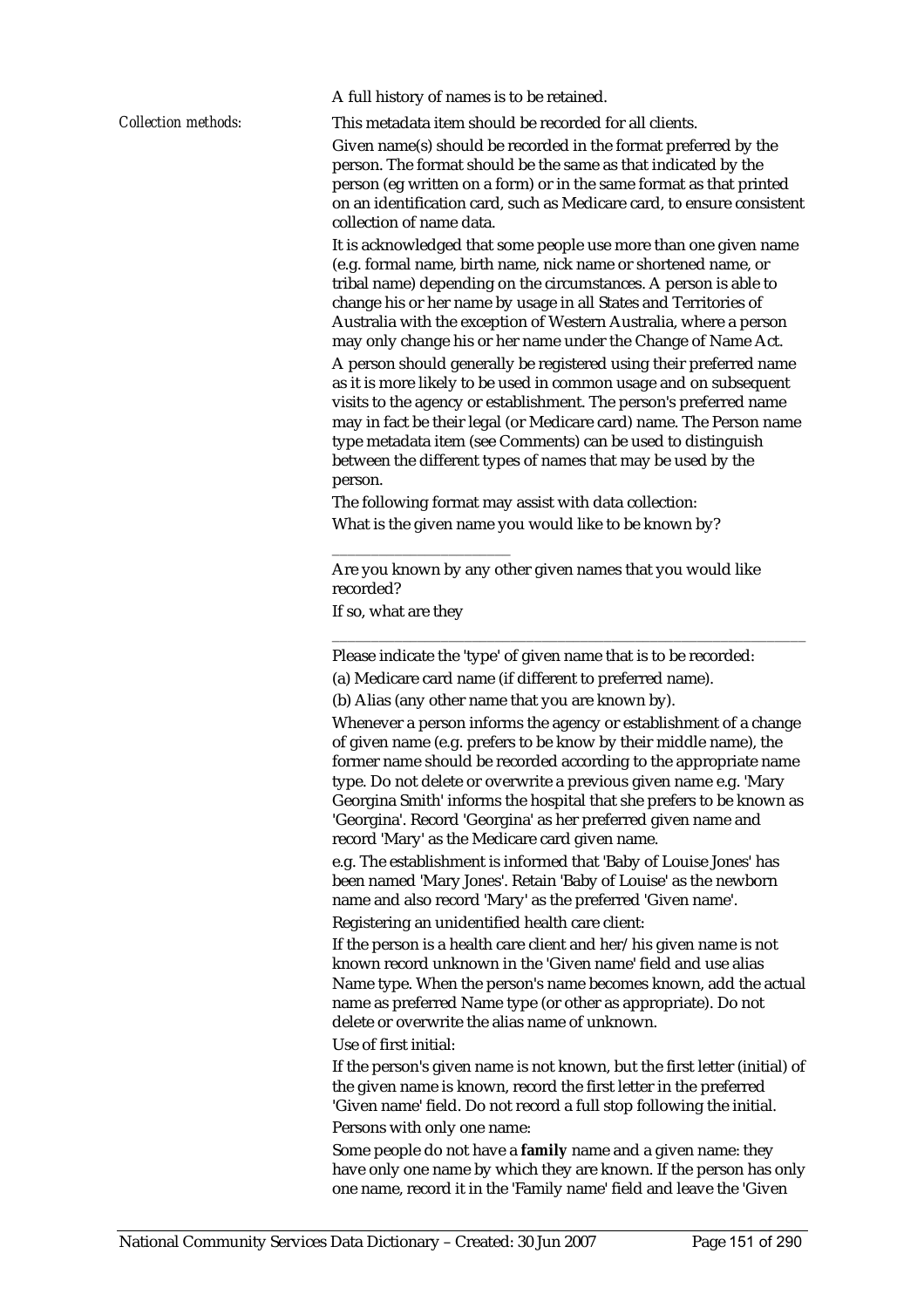name' blank.

Record complete information:

All of the person's given names should be recorded.

Shortened or alternate first given name:

If the person uses a shortened version or an alternate version of their first given name, record their preferred name, the actual name as their Medicare card name and any alternative versions as alias names as appropriate.

Example - The person's given name is Jennifer but she prefers to be called Jenny. Record 'Jenny' as the preferred 'Given name' and 'Jennifer' as her Medicare card name.

Example - The person's given name is 'Giovanni' but he prefers to be called 'John'.

Record 'John' as the preferred 'Given name' and 'Giovanni' as the Medicare card name.

Punctuation:

If special characters form part of the given names they shall be included, e.g. hyphenated names shall be entered with the hyphen.

• Hyphen, e.g. Anne-Maree, Mary-Jane

Do not leave a space before or after the hyphen, i.e. between last letter of 'Anne' and the hyphen, nor a space between the hyphen and the first letter of 'Maree'.

• spaces, e.g. Jean Claude Carcel Moreaux

If the person has recorded their given name as more than one word, displaying spaces in between the words, record their given names in data collection systems in the same way (i.e. Jean Claude is one given name and Marcel is another given name).

Names not for continued use:

 For cultural reasons, a person such as an Aboriginal or Torres Strait Islander may advise that they are no longer using the given name they previously used and are now using an alternative current name. Record their current name as their preferred given name and record their previously used name as an alias name (with a Name conditional use flag of 'not for continued use').

Composite name:

 If a person identifies their first name as being a composite word, both parts should be recorded under the first Given Name (rather than the first and second Given Name).

 e.g. 'Anne Marie Walker' notes her preferred Given Name to be 'Anne Marie', then 'Anne Marie' is recoded as (first) Given Name , and (second) Given Name is left blank.

Registering an unnamed newborn baby:

An unnamed (newborn) baby is to be registered using the mother's given name in conjunction with the prefix 'Baby of'. For example, if the baby's mother's given name is Fiona, then record 'Baby of Fiona' in the preferred 'Given name' field for the baby. This name is recorded under the newborn Name type. If a name is subsequently given, record the new name as the preferred given name and retain the newborn name.

Registering unnamed multiple births:

An unnamed (newborn) baby from a multiple birth should use their mother's given name plus a reference to the multiple births. For example, if the baby's mother's given name is 'Fiona' and a set of twins is to be registered, then record 'Twin 1 of Fiona' in the Given name field for the first born baby, and 'Twin 2 of Fiona' in the 'Given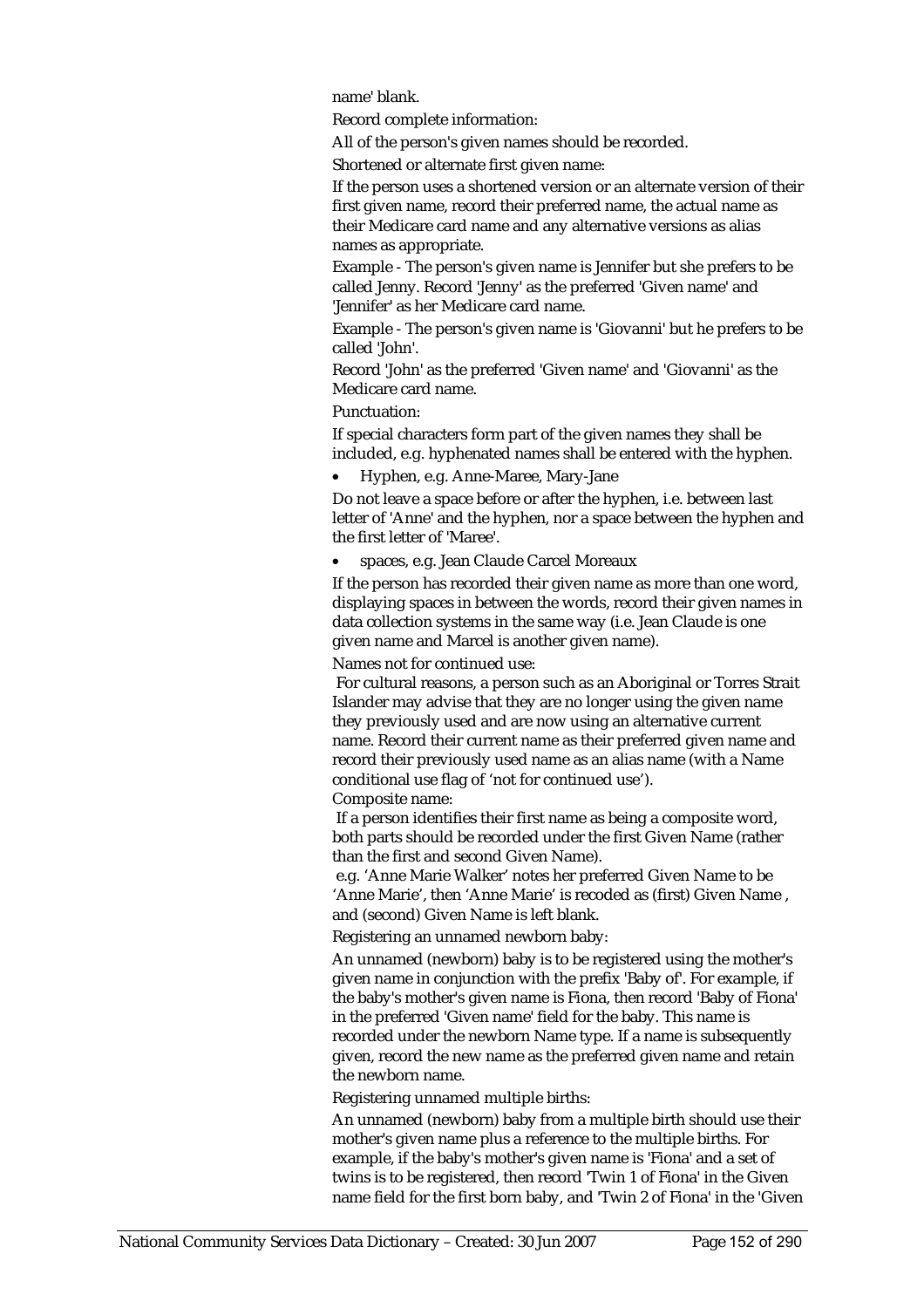name' field of the second born baby. Arabic numbers (1, 2, 3 ... ) are used, not Roman Numerals (I, II, III ......).

In the case of triplets or other multiple births the same logic applies. The following terms should be use for recording multiple births:

• Twin:

use Twin i.e. Twin 1 of Fiona

• Triplet:

use Trip i.e. Trip 1 of Fiona

- Quadruplet:
- use Quad i.e. Quad 1 of Fiona
- Quintuplet:

use Quin i.e. Quin 1 of Fiona

• Sextuplet:

use Sext i.e. Sext 1 of Fiona

• Septuplet:

use Sept i.e. Sept 1 of Fiona.

These names should be recorded under the newborn Person name type. When the babies are named, the actual names should be recorded as the preferred name. The newborn name is retained. Aboriginal/Torres Strait Islander names not for continued use:

For cultural reasons, an Aboriginal or Torres Strait Islander may advise an agency or establishment that they are no longer using the given name that they had previously registered and are now using an alternative current name.

Record their current name as the preferred 'Given name' and record their previous used given name as an alias name.

Ethnic Names:

The Centrelink Naming Systems for Ethnic Groups publication provides the correct coding for ethnic names. Refer to Ethnic Names Condensed Guide for summary information.

Misspelled given names:

If the person's given name has been misspelled in error, update the Given name field with the correct spelling and record the misspelled given name as an Alias name. Recording misspelled names is important for filing documents that may be issued with previous versions of the client's name. Discretion should be used regarding the degree of recording that is maintained.

*Comments:* Often people use a variety of names, including legal names, married/maiden names, nicknames, assumed names, traditional names, etc. Even small differences in recording - such as the difference between Thomas and Tom - can make Record linkage impossible. To minimise discrepancies in the recording and reporting of name information, agencies or establishments should ask the person for their full (formal) Given name and Family name. These may be different from the name that the person may prefer the agency or establishment workers to use in personal dealings. Agencies or establishments may choose to separately record the preferred name that the person wishes to be used by agency or establishment workers. In some cultures it is traditional to state the family name first. To overcome discrepancies in recording/reporting that may arise as a result of this practice, agencies or establishments should always ask the person to specify their first given name and their family or surname separately. These should then be recorded as Given name and Family name as appropriate, regardless of the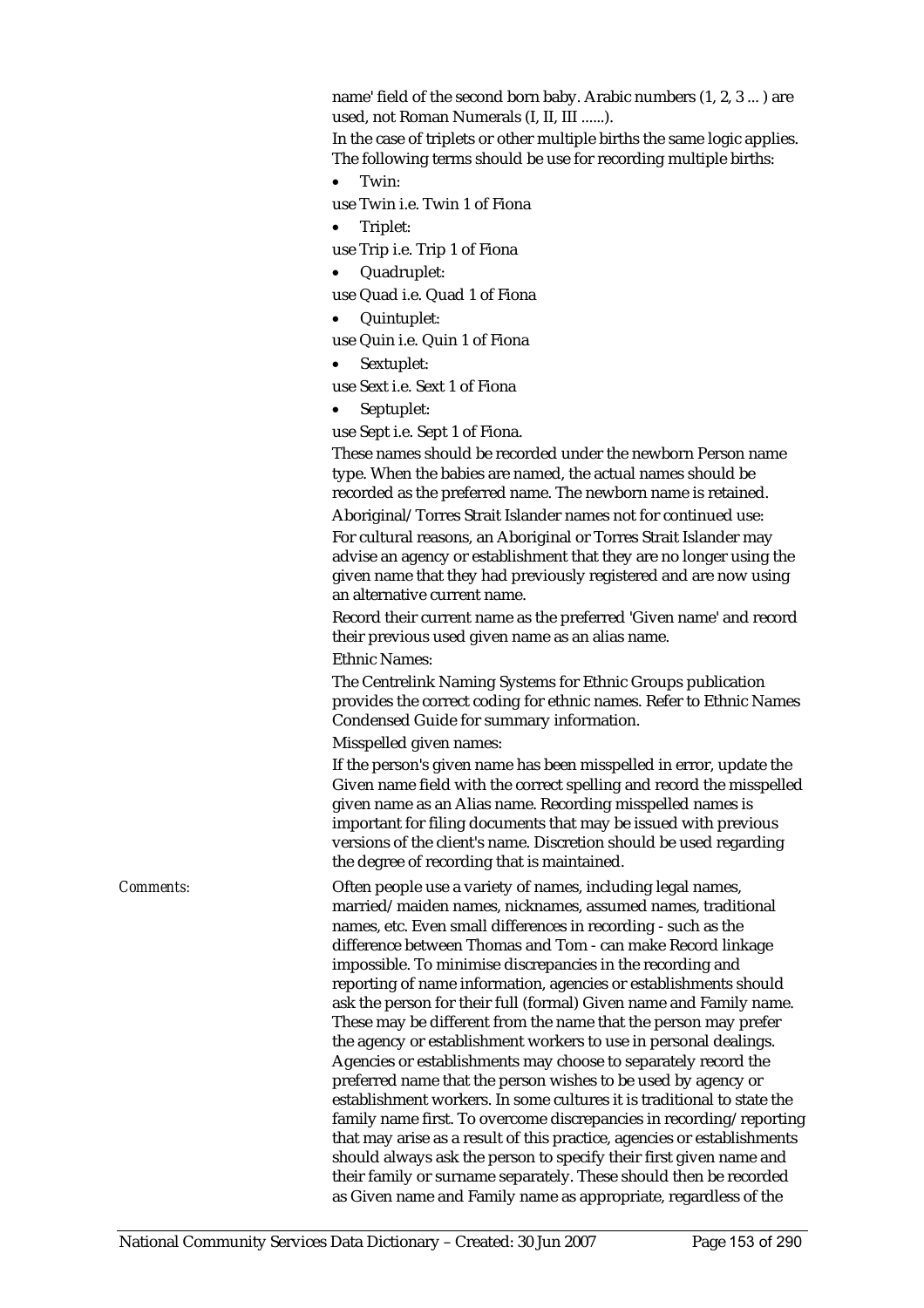| order in which they may be traditionally given.                                                                                                                                                                                                                                                                                                                                                                                                                                                                                                                |
|----------------------------------------------------------------------------------------------------------------------------------------------------------------------------------------------------------------------------------------------------------------------------------------------------------------------------------------------------------------------------------------------------------------------------------------------------------------------------------------------------------------------------------------------------------------|
| National Community Services Data Dictionary specific:                                                                                                                                                                                                                                                                                                                                                                                                                                                                                                          |
| Selected letters of the given name in combination with selected<br>letters of the family name, date of birth and sex may be used for<br>record linkage for statistical purposes only.                                                                                                                                                                                                                                                                                                                                                                          |
| National Health Data Dictionary specific:                                                                                                                                                                                                                                                                                                                                                                                                                                                                                                                      |
| Health care provider identification DSS and Health care client<br>identification DSS                                                                                                                                                                                                                                                                                                                                                                                                                                                                           |
| For the purpose of positive identification or contact, agencies or<br>establishments that collect Given name should also collect Given<br>name sequence number. Given name sequence number is also a<br>metadata item in Australian Standard AS4846-2004 Health care<br>provider identification and is proposed for inclusion in the review of<br>Australian Standard AS5017-2002 Health care client identification.<br>AS5017 and AS4846 use alternative alphabetic codes for Given name<br>sequence number. Refer to the current standards for more details. |

# **Source and reference attributes**

| Submitting organisation:     | Australian Institute of Health and Welfare                                                                                                  |
|------------------------------|---------------------------------------------------------------------------------------------------------------------------------------------|
|                              | Standards Australia                                                                                                                         |
| Origin:                      | National Health Data Committee                                                                                                              |
|                              | <b>National Community Services Data Committee</b>                                                                                           |
|                              | Commonwealth Department of Health and Family Services 1998.                                                                                 |
|                              | Home and Community Care Data Dictionary Version 1.0. Canberra:<br><b>DHFS</b>                                                               |
|                              | Standards Australia 2002. Australian Standard AS5017-2002 Health<br>Care Client Identification. Sydney: Standards Australia                 |
| Reference documents:         | AS4846 Health Care Provider Identification, 2004, Sydney:<br>Standards Australia                                                            |
| <b>Relational attributes</b> |                                                                                                                                             |
| Related metadata references: | See also Person (name)—family name, text X[X(39)] NHIG, Standard<br>04/05/2005, NCSIMG, Standard 25/08/2005, NHDAMG, Standard<br>20/06/2005 |
|                              | Supersedes Person (name)—given name, text [X(40)] NHIG,<br>Superseded 04/05/2005, NCSIMG, Superseded 25/08/2005                             |
|                              | Is used in the formation of Person—letters of given name, text XX                                                                           |

NCSIMG, Standard 27/03/2007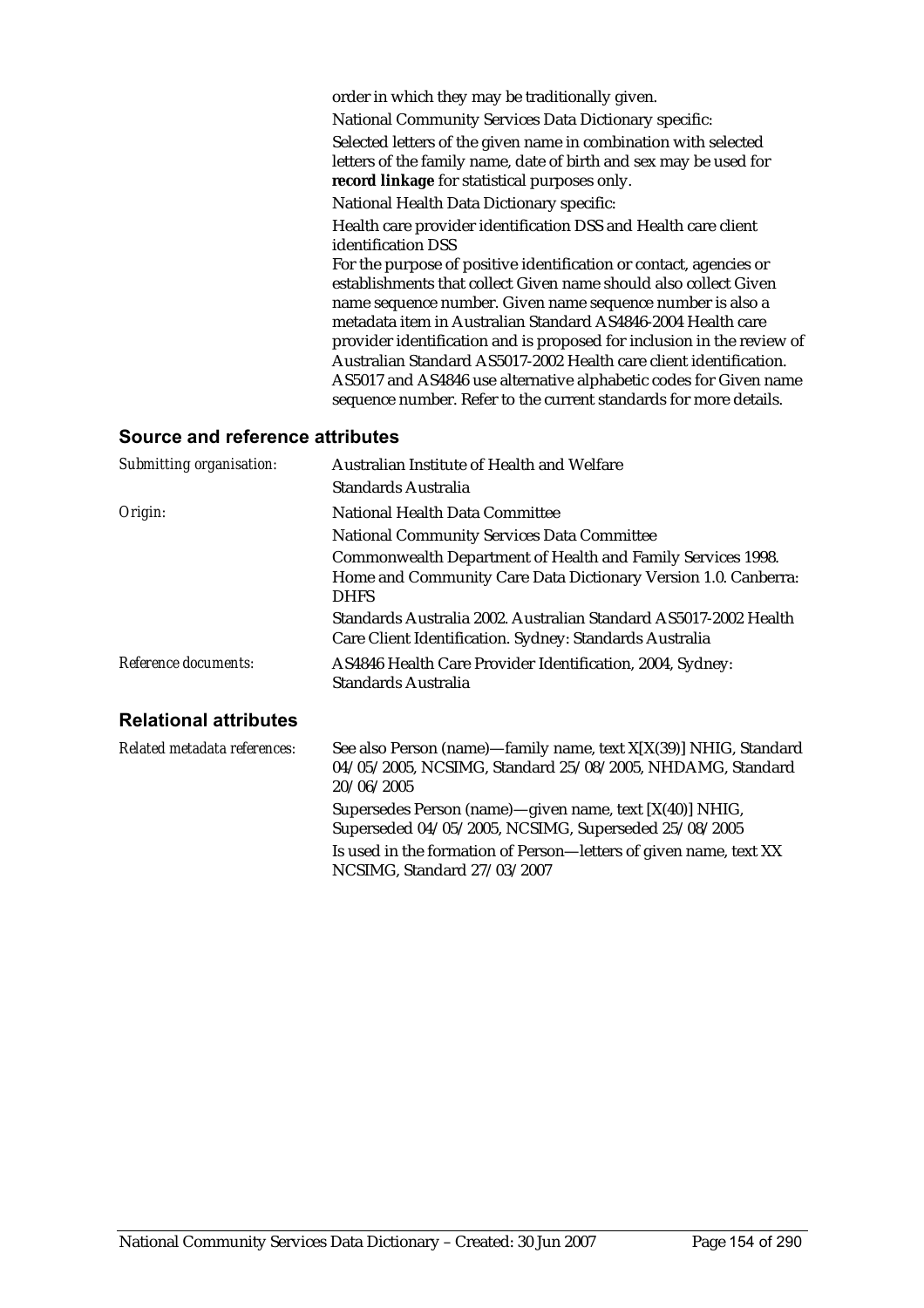# **Goods and equipment received (service episode)**

# **Identifying and definitional attributes**

| Metadata item type:         | Data Element                                                                                                                                  |
|-----------------------------|-----------------------------------------------------------------------------------------------------------------------------------------------|
| Technical name:             | Service episode—type of goods and equipment received, code<br>N                                                                               |
| <b>METeOR</b> identifier:   | 323299                                                                                                                                        |
| <b>Registration status:</b> | NCSIMG, Standard 29/04/2006                                                                                                                   |
| Definition:                 | The types of goods or equipment received by the client (by<br>purchase, loan, or gift) during a service episode, as represented<br>by a code. |

# **Data element concept attributes**

| Data element concept: | Service episode—type of goods and equipment received                                                                                                                                                                                                                                                                                                                                                                                                                                                                                                                                                                                                                                                                                                                                                                                            |
|-----------------------|-------------------------------------------------------------------------------------------------------------------------------------------------------------------------------------------------------------------------------------------------------------------------------------------------------------------------------------------------------------------------------------------------------------------------------------------------------------------------------------------------------------------------------------------------------------------------------------------------------------------------------------------------------------------------------------------------------------------------------------------------------------------------------------------------------------------------------------------------|
| Definition:           | The types of goods or equipment received by the client (by<br>purchase, loan, or gift) during a service episode.                                                                                                                                                                                                                                                                                                                                                                                                                                                                                                                                                                                                                                                                                                                                |
| Context:              | Resource and financial planning:<br>This provides one measure of the assistance received by a client<br>or clients on a Service episode. In this case it will measure the<br>types of goods and equipment received.<br>This metadata item does not record an amount of assistance<br>with goods and equipment in the same way that an amount is<br>recorded for the other types of assistance provided by agencies<br>(i.e. in time, quantity or cost). Rather this metadata item<br>indicates the type of goods or equipment that the agency<br>provides to the person on an occasion of service delivery.<br>Information about the types of goods and equipment provided<br>to clients by agencies facilitates interstate and cross regional<br>comparisons of service provision and comparisons between<br>different client sub-populations. |
| Object class:         | Service episode                                                                                                                                                                                                                                                                                                                                                                                                                                                                                                                                                                                                                                                                                                                                                                                                                                 |
| <b>Property:</b>      | Type of goods and equipment received                                                                                                                                                                                                                                                                                                                                                                                                                                                                                                                                                                                                                                                                                                                                                                                                            |

#### **Source and reference attributes**

| Submitting organisation: | Australian Institute of Health and Welfare |
|--------------------------|--------------------------------------------|
|                          |                                            |

# **Value domain attributes**

#### **Representational attributes**

| <b>Representation class:</b> | Code   |                                                                           |
|------------------------------|--------|---------------------------------------------------------------------------|
| Data type:                   | Number |                                                                           |
| Format:                      | N      |                                                                           |
| Maximum character length:    |        |                                                                           |
| Permissible values:          | Value  | <b>Meaning</b>                                                            |
|                              | 1      | Self-care aids (e.g. button hook for dressing or<br>bowl care for eating) |
|                              | 2      | Support and mobility aids (e.g. walking frame,<br>manual wheelchair)      |
|                              | 3      | Communication aids (e.g. hearing aids,                                    |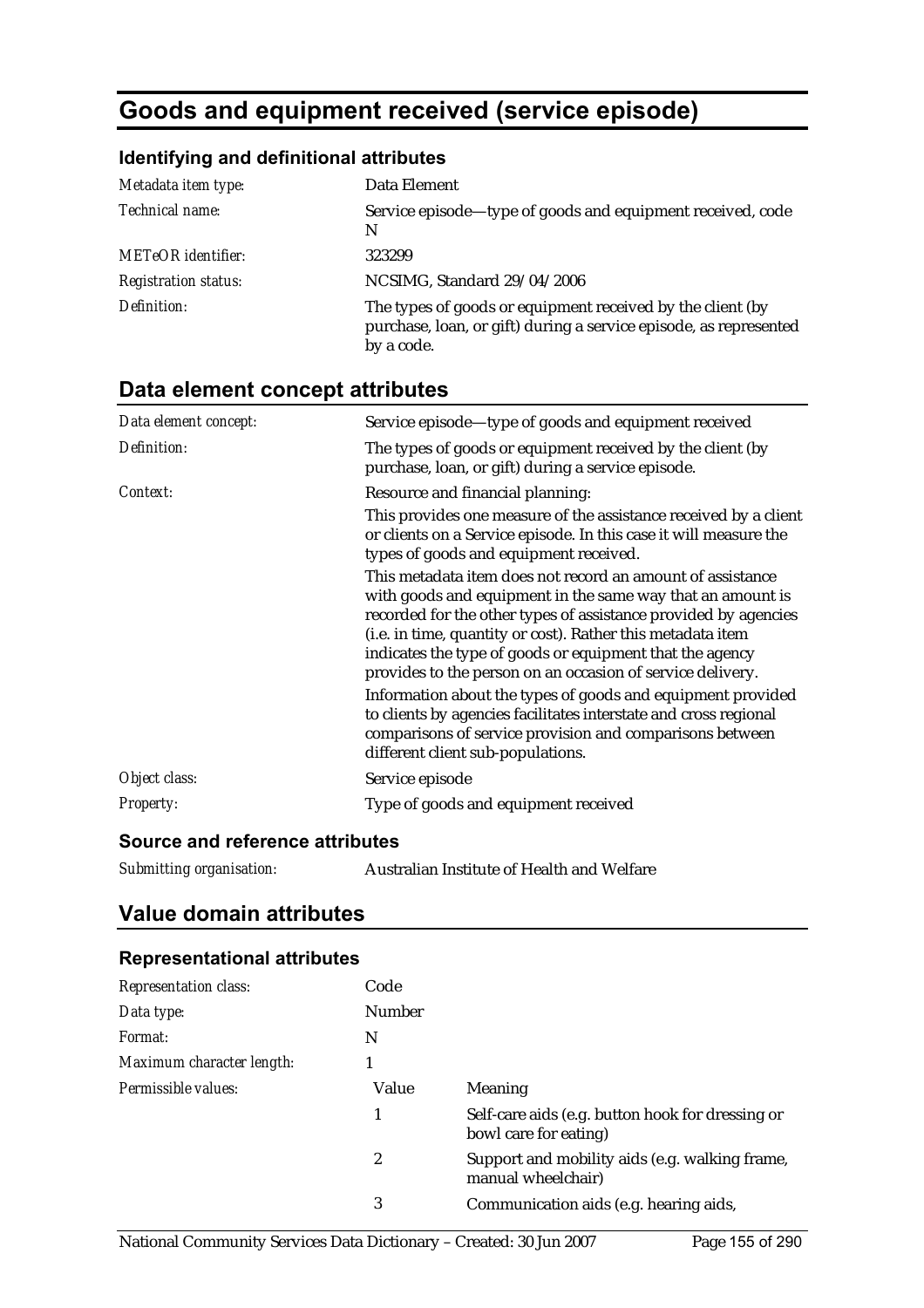| mouthstick)                                                                       |
|-----------------------------------------------------------------------------------|
| Reading aids (e.g. magnifying glass, braille<br>books)                            |
| Medical care aids (e.g. ventilator, pacemaker)                                    |
| Car modifications (e.g. car ramp, room for<br>wheelchair)                         |
| Other goods and equipment (other goods and<br>equipment not elsewhere classified) |
| Not stated/inadequately described                                                 |
|                                                                                   |

#### **Collection and usage attributes**

#### *Guide for use:* **CODE 1 Self-care aids**

Eating aids – crockery, cutlery, plate guard, bowl guard Dressing aids – button hook, clothes tongs, zip pull Washing aids – bathrails/hoist/seat, shower rails/fitting/seat Bag, urinal, incontinence pad, uredome, urinary appliances Bowel appliances – colostomy bag, bowel pad Toilet chair, commode, frame, conventional toilet use aids Cooking aids (excl. eating utensils), special iron Other aids for self care **CODE 2 Support and mobility aids** Callipers, splints Belts, braces, neck collar, corsets Crutches for support, walking frame/stick Ankle/knee strap, built up shoe, foot/leg support NEC Transporter chair, pusher, tricycle Wheelchair manual or unspecified Wheelchair, motorised Henry lifter, hoist, patient lifter Scooter Ejector chair, hard-back chair, made to measure chair, chair NEC Special bed, cushions/pillows for support White cane Sonic beam, laser cane, optacon Guide dog bars/hooks/rails/straps, attached to walls, etc., for support and mobility Other aids for support or mobility **CODE 3 Communication aids** Aid, hearing Teletext Telephone attachment or adaptation (e.g. answering service, flashing light, headpiece, TTY telephone) Writing aids (mouthstick, writing pad, typewriter, communication board) Computers – Kurzweil personal reader, communication Speaking aids - electrolarynx **CODE 4 Reading aids** Contact lenses, reading/magnifying glasses Braille books/items/watch Books, large print/talking, cassette recorders/players Reading frame, page turners, reading aids not associated with loss of sight Other reading or sight aids Dwelling modification to aid communication – intercom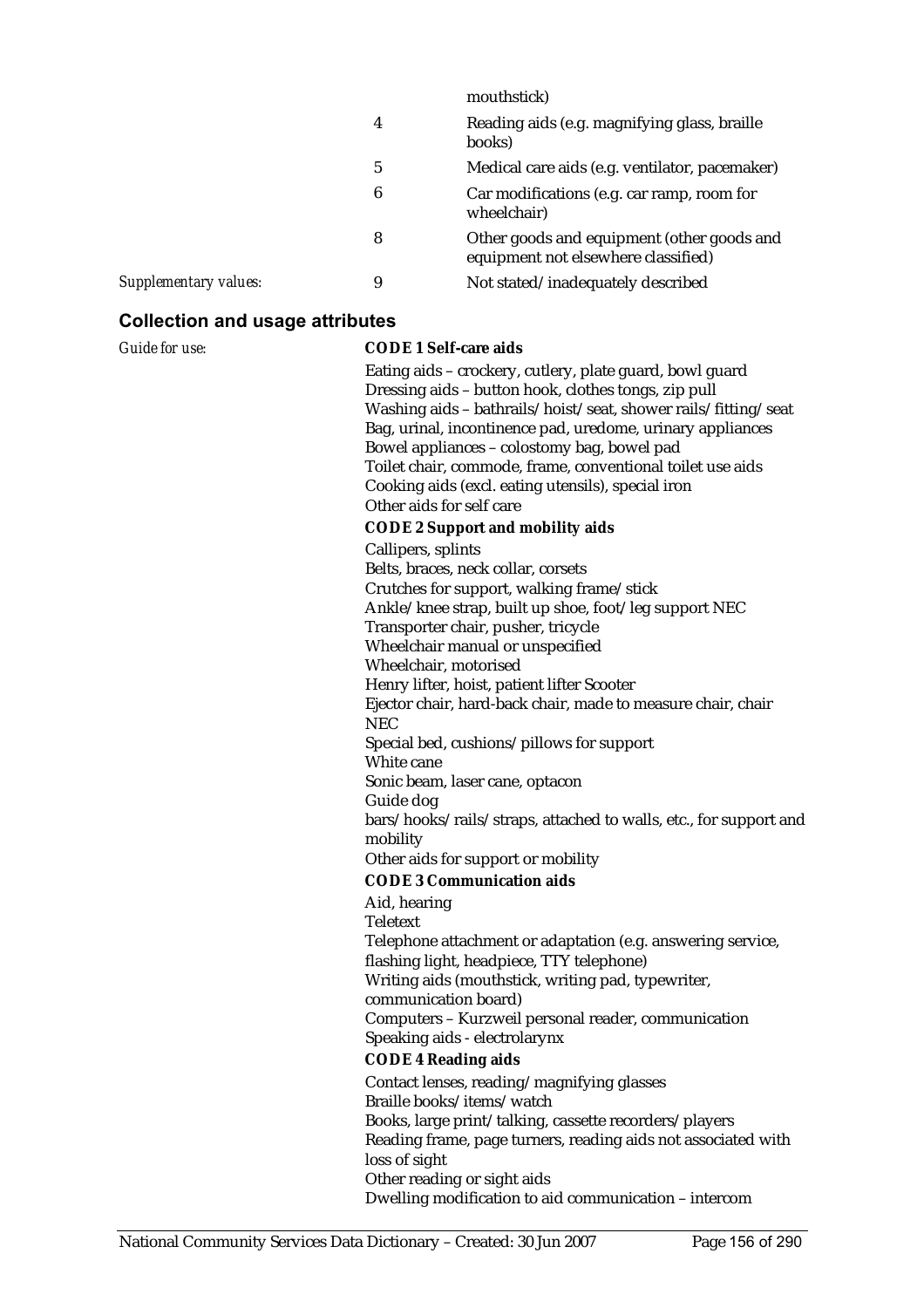#### Other aids for communication

#### **CODE 5 Medical care aids**

Breathing pumps – oxygen masks, ventilator Dialysis machine, kidney functioning machines Heart stimulus/functioning machines, pacemaker Ostomy appliances/Stoma appliances, excluding colostomy bag

Other aids for medical care

#### **CODE 6 Car modifications**

Accelerator/brake/controls, hand – car modifications Handles/lifter/rails/ramps – car modifications Mirrors/steering/windows, power – car modifications Other car modifications – automatic transmission, room for wheelchair

#### **CODE 8 Other goods/equipment**

Other goods/equipment NEC

#### **Source and reference attributes**

*Origin:* National HACC Minimum Data Set User Guide Version 2.0 2005. Home and Community Care (HACC) Program

### **Data element attributes**

#### **Collection and usage attributes**

*Collection methods:* The agency should record the type of goods or equipment received by the client (on loan or by purchase) on each instance of assistance. This information can then be amalgamated to provide a measure of the types of goods and equipment received by a client over a reporting period (which will vary according to collection requirements). Where the client receives more than one of the same type of good or equipment (e.g. several food packets) on the same occasion, the agency should only record this once. Where the client receives different types of goods or equipment on the same occasion, the agency should separately record each type of goods or equipment against the same date. **Source and reference attributes** 

| Submitting organisation:     | Australian Institute of Health and Welfare                                                                                                                                                                                                                                                                               |
|------------------------------|--------------------------------------------------------------------------------------------------------------------------------------------------------------------------------------------------------------------------------------------------------------------------------------------------------------------------|
| Origin:                      | Australian Institute of Health and Welfare 1998. Home and<br>Community Care (HACC) data dictionary, version 1.0.<br>Commonwealth Department of Health and Family Services,<br><b>Canberra</b>                                                                                                                            |
| <b>Relational attributes</b> |                                                                                                                                                                                                                                                                                                                          |
| Related metadata references: | Supersedes Goods and equipment received, version 1, DE,<br>$N$ $CCDD$ $N$ $CCDM$ $C$ $C_{2}$ $C_{2}$ $C_{2}$ $C_{2}$ $C_{2}$ $A$ $C_{2}$ $A$ $C_{2}$ $A$ $C_{2}$ $A$ $C_{2}$ $A$ $C_{2}$ $C_{2}$ $C_{2}$ $C_{2}$ $C_{2}$ $C_{2}$ $C_{2}$ $C_{2}$ $C_{2}$ $C_{2}$ $C_{2}$ $C_{2}$ $C_{2}$ $C_{2}$ $C_{2}$ $C_{2}$ $C_{2}$ |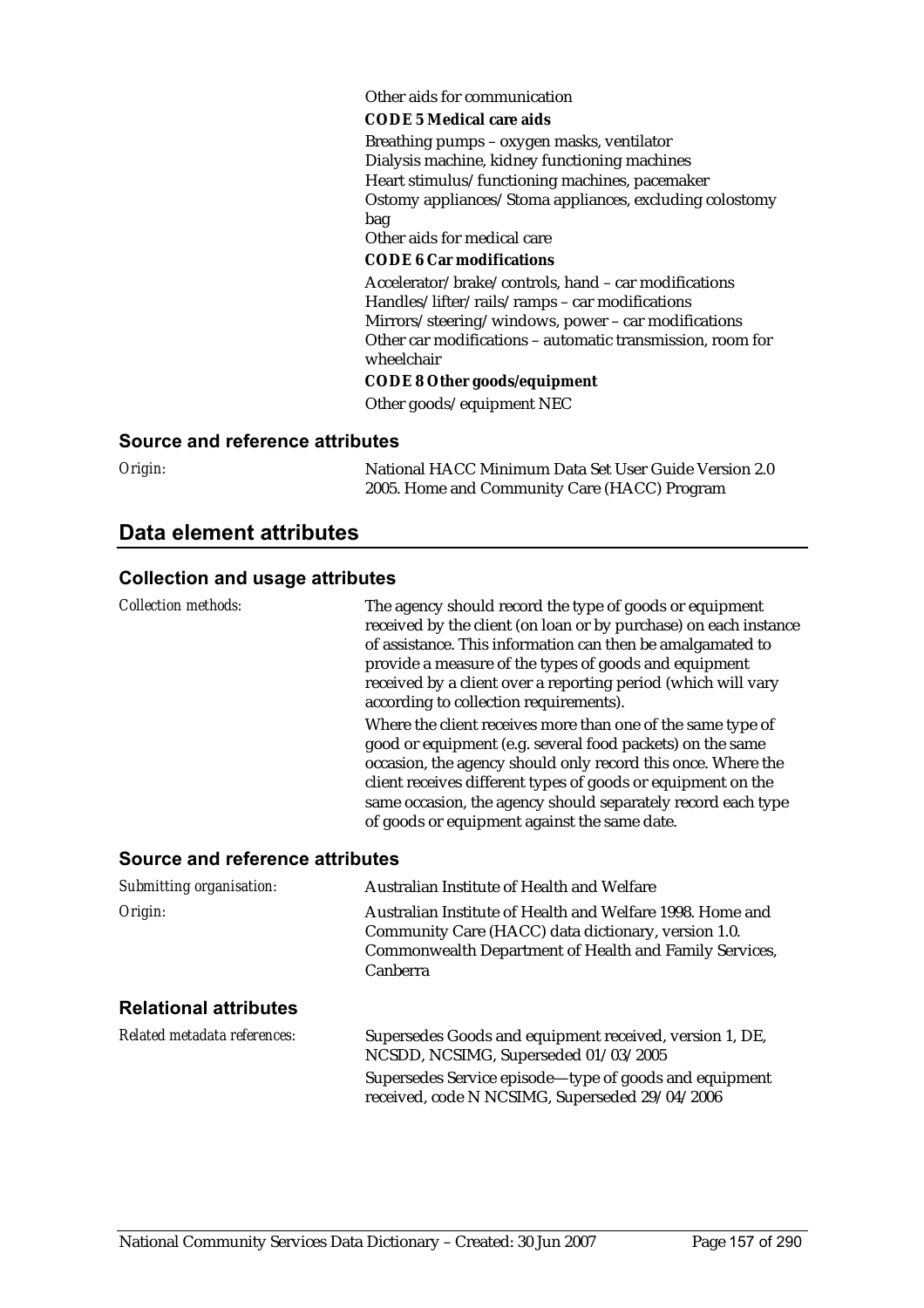# **Goods and equipment received (service event)**

# **Identifying and definitional attributes**

| Metadata item type:         | Data Element                                                                                                                                |
|-----------------------------|---------------------------------------------------------------------------------------------------------------------------------------------|
| <i>Technical name:</i>      | Service event-type of goods and equipment received, code N                                                                                  |
| Synonymous names:           | Goods and equipment received                                                                                                                |
| <b>METeOR</b> identifier:   | 323236                                                                                                                                      |
| <b>Registration status:</b> | NCSIMG, Standard 29/04/2006                                                                                                                 |
| Definition:                 | The types of goods or equipment received by the client (by<br>purchase, loan, or gift) during a service event, as represented by<br>a code. |

# **Data element concept attributes**

| Data element concept: | Service event-type of goods and equipment received                                                                                                                                                                                                                                                                                                                                                                                                                                     |
|-----------------------|----------------------------------------------------------------------------------------------------------------------------------------------------------------------------------------------------------------------------------------------------------------------------------------------------------------------------------------------------------------------------------------------------------------------------------------------------------------------------------------|
| Definition:           | The types of goods or equipment received by the client (by<br>purchase, loan, or gift) during a service event.                                                                                                                                                                                                                                                                                                                                                                         |
| Context:              | Resource and financial planning:                                                                                                                                                                                                                                                                                                                                                                                                                                                       |
|                       | This provides one measure of the assistance received by a client<br>on an occasion of service. This metadata item does not record<br>an amount of assistance with goods and equipment in the same<br>way that an amount is recorded for the other types of assistance<br>provided by agencies (i.e. in time, quantity or cost). Rather this<br>metadata item indicates the type of goods or equipment that the<br>agency provides to the person on an occasion of service<br>delivery. |
|                       | Information about the types of goods and equipment provided<br>to clients by agencies facilitates interstate and cross regional<br>comparisons of service provision and comparisons between<br>different client sub-populations.                                                                                                                                                                                                                                                       |
| Object class:         | Service event                                                                                                                                                                                                                                                                                                                                                                                                                                                                          |
| <b>Property:</b>      | Type of goods and equipment received                                                                                                                                                                                                                                                                                                                                                                                                                                                   |

#### **Source and reference attributes**

| Submitting organisation: |  | Australian Institute of Health and Welfare |
|--------------------------|--|--------------------------------------------|
|--------------------------|--|--------------------------------------------|

# **Value domain attributes**

### **Representational attributes**

| <b>Representation class:</b> | Code   |                                                                           |
|------------------------------|--------|---------------------------------------------------------------------------|
| Data type:                   | Number |                                                                           |
| Format:                      | N      |                                                                           |
| Maximum character length:    |        |                                                                           |
| Permissible values:          | Value  | <b>Meaning</b>                                                            |
|                              | 1      | Self-care aids (e.g. button hook for dressing or<br>bowl care for eating) |
|                              | 2      | Support and mobility aids (e.g. walking frame,<br>manual wheelchair)      |
|                              | 3      | Communication aids (e.g. hearing aids,                                    |
|                              |        |                                                                           |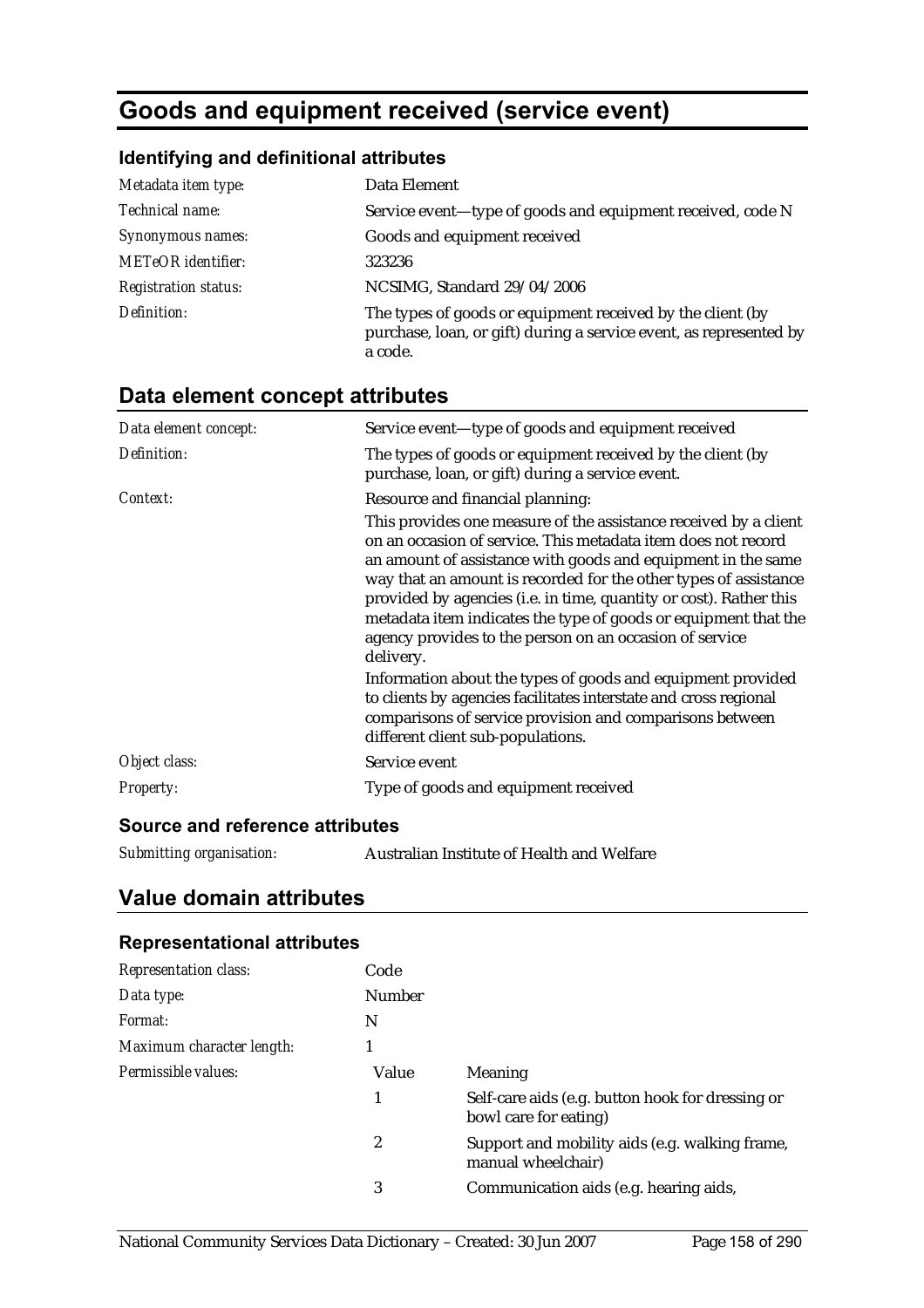| mouthstick)                                                                       |
|-----------------------------------------------------------------------------------|
| Reading aids (e.g. magnifying glass, braille<br>books)                            |
| Medical care aids (e.g. ventilator, pacemaker)                                    |
| Car modifications (e.g. car ramp, room for<br>wheelchair)                         |
| Other goods and equipment (other goods and<br>equipment not elsewhere classified) |
| Not stated/inadequately described                                                 |
|                                                                                   |

#### **Collection and usage attributes**

#### *Guide for use:* **CODE 1 Self-care aids**

Eating aids – crockery, cutlery, plate guard, bowl guard Dressing aids – button hook, clothes tongs, zip pull Washing aids – bathrails/hoist/seat, shower rails/fitting/seat Bag, urinal, incontinence pad, uredome, urinary appliances Bowel appliances – colostomy bag, bowel pad Toilet chair, commode, frame, conventional toilet use aids Cooking aids (excl. eating utensils), special iron Other aids for self care **CODE 2 Support and mobility aids** Callipers, splints Belts, braces, neck collar, corsets Crutches for support, walking frame/stick Ankle/knee strap, built up shoe, foot/leg support NEC Transporter chair, pusher, tricycle Wheelchair manual or unspecified Wheelchair, motorised Henry lifter, hoist, patient lifter Scooter Ejector chair, hard-back chair, made to measure chair, chair NEC Special bed, cushions/pillows for support White cane Sonic beam, laser cane, optacon Guide dog bars/hooks/rails/straps, attached to walls, etc., for support and mobility Other aids for support or mobility **CODE 3 Communication aids** Aid, hearing Teletext Telephone attachment or adaptation (e.g. answering service, flashing light, headpiece, TTY telephone) Writing aids (mouthstick, writing pad, typewriter, communication board) Computers – Kurzweil personal reader, communication Speaking aids - electrolarynx **CODE 4 Reading aids** Contact lenses, reading/magnifying glasses Braille books/items/watch Books, large print/talking, cassette recorders/players Reading frame, page turners, reading aids not associated with loss of sight Other reading or sight aids Dwelling modification to aid communication – intercom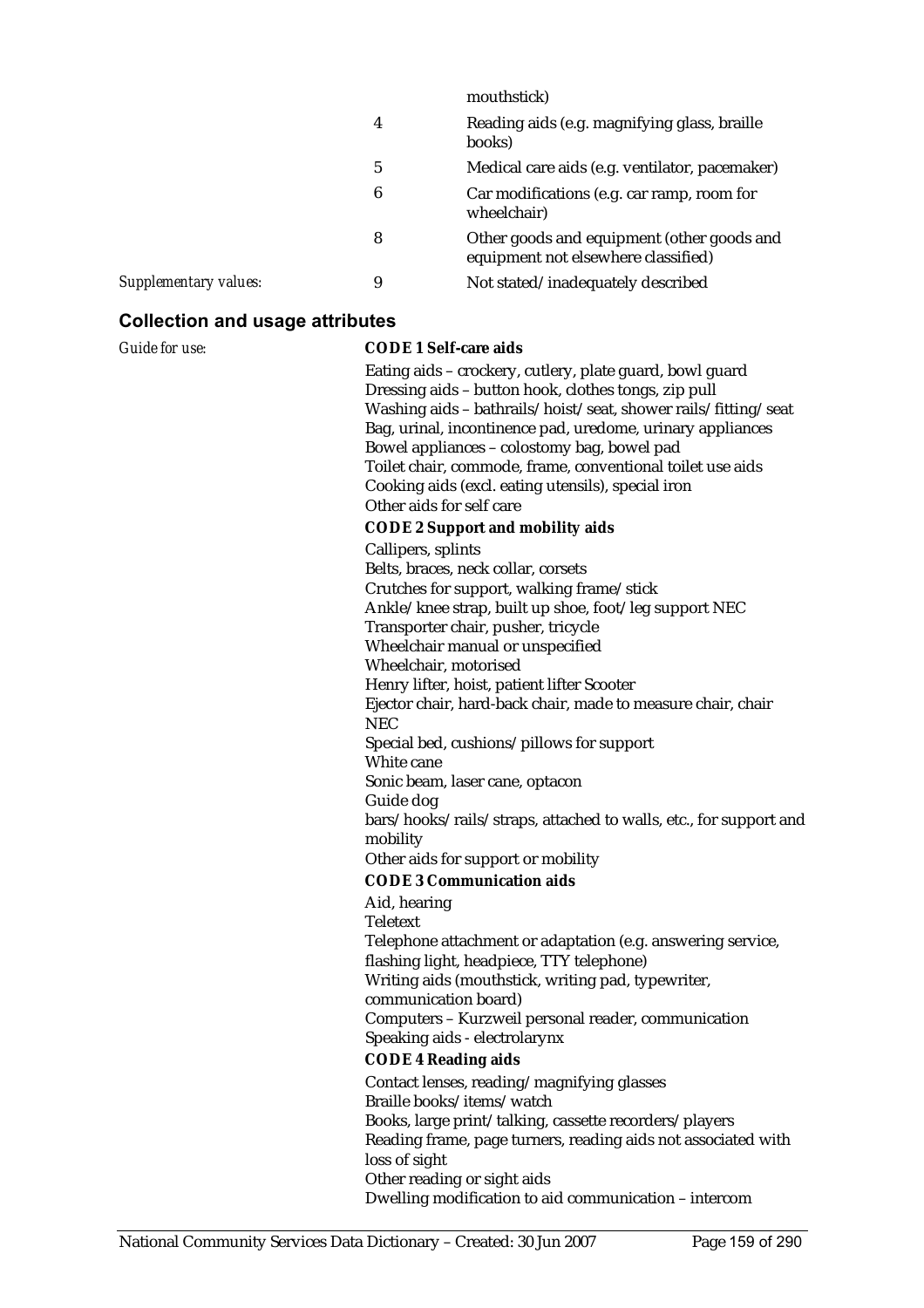#### Other aids for communication

#### **CODE 5 Medical care aids**

Breathing pumps – oxygen masks, ventilator Dialysis machine, kidney functioning machines Heart stimulus/functioning machines, pacemaker Ostomy appliances/Stoma appliances, excluding colostomy bag

Other aids for medical care

#### **CODE 6 Car modifications**

Accelerator/brake/controls, hand – car modifications Handles/lifter/rails/ramps – car modifications Mirrors/steering/windows, power – car modifications Other car modifications – automatic transmission, room for wheelchair

#### **CODE 8 Other goods/equipment**

Other goods/equipment NEC

#### **Source and reference attributes**

*Origin:* National HACC Minimum Data Set User Guide Version 2.0 2005. Home and Community Care (HACC) Program

## **Data element attributes**

#### **Collection and usage attributes**

*Collection methods:* The agency should record the type of goods or equipment received by the client (on loan or by purchase) for each Service event. This information can then be amalgamated to provide a measure of the types of goods and equipment received by a client over a reporting period (which will vary according to collection requirements). Where the client receives more than one of the same type of good or equipment (e.g. several food packets) on the same occasion, the agency should only record this once. Where the client receives different types of goods or equipment on the same occasion, the agency should separately record each type of goods or equipment against the same date. **Source and reference attributes**  *Submitting organisation:* Australian Institute of Health and Welfare

*Origin:* Australian Institute of Health and Welfare 1998. Home and Community Care (HACC) data dictionary, version 1.0. Commonwealth Department of Health and Family Services, Canberra

#### **Relational attributes**

*Related metadata references:* Supersedes Service event—type of goods and equipment received, code N NCSIMG, Superseded 29/04/2006 Supersedes Goods and equipment received, version 1, DE, NCSDD, NCSIMG, Superseded 01/03/2005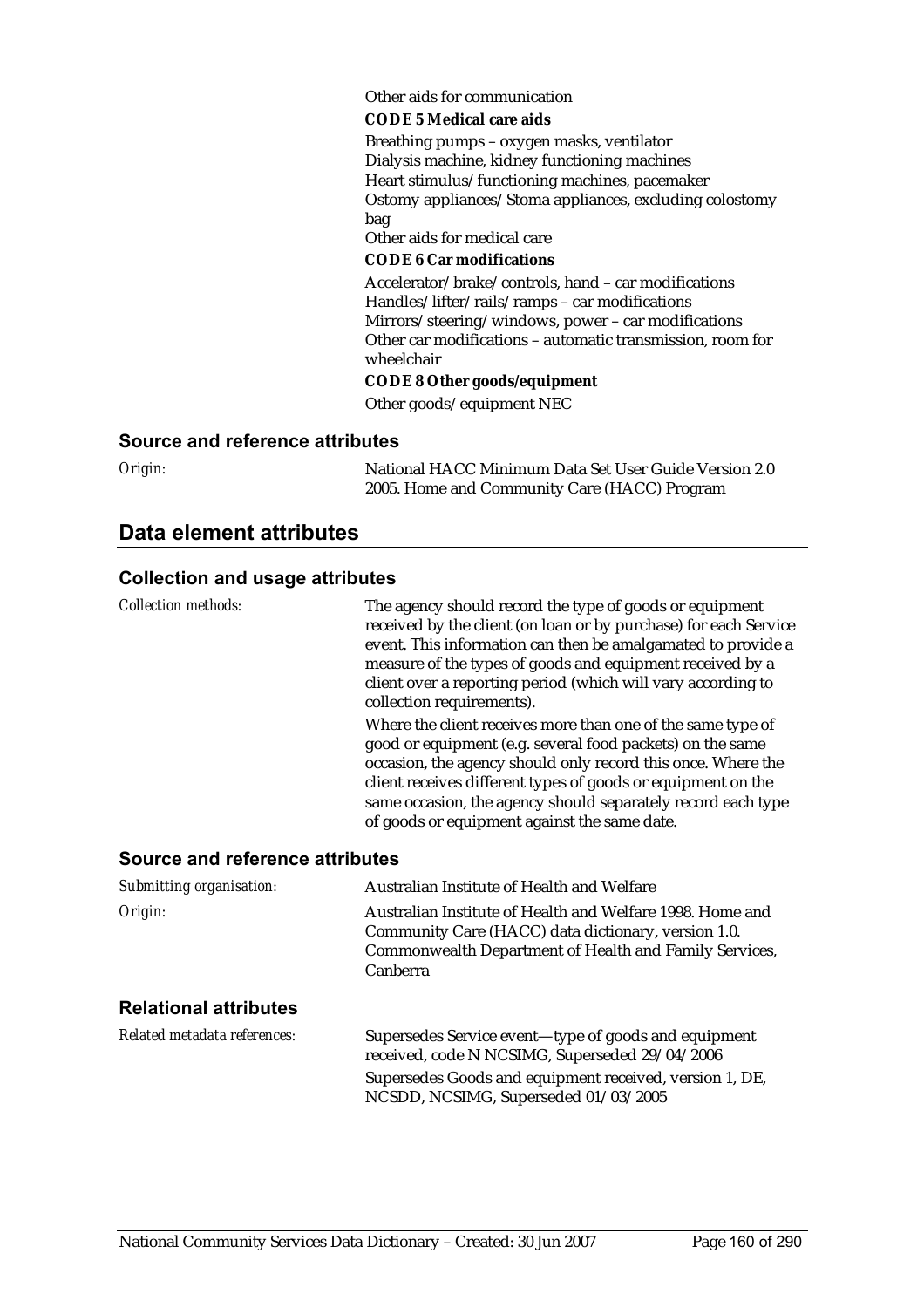# **Hours worked—paid staff**

### **Identifying and definitional attributes**

| Metadata item type:         | Data Element                                                                                 |
|-----------------------------|----------------------------------------------------------------------------------------------|
| Technical name:             | Service provider organisation—hours worked (paid staff), total<br><b>NNNNN</b>               |
| <b>METeOR</b> identifier:   | 347870                                                                                       |
| <b>Registration status:</b> | NCSIMG, Standard 27/04/2007                                                                  |
| Definition:                 | The total number of hours actually worked by all paid staff in<br>an agency or organisation. |

# **Data element concept attributes**

| Data element concept: | Service provider organisation—hours worked                              |
|-----------------------|-------------------------------------------------------------------------|
| Definition:           | Hours actually worked by all staff within an agency or<br>organisation. |
| Object class:         | Service provider organisation                                           |
| <i>Property:</i>      | Hours worked                                                            |

#### **Source and reference attributes**

*Submitting organisation:* Australian Institute of Health and Welfare

## **Value domain attributes**

#### **Representational attributes**

| <b>Representation class:</b> | Total        |
|------------------------------|--------------|
| Data type:                   | Number       |
| Format:                      | <b>NNNNN</b> |
| Maximum character length:    | 5            |
| Unit of measure:             | Hour (h)     |

#### **Collection and usage attributes**

*Guide for use:* Total hours expressed as 00000, 00001, 00425 etc.

### **Data element attributes**

#### **Collection and usage attributes**

| Guide for use:             | This metadata item is asking for actual staff hours worked, not<br>the rostered hours or full-time equivalent staff.                                                                                         |
|----------------------------|--------------------------------------------------------------------------------------------------------------------------------------------------------------------------------------------------------------|
|                            | Contract staff employed through an agency are included where<br>the contract is for the supply of labour (e.g. nursing) rather than<br>of products (e.g. photocopier maintenance).                           |
| <b>Collection methods:</b> | In some collections this metadata item may be collected for a<br>specified week. Other collections may specify a 'usual' week or<br>an average week calculated from a number of weeks or the<br>entire year. |

#### **Source and reference attributes**

| Australian Institute of Health and Welfare |
|--------------------------------------------|
|                                            |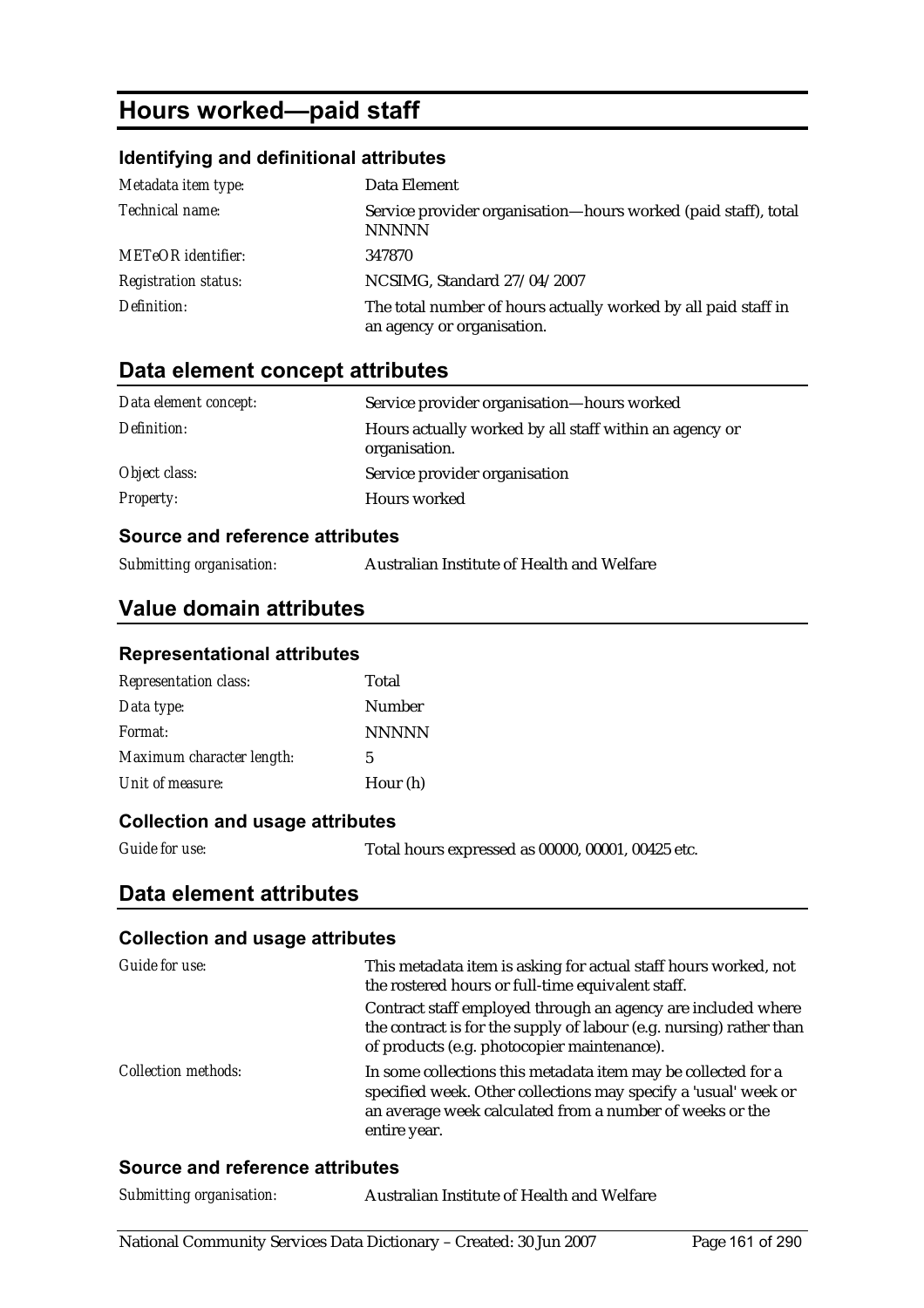| Origin:                      | Australian Institute of Health and Welfare 2002.<br>Commonwealth State/Territory Disability Agreement National<br>Minimum Data Set collection: Data guide-data items and<br>definitions 2002-03. Canberra: AIHW |
|------------------------------|-----------------------------------------------------------------------------------------------------------------------------------------------------------------------------------------------------------------|
| Reference documents:         | Commonwealth State/Territory Disability Agreement National<br>Minimum Data Set (CSTDA NMDS) collection. Data Guide:<br>data items and definitions 2006-07.                                                      |
| <b>Relational attributes</b> |                                                                                                                                                                                                                 |
| Related metadata references: | Supersedes Service provider organisation—hours worked (paid<br>staff), total NNNNN NCSIMG, Superseded 27/04/2007                                                                                                |

Commonwealth State/Territory Disability Agreement NMDS -

1 July 2006 NCSIMG, Standard 27/04/2007

*Implementation in Data Set* 

*Specifications:*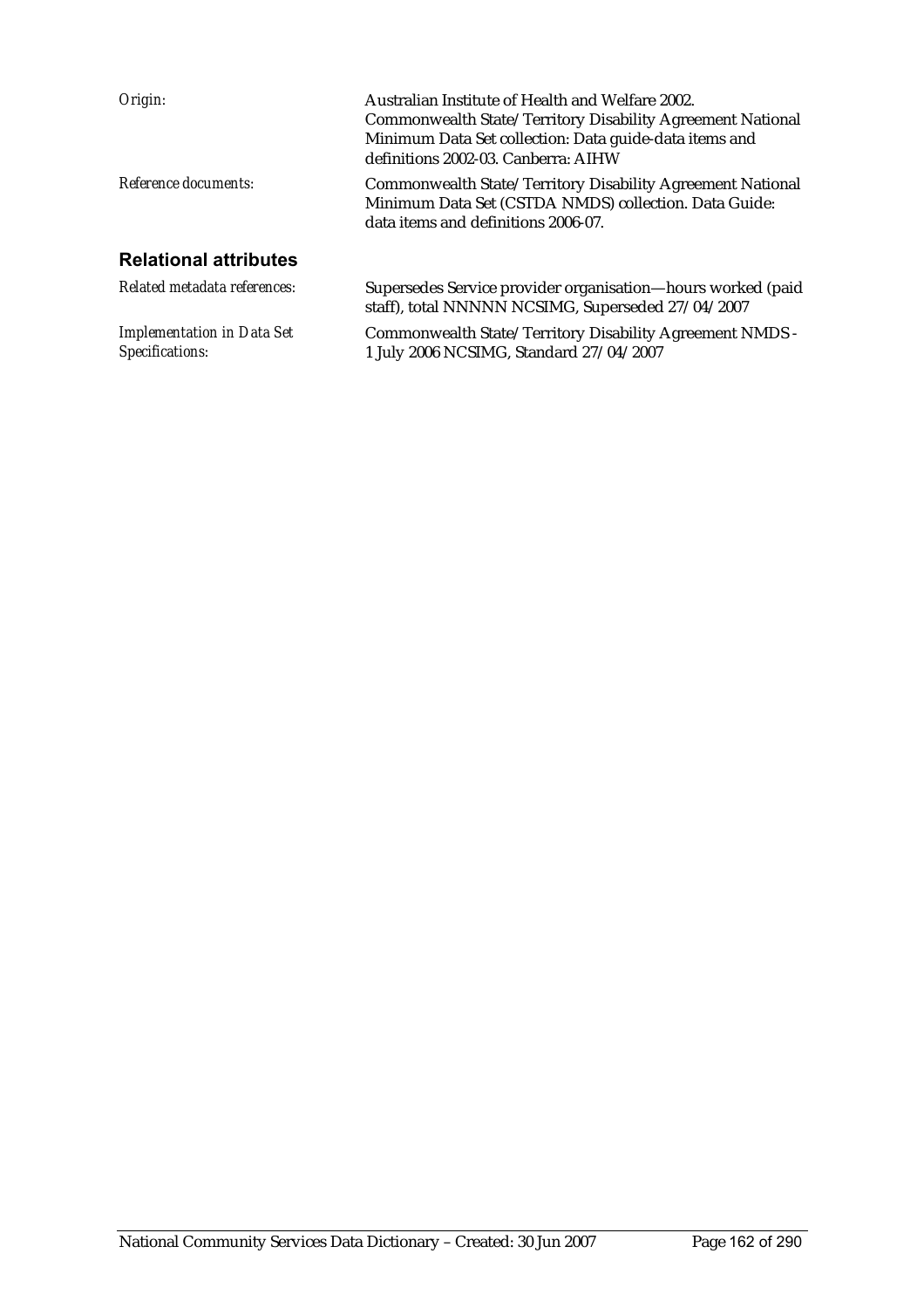# **Hours worked—volunteer/unpaid staff**

### **Identifying and definitional attributes**

| Metadata item type:         | Data Element                                                                                                                                                                            |
|-----------------------------|-----------------------------------------------------------------------------------------------------------------------------------------------------------------------------------------|
| Technical name:             | Service provider organisation—hours worked<br>(volunteer/unpaid staff), total NNNNN                                                                                                     |
| <b>METeOR</b> identifier:   | 347882                                                                                                                                                                                  |
| <b>Registration status:</b> | NCSIMG, Standard 27/04/2007                                                                                                                                                             |
| Definition:                 | The total number of hours actually worked by all<br>volunteer/unpaid staff in an agency or organisation.                                                                                |
| Context:                    | To assist in the analysis of staffing inputs and to enable a<br>comparison of the staffing requirements of different service<br>types. It is important to include volunteers due to the |
|                             | significant contribution they make within many organisations.                                                                                                                           |

# **Data element concept attributes**

| Data element concept: | Service provider organisation-hours worked                              |
|-----------------------|-------------------------------------------------------------------------|
| Definition:           | Hours actually worked by all staff within an agency or<br>organisation. |
| Object class:         | Service provider organisation                                           |
| <b>Property:</b>      | Hours worked                                                            |

#### **Source and reference attributes**

| Submitting organisation: | Australian Institute of Health and Welfare |
|--------------------------|--------------------------------------------|
|                          |                                            |

# **Value domain attributes**

#### **Representational attributes**

| <b>Representation class:</b> | Total        |
|------------------------------|--------------|
| Data type:                   | Number       |
| Format:                      | <b>NNNNN</b> |
| Maximum character length:    | 5            |
| Unit of measure:             | Hour (h)     |

#### **Collection and usage attributes**

*Guide for use:* Total hours expressed as 00000, 00001, 00425 etc.

### **Data element attributes**

| Guide for use:             | This metadata item is asking for actual staff hours worked by<br>volunteer staff, not the rostered hours or full-time equivalent<br>staff.                                                                   |
|----------------------------|--------------------------------------------------------------------------------------------------------------------------------------------------------------------------------------------------------------|
| <i>Collection methods:</i> | In some collections this metadata item may be collected for a<br>specified week. Other collections may specify a 'usual' week or<br>an average week calculated from a number of weeks or the<br>entire year. |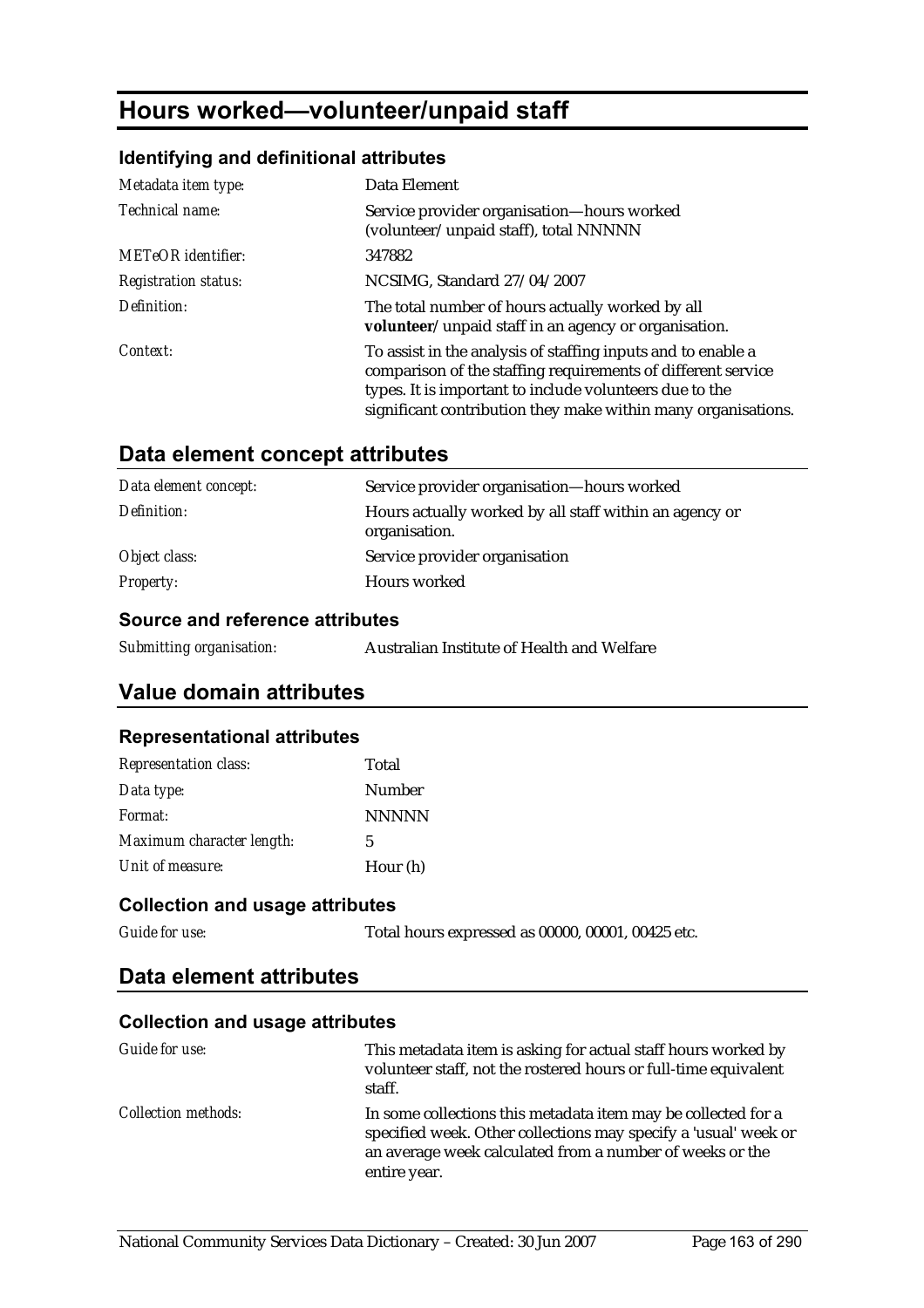## **Source and reference attributes**

| Submitting organisation:                             | Australian Institute of Health and Welfare                                                                                                                                                                      |
|------------------------------------------------------|-----------------------------------------------------------------------------------------------------------------------------------------------------------------------------------------------------------------|
| Origin:                                              | Australian Institute of Health and Welfare 2002.<br>Commonwealth State/Territory Disability Agreement National<br>Minimum Data Set collection: Data guide-data items and<br>definitions 2002-03. Canberra: AIHW |
| Reference documents:                                 | Commonwealth State/Territory Disability Agreement National<br>Minimum Data Set (CSTDA NMDS) collection. Data Guide:<br>data items and definitions 2006-07.                                                      |
| <b>Relational attributes</b>                         |                                                                                                                                                                                                                 |
| Related metadata references:                         | Supersedes Service provider organisation—hours worked<br>(volunteer/unpaid staff), total NNNNN NCSIMG, Superseded<br>27/04/2007                                                                                 |
| <b>Implementation in Data Set</b><br>Specifications: | Commonwealth State/Territory Disability Agreement NMDS -<br>1 July 2006 NCSIMG, Standard 27/04/2007                                                                                                             |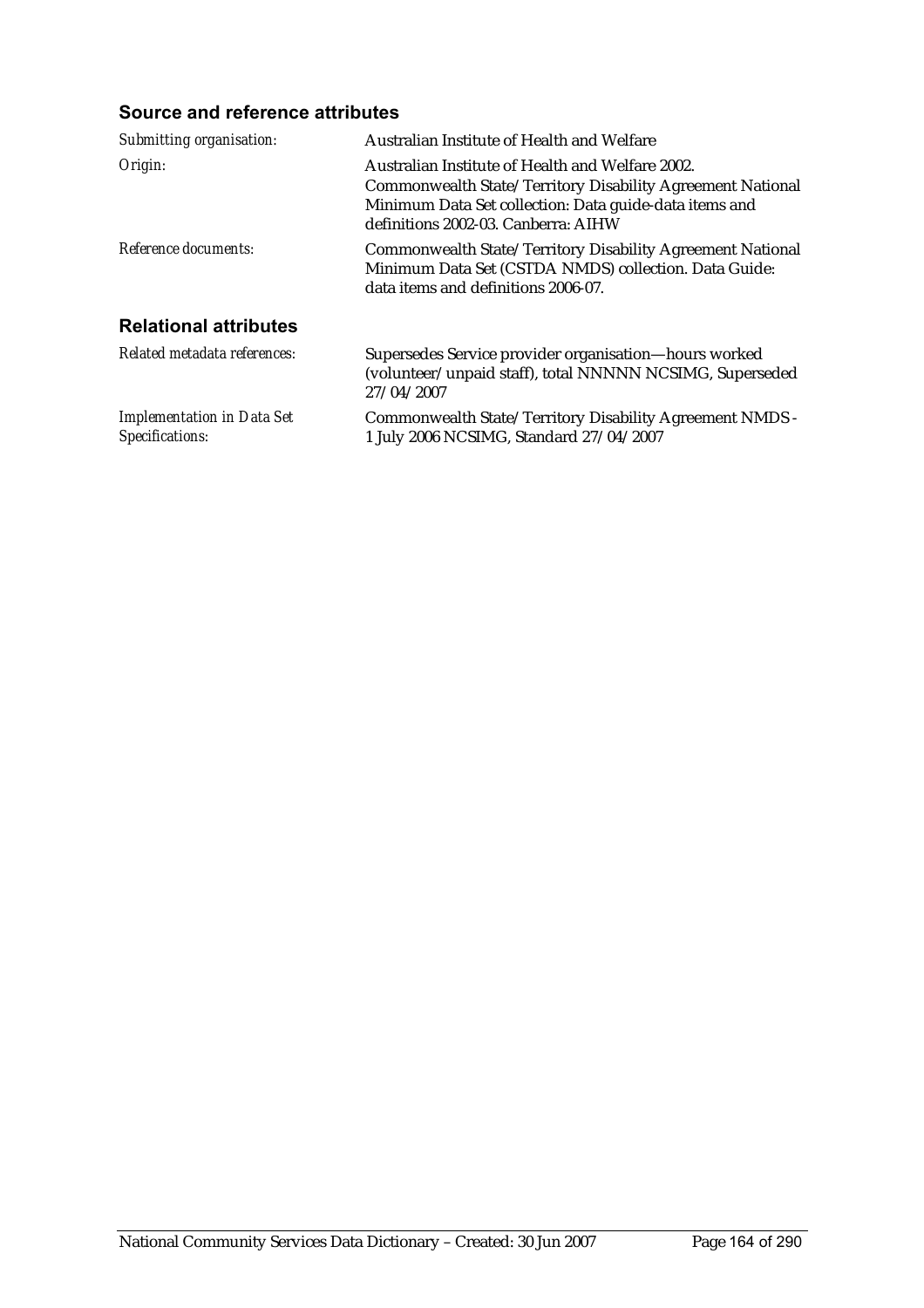# **House/property number (person)**

# **Identifying and definitional attributes**

| Metadata item type:         | Data Element                                                                             |
|-----------------------------|------------------------------------------------------------------------------------------|
| Technical name:             | Person (address)—house/property identifier, text $[X(12)]$                               |
| <b>METeOR</b> identifier:   | 270030                                                                                   |
| <b>Registration status:</b> | NHIG, Standard 01/03/2005<br>NCSIMG, Standard 30/09/2005                                 |
| Definition:                 | The identifier of a house or property where a person resides, as<br>represented by text. |

# **Data element concept attributes**

| Data element concept: | Person (address)—house/property identifier                    |
|-----------------------|---------------------------------------------------------------|
| Definition:           | The identifier of a house or property where a person resides. |
| <i>Context:</i>       | Australian addresses.                                         |
| Object class:         | Person                                                        |
| <b>Property:</b>      | House/property identifier                                     |

# **Value domain attributes**

### **Representational attributes**

| <b>Representation class:</b> | <b>Text</b>   |
|------------------------------|---------------|
| Data type:                   | <b>String</b> |
| <i>Format:</i>               | [X(12)]       |
| Maximum character length:    | 12            |

# **Data element attributes**

| Guide for use: | Generally, only one house/property number is used. However,<br>if the house/property number includes a number range, the<br>range of applicable numbers should be included, separated by a<br>hyphen (-), with no spaces between numerals, i.e. 17-19 |
|----------------|-------------------------------------------------------------------------------------------------------------------------------------------------------------------------------------------------------------------------------------------------------|
|                | House/property number 1 - refers to physical<br>House/property number and for ranges is the starting<br>number (5 numeric characters)                                                                                                                 |
|                | House/property number Suffix 1 - a single character<br>$\bullet$<br>identifying the House/property number suffix (1<br>alphanumeric character)                                                                                                        |
|                | House/property number 2 - refers to a physical<br>$\bullet$<br>House/property number and for ranges is the finishing<br>number (5 numeric characters)                                                                                                 |
|                | House/property number suffix 2 - a single character<br>$\bullet$<br>identifying the House/property number suffix (1<br>alphanumeric character) with no space between the<br>numeric and the alpha characters.                                         |
|                | For example; '401A 403B'                                                                                                                                                                                                                              |
|                | '401' is House/property number first in range                                                                                                                                                                                                         |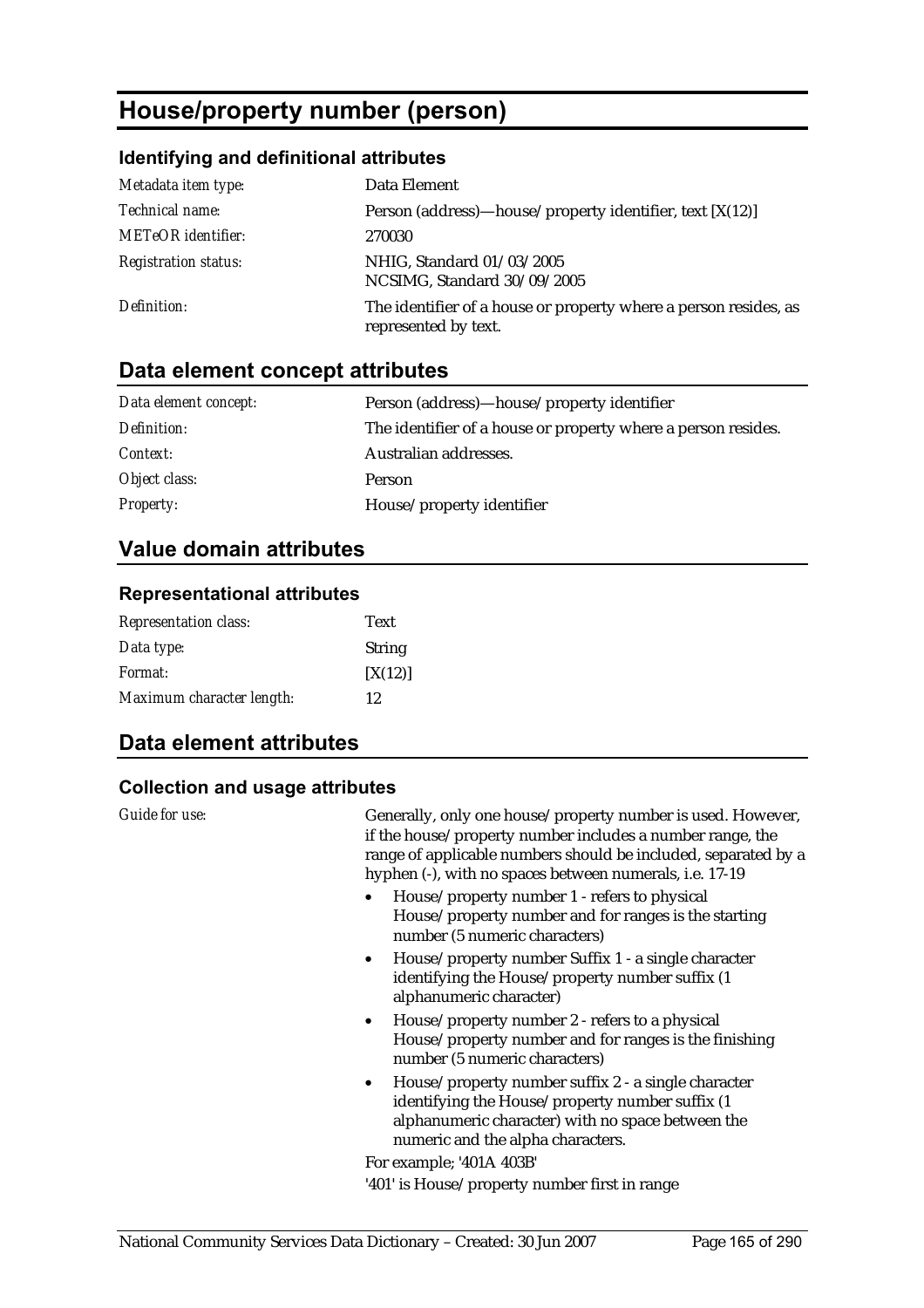'A' is the House/Property suffix 1 '403' is House/property number last in range 'B' is House/Property suffix 2

## **Source and reference attributes**

| Submitting organisation:     | Australian Institute of Health and Welfare                                                                                              |
|------------------------------|-----------------------------------------------------------------------------------------------------------------------------------------|
| Origin:                      | <b>Australia Post Address Presentation Standard</b>                                                                                     |
| <b>Relational attributes</b> |                                                                                                                                         |
| Related metadata references: | Supersedes House/property number, version 1, DE, NHDD,<br>NHIMG, Superseded 01/03/2005                                                  |
|                              | Is used in the formation of Person (address)—address line, text<br>$[X(180)]$ NHIG, Standard 04/05/2005, NCSIMG, Standard<br>30/09/2005 |
|                              | Is used in the formation of Person (address)—health address<br>line, text [X(180)] NHIG, Superseded $04/05/2005$                        |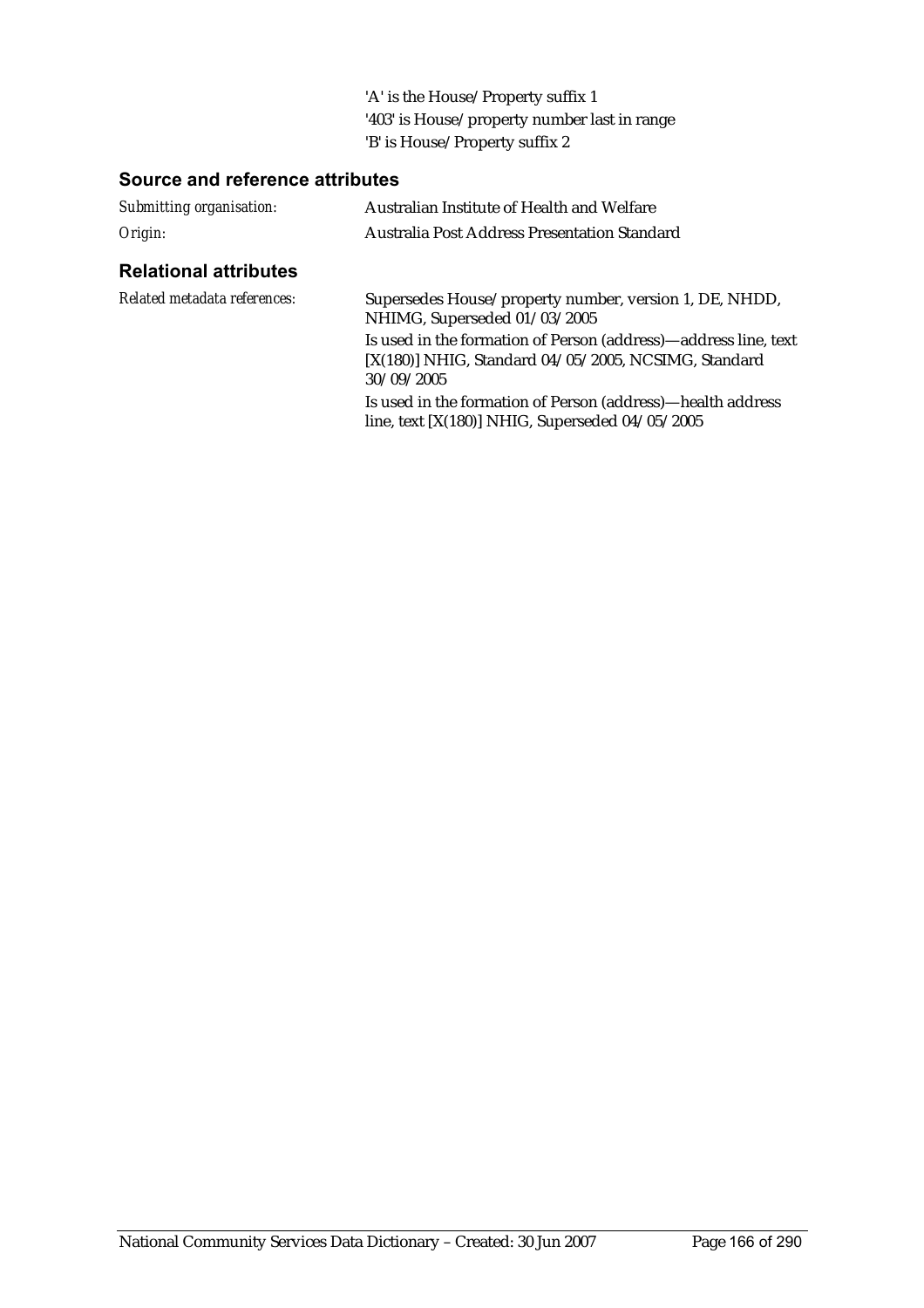# **House/property number (service provider organisation)**

#### **Identifying and definitional attributes**

| Metadata item type:         | Data Element                                                                         |
|-----------------------------|--------------------------------------------------------------------------------------|
| Technical name:             | Service provider organisation (address)—house/property<br>identifier, text $[X(12)]$ |
| <b>METeOR</b> identifier:   | 290241                                                                               |
| <b>Registration status:</b> | NHIG, Standard 04/05/2005<br>NCSIMG, Standard 30/09/2005                             |
| Definition:                 | The unique identifier of a house or property where an<br>organisation is located.    |

# **Data element concept attributes**

| Data element concept: | Service provider organisation (address)—house/property<br>identifier       |
|-----------------------|----------------------------------------------------------------------------|
| Definition:           | The identifier of a house or property where an organisation is<br>located. |
| Context:              | Australian addresses.                                                      |
| Object class:         | Service provider organisation                                              |
| <b>Property:</b>      | House/property identifier                                                  |

#### **Source and reference attributes**

| Submitting organisation: | Australian Institute of Health and Welfare |
|--------------------------|--------------------------------------------|
|                          |                                            |

### **Value domain attributes**

#### **Representational attributes**

| <b>Representation class:</b> | <b>Text</b>   |
|------------------------------|---------------|
| Data type:                   | <b>String</b> |
| Format:                      | [X(12)]       |
| Maximum character length:    | 12            |

# **Data element attributes**

#### **Collection and usage attributes**

*Guide for use:* Generally, only one house/property number is used. However, if the house/property number includes a number range, the range of applicable numbers should be included, separated by a hyphen (-), with no spaces between numerals, i.e. 17-19

- House/property number 1 refers to physical House/property number and for ranges is the starting number (5 numeric characters)
- House/property number Suffix 1 a single character identifying the House/property number suffix (1 alphanumeric character)
- House/property number 2 refers to a physical House/property number and for ranges is the finishing number (5 numeric characters)
- House/property number suffix 2 a single character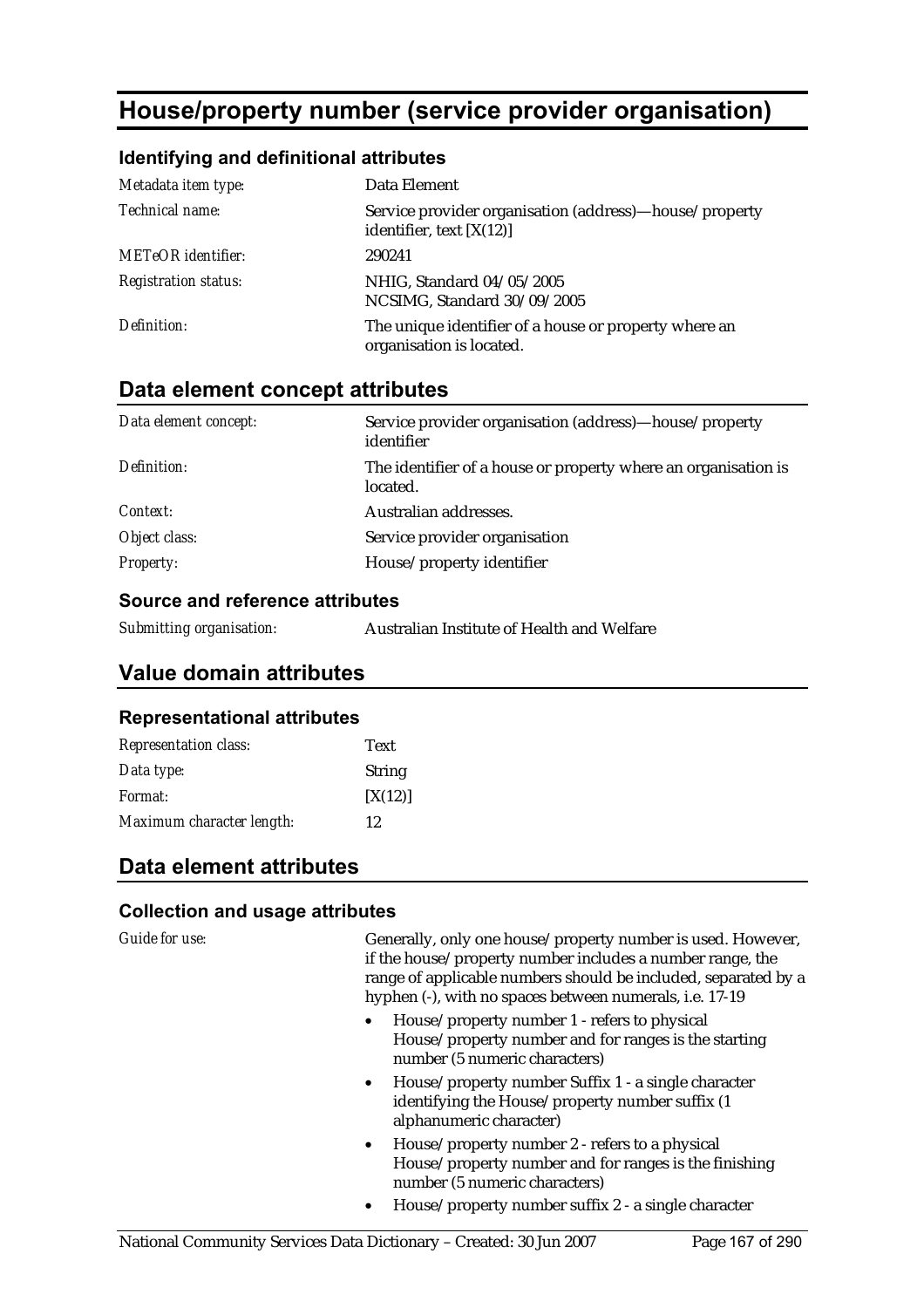identifying the House/property number suffix (1 alphanumeric character) with no space between the numeric and the alpha characters. For example; '401A 403B' '401' is House/property number first in range 'A' is the House/Property suffix 1 '403' is House/property number last in range 'B' is House/Property suffix 2

#### **Source and reference attributes**

| Submitting organisation:     | Australian Institute of Health and Welfare                                                                                                                   |
|------------------------------|--------------------------------------------------------------------------------------------------------------------------------------------------------------|
| Origin:                      | Australia Post Address Presentation Standard                                                                                                                 |
| <b>Relational attributes</b> |                                                                                                                                                              |
| Related metadata references: | Is used in the formation of Service provider organisation<br>(address)-address line, text [X(180)] NHIG, Standard<br>04/05/2005, NCSIMG, Standard 30/09/2005 |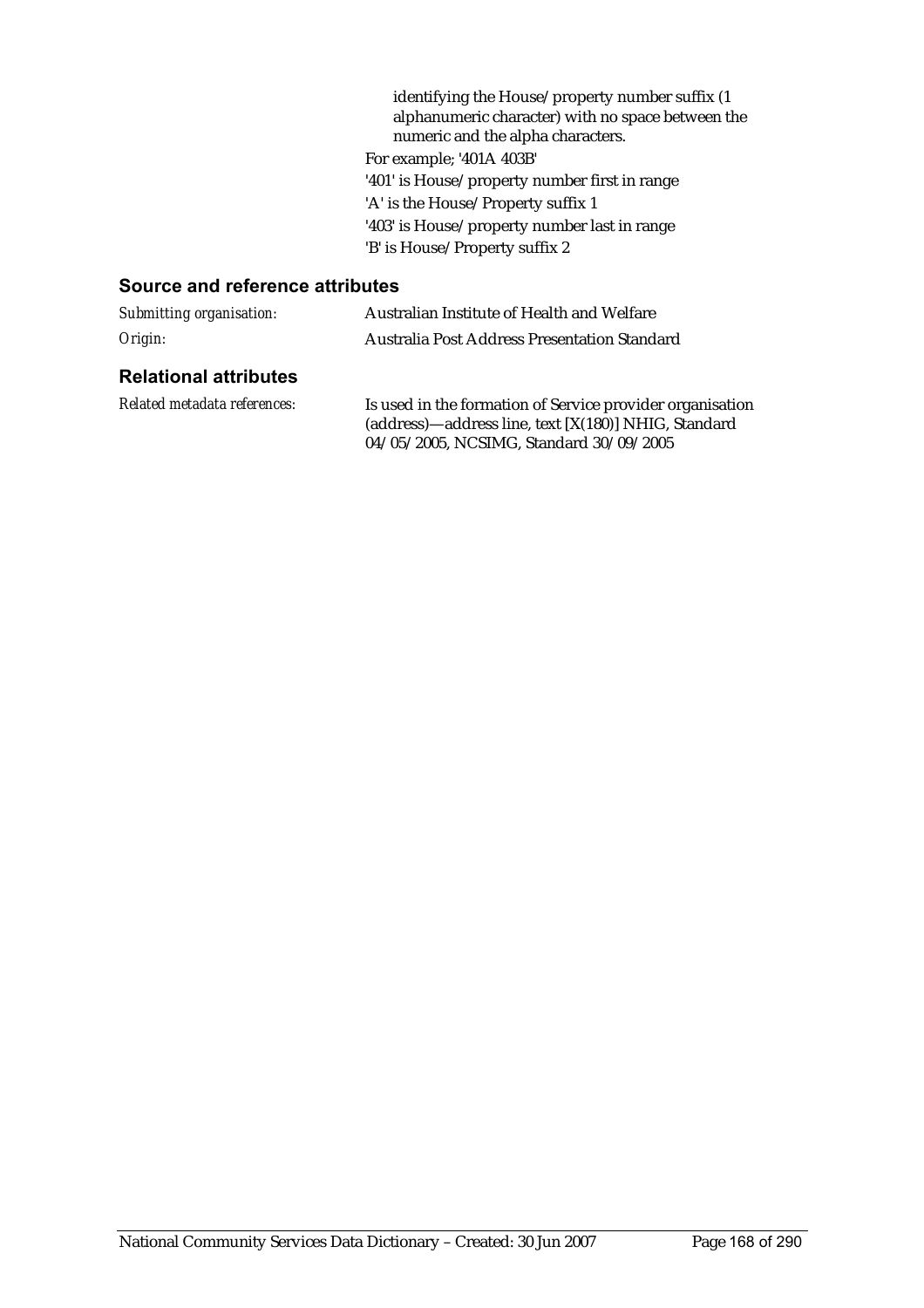# **Household family composition**

### **Identifying and definitional attributes**

| Metadata item type:         | Data Element                                                                     |
|-----------------------------|----------------------------------------------------------------------------------|
| Technical name:             | Household-family composition, code N[NNN]                                        |
| <b>METeOR</b> identifier:   | 343206                                                                           |
| <b>Registration status:</b> | NCSIMG, Standard 27/04/2007                                                      |
| Definition:                 | The composition of the family within the household, as<br>represented by a code. |
| Context:                    | Household and family statistics.                                                 |

# **Data element concept attributes**

| Data element concept: | Household—family composition                        |
|-----------------------|-----------------------------------------------------|
| Definition:           | The composition of the family within the household. |
| Object class:         | Household                                           |
| <b>Property:</b>      | <b>Family composition</b>                           |

# **Value domain attributes**

#### **Representational attributes**

| <b>Classification scheme:</b> | composition) | Family, household and income unit variables (family |
|-------------------------------|--------------|-----------------------------------------------------|
| <b>Representation class:</b>  | Code         |                                                     |
| Data type:                    | Number       |                                                     |
| Format:                       | <b>NNNN</b>  |                                                     |
| Maximum character length:     | 4            |                                                     |
| Permissible values:           | Value        | Meaning                                             |
|                               | 1            | Couple family with no children                      |
|                               | 2            | Couple family with children                         |
|                               | 3            | One parent family                                   |
|                               | 9            | Other family                                        |
| Supplementary values:         | 8            | Not stated/inadequately described                   |

#### **Collection and usage attributes**

*Guide for use:* Children refers to children of any age, dependent and nondependent.

> The basis of a family is formed by identifying the presence of a couple relationship, lone parent-child relationship or other blood relationship. Some households will, therefore, contain more than one family.

The classification is based on the Australian Bureau of Statistics Standards for Statistics on Families (ABS Cat. No. 1286.0) which contains a 4-level hierarchical classification. Only level 1 of this classification has been adopted for this metadata item. If individual agencies need to classify family types at a lower level of detail than specified in this metadata item (for example, if they wish to split children into dependent and nondependent children), they should ensure that the more detailed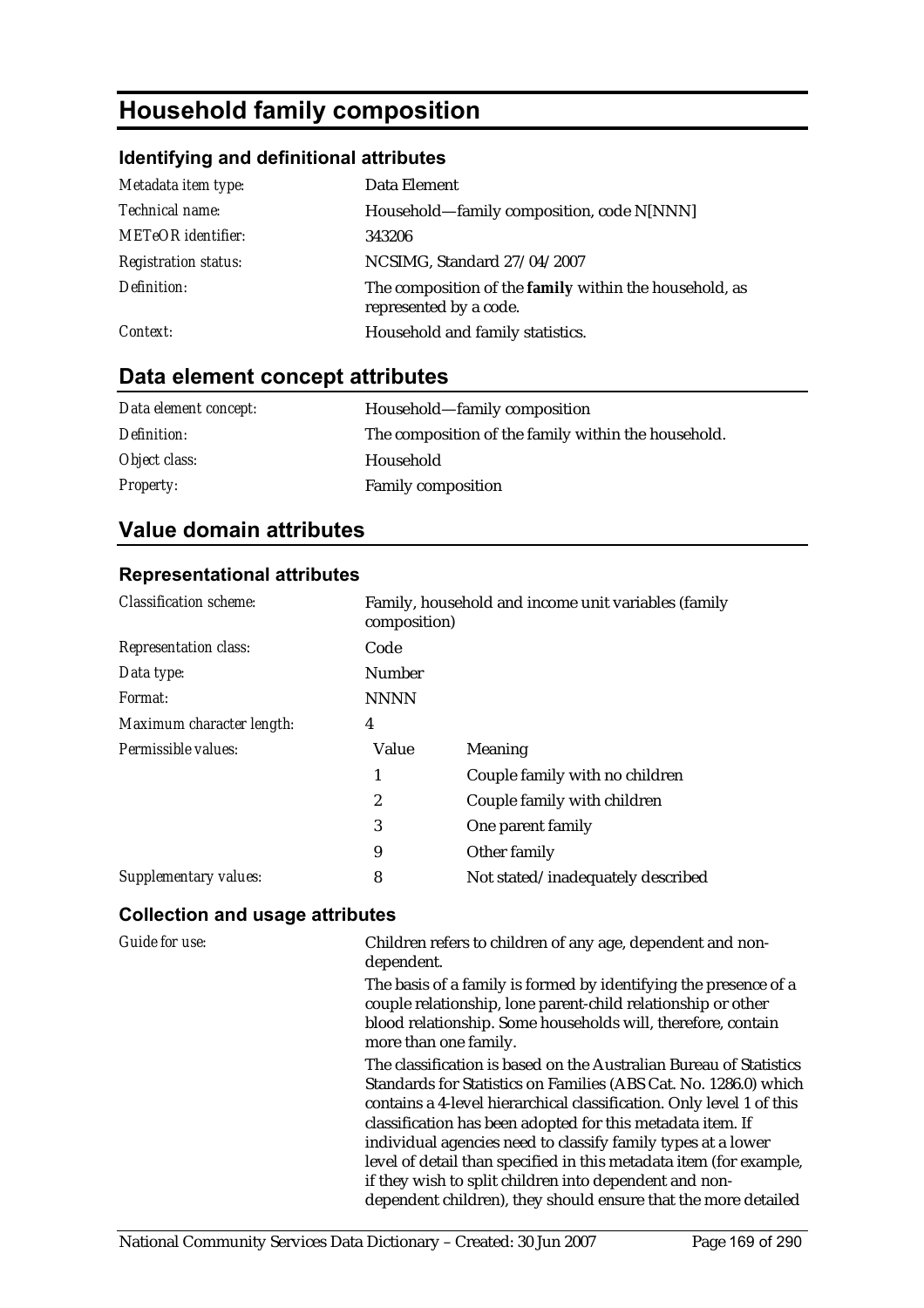ABS classification is used. CODE 8 Not stated/inadequately described This code is not for use on primary collection forms. It is primarily for use in administrative collections when transferring data from data sets where the metadata item has not been collected.

#### **Source and reference attributes**

*Origin:* Australian Bureau of Statistics. Family, household and income unit variables. Cat. no. 1286.0. Canberra: ABS. Viewed on 29/09/2006

## **Data element attributes**

#### **Source and reference attributes**

*Origin:* Australian Bureau of Statistics. Family, household and income unit variables. Cat. no. 1286.0. Canberra: ABS. Viewed on 29/09/2006

#### **Relational attributes**

| Related metadata references: | Supersedes Household—family type, code N NCSIMG, |
|------------------------------|--------------------------------------------------|
|                              | Superseded 27/04/2007                            |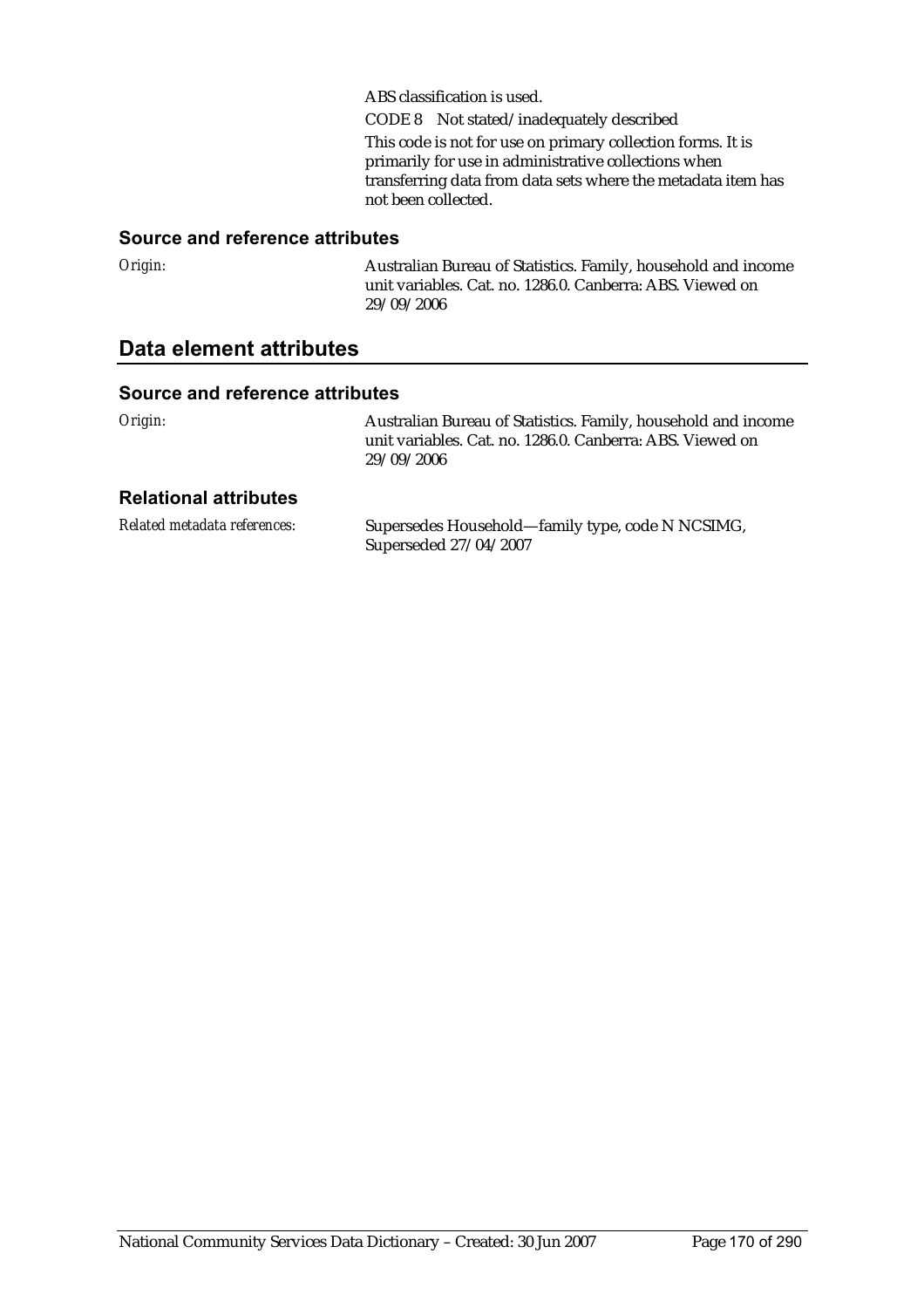# **Household type**

#### **Identifying and definitional attributes**

| Metadata item type:         | Data Element                                                                                                     |
|-----------------------------|------------------------------------------------------------------------------------------------------------------|
| Technical name:             | Household—household type, code N                                                                                 |
| <b>METeOR</b> identifier:   | 351188                                                                                                           |
| <b>Registration status:</b> | NCSIMG, Standard 27/04/2007                                                                                      |
| Definition:                 | A categorisation of a household based on the presence or<br>absence of family members, as represented by a code. |
| Context:                    | Household and family statistics.                                                                                 |

## **Data element concept attributes**

| Data element concept: | Household—household type                                                               |
|-----------------------|----------------------------------------------------------------------------------------|
| Definition:           | A categorisation of a household based on the presence or<br>absence of family members. |
| Object class:         | Household                                                                              |
| <b>Property:</b>      | Household type                                                                         |

# **Value domain attributes**

#### **Representational attributes**

| <b>Representation class:</b> | Code   |                                                                    |
|------------------------------|--------|--------------------------------------------------------------------|
| Data type:                   | Number |                                                                    |
| Format:                      | N      |                                                                    |
| Maximum character length:    |        |                                                                    |
| Permissible values:          | Value  | Meaning                                                            |
|                              |        | Household containing family members only                           |
|                              | 2      | Household containing a mixture of family and<br>non-family members |
|                              | 3      | Household containing non-family members<br>only                    |
|                              | 4      | Not classifiable                                                   |
| Supplementary values:        | 9      | Not stated/inadequately described                                  |

#### **Collection and usage attributes**

*Guide for use:* The classification is based on a combination of the first and second levels of the ABS 3-level hierarchy. This classification differs from the ABS classification in that it seeks to determine whether there are non-family persons co-resident with the person of concern. Care should be taken in making comparisons with the ABS data for Household composition.

> If individual agencies need to classify household types at a lower level of detail, they should ensure that the more detailed ABS classification 'Household composition' is used. The lower levels in the classification cover detail on the number of families or the number of household members. Thus, household type is allocated dependent on the basis of the number of families and whether unrelated household members are present (if it is a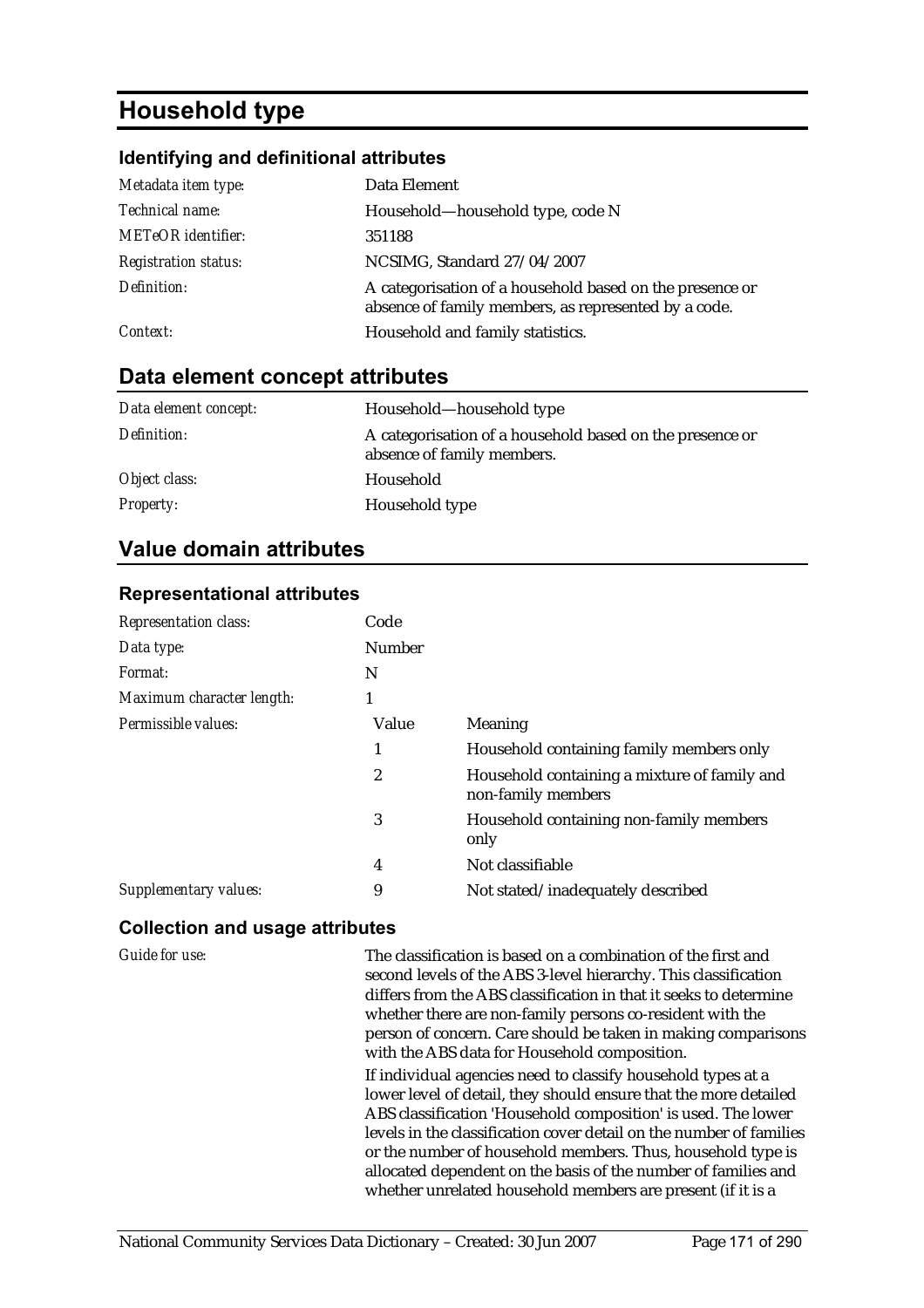family household), or the number of household members if it is a non-family household.

It should be noted that only usual residents of a household are considered when describing and categorising households by Household type. Since households are differentiated in terms of families, and visitors to a household are excluded from family coding, the identification of usual residence is essential to determine the household type.

CODE 4 Not Classifiable

Operationally, all households must contain at least one member 15 years of age or older. Any household consisting only of a person or persons all under 15 years of age is coded to 'Not classifiable'. This approach is consistent with that used in the family type classification, in which a family is likewise not defined unless it consists of at least one member aged 15 years or older.

CODE 9 Not stated/inadequately described

Is not for use on primary collection forms. It is primarily for use in administrative collections when transferring data from data sets where the item has not been collected.

#### **Source and reference attributes**

| <i>Reference documents:</i> | Australian Bureau of Statistics. Family, household and income |
|-----------------------------|---------------------------------------------------------------|
|                             | unit variables. Cat. no. 1286.0. Canberra: ABS. Viewed on     |
|                             | 29/09/2006                                                    |

### **Data element attributes**

#### **Collection and usage attributes**

*Guide for use:* At least one member of the household must be over 15 years of age.

#### **Source and reference attributes**

| <i>Reference documents:</i>  | Australian Bureau of Statistics. Family, household and income<br>unit variables. Cat. no. 1286.0. Canberra: ABS. Viewed on<br>29/09/2006 |
|------------------------------|------------------------------------------------------------------------------------------------------------------------------------------|
| <b>Relational attributes</b> |                                                                                                                                          |

*Related metadata references:* Supersedes Household—household type, code N NCSIMG, Superseded 27/04/2007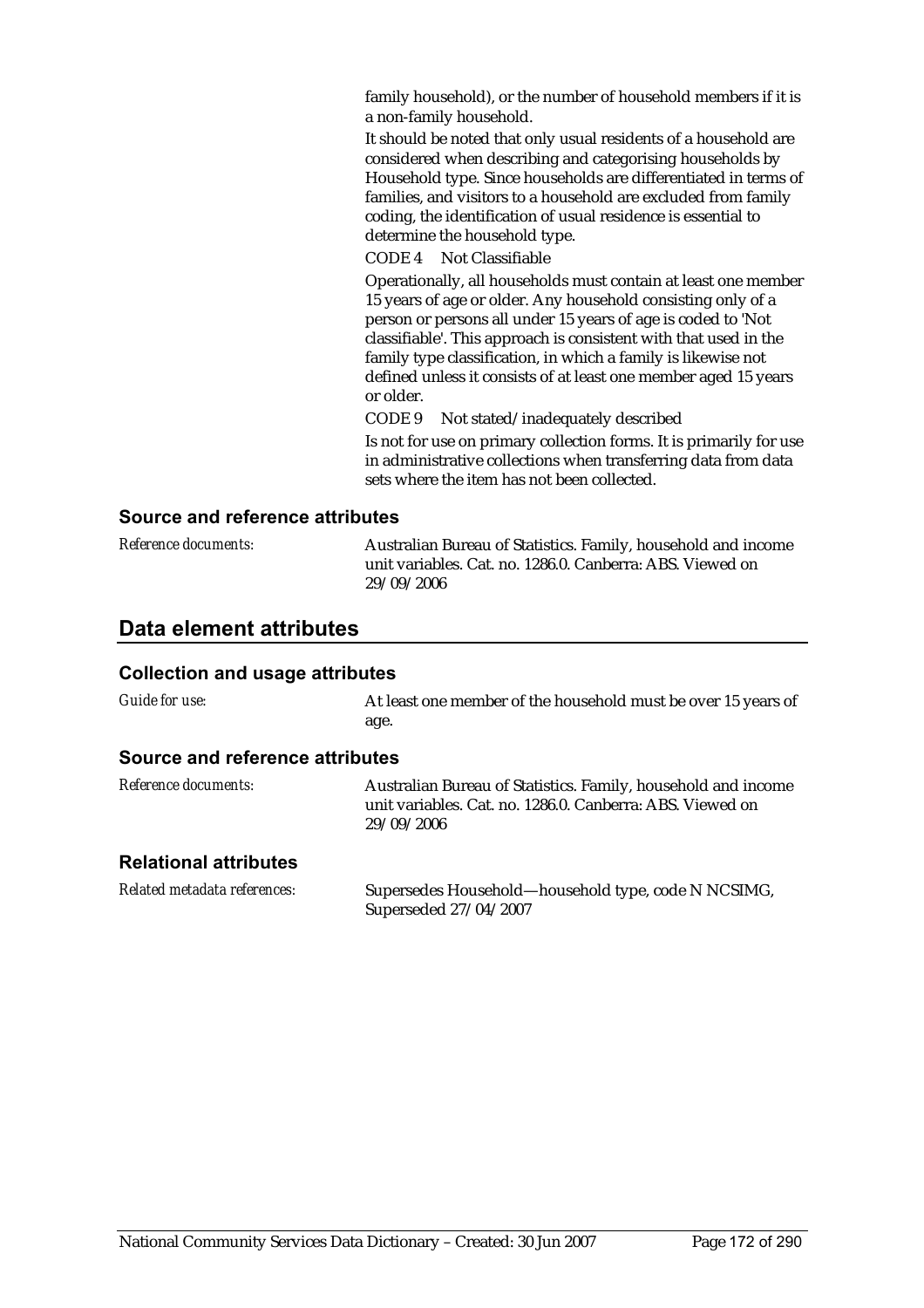# **Impairment of body function**

## **Identifying and definitional attributes**

| Metadata item type:         | Data Element                                                                               |
|-----------------------------|--------------------------------------------------------------------------------------------|
| Technical name:             | Person—extent of impairment of body function, code (ICF 2001)<br>N                         |
| <b>METeOR</b> identifier:   | 320138                                                                                     |
| <b>Registration status:</b> | NHIG, Standard 29/11/2006<br>NCSIMG, Standard 16/10/2006                                   |
| Definition:                 | A person's degree of impairment in a specified body function,<br>as represented by a code. |
| Context:                    | Human functioning and disability                                                           |

# **Data element concept attributes**

| Data element concept: | Person—extent of impairment of body function                  |
|-----------------------|---------------------------------------------------------------|
| Definition:           | A person's degree of impairment in a specified body function. |
| Object class:         | Person                                                        |
| <b>Property:</b>      | Extent of impairment of body function                         |

# **Value domain attributes**

#### **Representational attributes**

| <b>Classification scheme:</b> | Health 2001   | International Classification of Functioning, Disability and |  |
|-------------------------------|---------------|-------------------------------------------------------------|--|
| <b>Representation class:</b>  | Code          |                                                             |  |
| Data type:                    | <b>String</b> |                                                             |  |
| Format:                       | N             |                                                             |  |
| Maximum character length:     | 1             |                                                             |  |
| Permissible values:           | Value         | Meaning                                                     |  |
|                               | $\bf{0}$      | No impairment                                               |  |
|                               | 1             | Mild impairment                                             |  |
|                               | 2             | Moderate impairment                                         |  |
|                               | 3             | Severe impairment                                           |  |
|                               | 4             | Complete impairment                                         |  |
| Supplementary values:         | 8             | Not specified                                               |  |
|                               | 9             | Not applicable                                              |  |

| Guide for use: | This metadata item contributes to the definition of the concept<br>'Disability' and gives an indication of the experience of<br>disability for a person.                       |
|----------------|--------------------------------------------------------------------------------------------------------------------------------------------------------------------------------|
|                | Impairments of body structure or body function are problems<br>in body structure or function such as a loss or significant<br>departure from population standards or averages. |
|                | No impairment<br>CODE 0                                                                                                                                                        |
|                | Used when there is no significant variation from accepted<br>population standards in the biomedical status of the body                                                         |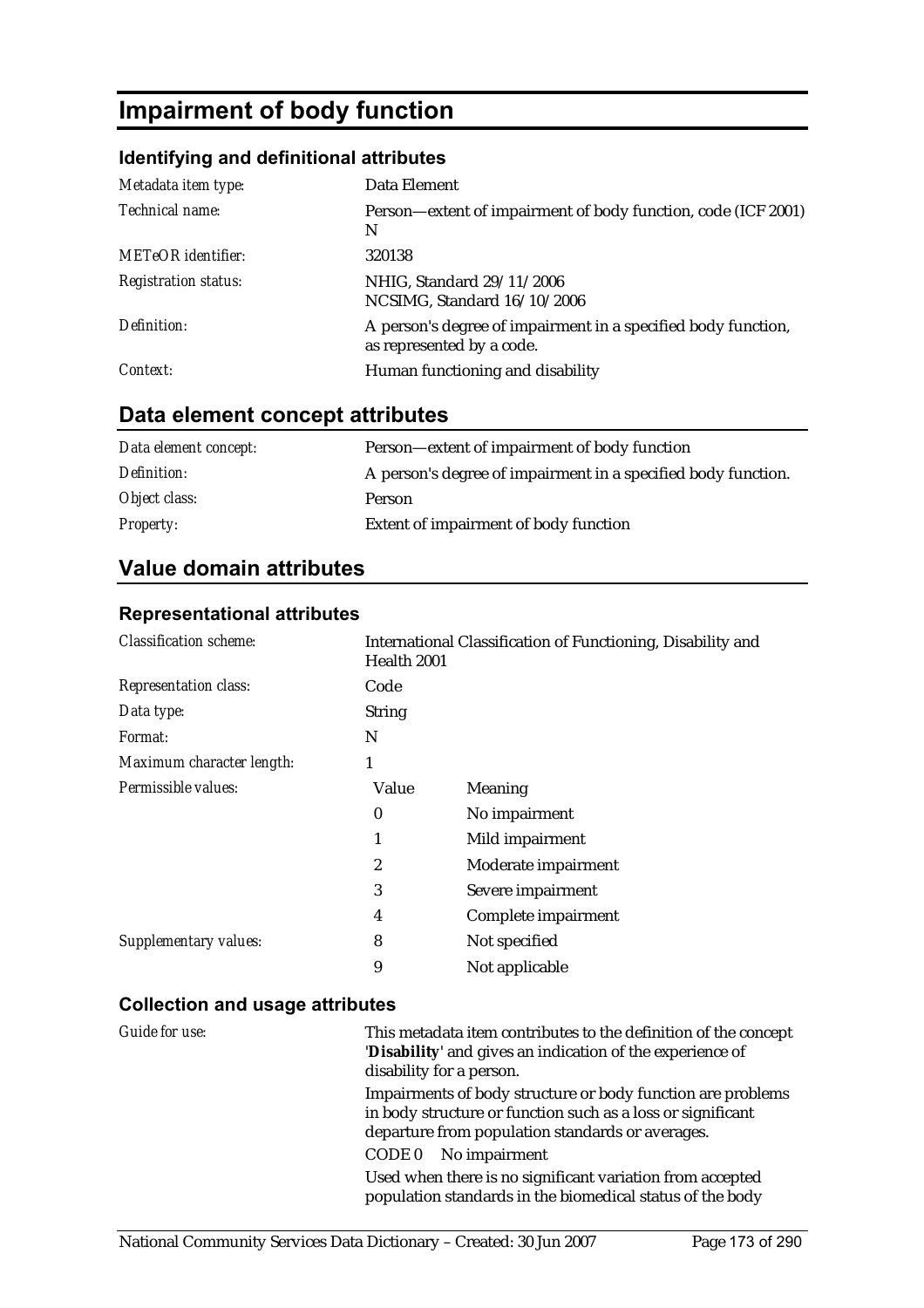structure or its functions [0-4%].

CODE 1 Mild impairment

Used when there is a slight or low variation from accepted population standards in the biomedical status of the body structure or its functions [5-24%].

CODE 2 Moderate impairment

Used when there is a medium (significant but not severe) variation from accepted population standards in the biomedical status of the body structure or its functions [25-49%].

CODE 3 Severe impairment

Used when there is an extreme variation from accepted population standards in the biomedical status of the body structure or its functions [50-95%].

CODE 4 Complete impairment

Used when there is a total variation from accepted population standards in the biomedical status of the body structure or its functions [96-100%].

#### **Source and reference attributes**

| Submitting organisation: | Australian Institute of Health and Welfare which is the<br>Australian Collaborating Centre for the World Health<br>Organization Family of International Classifications.     |
|--------------------------|------------------------------------------------------------------------------------------------------------------------------------------------------------------------------|
| Origin:                  | World Health Organization (WHO) 2001. ICF: International<br>Classification of Functioning, Disability and Health. Geneva:<br>WHO                                             |
|                          | Australian Institute of Health and Welfare (AIHW) 2003. ICF<br>Australian User Guide Version 1.0. Canberra: AIHW                                                             |
| Reference documents:     | Further information on the ICF including more detailed codes,<br>can be found in the ICF itself and the ICF Australian User<br>Guide (AIHW 2003), at the following websites: |
|                          | WHO ICF website<br>$\bullet$<br>http://www.who.int/classifications/icf/en/                                                                                                   |
|                          | <b>Australian Collaborating Centre ICF website</b><br>$\bullet$<br>http://www.aihw.gov.au/disability/icf/index.html                                                          |

### **Data element attributes**

#### **Collection and usage attributes**

*Guide for use:* This coding is to be used in conjunction with specified Body Functions domains. For example, 'a mild impairment of functions related to the brain' to indicate the area of impairment and, potentially, the sorts of interventions that may result in improved functioning. The body function in which an individual experiences an impairment is indicated using the metadata item Person—body function, code (ICF 2001) AN[NNNN].

#### **Source and reference attributes**

*Submitting organisation:* Australian Institute of Health and Welfare (AIHW) which is the Australian Collaborating Centre for the World Health Organization Family of International Classifications.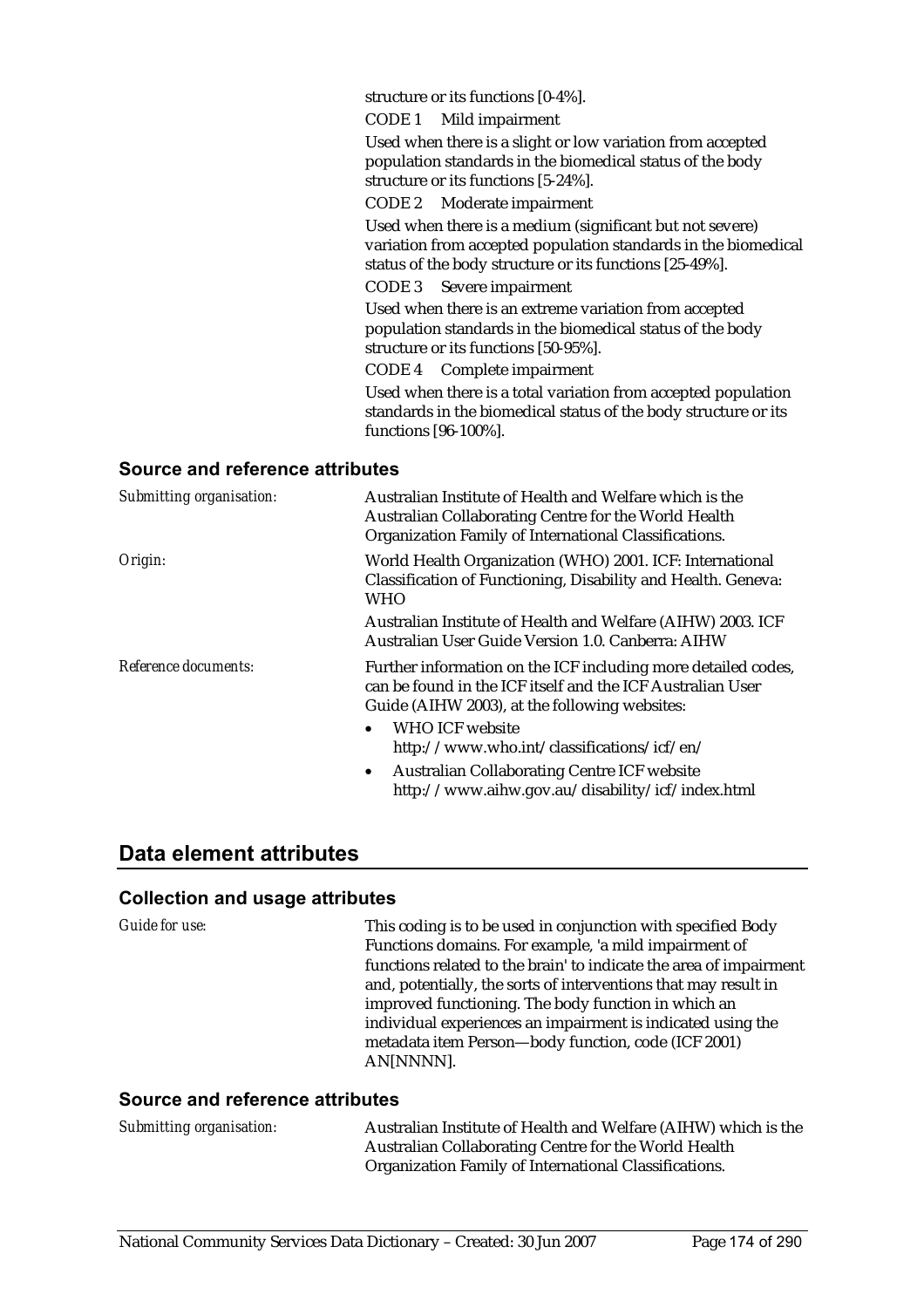### **Relational attributes**

*Implementation in Data Set Specifications:*

Body functions cluster NHIG, Standard 29/11/2006 NCSIMG, Standard 16/10/2006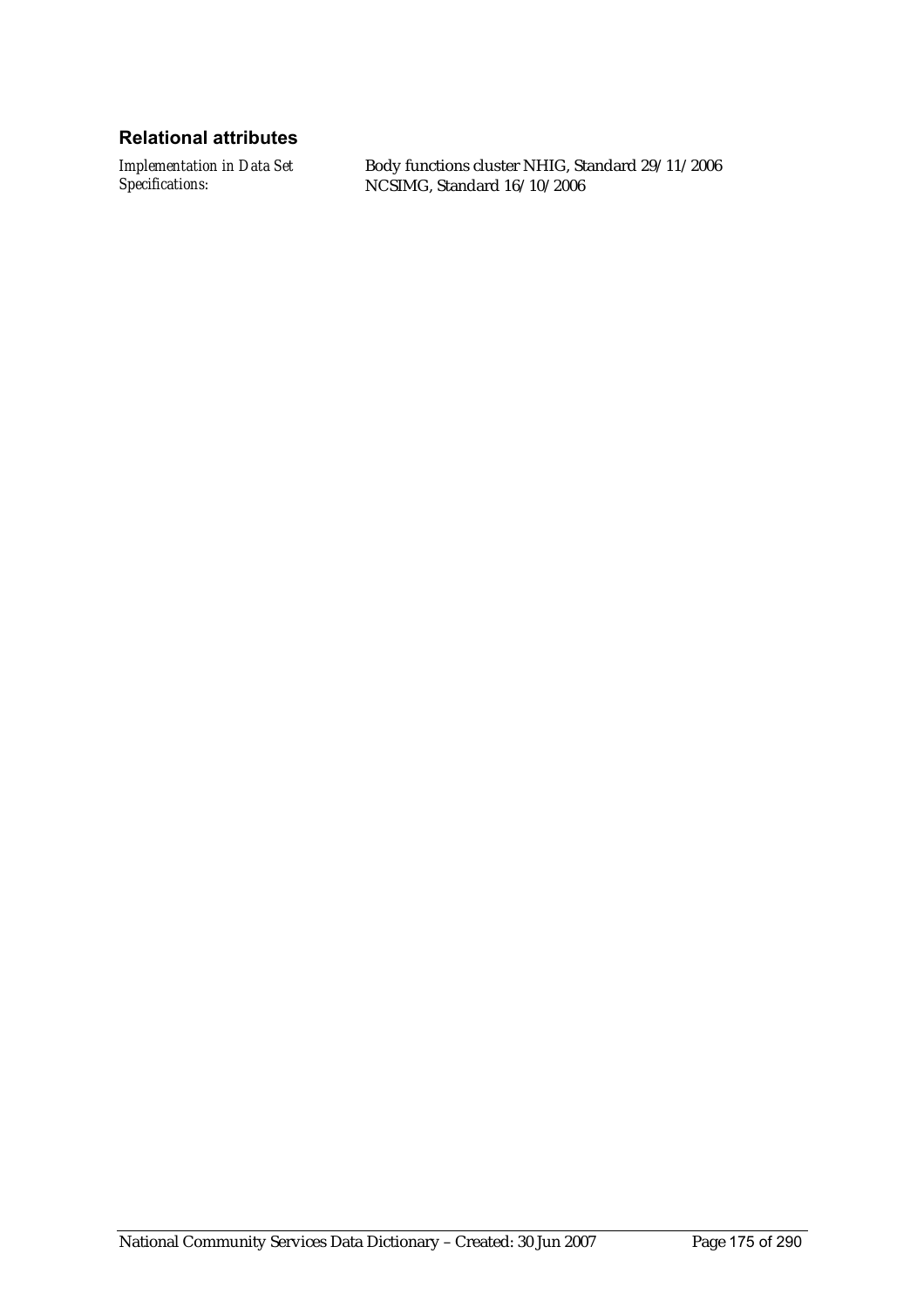# **Impairment of body structure**

## **Identifying and definitional attributes**

| Metadata item type:         | Data Element                                                                                |
|-----------------------------|---------------------------------------------------------------------------------------------|
| Technical name:             | Person—extent of impairment of body structure, code (ICF)<br>2001) N                        |
| <b>METeOR</b> identifier:   | 320165                                                                                      |
| <b>Registration status:</b> | NHIG, Standard 29/11/2006<br>NCSIMG, Standard 16/10/2006                                    |
| Definition:                 | A person's degree of impairment in a specified body structure,<br>as represented by a code. |

# **Data element concept attributes**

| Data element concept: | Person—extent of impairment of body structure                  |
|-----------------------|----------------------------------------------------------------|
| Definition:           | A person's degree of impairment in a specified body structure. |
| Object class:         | <b>Person</b>                                                  |
| <b>Property:</b>      | Extent of impairment of body structure                         |

# **Value domain attributes**

### **Representational attributes**

| <b>Classification scheme:</b> | International Classification of Functioning, Disability and<br>Health 2001 |                     |
|-------------------------------|----------------------------------------------------------------------------|---------------------|
| <b>Representation class:</b>  | Code                                                                       |                     |
| Data type:                    | <b>String</b>                                                              |                     |
| <i>Format:</i>                | N                                                                          |                     |
| Maximum character length:     | 1                                                                          |                     |
| Permissible values:           | Value                                                                      | Meaning             |
|                               | 0                                                                          | No impairment       |
|                               |                                                                            | Mild impairment     |
|                               | 2                                                                          | Moderate impairment |
|                               | 3                                                                          | Severe impairment   |
|                               | 4                                                                          | Complete impairment |
| Supplementary values:         | 8                                                                          | Not specified       |
|                               | 9                                                                          | Not applicable      |

| Guide for use: | This metadata item contributes to the definition of the concept<br>'Disability' and gives an indication of the experience of<br>disability for a person.                                                 |
|----------------|----------------------------------------------------------------------------------------------------------------------------------------------------------------------------------------------------------|
|                | Impairments of body structure or body function are problems<br>in body structure or function such as a loss or significant<br>departure from population standards or averages.<br>$CODE 0$ No impairment |
|                | Used when there is no significant variation from accepted<br>population standards in the biomedical status of the body<br>structure or its functions [0-4%].                                             |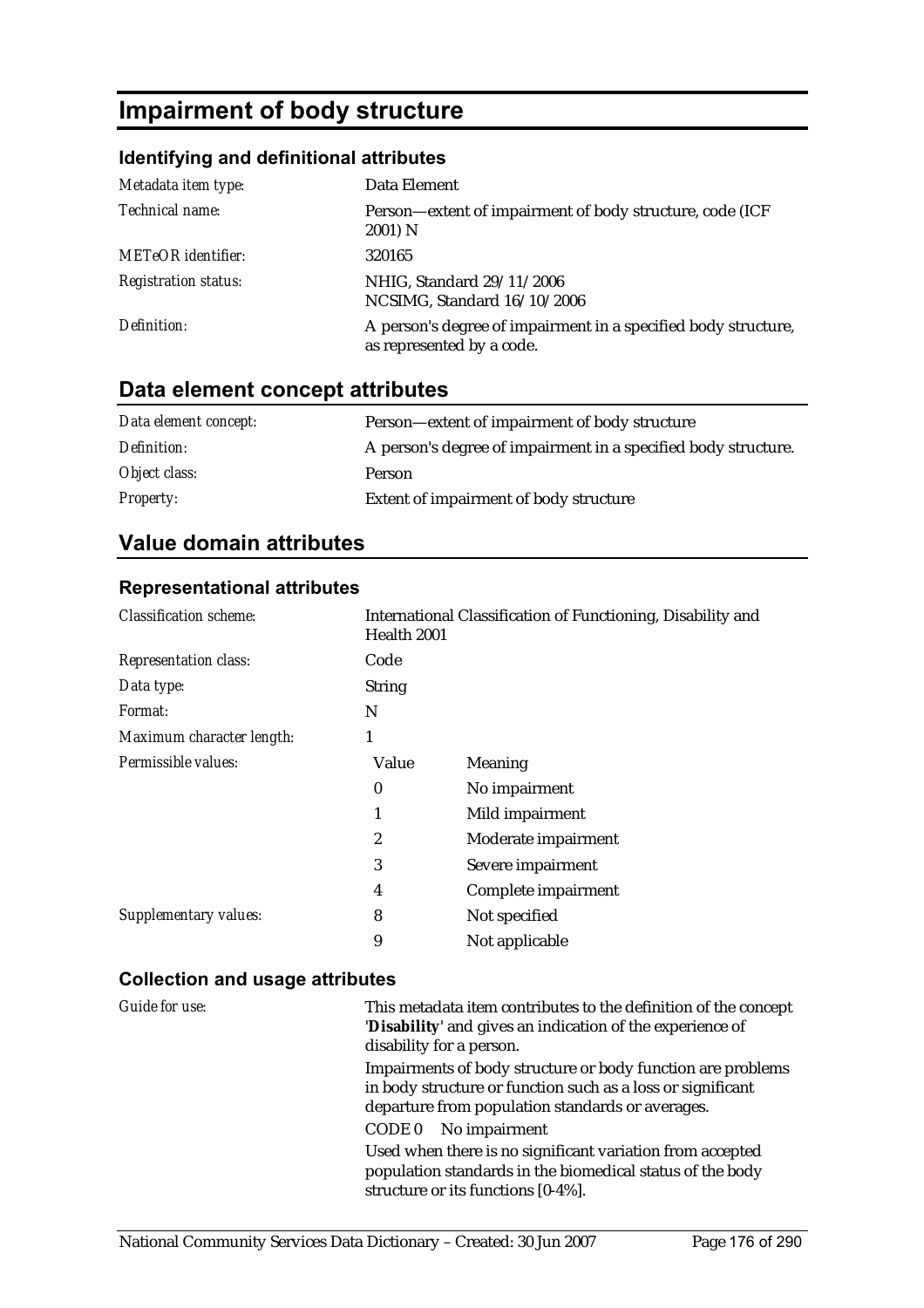CODE 1 Mild impairment

Used when there is a slight or low variation from accepted population standards in the biomedical status of the body structure or its functions [5-24%].

CODE 2 Moderate impairment

Used when there is a medium (significant but not severe) variation from accepted population standards in the biomedical status of the body structure or its functions [25-49%].

CODE 3 Severe impairment

Used when there is an extreme variation from accepted population standards in the biomedical status of the body structure or its functions [50-95%].

CODE 4 Complete impairment

Used when there is a total variation from accepted population standards in the biomedical status of the body structure or its functions [96-100%].

#### **Source and reference attributes**

| Submitting organisation: | Australian Institute of Health and Welfare which is the<br>Australian Collaborating Centre for the World Health<br>Organization Family of International Classifications.     |
|--------------------------|------------------------------------------------------------------------------------------------------------------------------------------------------------------------------|
| Origin:                  | World Health Organization (WHO) 2001. ICF: International<br>Classification of Functioning, Disability and Health. Geneva:<br>WHO                                             |
|                          | Australian Institute of Health and Welfare (AIHW) 2003. ICF<br>Australian User Guide Version 1.0. Canberra: AIHW                                                             |
| Reference documents:     | Further information on the ICF including more detailed codes,<br>can be found in the ICF itself and the ICF Australian User<br>Guide (AIHW 2003), at the following websites: |
|                          | <b>WHO ICF website</b><br>$\bullet$<br>http://www.who.int/classifications/icf/en/                                                                                            |
|                          | <b>Australian Collaborating Centre ICF website</b><br>$\bullet$<br>http://www.aihw.gov.au/disability/icf/index.html                                                          |

### **Data element attributes**

#### **Collection and usage attributes**

*Guide for use:* This data element is used in conjunction with specified body structures, for example 'mild impairment of structures related to movement'. This data element may also be used in conjunction with Person—nature of impairment of body structure, code (ICF 2001) N and Person—location of impairment of body structure, code (ICF 2001) N.

### **Source and reference attributes**

| Submitting organisation: | Australian Institute of Health and Welfare (AIHW) which is the |
|--------------------------|----------------------------------------------------------------|
|                          | Australian Collaborating Centre for the World Health           |
|                          | Organization Family of International Classifications.          |
|                          |                                                                |

#### **Relational attributes**

| <b>Implementation in Data Set</b> | Body structures cluster NHIG, Standard 29/11/2006 |
|-----------------------------------|---------------------------------------------------|
| Specifications:                   | NCSIMG, Standard 16/10/2006                       |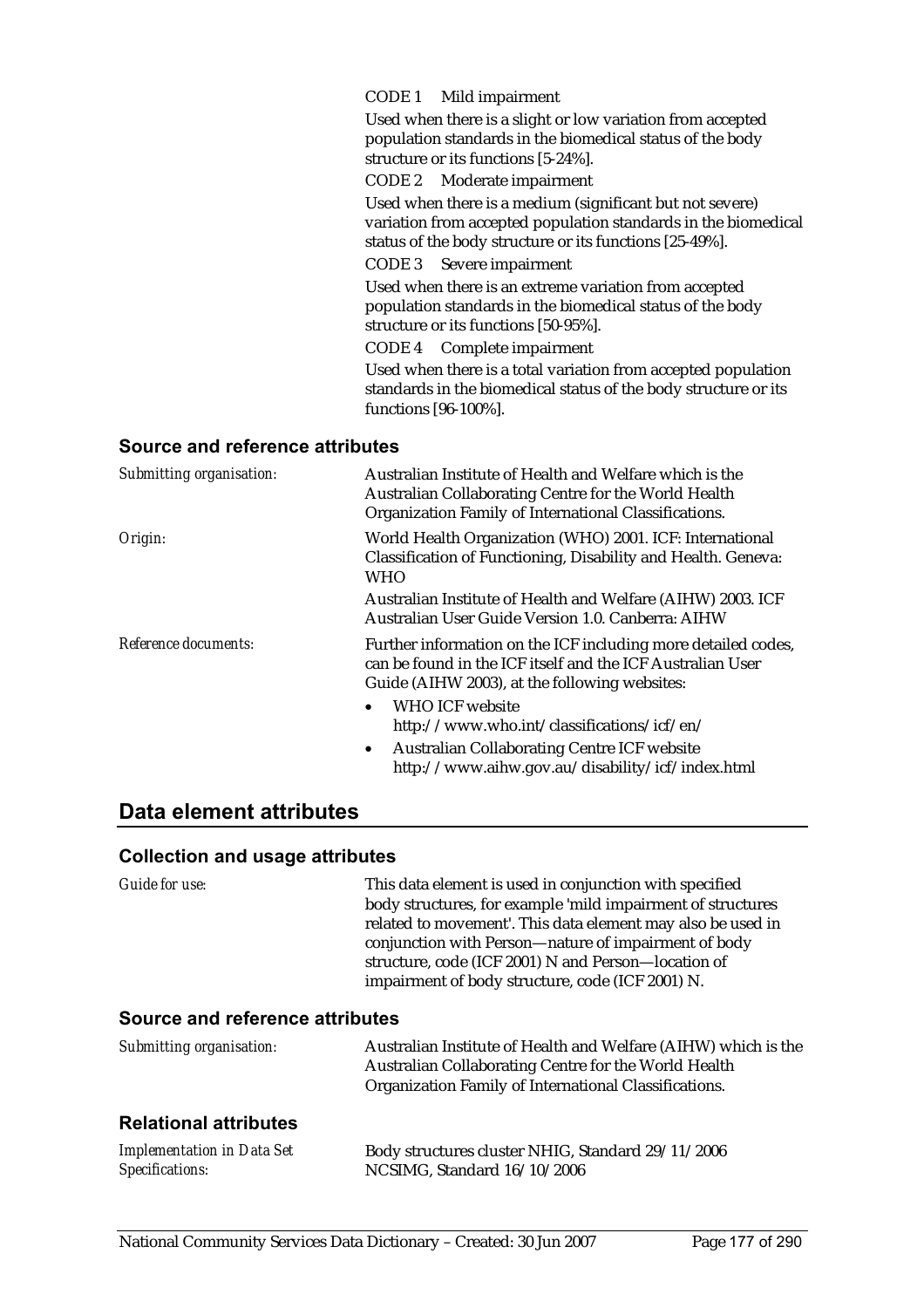# **Indigenous status**

# **Identifying and definitional attributes**

| Metadata item type:         | Data Element                                                                                                                                                                                                     |
|-----------------------------|------------------------------------------------------------------------------------------------------------------------------------------------------------------------------------------------------------------|
| Technical name:             | Person-Indigenous status, code N                                                                                                                                                                                 |
| <b>METeOR</b> identifier:   | 291036                                                                                                                                                                                                           |
| <b>Registration status:</b> | NHIG, Standard 04/05/2005<br>NCSIMG, Standard 25/08/2005                                                                                                                                                         |
| Definition:                 | Whether a person identifies as being of Aboriginal or Torres<br>Strait Islander origin, as represented by a code. This is in accord<br>with the first two of three components of the Commonwealth<br>definition. |

# **Data element concept attributes**

| Data element concept: | Person-Indigenous status                                                                                                                                                                                                                                                                                                                                                                                                                                                                                                                                                                                                                                                                                                                                                                                                                                                                                                |
|-----------------------|-------------------------------------------------------------------------------------------------------------------------------------------------------------------------------------------------------------------------------------------------------------------------------------------------------------------------------------------------------------------------------------------------------------------------------------------------------------------------------------------------------------------------------------------------------------------------------------------------------------------------------------------------------------------------------------------------------------------------------------------------------------------------------------------------------------------------------------------------------------------------------------------------------------------------|
| Definition:           | Indigenous Status is a measure of whether a person identifies as<br>being of Aboriginal or Torres Strait Islander origin. This is in<br>accord with the first two of three components of the<br>Commonwealth definition.                                                                                                                                                                                                                                                                                                                                                                                                                                                                                                                                                                                                                                                                                                |
| Context:              | Australia's Aboriginal and Torres Strait Islander peoples<br>occupy a unique place in Australian society and culture. In the<br>current climate of reconciliation, accurate and consistent<br>statistics about Aboriginal and Torres Strait Islander peoples<br>are needed in order to plan, promote and deliver essential<br>services, to monitor changes in wellbeing and to account for<br>government expenditure in this area. The purpose of this<br>metadata item is to provide information about people who<br>identify as being of Aboriginal or Torres Strait Islander origin.<br>Agencies or establishments wishing to determine the eligibility<br>of individuals for particular benefits, services or rights will<br>need to make their own judgments about the suitability of the<br>standard measure for these purposes, having regard to the<br>specific eligibility criteria for the program concerned. |
| Object class:         | Person                                                                                                                                                                                                                                                                                                                                                                                                                                                                                                                                                                                                                                                                                                                                                                                                                                                                                                                  |
| Property:             | Indigenous status                                                                                                                                                                                                                                                                                                                                                                                                                                                                                                                                                                                                                                                                                                                                                                                                                                                                                                       |

# **Value domain attributes**

## **Representational attributes**

| <b>Representation class:</b> | Code   |                                                      |
|------------------------------|--------|------------------------------------------------------|
| Data type:                   | Number |                                                      |
| Format:                      | N      |                                                      |
| Maximum character length:    |        |                                                      |
| Permissible values:          | Value  | <b>Meaning</b>                                       |
|                              |        | Aboriginal but not Torres Strait Islander origin     |
|                              | 2      | Torres Strait Islander but not Aboriginal origin     |
|                              | 3      | Both Aboriginal and Torres Strait Islander<br>origin |
|                              | 4      | Neither Aboriginal nor Torres Strait Islander        |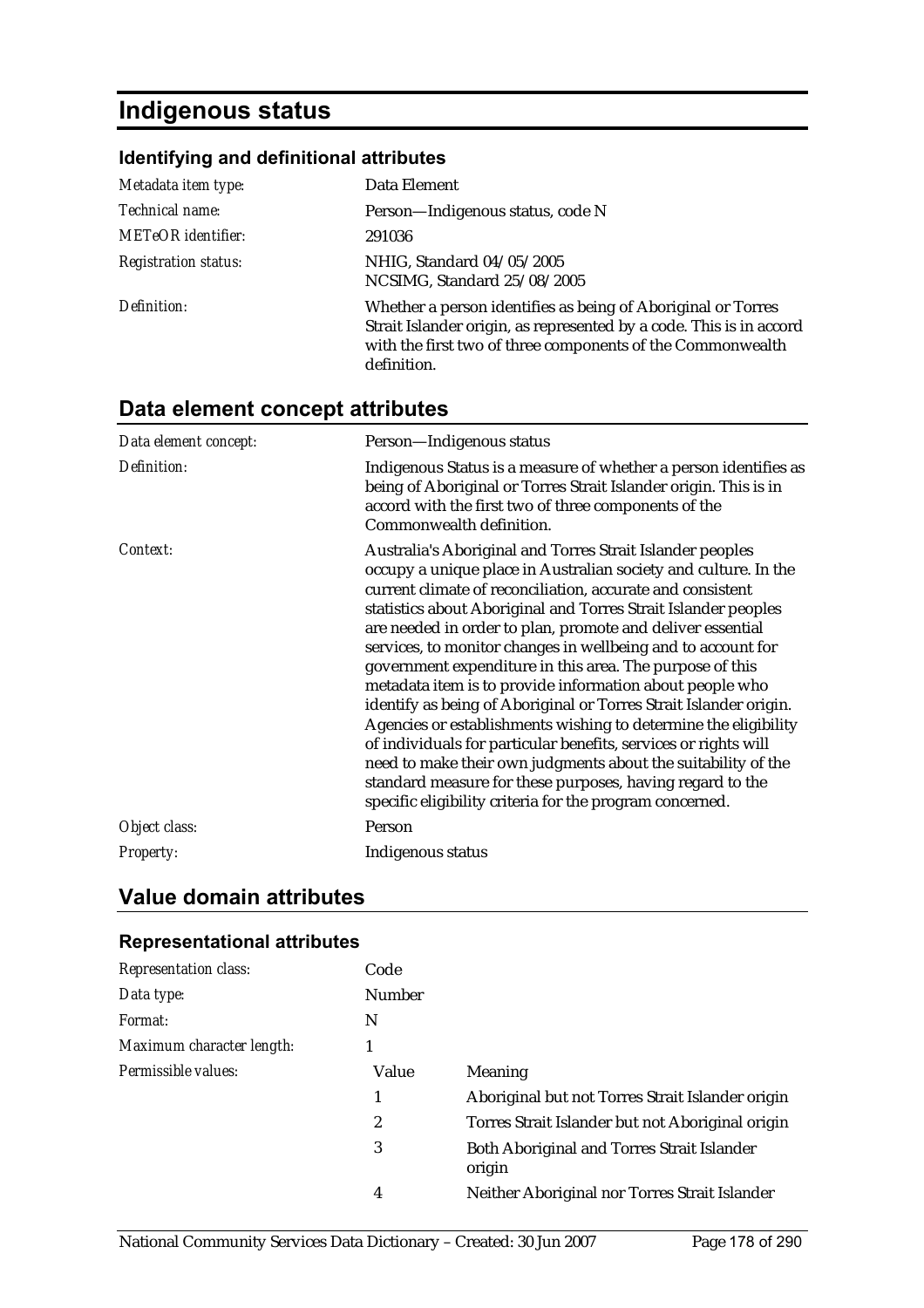origin

*Supplementary values:* 9 Not stated/inadequately described

#### **Collection and usage attributes**

*Guide for use:* This metadata item is based on the Australian Bureau of Statistics (ABS) standard for Indigenous status. For detailed advice on its use and application please refer to the ABS Website as indicated in the Reference documents.

> The classification for Indigenous status has a hierarchical structure comprising two levels. There are four categories at the detailed level of the classification which are grouped into two categories at the broad level. There is one supplementary category for 'not stated' responses. The classification is as follows:

Indigenous:

- Aboriginal but not Torres Strait Islander origin.
- Torres Strait Islander but not Aboriginal origin.
- Both Aboriginal and Torres Strait Islander origin. Non-indigenous:
- Neither Aboriginal nor Torres Strait Islander origin. Not stated/ inadequately described:

This category is not to be available as a valid answer to the questions but is intended for use:

- Primarily when importing data from other data collections that do not contain mappable data.
- Where an answer was refused.
- Where the question was not able to be asked prior to completion of assistance because the client was unable to communicate or a person who knows the client was not available.

Only in the last two situations may the tick boxes on the questionnaire be left blank.

# **Data element attributes**

| <b>Collection methods:</b> | The standard question for Indigenous Status is as follows:<br>[Are you] [Is the person] [Is (name)] of Aboriginal or Torres<br>Strait Islander origin?                                                                                                                                                                            |
|----------------------------|-----------------------------------------------------------------------------------------------------------------------------------------------------------------------------------------------------------------------------------------------------------------------------------------------------------------------------------|
|                            | (For persons of both Aboriginal and Torres Strait Islander<br>origin, mark both 'Yes' boxes.)                                                                                                                                                                                                                                     |
|                            |                                                                                                                                                                                                                                                                                                                                   |
|                            |                                                                                                                                                                                                                                                                                                                                   |
|                            | Yes, Torres Strait Islander                                                                                                                                                                                                                                                                                                       |
|                            | This question is recommended for self-enumerated or<br>interview-based collections. It can also be used in circumstances<br>where a close relative, friend, or another member of the<br>household is answering on behalf of the subject. It is strongly<br>recommended that this question be asked directly wherever<br>possible. |
|                            | When someone is not present, the person answering for them<br>should be in a position to do so, i.e. this person must know well<br>the person about whom the question is being asked and feel                                                                                                                                     |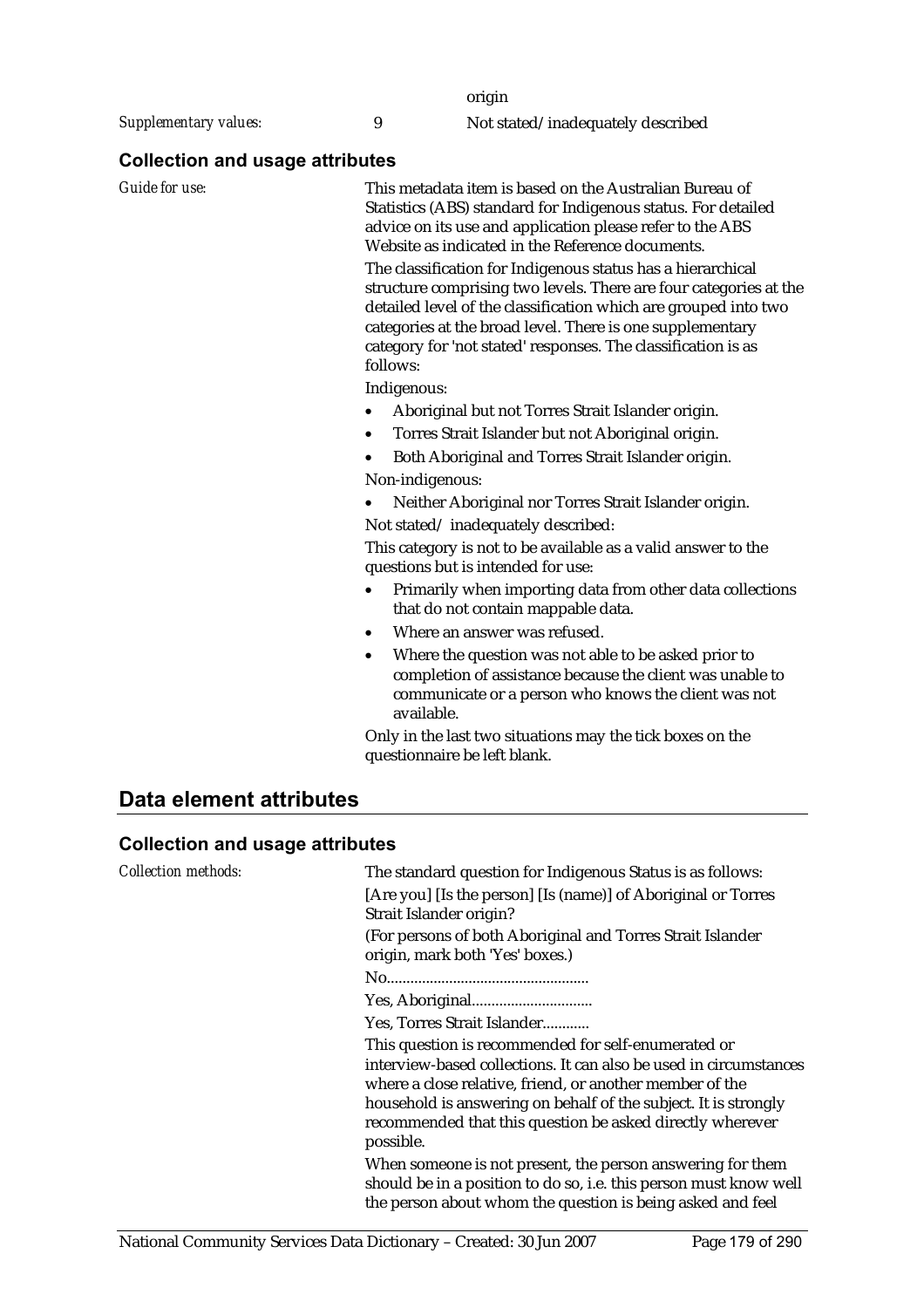confident to provide accurate information about them.

This question must always be asked regardless of data collectors' perceptions based on appearance or other factors.

The Indigenous status question allows for more than one response. The procedure for coding multiple responses is as follows:

If the respondent marks 'No' and either 'Aboriginal' or 'Torres Strait Islander', then the response should be coded to either Aboriginal or Torres Strait Islander as indicated (i.e. disregard the 'No' response).

If the respondent marks both the 'Aboriginal' and 'Torres Strait Islander' boxes, then their response should be coded to 'Both Aboriginal and Torres Strait Islander Origin'.

If the respondent marks all three boxes ('No', 'Aboriginal' and 'Torres Strait Islander'), then the response should be coded to 'Both Aboriginal and Torres Strait Islander Origin' (i.e. disregard the 'No' response).

This approach may be problematical in some data collections, for example when data are collected by interview or using screen based data capture systems. An additional response category. Yes, both Aboriginal and Torres Strait Islander... may be included if this better suits the data collection practices of the agency or establishment concerned.

*Comments:* The following definition, commonly known as 'The Commonwealth Definition', was given in a High Court judgement in the case of Commonwealth v Tasmania (1983) 46 ALR 625.

> 'An Aboriginal or Torres Strait Islander is a person of Aboriginal or Torres Strait Islander descent who identifies as an Aboriginal or Torres Strait Islander and is accepted as such by the community in which he or she lives'.

There are three components to the Commonwealth definition:

- descent:
- self-identification: and
- community acceptance.

In practice, it is not feasible to collect information on the community acceptance part of this definition in general purpose statistical and administrative collections and therefore standard questions on Indigenous status relate to descent and self-identification only.

#### **Source and reference attributes**

| Origin:                                              | National Health Data Committee<br><b>National Community Services Data Committee</b>                                                                               |
|------------------------------------------------------|-------------------------------------------------------------------------------------------------------------------------------------------------------------------|
| Reference documents:                                 | Australian Bureau of Statistics 1999. Standards for Social.<br>Labour and Demographic Variables. Cultural Diversity<br>Variables, Canberra. Viewed 3 August 2005. |
| <b>Relational attributes</b>                         |                                                                                                                                                                   |
| Related metadata references:                         | Supersedes Person-Indigenous status, code N NHIG,<br>Superseded 04/05/2005, NCSIMG, Superseded 25/08/2005                                                         |
| <b>Implementation in Data Set</b><br>Specifications: | Commonwealth State/Territory Disability Agreement NMDS -<br>1 July 2006 NCSIMG, Standard 27/04/2007                                                               |
|                                                      | Juvenile Justice NMDS 2005-06 NCSIMG, Standard 27/03/2007                                                                                                         |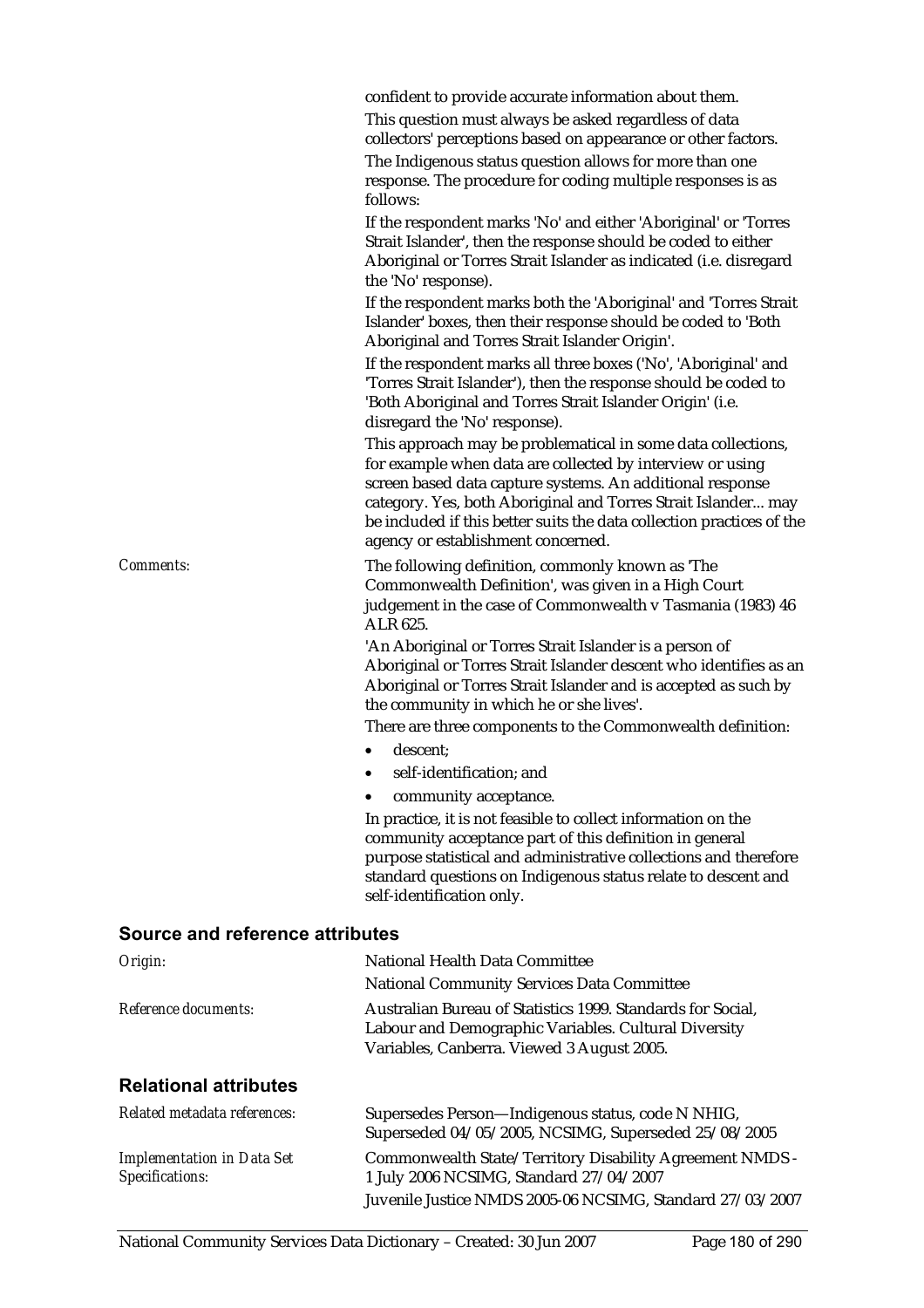## **Individual funding indicator**

#### **Identifying and definitional attributes**

| Metadata item type:         | Data Element                                                                                                                |
|-----------------------------|-----------------------------------------------------------------------------------------------------------------------------|
| Technical name:             | Person—funding indicator, code N                                                                                            |
| <b>METeOR</b> identifier:   | 323170                                                                                                                      |
| <b>Registration status:</b> | NCSIMG, Standard 27/04/2007                                                                                                 |
| Definition:                 | Whether a person is currently receiving individualised funding<br>from a service provider/program as represented by a code. |

## **Data element concept attributes**

| Data element concept: | Person—funding indicator                                                                           |
|-----------------------|----------------------------------------------------------------------------------------------------|
| Definition:           | Whether a person is currently receiving individualised funding<br>from a service provider/program. |
| Object class:         | <b>Person</b>                                                                                      |
| <b>Property:</b>      | <b>Funding indicator</b>                                                                           |

## **Value domain attributes**

#### **Representational attributes**

| <b>Representation class:</b> | Code          |                                   |
|------------------------------|---------------|-----------------------------------|
| Data type:                   | <b>Number</b> |                                   |
| Format:                      | N             |                                   |
| Maximum character length:    |               |                                   |
| Permissible values:          | Value         | Meaning                           |
|                              | 1             | <b>Yes</b>                        |
|                              | 2             | N <sub>0</sub>                    |
| Supplementary values:        | 9             | Not stated/inadequately described |

#### **Collection and usage attributes**

| <b>Guide for use:</b> | CODE 9 Not stated/inadequately described              |
|-----------------------|-------------------------------------------------------|
|                       | This code is not for use in primary data collections. |

### **Data element attributes**

#### **Collection and usage attributes**

| Guide for use. |
|----------------|
|                |

*Guide for use:* Individualised funding should have all of the following characteristics:

- the funding dollars are provided from with program funds;
- funding dollars are allocated to an individual on the basis of needs assessment, funding application or similar process;
- these funding dollars may be directly under the control of the individual or their carer/advocate; or may be managed by or in consultation with a service provider to access a range of services for the individual; or may be given directly to the service provider who providers the service to the individual;
- the funding is transportable and able to move with the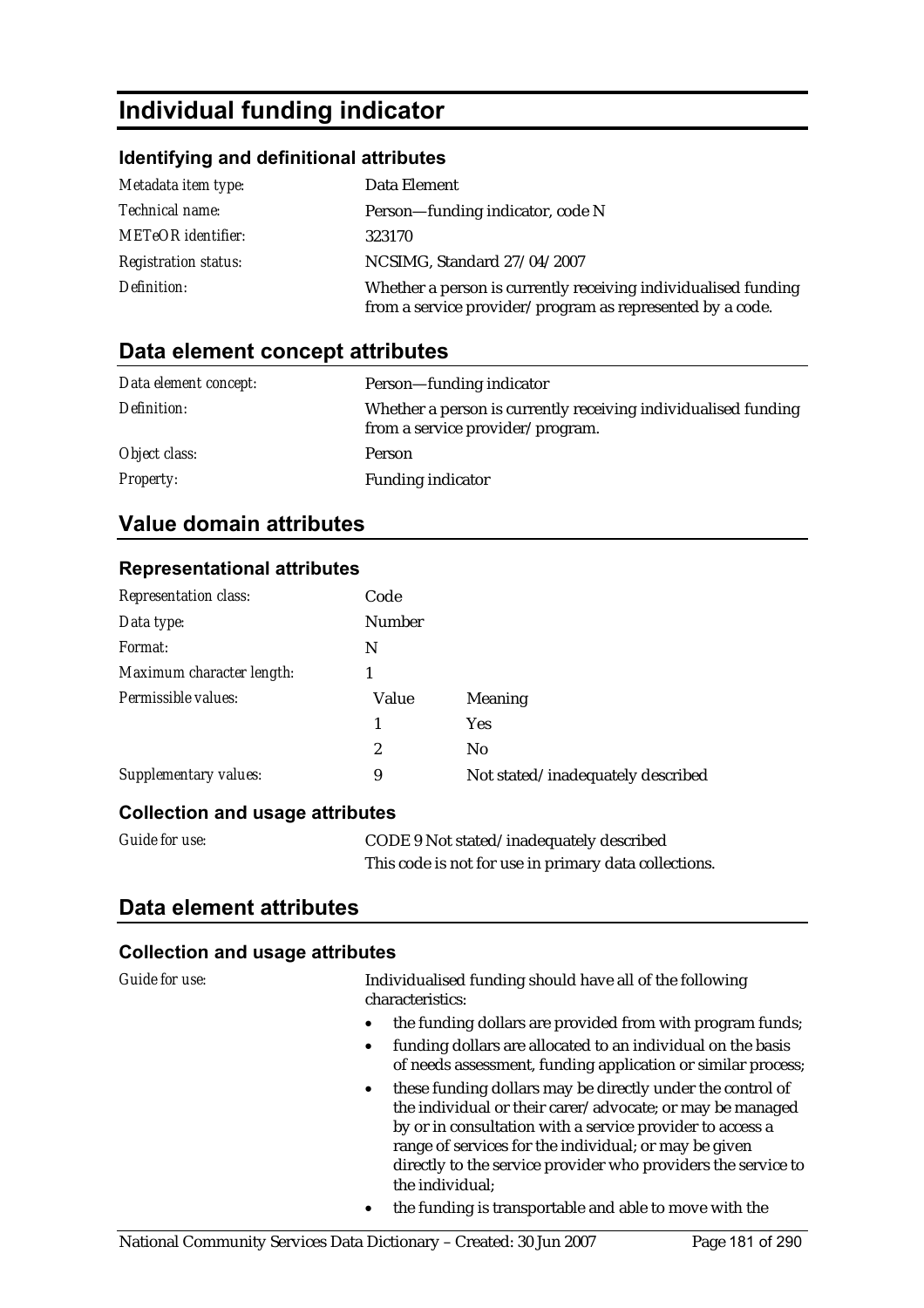individual if they choose to use another service;

• the individual funding package is generally related to a policy ethos of fostering individual choice and autonomy.

#### **Source and reference attributes**

| Submitting organisation:                                                                                                                                                                                                                                                                         | <b>CSTDA NMDS Network.</b>                                                                                                                                 |
|--------------------------------------------------------------------------------------------------------------------------------------------------------------------------------------------------------------------------------------------------------------------------------------------------|------------------------------------------------------------------------------------------------------------------------------------------------------------|
| Origin:                                                                                                                                                                                                                                                                                          | Commonwealth State/Territory Disability Agreement National<br>Minimum Data Set (CSTDA NMDS) collection. Data Guide:<br>data items and definitions 2006-07. |
| <b>Relational attributes</b>                                                                                                                                                                                                                                                                     |                                                                                                                                                            |
| $\mathbf{r}$ and $\mathbf{r}$ and $\mathbf{r}$ and $\mathbf{r}$ and $\mathbf{r}$ and $\mathbf{r}$ and $\mathbf{r}$ and $\mathbf{r}$ and $\mathbf{r}$ and $\mathbf{r}$ and $\mathbf{r}$ and $\mathbf{r}$ and $\mathbf{r}$ and $\mathbf{r}$ and $\mathbf{r}$ and $\mathbf{r}$ and $\mathbf{r}$ and | 1.1 $\alpha$ , $\alpha$ $\alpha$ $\alpha$<br>. 31350                                                                                                       |

| <b>Implementation in Data Set</b> | Commonwealth State/Territory Disability Agreement NMDS - |
|-----------------------------------|----------------------------------------------------------|
| Specifications:                   | 1 July 2006 NCSIMG, Standard 27/04/2007                  |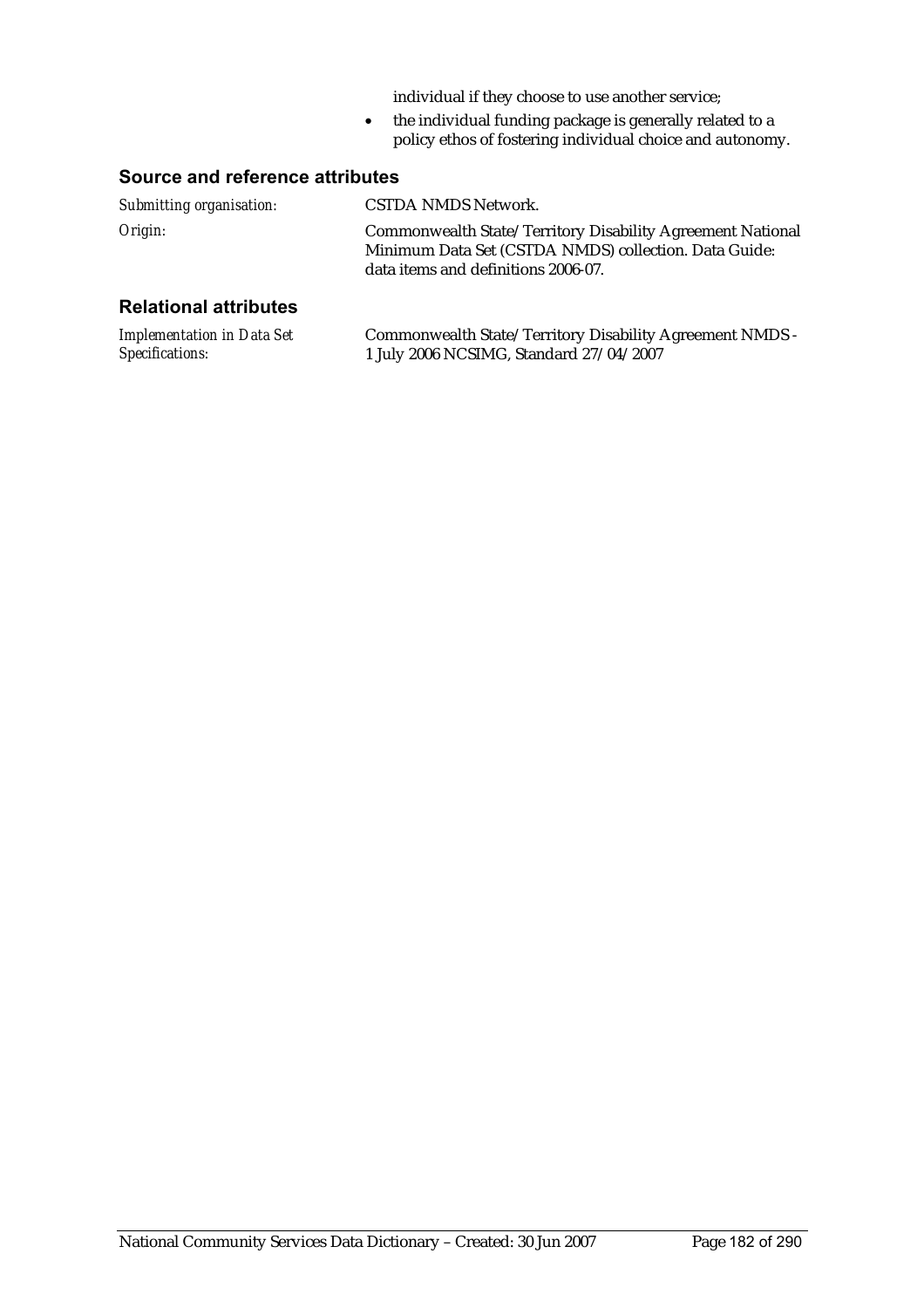## **Influence of environmental factor**

### **Identifying and definitional attributes**

| Metadata item type:         | Data Element                                                                                                                                                               |
|-----------------------------|----------------------------------------------------------------------------------------------------------------------------------------------------------------------------|
| Technical name:             | Person-extent of environmental factor influence, code (ICF<br>2001) [X]N                                                                                                   |
| <b>METeOR</b> identifier:   | 320198                                                                                                                                                                     |
| <b>Registration status:</b> | NHIG, Standard 29/11/2006<br>NCSIMG, Standard 16/10/2006                                                                                                                   |
| Definition:                 | The degree to which a specified environmental factor influences<br>the body function or structure, the activity or participation of a<br>person, as represented by a code. |
| Context:                    | The environment in which a person functions or experiences<br>disability.                                                                                                  |

## **Data element concept attributes**

| Data element concept: | Person—extent of environmental factor influence                                                                                                |
|-----------------------|------------------------------------------------------------------------------------------------------------------------------------------------|
| Definition:           | The degree to which specified environmental factors influence<br>the body function or structure, the activity or participation of a<br>person. |
| Object class:         | <b>Person</b>                                                                                                                                  |
| <b>Property:</b>      | Extent of environmental factor influence                                                                                                       |

## **Value domain attributes**

## **Representational attributes**

| <b>Classification scheme:</b> | Health 2001      | International Classification of Functioning, Disability and |
|-------------------------------|------------------|-------------------------------------------------------------|
| Representation class:         | Code             |                                                             |
| Data type:                    | <b>String</b>    |                                                             |
| Format:                       | [X]N             |                                                             |
| Maximum character length:     | $\boldsymbol{2}$ |                                                             |
| Permissible values:           | Value            | Meaning                                                     |
|                               | $\bf{0}$         | No barrier                                                  |
|                               | 1                | Mild barrier                                                |
|                               | $\overline{2}$   | Moderate barrier                                            |
|                               | 3                | Severe barrier                                              |
|                               | 4                | Complete barrier                                            |
|                               | $+0$             | No facilitator                                              |
|                               | $+1$             | Mild facilitator                                            |
|                               | $+2$             | Moderate facilitator                                        |
|                               | $+3$             | Substantial facilitator                                     |
|                               | $+4$             | Complete facilitator                                        |
| <b>Supplementary values:</b>  | 8                | Barrier not specified                                       |
|                               | $+8$             | Facilitator not specified                                   |
|                               | 9                | Not applicable                                              |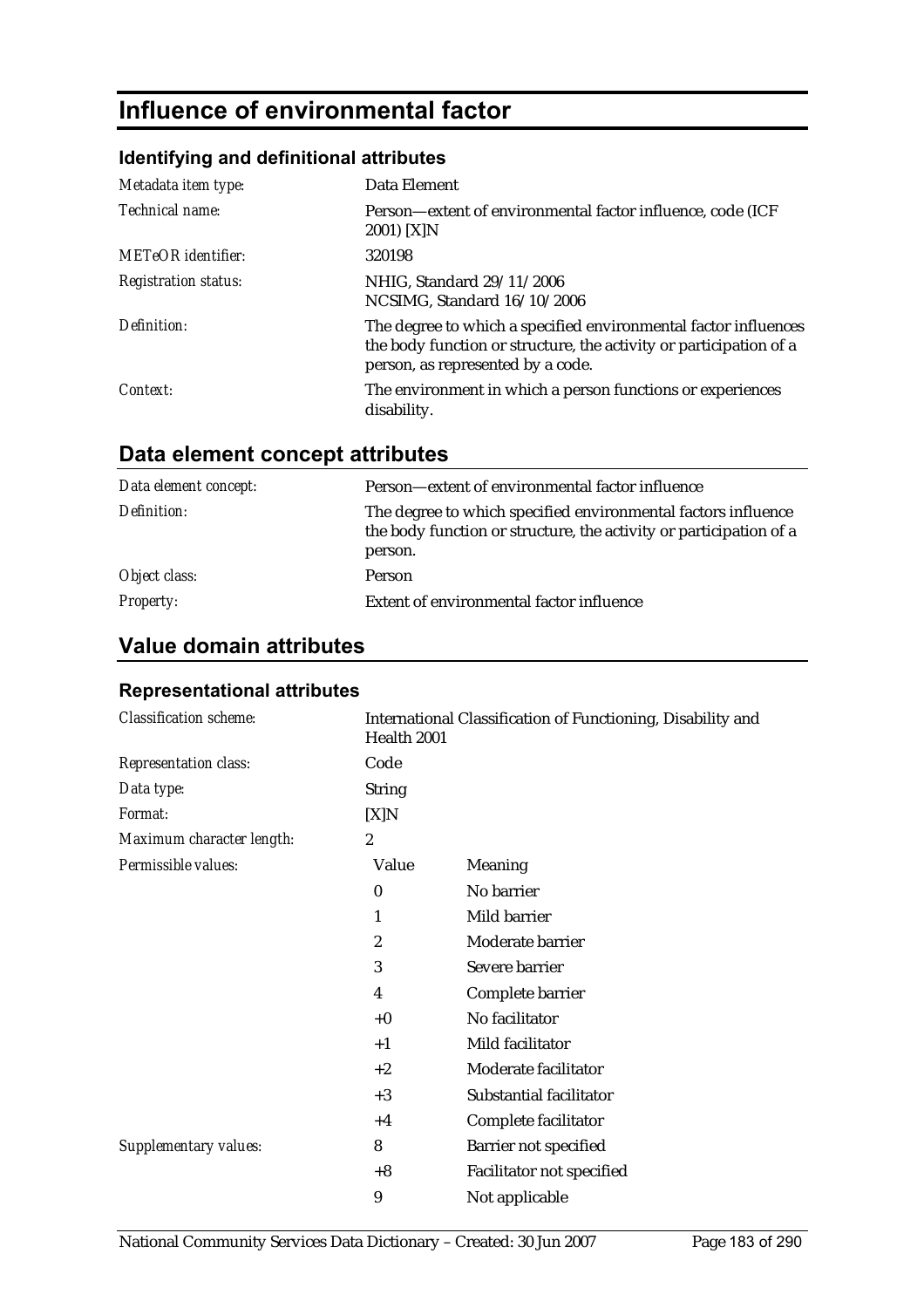#### **Collection and usage attributes**

*Guide for use:* This metadata item contributes to the definition of the concept '**Disability**' and gives an indication of the experience of disability for a person.

> Extent of influence of environmental factors corresponds to the degree or strength or magnitude of the influence and the amount of time the influence is experienced by the person. It is essentially a summary measure, in which are embedded the concepts of availability, quality and importance, that indicates the effect the specified environmental factor has on the person. Whether, and by how much, environmental factors are influencing an individual's level of functioning, and whether the influence is a facilitator or barrier, may indicate the sorts of interventions that will optimise the individual's functioning. This information may be for policy development, service provision, or advocacy purposes. Preventative strategies could be indicated by this information.

This value domain can be used to collect information across the whole spectrum of influence, for example, tactile flooring may be a facilitator to a person with visual impairment and a barrier to a person with mobility impairments. In line with the ICF approach to functioning and disability, this value domain recognises, and gives the means to record, the positive influence of environmental factors as well as those factors that limit the level of functioning of a person.

The codes are mutually exclusive. The choice of codes depends on the context of the data collection. For example; if collecting information about the positive influence of an environmental factor such as a community service it would be appropriate to use Code 0 No facilitator if the service was not influencing the person's level of functioning (even if the service were not a barrier to the person's functioning).

Code +0 No facilitator:

Used when the environment factor does not impact in a positive way on the body structure or function, activity or participation of a person.

Code +1 Mild facilitator:

Used when the environmental factor impacts in a positive way on the body structure or function, activity or participation of a person between 5-24% of the time the person participates in the specified domain of functioning or has a low level of impact on the person's functioning.

Code +2 Moderate facilitators:

Used when the environmental factor impacts in a positive way on the body structure or function, activity or participation of a person between 25-49% of the time the person participates in the specified domain of functioning or has a significant, but moderate impact on the person's functioning.

Code +3 Substantial facilitators:

Used when the environmental factor impacts in a positive way on the body structure or function, activity or participation of a person between 50-95% of the time the person participates in the specified domain of functioning or has an extreme effect on the person's functioning.

Code +4 Complete facilitators: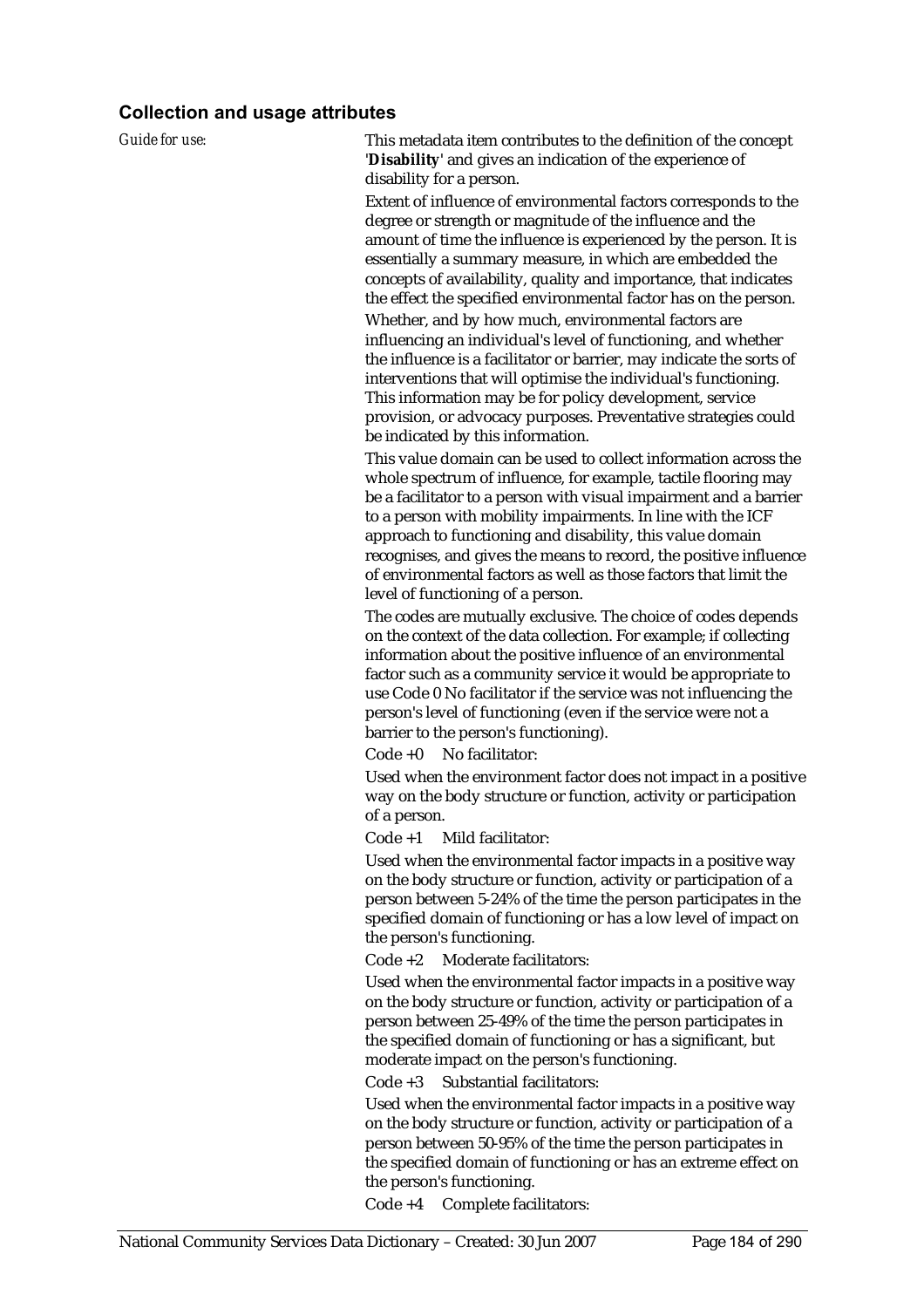Used when the environmental factor impacts in a positive way on the body structure or function, activity or participation of a person between 96-100% of the time the person participates in the specified domain of functioning or the person functions optimally with this environmental factor.

Code +8 Facilitator not specified:

Used when there is insufficient information to record the Extent of environmental influence code (ICF 2001) N in classes +1 to  $+4.$ 

Code 0 No barrier:

Used when the environment factor does not impact in a negative way on the body structure or function, activity or participation of a person.

Code 1 Mild barriers:

Used when the environmental factor impacts in a negative way on the body structure or function, activity or participation of a person between 5-24% of the time the person participates in the specified domain of functioning or has a low level of impact on the person's functioning.

Code 2 Moderate barriers:

Used when the environmental factor impacts in a negative way on the body structure or function, activity or participation of a person between 25-49% of the time the person participates in that specified domain of functioning or has a significant, but moderate impact on the person's functioning.

Code 3 Severe barriers:

Used when the environmental factor impacts in a negative way on the body structure or function, activity or participation of a person between 50-95% of the time the person participates in that specified domain of functioning or has an extreme effect on the person's functioning.

Code 4 Complete barriers:

Used when the environmental factor impacts in a negative way on the body structure or function, activity or participation of a person between 96-100% of the time the person participates in the specified domain of functioning or is of such magnitude that the person is unable to function.

Code 8 Barrier not specified:

Used when there is insufficient information to record the Extent of environmental influence code (ICF 2001) N in classes 1 to 4.

Code 9 Not applicable:

Used when environmental factors impacts in neither a positive or negative way on the body structure or function, activity or participation of a person or for between 0-4% of the time the person participates in that specified area and has minimal impact on the person's level of functioning in the specified domain.

#### **Source and reference attributes**

| Submitting organisation: | Australian Institute of Health and Welfare (AIHW) which is the<br>Australian Collaborating Centre for the World Health<br>Organization Family of International Classifications. |
|--------------------------|---------------------------------------------------------------------------------------------------------------------------------------------------------------------------------|
| Origin:                  | WHO 2001. ICF: International Classification of Functioning,<br>Disability and Health. Geneva: WHO AIHW 2003. ICF<br>Australian User Guide Version 1.0. Canberra: AIHW           |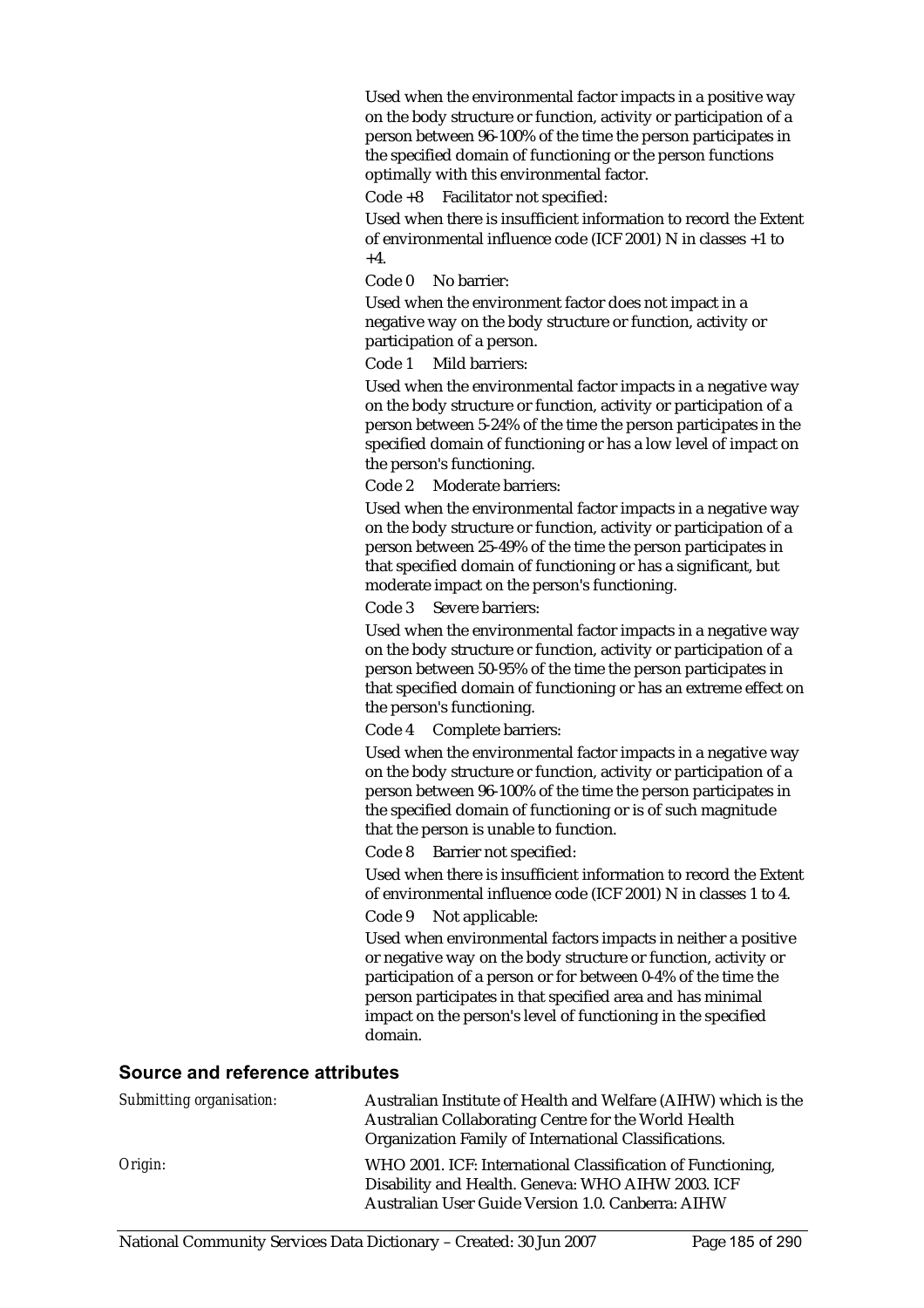*Reference documents:* Further information on the ICF, including more detailed codes, can be found in the ICF itself and the ICF Australian User Guide (AIHW 2003), at the following websites:

- WHO ICF website http://www.who.int/classifications/icf/en/
- Australian Collaborating Centre ICF website http://www.aihw.gov.au/disability/icf/index.html

### **Data element attributes**

#### **Collection and usage attributes**

*Guide for use:* Environmental factors represent the circumstances in which the individual lives. These factors are conceived as immediate (e.g. physical features of the environment, social environment) and societal (formal and informal social structures, services and systems). Different environments may have a very different impact on the same individual with a given health condition. The influence of environmental factors may be positive,

increasing the level of functioning (a facilitator), or negative, decreasing the level of functioning (a barrier).

The extent of influence of the **Environmental factors** is affected both by the degree or strength of influence, and the amount of time the influence is experienced by the person.

This metadata item is recorded in conjunction with *Environmental factor code N* to indicate the extent to which specified environmental factors influence the body function or structure, the activity or participation of a person.

#### **Source and reference attributes**

| Submitting organisation:     | Australian Institute of Health and Welfare which is the<br>Australian Collaborating Centre for the World Health<br>Organization Family of International Classifications. |  |  |
|------------------------------|--------------------------------------------------------------------------------------------------------------------------------------------------------------------------|--|--|
| <b>Relational attributes</b> |                                                                                                                                                                          |  |  |
|                              |                                                                                                                                                                          |  |  |

| Implementation in Data Set | Environmental factors cluster NHIG, Standard 29/11/2006 |
|----------------------------|---------------------------------------------------------|
| Specifications:            | NCSIMG, Standard 16/10/2006                             |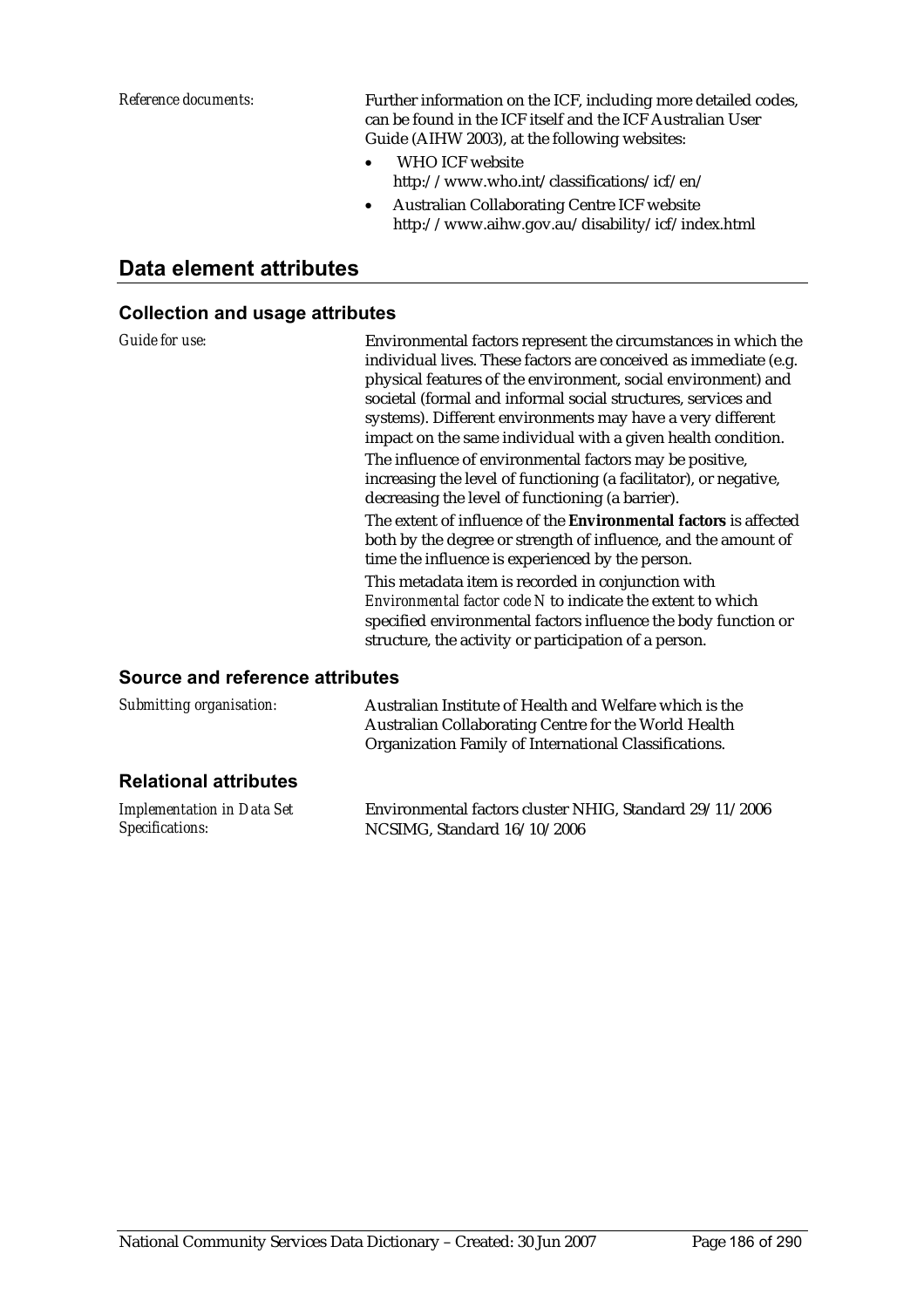## **Informal carer co-residency**

#### **Identifying and definitional attributes**

| Metadata item type:         | Data Element                                                                                            |
|-----------------------------|---------------------------------------------------------------------------------------------------------|
| Technical name:             | Informal carer—co-residency status, code N                                                              |
| Synonymous names:           | Carer residency status                                                                                  |
| <b>METeOR</b> identifier:   | 270167                                                                                                  |
| <b>Registration status:</b> | NCSIMG, Standard 01/03/2005                                                                             |
| Definition:                 | Whether or not an informal carer lives with the person for<br>whom they care, as represented by a code. |

### **Data element concept attributes**

| Data element concept: | Informal carer-co-residency status                                            |
|-----------------------|-------------------------------------------------------------------------------|
| Definition:           | Whether or not an informal carer lives with the person for<br>whom they care. |
| Context:              | Personal and social support                                                   |
| Object class:         | Informal carer                                                                |
| <b>Property:</b>      | Co-residency status                                                           |

## **Value domain attributes**

#### **Representational attributes**

| <b>Representation class:</b> | Code   |                                   |
|------------------------------|--------|-----------------------------------|
| Data type:                   | Number |                                   |
| Format:                      | N      |                                   |
| Maximum character length:    |        |                                   |
| Permissible values:          | Value  | Meaning                           |
|                              | 1      | Co-resident carer                 |
|                              | 2      | Non-resident carer                |
| <b>Supplementary values:</b> | 9      | Not stated/inadequately described |

#### **Collection and usage attributes**

*Guide for use:* A co-resident carer is a person who provides care and assistance on a regular and sustained basis to a person who lives in the same household. A non-resident carer is a person who provides care and assistance on a regular and sustained basis to someone who usually lives in a different household.

## **Data element attributes**

#### **Collection and usage attributes**

*Guide for use:* This metadata item is usually used to record residency status of the person who provides most care to the person. If a client has both a co-resident (e.g. a spouse) and a visiting carer (e.g. a daughter or son), the coding response should be related to the carer who provides the most significant care and assistance related to the client's capacity to remain living at home. The expressed views of the client and/or their carer(s) or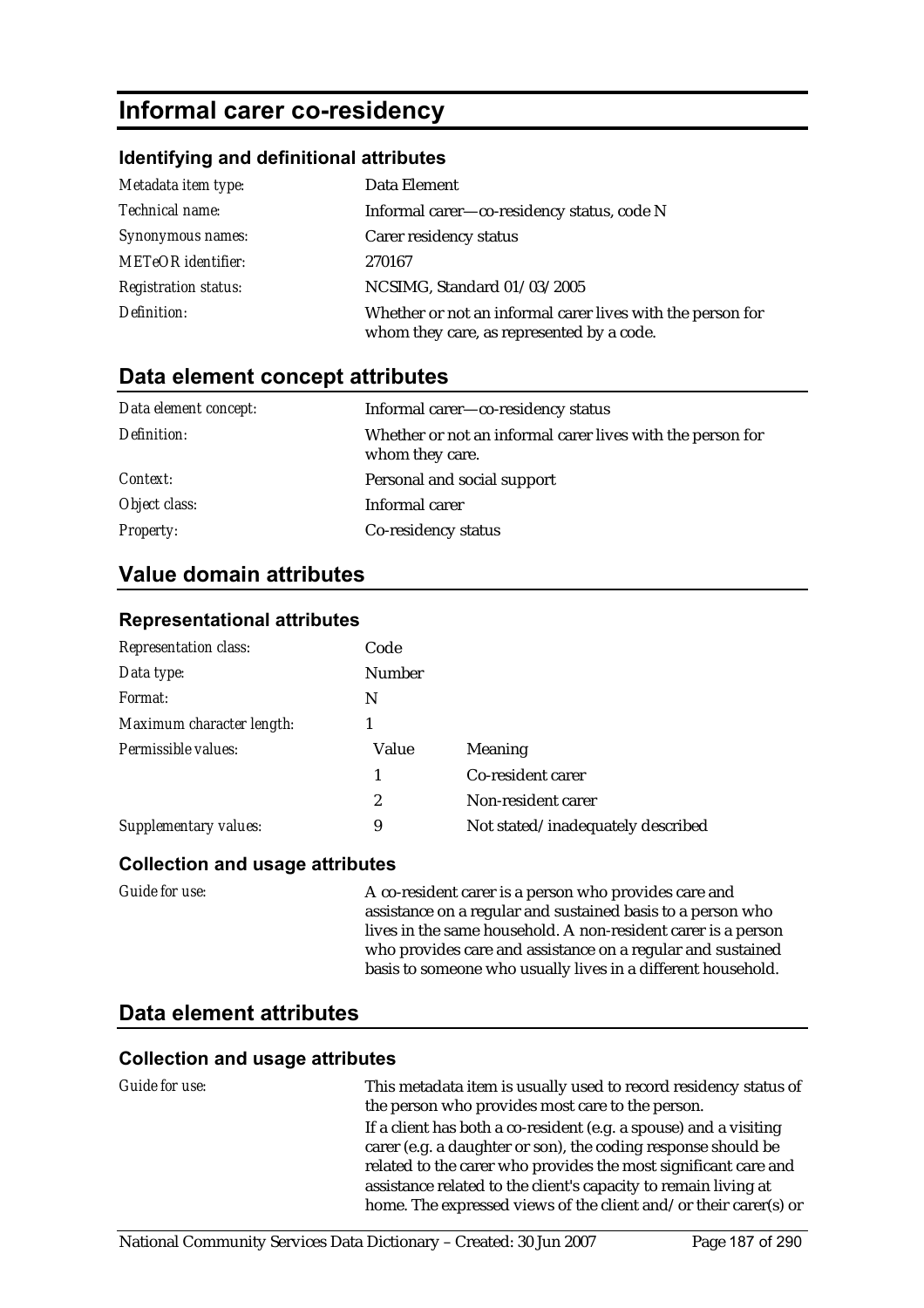|                            | significant other should be used as the basis for determining<br>this.                                                                                                                                                                                                                                                                                                                                                        |
|----------------------------|-------------------------------------------------------------------------------------------------------------------------------------------------------------------------------------------------------------------------------------------------------------------------------------------------------------------------------------------------------------------------------------------------------------------------------|
| <b>Collection methods:</b> | This item can be collected when either the carer or the person<br>being cared for is the client of an agency.                                                                                                                                                                                                                                                                                                                 |
|                            | Agencies may be required to collect this item at the beginning<br>of each service episode. Agencies should also assess the<br>currency of this information at subsequent assessments or re-<br>assessments.                                                                                                                                                                                                                   |
|                            | Some agencies may record this information historically so that<br>they can track changes over time. Historical recording refers to<br>the practice of maintaining a record of changes over time where<br>each change is accompanied by the appropriate date.                                                                                                                                                                  |
| Comments:                  | This item helps to establish a profile of the characteristics of<br>informal carers and as such increases knowledge about the<br>dynamics and patterning of the provision of informal care. In<br>particular, whether the informal carer lives with the person for<br>whom they care or not is one indication of the level of informal<br>support available to clients and of the intensity of care provided<br>by the carer. |
|                            | This data element can be used to identify whether the carer is a<br>co-resident carer (as per the Australian Bureau of Statistics<br>Survey of Disability, Ageing and Carers) and thereby facilitates<br>comparisons with population estimates of the number of<br>informal carers who are also co-resident carers. This is<br>important in the estimation of need for services.                                              |

### **Source and reference attributes**

| Submitting organisation:                             | Australian Institute of Health and Welfare                                                          |
|------------------------------------------------------|-----------------------------------------------------------------------------------------------------|
| Origin:                                              | Home and Community Care (HACC) Data Dictionary Version<br>1.0, 1998                                 |
| <b>Relational attributes</b>                         |                                                                                                     |
| Related metadata references:                         | Supersedes Carer co-residency, version 1, DE, NCSDD,<br>NCSIMG, Superseded 01/03/2005               |
| <b>Implementation in Data Set</b><br>Specifications: | Commonwealth State/Territory Disability Agreement NMDS -<br>1 July 2006 NCSIMG, Standard 27/04/2007 |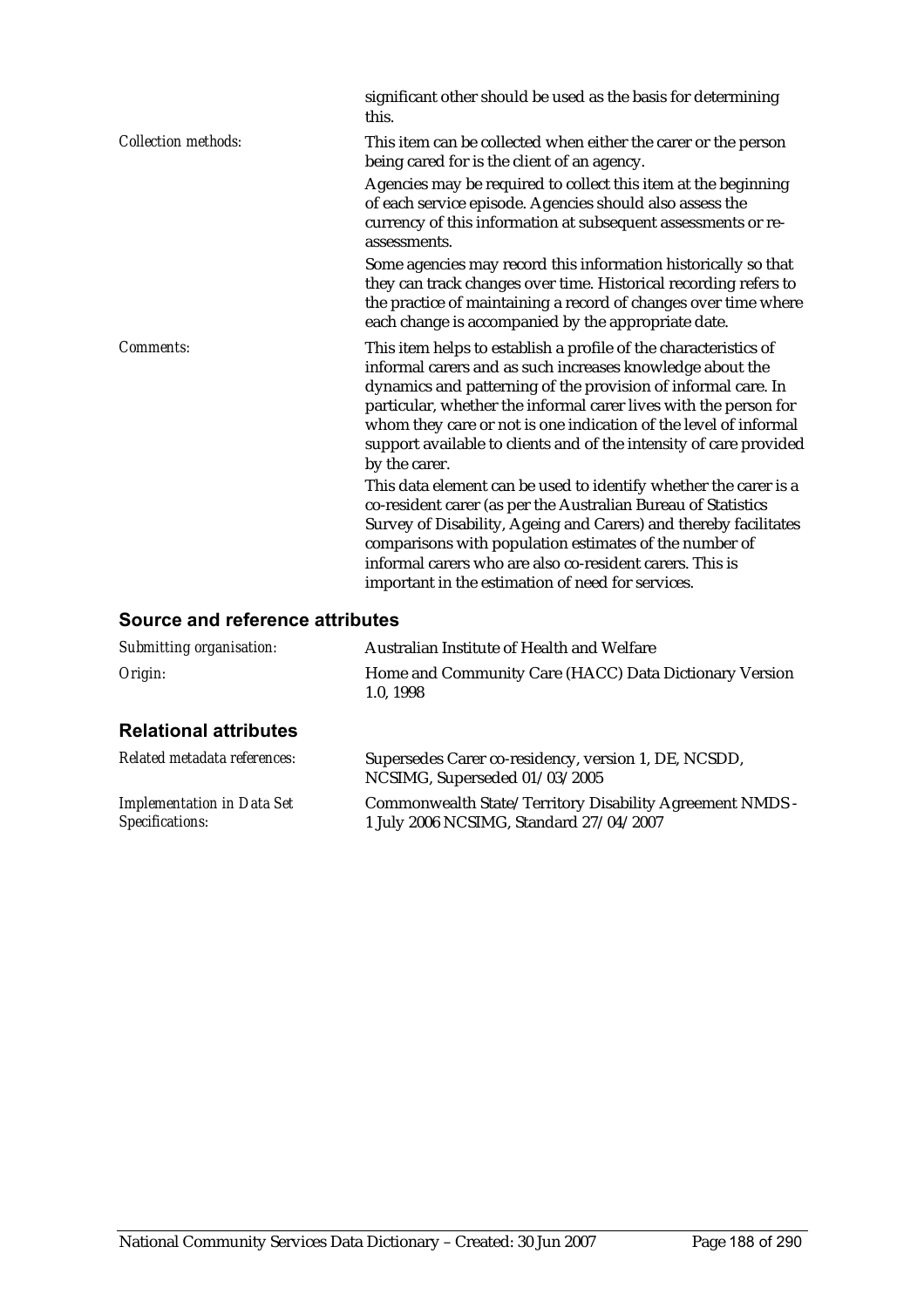## **Informal carer existence indicator**

#### **Identifying and definitional attributes**

| Metadata item type:         | Data Element                                                                                 |
|-----------------------------|----------------------------------------------------------------------------------------------|
| Technical name:             | Person-informal carer existence indicator, code N                                            |
| Synonymous names:           | Informal carer availability, Informal carer existence flag, Carer<br>arrangements (informal) |
| <b>METeOR</b> identifier:   | 320939                                                                                       |
| <b>Registration status:</b> | NHIG, Standardisation pending 31/05/2007<br>NCSIMG, Standard 29/04/2006                      |
| Definition:                 | Whether a person has an informal carer, as represented by a<br>code.                         |

## **Data element concept attributes**

| Data element concept: | Person-informal carer existence indicator       |
|-----------------------|-------------------------------------------------|
| Definition:           | Whether a person has an <b>informal carer</b> . |
| Object class:         | <b>Person</b>                                   |
| <i>Property:</i>      | Informal carer existence indicator              |

## **Value domain attributes**

| <b>Representation class:</b> | Code          |                                   |
|------------------------------|---------------|-----------------------------------|
| Data type:                   | <b>Number</b> |                                   |
| Format:                      | N             |                                   |
| Maximum character length:    |               |                                   |
| Permissible values:          | Value         | Meaning                           |
|                              | 1             | <b>Yes</b>                        |
|                              | 2             | N <sub>0</sub>                    |
| <b>Supplementary values:</b> | 9             | Not stated/inadequately described |

### **Representational attributes**

### **Collection and usage attributes**

| <b>Guide for use:</b> | CODE 9 Not stated/inadequately described              |
|-----------------------|-------------------------------------------------------|
|                       | This code is not for use in primary data collections. |

## **Data element attributes**

### **Collection and usage attributes**

| Guide for use: | Informal carers may include those people who receive a<br>pension or benefit for their caring role and people providing<br>care under family care agreements. Excluded from the<br>definition of informal carers are volunteers organised by formal<br>services and paid workers.                                               |
|----------------|---------------------------------------------------------------------------------------------------------------------------------------------------------------------------------------------------------------------------------------------------------------------------------------------------------------------------------|
|                | This metadata item is purely descriptive of a client's<br>circumstances. It is not intended to reflect whether the informal<br>carer is considered by the service provider to be capable of<br>undertaking the caring role. The expressed views of the client<br>and/or their carer should be used as the basis for determining |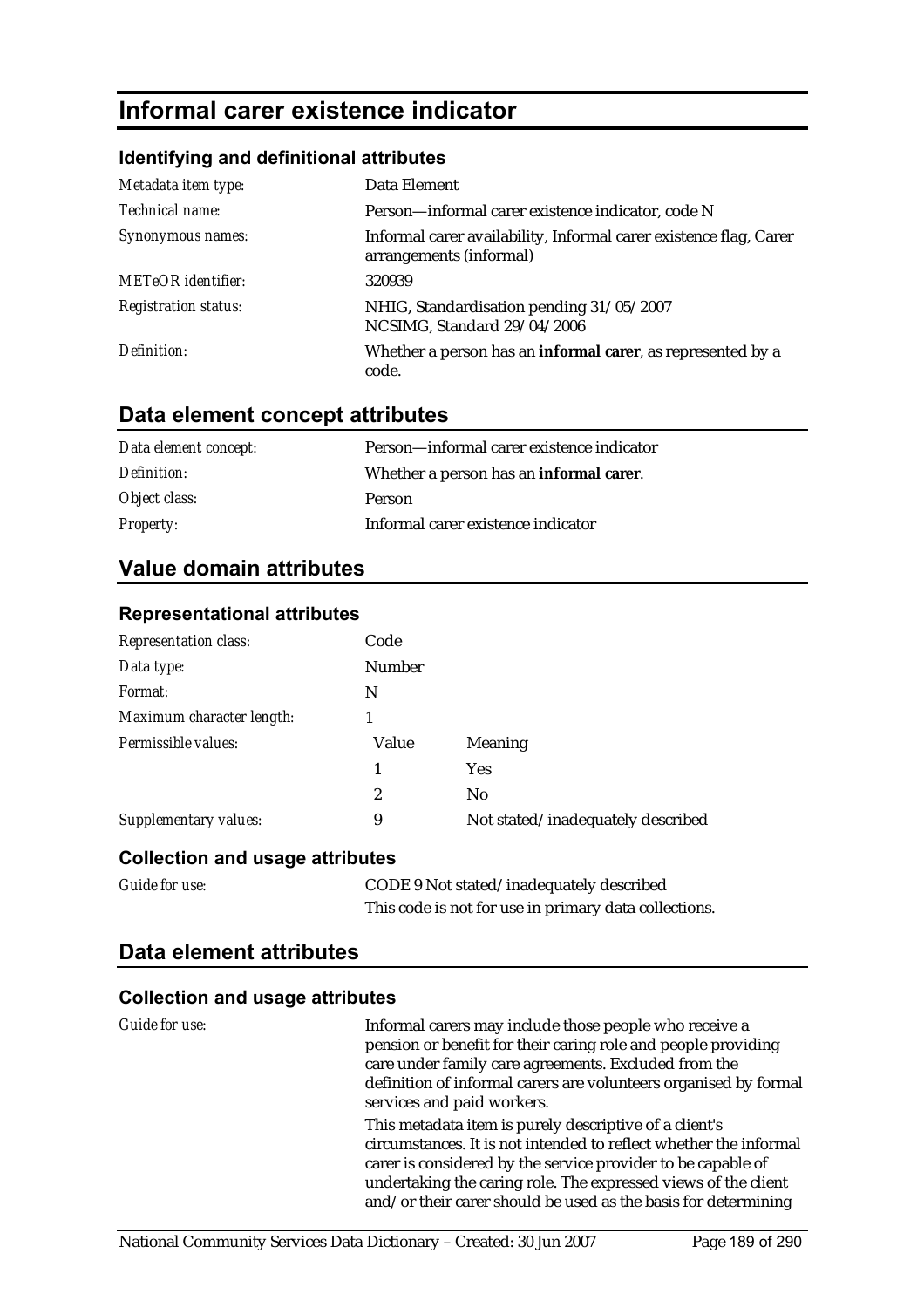whether the client is recorded as having an informal carer or not.

When asking a client whether they have an informal carer, it is important for agencies or establishments to recognise that a carer does not always live with the person for whom they care. That is, a person providing significant care and assistance to the client does not have to live with the client in order to be called an informal carer.

*Collection methods:* Agencies or establishments and service providers may collect this item at the beginning of each service episode and /or assess this information at subsequent assessments.

> Some agencies, establishments/providers may record this information historically so that they can track changes over time. Historical recording refers to the practice of maintaining a record of changes over time where each change is accompanied by the appropriate date.

Examples of questions used for data collection include: Home and Community Care NMDS

*'Do you have someone who helps look after you?'* 

Commonwealth State/Territory Disability Agreement NMDS *'Does the service user have an informal carer, such as family member, friend or neighbour, who provides care and assistance on a regular and sustained basis?* 

*Comments:* Recent years have witnessed a growing recognition of the critical role that informal support networks play in caring for frail older people and people with disabilities within the community. Not only are informal carers responsible for maintaining people with often high levels of functional dependence within the community, but the absence of an informal carer is a significant risk factor contributing to institutionalisation. Increasing interest in the needs of carers and the role they play has prompted greater interest in collecting more reliable and detailed information about carers and the relationship between informal care and the provision of and need for formal services.

> This definition of informal carer is not the same as the Australian Bureau of Statistics (ABS) definition of principal carer, 1993 Disability, Ageing and Carers Survey and primary carer used in the 1998 survey. The ABS definitions require that the carer has or will provide care for a certain amount of time and that they provide certain types of care.

The ABS defines a primary carer as a person of any age who provides the most informal assistance, in terms of help or supervision, to a person with one or more disabilities. The assistance has to be ongoing, or likely to be ongoing, for at least six months and be provided for one or more of the core activities (communication, mobility and self care). This may not be appropriate for community services agencies wishing to obtain information about a person's carer regardless of the amount of time that care is for, or the types of care provided. Information such as the amount of time for which care is provided can of course be collected separately but, if it were not needed, it would place a burden on service providers.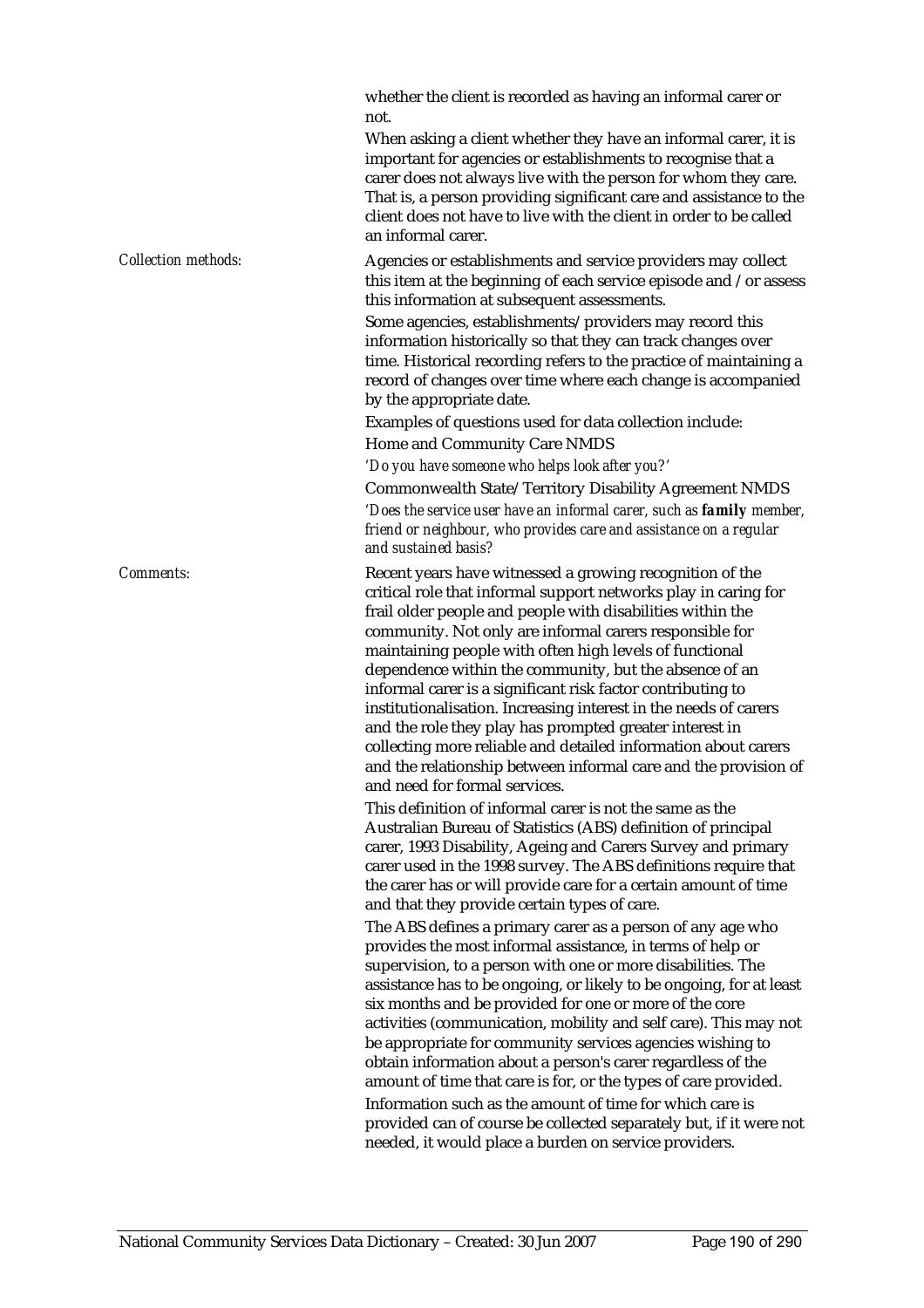### **Source and reference attributes**

| Origin:                                              | Australian Institute of Health and Welfare                                                                                          |
|------------------------------------------------------|-------------------------------------------------------------------------------------------------------------------------------------|
|                                                      | National Health Data Committee                                                                                                      |
|                                                      | <b>National Community Services Data Committee</b>                                                                                   |
| Reference documents:                                 | Australian Bureau of Statistics (ABS) 1993 Disability, Ageing<br>and Carers Survey and 1998 survey.                                 |
|                                                      | Australian Institute of Health and Welfare (2005)                                                                                   |
|                                                      | Commonwealth State/Territory Disability Agreement National<br>Minimum Data Set collection (CSTDA NMDS) Data Guide:<br>2005-06.      |
|                                                      | National HACC Minimum Data Set User Guide Version 2 July<br>2005. Home and Community Care (HACC) Program.                           |
| <b>Relational attributes</b>                         |                                                                                                                                     |
| Related metadata references:                         | Supersedes Person (requiring care)—carer availability status,<br>code N NHIG, Standard 01/03/2005, NCSIMG, Superseded<br>02/05/2006 |
| <b>Implementation in Data Set</b><br>Specifications: | Commonwealth State/Territory Disability Agreement NMDS -<br>1 July 2006 NCSIMG, Standard 27/04/2007                                 |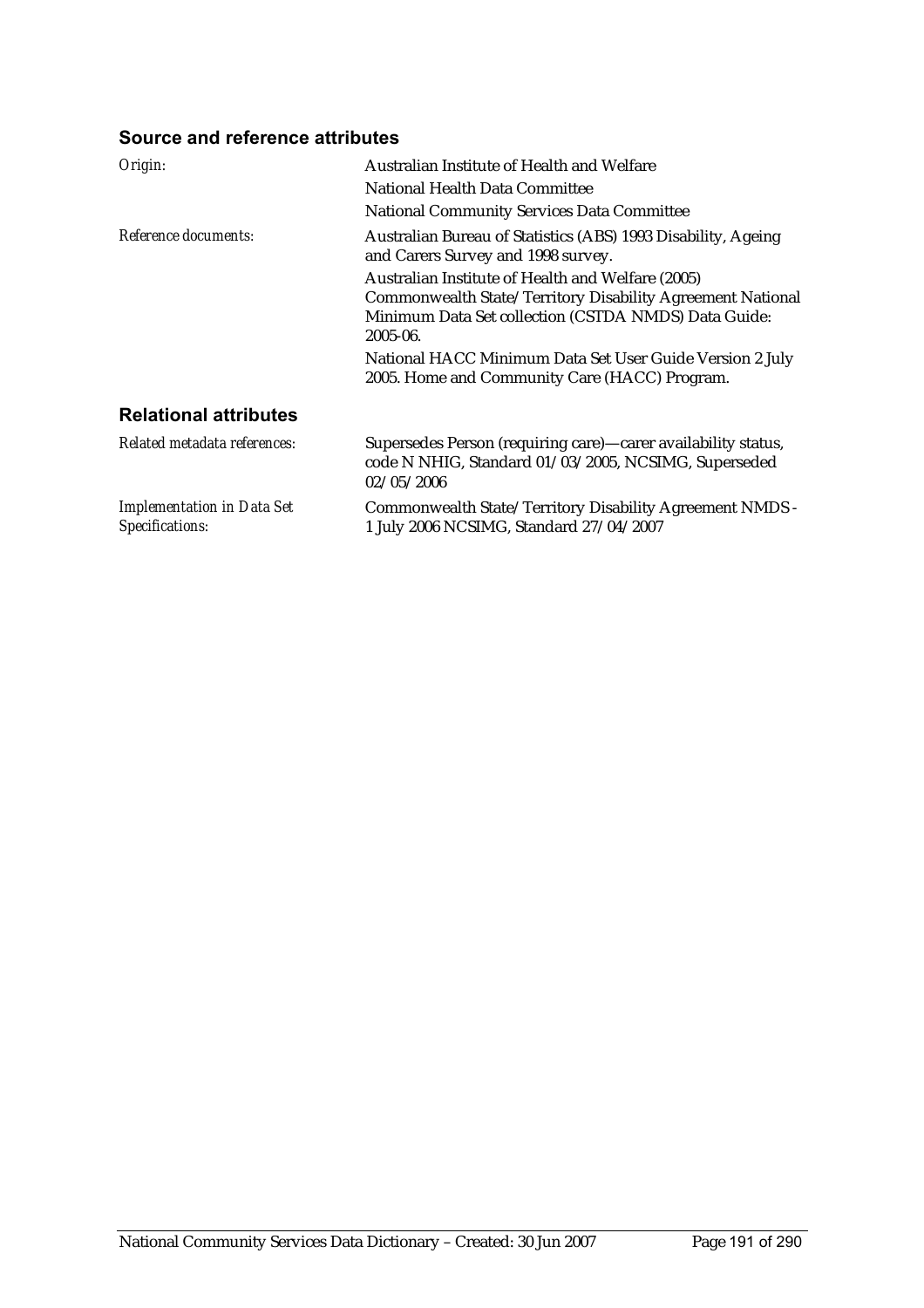# **Informal carer primary status**

### **Identifying and definitional attributes**

| Metadata item type:         | Data Element                                                                                                                                             |
|-----------------------------|----------------------------------------------------------------------------------------------------------------------------------------------------------|
| Technical name:             | Informal carer—primary status, code N                                                                                                                    |
| Synonymous names:           | Carer primary status                                                                                                                                     |
| <b>METeOR</b> identifier:   | 323760                                                                                                                                                   |
| <b>Registration status:</b> | NCSIMG, Standard 27/04/2007                                                                                                                              |
| Definition:                 | Whether the informal carer provides assistance with one or<br>more core activities (communication, mobility and self-care), as<br>represented by a code. |

## **Data element concept attributes**

| Data element concept: | Informal carer-primary status                                                                                               |
|-----------------------|-----------------------------------------------------------------------------------------------------------------------------|
| Definition:           | Whether the informal carer provides assistance with one or<br>more core activities (communication, mobility and self-care). |
| Object class:         | Informal carer                                                                                                              |
| <b>Property:</b>      | Primary status                                                                                                              |

## **Value domain attributes**

**Representational attributes** 

| <b>Representation class:</b> | Code   |                                   |
|------------------------------|--------|-----------------------------------|
| Data type:                   | Number |                                   |
| Format:                      | N      |                                   |
| Maximum character length:    |        |                                   |
| Permissible values:          | Value  | Meaning                           |
|                              | 1      | <b>Yes</b>                        |
|                              | 2      | N <sub>0</sub>                    |
| Supplementary values:        | 9      | Not stated/inadequately described |

#### **Collection and usage attributes**

| <b>Guide for use:</b> | CODE 9 Not stated/inadequately described              |
|-----------------------|-------------------------------------------------------|
|                       | This code is not for use in primary data collections. |

### **Data element attributes**

### **Collection and usage attributes**

| <b>Guide for use:</b> | This data element should only be reported in relation to service<br>users that have a carer.                                                                                                        |
|-----------------------|-----------------------------------------------------------------------------------------------------------------------------------------------------------------------------------------------------|
|                       | Self-care includes activities such as bathing, dressing, eating<br>and/or toiletting.                                                                                                               |
|                       | Mobility includes moving around the home and/or moving<br>around away from home (including the ability to use transport<br>or drive a motor vehicle) and getting in or out of bed or a chair.       |
|                       | If the only support provided to a service user is in the area of<br>public transport or driving a motor vehicle and this support is<br>not required every time the service user uses these modes of |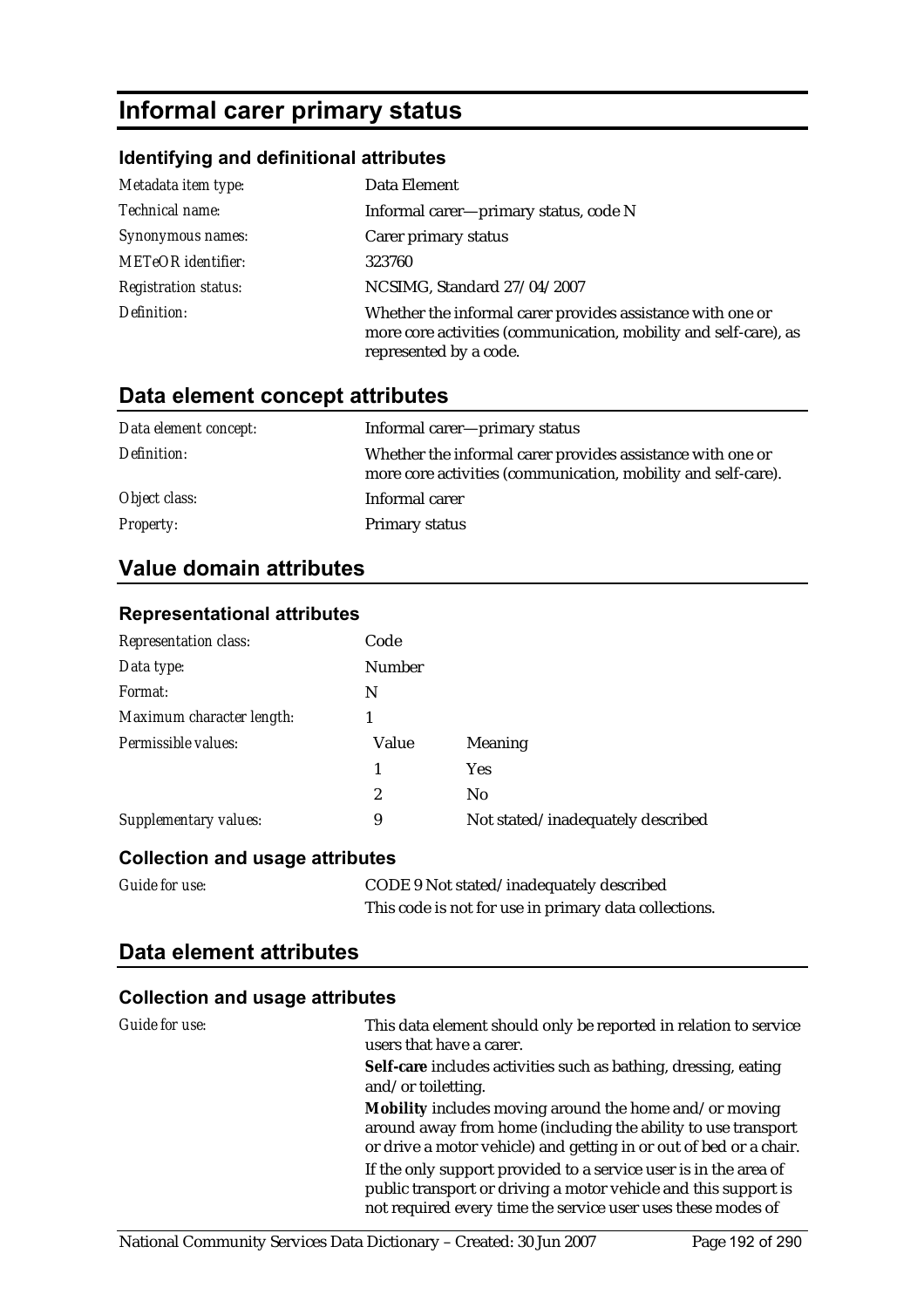|                                 | transport, then a person is not generally considered to be a<br>primary carer. For example, if a person drives the service user<br>to the shops every second Wednesday to go shopping, and the<br>service user can normally move/get around on their own using<br>public transport or a motor vehicle, then the person would not<br>be considered a 'primary carer'.     |
|---------------------------------|--------------------------------------------------------------------------------------------------------------------------------------------------------------------------------------------------------------------------------------------------------------------------------------------------------------------------------------------------------------------------|
|                                 | <b>Communication</b> includes making oneself understood by<br>strangers/family/friends/staff, in own native language if<br>applicable, and understanding others.                                                                                                                                                                                                         |
| Comments:                       | This data element can be used to identify whether the carer is a<br>primary carer (as per the Australian Bureau of Statistics Survey<br>of Disability, Ageing and Carers) and thereby facilitates<br>comparisons with population estimates of the number of<br>informal carers who are also primary carers. This is important<br>in the estimation of need for services. |
| Source and reference attributes |                                                                                                                                                                                                                                                                                                                                                                          |
| Submitting organisation:        | CSTDA NMDS Network.                                                                                                                                                                                                                                                                                                                                                      |

*Origin:* Commonwealth State/Territory Disability Agreement National Minimum Data Set (CSTDA NMDS) collection. Data Guide: data items and definitions 2006-07.

### **Relational attributes**

*Implementation in Data Set Specifications:* Commonwealth State/Territory Disability Agreement NMDS - 1 July 2006 NCSIMG, Standard 27/04/2007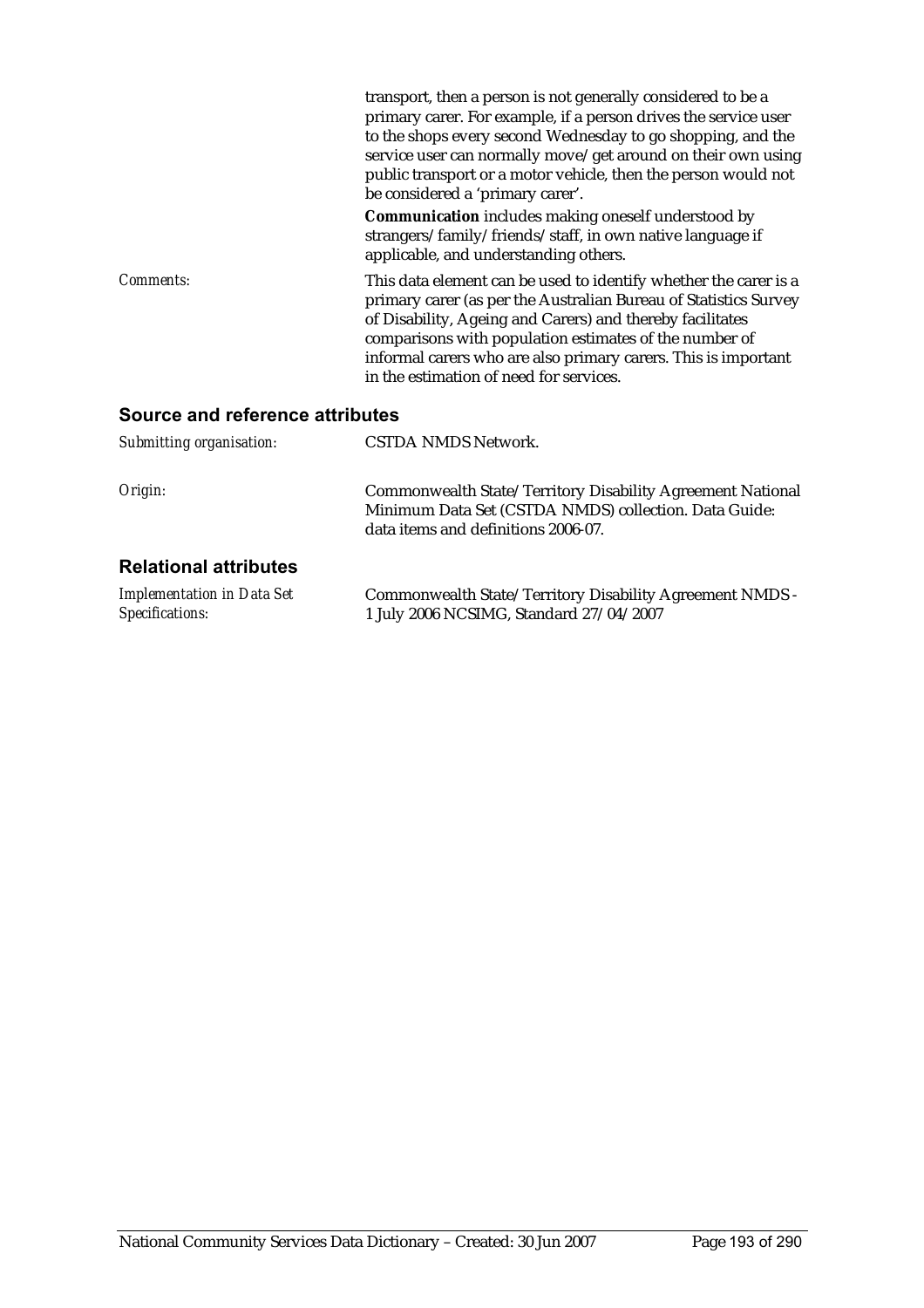## **Interpreter service type**

### **Identifying and definitional attributes**

| Metadata item type:         | Data Element                                                                                                                            |
|-----------------------------|-----------------------------------------------------------------------------------------------------------------------------------------|
| Technical name:             | Person-type of interpreter service required, code N                                                                                     |
| Synonymous names:           | Type of interpreter service                                                                                                             |
| <b>METeOR</b> identifier:   | 323185                                                                                                                                  |
| <b>Registration status:</b> | NCSIMG, Standard 27/04/2007                                                                                                             |
| Definition:                 | Whether an interpreter service required by a person is for<br>spoken language or non-spoken communication, as represented<br>by a code. |

## **Data element concept attributes**

| Data element concept: | Person—type of interpreter services required                                                               |
|-----------------------|------------------------------------------------------------------------------------------------------------|
| Definition:           | Whether an interpreter service required by a person is for<br>spoken language or non-spoken communication. |
| Object class:         | Person                                                                                                     |
| <b>Property:</b>      | Type of interpreter services required                                                                      |

### **Value domain attributes**

| <b>Representational attributes</b> |                 |
|------------------------------------|-----------------|
| Depresentation class:              | $C_{\alpha}$ da |

| <b>Representation class:</b> | Code   |                                    |
|------------------------------|--------|------------------------------------|
| Data type:                   | Number |                                    |
| Format:                      | N      |                                    |
| Maximum character length:    |        |                                    |
| Permissible values:          | Value  | Meaning                            |
|                              |        | Spoken language other than English |
|                              | 2      | Non-spoken communication           |
| Supplementary values:        | 9      | Not stated/inadequately described  |
|                              |        |                                    |

### **Data element attributes**

#### **Collection and usage attributes**

| Guide for use:                         | <b>CODE 2 Non-spoken communication</b>                                                                                                                  |
|----------------------------------------|---------------------------------------------------------------------------------------------------------------------------------------------------------|
|                                        | If a person communicated with the assistance of a signer (i.e.<br>not necessarily arranged by the agency/service provider) this<br>code should be used. |
| <b>Source and reference attributes</b> |                                                                                                                                                         |
| Submitting organisation:               | <b>CSTDA NMDS Network.</b>                                                                                                                              |
| Origin:                                | Commonwealth State/Territory Disability Agreement National<br>Minimum Data Set (CSTDA NMDS) collection. Data Guide:                                     |

data items and definitions 2006-07.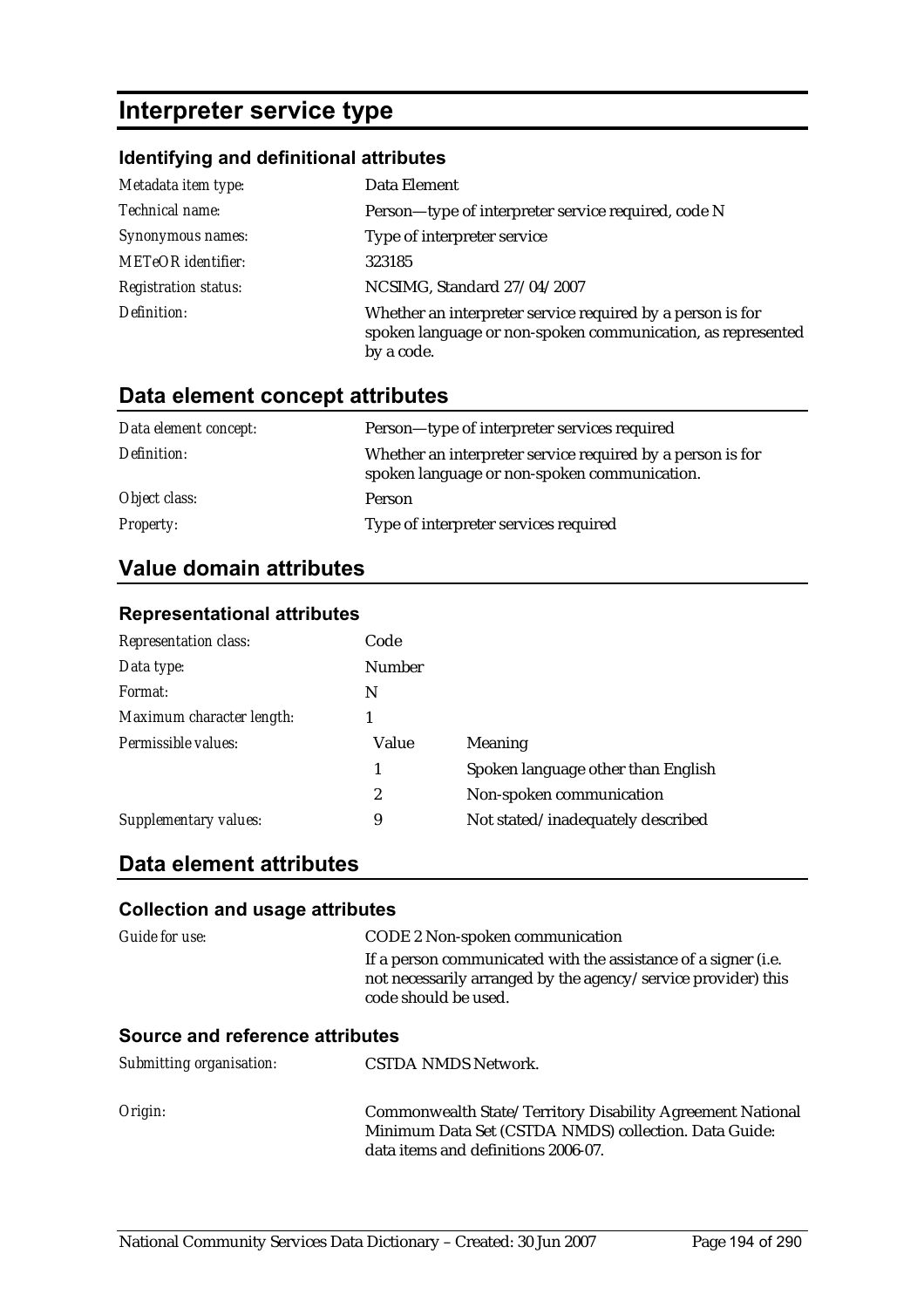### **Relational attributes**

*Implementation in Data Set Specifications:*

*Related metadata references:* See also Person—interpreter service required NHIG, Standard 08/02/2006, NCSIMG, Standard 10/04/2006

> Commonwealth State/Territory Disability Agreement NMDS - 1 July 2006 NCSIMG, Standard 27/04/2007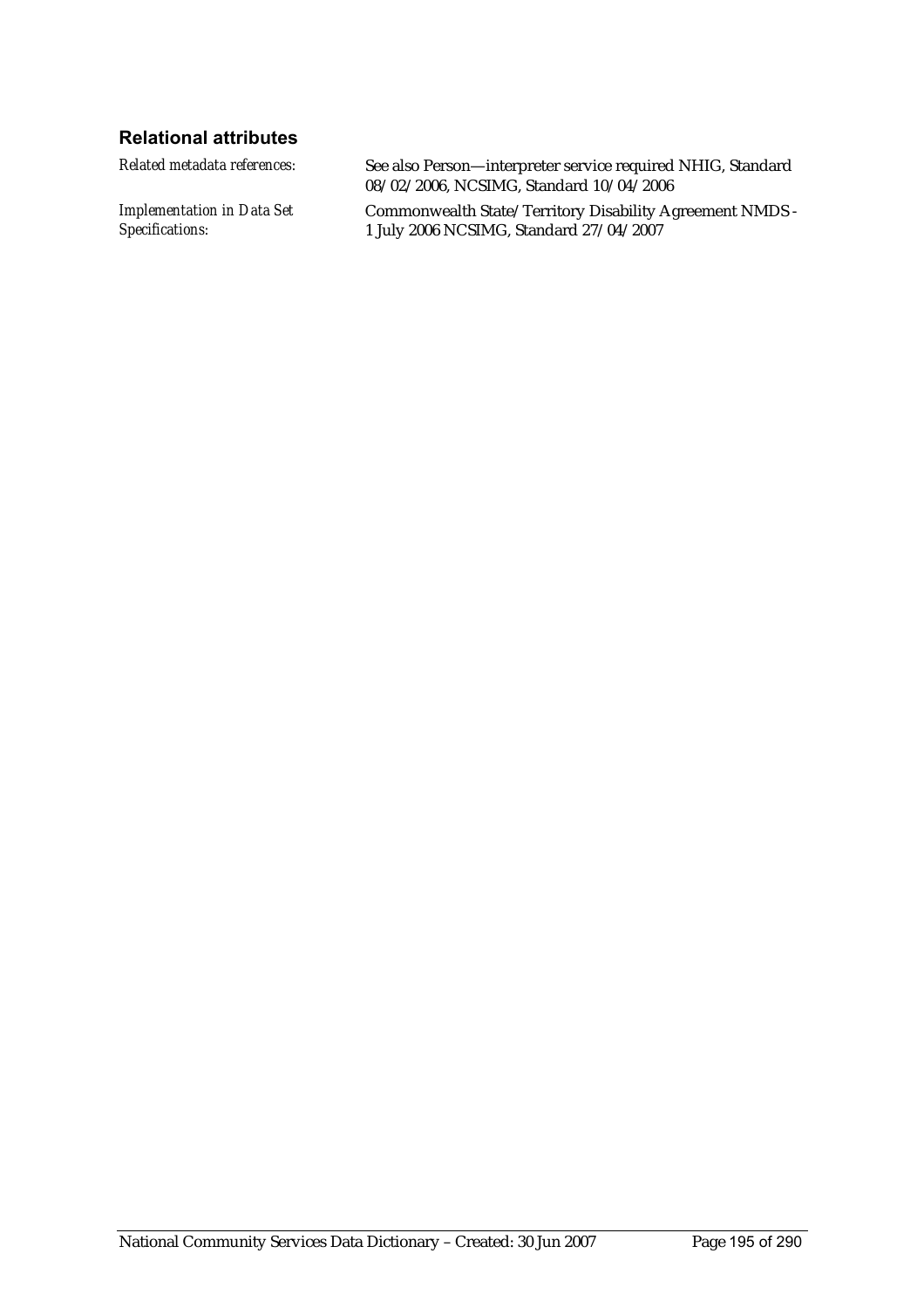## **Interpreter services required**

#### **Identifying and definitional attributes**

| Metadata item type:         | Data Element                                                                                  |
|-----------------------------|-----------------------------------------------------------------------------------------------|
| Technical name:             | Person—interpreter service required, yes/no code N                                            |
| Synonymous names:           | Need for interpreter service                                                                  |
| <b>METeOR</b> identifier:   | 304294                                                                                        |
| <b>Registration status:</b> | NHIG, Standard 08/02/2006<br>NCSIMG, Standard 10/04/2006                                      |
| Definition:                 | Whether an interpreter service is required by or for the person,<br>as represented by a code. |

## **Data element concept attributes**

| Data element concept: | Person-interpreter service required                              |
|-----------------------|------------------------------------------------------------------|
| Definition:           | Whether an interpreter service is required by or for the person. |
| Context:              | To assist in planning for provision of interpreter services.     |
| Object class:         | Person                                                           |
| <b>Property:</b>      | Interpreter service required status                              |

## **Value domain attributes**

#### **Representational attributes**

| <b>Representation class:</b> | Code   |                |
|------------------------------|--------|----------------|
| Data type:                   | Number |                |
| Format:                      | N      |                |
| Maximum character length:    |        |                |
| Permissible values:          | Value  | <b>Meaning</b> |
|                              | 1      | <b>Yes</b>     |
|                              | 2      | No             |

## **Data element attributes**

#### **Collection and usage attributes**

| <b>Guide for use:</b> | Includes verbal language, non verbal language and languages<br>other than English.                               |  |
|-----------------------|------------------------------------------------------------------------------------------------------------------|--|
|                       | CODE 1<br><b>Yes</b>                                                                                             |  |
|                       | Use this code where interpreter services are required.                                                           |  |
|                       | CODE 2<br>- No                                                                                                   |  |
|                       | Use this code where interpreter services are not required.                                                       |  |
|                       | Persons requiring interpreter services for any form of sign<br>language should be coded as Interpreter required. |  |
| Collection methods:   | Recommended question:                                                                                            |  |
|                       | Do you [does the person] require an interpreter?                                                                 |  |
|                       | <b>Yes</b>                                                                                                       |  |
|                       | N <sub>0</sub>                                                                                                   |  |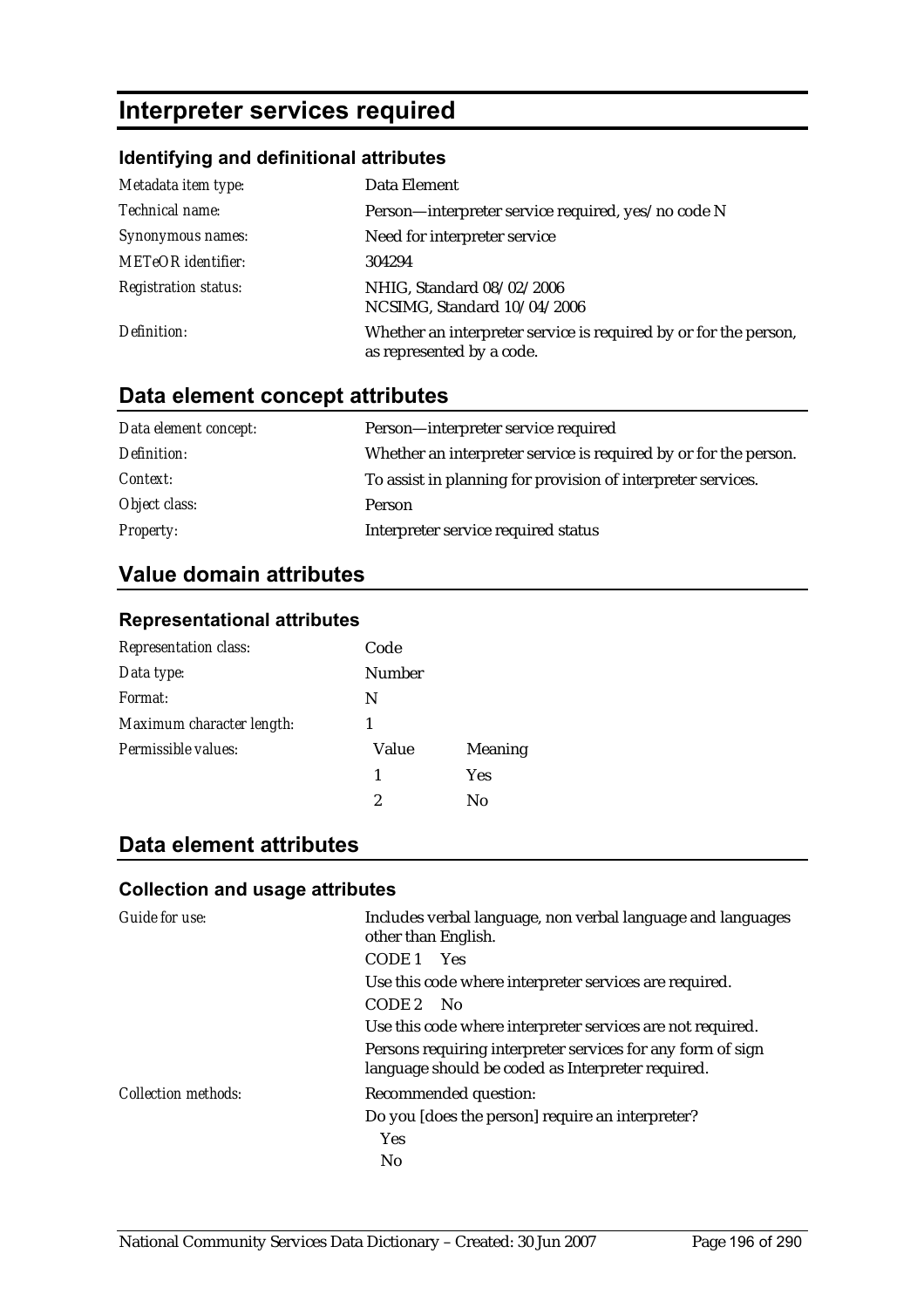## **Relational attributes**

| Related metadata references:                         | See also Person—type of interpreter service required, code N<br>NCSIMG, Standard 27/04/2007                  |
|------------------------------------------------------|--------------------------------------------------------------------------------------------------------------|
|                                                      | Supersedes Person—interpreter service required (community<br>services), code N NCSIMG, Superseded 01/05/2006 |
| <b>Implementation in Data Set</b><br>Specifications: | Commonwealth State/Territory Disability Agreement NMDS -<br>1 July 2006 NCSIMG, Standard 27/04/2007          |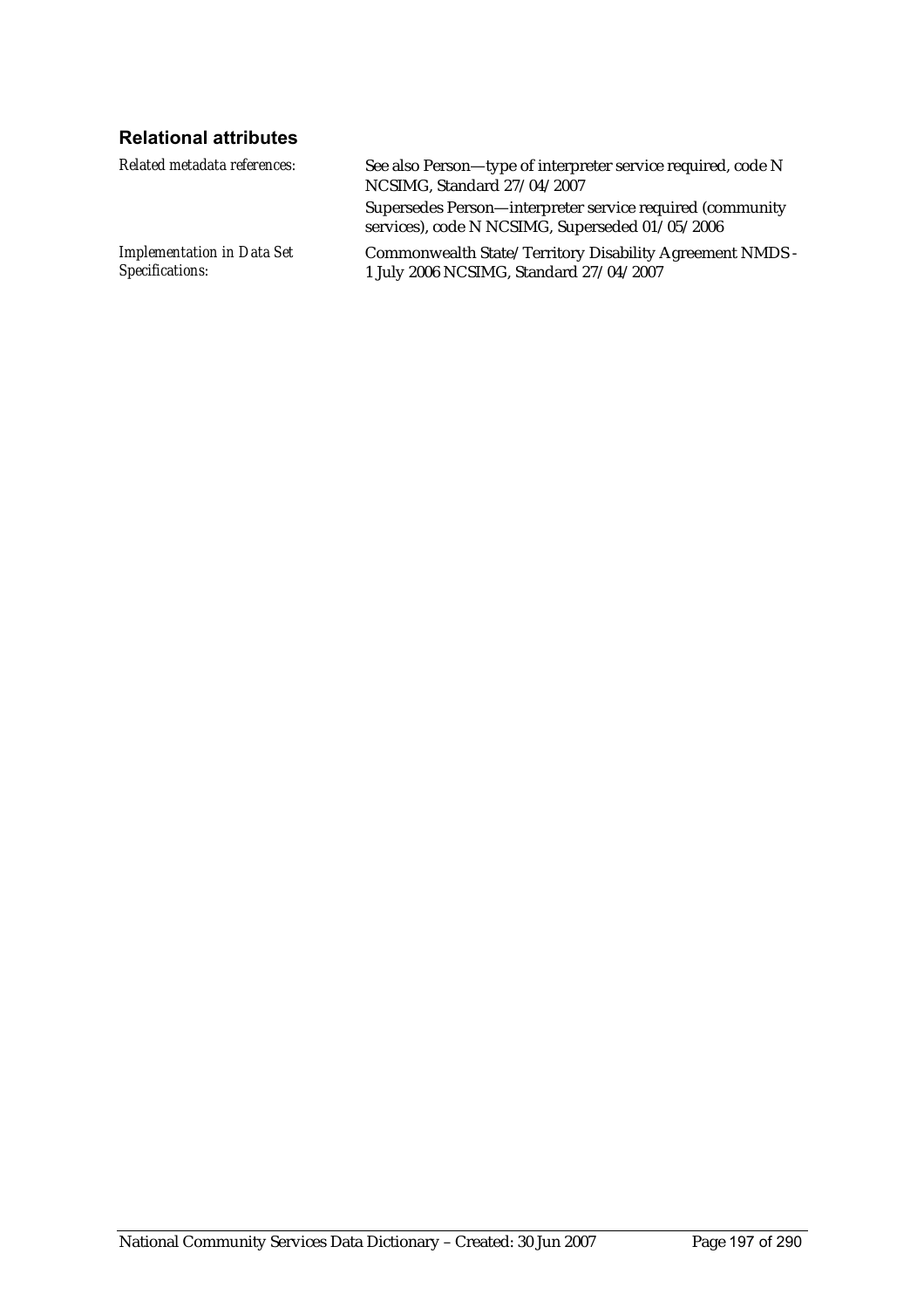## **Labour force status**

## **Identifying and definitional attributes**

| Metadata item type:         | Data Element                                                                                                                                                            |
|-----------------------------|-------------------------------------------------------------------------------------------------------------------------------------------------------------------------|
| Technical name:             | Person-labour force status, code N                                                                                                                                      |
| <b>METeOR</b> identifier:   | 270112                                                                                                                                                                  |
| <b>Registration status:</b> | NHIG, Standard 01/03/2005<br>NCSIMG, Standard 01/03/2005<br>NHDAMG, Standard 01/03/2005                                                                                 |
| Definition:                 | The self reported status the person currently has in being either<br>in the labour force (employed/unemployed) or not in the labour<br>force, as represented by a code. |

## **Data element concept attributes**

| Data element concept: | Person-labour force status                                                                                                                                                                                                                                                                                                                   |
|-----------------------|----------------------------------------------------------------------------------------------------------------------------------------------------------------------------------------------------------------------------------------------------------------------------------------------------------------------------------------------|
| Definition:           | The self reported status the person currently has in being either<br>in the labour force (employed/unemployed) or not in the labour<br>force. The categories are determined by a person's status in<br>relation to current economic activity (which is measured by their<br>activities in relation to work in a specified reference period). |
| Object class:         | Person                                                                                                                                                                                                                                                                                                                                       |
| <b>Property:</b>      | Labour force status                                                                                                                                                                                                                                                                                                                          |

## **Value domain attributes**

### **Representational attributes**

| <b>Representation class:</b> | Code   |                                   |
|------------------------------|--------|-----------------------------------|
| Data type:                   | Number |                                   |
| Format:                      | N      |                                   |
| Maximum character length:    |        |                                   |
| Permissible values:          | Value  | <b>Meaning</b>                    |
|                              | 1      | Employed                          |
|                              | 2      | Unemployed                        |
|                              | 3      | Not in the labour force           |
| Supplementary values:        | 9      | Not stated/inadequately described |

### **Collection and usage attributes**

| Guide for use: | Employed:<br>CODE 1                                                                                                                                                                         |
|----------------|---------------------------------------------------------------------------------------------------------------------------------------------------------------------------------------------|
|                | Persons aged 15 years and over who, during the reference week:                                                                                                                              |
|                | (a) worked for one hour or more for pay, profit, commission or<br>payment in kind in a job or business, or on a farm (comprising<br>'Employees', 'Employers' and 'Own Account Workers'); or |
|                | (b) worked for one hour or more without pay in a family<br>business or on a farm (i.e. 'Contributing Family Worker'); or                                                                    |
|                | (c) were 'Employees' who had a job but were not at work and                                                                                                                                 |
|                | were:                                                                                                                                                                                       |
|                | on paid leave<br>$\bullet$                                                                                                                                                                  |
|                | on leave without pay, for less than four weeks, up to the end<br>$\bullet$                                                                                                                  |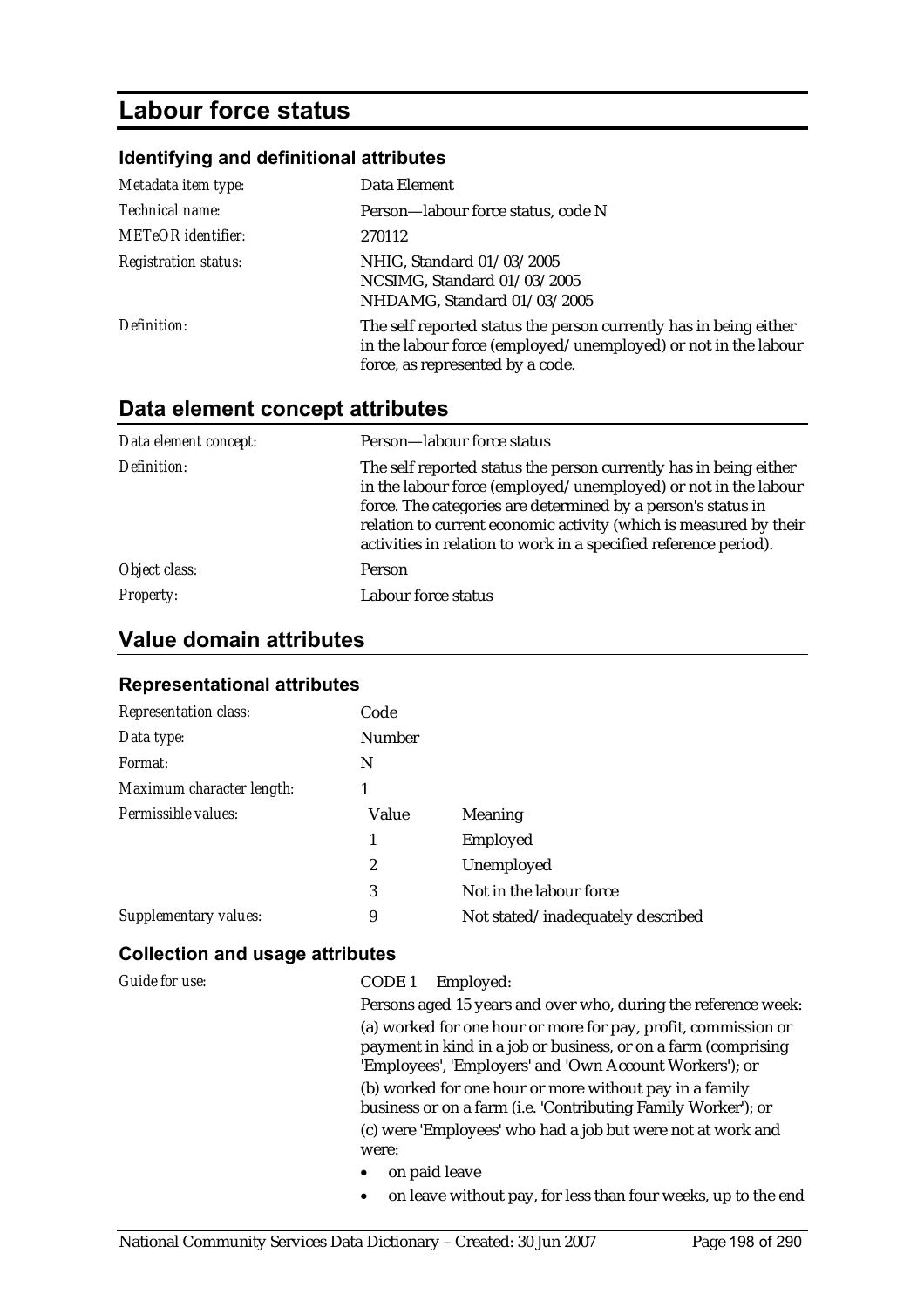of the reference week

- stood down without pay because of bad weather or plant breakdown at their place of employment, for less than four weeks up to the end of the reference week
- on strike or locked out
- on workers' compensation and expected to be returning to their job, or
- receiving wages or salary while undertaking full-time study; or

(d) were 'Employers', 'Own Account Workers' or 'Contributing Family Workers' who had a job, business or farm, but were not at work.

CODE 2 Unemployed:

Unemployed persons are those aged 15 years and over who were not employed during the reference week, and:

(a) had actively looked for full-time or part-time work at any time in the four weeks up to the end of the reference week. Were available for work in the reference week, or would have been available except for temporary illness (i.e. lasting for less than four weeks to the end of the reference week). Or were waiting to start a new job within four weeks from the end of the reference week and would have started in the reference week if the job had been available then; or

(b) were waiting to be called back to a full-time or part-time job from which they had been stood down without pay for less than four weeks up to the end of the reference week (including the whole of the reference week) for reasons other than bad weather or plant breakdown. Note: Actively looking for work includes writing, telephoning or applying in person to an employer for work. It also includes answering a newspaper advertisement for a job, checking factory or job placement agency notice boards, being registered with a job placement agency, checking or registering with any other employment agency, advertising or tendering for work or contacting friends or relatives.

CODE 3 Not in the Labour Force:

Persons not in the labour force are those persons aged 15 years and over who, during the reference week, were not in the categories employed or unemployed, as defined. They include persons who were keeping house (unpaid), retired, voluntarily inactive, permanently unable to work, persons in institutions (hospitals, gaols, sanatoriums, etc.), trainee teachers, members of contemplative religious orders, and persons whose only activity during the reference week was jury service or unpaid voluntary work for a charitable organisation.

*Collection methods:* For information about collection, refer to the ABS website: http://www.abs.gov.au/Ausstats/abs@.nsf/0/AEB5AA310D 68DF8FCA25697E0018FED8?Open

#### **Source and reference attributes**

*Origin:* Australian Bureau of Statistics 1995. Directory of Concepts and Standards for Social, Labour and Demographic Variables. Australia 1995. Cat. no. 1361.0.30.001. Canberra: AGPS. http://www.abs.gov.au/Ausstats/abs@.nsf/0/AEB5AA310D68 DF8FCA25697E0018FED8?Open (last viewed 21 December 2005)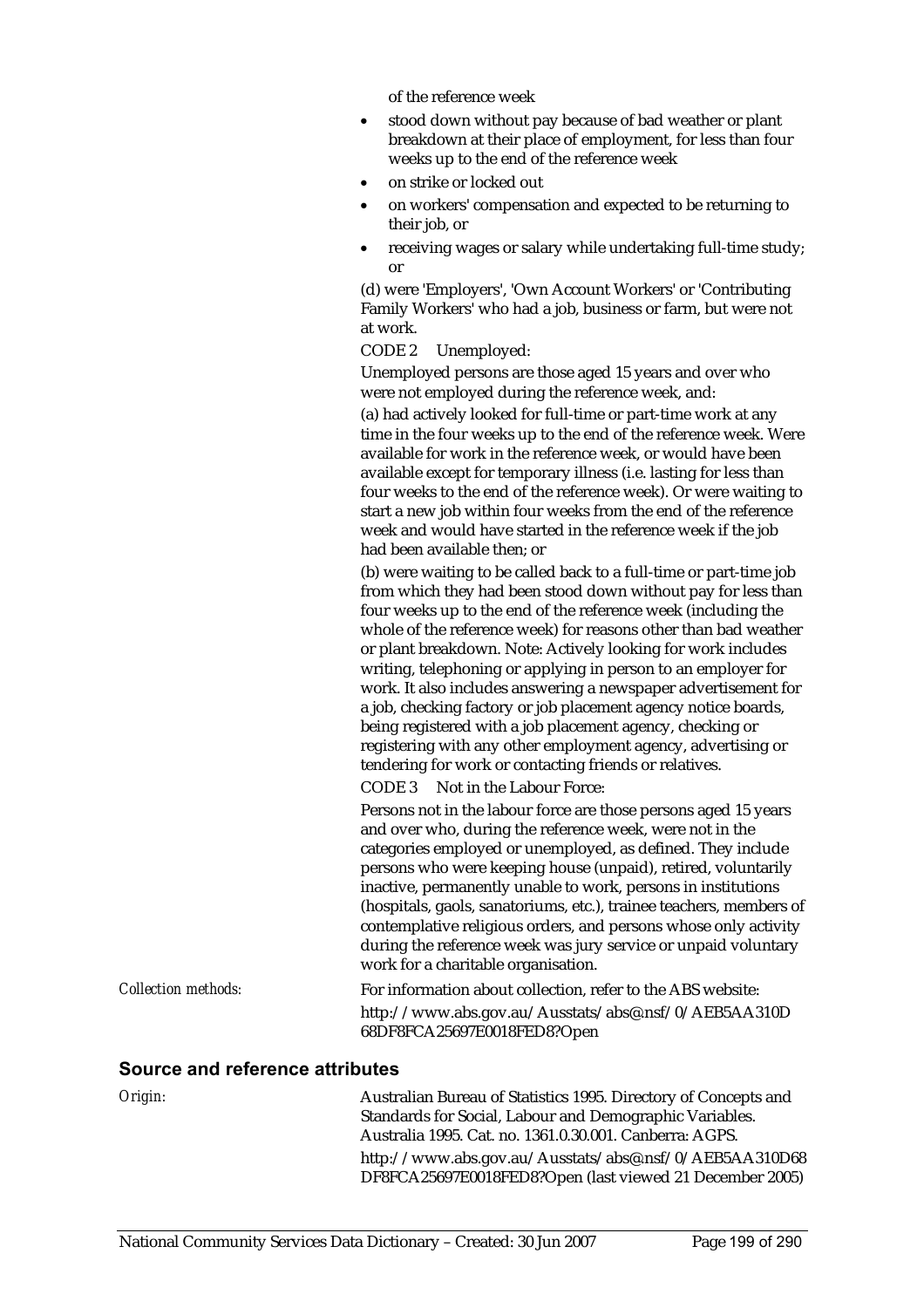## **Data element attributes**

#### **Collection and usage attributes**

*Comments:* Labour force status is one indicator of the socio-economic status of a person and is a key element in assessing the circumstances and needs of individuals and families.

#### **Source and reference attributes**

**Origin:** Health Data Standards Committee

#### **Relational attributes**

| Related metadata references:      | Supersedes Labour force status, version 3, DE, Int. NCSDD &<br>NHDD, NCSIMG & NHIMG, Superseded 01/03/2005 |
|-----------------------------------|------------------------------------------------------------------------------------------------------------|
| <b>Implementation in Data Set</b> | Commonwealth State/Territory Disability Agreement NMDS - 1                                                 |
| Specifications:                   | July 2006 NCSIMG, Standard 27/04/2007                                                                      |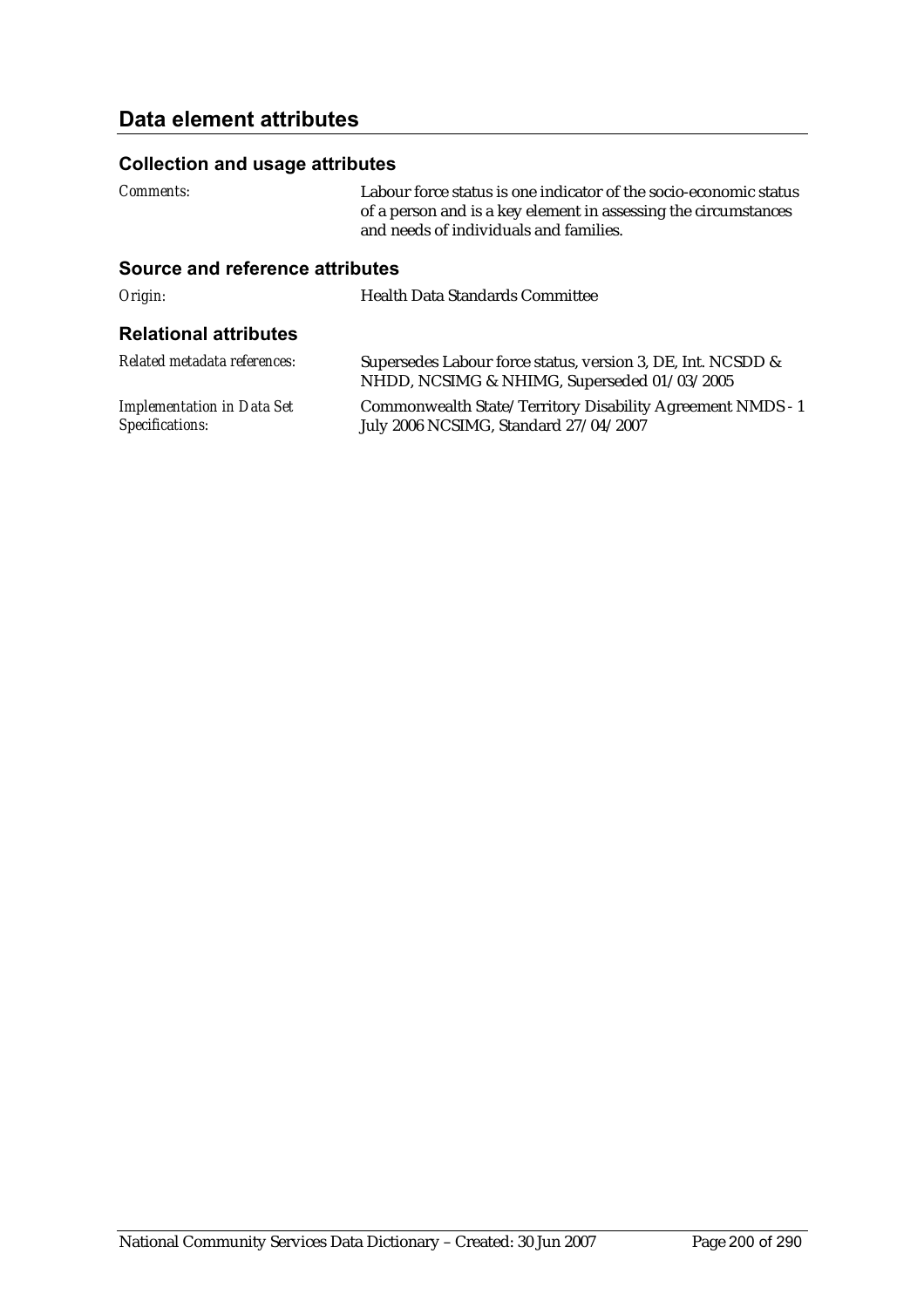## **Last service provision date**

### **Identifying and definitional attributes**

| Metadata item type:         | Data Element                                          |
|-----------------------------|-------------------------------------------------------|
| Technical name:             | Service event-last service provision date, DDMMYYYY   |
| Synonymous names:           | Last service contact date, Date service last received |
| <b>METeOR</b> identifier:   | 323253                                                |
| <b>Registration status:</b> | NCSIMG, Standard 29/04/2006                           |
| Definition:                 | The date on which a service was last provided.        |

## **Data element concept attributes**

| Data element concept: | Service event—last service provision date      |
|-----------------------|------------------------------------------------|
| Definition:           | The date on which a service was last provided. |
| Object class:         | Service event                                  |
| <b>Property:</b>      | Last service provision date                    |

#### **Source and reference attributes**

| Australian Institute of Health and Welfare |
|--------------------------------------------|
|                                            |

## **Value domain attributes**

#### **Representational attributes**

| <b>Representation class:</b> | Date            |
|------------------------------|-----------------|
| Data type:                   | Date/Time       |
| Format:                      | <b>DDMMYYYY</b> |
| Maximum character length:    | 8               |

## **Data element attributes**

#### **Collection and usage attributes**

*Collection methods:* Last service contact date must be related to a particular service event.

#### **Source and reference attributes**

| Submitting organisation:                             | Australian Institute of Health and Welfare                                                          |
|------------------------------------------------------|-----------------------------------------------------------------------------------------------------|
| <b>Relational attributes</b>                         |                                                                                                     |
| Related metadata references:                         | Supersedes Last service contact date, version 2, DE, NCSDD,<br>NCSIMG, Superseded 01/03/2005        |
| <b>Implementation in Data Set</b><br>Specifications: | Commonwealth State/Territory Disability Agreement NMDS -<br>1 July 2006 NCSIMG, Standard 27/04/2007 |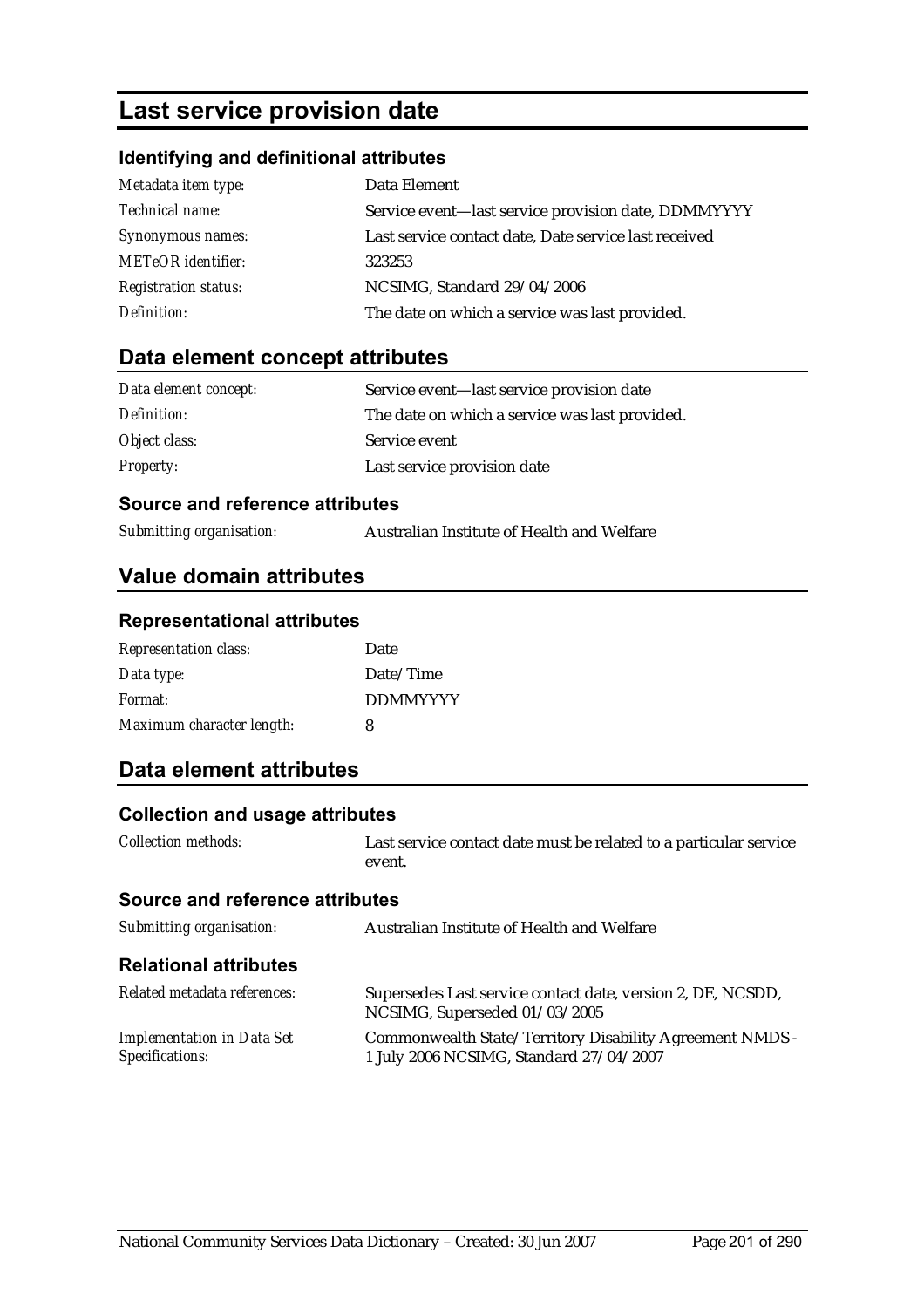## **Legal order**

## **Identifying and definitional attributes**

| Metadata item type:         | Data Element                                                                                                               |
|-----------------------------|----------------------------------------------------------------------------------------------------------------------------|
| Technical name:             | Person—legal order/arrangement type, code N                                                                                |
| <b>METeOR</b> identifier:   | 324835                                                                                                                     |
| <b>Registration status:</b> | NCSIMG, Standard 29/04/2006                                                                                                |
| Definition:                 | The type of legal order or legal arrangement, to which a person<br>is a subject of, or party to, as represented by a code. |

## **Data element concept attributes**

| Data element concept: | Person-legal order/arrangement type                                                                                                                                                                                                                                                                                                                                                                                                                                                                                                                                                                                                                                                                                                                                                                                                                                                                                                                                                                                                                                           |
|-----------------------|-------------------------------------------------------------------------------------------------------------------------------------------------------------------------------------------------------------------------------------------------------------------------------------------------------------------------------------------------------------------------------------------------------------------------------------------------------------------------------------------------------------------------------------------------------------------------------------------------------------------------------------------------------------------------------------------------------------------------------------------------------------------------------------------------------------------------------------------------------------------------------------------------------------------------------------------------------------------------------------------------------------------------------------------------------------------------------|
| Definition:           | The type of legal order or legal arrangement, to which a person<br>is a subject of, or party to.                                                                                                                                                                                                                                                                                                                                                                                                                                                                                                                                                                                                                                                                                                                                                                                                                                                                                                                                                                              |
| Context:              | The legal status of a person is directly relevant to service<br>provision in some community services areas (for example, care<br>and protection orders in the child protection area, juvenile<br>justice orders, restraining orders in Supported Accommodation<br>Assistance Program (SAAP)). It may also be useful for agencies<br>to assist in the provision of appropriate legal and other services.<br>Mental health legal status is required to monitor trends in the<br>use of compulsory treatment provisions under State and<br>Territory mental health legislation by Australian hospitals and<br>community health care facilities including, 24 hour community<br>based residential services. Mental health legal status is an<br>essential metadata item within local records for those hospitals<br>and community mental health services that provide psychiatric<br>treatment to involuntary patients.<br>Information on legal status also provides a way of examining<br>the link between clients and the criminal justice system and<br>other service systems. |
| Object class:         | Person                                                                                                                                                                                                                                                                                                                                                                                                                                                                                                                                                                                                                                                                                                                                                                                                                                                                                                                                                                                                                                                                        |
| Property:             | Legal order/arrangement type                                                                                                                                                                                                                                                                                                                                                                                                                                                                                                                                                                                                                                                                                                                                                                                                                                                                                                                                                                                                                                                  |

## **Value domain attributes**

### **Representational attributes**

| <b>Representation class:</b> | Code             |                                                                        |
|------------------------------|------------------|------------------------------------------------------------------------|
| Data type:                   | <b>Number</b>    |                                                                        |
| Format:                      | N                |                                                                        |
| Maximum character length:    | 1                |                                                                        |
| Permissible values:          | Value            | Meaning                                                                |
|                              | $\bf{0}$         | Not applicable                                                         |
|                              |                  | Care and protection order                                              |
|                              | $\boldsymbol{2}$ | Juvenile justice order                                                 |
|                              | 3                | Involuntary mental health patient (under<br>mental health legislation) |
|                              | 4                | Restraining order                                                      |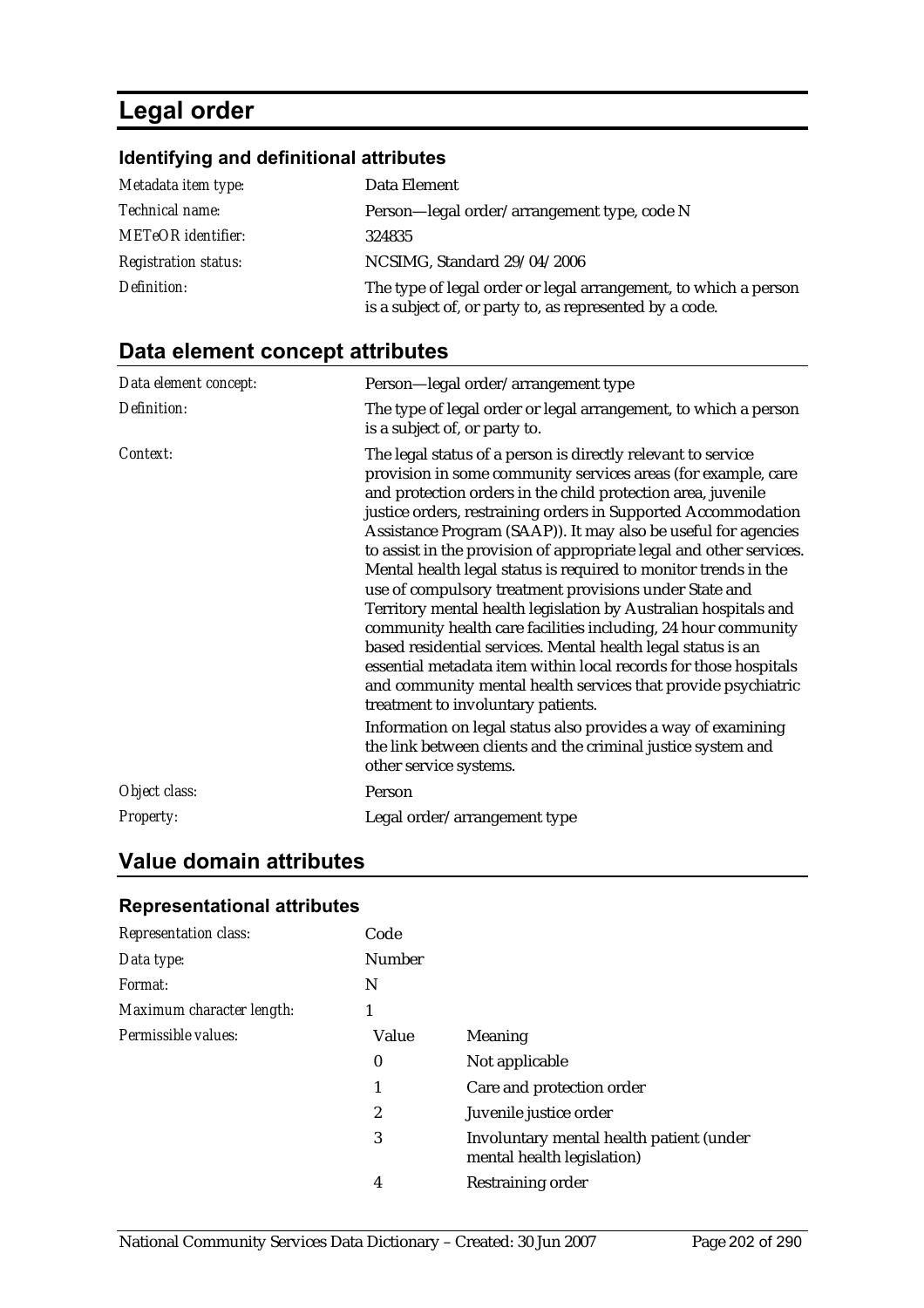|                              | Other legal order                 |
|------------------------------|-----------------------------------|
| <b>Supplementary values:</b> | Not stated/inadequately described |

## **Collection and usage attributes**

| Guide for use: | The legal orders and arrangements listed above are a state<br>responsibility and may vary across jurisdictions (for example,<br>the number and type of care and protection orders vary quite<br>considerably). As a result care should be taken in interpreting<br>data differences across jurisdictions.<br>CODE 0 Not applicable                                                                                                                                                                                         |
|----------------|----------------------------------------------------------------------------------------------------------------------------------------------------------------------------------------------------------------------------------------------------------------------------------------------------------------------------------------------------------------------------------------------------------------------------------------------------------------------------------------------------------------------------|
|                | To be used where there is no legal order/arrangement in effect.                                                                                                                                                                                                                                                                                                                                                                                                                                                            |
|                | CODE 1 Care and protection orders:                                                                                                                                                                                                                                                                                                                                                                                                                                                                                         |
|                | A legal order for the care and protection of a child under 18<br>years of age. Care and protection orders comprise the<br>following:                                                                                                                                                                                                                                                                                                                                                                                       |
|                | finalised guardianship or finalised custody orders sought<br>through a court, or administrative arrangements that have<br>the impact of transferring custody or guardianship;                                                                                                                                                                                                                                                                                                                                              |
|                | finalised supervisory and other finalised court orders which<br>$\bullet$<br>give the department some responsibility for the child's<br>welfare; and                                                                                                                                                                                                                                                                                                                                                                       |
|                | interim and temporary orders and care applications.                                                                                                                                                                                                                                                                                                                                                                                                                                                                        |
|                | Care and protection orders exclude administrative and<br>voluntary arrangements with the community services<br>departments that do not have the effect of transferring custody<br>or guardianship.                                                                                                                                                                                                                                                                                                                         |
|                | There is a wide range of orders and arrangements included as<br>care and protection orders, such as guardianship, custody,<br>supervisory, undertakings, interim and temporary orders and<br>undertakings. The types and numbers of orders vary<br>considerably across states and territories.                                                                                                                                                                                                                             |
|                | CODE 2 Juvenile Justice orders:                                                                                                                                                                                                                                                                                                                                                                                                                                                                                            |
|                | Legal orders or arrangements under state and territory juvenile<br>justice legislation. Includes orders involving detention and non-<br>detention (non-detention orders may require supervision,<br>commitments or undertakings from young people, fines and<br>good behaviour bonds).                                                                                                                                                                                                                                     |
|                | CODE <sub>3</sub><br>Involuntary mental health patient:                                                                                                                                                                                                                                                                                                                                                                                                                                                                    |
|                | Approval is required under the state or territory mental health<br>legislation in order to detain patients for the provision of<br>mental health care or for patients to be treated compulsorily in<br>the community. Each state and territory mental health<br>legislation differs in the number of categories of involuntary<br>patient that are recognised, and the specific titles and legal<br>conditions applying to each type. The legal status categories,<br>which provide for compulsory detention or compulsory |
|                | treatment of the patient can be readily differentiated within<br>each jurisdiction. These include special categories for forensic<br>patients who are charged with or convicted of some form of                                                                                                                                                                                                                                                                                                                            |
|                | criminal activity.                                                                                                                                                                                                                                                                                                                                                                                                                                                                                                         |
|                | The mental health legal status of admitted patients treated<br>within approved hospitals may change many times throughout<br>the episode of care. Patients may be admitted to hospital on an<br>involuntary basis and subsequently be changed to voluntary                                                                                                                                                                                                                                                                 |

status; some patients are admitted as voluntary but are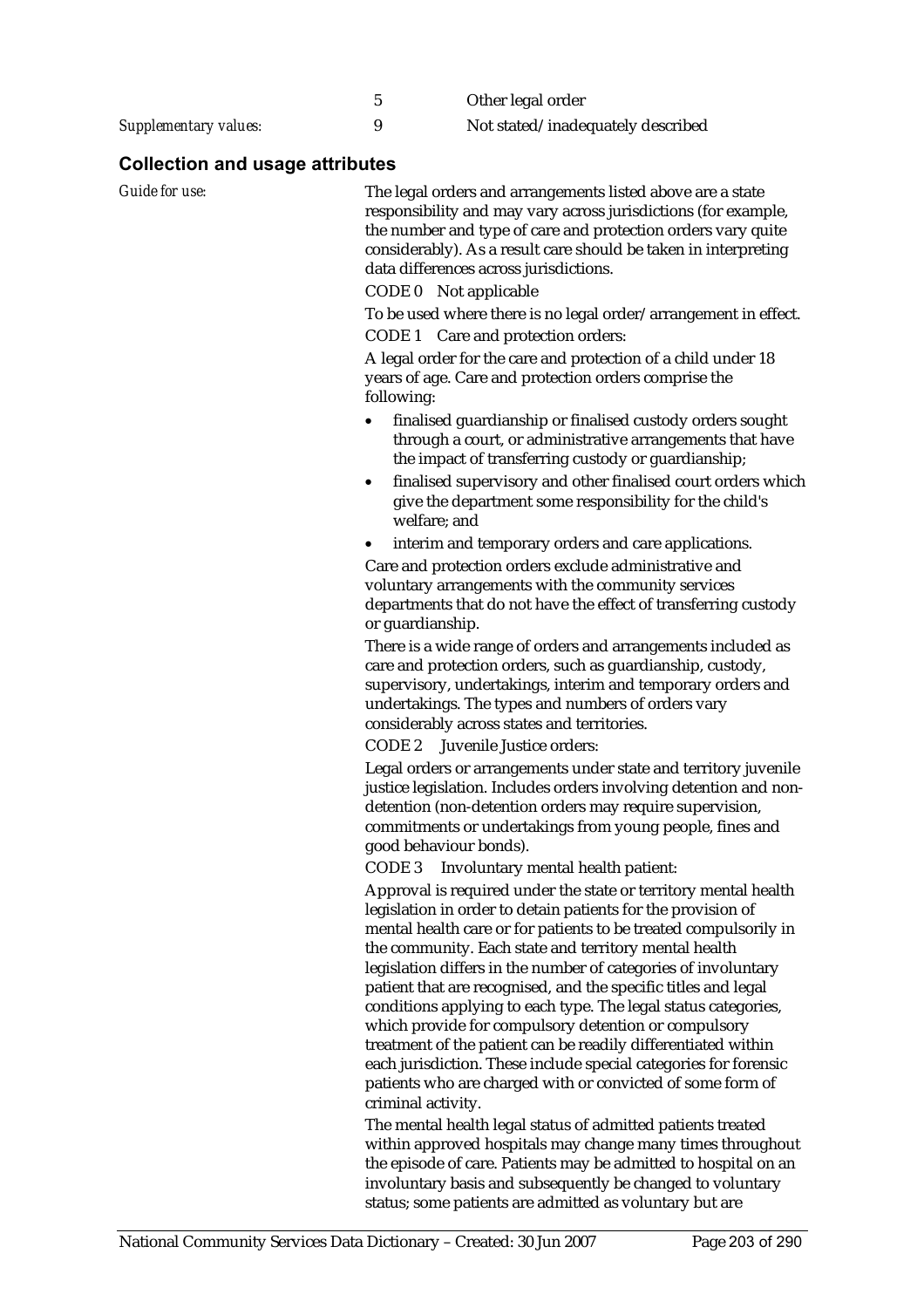transferred to involuntary status during the hospital stay. Multiple changes between voluntary and involuntary status during an episode of care in hospital or treatment in the community may occur depending on the patient's clinical condition and his/her capacity to consent to treatment.

## **Data element attributes**

#### **Collection and usage attributes**

| Guide for use:             | A person may be the subject of, or party to, more than one of<br>the legal orders or legal arrangements at the same time (and<br>may therefore have multiple codes).                                                                              |
|----------------------------|---------------------------------------------------------------------------------------------------------------------------------------------------------------------------------------------------------------------------------------------------|
| <b>Collection methods:</b> | This metadata item will be collected at different times<br>depending on the requirements of the data collection. For some<br>it may be at the time a person is seeking a service while for<br>others it may be at regular or irregular intervals. |

#### **Source and reference attributes**

| Submitting organisation:     | Australian Institute of Health and Welfare                                                                                                                                                                                                                                            |
|------------------------------|---------------------------------------------------------------------------------------------------------------------------------------------------------------------------------------------------------------------------------------------------------------------------------------|
| Origin:                      | National Health Data Dictionary Version 8.0 Children of care<br>and protection orders, Australia: data collection standards,<br>tables and counting rules, 1998-99 Supported Accommodation<br>Assistance Program (SAPP) National Data Collection Data<br>Dictionary Version 1.1, 1999 |
| <b>Relational attributes</b> |                                                                                                                                                                                                                                                                                       |

#### **Relational attributes**

| Related metadata references: | Supersedes Legal order, version 1, DE, NCSDD, NCSIMG, |
|------------------------------|-------------------------------------------------------|
|                              | Superseded $01/03/2005$                               |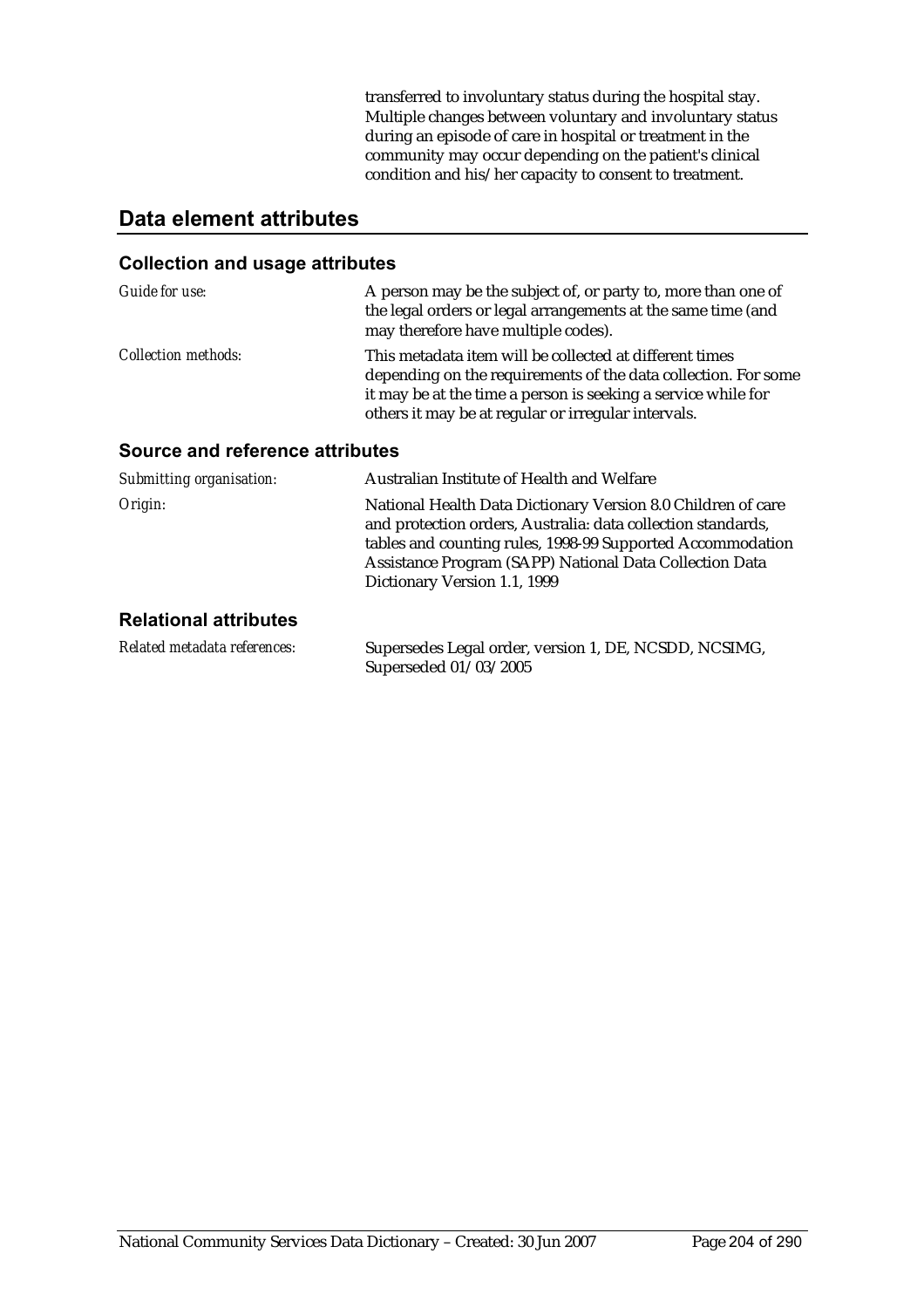## **Letters of family name**

## **Identifying and definitional attributes**

| Metadata item type:         | Data Element                                                     |
|-----------------------------|------------------------------------------------------------------|
| <i>Technical name:</i>      | Person—letters of family name, text XXX                          |
| <b>METeOR</b> identifier:   | 349481                                                           |
| <b>Registration status:</b> | NCSIMG, Standard 27/03/2007                                      |
| Definition:                 | The combination of 2nd, 3rd and 5th letters of a person's family |
|                             | name.                                                            |

## **Data element concept attributes**

| Data element concept: | Person—letters of family name                                                          |
|-----------------------|----------------------------------------------------------------------------------------|
| Definition:           | A specific combination of letters selected from the person's<br>family name (surname). |
| Object class:         | Person                                                                                 |
| <b>Property:</b>      | Letters of family name                                                                 |

## **Value domain attributes**

#### **Representational attributes**

| <b>Representation class:</b> | <b>Text</b>   |
|------------------------------|---------------|
| Data type:                   | <b>String</b> |
| Format:                      | <b>XXX</b>    |
| Maximum character length:    | 3             |

## **Data element attributes**

### **Collection and usage attributes**

| Guide for use: | In the three spaces, the agency should record the 2nd, 3rd and<br>5th letters of the client's family name.                                                                                                                                                                                                                                                                                                                                                                                                                                                                                                                                                              |
|----------------|-------------------------------------------------------------------------------------------------------------------------------------------------------------------------------------------------------------------------------------------------------------------------------------------------------------------------------------------------------------------------------------------------------------------------------------------------------------------------------------------------------------------------------------------------------------------------------------------------------------------------------------------------------------------------|
|                | For example: If the client's family name is Brown, the reported<br>value should be RON. If the client's family name is Thompson,<br>the reported value should be HOP.                                                                                                                                                                                                                                                                                                                                                                                                                                                                                                   |
|                | If the client's family name includes non-alphabetic characters—<br>for example hyphens (as in Lee-Archer), apostrophes (as in<br>O'Mara) or blank spaces (as in De Vries)—these non-alphabetic<br>characters should be ignored when counting the position of<br>each character.                                                                                                                                                                                                                                                                                                                                                                                         |
|                | Regardless of the length of a person's name, the reported value<br>should always be three characters long. If the legal family name<br>is not long enough to supply the requested letters (i.e. a legal<br>family name of less than five letters) then agencies should<br>substitute the number '2' to reflect the missing letters. The<br>placement of a number '2' should always correspond to the<br>same space that the missing letter would have within the 3-digit<br>field. A number (rather than a letter) is used for such a<br>substitution in order to clearly indicate that an appropriate<br>corresponding letter from the person's name is not available. |
|                | For example: If a person's family name is Farr, then value<br>reported would be AR2 because the 2 is substituting for a                                                                                                                                                                                                                                                                                                                                                                                                                                                                                                                                                 |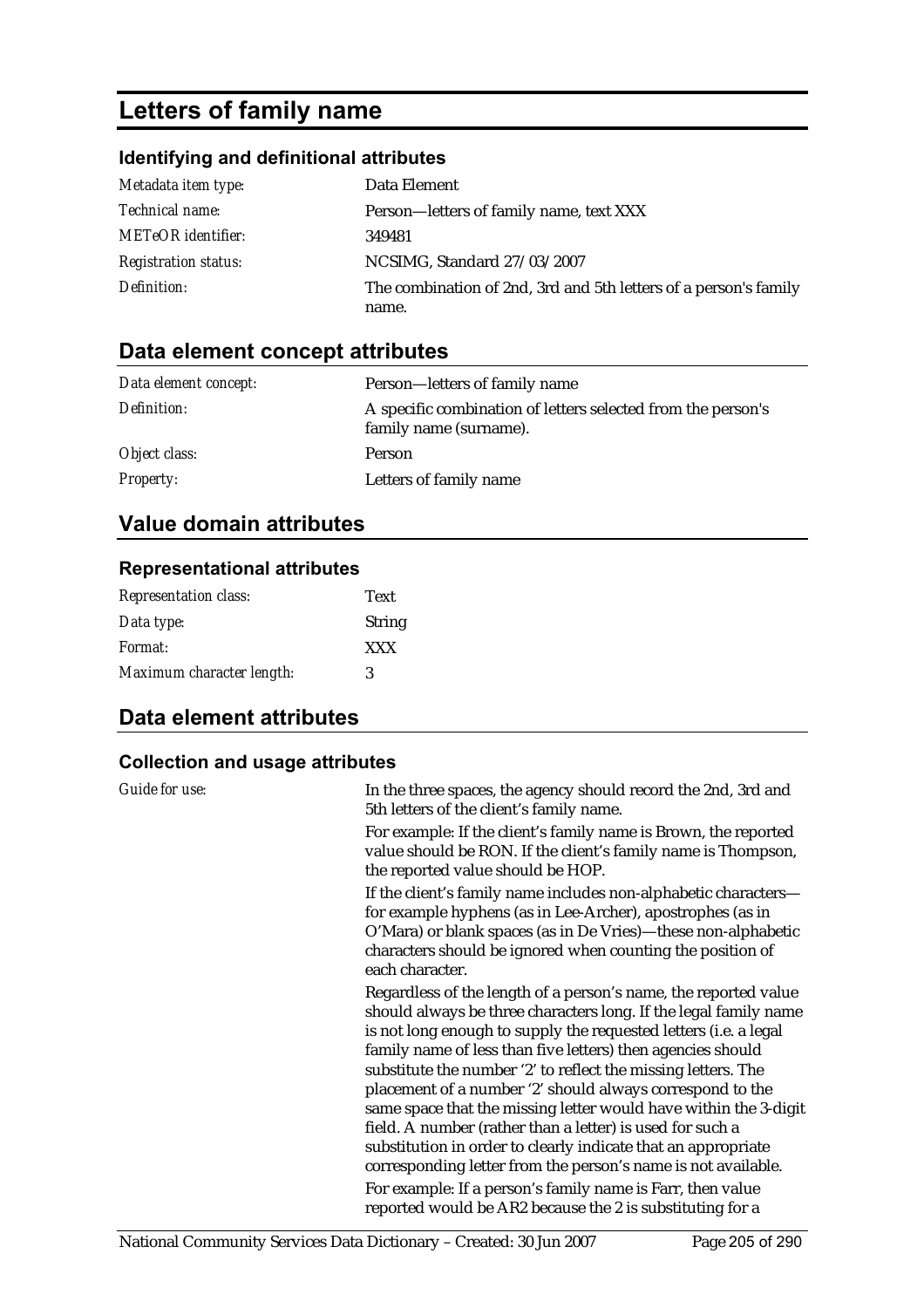|                                                      | family name was Hua, then the value reported would be UA2<br>because the 2 is substituting for the missing 5th letter of the<br>family name.                                                                                                                                                                                                                                                                                                                                                                                                                                                                                                                                                                                                            |
|------------------------------------------------------|---------------------------------------------------------------------------------------------------------------------------------------------------------------------------------------------------------------------------------------------------------------------------------------------------------------------------------------------------------------------------------------------------------------------------------------------------------------------------------------------------------------------------------------------------------------------------------------------------------------------------------------------------------------------------------------------------------------------------------------------------------|
|                                                      | If a client's family name is missing altogether the agency should<br>record the number 999 for all three spaces associated with the<br>family name, (not the number 2). In some cultures it is<br>traditional to state the family name first. To overcome<br>discrepancies in recording/reporting that may arise as a result<br>of this practice, agencies should always ask the person to<br>specify their legal first given name and their legal family name<br>separately. These should then be recorded as first given name<br>and family name as appropriate, regardless of the order in<br>which they may be traditionally given.                                                                                                                 |
| <b>Comments:</b>                                     | The selected Letters of family name can be used in combination<br>with Letters of given name, Date of birth and Sex to develop a<br>statistical linkage key to facilitate the linkage of records for<br>statistical purposes only. This key will also enable linkage to<br>other related databases that either have the same linkage key or<br>the fundamental information to form the same key. The linkage<br>is to assist research and analysis of the data, not for tracking of<br>individuals through the system for case management.<br>The provision of letters of a person's name can be a sensitive<br>issue because of privacy and confidentiality concerns. The use<br>of this information will be in accordance with privacy<br>principles. |
| <b>Relational attributes</b>                         |                                                                                                                                                                                                                                                                                                                                                                                                                                                                                                                                                                                                                                                                                                                                                         |
| Related metadata references:                         | Is formed using Person (name)—family name, text X[X(39)]<br>NHIG, Standard 04/05/2005, NCSIMG, Standard 25/08/2005,<br>NHDAMG, Standard 20/06/2005                                                                                                                                                                                                                                                                                                                                                                                                                                                                                                                                                                                                      |
| <b>Implementation in Data Set</b><br>Specifications: | Commonwealth State/Territory Disability Agreement NMDS -<br>1 July 2006 NCSIMG, Standard 27/04/2007                                                                                                                                                                                                                                                                                                                                                                                                                                                                                                                                                                                                                                                     |

Juvenile Justice NMDS 2005-06 NCSIMG, Standard 27/03/2007

missing 5th letter of the family name. Similarly, if the person's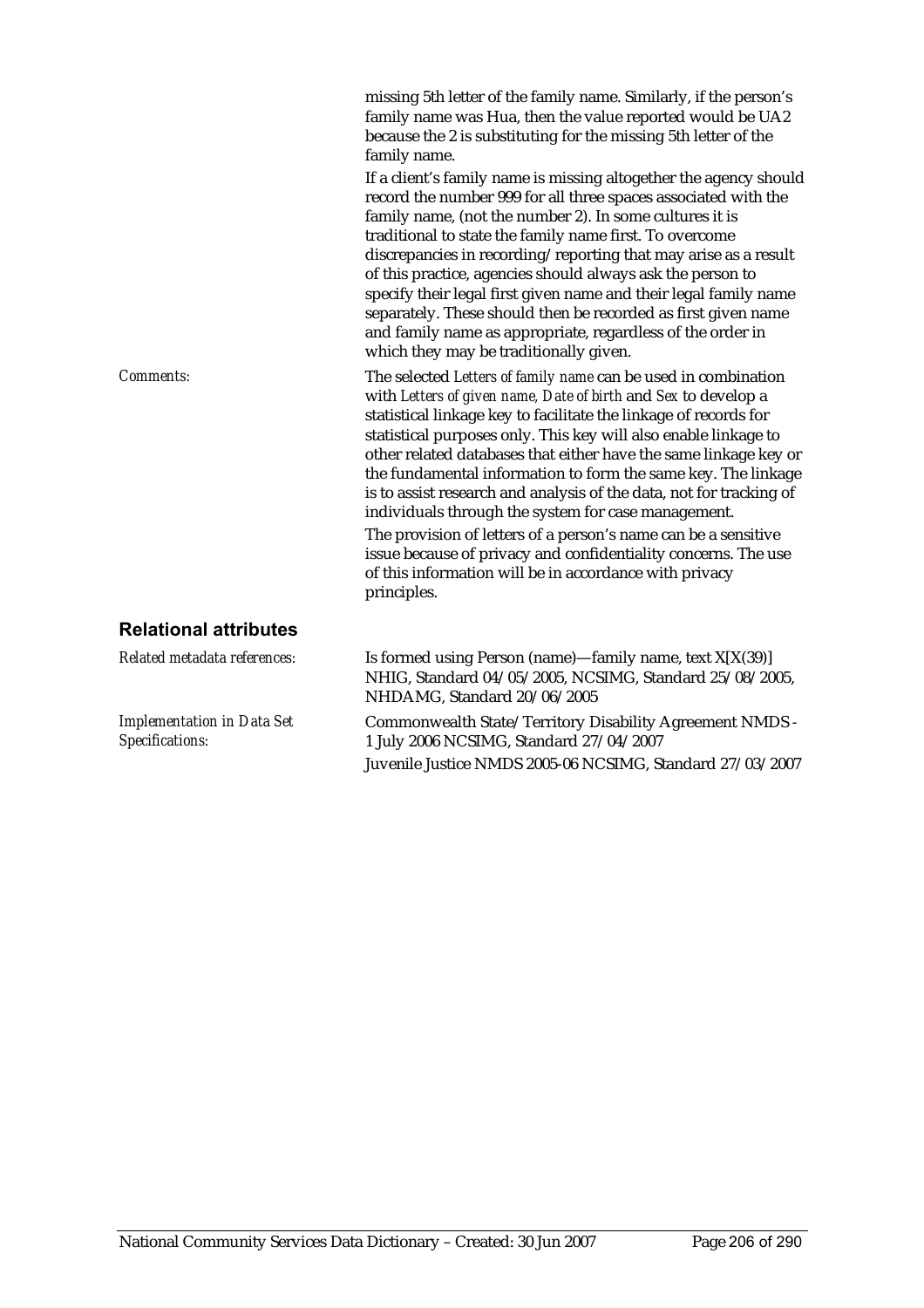## **Letters of given name**

### **Identifying and definitional attributes**

| Metadata item type:         | Data Element                                                   |
|-----------------------------|----------------------------------------------------------------|
| <i>Technical name:</i>      | Person—letters of given name, text XX                          |
| METeOR identifier:          | 349483                                                         |
| <b>Registration status:</b> | NCSIMG, Standard 27/03/2007                                    |
| Definition:                 | The combination of the 2nd and 3rd letters of a person's given |
|                             | name.                                                          |

## **Data element concept attributes**

| Data element concept: | Person—letters of given name                                                             |
|-----------------------|------------------------------------------------------------------------------------------|
| Definition:           | A specific combination of letters selected from the person's first<br>name (given name). |
| Object class:         | Person                                                                                   |
| <b>Property:</b>      | Letters of given name                                                                    |

## **Value domain attributes**

#### **Representational attributes**

| <b>Representation class:</b> | Text          |
|------------------------------|---------------|
| Data type:                   | <b>String</b> |
| <i>Format:</i>               | XX            |
| Maximum character length:    | 2             |

## **Data element attributes**

### **Collection and usage attributes**

| Guide for use: | In the two spaces the agency should record the 2nd and 3rd<br>letters of the client's given name.                                                                                                                                                                                                                                                                                                                                                                                                                                                                                                                                                                                                                                      |
|----------------|----------------------------------------------------------------------------------------------------------------------------------------------------------------------------------------------------------------------------------------------------------------------------------------------------------------------------------------------------------------------------------------------------------------------------------------------------------------------------------------------------------------------------------------------------------------------------------------------------------------------------------------------------------------------------------------------------------------------------------------|
|                | For example: If the client's given name is Elizabeth the reported<br>value should be LI. If the client's given name is Robert the<br>reported value should be OB.                                                                                                                                                                                                                                                                                                                                                                                                                                                                                                                                                                      |
|                | If the client's given name includes non-alphabetic characters—<br>for example hyphens (as in Jo_Anne) or apostrophes (as in<br>D'Arcy), these non-alphabetic characters should be ignored<br>when counting the position of each character.                                                                                                                                                                                                                                                                                                                                                                                                                                                                                             |
|                | Regardless of the length of a person's given name, the reported<br>value should always be two characters long. If the given name<br>of the person is not long enough to supply the requested letters<br>(i.e. a name of less than three letters) then agencies should<br>substitute the number '2' to reflect the missing letters. The<br>placement of a number '2' should always correspond to the<br>same space that the missing letter would have within the 2-digit<br>field. A number (rather than a letter) is used for such<br>substitutions in order to clearly indicate that an appropriate<br>corresponding letter from the person's name is not available.<br>For example: If the person's legal name was Jo then the value |
|                | reported would be O2 because the 2 is substituting for the                                                                                                                                                                                                                                                                                                                                                                                                                                                                                                                                                                                                                                                                             |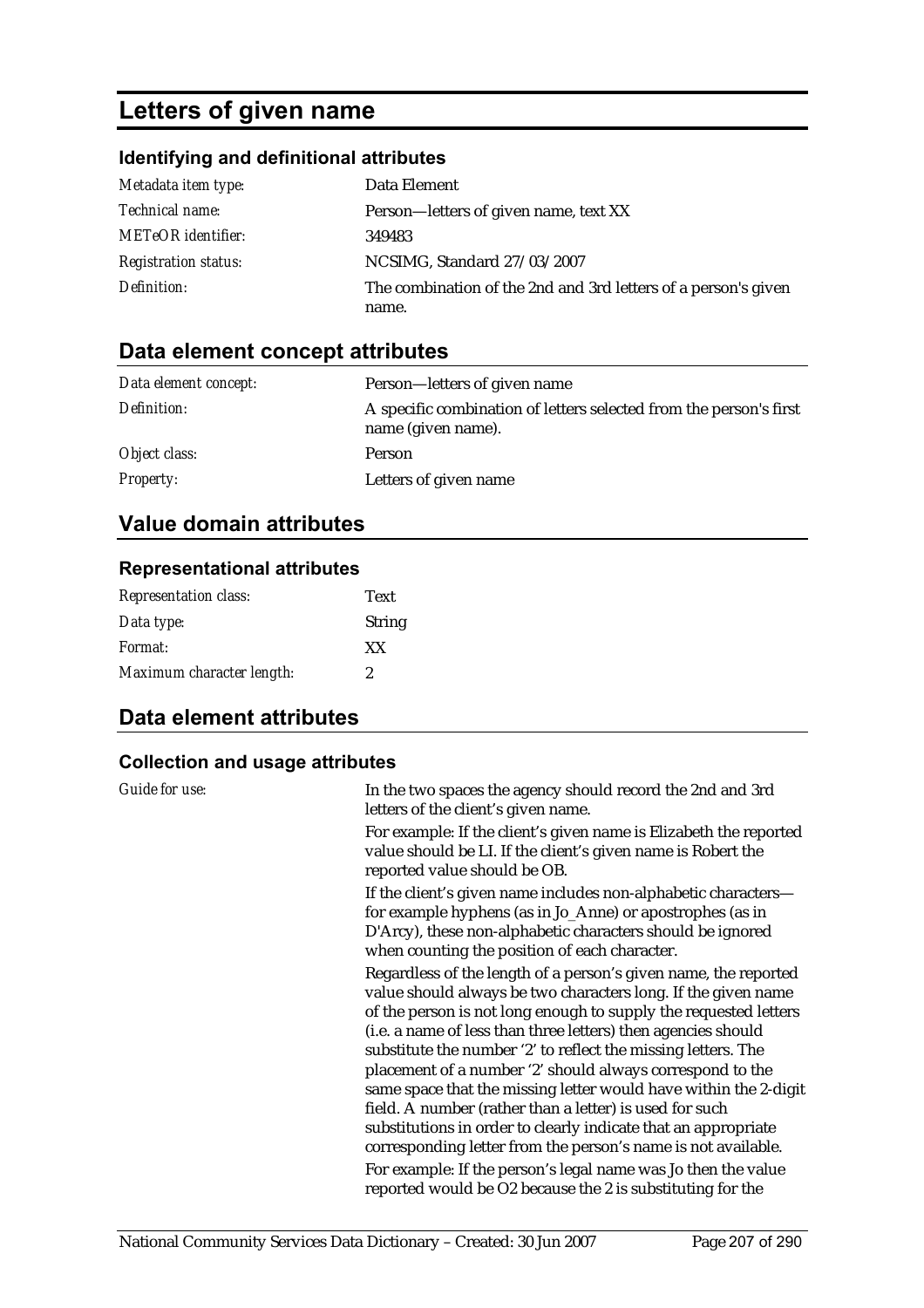|                                                      | missing 3rd letter of the given name.<br>If the person's given name is missing altogether the agency<br>should record 99 for the two spaces associated with the given<br>name. In some cultures it is traditional to state the family name<br>first. To overcome discrepancies in recording/reporting that<br>may arise as a result of this practice, agencies should always ask<br>the person to specify their given name and their family name<br>separately. These should then be recorded as first given name<br>and family name as appropriate, regardless of the order in<br>which they may be traditionally given.                                                                                                                               |
|------------------------------------------------------|---------------------------------------------------------------------------------------------------------------------------------------------------------------------------------------------------------------------------------------------------------------------------------------------------------------------------------------------------------------------------------------------------------------------------------------------------------------------------------------------------------------------------------------------------------------------------------------------------------------------------------------------------------------------------------------------------------------------------------------------------------|
| <b>Comments:</b>                                     | The selected Letters of given name can be used in combination<br>with Letters of family name, Date of birth and Sex to develop a<br>statistical linkage key to facilitate the linkage of records for<br>statistical purposes only. This key will also enable linkage to<br>other related databases that either have the same linkage key or<br>the fundamental information to form the same key. The linkage<br>is to assist research and analysis of the data, not for tracking of<br>individuals through the system for case management.<br>The provision of letters of a person's name can be a sensitive<br>issue because of privacy and confidentiality concerns. The use<br>of this information will be in accordance with privacy<br>principles. |
| <b>Relational attributes</b>                         |                                                                                                                                                                                                                                                                                                                                                                                                                                                                                                                                                                                                                                                                                                                                                         |
| Related metadata references:                         | Is formed using Person (name)—family name, text $X[X(39)]$<br>NHIG, Standard 04/05/2005, NCSIMG, Standard 25/08/2005,<br>NHDAMG, Standard 20/06/2005                                                                                                                                                                                                                                                                                                                                                                                                                                                                                                                                                                                                    |
|                                                      | Is formed using Person (name)—given name, text $[X(40)]$<br>NHIG, Standard 04/05/2005, NCSIMG, Standard 25/08/2005,<br>NHDAMG, Standard 20/06/2005                                                                                                                                                                                                                                                                                                                                                                                                                                                                                                                                                                                                      |
| <b>Implementation in Data Set</b><br>Specifications: | Commonwealth State/Territory Disability Agreement NMDS -<br>1 July 2006 NCSIMG, Standard 27/04/2007                                                                                                                                                                                                                                                                                                                                                                                                                                                                                                                                                                                                                                                     |

Juvenile Justice NMDS 2005-06 NCSIMG, Standard 27/03/2007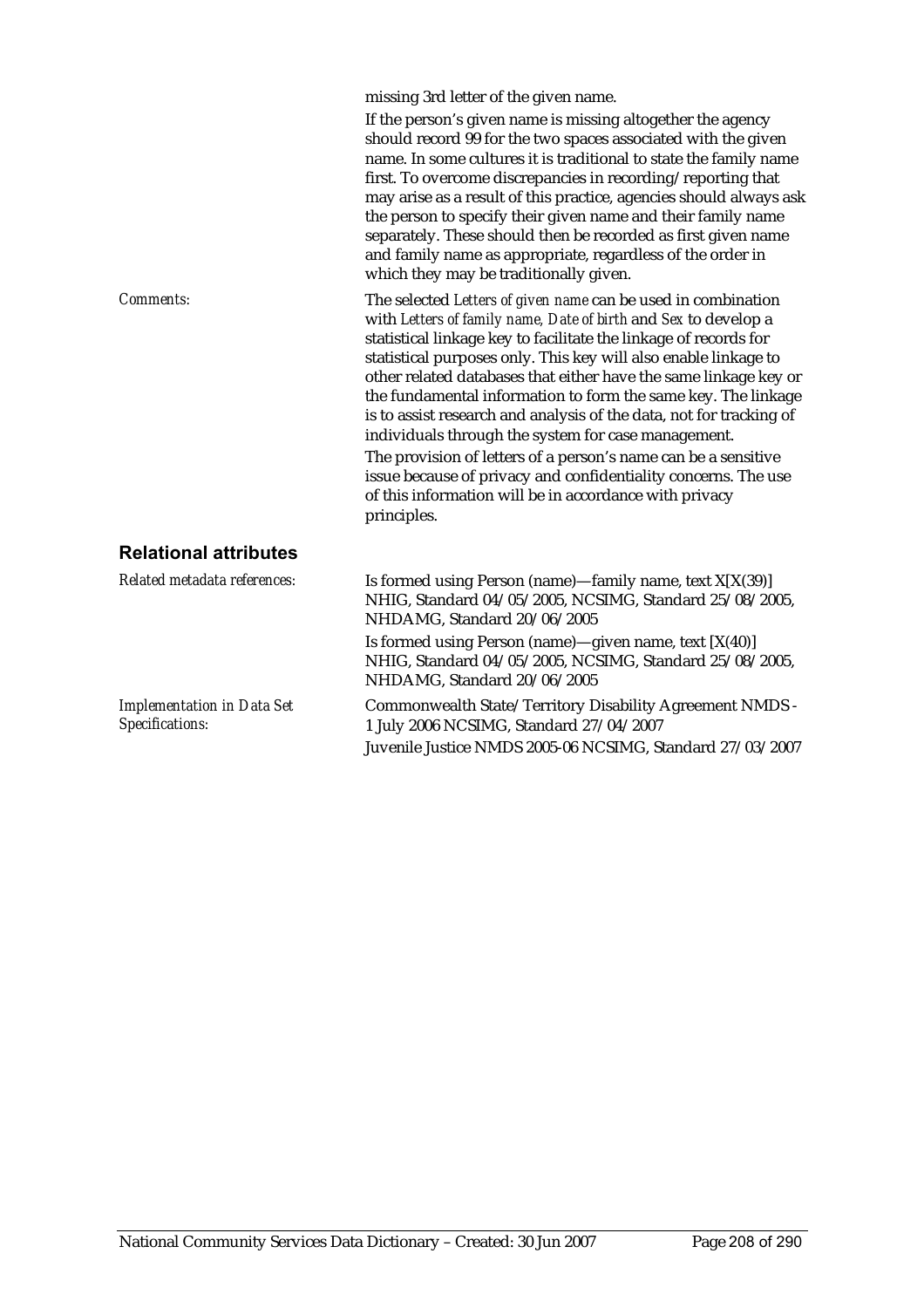## **Level of government**

## **Identifying and definitional attributes**

| Metadata item type:         | Data Element                                                                                          |
|-----------------------------|-------------------------------------------------------------------------------------------------------|
| Technical name:             | Service provider organisation-level of government, code N                                             |
| Synonymous names:           | Funding jurisdiction, funding agency, funding source                                                  |
| <b>METeOR</b> identifier:   | 322239                                                                                                |
| <b>Registration status:</b> | NCSIMG, Standard 27/04/2007                                                                           |
| Definition:                 | The level of government associated with a service provider<br>organisation, as represented by a code. |

## **Data element concept attributes**

| Data element concept: | Service provider organisation—level of government                           |
|-----------------------|-----------------------------------------------------------------------------|
| Definition:           | The level of government associated with a service provider<br>organisation. |
| Object class:         | Service provider organisation                                               |
| <i>Property:</i>      | Level of government                                                         |

## **Value domain attributes**

#### **Representational attributes**

| <b>Representation class:</b> | Code          |                                  |
|------------------------------|---------------|----------------------------------|
| Data type:                   | <b>Number</b> |                                  |
| Format:                      | N             |                                  |
| Maximum character length:    |               |                                  |
| Permissible values:          | Value         | Meaning                          |
|                              | 1             | National (Australian government) |
|                              | 2             | State/Territory government       |
|                              | 3             | Local government                 |
|                              |               |                                  |

#### **Source and reference attributes**

| Reference documents: | Australian Bureau of Statistics 2002. Standard Economic Sector |
|----------------------|----------------------------------------------------------------|
|                      | Classifications of Australia (SESCA), Cat No. 1218.0.          |

#### **Data element attributes**

#### **Collection and usage attributes**

| Guide for use:                  | Level of government is relevant to agencies that are defined as<br>belonging to the government or public sector only.                                      |
|---------------------------------|------------------------------------------------------------------------------------------------------------------------------------------------------------|
| Source and reference attributes |                                                                                                                                                            |
| Submitting organisation:        | Australian Institute of Health and Welfare.<br>CSTDA NMDS Network.                                                                                         |
| Origin:                         | Commonwealth State/Territory Disability Agreement National<br>Minimum Data Set (CSTDA NMDS) collection. Data Guide:<br>data items and definitions 2006-07. |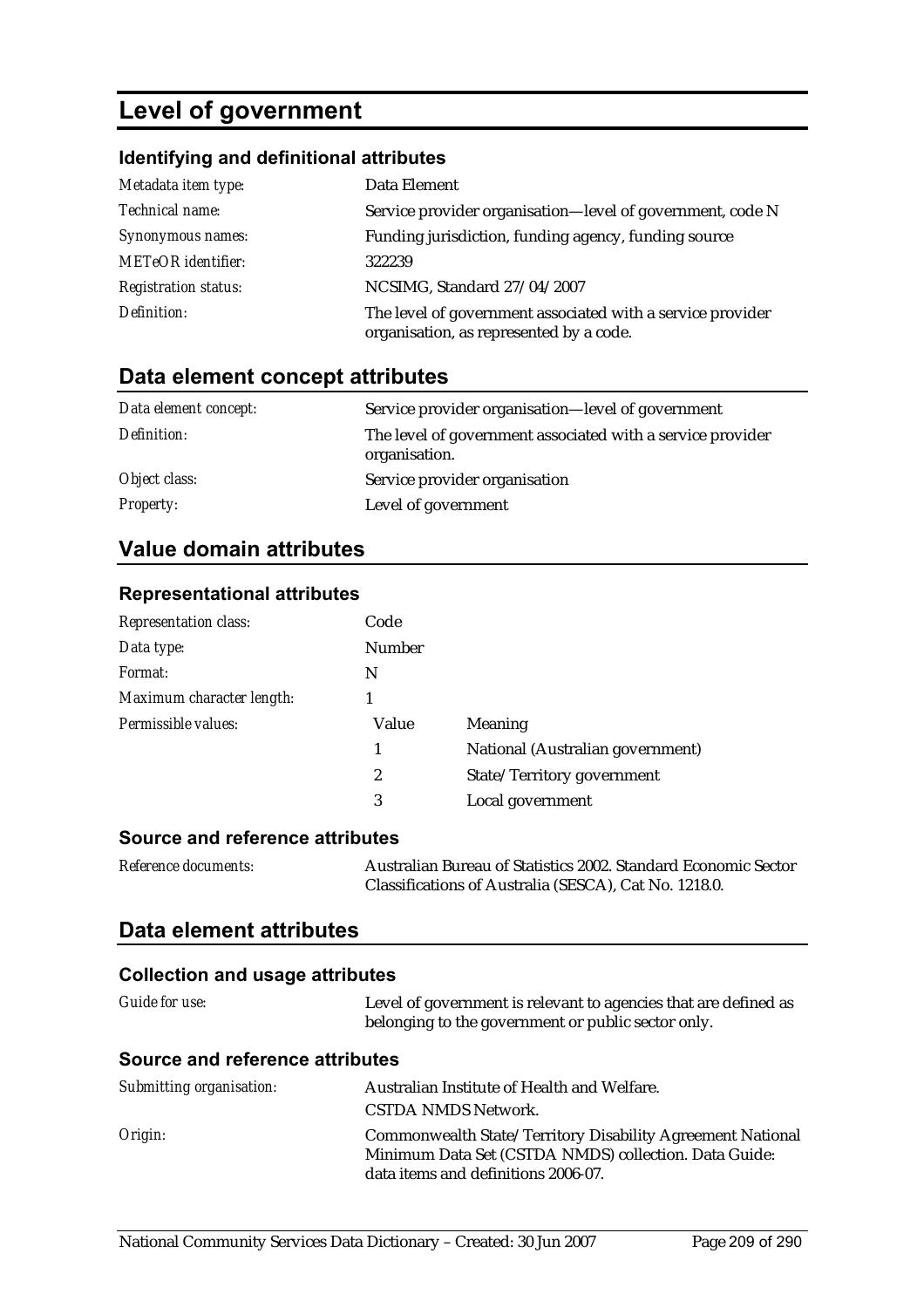#### **Relational attributes**

*Implementation in Data Set Specifications:*

Commonwealth State/Territory Disability Agreement NMDS - 1 July 2006 NCSIMG, Standard 27/04/2007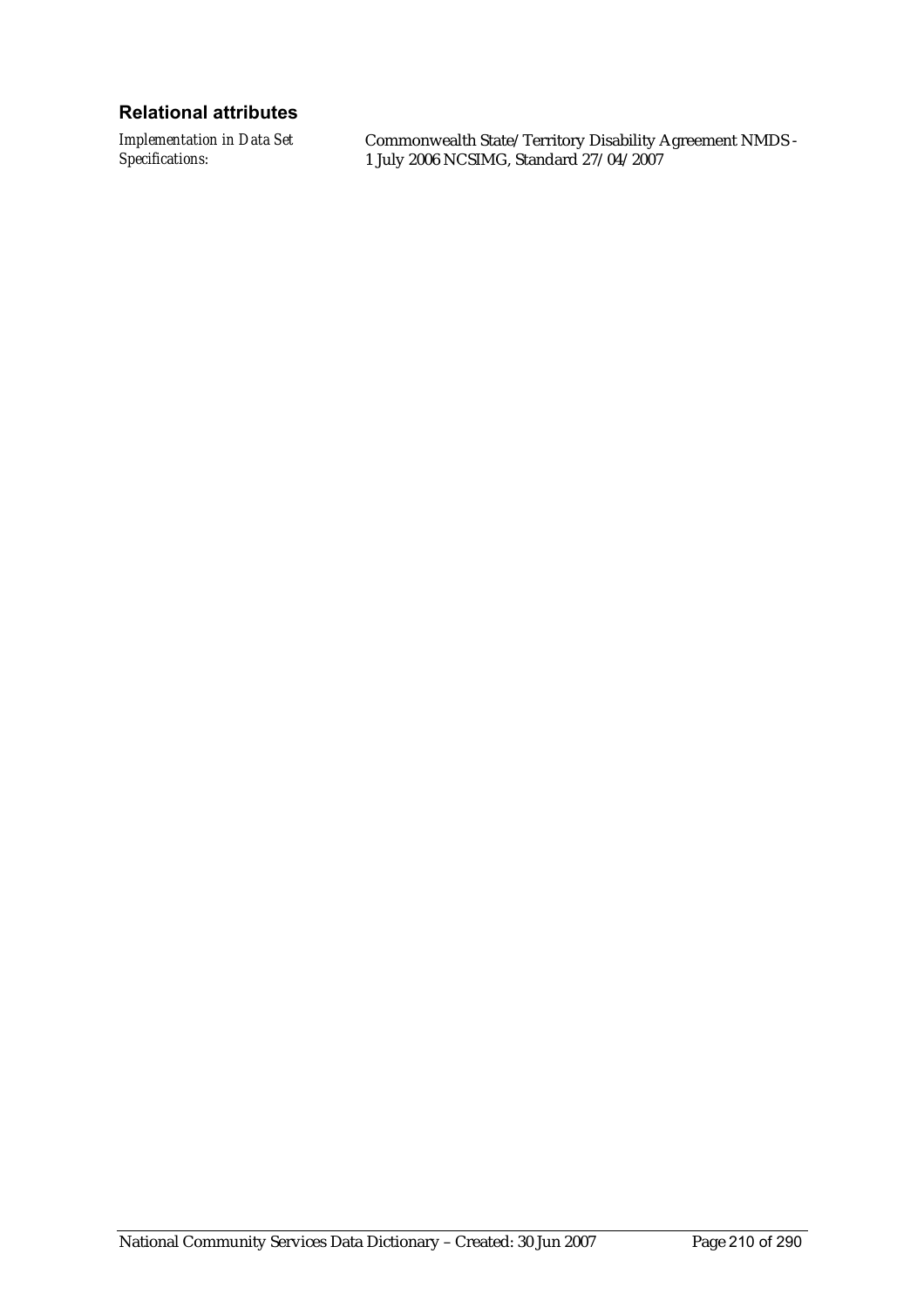## **Level of highest educational attainment**

### **Identifying and definitional attributes**

| Metadata item type:         | Data Element                                                                                                         |
|-----------------------------|----------------------------------------------------------------------------------------------------------------------|
| Technical name:             | Person—level of highest educational attainment, code NN                                                              |
| <b>METeOR</b> identifier:   | 321069                                                                                                               |
| <b>Registration status:</b> | NCSIMG, Standard 29/04/2006                                                                                          |
| Definition:                 | The highest level of education achieved by a person in relation<br>to completed education, as represented by a code. |

### **Data element concept attributes**

| Data element concept: | Person-level of highest educational attainment                                             |
|-----------------------|--------------------------------------------------------------------------------------------|
| Definition:           | The highest level of education achieved by a person in relation<br>to completed education. |
| Object class:         | <b>Person</b>                                                                              |
| <b>Property:</b>      | Level of educational attainment                                                            |

#### **Collection and usage attributes**

| <i>Comments:</i> | This metadata item provides an indication of diversity in |
|------------------|-----------------------------------------------------------|
|                  | aspects of educational attainment.                        |

## **Value domain attributes**

### **Representational attributes**

| Representation class:        | Code             |                                                                                         |
|------------------------------|------------------|-----------------------------------------------------------------------------------------|
| Data type:                   | Number           |                                                                                         |
| Format:                      | <b>NN</b>        |                                                                                         |
| Maximum character length:    | $\boldsymbol{2}$ |                                                                                         |
| Permissible values:          | Value            | Meaning                                                                                 |
|                              | 01               | Postgraduate Degree Level                                                               |
|                              | 02               | Graduate Diploma and Graduate Certificate<br>Level                                      |
|                              | 03               | <b>Bachelor Degree Level</b>                                                            |
|                              | 04               | <b>Advanced Diploma and Diploma Level</b>                                               |
|                              | 05               | <b>Certificate Level</b>                                                                |
|                              | 06               | Senior Secondary Education (e.g. Year 12,<br>Senior Secondary Certificate of Education) |
|                              | 07               | Junior Secondary Education (e.g. Year 10)                                               |
|                              | 08               | <b>Primary Education</b>                                                                |
|                              | 09               | <b>Pre-primary Education</b>                                                            |
|                              | 10               | Other education                                                                         |
|                              | 88               | <b>No Education</b>                                                                     |
| <b>Supplementary values:</b> | 99               | Not stated/inadequately described                                                       |

#### **Collection and usage attributes**

*Guide for use:* CODE 01 Postgraduate Degree Level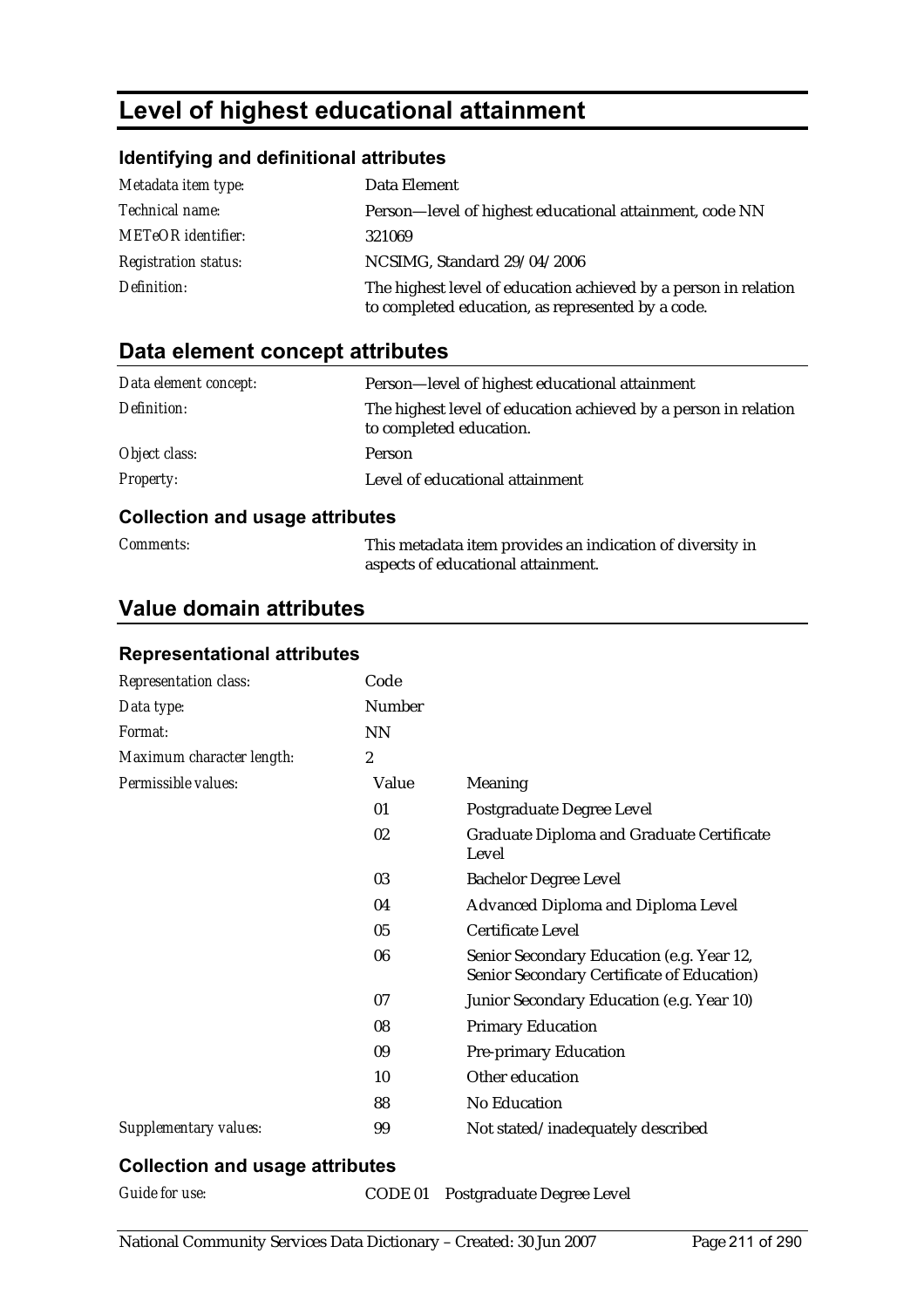Includes Higher Doctorate, Doctorate by Research, Doctorate by Coursework, Professional Specialist Qualification at Doctoral Degree Level, Statement of Attainment at Doctoral Degree Level, Bridging and Enabling Course at Doctoral Degree Level, Master Degree by Research , Master Degree by Coursework , Professional Specialist Qualification at Master Degree Level , Statement of Attainment at Master Degree Level , Bridging and Enabling Course at Master Degree Level.

 CODE 02 Graduate Diploma and Graduate Certificate Level Includes Graduate Diploma, Graduate Qualifying or Preliminary, Professional Specialist Qualification at Graduate Diploma Level, Statement of Attainment at Graduate Diploma Level, Bridging and Enabling Course at Graduate Diploma Level, Graduate Certificate, Professional Specialist Qualification at Graduate Certificate Level, Statement of Attainment at Graduate Certificate Level, and Bridging and Enabling Course at Graduate Certificate Level.

CODE 03 Bachelor Degree Level

Includes Bachelor (Honours) Degree, Bachelor (Pass) Degree, Statement of Attainment at Bachelor Degree Level, and Bridging and Enabling Course at Bachelor Degree Level. CODE 04 Advanced Diploma and Diploma Level

Includes Advanced Diploma, Statement of Attainment at Advanced Diploma Level, Associate Degree, Statement of Attainment at Associate Degree Level, Bridging and Enabling Course at Advanced Diploma and Associate Degree Level, Diploma, Statement of Attainment at Diploma Level, and Bridging and Enabling Course at Diploma Level.

CODE 05 Certificate Level

Includes Certificate IV, Statement of Attainment at Certificate IV Level, Bridging and Enabling Course at Certificate IV Level, Certificate III, Statement of Attainment at Certificate III Level, Bridging and Enabling Course at Certificate III Level, Certificate II, Statement of Attainment at Certificate II Level, Bridging and Enabling Course at Certificate II Level, Certificate, and Statement of Attainment at Certificate I Level.

CODE 06 Senior Secondary Education Includes Year 12, Bridging and Enabling Course at Senior Secondary Level, and Year 11.

CODE 07 Junior Secondary Education

Includes Year 7 (NSW, Vic., Tas., ACT), and year 8 to 10. CODE 08 Primary Education

Includes Pre-Year 1, Years 1 to 6, and year 7 (QLD, SA, WA, NT).

CODE 09 Pre-primary Education

Includes Pre-primary Education.

CODE 10 Other education

Includes Non-award Courses in Higher Education, Non-award Courses in Higher Education, Statements of Attainment not Identifiable by Level, Bridging and Enabling Courses not Identifiable by Level and Education, n.e.c.

CODE 88 No education

Applies only when the person reports that they have not completed any level of education whatsoever.

 CODE 99 Not stated/inadequately described This code is not for use on primary collection forms. It is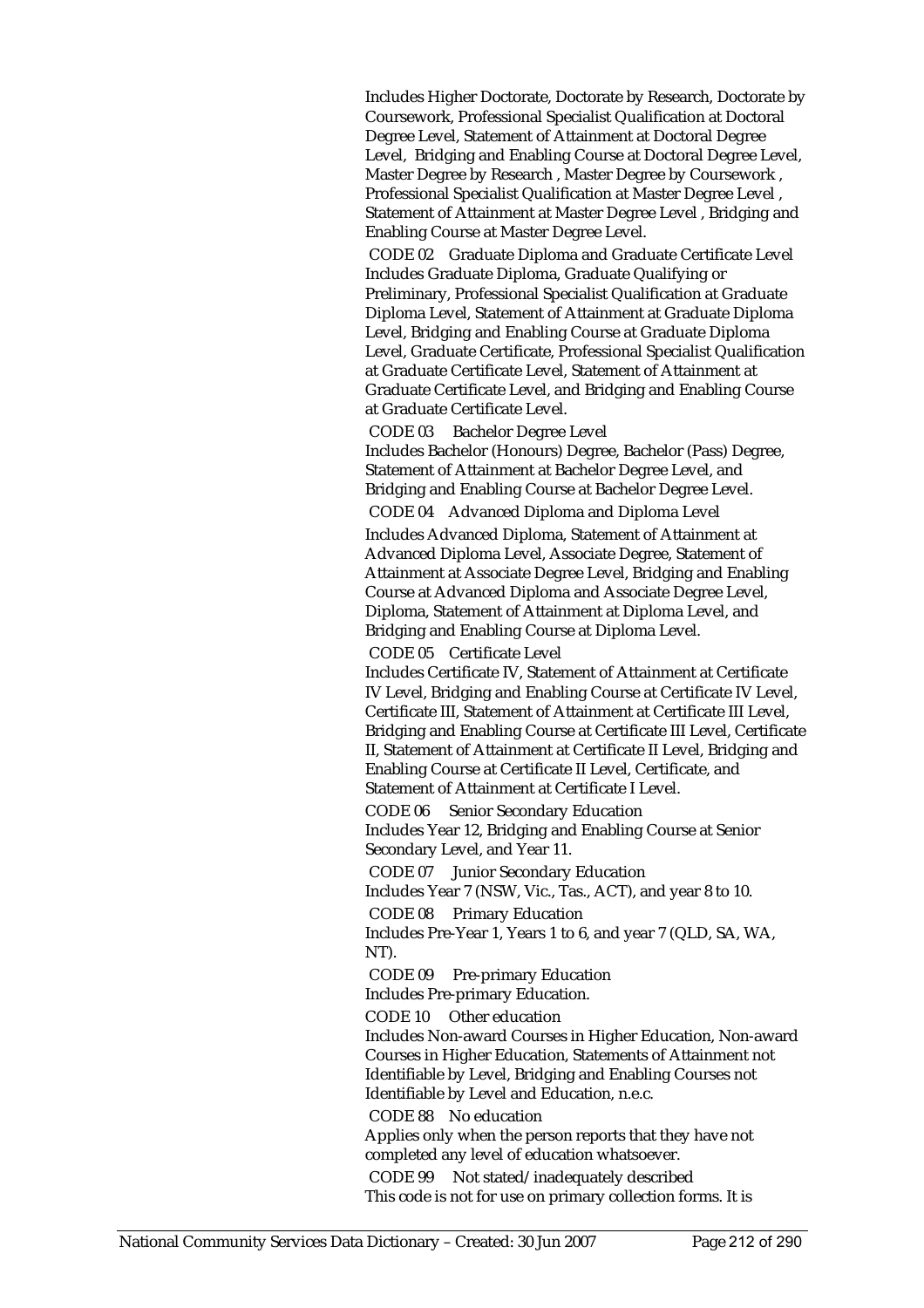|                                        | primarily for use in administrative collections when<br>transferring data from data sets where the item has not been<br>collected.                                                                                                                                                                                                            |
|----------------------------------------|-----------------------------------------------------------------------------------------------------------------------------------------------------------------------------------------------------------------------------------------------------------------------------------------------------------------------------------------------|
| <i>Comments:</i>                       | This codeset allows for data on Junior secondary education and<br>Senior secondary education to be collected at the first level of<br>detail along with the other first level detail data in the ASCED.<br>The ASCED allows for collection of the junior and senior<br>secondary education data at the second level of the<br>classification. |
| <b>Source and reference attributes</b> |                                                                                                                                                                                                                                                                                                                                               |

#### *Reference documents:* Australian Bureau of Statistics 2001. Australian Standard Classification of Education (ASCED) 2001. Cat. no. 1272.0. Canberra: ABS. Online reference through: Level of Education Structure - Australian Standard Classification of Education (ASCED)

### **Data element attributes**

#### **Collection and usage attributes**

| <b>Guide for use:</b>      | The highest level of educational attainment is the highest<br>qualification reported by a person in any field of study, or the<br>highest year of school completed, whichever is the higher.<br>This value domain allows for mapping of data to data obtained<br>using the Australian Standard Classification of Education<br>(ASCED) 2001 from the Australian Bureau of Statistics. |
|----------------------------|--------------------------------------------------------------------------------------------------------------------------------------------------------------------------------------------------------------------------------------------------------------------------------------------------------------------------------------------------------------------------------------|
|                            | There are two exceptions to this:                                                                                                                                                                                                                                                                                                                                                    |
|                            | 1. Data using this codeset cannot be mapped to the ASCED for<br>codes 06 and 07 unless the data from both is combined. When<br>combined this data maps to ASCED code 6.                                                                                                                                                                                                              |
|                            | 2. The ASCED does not collect information about a person<br>having no educational qualifications whatsoever.                                                                                                                                                                                                                                                                         |
| <b>Collection methods:</b> | The recommended question wording for this metadata item is<br>as follows:                                                                                                                                                                                                                                                                                                            |
|                            | 'What is the highest level of education you/the person/(name)<br>has completed?' (Mark one box only).                                                                                                                                                                                                                                                                                |
|                            | The focus of the item is completed education, so if the person is<br>in Year 11, then the category Junior Secondary Education (Year<br>10) should be marked as the highest level of education<br>completed.                                                                                                                                                                          |

#### **Source and reference attributes**

| Submitting organisation:     | Australian Institute of Health and Welfare                                                                 |
|------------------------------|------------------------------------------------------------------------------------------------------------|
| <b>Relational attributes</b> |                                                                                                            |
| Related metadata references: | Supersedes Person-level of highest educational attainment,<br>code N NCSIMG, Superseded 29/04/2006         |
|                              | Supersedes Level of highest educational attainment, version 2,<br>DE, NCSDD, NCSIMG, Superseded 01/03/2005 |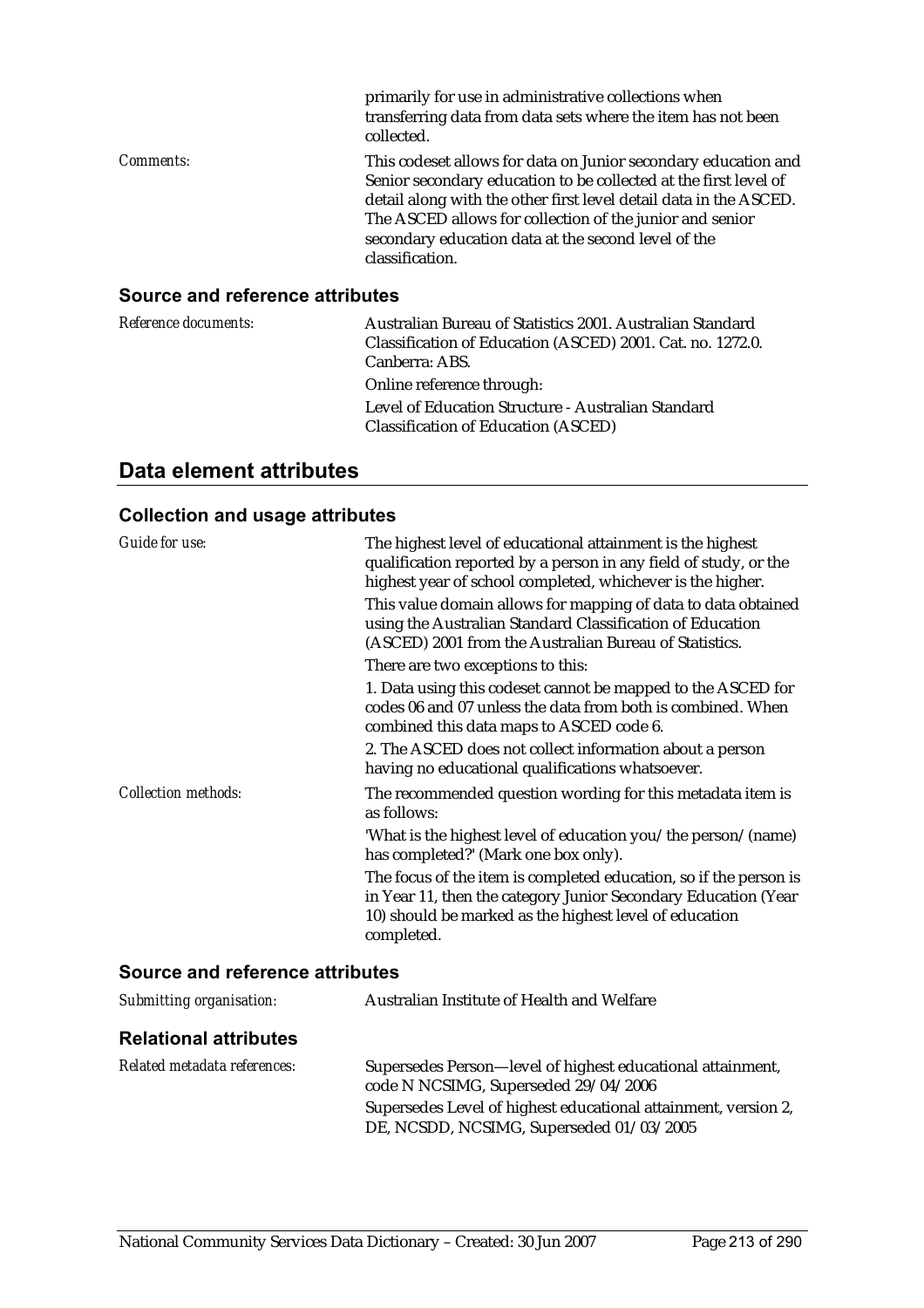## **Living arrangement**

## **Identifying and definitional attributes**

| Metadata item type:         | Data Element                                                                        |
|-----------------------------|-------------------------------------------------------------------------------------|
| <i>Technical name:</i>      | Person-living arrangement, code N                                                   |
| <b>METeOR</b> identifier:   | 270385                                                                              |
| <b>Registration status:</b> | NCSIMG, Standard 01/03/2005                                                         |
| Definition:                 | Whether a person usually resides alone or with others, as<br>represented by a code. |

## **Data element concept attributes**

| Data element concept: | Person—living arrangement                              |
|-----------------------|--------------------------------------------------------|
| Definition:           | Whether a person usually resides alone or with others. |
| Object class:         | Person                                                 |
| <i>Property:</i>      | Living arrangement                                     |

## **Value domain attributes**

### **Representational attributes**

| <b>Representation class:</b> | Code          |                                   |
|------------------------------|---------------|-----------------------------------|
| Data type:                   | <b>Number</b> |                                   |
| Format:                      | N             |                                   |
| Maximum character length:    |               |                                   |
| Permissible values:          | Value         | <b>Meaning</b>                    |
|                              | 1             | Lives alone                       |
|                              | 2             | Lives with family                 |
|                              | 3             | Lives with others                 |
| Supplementary values:        | 9             | Not stated/inadequately described |

### **Collection and usage attributes**

| Guide for use: | CODE 2 Lives with family:                                                                                                                                                                                                                           |
|----------------|-----------------------------------------------------------------------------------------------------------------------------------------------------------------------------------------------------------------------------------------------------|
|                | If the person's household includes both family and non-family<br>members, the person should be recorded as living with family.<br>'Living with family' should be considered to include defacto<br>and same sex relationships.                       |
|                | On occasion, difficulties can arise in deciding the living<br>arrangement of a person due to their type of accommodation<br>(e.g. boarding houses, hostels, group homes, retirement<br>villages, residential aged care facilities).                 |
|                | In these circumstances the person should be regarded as living<br>alone, except in those instances in which they are sharing their<br>own private space/room within the premises with a significant<br>other (e.g. partner, sibling, close friend). |
|                |                                                                                                                                                                                                                                                     |

#### **Source and reference attributes**

## **Data element attributes**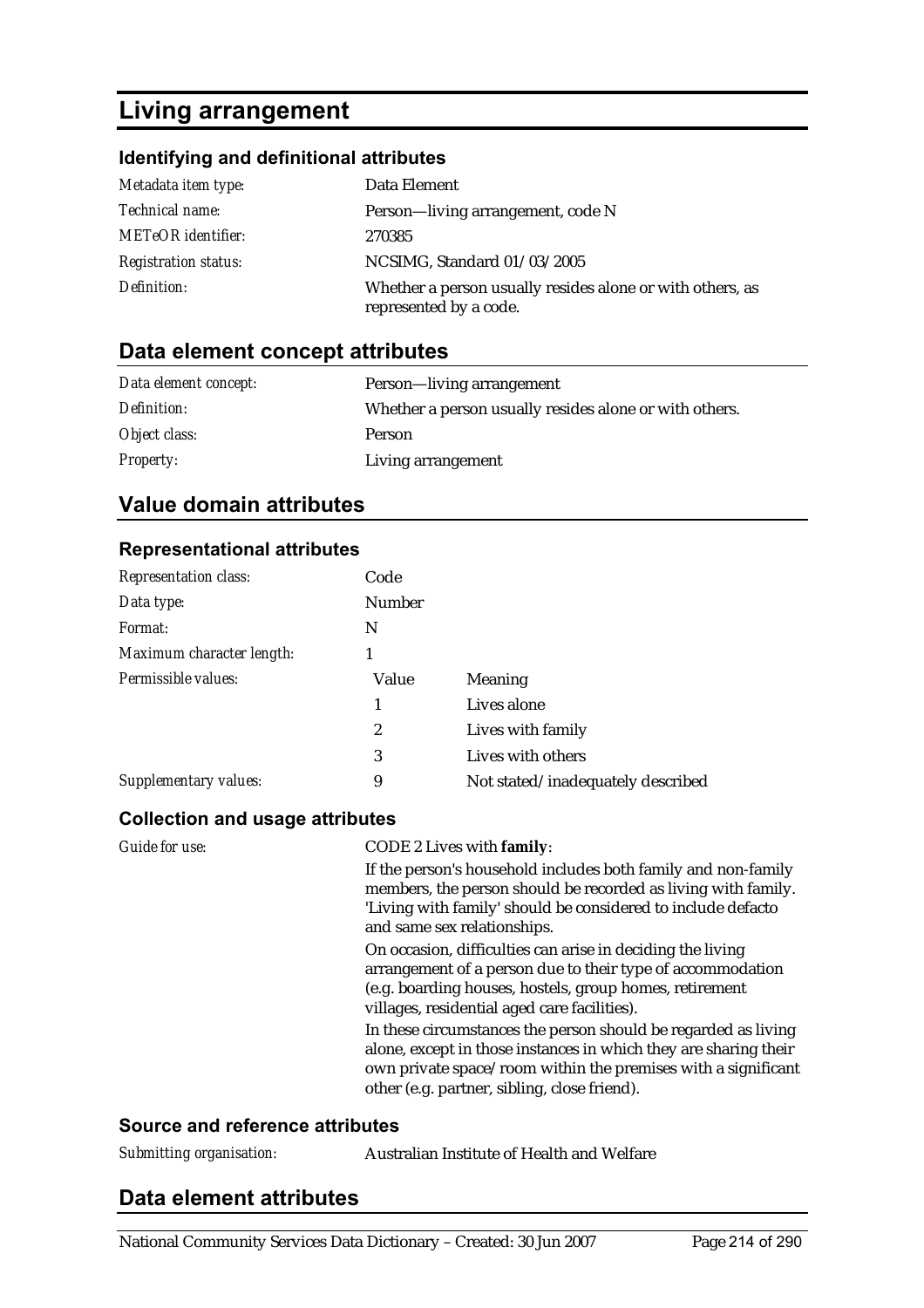### **Collection and usage attributes**

| <b>Collection methods:</b>      | Generally this metadata item is collected for the person's usual<br>living arrangement, but may also, if required, be collected for a<br>person's main living arrangement or living arrangement at a<br>particular time reference point. |  |  |  |
|---------------------------------|------------------------------------------------------------------------------------------------------------------------------------------------------------------------------------------------------------------------------------------|--|--|--|
| Comments:                       | It is important to record the type of living arrangement for a<br>person in order to develop a sense of the level of support, both<br>physically and emotionally, to which a person may have access.                                     |  |  |  |
| Source and reference attributes |                                                                                                                                                                                                                                          |  |  |  |
| Submitting organisation:        | Commonwealth and State/Territory Home and Community<br>Care Officials                                                                                                                                                                    |  |  |  |

| Origin: | National Health Data Committee                                                                                              |
|---------|-----------------------------------------------------------------------------------------------------------------------------|
|         | <b>National Community Services Data Committee</b>                                                                           |
|         | <b>Commonwealth Department of Health and Family Services</b><br>1998. Home and Community Care Data Dictionary. Version 1.0. |
|         | Canberra: DHFS.                                                                                                             |
|         |                                                                                                                             |

#### **Relational attributes**

| Related metadata references:      | Supersedes Living arrangement, version 3, DE, NCSDD,<br>NCSIMG, Superseded 01/03/2005 |
|-----------------------------------|---------------------------------------------------------------------------------------|
| <b>Implementation in Data Set</b> | Commonwealth State/Territory Disability Agreement NMDS -                              |
| Specifications:                   | 1 July 2006 NCSIMG, Standard 27/04/2007                                               |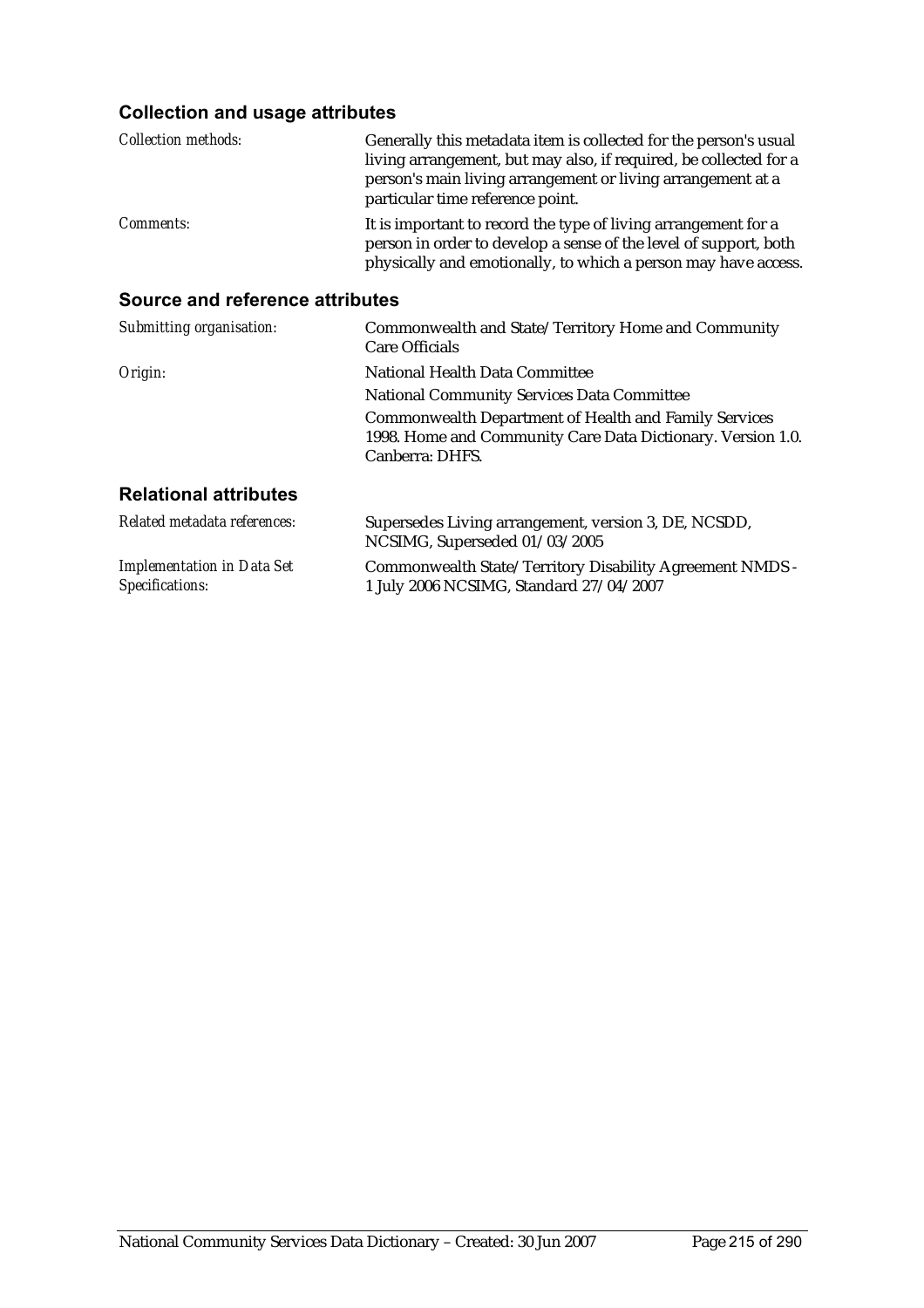## **Location of impairment**

#### **Identifying and definitional attributes**

| Metadata item type:         | Data Element                                                                                      |  |
|-----------------------------|---------------------------------------------------------------------------------------------------|--|
| Technical name:             | Person-location of impairment of body structure, code (ICF)<br>2001) N                            |  |
| <b>METeOR</b> identifier:   | 320177                                                                                            |  |
| <b>Registration status:</b> | NHIG, Standard 29/11/2006<br>NCSIMG, Standard 16/10/2006                                          |  |
| Definition:                 | The location of a person's impairment in a specified<br>body structure, as represented by a code. |  |
| Context:                    | Human functioning and disability                                                                  |  |

## **Data element concept attributes**

| Data element concept: | Person-location of impairment of body structure                |  |
|-----------------------|----------------------------------------------------------------|--|
| Definition:           | The site of impairment in a person's specified body structure. |  |
| Object class:         | Person                                                         |  |
| <i>Property:</i>      | Location of impairment of body structure                       |  |

### **Value domain attributes**

#### **Representational attributes**

| <b>Classification scheme:</b> | International Classification of Functioning, Disability and<br>Health 2001 |                      |  |
|-------------------------------|----------------------------------------------------------------------------|----------------------|--|
| Representation class:         | Code                                                                       |                      |  |
| Data type:                    | Number                                                                     |                      |  |
| Format:                       | N                                                                          |                      |  |
| Maximum character length:     | 1                                                                          |                      |  |
| Permissible values:           | Value                                                                      | Meaning              |  |
|                               | $\boldsymbol{0}$                                                           | More than one region |  |
|                               |                                                                            | Right                |  |
|                               | $\overline{2}$                                                             | Left                 |  |
|                               | 3                                                                          | <b>Both sides</b>    |  |
|                               | 4                                                                          | Front                |  |
|                               | 5                                                                          | <b>Back</b>          |  |
|                               | 6                                                                          | Proximal             |  |
|                               | 7                                                                          | Distal               |  |
| <b>Supplementary values:</b>  | 8                                                                          | Not specified        |  |
|                               | 9                                                                          | Not applicable       |  |

#### **Collection and usage attributes**

*Guide for use:* This metadata item contributes to the definition of the concept '**Disability**' and gives an indication of the experience of disability for a person.

*Impairments of body structure* are problems in body structure such as a loss or significant departure from population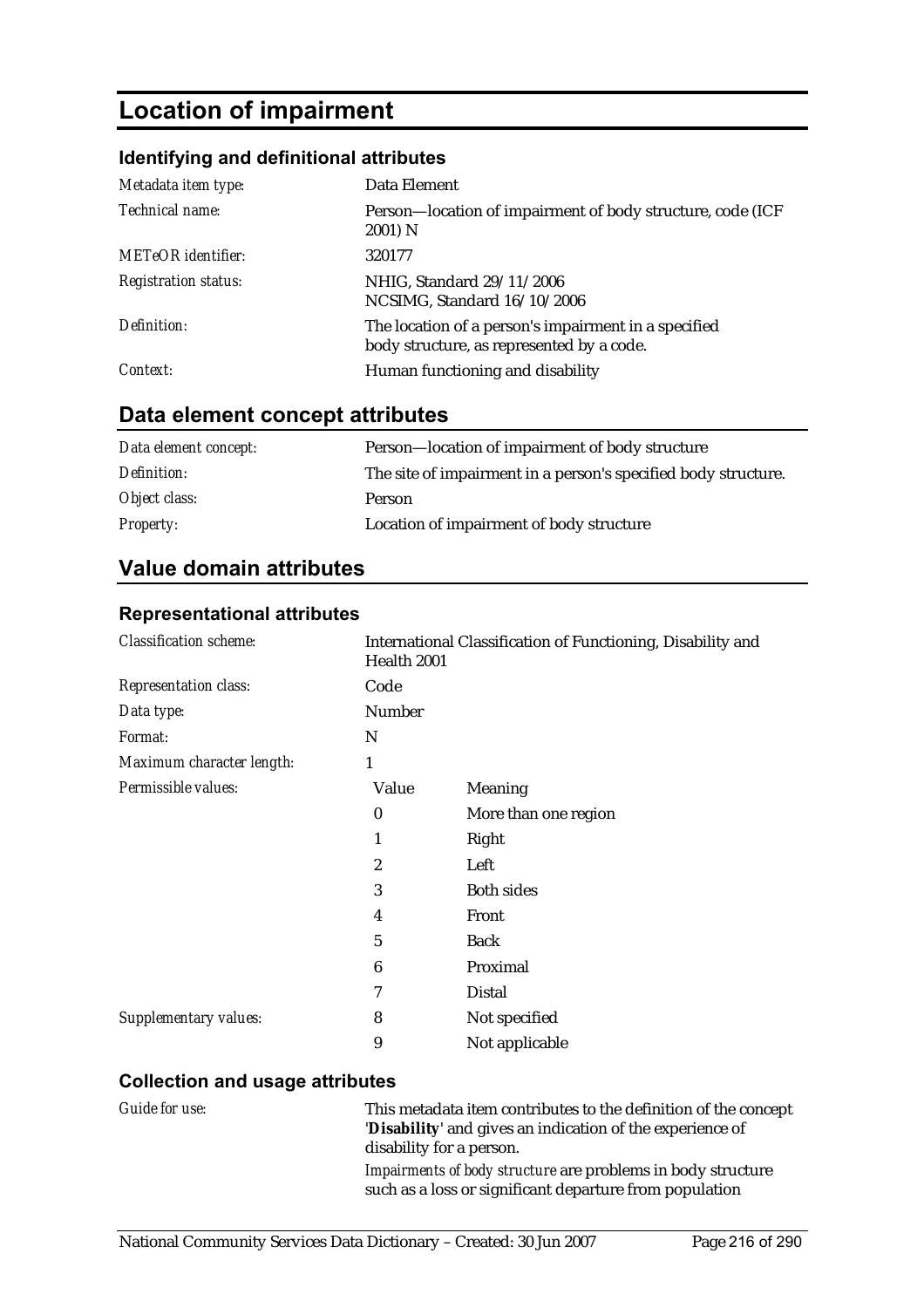standards or averages.

Use only one code. Select the one that best describes the situation with this structure. Combinations are not possible.

CODE 0 More than one region (except both sides) Used when the impairment is present in more than one body location (but not bilaterally see code 3); for example when burn scars affect many areas of skin.

CODE 1 Right

Used when the impairment is present to the right of the midline of the person's body.

CODE 2 Left

Used when the impairment is present to the left of the midline of the person's body.

CODE 3 Both sides (bilateral)

Used when the impairment is two-sided and disposed on opposite sides of the midline axis of the body, for example bilateral joint deformities.

CODE 4 Front

Used when the impairment is present in front of a line passing through the midline of the body when viewed from the side. CODE 5 Back

Used when the impairment is present behind a line passing through the midline of the body when viewed from the side. CODE 6 Proximal

Used when the impairment is situated towards the point of origin or attachment, as of a limb or bone (opposed to distal), for example the end of the structure that is closer to the centre of the body.

CODE 7 Distal

Used when the impairment is situated away from the point of origin or attachment, as of a limb or bone (opposed to proximal), for example the end of structure that is further away from the centre of the body.

CODE 8 Not specified

Used when there is an impairment of body structure but the location of the impairment is not recorded.

CODE 9 Not applicable

Used when it is not appropriate to code the location of an impairment of body structure.

| Submitting organisation: | Australian Institute of Health and Welfare (AIHW) which is the<br>Australian Collaborating Centre for the World Health<br>Organization Family of International Classifications. |
|--------------------------|---------------------------------------------------------------------------------------------------------------------------------------------------------------------------------|
| Origin:                  | WHO 2001. ICF: International Classification of Functioning,<br>Disability and Health. Geneva: WHO                                                                               |
|                          | AIHW 2003. ICF Australian User Guide Version 1.0. Canberra:<br><b>AIHW</b>                                                                                                      |
| Reference documents:     | Further information on the ICF, including more detailed codes,<br>can be found in the ICF itself and the ICF Australian User<br>Guide (AIHW 2003), at the following websites:   |
|                          | WHO ICF website                                                                                                                                                                 |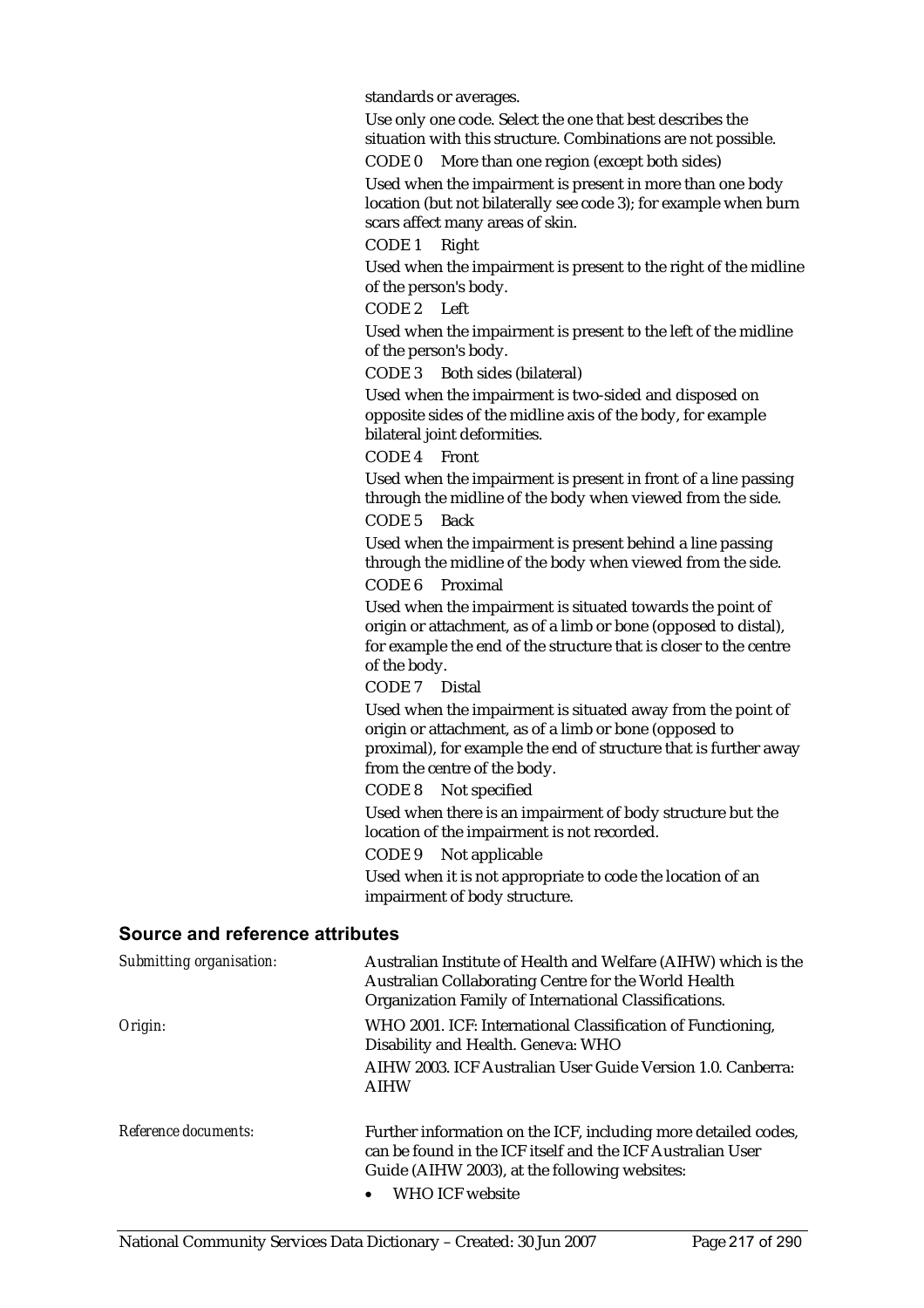http://www.who.int/classifications/icf/en/

• Australian Collaborating Centre ICF website http://www.aihw.gov.au/disability/icf/index.html

## **Data element attributes**

#### **Collection and usage attributes**

*Guide for use:* This data element is to be used in conjunction with specified body structures, for example, 'impairment of proximal structures related to movement'. This data element may also be used in conjunction with Person—extent of impairment of body structure, code (ICF 2001) N and Person—nature of impairment of body structure, code (ICF 2001).

#### **Source and reference attributes**

| Submitting organisation: | Australian Institute of Health and Welfare (AIHW) which is the |
|--------------------------|----------------------------------------------------------------|
|                          | Australian Collaborating Centre for the World Health           |
|                          | Organization Family of International Classifications.          |

#### **Relational attributes**

| <b>Implementation in Data Set</b> | Body structures cluster NHIG, Standard 29/11/2006 |
|-----------------------------------|---------------------------------------------------|
| Specifications:                   | NCSIMG, Standard 16/10/2006                       |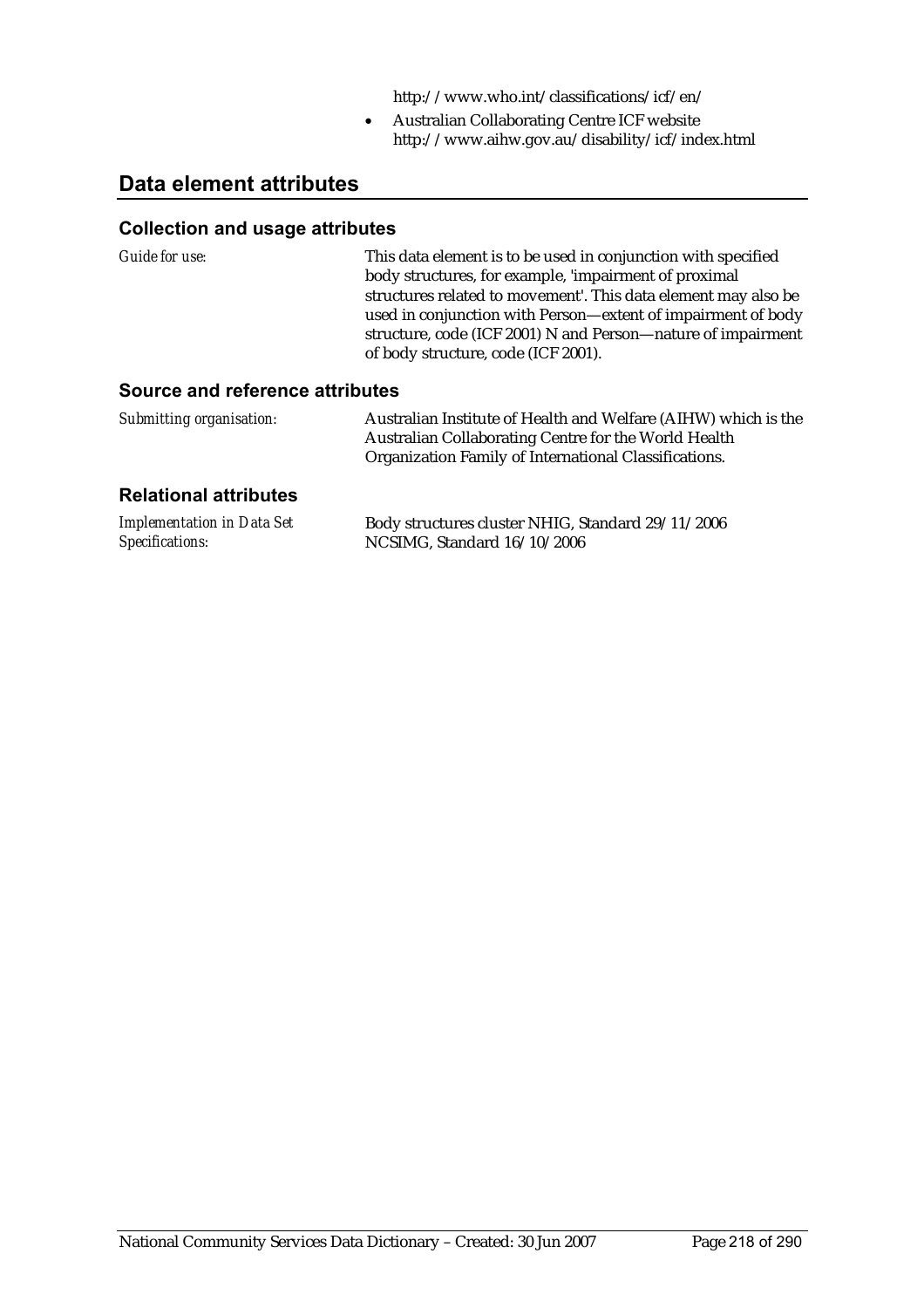# **Lot/section number (person)**

### **Identifying and definitional attributes**

| Metadata item type:         | Data Element                                                                         |
|-----------------------------|--------------------------------------------------------------------------------------|
| Technical name:             | Person (address)— $\left  \text{ot}/\text{section} \right $ identifier, N[X(14)]     |
| <b>METeOR</b> identifier:   | 270031                                                                               |
| <b>Registration status:</b> | NHIG, Standard 01/03/2005<br>NCSIMG, Standard 30/09/2005                             |
| Definition:                 | The unique identifier for the lot/section of the location where a<br>person resides. |

# **Data element concept attributes**

| Data element concept: | Person (address)—lot/section identifier                            |
|-----------------------|--------------------------------------------------------------------|
| Definition:           | The lot/section identifier of the location where a person resides. |
| Object class:         | <b>Person</b>                                                      |
| <i>Property:</i>      | Lot/section identifier                                             |

# **Value domain attributes**

#### **Representational attributes**

| <b>Representation class:</b> | Identifier    |
|------------------------------|---------------|
| Data type:                   | <b>String</b> |
| <i>Format:</i>               | N[X(14)]      |
| Maximum character length:    | 15            |

# **Data element attributes**

## **Collection and usage attributes**

| Guide for use:             | This standard is suitable for postal purposes as well as the<br>physical identification of addresses.                                            |
|----------------------------|--------------------------------------------------------------------------------------------------------------------------------------------------|
|                            | A lot number shall be used only when a street number has not<br>been specifically allocated or is not readily identifiable with the<br>property. |
|                            | For identification purposes, the word 'Lot' or 'Section' should<br>precede the lot number and be separated by a space.                           |
|                            | Examples are as follows:                                                                                                                         |
|                            | Section 123456                                                                                                                                   |
|                            | Lot 716                                                                                                                                          |
|                            | Lot $534A$                                                                                                                                       |
|                            | Lot 17 Jones Street                                                                                                                              |
| <b>Collection methods:</b> | The lot/section number is positioned before the Street name<br>and type, located in the same line containing the Street name.                    |
| Comments:                  | Lot/section numbers are generally used only until an area has<br>been developed.                                                                 |
|                            |                                                                                                                                                  |

| Submitting organisation: | Australian Institute of Health and Welfare                |
|--------------------------|-----------------------------------------------------------|
| Origin:                  | AS 4590 Interchange of client information, Australia Post |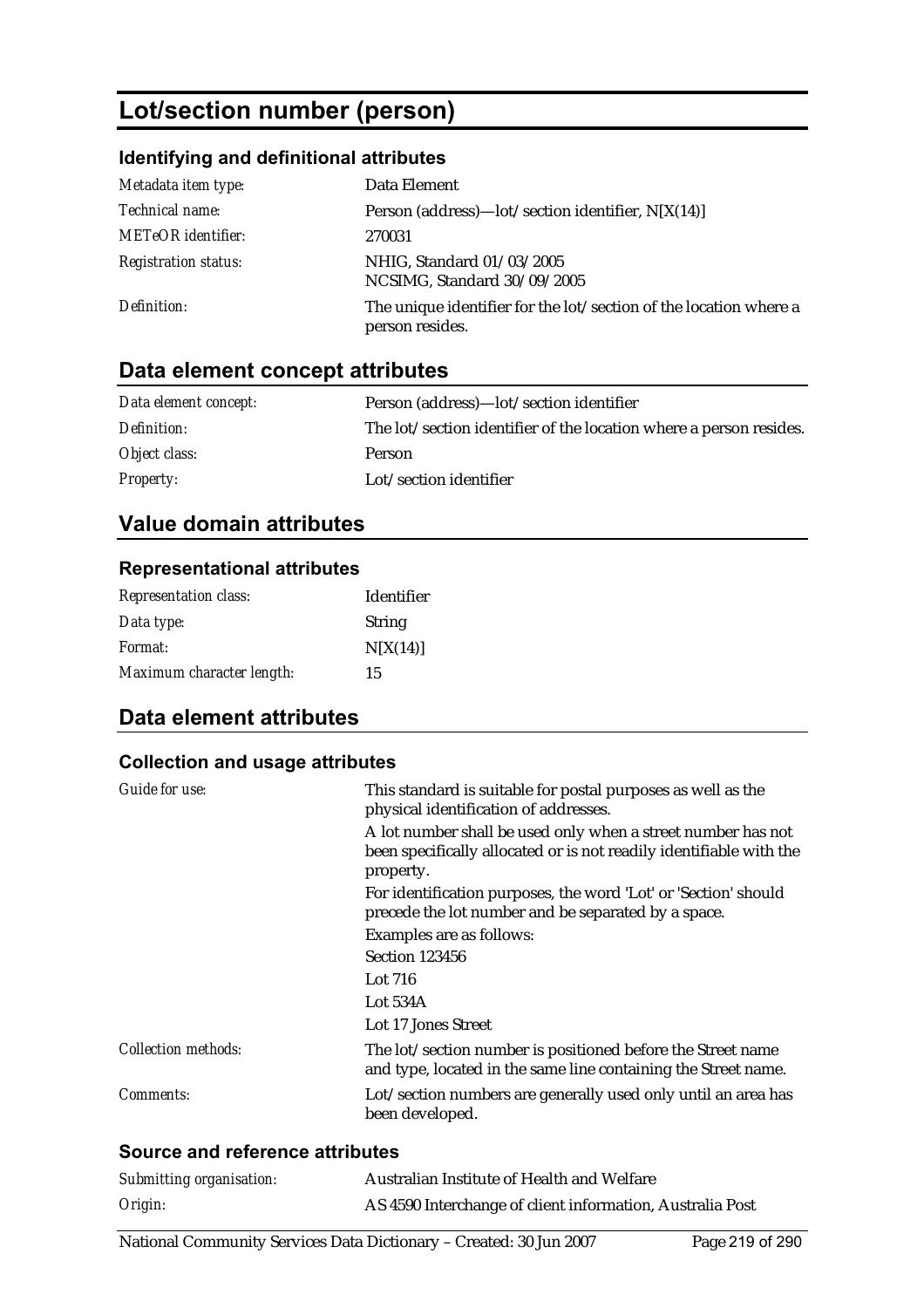### **Relational attributes**

*Related metadata references:* Supersedes Lot/section number, version 1, DE, NHDD, NHIMG, Superseded 01/03/2005 Is used in the formation of Person (address)—address line, text [X(180)] NHIG, Standard 04/05/2005, NCSIMG, Standard 30/09/2005 Is used in the formation of Person (address)—health address line, text [X(180)] NHIG, Superseded 04/05/2005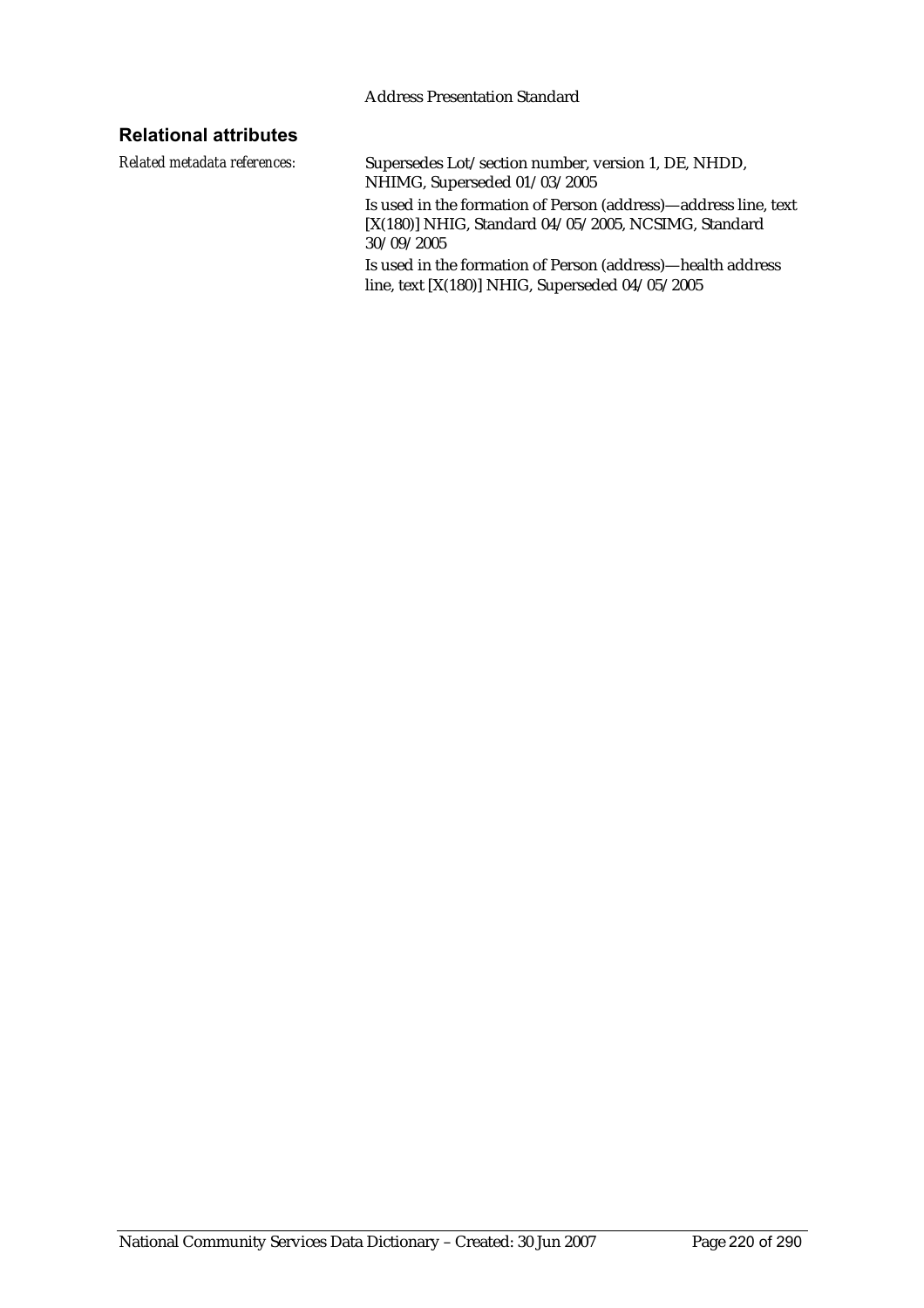# **Lot/section number (service provider organisation)**

### **Identifying and definitional attributes**

| Metadata item type:         | Data Element                                                                     |
|-----------------------------|----------------------------------------------------------------------------------|
| Technical name:             | Service provider organisation (address)—lot/section identifier,<br>N[X(14)]      |
| <b>METeOR</b> identifier:   | 290230                                                                           |
| <b>Registration status:</b> | NHIG, Standard 04/05/2005<br>NCSIMG, Standard 30/09/2005                         |
| Definition:                 | The unique identifier for the lot/section of the location of an<br>organisation. |

# **Data element concept attributes**

| Data element concept: | Service provider organisation (address)—lot/section identifier |
|-----------------------|----------------------------------------------------------------|
| Definition:           | The lot/section identifier of the location of an organisation. |
| Object class:         | Service provider organisation                                  |
| <b>Property:</b>      | Lot/section identifier                                         |

## **Value domain attributes**

#### **Representational attributes**

| <b>Representation class:</b> | Identifier    |
|------------------------------|---------------|
| Data type:                   | <b>String</b> |
| <i>Format:</i>               | N[X(14)]      |
| Maximum character length:    | 15            |

# **Data element attributes**

#### **Collection and usage attributes**

| <b>Guide for use:</b>      | This standard is suitable for postal purposes as well as the<br>physical identification of addresses.                                            |
|----------------------------|--------------------------------------------------------------------------------------------------------------------------------------------------|
|                            | A lot number shall be used only when a street number has not<br>been specifically allocated or is not readily identifiable with the<br>property. |
|                            | For identification purposes, the word 'Lot' or 'Section' should<br>precede the lot number and be separated by a space.                           |
|                            | Examples are as follows:                                                                                                                         |
|                            | Section 123456                                                                                                                                   |
|                            | Lot $716$                                                                                                                                        |
|                            | Lot 534A                                                                                                                                         |
|                            | Lot 17 Jones Street                                                                                                                              |
| <b>Collection methods:</b> | The lot/section number is positioned before the Street name<br>and type, located in the same line containing the Street name.                    |
| <i>Comments:</i>           | Lot/section numbers are generally used only until an area has<br>been developed.                                                                 |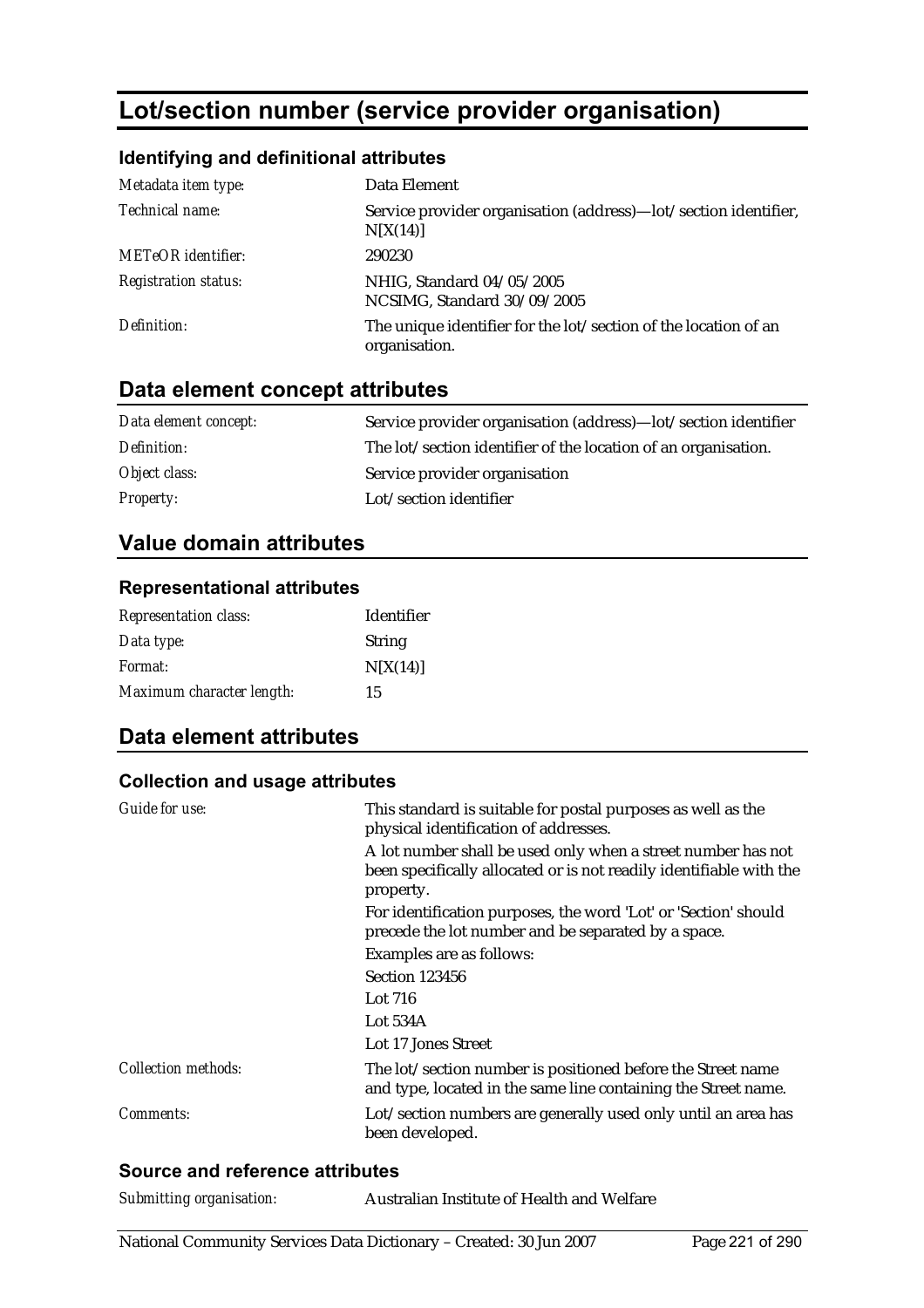*Origin:* AS 4590 Interchange of client information, Australia Post Address Presentation Standard

### **Relational attributes**

*Related metadata references:* Is used in the formation of Service provider organisation (address)—address line, text [X(180)] NHIG, Standard 04/05/2005, NCSIMG, Standard 30/09/2005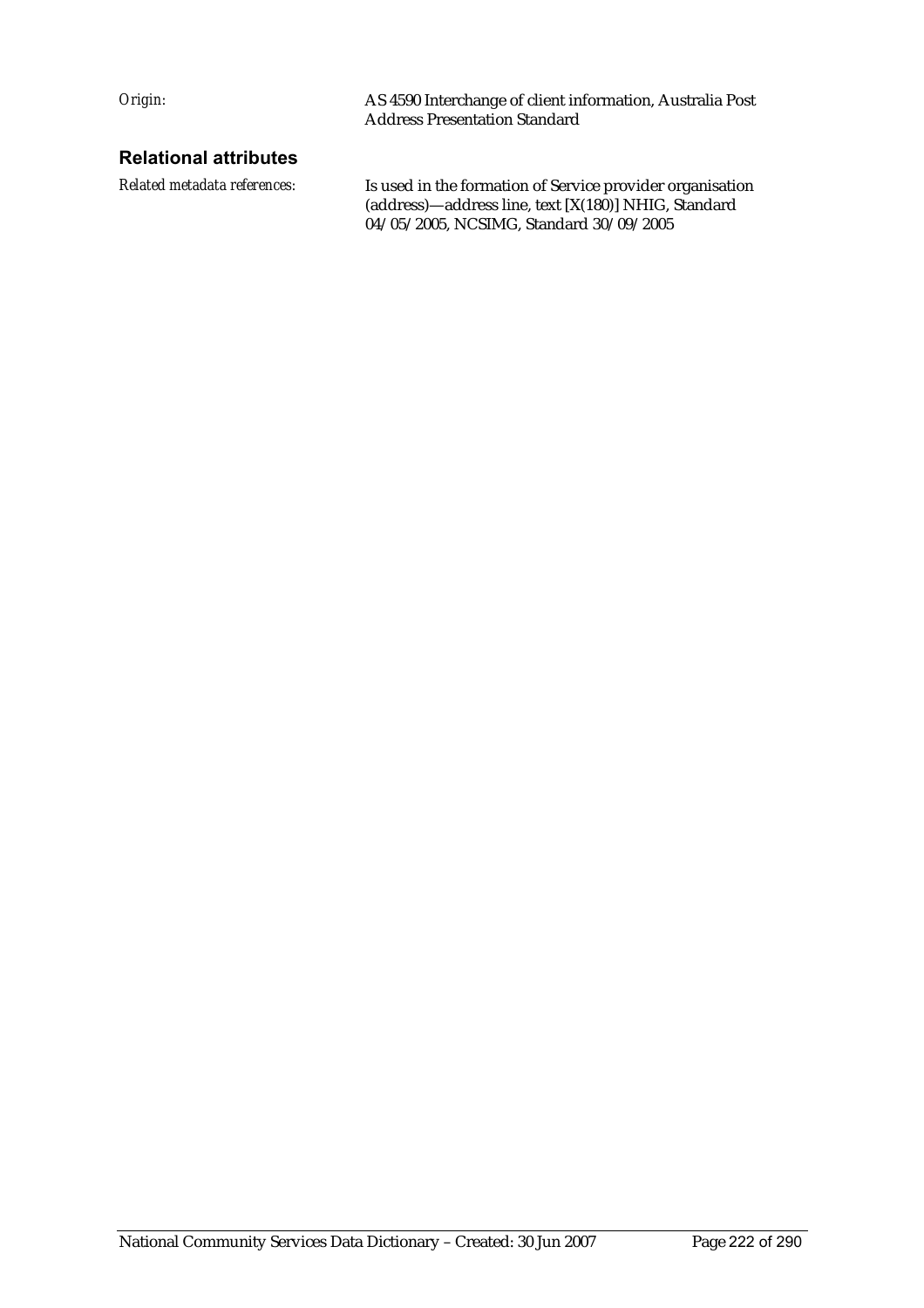# **Main language other than English spoken at home**

## **Identifying and definitional attributes**

| Metadata item type:         | Data Element                                                                                                                                                                                                                                                                                               |
|-----------------------------|------------------------------------------------------------------------------------------------------------------------------------------------------------------------------------------------------------------------------------------------------------------------------------------------------------|
| Technical name:             | Person—main language other than English spoken at home,<br>code (ASCL 2005) NN{NN}                                                                                                                                                                                                                         |
| <b>METeOR</b> identifier:   | 304133                                                                                                                                                                                                                                                                                                     |
| <b>Registration status:</b> | NHIG, Standard 08/02/2006<br>NCSIMG, Standard 29/04/2006<br>NHDAMG, Standard 10/02/2006                                                                                                                                                                                                                    |
| Definition:                 | The language reported by a person as the main language other<br>than English spoken by that person in his/her home (or most<br>recent private residential setting occupied by the person) to<br>communicate with other residents of the home or setting and<br>regular visitors, as represented by a code. |

# **Data element concept attributes**

| Data element concept: | Person-main language other than English spoken at home                                                                                                                                                                                                                           |
|-----------------------|----------------------------------------------------------------------------------------------------------------------------------------------------------------------------------------------------------------------------------------------------------------------------------|
| Definition:           | The language reported by a person as the main language other<br>than English spoken by that person in his/her home (or most<br>recent private residential setting occupied by the person) to<br>communicate with other residents of the home or setting and<br>regular visitors. |
| Object class:         | Person                                                                                                                                                                                                                                                                           |
| <b>Property:</b>      | Main language other than English spoken at home                                                                                                                                                                                                                                  |

# **Value domain attributes**

### **Representational attributes**

| <b>Classification scheme:</b> | <b>Australian Standard Classification of Languages 2005</b> |
|-------------------------------|-------------------------------------------------------------|
| <b>Representation class:</b>  | Code                                                        |
| Data type:                    | Number                                                      |
| <i>Format:</i>                | NN{NN}                                                      |
| Maximum character length:     | 4                                                           |

| <b>Guide for use:</b> | The Australian Standard Classification of Languages (ASCL)<br>has a three-level hierarchical structure. The most detailed level<br>of the classification consists of base units (languages) which are<br>represented by four-digit codes. The second level of the<br>classification comprises narrow groups of languages (the<br>Narrow Group level), identified by the first two digits. The<br>most general level of the classification consists of broad groups<br>of languages (the Broad Group level) and is identified by the<br>first digit. The classification includes Australian Indigenous<br>languages and sign languages. |
|-----------------------|----------------------------------------------------------------------------------------------------------------------------------------------------------------------------------------------------------------------------------------------------------------------------------------------------------------------------------------------------------------------------------------------------------------------------------------------------------------------------------------------------------------------------------------------------------------------------------------------------------------------------------------|
|                       | For example, the Lithuanian language has a code of 3102. In this<br>case 3 denotes that it is an Eastern European language, while 31<br>denotes that it is a Baltic language. The Pintupi Aboriginal<br>language is coded as 8713. In this case 8 denotes that it is an                                                                                                                                                                                                                                                                                                                                                                |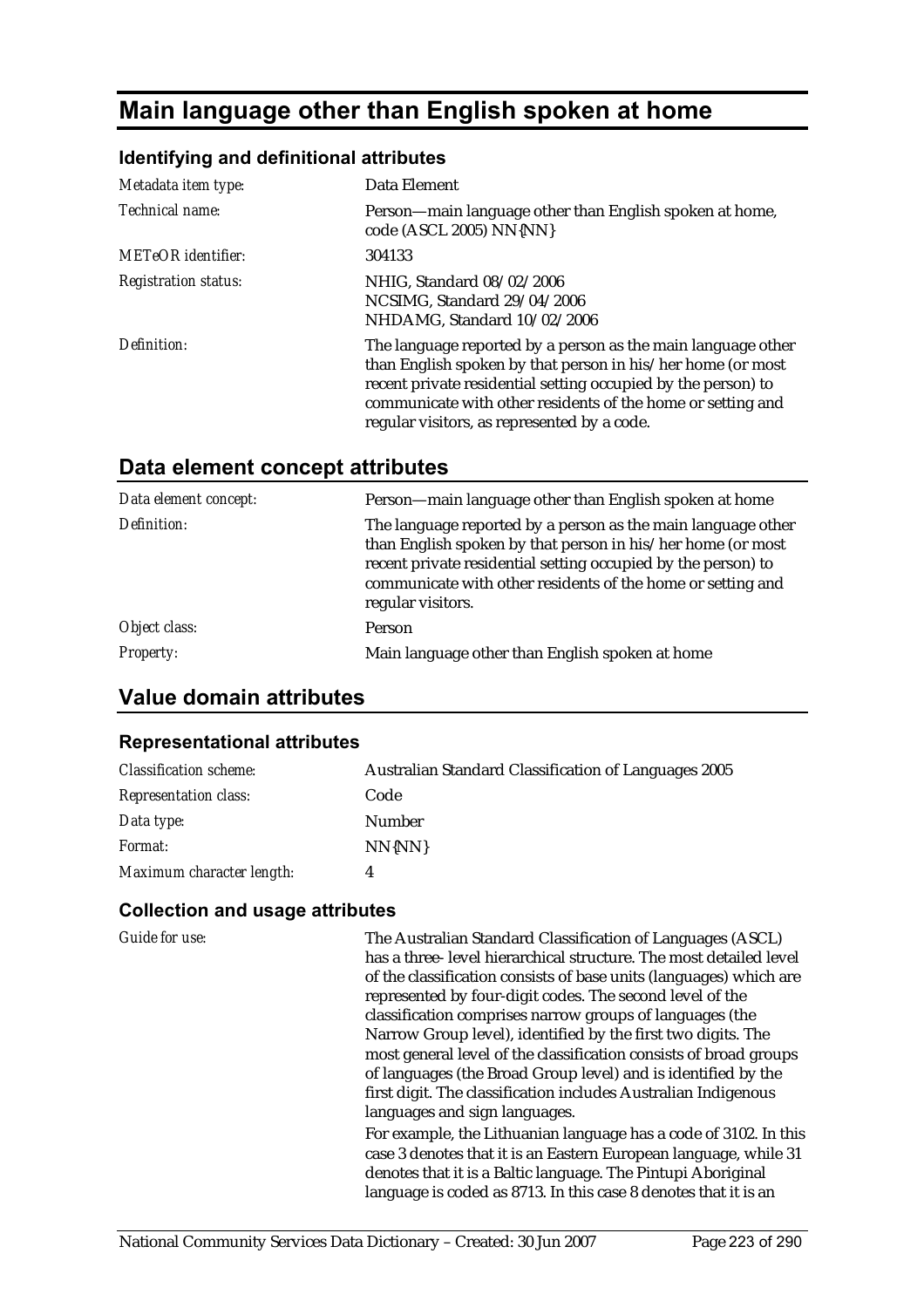Australian Indigenous language and 87 denotes that the language is Western Desert language.

Language data may be output at the Broad Group level, Narrow Group level or base level of the classification. If necessary significant Languages within a Narrow Group can be presented separately while the remaining Languages in the Narrow Group are aggregated. The same principle can be adopted to highlight significant Narrow Groups within a Broad Group.

# **Data element attributes**

| <b>Collection methods:</b> | Recommended question:                                                                                                                                                                                                                                                                                                                                                                                                                                                                                      |
|----------------------------|------------------------------------------------------------------------------------------------------------------------------------------------------------------------------------------------------------------------------------------------------------------------------------------------------------------------------------------------------------------------------------------------------------------------------------------------------------------------------------------------------------|
|                            | Do you/Does the person/Does (name) speak a language other<br>than English at home? (If more than one language, indicate the<br>one that is spoken most often.)                                                                                                                                                                                                                                                                                                                                             |
|                            | No (English only) _____                                                                                                                                                                                                                                                                                                                                                                                                                                                                                    |
|                            | Yes, Italian                                                                                                                                                                                                                                                                                                                                                                                                                                                                                               |
|                            | Yes, Greek                                                                                                                                                                                                                                                                                                                                                                                                                                                                                                 |
|                            | Yes, Cantonese                                                                                                                                                                                                                                                                                                                                                                                                                                                                                             |
|                            | Yes, Mandarin                                                                                                                                                                                                                                                                                                                                                                                                                                                                                              |
|                            | Yes, Arabic _____                                                                                                                                                                                                                                                                                                                                                                                                                                                                                          |
|                            | Yes, Vietnamese                                                                                                                                                                                                                                                                                                                                                                                                                                                                                            |
|                            | Yes, German                                                                                                                                                                                                                                                                                                                                                                                                                                                                                                |
|                            | Yes, Spanish                                                                                                                                                                                                                                                                                                                                                                                                                                                                                               |
|                            | Yes, Tagalog (Filipino) ____                                                                                                                                                                                                                                                                                                                                                                                                                                                                               |
|                            | Yes, Other (please specify)                                                                                                                                                                                                                                                                                                                                                                                                                                                                                |
|                            | This list reflects the nine most common languages other than<br>English spoken in Australia.                                                                                                                                                                                                                                                                                                                                                                                                               |
|                            | Languages may be added or deleted from the above short list to<br>reflect characteristics of the population of interest.                                                                                                                                                                                                                                                                                                                                                                                   |
|                            | Alternatively a tick box for 'English' and an 'Other - please<br>specify' response category could be used.                                                                                                                                                                                                                                                                                                                                                                                                 |
| Comments:                  | This metadata item is consistent with that used in the<br>Australian Census of Population and Housing and is<br>recommended for use whenever there is a requirement for<br>comparison with Census data.                                                                                                                                                                                                                                                                                                    |
|                            | This data element is important in identifying those people most<br>likely to suffer disadvantage in terms of their ability to access<br>services due to language and/or cultural difficulties. In<br>conjunction with Indigenous status, Proficiency in spoken<br>English and Country of birth this data element forms the<br>minimum core set of cultural and language indicators<br>recommended by the Australian Bureau of Statistics (ABS).                                                            |
|                            | Data on main language other than English spoken at home are<br>regarded as an indicator of 'active' ethnicity and also as useful<br>for the study of inter-generational language retention. The<br>availability of such data may help providers of health and<br>community services to effectively target the geographic areas or<br>population groups that need those services. It may be used for<br>the investigation and development of language services such as<br>interpreter/translation services. |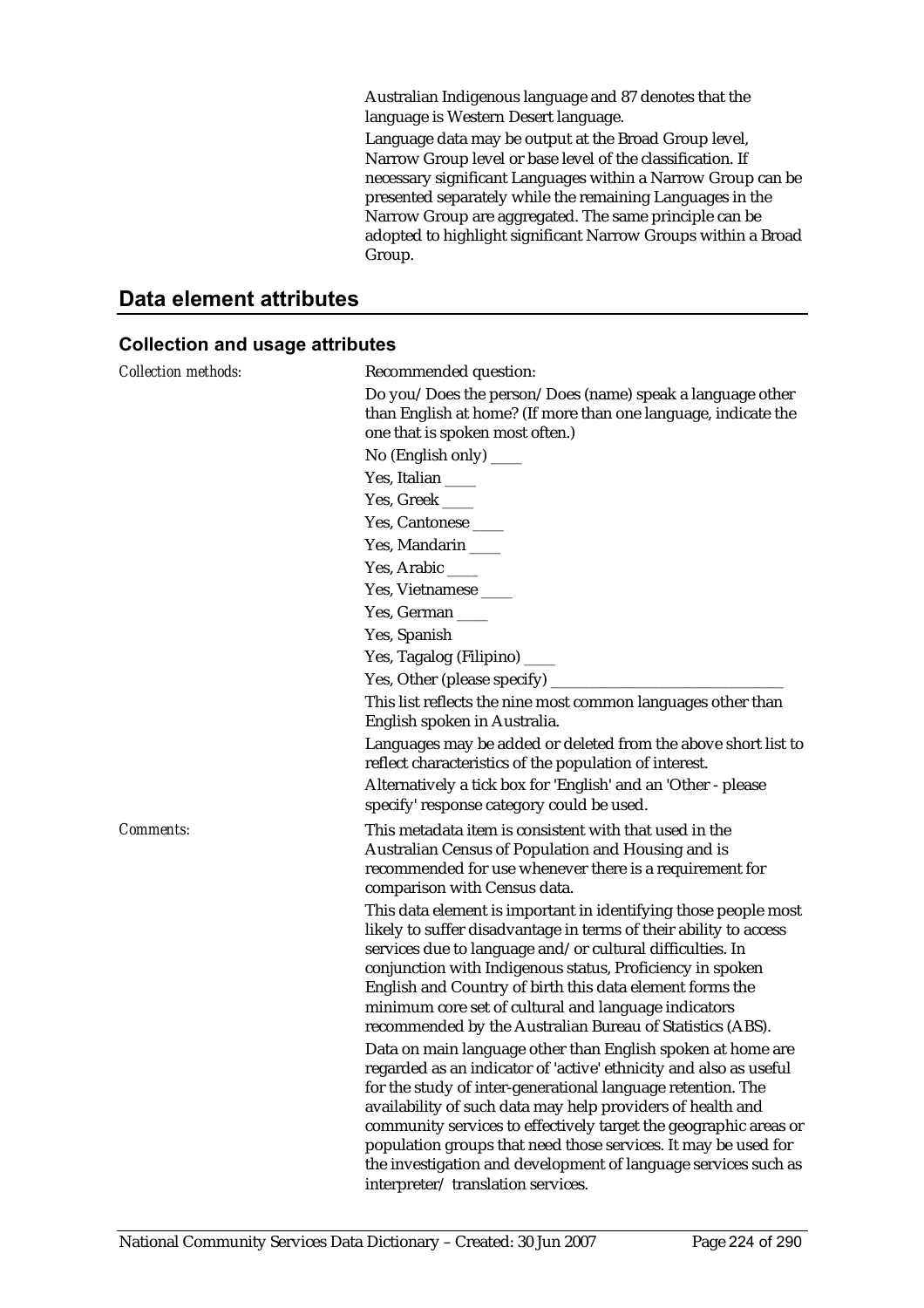#### **Source and reference attributes**

| Origin:                      | <b>Health Data Standards Committee</b>                                                                                                                                     |
|------------------------------|----------------------------------------------------------------------------------------------------------------------------------------------------------------------------|
|                              | <b>National Community Services Data Committee</b>                                                                                                                          |
|                              | Australian Bureau of Statistics 2005. Australian Standard<br>Classification of Languages (ASCL) 2005. Cat. no. 1267.0. 2nd<br>Edition, Canberra: ABS. Viewed 29 July 2005. |
| <b>Relational attributes</b> |                                                                                                                                                                            |
| Related metadata references: | See also Person—preferred language, code (ASCL 2005)<br>NN{NN} NHIG, Standard 08/02/2006, NCSIMG, Standard<br>29/04/2006                                                   |
|                              |                                                                                                                                                                            |

See also Person—first language spoken, code (ASCL 2005) NN{NN} NCSIMG, Standard 29/04/2006, NHDAMG, Standard 10/02/2006

Supersedes Person—main language other than English spoken at home, code (ASCL 1997) NN{NN} NHIG, Superseded 08/02/2006, NCSIMG, Superseded 29/04/2006, NHDAMG, Not progressed 13/10/2005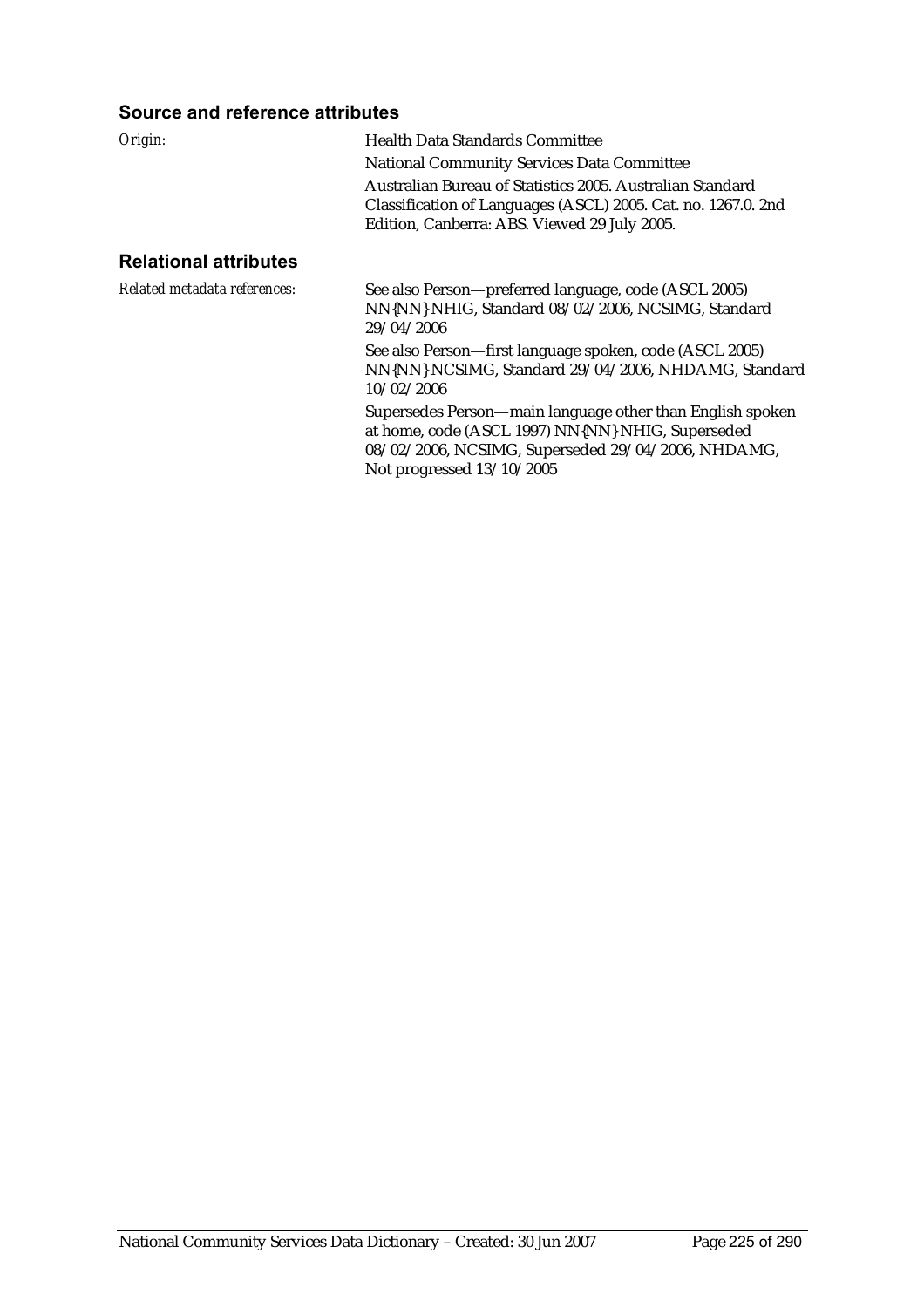# **Main occupation of person**

# **Identifying and definitional attributes**

| Metadata item type:         | Data Element                                                                     |
|-----------------------------|----------------------------------------------------------------------------------|
| Technical name:             | Person-occupation (main), code (ANZSCO 1st edition)<br>N[NNN]{NN}                |
| <b>METeOR</b> identifier:   | 350899                                                                           |
| <b>Registration status:</b> | NHIG, Standardisation pending 14/06/2007<br>NCSIMG, Standard 27/03/2007          |
| Definition:                 | The job in which the person is principally engaged, as<br>represented by a code. |

# **Data element concept attributes**

| Data element concept: | Person-occupation (main)                            |
|-----------------------|-----------------------------------------------------|
| Definition:           | The job in which the person is principally engaged. |
| Object class:         | <b>Person</b>                                       |
| <b>Property:</b>      | Occupation                                          |

# **Value domain attributes**

### **Representational attributes**

| <b>Classification scheme:</b> | Australian and New Zealand Standard Classification of<br>Occupations, First edition, 2006 |
|-------------------------------|-------------------------------------------------------------------------------------------|
| <b>Representation class:</b>  | Code                                                                                      |
| Data type:                    | Number                                                                                    |
| <i>Format:</i>                | N[NNN]{NN}                                                                                |
| Maximum character length:     | 6                                                                                         |

# **Data element attributes**

| Guide for use:             | A job in any given establishment is a set of tasks designed to be<br>performed by one individual in return for a wage or salary. For<br>persons with more than one job, the main job is the one in<br>which the person works the most hours.<br>Caution is advised in its use with regard to service providers as<br>their activity as a service provider may not be their main<br>occupation. |
|----------------------------|------------------------------------------------------------------------------------------------------------------------------------------------------------------------------------------------------------------------------------------------------------------------------------------------------------------------------------------------------------------------------------------------|
| <b>Collection methods:</b> | This metadata item should only be collected from people whose<br>Labour force status is employed.                                                                                                                                                                                                                                                                                              |
|                            | Occupation is too complex and diverse an issue to fit neatly into<br>any useable small group of categories. Therefore ABS<br>recommend that this metadata item be collected by using the<br>following two open-ended questions:                                                                                                                                                                |
|                            | Q1. In the main job held last week (or other recent reference<br>period), what was your/the person's occupation?                                                                                                                                                                                                                                                                               |
|                            | Q2. What are the main tasks that you/the person usually<br>perform(s) in that occupation? The information gained from<br>these two questions can then be used to select an appropriate                                                                                                                                                                                                         |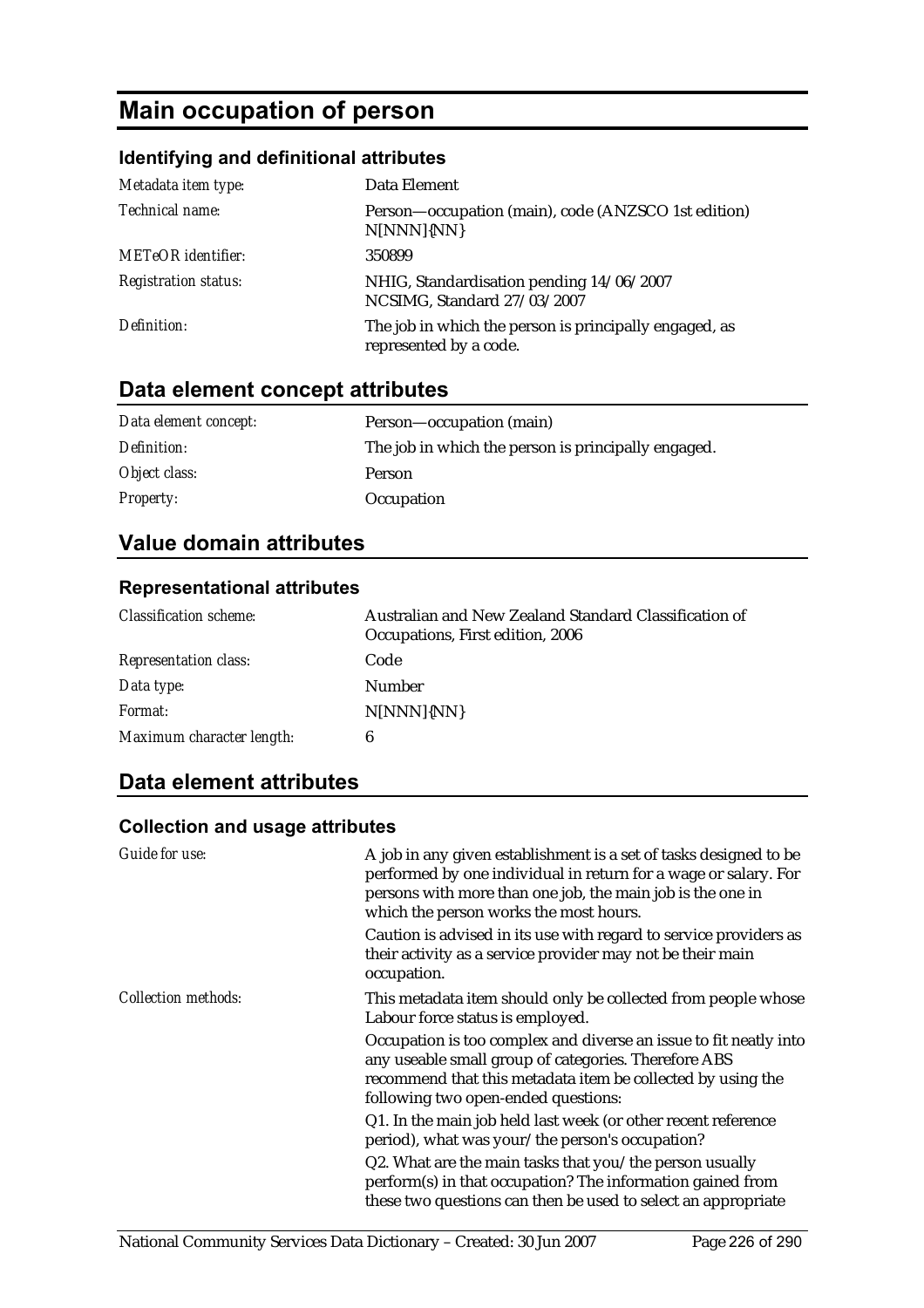|                                 | code from the ANZSCO at any of the available levels (see Guide<br>for use section).<br>If only one question is asked, question one should be used. The<br>use of question one only, however, sometimes elicits responses<br>which do not provide a clear occupation title and specification<br>of tasks performed. As a result accurate coding at unit group or<br>occupation level may not be possible.<br>While agencies are encouraged to use the recommended<br>question described above, it is acknowledged that this is not<br>always possible in practice. For example, where the data<br>collection is a by-product of the provision of a health or<br>community service, the information may be ascertained using<br>different means. However, due to the complexities of the<br>metadata item 'Main occupation of person', this will result in<br>inaccurate information. The recommended question should be<br>used wherever possible. |  |
|---------------------------------|---------------------------------------------------------------------------------------------------------------------------------------------------------------------------------------------------------------------------------------------------------------------------------------------------------------------------------------------------------------------------------------------------------------------------------------------------------------------------------------------------------------------------------------------------------------------------------------------------------------------------------------------------------------------------------------------------------------------------------------------------------------------------------------------------------------------------------------------------------------------------------------------------------------------------------------------------|--|
| Comments:                       | This metadata item may be useful in gaining an understanding<br>of a clients situation and needs. For example, the occupation of<br>a person with a disability may be directly relevant to the type of<br>aids that they require.                                                                                                                                                                                                                                                                                                                                                                                                                                                                                                                                                                                                                                                                                                                 |  |
|                                 | National Health Data Dictionary (NHDD) specific:                                                                                                                                                                                                                                                                                                                                                                                                                                                                                                                                                                                                                                                                                                                                                                                                                                                                                                  |  |
|                                 | Injury surveillance - There is considerable user demand for data<br>on occupation-related injury and illness, including from<br>Worksafe Australia and from industry, where unnecessary<br>production costs are known in some areas and suspected to be<br>related to others in work-related illness, injury and disability.                                                                                                                                                                                                                                                                                                                                                                                                                                                                                                                                                                                                                      |  |
| Source and reference attributes |                                                                                                                                                                                                                                                                                                                                                                                                                                                                                                                                                                                                                                                                                                                                                                                                                                                                                                                                                   |  |
| Origin:                         | Australian Bureau of Statistics 2006. Australian New Zealand<br>Standard Classification of Occupations (ANZSCO) (Cat. no.<br>1220.0) (First edition), Viewed 13 March 2007.                                                                                                                                                                                                                                                                                                                                                                                                                                                                                                                                                                                                                                                                                                                                                                       |  |

## **Relational attributes**

| Related metadata references: | Supersedes Person—occupation (main), code (ASCO 2nd edn)   |
|------------------------------|------------------------------------------------------------|
|                              | N[NNN]{-NN} NHIG, Standard 01/03/2005, NCSIMG,             |
|                              | Superseded 27/03/2007, NHDAMG, Standard 10/02/2006         |
|                              | See also Person—labour force status, code N NHIG, Standard |
|                              | $01/03/2005$ , NCSIMG, Standard $01/03/2005$ , NHDAMG,     |
|                              | Standard 01/03/2005                                        |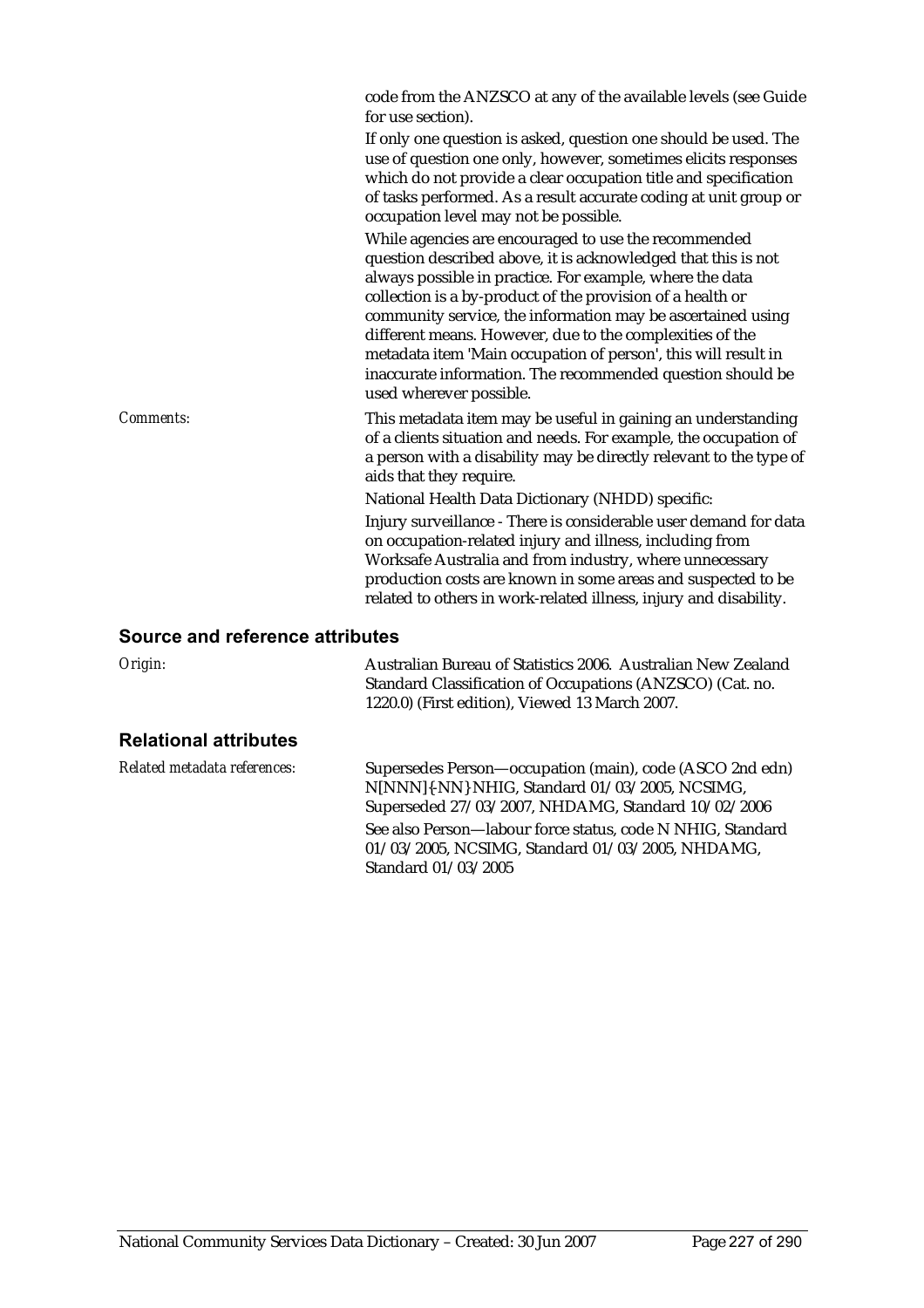# **Marital status**

## **Identifying and definitional attributes**

| Metadata item type:                | Data Element                                                                                                                                                                                                        |
|------------------------------------|---------------------------------------------------------------------------------------------------------------------------------------------------------------------------------------------------------------------|
| Technical name:                    | Person—marital status, code N                                                                                                                                                                                       |
| METeOR identifier:                 | 291045                                                                                                                                                                                                              |
| <i><b>Registration status:</b></i> | NHIG, Standard 04/05/2005<br>NCSIMG, Standard 25/08/2005<br>NHDAMG, Standard 10/02/2006                                                                                                                             |
| Definition:                        | A person's current relationship status in terms of a couple<br>relationship or, for those not in a couple relationship, the<br>existence of a current or previous registered marriage, as<br>represented by a code. |

# **Data element concept attributes**

| Data element concept: | Person-marital status                                                                                                                                                                                                                                    |
|-----------------------|----------------------------------------------------------------------------------------------------------------------------------------------------------------------------------------------------------------------------------------------------------|
| Definition:           | A person's current relationship status in terms of a couple<br>relationship or, for those not in a couple relationship, the<br>existence of a current or previous registered marriage.                                                                   |
| Context:              | Marital status is a core metadata item in a wide range of social,<br>labour and demographic statistics. Its main purpose is analysis<br>of the association of marital status with the need for and use of<br>services, and for epidemiological analysis. |
|                       | Marital status also acts as an indicator for the level of support<br>adult recipients of the welfare system have at home. The item is<br>also used in comparisons of administrative data and population<br>censuses and surveys.                         |
| Object class:         | Person                                                                                                                                                                                                                                                   |
| <b>Property:</b>      | <b>Marital status</b>                                                                                                                                                                                                                                    |

# **Value domain attributes**

### **Representational attributes**

| <b>Representation class:</b> | Code          |                                   |
|------------------------------|---------------|-----------------------------------|
| Data type:                   | <b>Number</b> |                                   |
| Format:                      | N             |                                   |
| Maximum character length:    | 1             |                                   |
| Permissible values:          | Value         | Meaning                           |
|                              | 1             | Never married                     |
|                              | 2             | Widowed                           |
|                              | 3             | Divorced                          |
|                              | 4             | Separated                         |
|                              | 5             | Married (registered and de facto) |
| Supplementary values:        | 6             | Not stated/inadequately described |

## **Collection and usage attributes**

| <b>Guide for use:</b> |  |
|-----------------------|--|
|                       |  |

Refers to the current marital status of a person. CODE 2 Widowed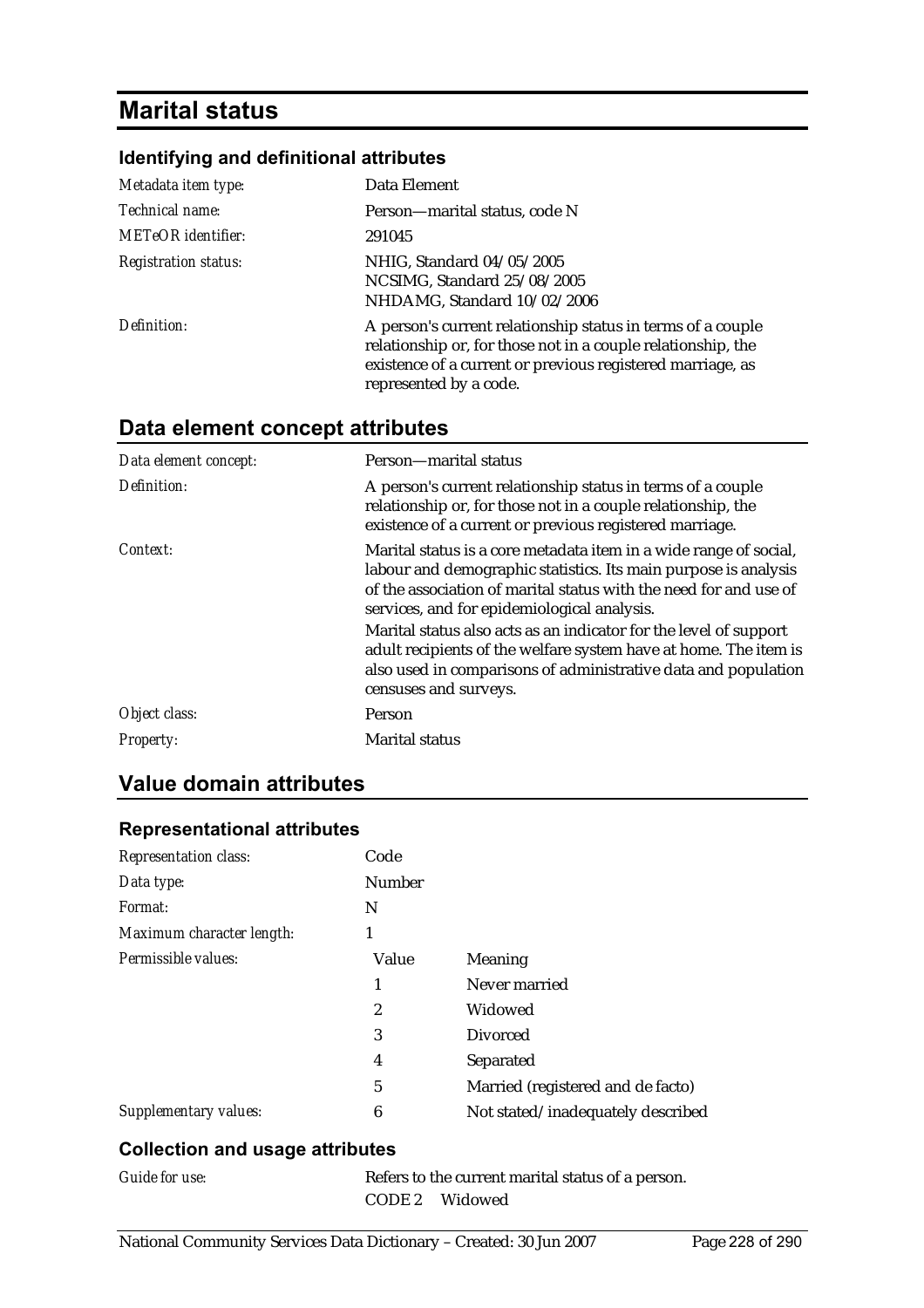This code usually refers to registered marriages but when self reported may also refer to de facto marriages.

CODE 4 Separated

This code refers to registered marriages but when self reported may also refer to de facto marriages.

CODE 5 Married (registered and de facto) Includes people who have been divorced or widowed but have since re-married, and should be generally accepted as applicable to all de facto couples, including of the same sex. CODE 6 Not stated/inadequately described This code is not for use on primary collection forms. It is primarily for use in administrative collections when transferring data from data sets where the item has not been collected.

#### **Source and reference attributes**

*Origin:* The ABS standards for the collection of Social and Registered marital status appear on the ABS Website. Australian Bureau of Statistics. Family, household and income unit variables. Cat. no. 1286.0. Canberra: ABS.

## **Data element attributes**

| <b>Collection methods:</b> | This metadata item collects information on social marital status.<br>The recommended question module is:                                                                                                                                                                                                                                                                                                              |
|----------------------------|-----------------------------------------------------------------------------------------------------------------------------------------------------------------------------------------------------------------------------------------------------------------------------------------------------------------------------------------------------------------------------------------------------------------------|
|                            | Do you/Does the person usually live with a partner in a<br>registered or de facto marriage?                                                                                                                                                                                                                                                                                                                           |
|                            | Yes, in a registered marriage                                                                                                                                                                                                                                                                                                                                                                                         |
|                            | Yes, in a defacto marriage                                                                                                                                                                                                                                                                                                                                                                                            |
|                            | No, never married                                                                                                                                                                                                                                                                                                                                                                                                     |
|                            | No, separated                                                                                                                                                                                                                                                                                                                                                                                                         |
|                            | No, divorced                                                                                                                                                                                                                                                                                                                                                                                                          |
|                            | No, widowed                                                                                                                                                                                                                                                                                                                                                                                                           |
|                            | It should be noted that information on marital status is collected<br>differently by the ABS, using a set of questions. However, the<br>question outlined above is suitable and mostly sufficient for use<br>within the health and community services fields. See Source<br>document for information on how to access the ABS standards.                                                                              |
|                            | While agencies are encouraged to use the recommended<br>question described above, it is acknowledged that this is not<br>always possible in practice. For example, where the data<br>collection is a by-product of the provision of a health or<br>community service, the information may be ascertained using<br>different means. However, the recommended question should<br>be used wherever practically possible. |
| <b>Comments:</b>           | The ABS standards identify two concepts of marital status:                                                                                                                                                                                                                                                                                                                                                            |
|                            | Registered marital status - defined as whether a person has,<br>or has had, a registered marriage;                                                                                                                                                                                                                                                                                                                    |
|                            | Social marital status - based on a person's living<br>٠<br>arrangement (including de facto marriages), as reported by<br>the person.                                                                                                                                                                                                                                                                                  |
|                            | It is recommended that the social marital status concept be                                                                                                                                                                                                                                                                                                                                                           |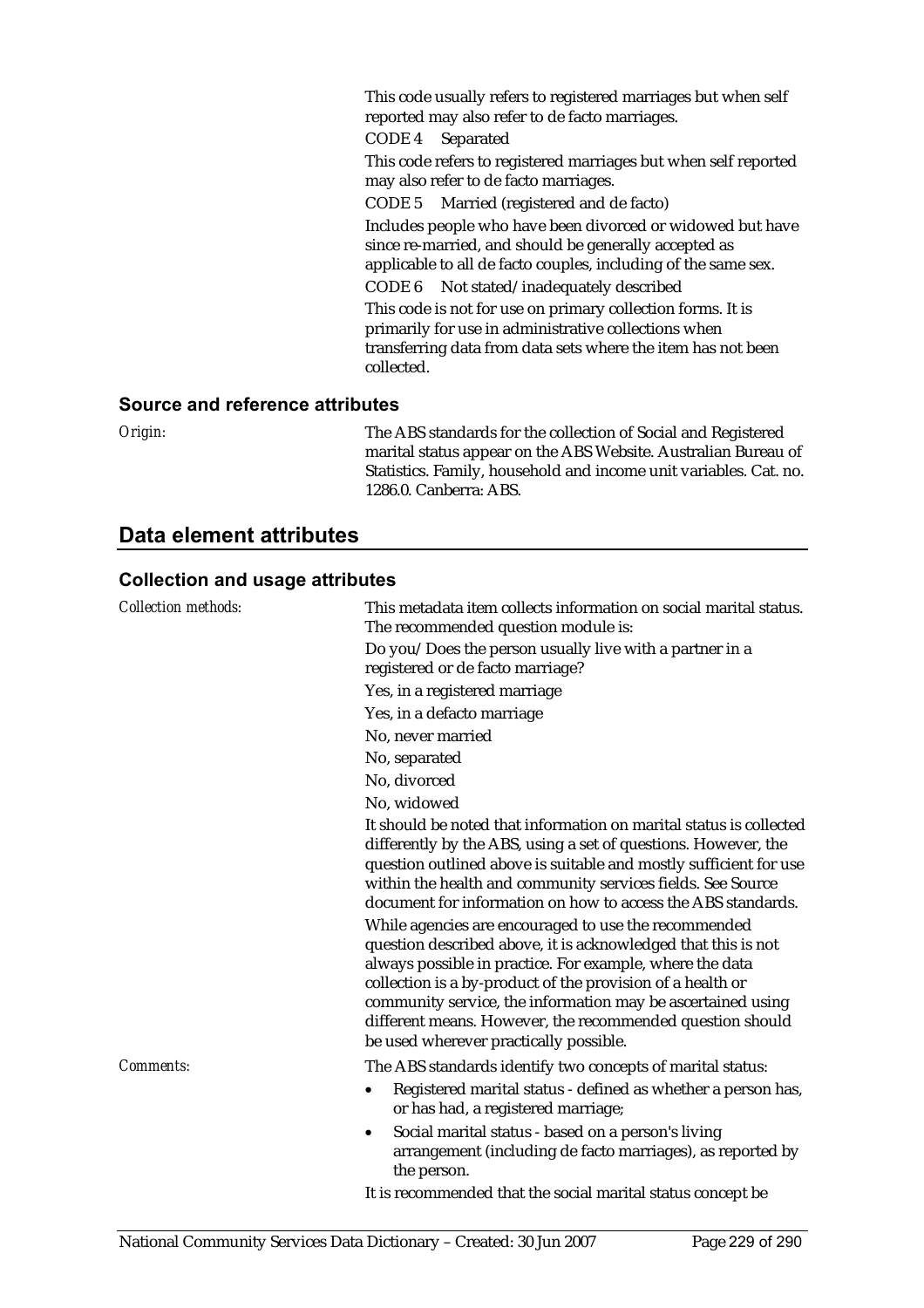collected when information on social support/home arrangements is sought, whereas the registered marital status concept need only be collected where it is specifically required for the purposes of the collection.

While marital status is an important factor in assessing the type and extent of support needs, such as for the elderly living in the home environment, marital status does not adequately address the need for information about social support and living arrangement and other data elements need to be formulated to capture this information.

| Origin:                      | National Health Data Standards Committee<br><b>National Community Services Data Committee</b>          |
|------------------------------|--------------------------------------------------------------------------------------------------------|
| <b>Relational attributes</b> |                                                                                                        |
| Related metadata references: | Supersedes Person-marital status, code N NHIG, Superseded<br>04/05/2005, NCSIMG, Superseded 25/08/2005 |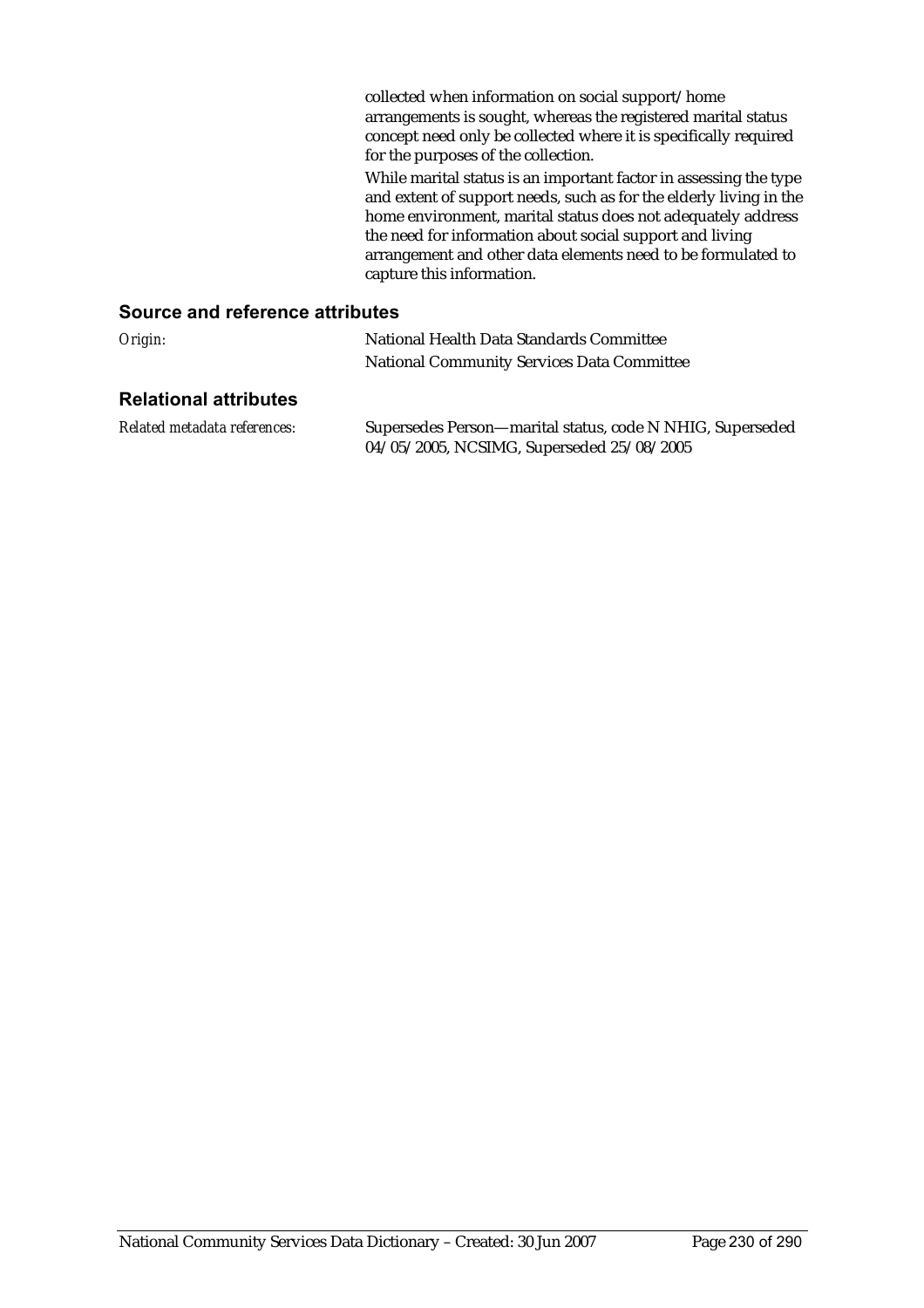# **Mother's original family name**

### **Identifying and definitional attributes**

| Metadata item type:         | Data Element                                                                                          |
|-----------------------------|-------------------------------------------------------------------------------------------------------|
| Technical name:             | Person—mother's original family name, text $[X(40)]$                                                  |
| <b>METeOR</b> identifier:   | 270262                                                                                                |
| <b>Registration status:</b> | NHIG, Standard 01/03/2005<br>NCSIMG, Standard 01/03/2005                                              |
| Definition:                 | The original family name of the person's mother as reported by<br>the person, as represented by text. |

# **Data element concept attributes**

| Data element concept: | Person—mother's original family name                                          |
|-----------------------|-------------------------------------------------------------------------------|
| Definition:           | The original family name of the person's mother as reported by<br>the person. |
| Context:              | May be used to confirm the identity of a person.                              |
| Object class:         | Person                                                                        |
| <b>Property:</b>      | Mother's original family name                                                 |

# **Value domain attributes**

### **Representational attributes**

| <b>Representation class:</b> | Text          |
|------------------------------|---------------|
| Data type:                   | <b>String</b> |
| <i>Format:</i>               | [X(40)]       |
| Maximum character length:    | 40            |

# **Data element attributes**

#### **Collection and usage attributes**

| Guide for use:             | Mixed case should be used (rather than upper case only).                                                                       |
|----------------------------|--------------------------------------------------------------------------------------------------------------------------------|
| <i>Collection methods:</i> | See relevant paragraphs in the collection methods section of the<br>metadata item Person (name)—family name, text $X[X(39)]$ . |

| Submitting organisation:     | Standards Australia                                                                                                         |
|------------------------------|-----------------------------------------------------------------------------------------------------------------------------|
| Origin:                      | National Health Data Committee                                                                                              |
|                              | <b>National Community Services Data Committee</b>                                                                           |
|                              | Standards Australia 2002. Australian Standard AS5017-2002<br>Health Care Client Identification. Sydney: Standards Australia |
| <b>Relational attributes</b> |                                                                                                                             |
| Related metadata references: | Supersedes Mother's original family name, version 2, DE, Int.<br>NCSDD & NHDD, NCSIMG & NHIMG, Superseded<br>01/03/2005     |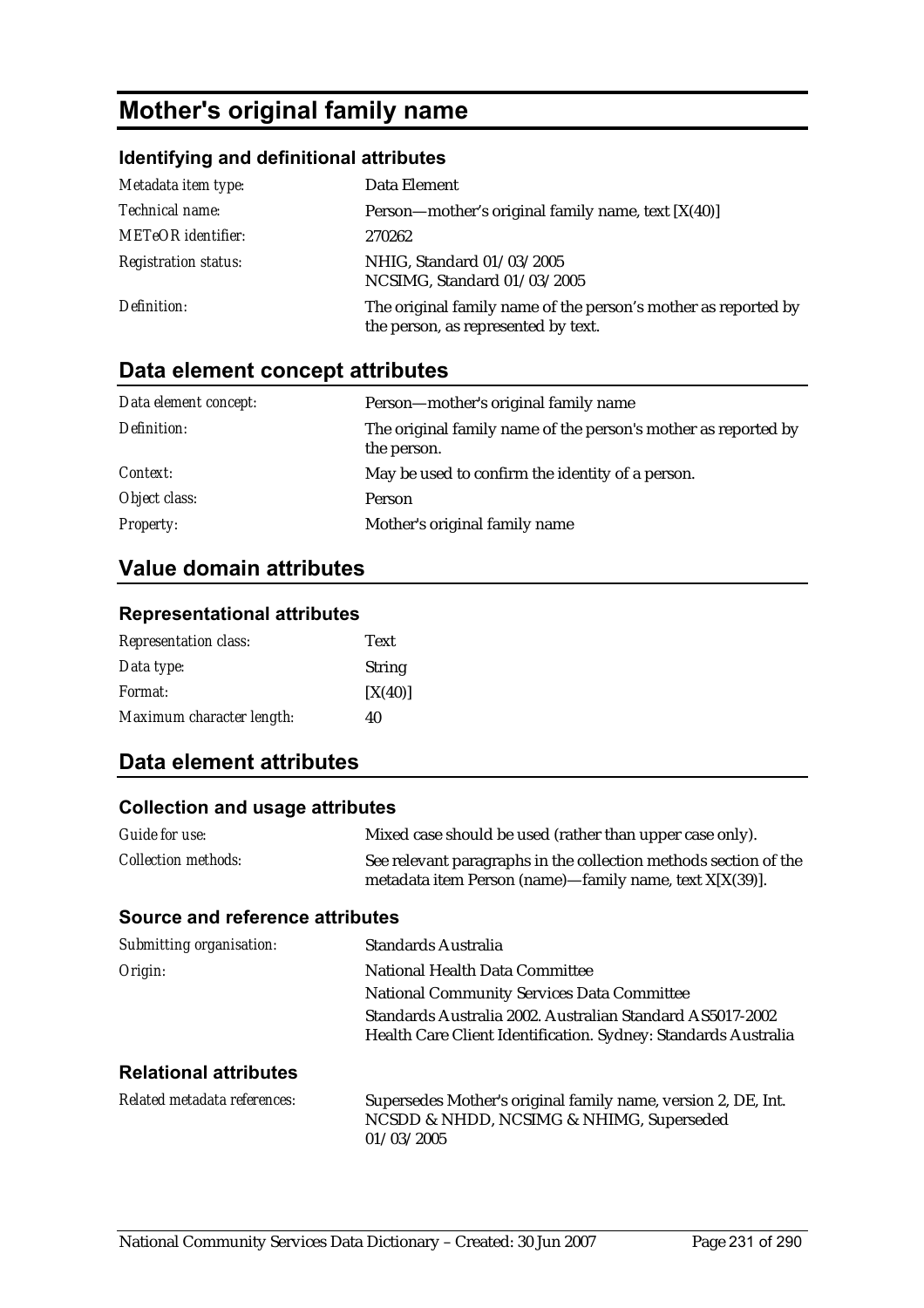# **Name context flag**

#### **Identifying and definitional attributes**

| Metadata item type:         | Data Element                                                                                                  |
|-----------------------------|---------------------------------------------------------------------------------------------------------------|
| Technical name:             | Person (name)—name conditional use flag, code N                                                               |
| Synonymous names:           | Name conditional use flag                                                                                     |
| <b>METeOR</b> identifier:   | 287101                                                                                                        |
| <b>Registration status:</b> | NHIG, Standard 04/05/2005<br>NCSIMG, Standard 25/08/2005                                                      |
| Definition:                 | An indicator of specific conditions that may be applied to an<br>individual's name, as represented by a code. |

# **Data element concept attributes**

| Data element concept: | Person (name)—name conditional use flag                                             |
|-----------------------|-------------------------------------------------------------------------------------|
| Definition:           | An indicator of specific conditions that may be applied to an<br>individual's name. |
| Object class:         | Person                                                                              |
| <b>Property:</b>      | Name conditional use flag                                                           |

## **Value domain attributes**

#### **Representational attributes**

| <b>Representation class:</b> | Code             |                                      |
|------------------------------|------------------|--------------------------------------|
| Data type:                   | <b>Number</b>    |                                      |
| Format:                      | N                |                                      |
| Maximum character length:    |                  |                                      |
| Permissible values:          | Value            | Meaning                              |
|                              | 1                | Unreliable information               |
|                              | $\boldsymbol{2}$ | Name not for continued use           |
|                              | 3                | Special privacy/security requirement |

## **Data element attributes**

#### **Collection and usage attributes**

*Guide for use:* A single Person name may have multiple Name conditional use flags associated with it. Record as many as applicable. Code 1 - Unreliable information: should be used where it is known that the name recorded is a fictitious or partial name. These names should not be used for matching client data. Code 2 - Name not for continued use, indicates that this name should NOT be used when referring to this person. The name is retained for identification purposes only. For Aboriginal and Torres Strait Islanders, certain tribal names may become 'not for continued use' due to the death of a relative.

Code 3 – Special privacy/security requirements– may apply to names for which episodes are attached that should only be accessible to specified authorised persons. There must be a specific need to implement this additional security level. Local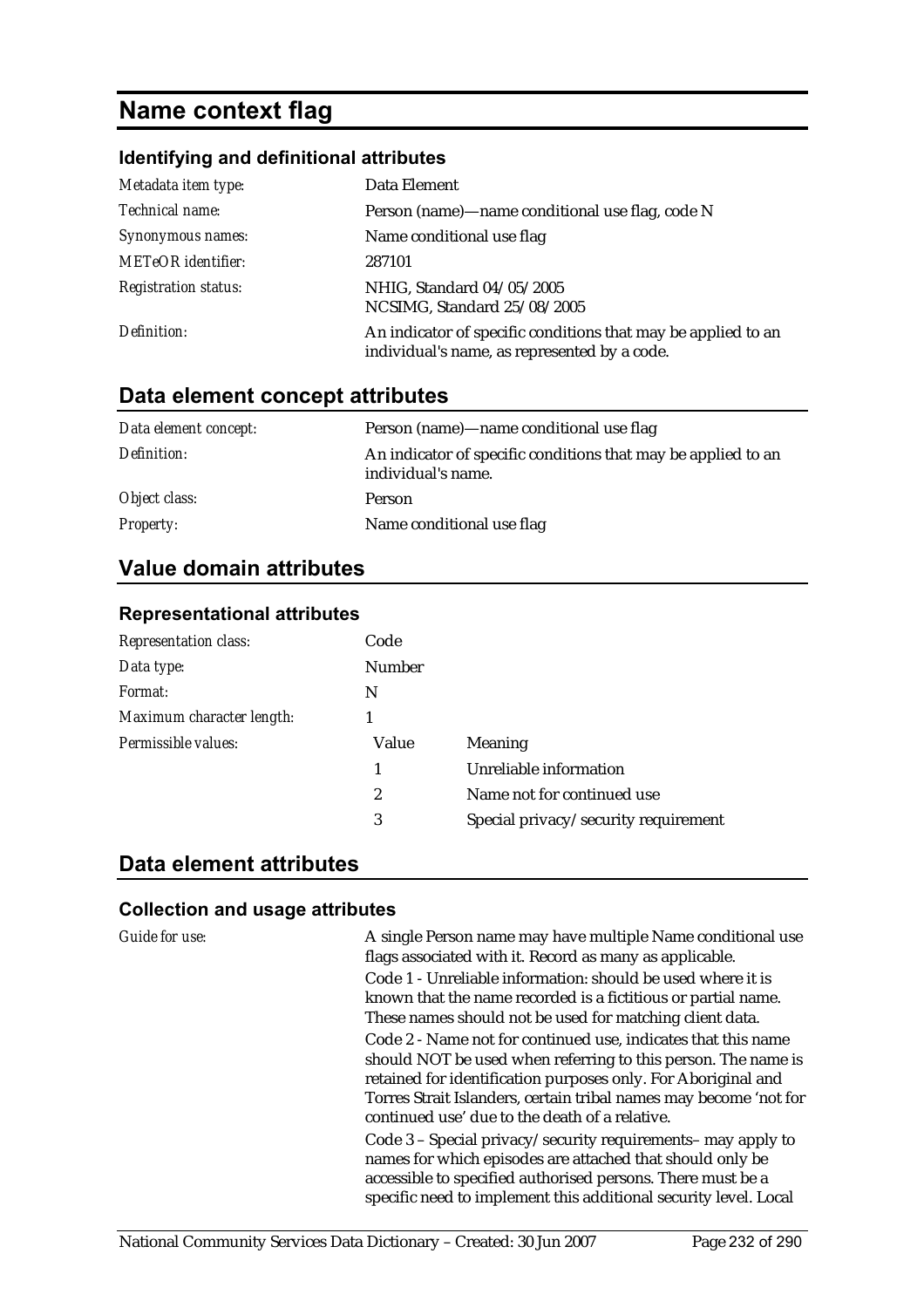#### policy should provide guidance to the use of this code.

| Submitting organisation:     | Standards Australia                                                                                                         |
|------------------------------|-----------------------------------------------------------------------------------------------------------------------------|
| Origin:                      | National Health Data Committee                                                                                              |
|                              | <b>National Community Services Data Committee</b>                                                                           |
|                              | Standards Australia 2002. Australian Standard AS5017-2002<br>Health Care Client Identification. Sydney: Standards Australia |
| Reference documents:         | AS4846 Health Care Provider Identification, 2004, Sydney:<br>Standards Australia                                            |
| <b>Relational attributes</b> |                                                                                                                             |
| Related metadata references: | Supersedes Person (name)—name context flag, code N NHIG,<br>Superseded 04/05/2005, NCSIMG, Superseded 25/08/2005            |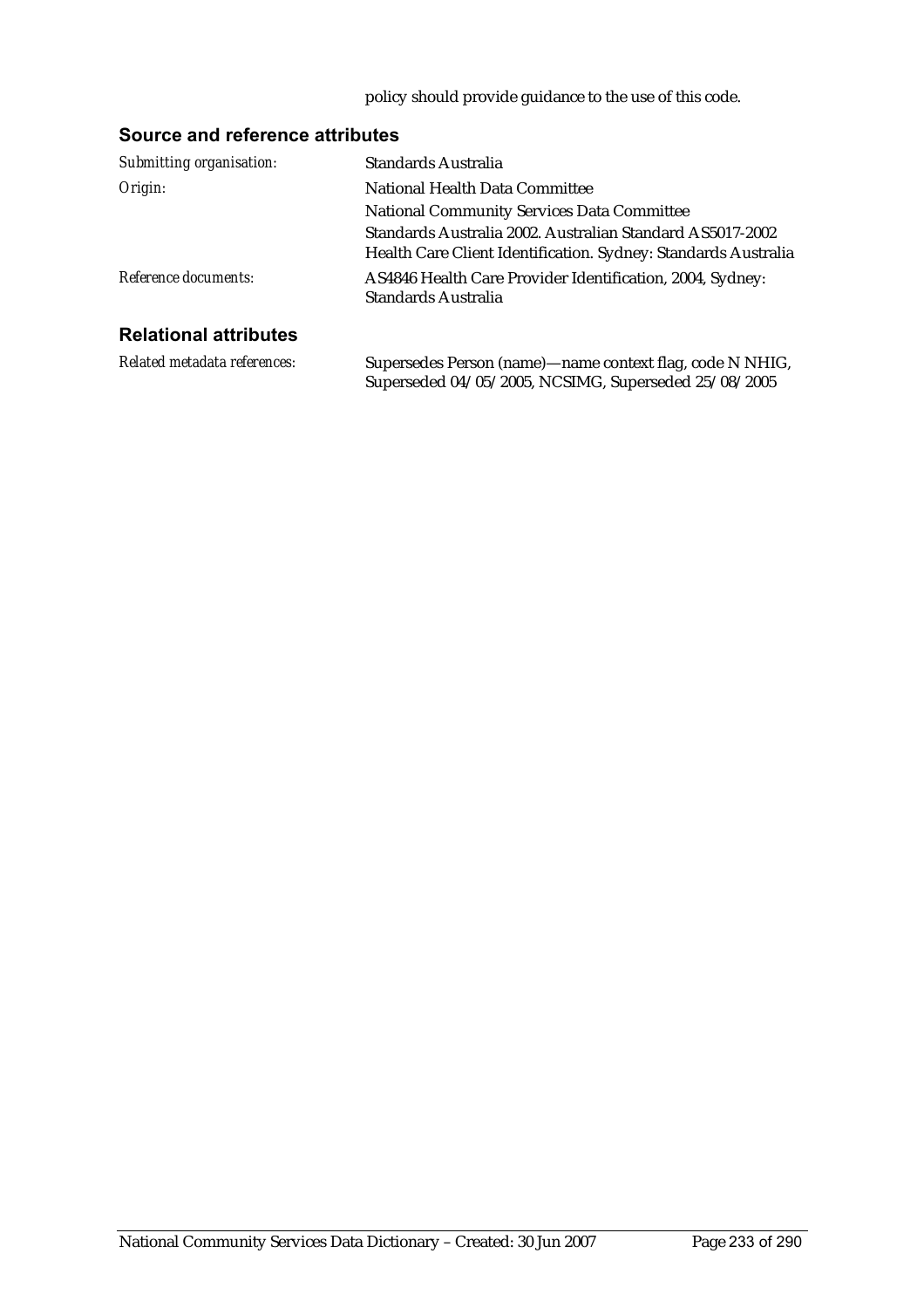# **Name suffix**

#### **Identifying and definitional attributes**

| Metadata item type:         | Data Element                                                                                                                                                             |
|-----------------------------|--------------------------------------------------------------------------------------------------------------------------------------------------------------------------|
| Technical name:             | Person (name)—name suffix, text $[A(12)]$                                                                                                                                |
| <b>METeOR</b> identifier:   | 287164                                                                                                                                                                   |
| <b>Registration status:</b> | NHIG, Standard 04/05/2005<br>NCSIMG, Standard 25/08/2005                                                                                                                 |
| Definition:                 | Additional term following a person's name used to identify a<br>person when addressing them by name, whether by mail, by<br>phone, or in person, as represented by text. |

## **Data element concept attributes**

| Data element concept: | Person (name)—name suffix                                                                                                                        |
|-----------------------|--------------------------------------------------------------------------------------------------------------------------------------------------|
| Definition:           | Additional term following a person's name used to identify a<br>person when addressing them by name, whether by mail, by<br>phone, or in person. |
| Object class:         | Person                                                                                                                                           |
| <b>Property:</b>      | Name suffix                                                                                                                                      |

## **Value domain attributes**

#### **Representational attributes**

| <b>Representation class:</b> | Text          |
|------------------------------|---------------|
| Data type:                   | <b>String</b> |
| <i>Format:</i>               | [A(12)]       |
| Maximum character length:    | 12            |

#### **Collection and usage attributes**

| <b>Guide for use:</b> | Valid abbreviations from the Australian Standard AS4590-1999 |
|-----------------------|--------------------------------------------------------------|
|                       | Interchange of client information.                           |

#### **Source and reference attributes**

*Origin:* Standards Australia 1999. Australian Standard AS4590-1999 Interchange of Client Information. Sydney: Standards Australia Standards Australia 2002. Australian Standard AS5017-2002 Health Care Client Identification. Sydney: Standards Australia

## **Data element attributes**

| Guide for use:             | Mixed case should be used (rather than upper case only).                                                                                                                                         |
|----------------------------|--------------------------------------------------------------------------------------------------------------------------------------------------------------------------------------------------|
|                            | Examples of name suffixes are 'Jr' for Junior and 'MP' for<br>Member of Parliament.                                                                                                              |
| <i>Collection methods:</i> | A person's name may have multiple Name suffixes. For the<br>purpose of positive identification of a person, each Name suffix<br>must have an associated Name suffix sequence number<br>recorded. |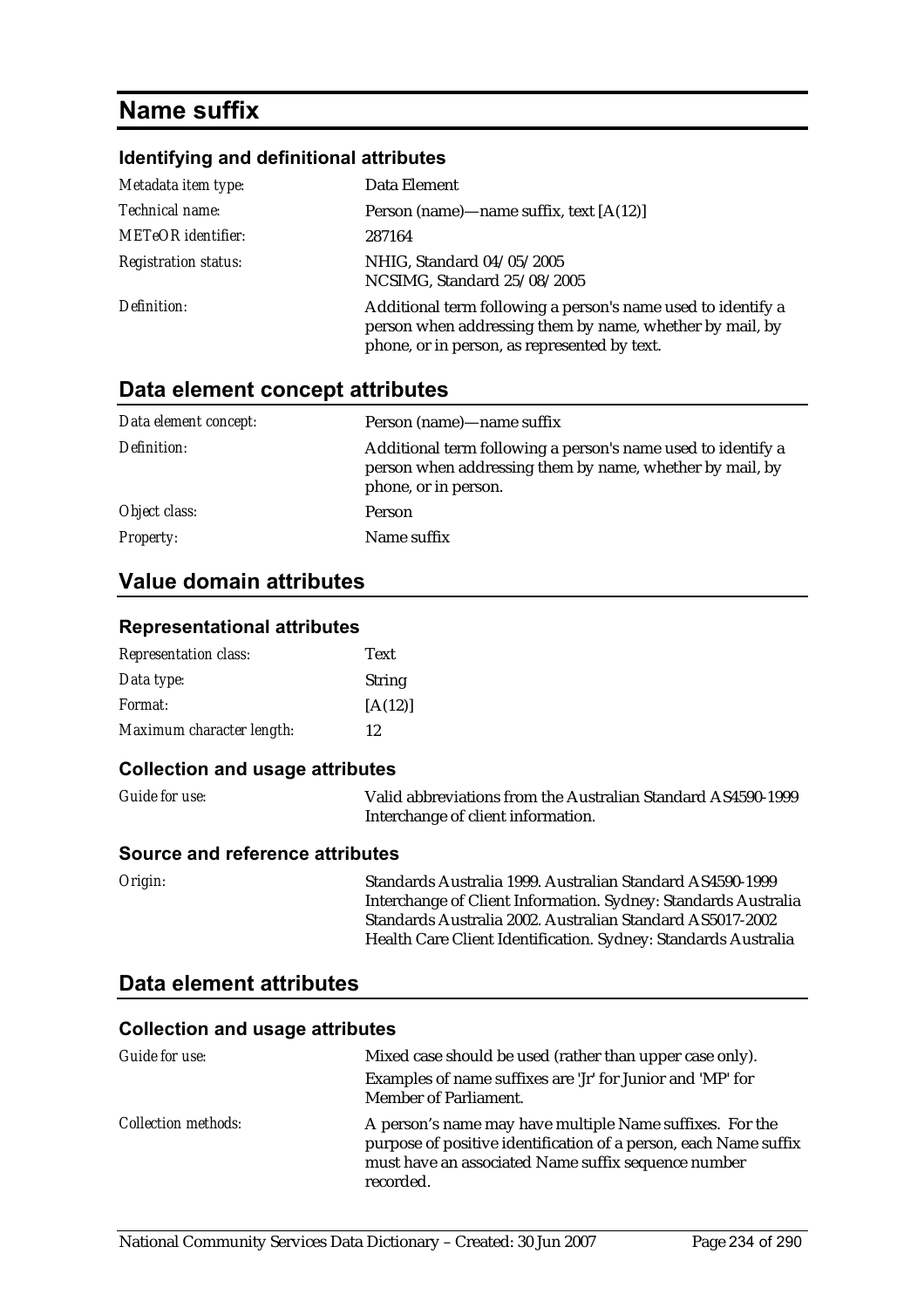### **Source and reference attributes**

| Submitting organisation:     | Standards Australia                                                              |
|------------------------------|----------------------------------------------------------------------------------|
| Origin:                      | National Health Data Committee                                                   |
|                              | <b>National Community Services Data Committee</b>                                |
| Reference documents:         | AS4846 Health Care Provider Identification, 2004, Sydney:<br>Standards Australia |
| <b>Relational attributes</b> |                                                                                  |
| Related metadata references: | Supersedes Person (name)—name suffix, text [A(12)] NHIG,                         |

Superseded 04/05/2005, NCSIMG, Superseded 25/08/2005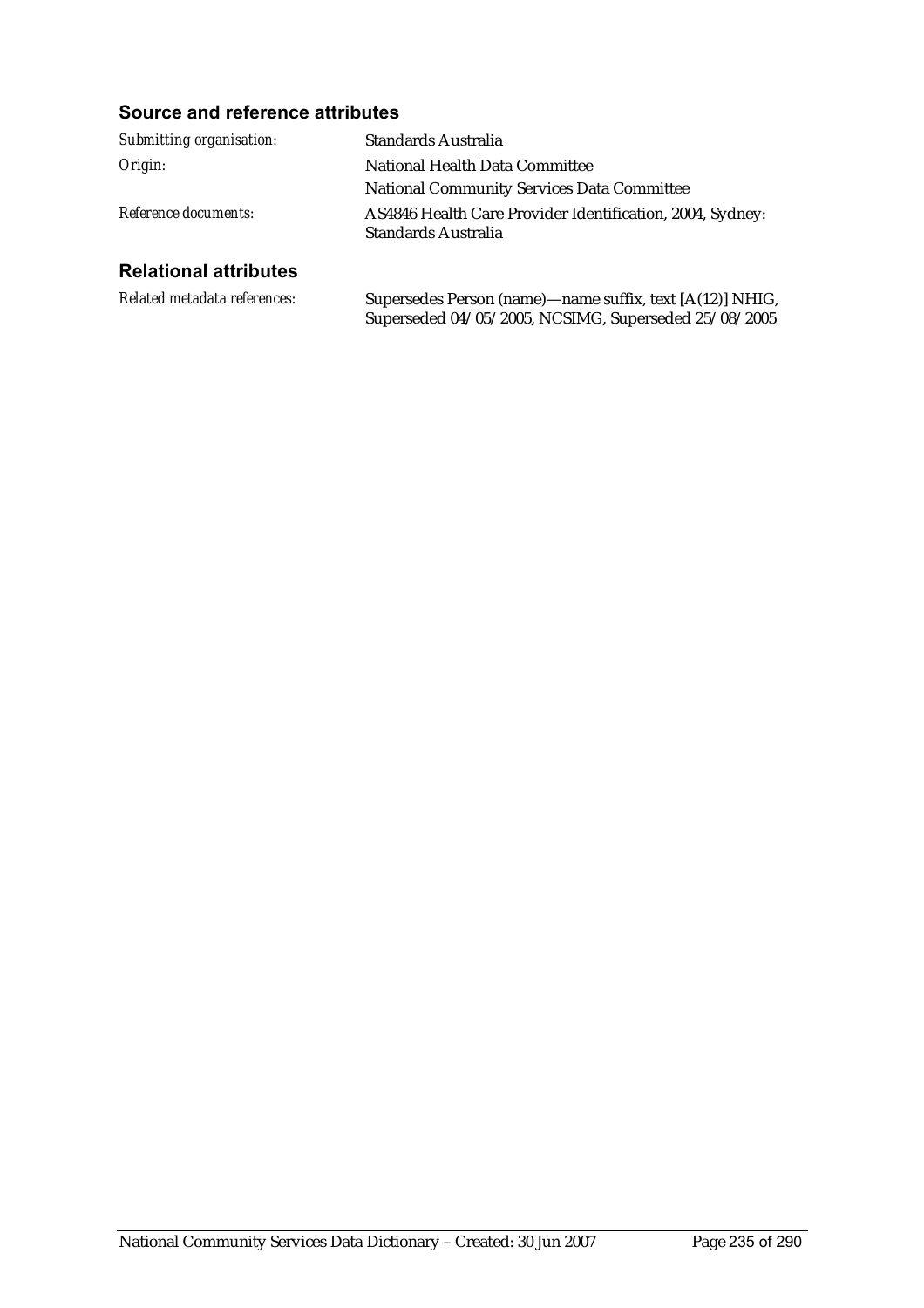# **Name suffix sequence number**

# **Identifying and definitional attributes**

| Metadata item type:         | Data Element                                                                                             |
|-----------------------------|----------------------------------------------------------------------------------------------------------|
| Technical name:             | Person (name)—name suffix sequence number, code N                                                        |
| <b>METeOR</b> identifier:   | 288226                                                                                                   |
| <b>Registration status:</b> | NHIG, Standard 04/05/2005<br>NCSIMG, Standard 30/09/2005                                                 |
| Definition:                 | The numeric order of any additional terms used at the conclusion<br>of a name, as represented by a code. |

# **Data element concept attributes**

| Data element concept: | Person (name)—name suffix sequence number                                      |
|-----------------------|--------------------------------------------------------------------------------|
| Definition:           | The numeric order of any additional terms used at the conclusion<br>of a name. |
| Object class:         | Person                                                                         |
| <b>Property:</b>      | Name suffix sequence number                                                    |

# **Value domain attributes**

#### **Representational attributes**

| <b>Representation class:</b> | Code   |                                  |
|------------------------------|--------|----------------------------------|
| Data type:                   | Number |                                  |
| <i>Format:</i>               | N      |                                  |
| Maximum character length:    | 1      |                                  |
| Permissible values:          | Value  | Meaning                          |
|                              | 1      | First name suffix                |
|                              | 2      | Second name suffix               |
|                              | 3      | Third name suffix                |
|                              | 4      | Fourth name suffix               |
|                              | 5      | Fifth name suffix                |
|                              | 6      | Sixth name suffix                |
|                              | 7      | Seventh name suffix              |
|                              | 8      | Eighth name suffix               |
|                              | 9      | Ninth and subsequent name suffix |

## **Data element attributes**

| <i>Collection methods:</i> | Multiple Name suffixes may be recorded. A Name suffix sequence<br>number must be recorded for each Name suffix. |
|----------------------------|-----------------------------------------------------------------------------------------------------------------|
|                            | Example: For the name 'John Markham Jr MP', 'Jr' would have a                                                   |
|                            | name suffix sequence number of 1 and 'MP' would have a name                                                     |
|                            | suffix sequence number of 2.                                                                                    |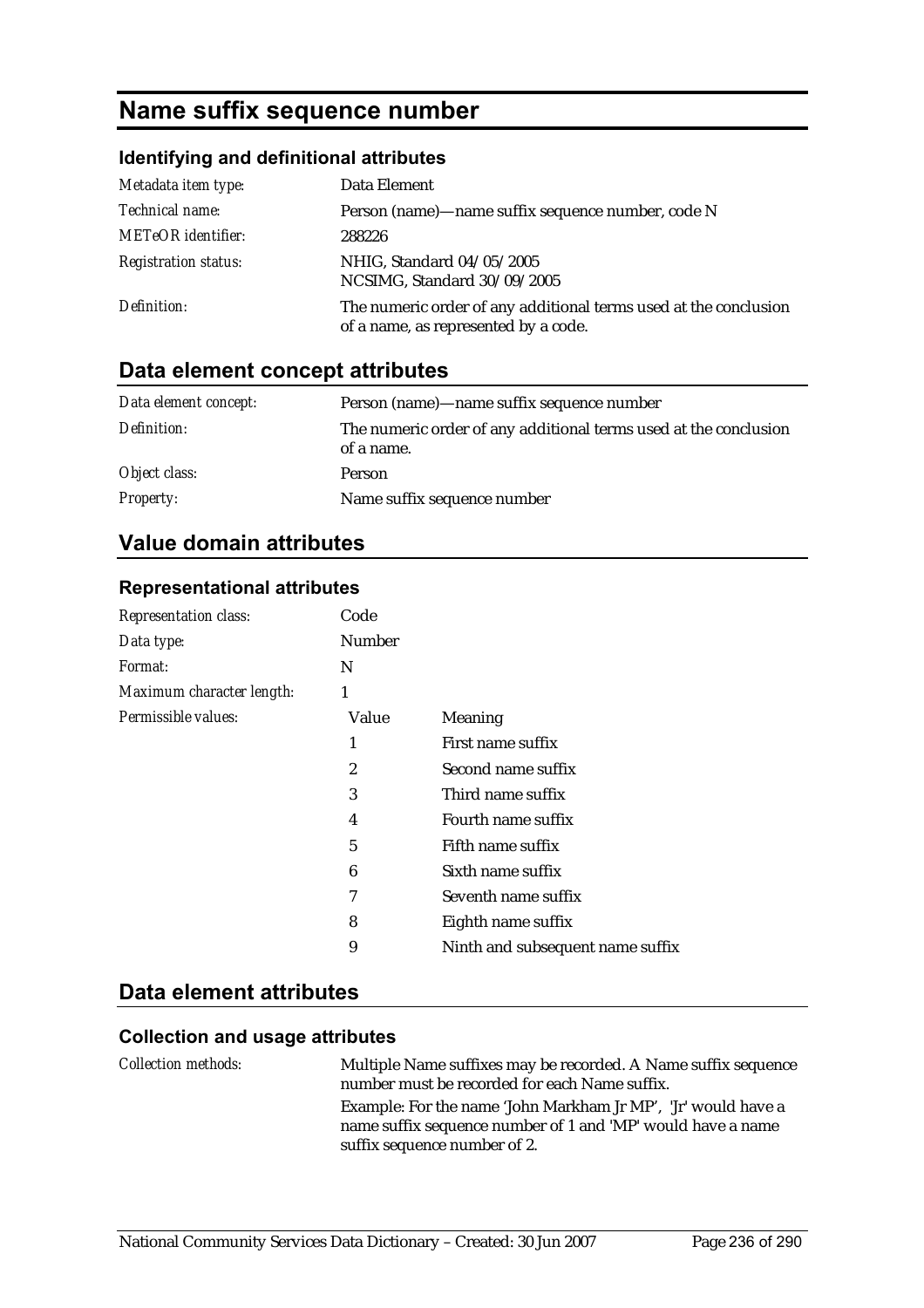#### **Source and reference attributes**

*Submitting organisation:* Standards Australia

*Origin:* AS4846 Health Care Provider Identification, 2004, Sydney: Standards Australia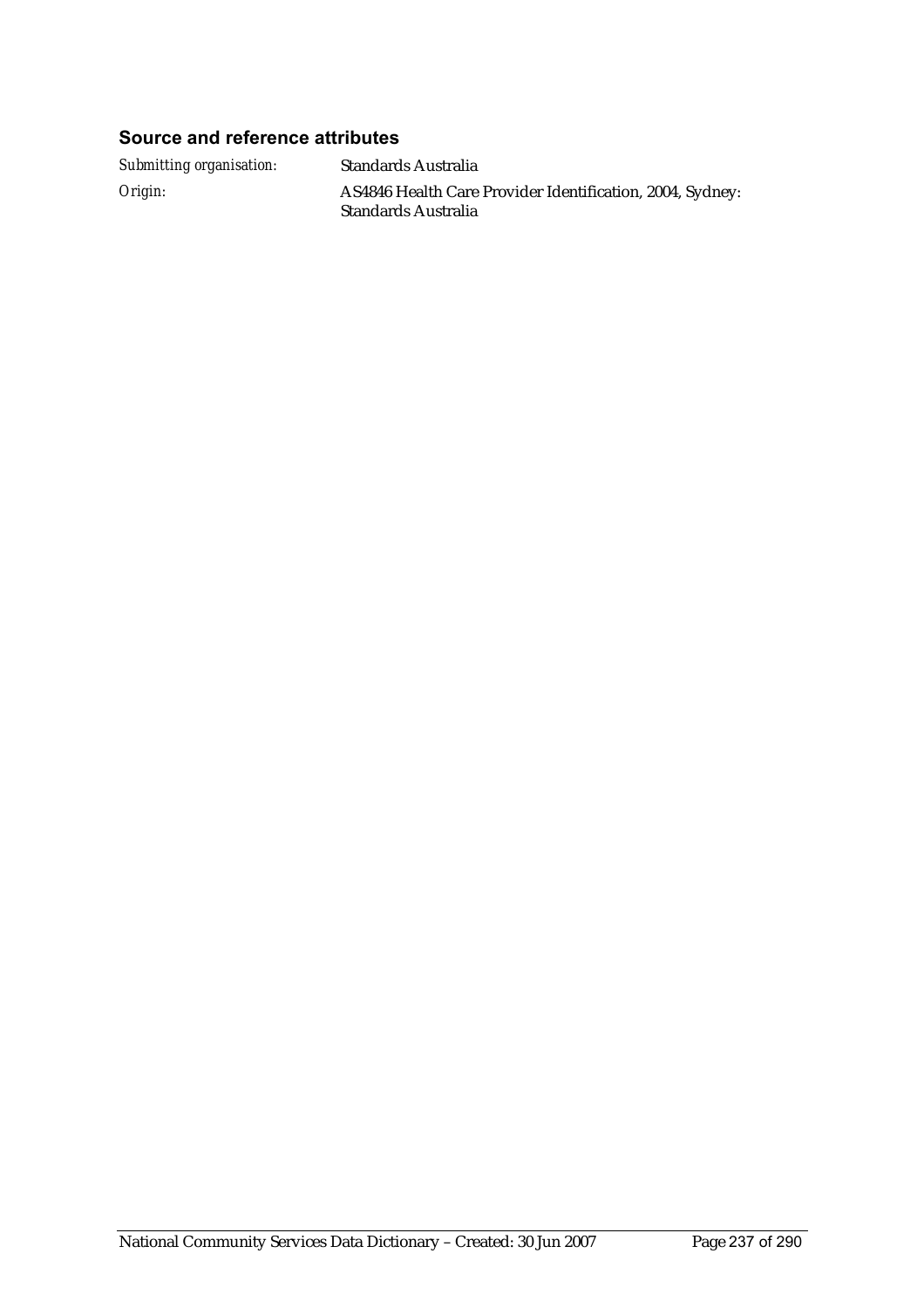# **Name title**

#### **Identifying and definitional attributes**

| Metadata item type:         | Data Element                                                                                                                                                   |
|-----------------------------|----------------------------------------------------------------------------------------------------------------------------------------------------------------|
| Technical name:             | Person (name)—name title, text $[A(12)]$                                                                                                                       |
| <b>METeOR</b> identifier:   | 287166                                                                                                                                                         |
| <b>Registration status:</b> | NHIG, Standard 04/05/2005<br>NCSIMG, Standard 25/08/2005                                                                                                       |
| Definition:                 | An honorific form of address, commencing a name, used when<br>addressing a person by name, whether by mail, by phone, or in<br>person, as represented by text. |

### **Data element concept attributes**

| Data element concept: | Person (name)—name title                                                                                                               |
|-----------------------|----------------------------------------------------------------------------------------------------------------------------------------|
| Definition:           | An honorific form of address, commencing a name, used when<br>addressing a person by name, whether by mail, by phone, or in<br>person. |
| Object class:         | Person                                                                                                                                 |
| <b>Property:</b>      | Name title                                                                                                                             |

### **Value domain attributes**

#### **Representational attributes**

| <b>Representation class:</b> | <b>Text</b>   |
|------------------------------|---------------|
| Data type:                   | <b>String</b> |
| <i>Format:</i>               | A(12)         |
| Maximum character length:    | 12            |

#### **Collection and usage attributes**

| <b>Guide for use:</b> | Valid abbreviations from the Australian Standard AS4590-1999 |
|-----------------------|--------------------------------------------------------------|
|                       | Interchange of client information.                           |

#### **Source and reference attributes**

| Origin: |
|---------|
|---------|

*Origin:* Standards Australia 1999. Australian Standard AS4590-1999 Interchange of Client Information. Sydney: Standards Australia Standards Australia 2002. Australian Standard AS5017-2002 Health Care Client Identification. Sydney: Standards Australia

## **Data element attributes**

| Guide for use: | Mixed case should be used (rather than upper case only).                                                      |
|----------------|---------------------------------------------------------------------------------------------------------------|
|                | The Name title for Master should only be used for persons less                                                |
|                | than 15 years of age.                                                                                         |
|                | Name titles for Doctor and Professor should only be applicable<br>to persons of greater than 20 years of age. |
|                | More than one Name title may be recorded eg Prof Sir John                                                     |
|                | Markham.                                                                                                      |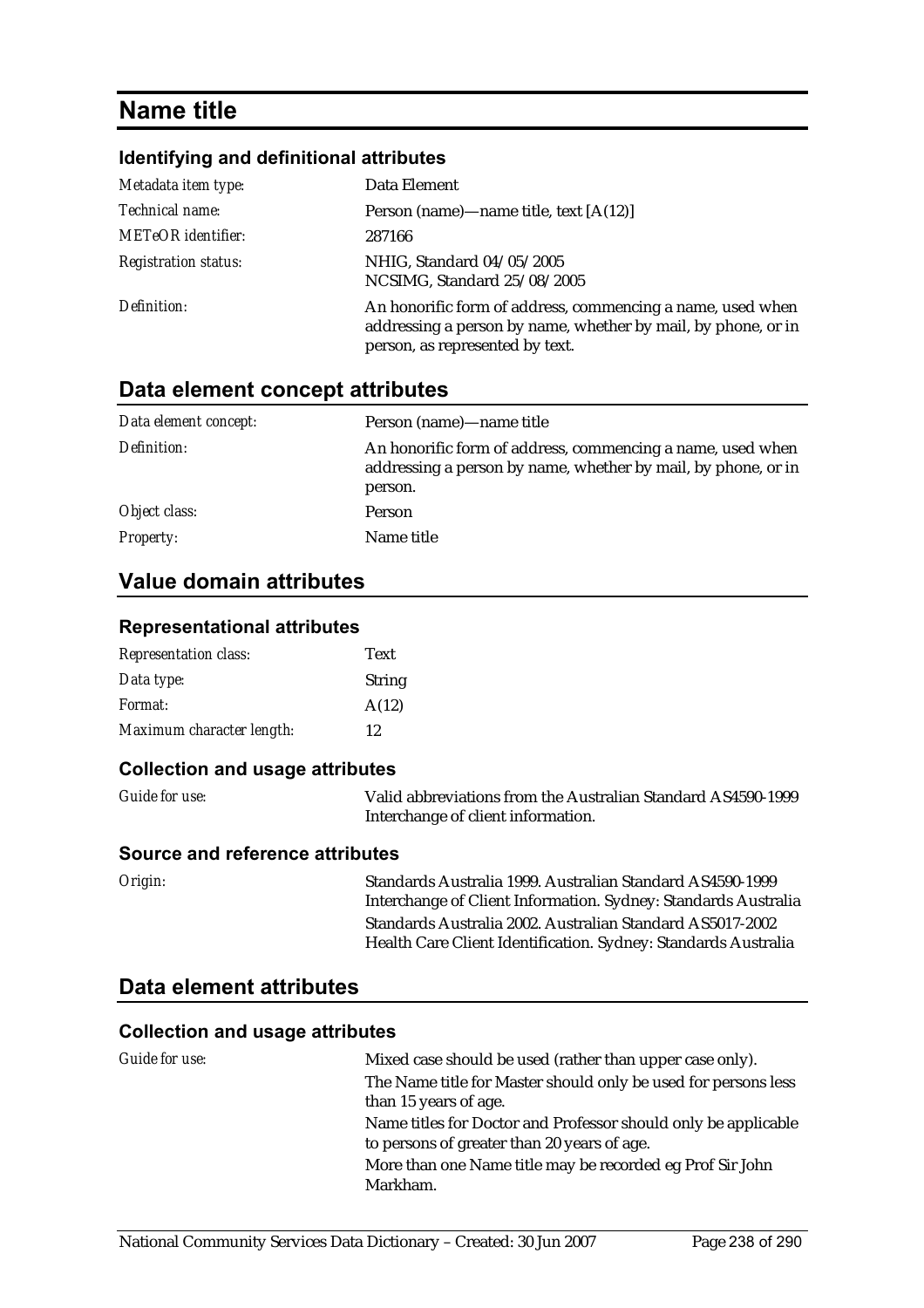| Submitting organisation:     | <b>Standards Australia</b>                                                                                                                                                                                                                                 |
|------------------------------|------------------------------------------------------------------------------------------------------------------------------------------------------------------------------------------------------------------------------------------------------------|
| Origin:                      | National Health Data Committee                                                                                                                                                                                                                             |
|                              | <b>National Community Services Data Committee</b>                                                                                                                                                                                                          |
|                              | Standards Australia 1999. Australian Standard AS4590-1999<br>Interchange of Client Information. Sydney: Standards Australia<br>Standards Australia 2002. Australian Standard AS5017-2002<br>Health Care Client Identification. Sydney: Standards Australia |
| Reference documents:         | AS4846 Health Care Provider Identification, 2004, Sydney:<br>Standards Australia                                                                                                                                                                           |
| <b>Relational attributes</b> |                                                                                                                                                                                                                                                            |
| Related metadata references: | Supersedes Person (name)—name title, text [A(12)] NHIG,<br>Superseded 04/05/2005, NCSIMG, Superseded 25/08/2005                                                                                                                                            |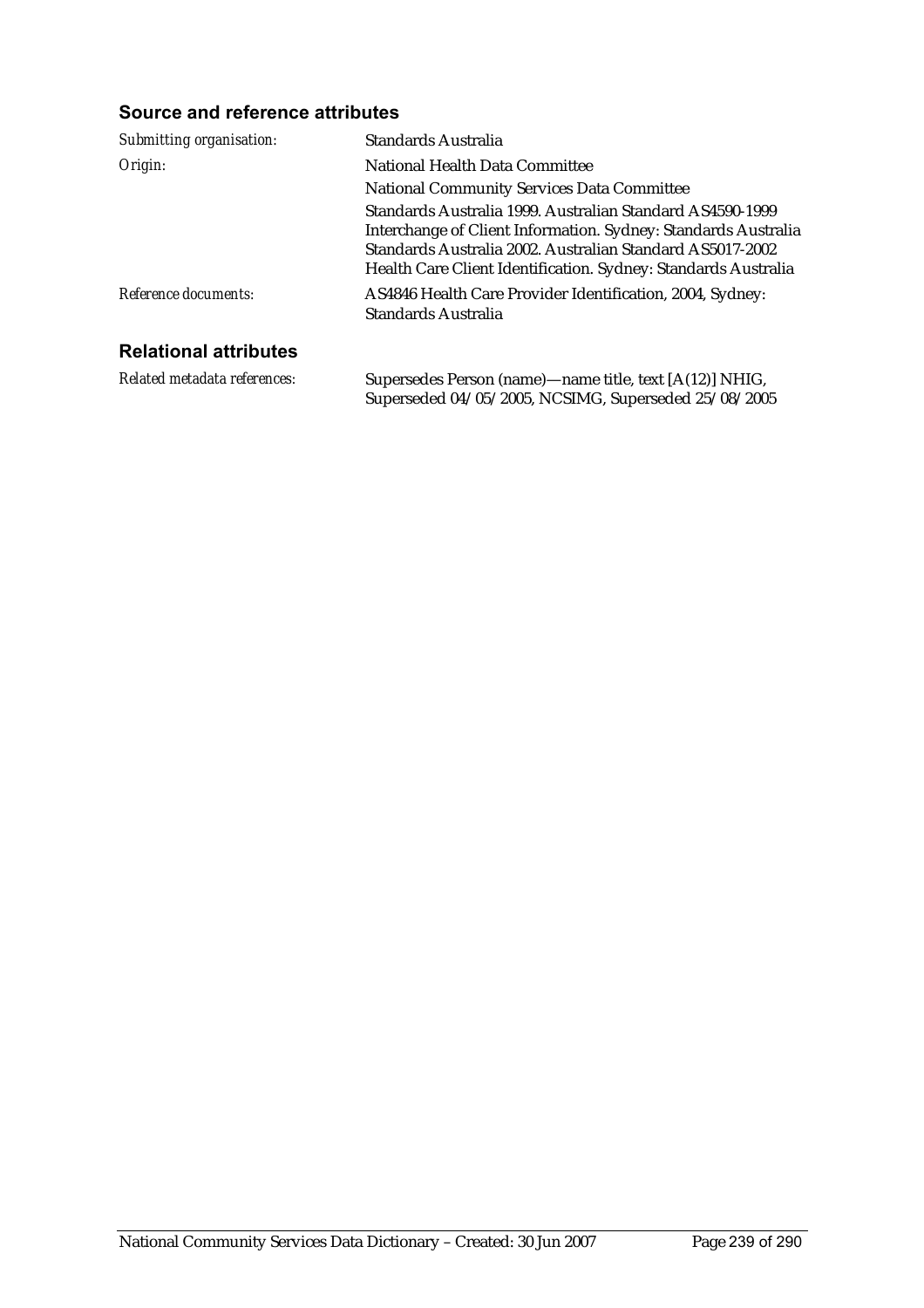# **Name title sequence number**

## **Identifying and definitional attributes**

| Metadata item type:         | Data Element                                                                                               |
|-----------------------------|------------------------------------------------------------------------------------------------------------|
| Technical name:             | Person (name)—name title sequence number, code N                                                           |
| <b>METeOR</b> identifier:   | 288263                                                                                                     |
| <b>Registration status:</b> | NHIG, Standard 04/05/2005<br>NCSIMG, Standard 30/09/2005                                                   |
| Definition:                 | The numeric order of an honorific form of address commencing a<br>person's name, as represented by a code. |

# **Data element concept attributes**

| Data element concept: | Person (name)—name title sequence number                                         |
|-----------------------|----------------------------------------------------------------------------------|
| Definition:           | The numeric order of an honorific form of address commencing a<br>person's name. |
| Object class:         | Person                                                                           |
| <b>Property:</b>      | Name title sequence number                                                       |

#### **Source and reference attributes**

| Submitting organisation: |  |  |
|--------------------------|--|--|
|--------------------------|--|--|

*Submitting organisation:* Australian Institute of Health and Welfare

## **Value domain attributes**

#### **Representational attributes**

| <b>Representation class:</b> | Code   |                                 |
|------------------------------|--------|---------------------------------|
| Data type:                   | Number |                                 |
| <i>Format:</i>               | N      |                                 |
| Maximum character length:    | 1      |                                 |
| Permissible values:          | Value  | <b>Meaning</b>                  |
|                              | 1      | First name title                |
|                              | 2      | Second name title               |
|                              | 3      | Third name title                |
|                              | 4      | Fourth name title               |
|                              | 5      | Fifth name title                |
|                              | 6      | Sixth name title                |
|                              | 7      | Seventh name title              |
|                              | 8      | Eighth name title               |
|                              | 9      | Ninth and subsequent name title |

## **Data element attributes**

#### **Collection and usage attributes**

*Collection methods:* Multiple Name titles may be recorded. For the purpose of positive identification of a person, each Name title must have a Name title sequence number recorded. Example: Professor Sir John Markham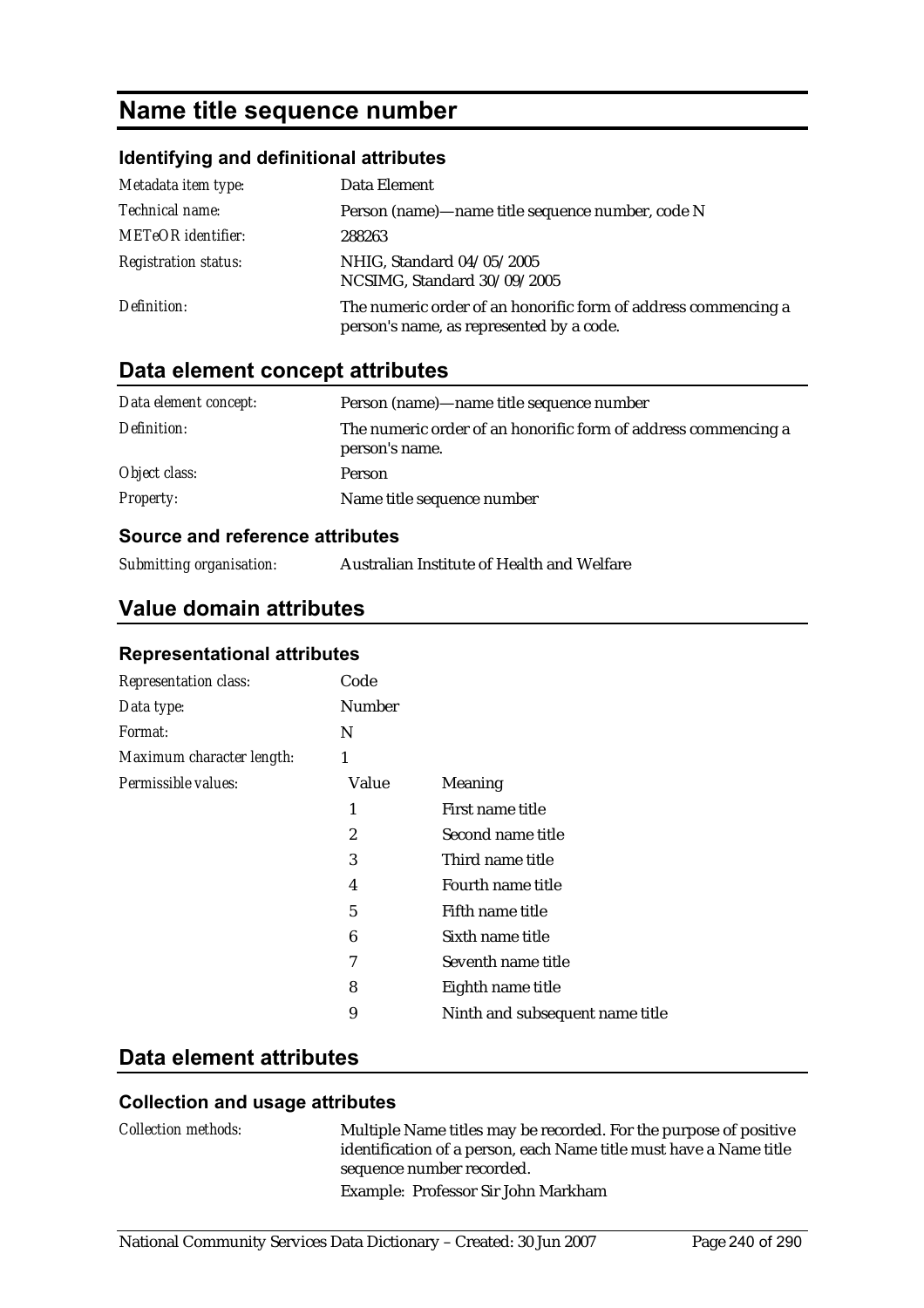In the example above 'Professor' would have a name title sequence number of 1 and 'Sir' would have a name title sequence number of 2.

| Submitting organisation: | <b>Standards Australia</b>                                                       |
|--------------------------|----------------------------------------------------------------------------------|
| Origin:                  | AS4846 Health Care Provider Identification, 2004, Sydney:<br>Standards Australia |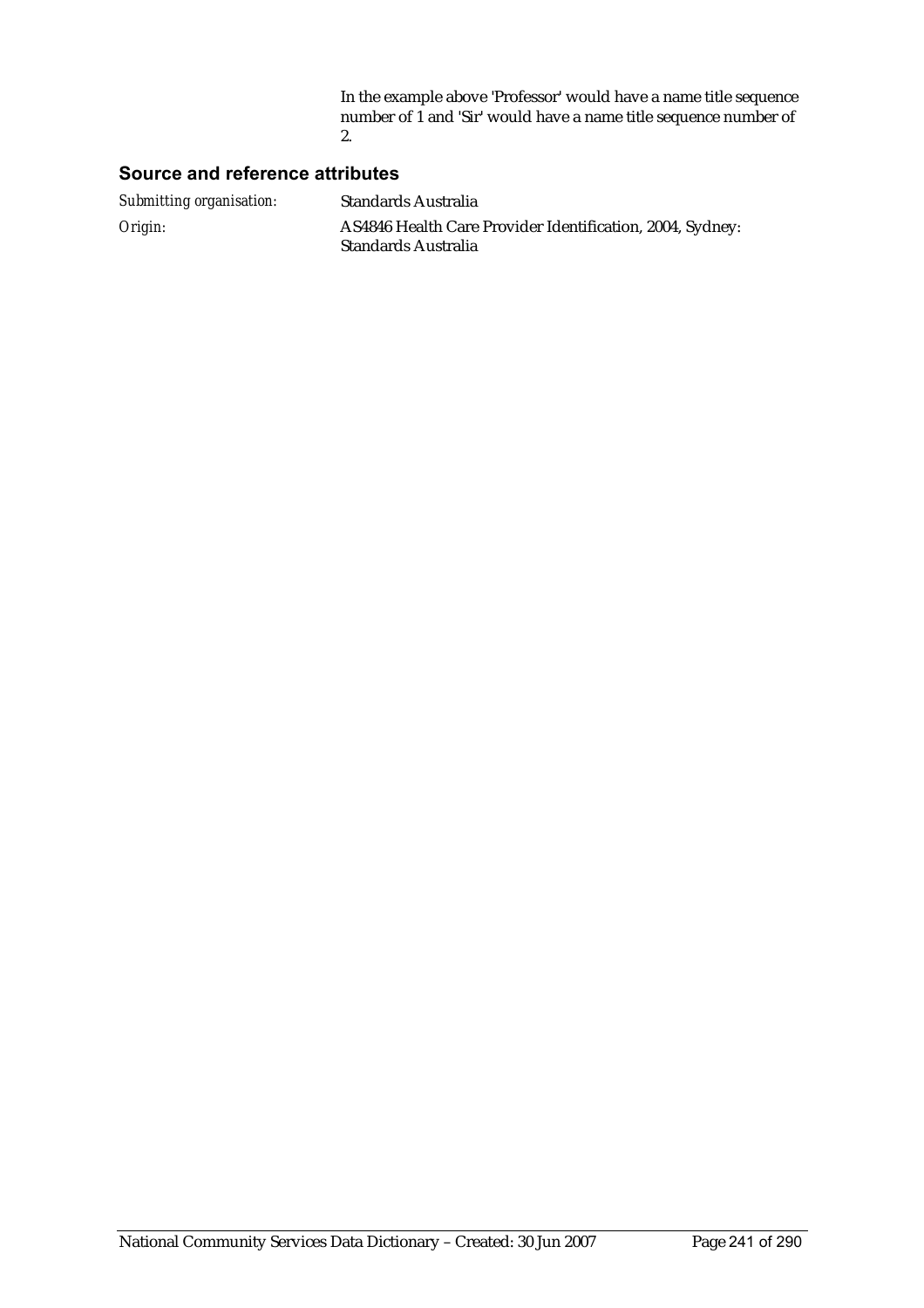# **Name type**

#### **Identifying and definitional attributes**

| Metadata item type:         | Data Element                                                                                                    |
|-----------------------------|-----------------------------------------------------------------------------------------------------------------|
| Technical name:             | Person (name)—name type, code N                                                                                 |
| <b>METeOR</b> identifier:   | 287203                                                                                                          |
| <b>Registration status:</b> | NHIG, Standard 04/05/2005<br>NCSIMG, Standard 30/09/2005                                                        |
| Definition:                 | A classification that enables differentiation between recorded<br>names for a person, as represented by a code. |

# **Data element concept attributes**

| Data element concept: | Person (name)—name type                                                               |
|-----------------------|---------------------------------------------------------------------------------------|
| Definition:           | A classification that enables differentiation between recorded<br>names for a person. |
| Object class:         | Person                                                                                |
| <b>Property:</b>      | Name type                                                                             |

## **Value domain attributes**

#### **Representational attributes**

| <b>Representation class:</b> | Code          |                |
|------------------------------|---------------|----------------|
| Data type:                   | <b>Number</b> |                |
| Format:                      | N             |                |
| Maximum character length:    | 1             |                |
| Permissible values:          | Value         | Meaning        |
|                              | 1             | Preferred name |
|                              | 2             | Medicare name  |
|                              | 3             | Newborn name   |
|                              | 4             | Alias name     |

## **Data element attributes**

#### **Collection and usage attributes**

*Guide for use:* A person may have more than one name that they use. At least one name must be recorded for each person. Each name recorded must have one or more appropriate Person name type associated with it. Record all that are required.

> One name is sufficient, however, where the person offers more than one name, clarification should be obtained from the person to ensure accurate identification of the person and recording of the various names. The currently used name, as well as names by which the person has previously been known, should be recorded if these are known.

Field value definitions for Person name type codes are:

Code 1 - Preferred name is the name by which the person chooses to be identified.

There should only be one preferred name recorded for a person.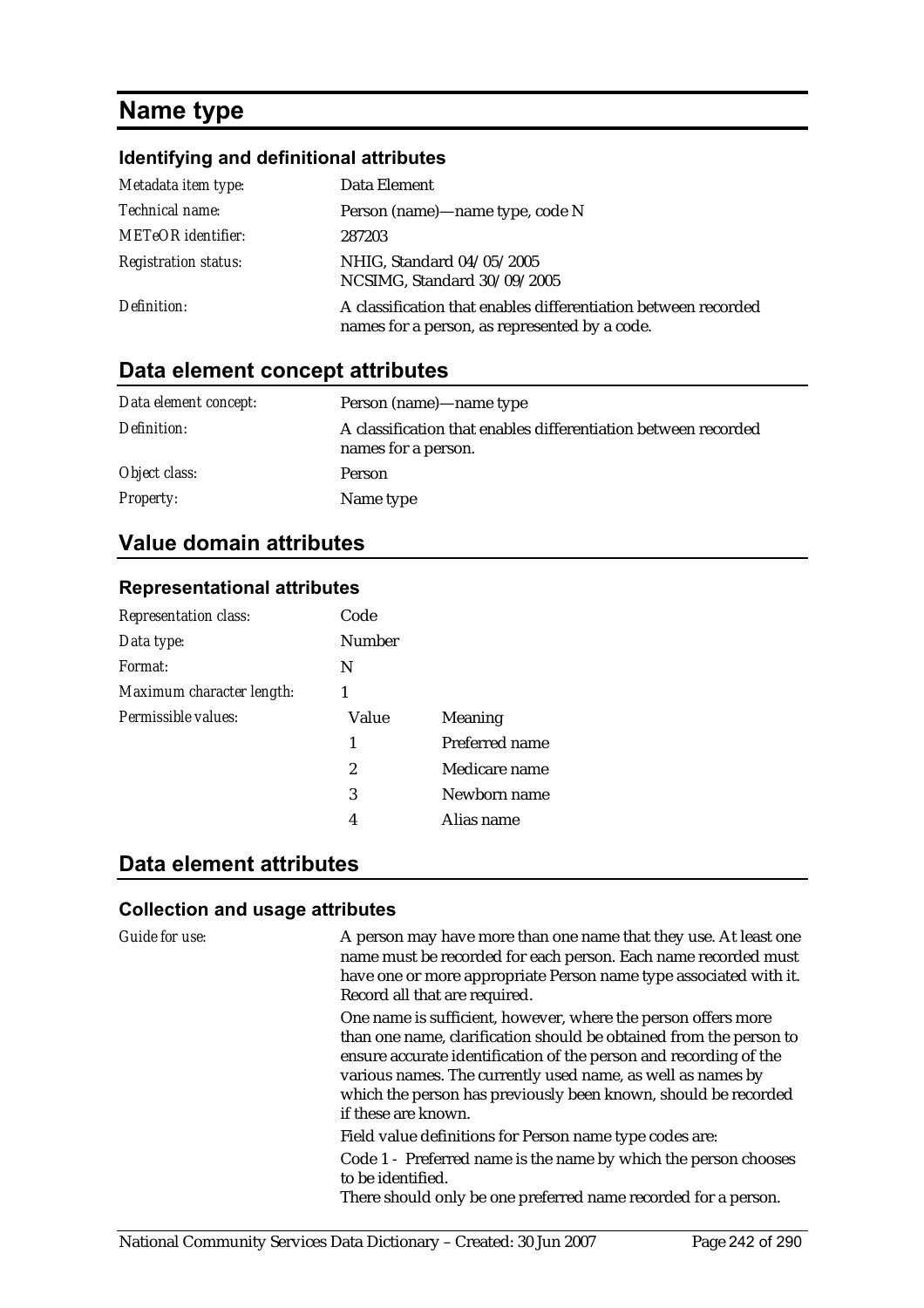Where the person changes their preferred name, record the previously recorded preferred name as an Alias name. Preferred name is the default name type (i.e. if only one name is recorded it should be the person's preferred name). There must be a preferred name recorded except for unnamed newborns where the newborn name is the only name recorded.

Also, if the person is a health care client, record his/her Medicare card name if different to the preferred name, and any known alias names.

Code 2 - Medicare name For a health care client, this is the person's name as it appears on their Medicare card. The name stated on the Medicare card is required for all electronic Medicare claim lodgement. If the preferred name of the person is different to the name on the Medicare card, the Medicare card name should also be recorded. For an individual health care provider, this is the person's name registered by Medicare (Health Insurance Commission).

Code 3 - Newborn name: type is reserved for the identification of unnamed newborn babies.

Code 4 - Alias name is any other name that a person is also known by, or has been known by in the past; that is, all alias names. This includes misspelt names or name variations that are to be retained as they have been used to identify this person. More than one alias name may be recorded for a person.

| Submitting organisation: | Standards Australia                                                                                                                                                                                     |
|--------------------------|---------------------------------------------------------------------------------------------------------------------------------------------------------------------------------------------------------|
| Origin:                  | National Health Data Committee                                                                                                                                                                          |
|                          | <b>National Community Services Data Committee</b>                                                                                                                                                       |
|                          | AS5017 Health Care Client Identification, 2002, Sydney: Standards<br>Australia                                                                                                                          |
| Reference documents:     | AS4846 Health Care Provider Identification, 2004, Sydney:<br>Standards Australia<br>In AS5017 and AS4846 alternative alphabetic codes are presented.<br>Refer to the current standard for more details. |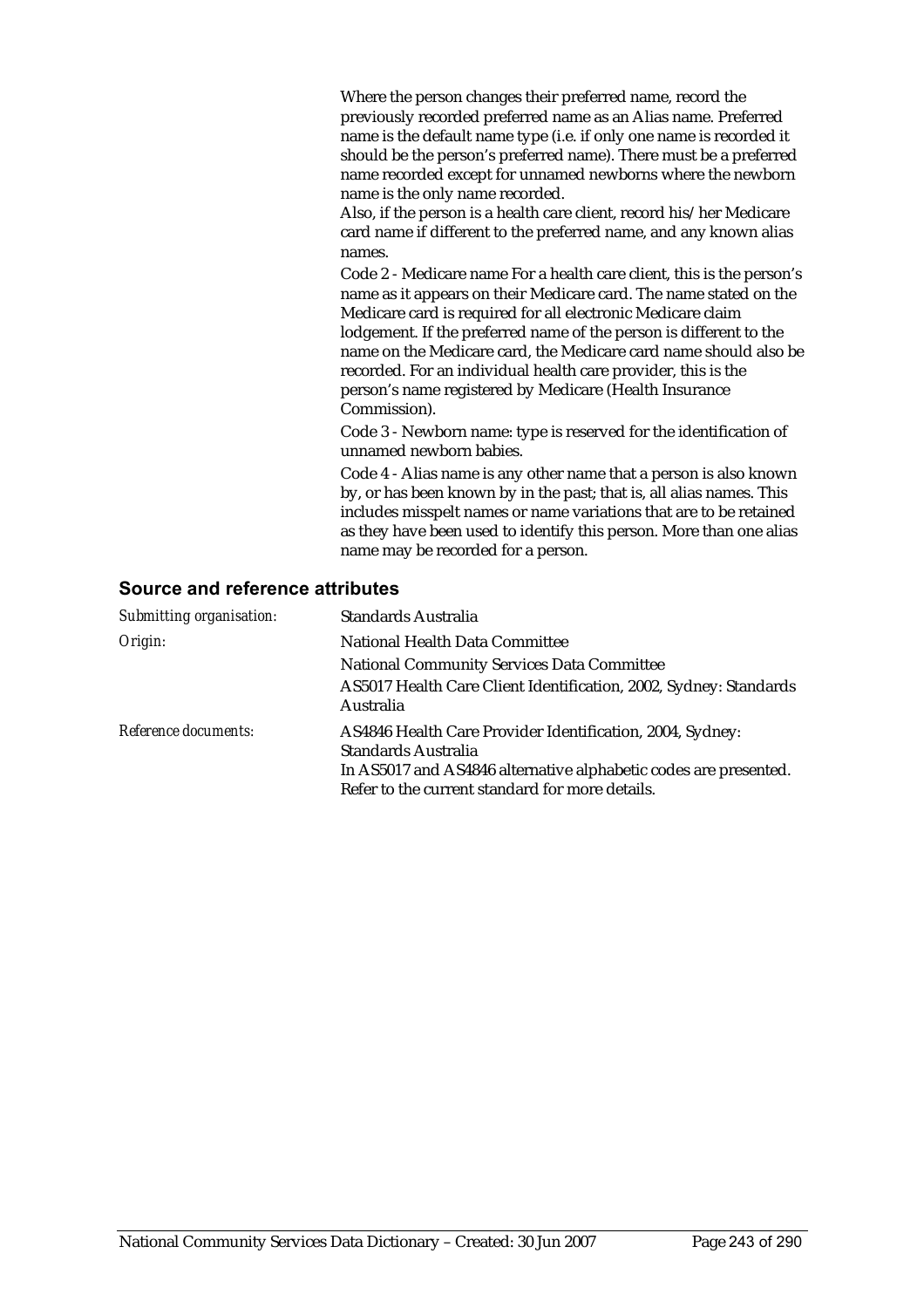# **Name type (service provider organisation)**

## **Identifying and definitional attributes**

| Metadata item type:         | Data Element                                                                                                                                       |
|-----------------------------|----------------------------------------------------------------------------------------------------------------------------------------------------|
| Technical name:             | Service provider organisation (name)—name type, code N                                                                                             |
| <b>METeOR</b> identifier:   | 288937                                                                                                                                             |
| <b>Registration status:</b> | NHIG, Standard 04/05/2005<br>NCSIMG, Standard 30/09/2005                                                                                           |
| Definition:                 | A classification that enables differentiation between recorded<br>names for an establishment, agency or organisation, as represented<br>by a code. |

# **Data element concept attributes**

| Data element concept: | Service provider organisation (name)—name type                                                                        |
|-----------------------|-----------------------------------------------------------------------------------------------------------------------|
| Definition:           | A classification that enables differentiation between recorded<br>names for an establishment, agency or organisation. |
| Context:              | Administrative purposes and organisation identification                                                               |
| Object class:         | Service provider organisation                                                                                         |
| <b>Property:</b>      | Name type                                                                                                             |

# **Value domain attributes**

#### **Representational attributes**

| <b>Representation class:</b> | Code   |                                    |
|------------------------------|--------|------------------------------------|
| Data type:                   | Number |                                    |
| <i>Format:</i>               | N      |                                    |
| Maximum character length:    | 1      |                                    |
| Permissible values:          | Value  | Meaning                            |
|                              | 1      | Organisation unit/section/division |
|                              | 2      | Service location name              |
|                              | 3      | <b>Business name</b>               |
|                              | 4      | Locally used name                  |
|                              | 5      | Abbreviated name                   |
|                              | 6      | Enterprise name                    |
|                              | 8      | Other                              |
| Supplementary values:        | 9      | Unknown                            |

| Guide for use: | CODE 1 Organisation unit/section/division                                                                                                                                                  |
|----------------|--------------------------------------------------------------------------------------------------------------------------------------------------------------------------------------------|
|                | This code is used where a business unit, section or division within<br>an organisation may have its own separate identity.                                                                 |
|                | CODE 2 Service location name                                                                                                                                                               |
|                | This code is used where the service location name is an important<br>part of the organisation name and is used for identification<br>purposes, e.g. Mobile Immunisation Unit at Bankstown. |
|                | <b>Business name</b><br>CODE 3                                                                                                                                                             |
|                | Business name used only for trading purposes.                                                                                                                                              |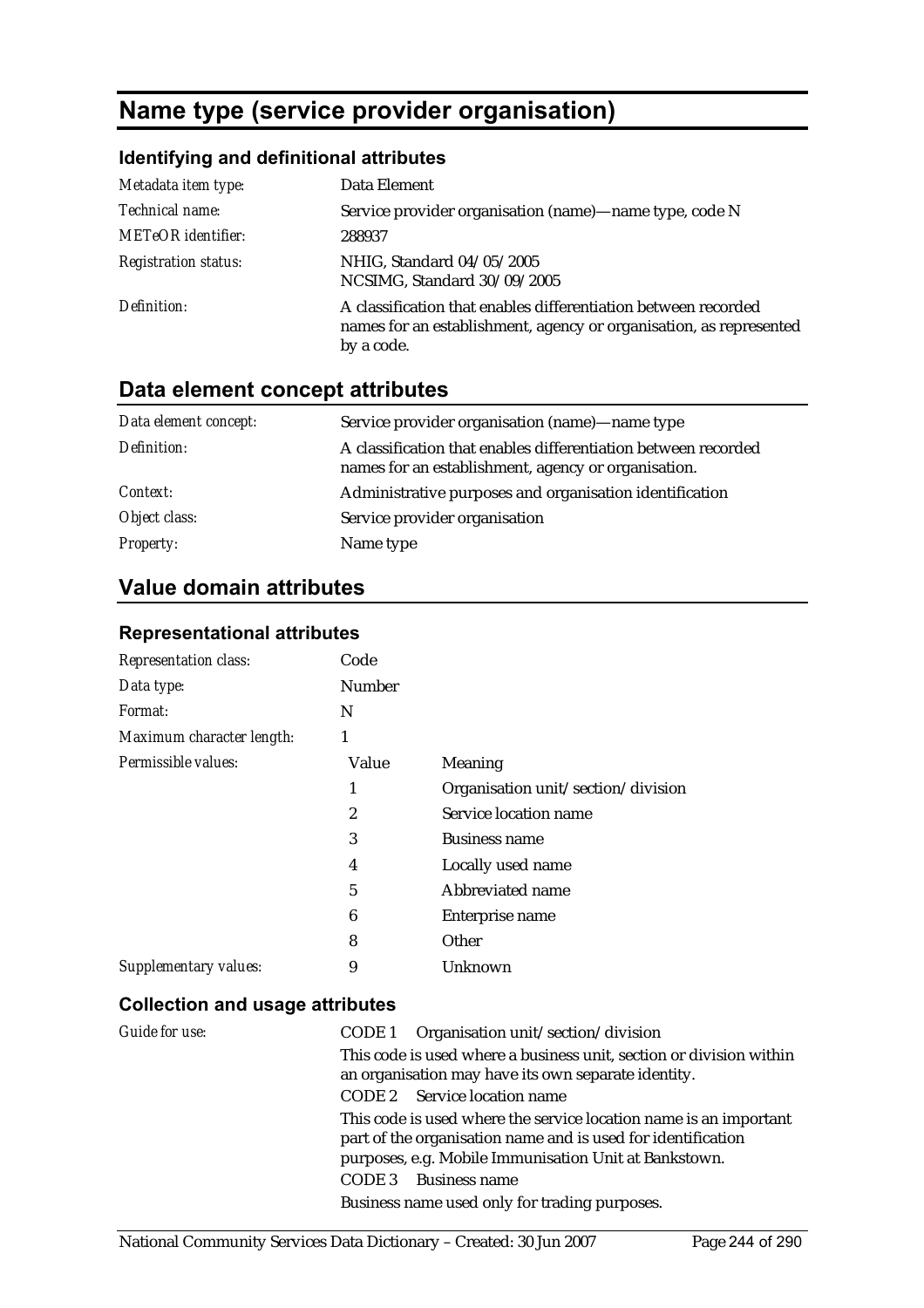#### CODE 4 Locally used name

This code is used where a local name is used, e.g. where a medical practice is known by a name that is different to the company registration name or business name.

CODE 5 Abbreviated name

A short name or an abbreviated name by which the organisation is known, e.g. HIC.

CODE 6 Enterprise name

Generally, the complete organisation name should be used to avoid any ambiguity in identification. This should usually be the same as company registration name.

CODE 8 Other

This code is used when the organisation name does not fit into any one of the categories listed above.

CODE 9 Unknown

This code is used when the organisation name type is unknown.

### **Data element attributes**

#### **Collection and usage attributes**

*Guide for use:* At least one organisation name must be recorded for each organisation and each name must have an appropriate Organisation name type.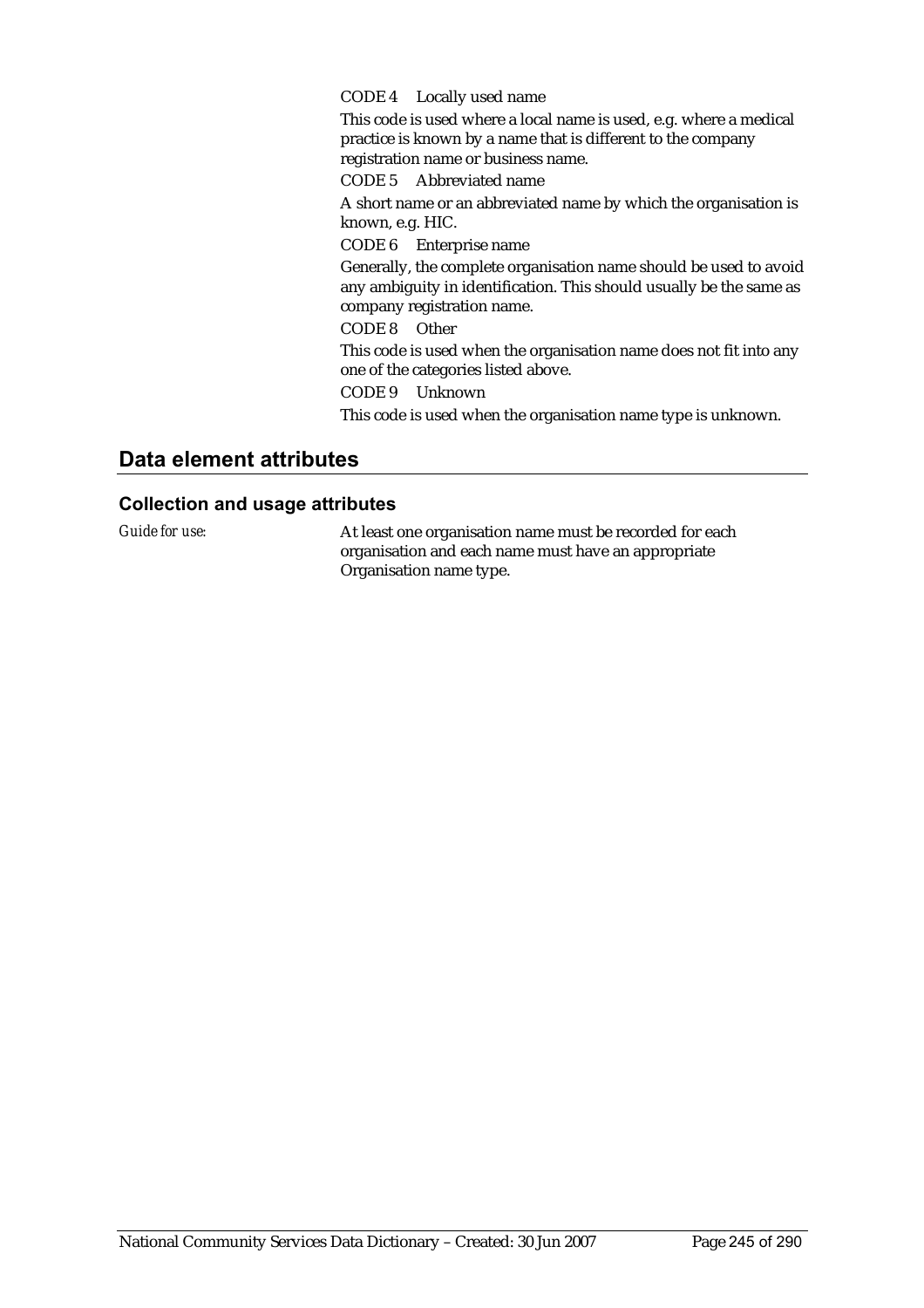# **Non-Australian state/province (person)**

## **Identifying and definitional attributes**

| Metadata item type:         | Data Element                                                                                                                                                                                                                               |
|-----------------------------|--------------------------------------------------------------------------------------------------------------------------------------------------------------------------------------------------------------------------------------------|
| Technical name:             | Person (address)—non-Australian state/province, text [X(40)]                                                                                                                                                                               |
| <b>METeOR</b> identifier:   | 288648                                                                                                                                                                                                                                     |
| <b>Registration status:</b> | NHIG, Standard 04/05/2005<br>NCSIMG, Standard 30/09/2005                                                                                                                                                                                   |
| Definition:                 | The designation applied to an internal, political or geographic<br>division of a country other than Australia that is officially<br>recognised by that country that is associated with the address of a<br>person, as represented by text. |

# **Data element concept attributes**

| Data element concept: | Person (address)—non-Australian state/province                                                                                                                                                                     |
|-----------------------|--------------------------------------------------------------------------------------------------------------------------------------------------------------------------------------------------------------------|
| Definition:           | The designation applied to an internal, political or geographic<br>division of a country other than Australia that is officially<br>recognised by that country that is associated with the address of a<br>person. |
| Object class:         | Person                                                                                                                                                                                                             |
| <b>Property:</b>      | Non-Australian state/province                                                                                                                                                                                      |

## **Value domain attributes**

#### **Representational attributes**

| <b>Representation class:</b> | <b>Text</b>   |
|------------------------------|---------------|
| Data type:                   | <b>String</b> |
| Format:                      | [X(40)]       |
| Maximum character length:    | 40            |

# **Data element attributes**

#### **Collection and usage attributes**

*Guide for use:* The name of the state or territory or province should be recorded using the standard ASCII character set and should be done so in accordance with the official conventions of the country.

| Submitting organisation: | Australian Institute of Health and Welfare                                       |
|--------------------------|----------------------------------------------------------------------------------|
|                          | <b>Standard Australia</b>                                                        |
| Origin:                  | AS4846 Health Care Provider Identification, 2004, Sydney:<br>Standards Australia |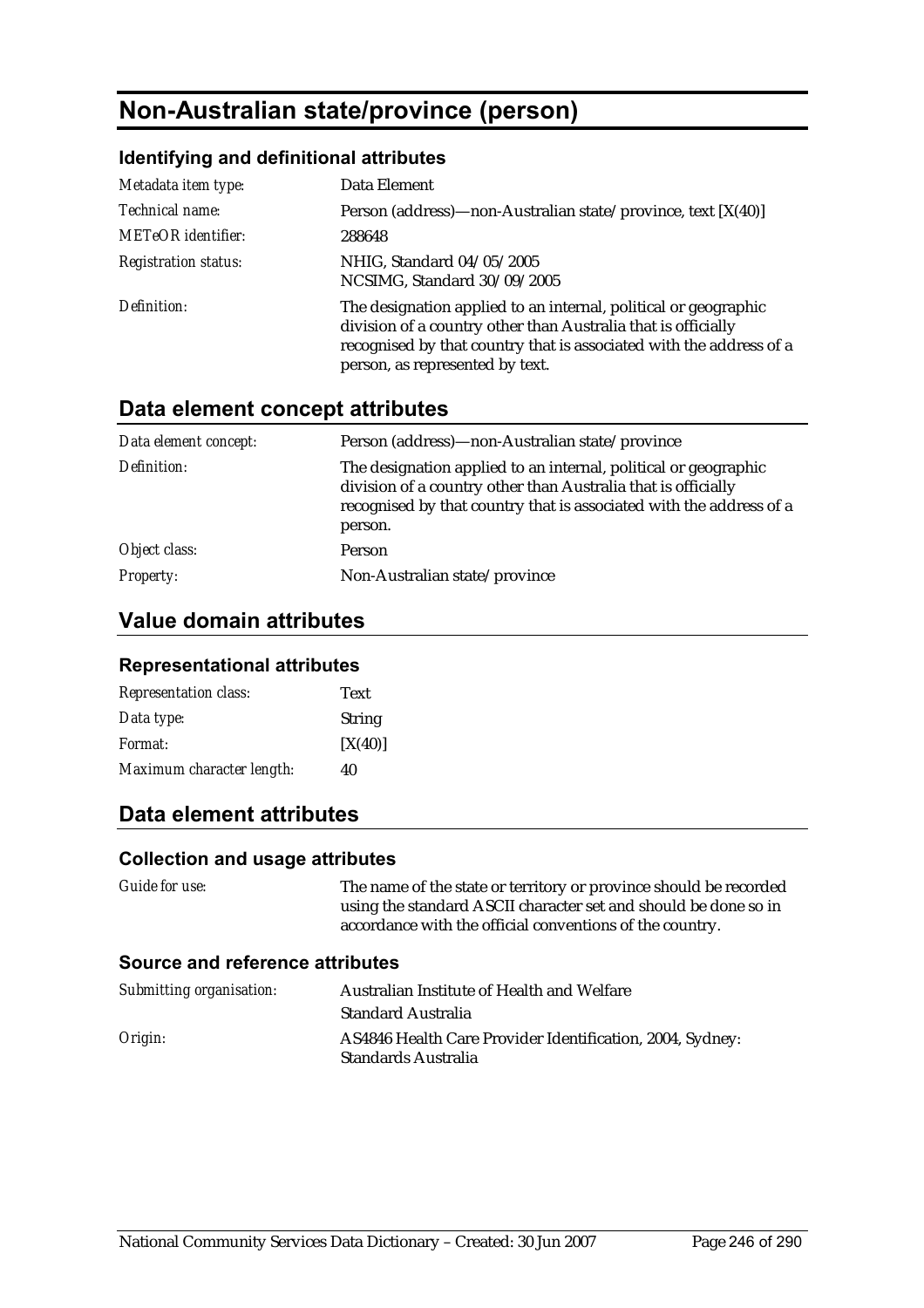# **Non-Australian state/province (service provider organisation)**

#### **Identifying and definitional attributes**

| Metadata item type:         | Data Element                                                                                                                                                                                                                                       |
|-----------------------------|----------------------------------------------------------------------------------------------------------------------------------------------------------------------------------------------------------------------------------------------------|
| Technical name:             | Service provider organisation (address)—non-Australian<br>state/province, text $[X(40)]$                                                                                                                                                           |
| <b>METeOR</b> identifier:   | 288636                                                                                                                                                                                                                                             |
| <b>Registration status:</b> | NHIG, Standard 04/05/2005<br>NCSIMG, Standard 30/09/2005                                                                                                                                                                                           |
| Definition:                 | The designation applied to an internal, political or geographic<br>division of a country other than Australia that is officially<br>recognised by that country that is associated with the address of an<br>establishment, as represented by text. |

# **Data element concept attributes**

| Data element concept: | Service provider organisation (address)-non-Australian<br>state/province                                                                                                                                                   |
|-----------------------|----------------------------------------------------------------------------------------------------------------------------------------------------------------------------------------------------------------------------|
| Definition:           | The designation applied to an internal, political or geographic<br>division of a country other than Australia that is officially<br>recognised by that country that is associated with the address of an<br>establishment. |
| Object class:         | Service provider organisation                                                                                                                                                                                              |
| <b>Property:</b>      | Non-Australian state/province                                                                                                                                                                                              |

# **Value domain attributes**

#### **Representational attributes**

| <b>Representation class:</b> | <b>Text</b>   |
|------------------------------|---------------|
| Data type:                   | <b>String</b> |
| <i>Format:</i>               | [X(40)]       |
| Maximum character length:    | 40            |

## **Data element attributes**

#### **Collection and usage attributes**

*Guide for use:* The name of the state or territory or province should be recorded using the standard ASCII character set and should be done so in accordance with the official conventions of the country.

| Submitting organisation: | <b>Standards Australia</b>                                                       |
|--------------------------|----------------------------------------------------------------------------------|
| Origin:                  | AS4846 Health Care Provider Identification, 2004, Sydney:<br>Standards Australia |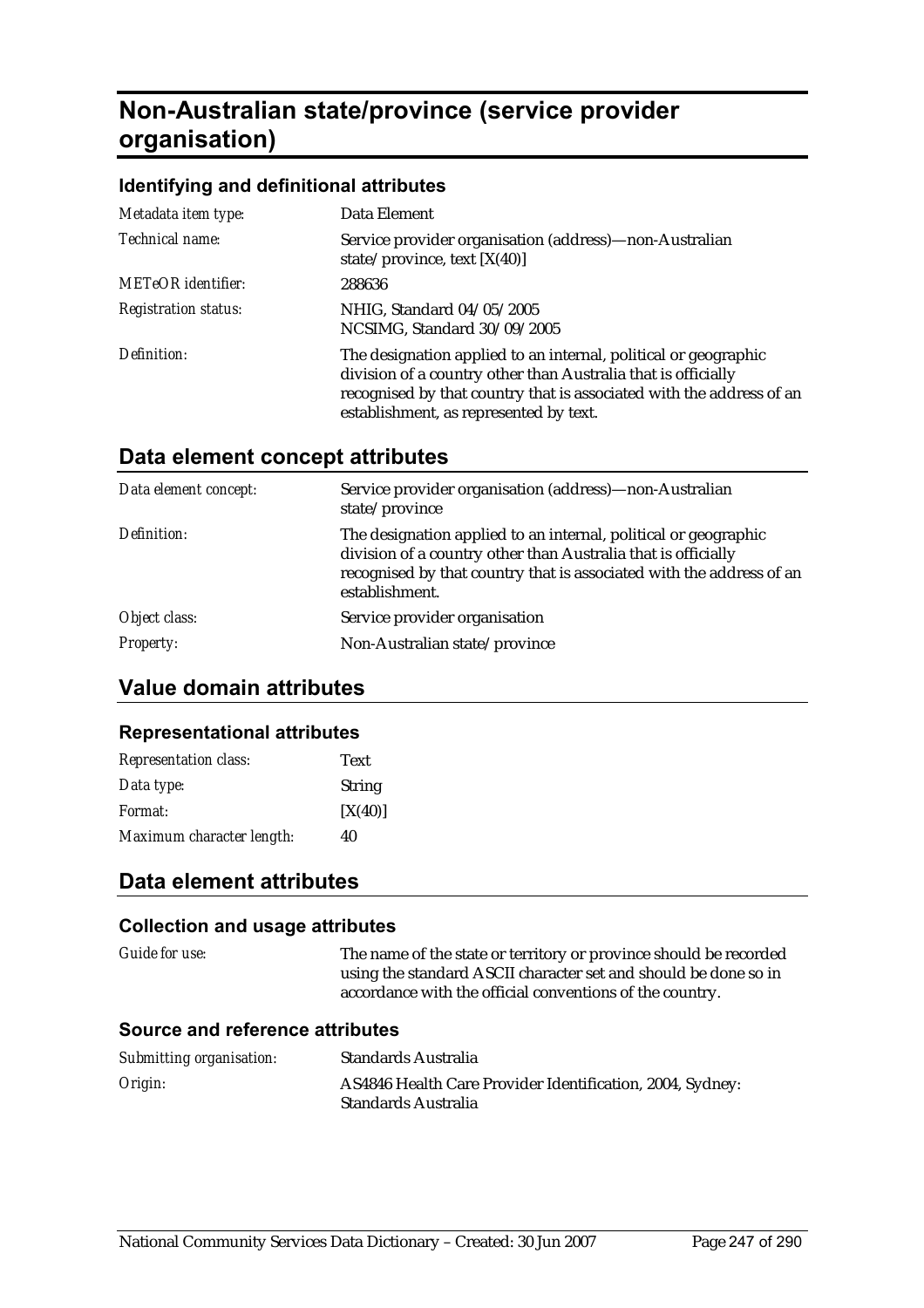# **Number of clients**

## **Identifying and definitional attributes**

| Metadata item type:         | Data Element                                                                              |
|-----------------------------|-------------------------------------------------------------------------------------------|
| Technical name:             | Service provider organisation—number of clients, total people<br>N[NNNN]                  |
| Synonymous names:           | Number of service users                                                                   |
| <b>METeOR</b> identifier:   | 321271                                                                                    |
| <b>Registration status:</b> | NCSIMG, Standard 27/04/2007                                                               |
| Definition:                 | The total number of clients receiving services or care from an<br>agency or organisation. |

# **Data element concept attributes**

| Data element concept: | Service provider organisation—number of clients                                        |
|-----------------------|----------------------------------------------------------------------------------------|
| Definition:           | The number of clients receiving services or care from an an<br>agency or organisation. |
| Object class:         | Service provider organisation                                                          |
| <b>Property:</b>      | Number of clients                                                                      |

# **Value domain attributes**

### **Representational attributes**

| <b>Representation class:</b> | Total   |
|------------------------------|---------|
| Data type:                   | Number  |
| Format:                      | N[NNNN] |
| Maximum character length:    | 5       |
| Unit of measure:             | Person  |

## **Data element attributes**

#### **Collection and usage attributes**

| Each client receiving a service during the reporting period<br>should be counted only once, regardless of the number of times<br>they accessed the service in that time period.                                      |
|----------------------------------------------------------------------------------------------------------------------------------------------------------------------------------------------------------------------|
| This data item refers to the number of clients receiving services,<br>not those 'on the books', 'on waiting lists', number of 'beds' or<br>'places'.                                                                 |
| The information is needed to provide a basic count of people<br>accessing services, and will relate to population data from the<br>Australian Bureau of Statistics (ABS) to help in assessing met<br>and unmet need. |
|                                                                                                                                                                                                                      |

| Submitting organisation: | Australian Institute of Health and Welfare.                                                                                                                |
|--------------------------|------------------------------------------------------------------------------------------------------------------------------------------------------------|
|                          | <b>CSTDA NMDS Network.</b>                                                                                                                                 |
| Origin:                  | Commonwealth State/Territory Disability Agreement National<br>Minimum Data Set (CSTDA NMDS) collection. Data Guide:<br>data items and definitions 2006-07. |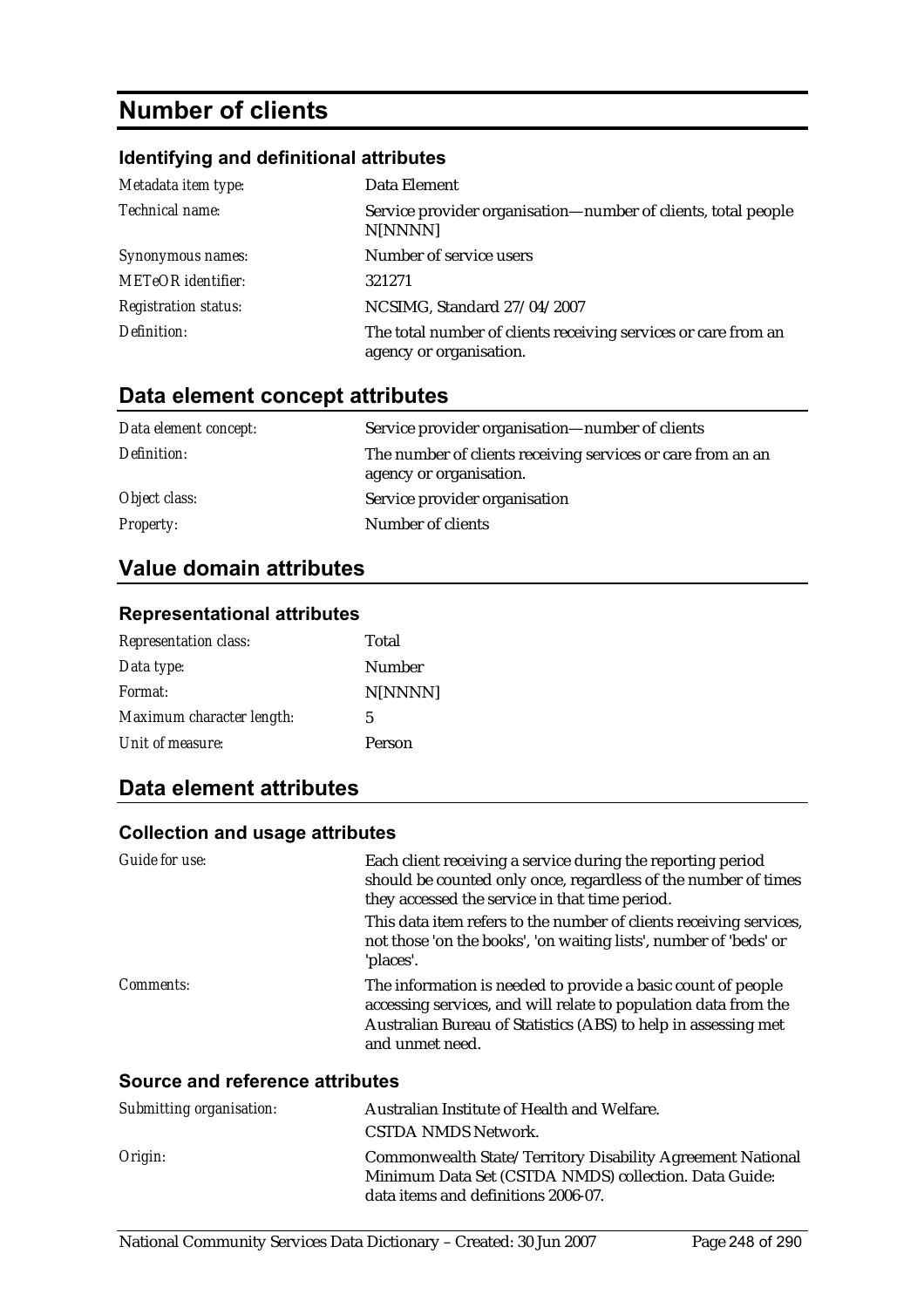### **Relational attributes**

*Implementation in Data Set Specifications:*

Commonwealth State/Territory Disability Agreement NMDS - 1 July 2006 NCSIMG, Standard 27/04/2007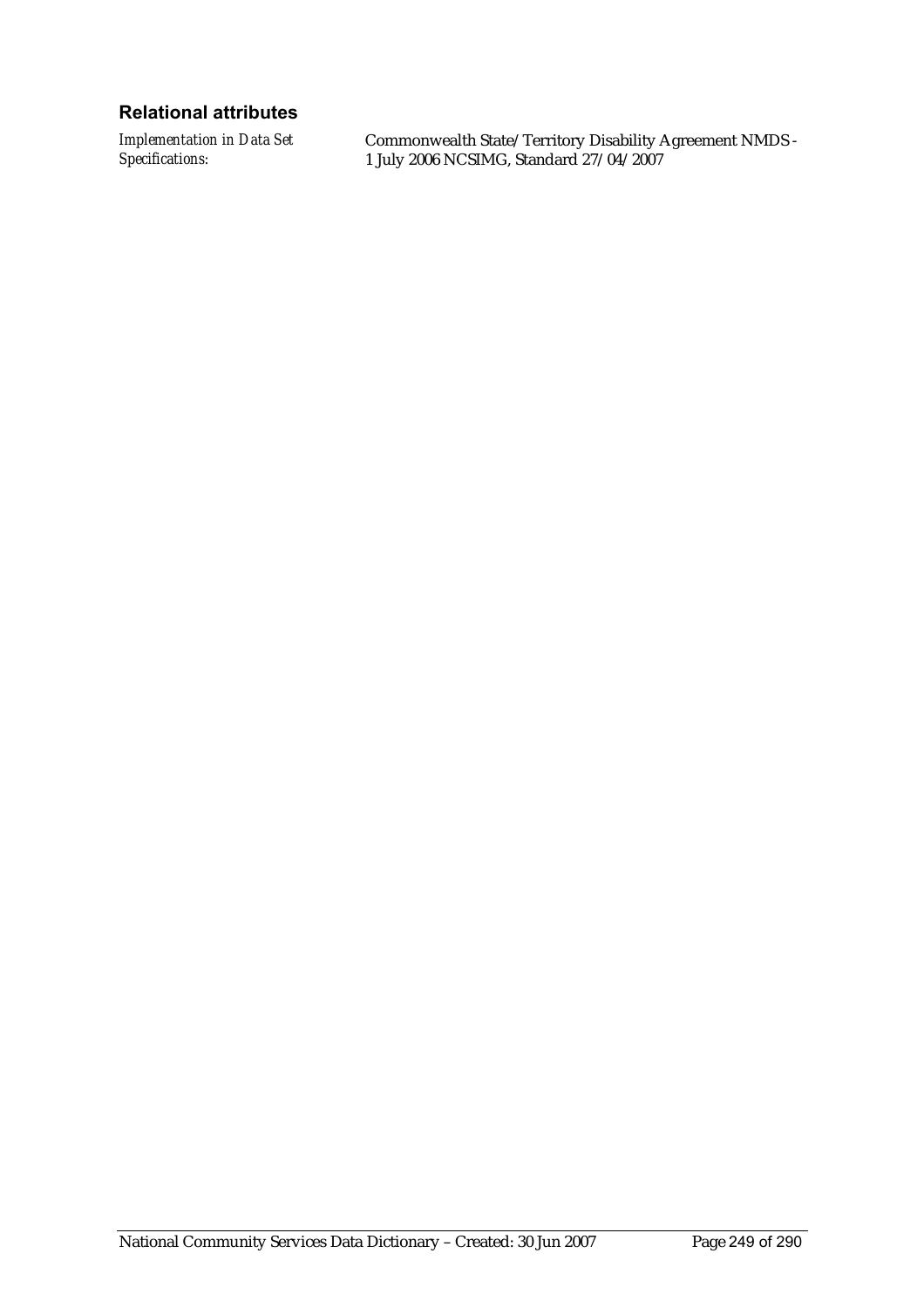# **Organisation end date**

# **Identifying and definitional attributes**

| Metadata item type:         | Data Element                                                                                               |
|-----------------------------|------------------------------------------------------------------------------------------------------------|
| Technical name:             | Service provider organisation-organisation end date,<br><b>DDMMYYYY</b>                                    |
| <b>METeOR</b> identifier:   | 288733                                                                                                     |
| <b>Registration status:</b> | NHIG, Standard 04/05/2005<br>NCSIMG, Standard 30/09/2005                                                   |
| Definition:                 | The date on which an establishment, agency or organisation<br>stopped or concluded operations or practice. |

# **Data element concept attributes**

| Data element concept: | Service provider organisation—organisation end date                                                        |
|-----------------------|------------------------------------------------------------------------------------------------------------|
| Definition:           | The date on which an establishment, agency or organisation<br>stopped or concluded operations or practice. |
| Object class:         | Service provider organisation                                                                              |
| <b>Property:</b>      | Organisation end date                                                                                      |

# **Value domain attributes**

## **Representational attributes**

| <b>Representation class:</b> | Date            |
|------------------------------|-----------------|
| Data type:                   | Date/Time       |
| Format:                      | <b>DDMMYYYY</b> |
| Maximum character length:    | 8               |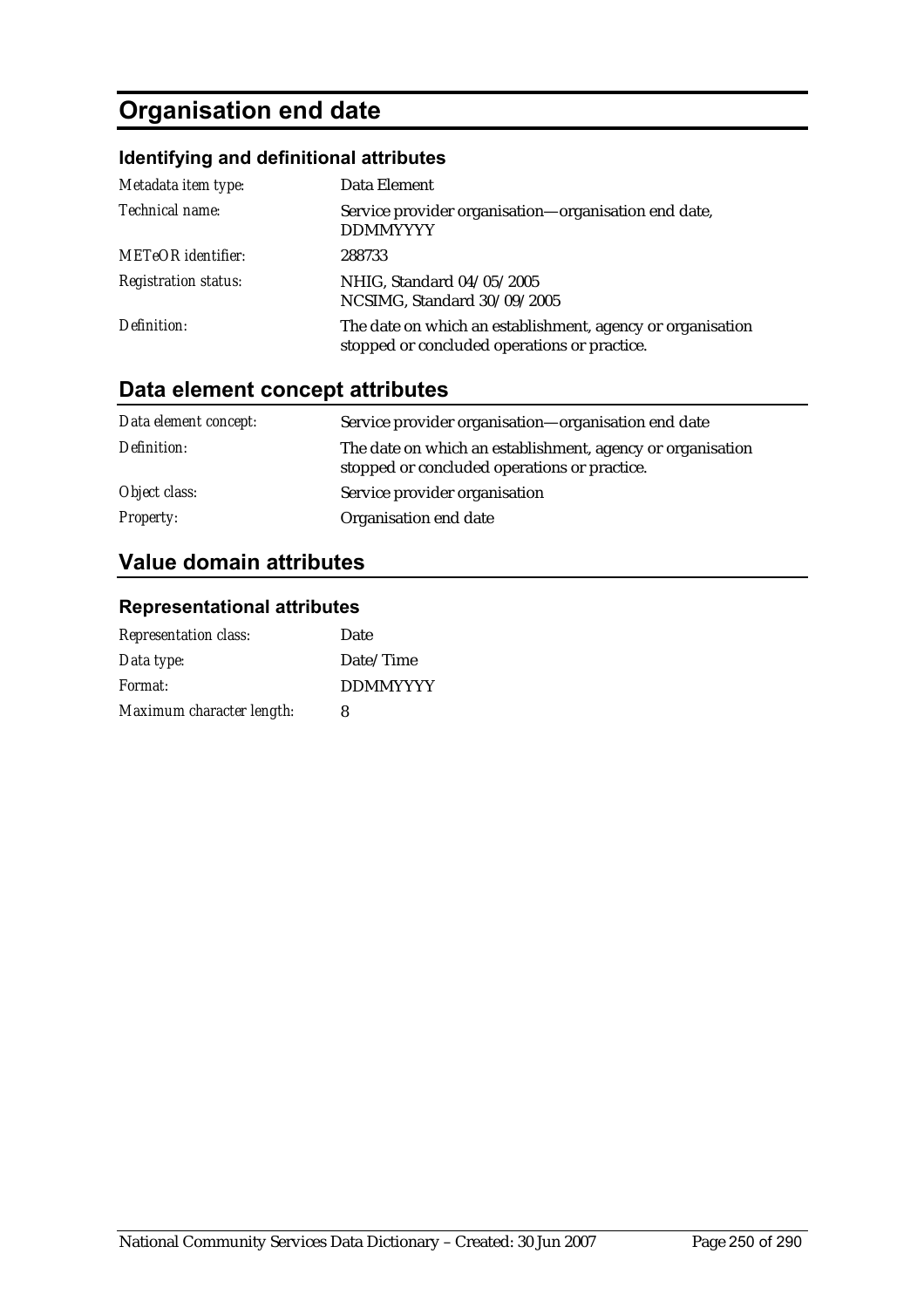# **Organisation name**

#### **Identifying and definitional attributes**

| Metadata item type:         | Data Element                                                                                                     |
|-----------------------------|------------------------------------------------------------------------------------------------------------------|
| Technical name:             | Service provider organisation (name)-organisation name, text<br>[X(200)]                                         |
| <b>METeOR</b> identifier:   | 288917                                                                                                           |
| <b>Registration status:</b> | NHIG, Standard 04/05/2005<br>NCSIMG, Standard 30/09/2005                                                         |
| Definition:                 | The appellation by which an establishment, agency or<br>organisation is known or called, as represented by text. |

#### **Data element concept attributes**

| Data element concept: | Service provider organisation (name)-organisation name                                   |
|-----------------------|------------------------------------------------------------------------------------------|
| Definition:           | The appellation by which an establishment, agency or<br>organisation is known or called. |
| Object class:         | Service provider organisation                                                            |
| <i>Property:</i>      | Organisation name                                                                        |

#### **Source and reference attributes**

| Submitting organisation: | Australian Institute of Health and Welfare |
|--------------------------|--------------------------------------------|
|--------------------------|--------------------------------------------|

## **Value domain attributes**

#### **Representational attributes**

| <b>Representation class:</b> | <b>Text</b>   |
|------------------------------|---------------|
| Data type:                   | <b>String</b> |
| <i>Format:</i>               | [X(200)]      |
| Maximum character length:    | 200           |

## **Data element attributes**

#### **Collection and usage attributes**

*Guide for use:* Generally, the complete establishment, agency or organisation name should be used to avoid any ambiguity in identification. This should usually be the same as company registration name. However, in certain circumstances (e.g. internal use), a short name (i.e. an abbreviated name by which the organisation is known) or a locally used name (e.g. where a medical practice is known by a name that is different to the company registration name) can be used. Further, a business unit within an organisation may have its own separate identity; this should be captured (as the unit name – see Organisation name type). More than one name can be recorded for an organisation. That is, this field is a multiple occurring field. At least one organisation name must be recorded for each organisation and each name must have an appropriate Organisation name type.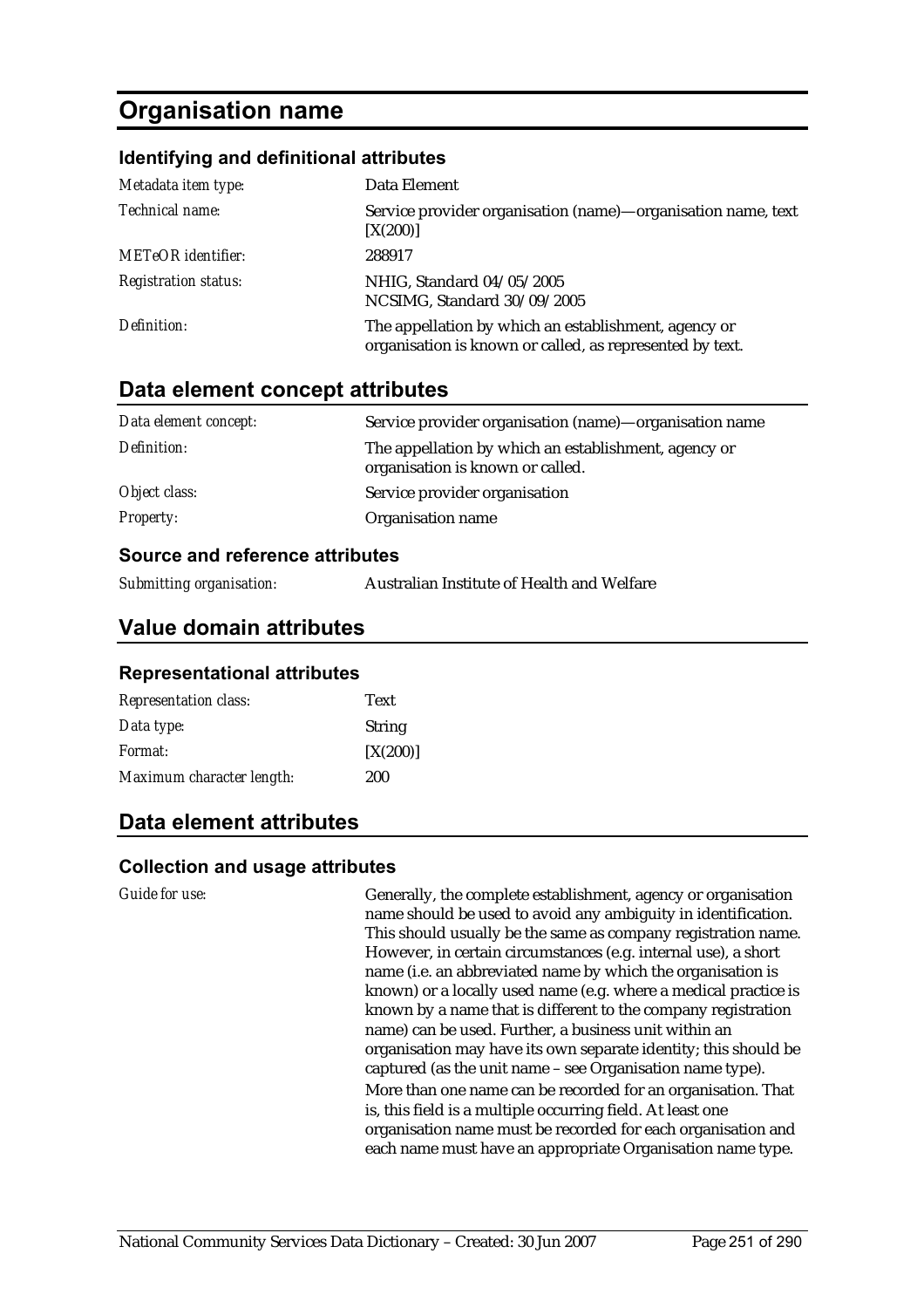## **Source and reference attributes**

| Submitting organisation: | Standards Australia                                                              |
|--------------------------|----------------------------------------------------------------------------------|
| Origin:                  | AS4846 Health Care Provider Identification, 2004, Sydney:<br>Standards Australia |

# **Relational attributes**

| <b>Implementation in Data Set</b> | Juvenile Justice NMDS 2005-06 NCSIMG, Standard 27/03/2007 |
|-----------------------------------|-----------------------------------------------------------|
| <i>Specifications:</i>            |                                                           |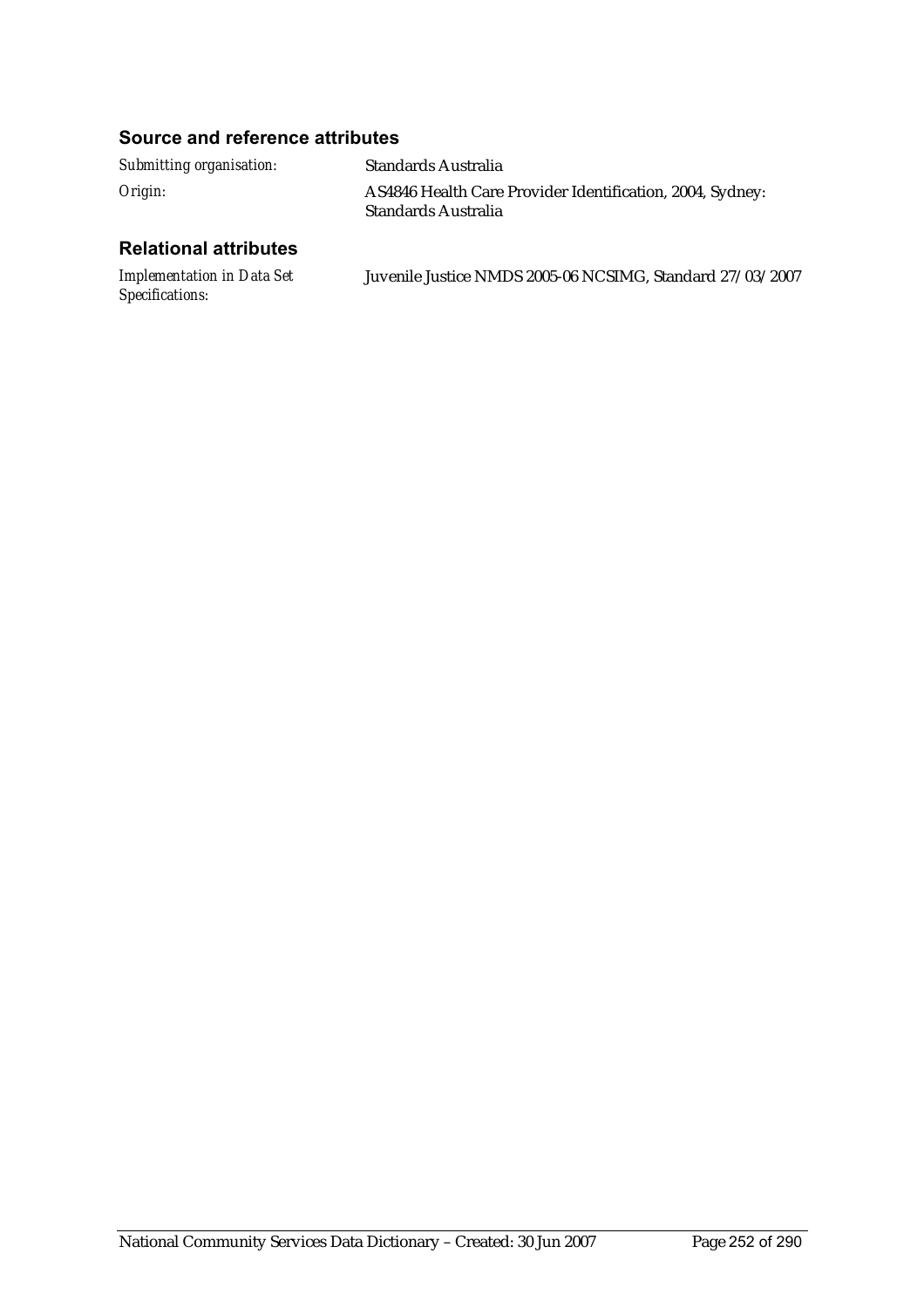# **Organisation start date**

### **Identifying and definitional attributes**

| Metadata item type:         | Data Element                                                                                              |
|-----------------------------|-----------------------------------------------------------------------------------------------------------|
| Technical name:             | Service provider organisation—organisation start date,<br><b>DDMMYYYY</b>                                 |
| <b>METeOR</b> identifier:   | 288963                                                                                                    |
| <b>Registration status:</b> | NHIG, Standard 04/05/2005<br>NCSIMG, Standard 30/09/2005                                                  |
| Definition:                 | The date on which an establishment, agency or organisation started<br>or commenced operations or service. |

# **Data element concept attributes**

| Data element concept: | Service provider organisation-organisation start date                                                     |
|-----------------------|-----------------------------------------------------------------------------------------------------------|
| Definition:           | The date on which an establishment, agency or organisation started<br>or commenced operations or service. |
| Object class:         | Service provider organisation                                                                             |
| <b>Property:</b>      | Organisation start date                                                                                   |

## **Value domain attributes**

#### **Representational attributes**

| <b>Representation class:</b> | Date            |
|------------------------------|-----------------|
| Data type:                   | Date/Time       |
| Format:                      | <b>DDMMYYYY</b> |
| Maximum character length:    | 8               |

## **Data element attributes**

### **Collection and usage attributes**

- *Guide for use:* This field must—
	- be a valid date;
	- be less than or equal to the Organisation end date.

| Submitting organisation: | Standards Australia                                                              |
|--------------------------|----------------------------------------------------------------------------------|
| Origin:                  | AS4846 Health Care Provider Identification, 2004, Sydney:<br>Standards Australia |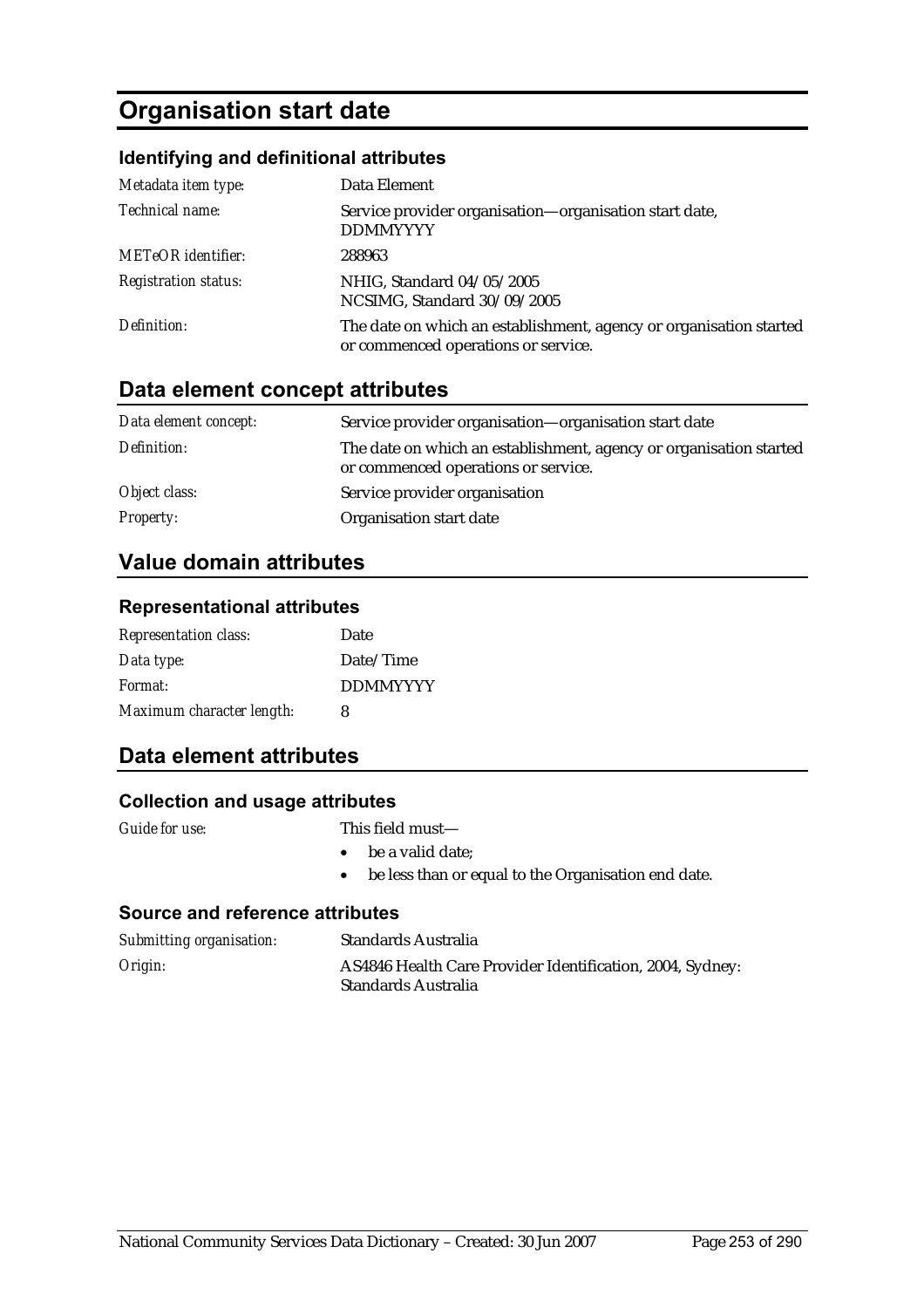# **Person identifier**

## **Identifying and definitional attributes**

| Metadata item type:         | Data Element                                                |
|-----------------------------|-------------------------------------------------------------|
| <i>Technical name:</i>      | Person—person identifier, XXXXXX[X(14)]                     |
| <b>METeOR</b> identifier:   | 290046                                                      |
| <b>Registration status:</b> | NHIG, Standard 04/05/2005<br>NCSIMG, Standard 25/08/2005    |
| Definition:                 | Person identifier unique within an establishment or agency. |

# **Data element concept attributes**

| Data element concept: | Person-person identifier                                                                                                                                                                                                                 |
|-----------------------|------------------------------------------------------------------------------------------------------------------------------------------------------------------------------------------------------------------------------------------|
| Definition:           | Person identifier unique within an establishment or agency.                                                                                                                                                                              |
| Context:              | This item could be used for editing at the agency, establishment<br>or collection authority level and, potentially, for record linkage.<br>There is no intention that this item would be available beyond<br>collection authority level. |
| Object class:         | <b>Person</b>                                                                                                                                                                                                                            |
| <b>Property:</b>      | Person identifier                                                                                                                                                                                                                        |

# **Value domain attributes**

### **Representational attributes**

| <b>Representation class:</b> | <b>Identifier</b> |
|------------------------------|-------------------|
| Data type:                   | <b>String</b>     |
| Format:                      | XXXXX[X(14)]      |
| Maximum character length:    | 20                |

# **Data element attributes**

| Guide for use:                                       | Individual agencies, establishments or collection authorities<br>may use their own alphabetic, numeric or alphanumeric coding<br>systems. Field cannot be blank.   |
|------------------------------------------------------|--------------------------------------------------------------------------------------------------------------------------------------------------------------------|
| Source and reference attributes                      |                                                                                                                                                                    |
| Reference documents:                                 | AS5017 Health Care Client Identification, 2002, Sydney:<br>Standards Australia<br>AS4846 Health Care Provider Identification, 2004, Sydney:<br>Standards Australia |
| <b>Relational attributes</b>                         |                                                                                                                                                                    |
| Related metadata references:                         | Supersedes Person-person identifier (within<br>establishment/agency), XXXXXX[X(14)] NHIG, Superseded<br>04/05/2005, NCSIMG, Superseded 25/08/2005                  |
| <b>Implementation in Data Set</b><br>Specifications: | Juvenile Justice NMDS 2005-06 NCSIMG, Standard 27/03/2007                                                                                                          |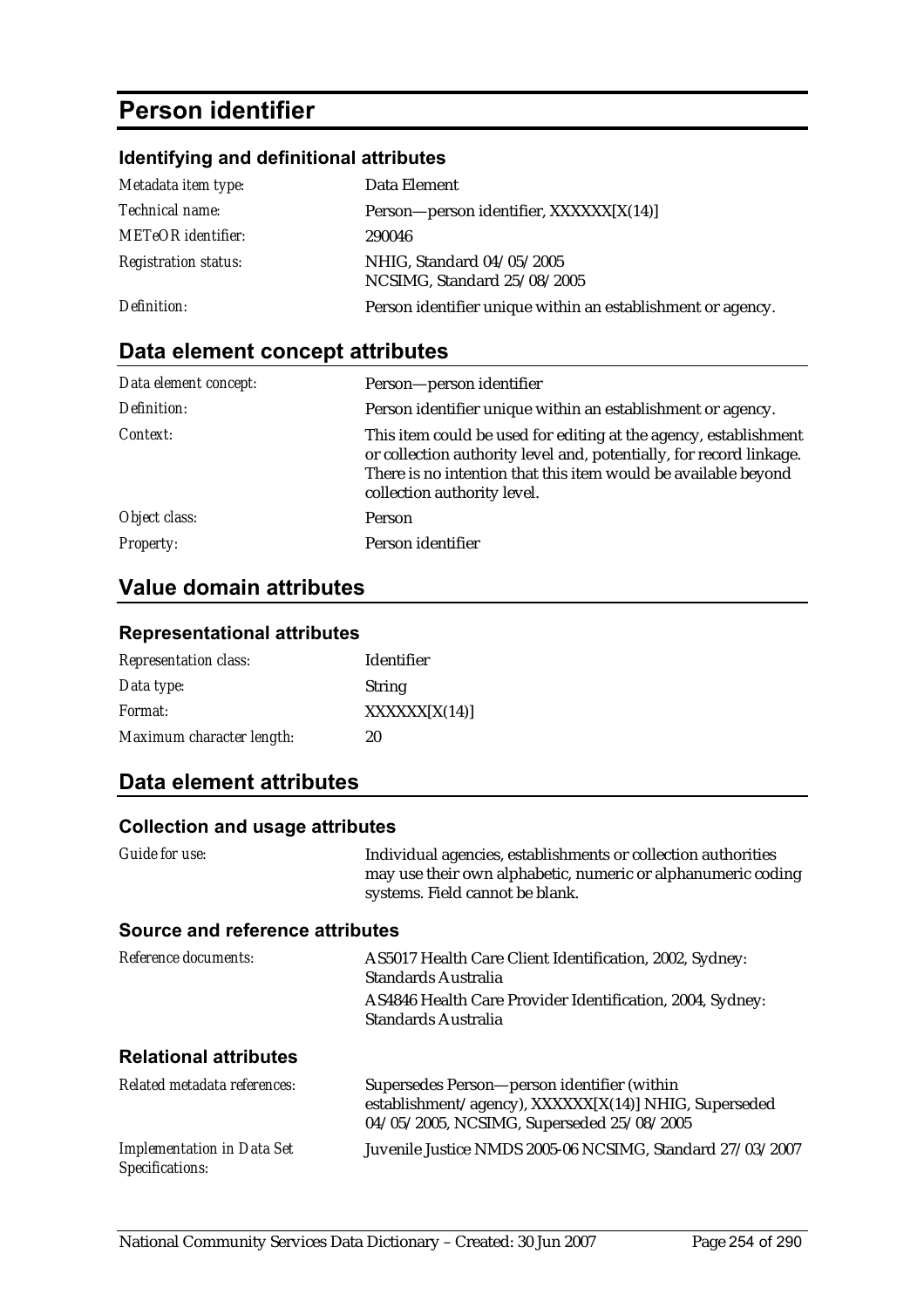# **Postal delivery point identifier (person)**

## **Identifying and definitional attributes**

| Metadata item type:         | Data Element                                                                                                          |
|-----------------------------|-----------------------------------------------------------------------------------------------------------------------|
| Technical name:             | Person (address)—postal delivery point identifier, $\{N(8)\}$                                                         |
| <b>METeOR</b> identifier:   | 287220                                                                                                                |
| <b>Registration status:</b> | NHIG, Standard 04/05/2005<br>NCSIMG, Standard 25/08/2005                                                              |
| Definition:                 | A unique number assigned to a person's postal address as<br>recorded on the Australia Post Postal Address File (PAF). |

# **Data element concept attributes**

| Data element concept: | Person (address)—postal delivery point identifier                                                                     |
|-----------------------|-----------------------------------------------------------------------------------------------------------------------|
| Definition:           | A unique number assigned to a person's postal address as<br>recorded on the Australia Post Postal Address File (PAF). |
| Object class:         | Person                                                                                                                |
| <b>Property:</b>      | Postal delivery point identifier                                                                                      |

## **Value domain attributes**

#### **Representational attributes**

| <b>Representation class:</b> | Identifier  |
|------------------------------|-------------|
| Data type:                   | Number      |
| <i>Format:</i>               | $\{N(8)\}\$ |
| Maximum character length:    | 8           |

#### **Source and reference attributes**

| Origin:              | <b>Customer Barcoding Technical Specifications, 1998: Australia</b><br>Post                                                                                        |
|----------------------|--------------------------------------------------------------------------------------------------------------------------------------------------------------------|
| Reference documents: | AS5017 Health Care Client Identification, 2002, Sydney:<br>Standards Australia<br>AS4846 Health Care Provider Identification, 2004, Sydney:<br>Standards Australia |

## **Data element attributes**

| Guide for use: | Australia Post maintains a Postal Address File (PAF) database<br>which contains Australian postal delivery addresses and their<br>corresponding eight (8) character unique identification number<br>known as a Delivery Point Identifier (DPID). While the PAF is<br>concerned with postal address, for many persons' a postal<br>address will be the same as their residential address. The PAF<br>can be used to improve the recording of address data at the<br>time of data collection. |
|----------------|---------------------------------------------------------------------------------------------------------------------------------------------------------------------------------------------------------------------------------------------------------------------------------------------------------------------------------------------------------------------------------------------------------------------------------------------------------------------------------------------|
|                | The Postal Address File may be used at the time of<br>data collection to confirm that the combined metadata items of<br>address line, suburb/town/locality, Australian state/territory<br>identifier and postcode - Australian are accurately recorded.                                                                                                                                                                                                                                     |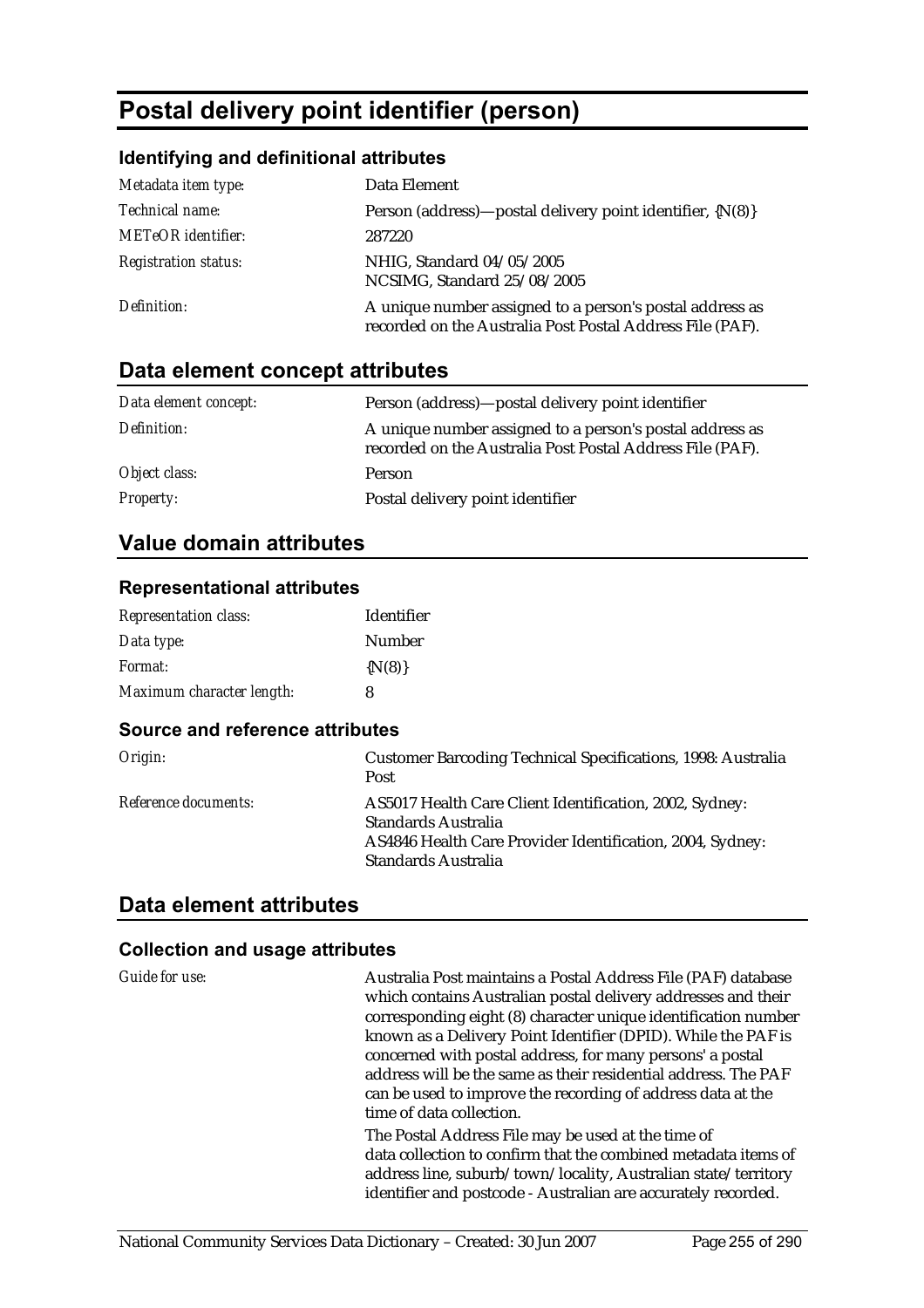| <b>Collection methods:</b>      | The Delivery Point Identifier (DPID) is assigned electronically<br>to recognised Australia Post delivery addresses following<br>reference to the Postal Address File (PAF) database.                                                                                                                                                                                                                                                                                                                                                                                                                                                                                                                                              |
|---------------------------------|-----------------------------------------------------------------------------------------------------------------------------------------------------------------------------------------------------------------------------------------------------------------------------------------------------------------------------------------------------------------------------------------------------------------------------------------------------------------------------------------------------------------------------------------------------------------------------------------------------------------------------------------------------------------------------------------------------------------------------------|
| Comments:                       | In October 1999, Australia Post introduced a bar-coding system<br>for bulk mail lodgements. Agencies or establishments can use<br>software to improve the quality of person address data it<br>collects and records and, at the same time, receive financial<br>benefits by reducing its postage expenses.<br>The DPID is easily converted to a bar code and can be included<br>on correspondence and address labels. If the bar code is<br>displayed on a standard envelope that passes through a mail-<br>franking machine (e.g. as used by most major hospitals), the<br>postage cost is reduced. Every three months, Australia Post<br>provides updates to the PAF database. For more information,<br>contact Australia Post. |
| Source and reference attributes |                                                                                                                                                                                                                                                                                                                                                                                                                                                                                                                                                                                                                                                                                                                                   |
| Submitting organisation:        | Standards Australia                                                                                                                                                                                                                                                                                                                                                                                                                                                                                                                                                                                                                                                                                                               |
| Origin:                         | National Health Data Standards Committee                                                                                                                                                                                                                                                                                                                                                                                                                                                                                                                                                                                                                                                                                          |
|                                 | <b>National Community Services Data Committee</b>                                                                                                                                                                                                                                                                                                                                                                                                                                                                                                                                                                                                                                                                                 |

### **Relational attributes**

*Related metadata references:* Is formed using Person (address)—suburb/town/locality name, text [A(50)] NHIG, Standard 04/05/2005, NCSIMG, Standard 25/08/2005 Supersedes Person (address)—postal delivery point identifier,

Standards Australia 2002. Australian Standard AS5017-2002 Health Care Client Identification. Sydney: Standards Australia

{N(8)} NHIG, Superseded 04/05/2005, NCSIMG, Superseded 25/08/2005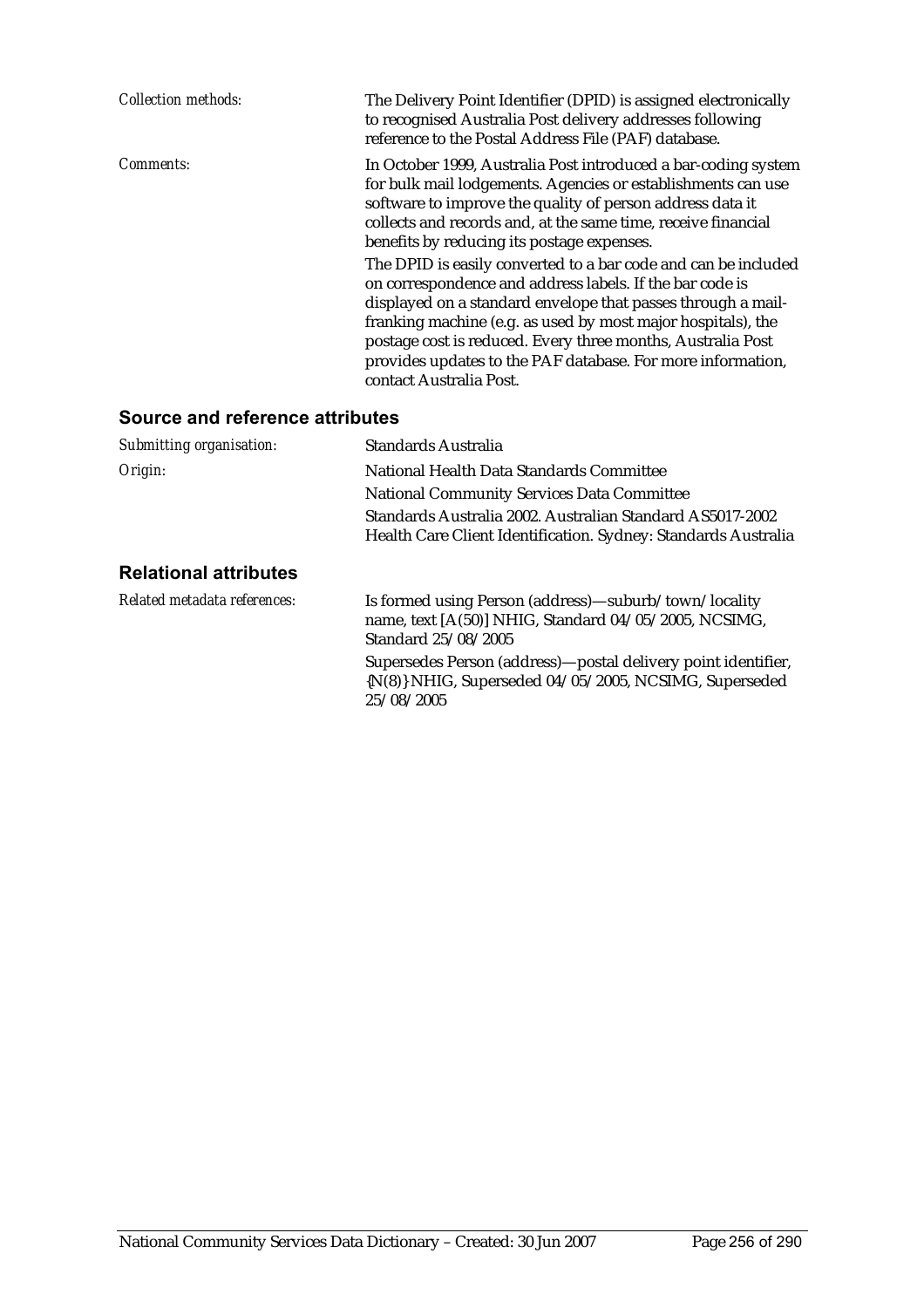# **Postal delivery point identifier (service provider organisation)**

#### **Identifying and definitional attributes**

| Metadata item type:         | Data Element                                                                                                                                    |
|-----------------------------|-------------------------------------------------------------------------------------------------------------------------------------------------|
| Technical name:             | Service provider organisation (address)—postal delivery point<br>identifier, $\{N(8)\}\$                                                        |
| <b>METeOR</b> identifier:   | 290141                                                                                                                                          |
| <b>Registration status:</b> | NHIG, Standard 04/05/2005<br>NCSIMG, Standard 31/08/2005                                                                                        |
| Definition:                 | A unique number assigned to a service provider organisation's<br>postal address as recorded on the Australia Post Postal Address<br>File (PAF). |

# **Data element concept attributes**

| Data element concept: | Service provider organisation (address)—postal delivery point<br>identifier                                                                     |
|-----------------------|-------------------------------------------------------------------------------------------------------------------------------------------------|
| Definition:           | A unique number assigned to a service provider organisation's<br>postal address as recorded on the Australia Post Postal Address<br>File (PAF). |
| Object class:         | Service provider organisation                                                                                                                   |
| <b>Property:</b>      | Postal delivery point identifier                                                                                                                |

## **Value domain attributes**

#### **Representational attributes**

| <b>Representation class:</b> | Identifier  |
|------------------------------|-------------|
| Data type:                   | Number      |
| <i>Format:</i>               | $\{N(8)\}\$ |
| Maximum character length:    | 8           |

#### **Source and reference attributes**

| Origin:                     | <b>Customer Barcoding Technical Specifications, 1998: Australia</b><br>Post                                                                                        |
|-----------------------------|--------------------------------------------------------------------------------------------------------------------------------------------------------------------|
| <i>Reference documents:</i> | AS5017 Health Care Client Identification, 2002, Sydney:<br>Standards Australia<br>AS4846 Health Care Provider Identification, 2004, Sydney:<br>Standards Australia |

## **Data element attributes**

| <b>Collection methods:</b> | The Delivery Point Identifier (DPID) is assigned electronically<br>to recognised Australia Post delivery addresses following<br>reference to the Postal Address File (PAF) database.                                                                         |
|----------------------------|--------------------------------------------------------------------------------------------------------------------------------------------------------------------------------------------------------------------------------------------------------------|
| <i>Comments:</i>           | In October 1999, Australia Post introduced a bar-coding system<br>for bulk mail lodgements. Agencies or establishments can use<br>software to improve the quality of person address data it<br>collects and records and, at the same time, receive financial |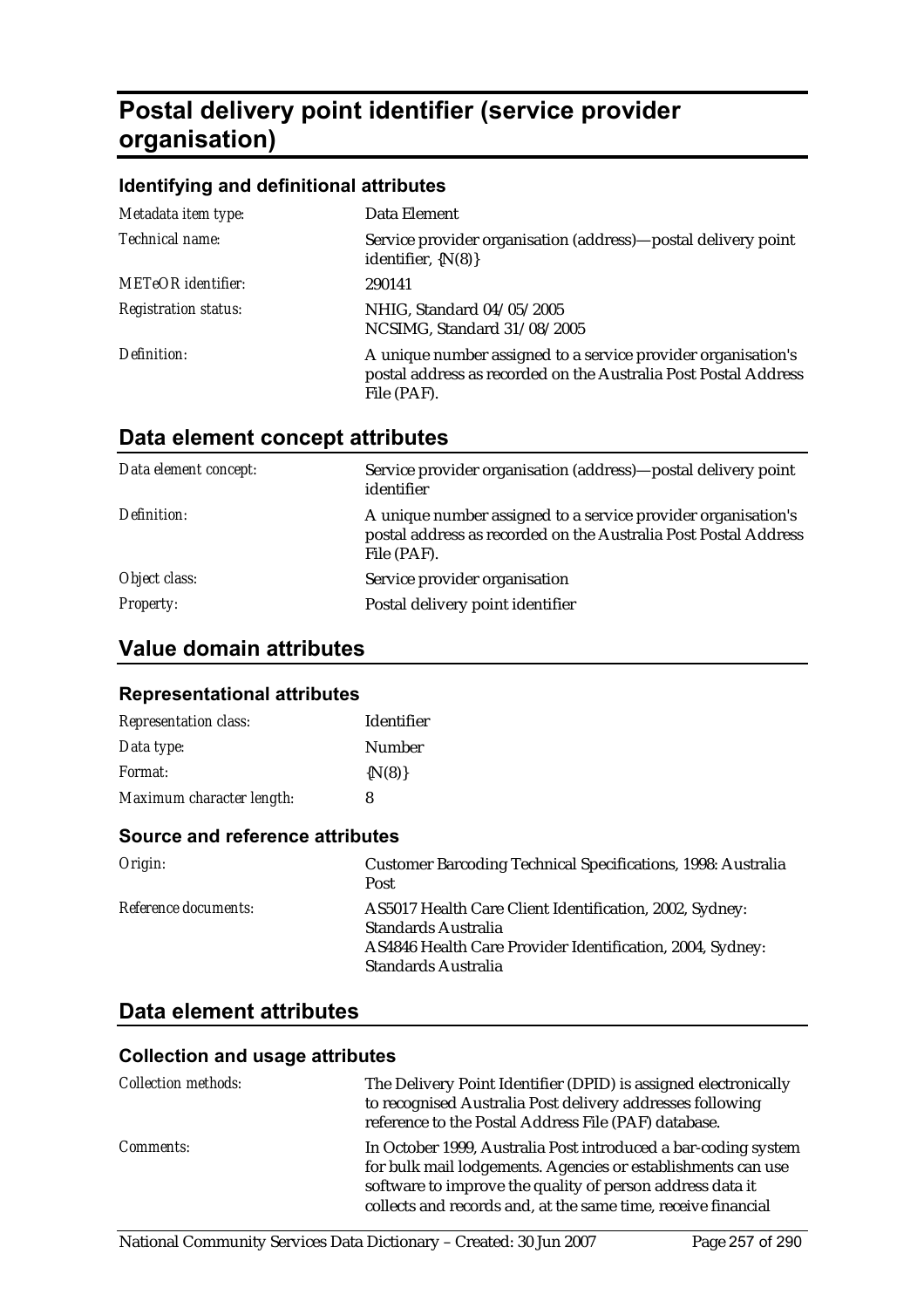benefits by reducing its postage expenses.

The DPID is easily converted to a bar code and can be included on correspondence and address labels. If the bar code is displayed on a standard envelope that passes through a mailfranking machine (e.g. as used by most major hospitals), the postage cost is reduced. Every three months, Australia Post provides updates to the PAF database. For more information, contact Australia Post.

#### **Source and reference attributes**

| Submitting organisation: | Standards Australia                                            |
|--------------------------|----------------------------------------------------------------|
| Origin:                  | National Health Data Standards Committee                       |
|                          | <b>National Community Services Data Committee</b>              |
|                          | Standards Australia 2002. Australian Standard AS5017-2002      |
|                          | Health Care Client Identification. Sydney: Standards Australia |
| Deletianal ettuikutaa    |                                                                |

#### **Relational attributes**

*Related metadata references:* Is formed using Service provider organisation (address) suburb/town/locality name, text [A(50)] NHIG, Standard 04/05/2005, NCSIMG, Standard 31/08/2005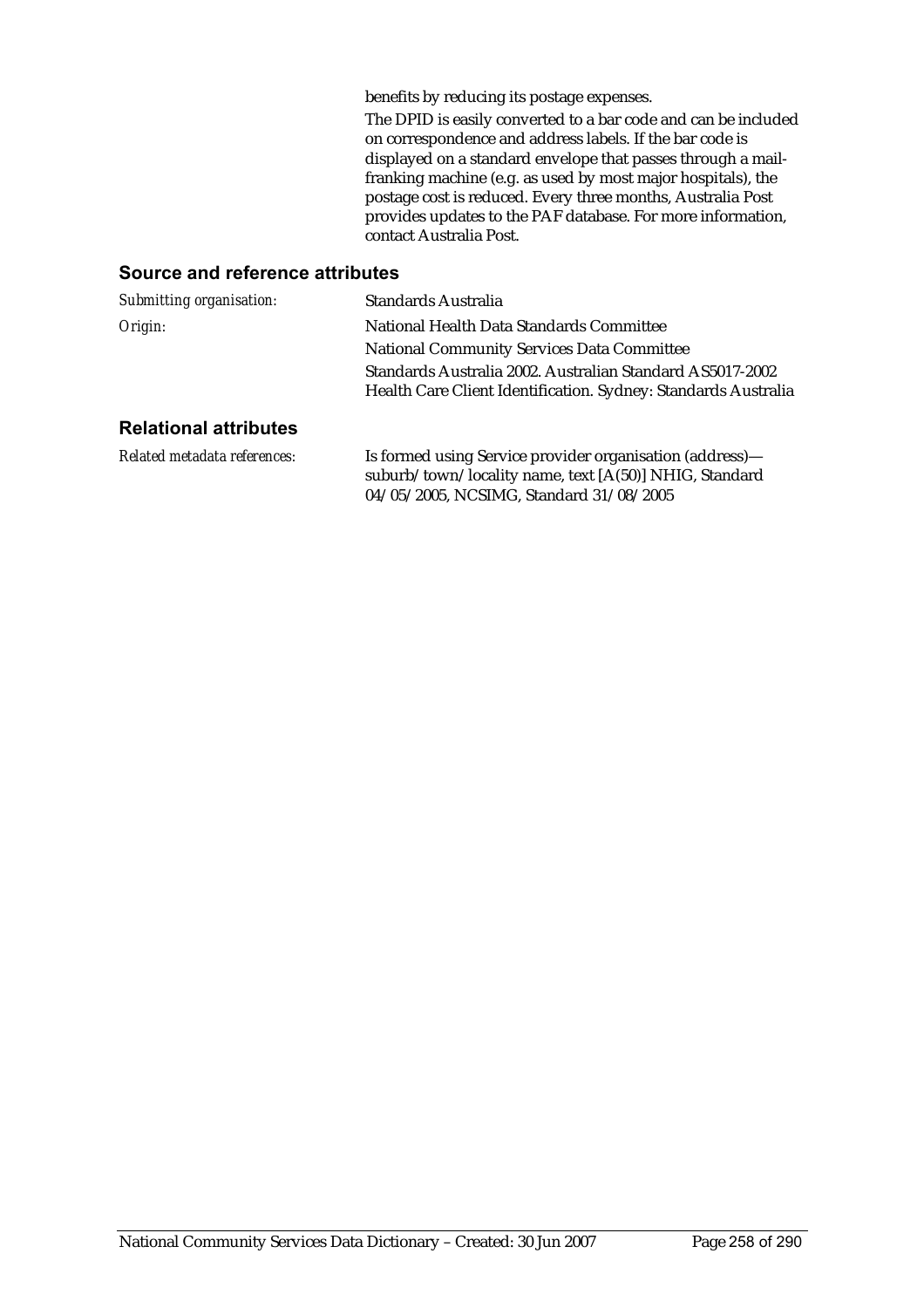# **Postcode—Australian (person)**

#### **Identifying and definitional attributes**

| Metadata item type:         | Data Element                                                                                                              |
|-----------------------------|---------------------------------------------------------------------------------------------------------------------------|
| Technical name:             | Person (address)—Australian postcode, code (Postcode datafile)<br>{NNNN}                                                  |
| <b>METeOR</b> identifier:   | 287224                                                                                                                    |
| <b>Registration status:</b> | NHIG, Standard 04/05/2005<br>NCSIMG, Standard 25/08/2005<br>NHDAMG, Standard 10/02/2006                                   |
| Definition:                 | The numeric descriptor for a postal delivery area, aligned with<br>locality, suburb or place for the address of a person. |

## **Data element concept attributes**

| Data element concept: | Person (address)—Australian postcode                                                                                                                                                                                                                                       |
|-----------------------|----------------------------------------------------------------------------------------------------------------------------------------------------------------------------------------------------------------------------------------------------------------------------|
| Definition:           | The numeric descriptor for a postal delivery area, aligned with<br>locality, suburb or place for the address of a person.                                                                                                                                                  |
| Context:              | Postcode is an important part of a person's postal address and<br>facilitates written communication. It is one of a number of<br>geographic identifiers that can be used to determine a<br>geographic location. Postcode may assist with uniquely<br>identifying a person. |
| Object class:         | <b>Person</b>                                                                                                                                                                                                                                                              |
| <b>Property:</b>      | Australian postcode                                                                                                                                                                                                                                                        |

## **Value domain attributes**

#### **Representational attributes**

| <b>Classification scheme:</b> | Postcode datafile |
|-------------------------------|-------------------|
| <b>Representation class:</b>  | Code              |
| Data type:                    | Number            |
| Format:                       | {NNNN}            |
| Maximum character length:     |                   |

#### **Collection and usage attributes**

*Comments:* Postcode - Australian may be used in the analysis of data on a geographical basis, which involves a conversion from postcodes to the Australian Bureau of Statistics (ABS) postal areas. This conversion results in some inaccuracy of information. However, in some data sets postcode is the only geographic identifier, therefore the use of other more accurate indicators (e.g. Statistical Local Area (SLA)) is not always possible. When dealing with aggregate data, postal areas, converted from postcodes, can be mapped to Australian Standard Geographical Classification codes using an ABS concordance, for example to determine SLAs. It should be noted that such concordances should not be used to determine the SLA of any individual's postcode. Where individual street addresses are available, these can be mapped to ASGC codes (e.g. SLAs) using the ABS

National Localities Index (NLI).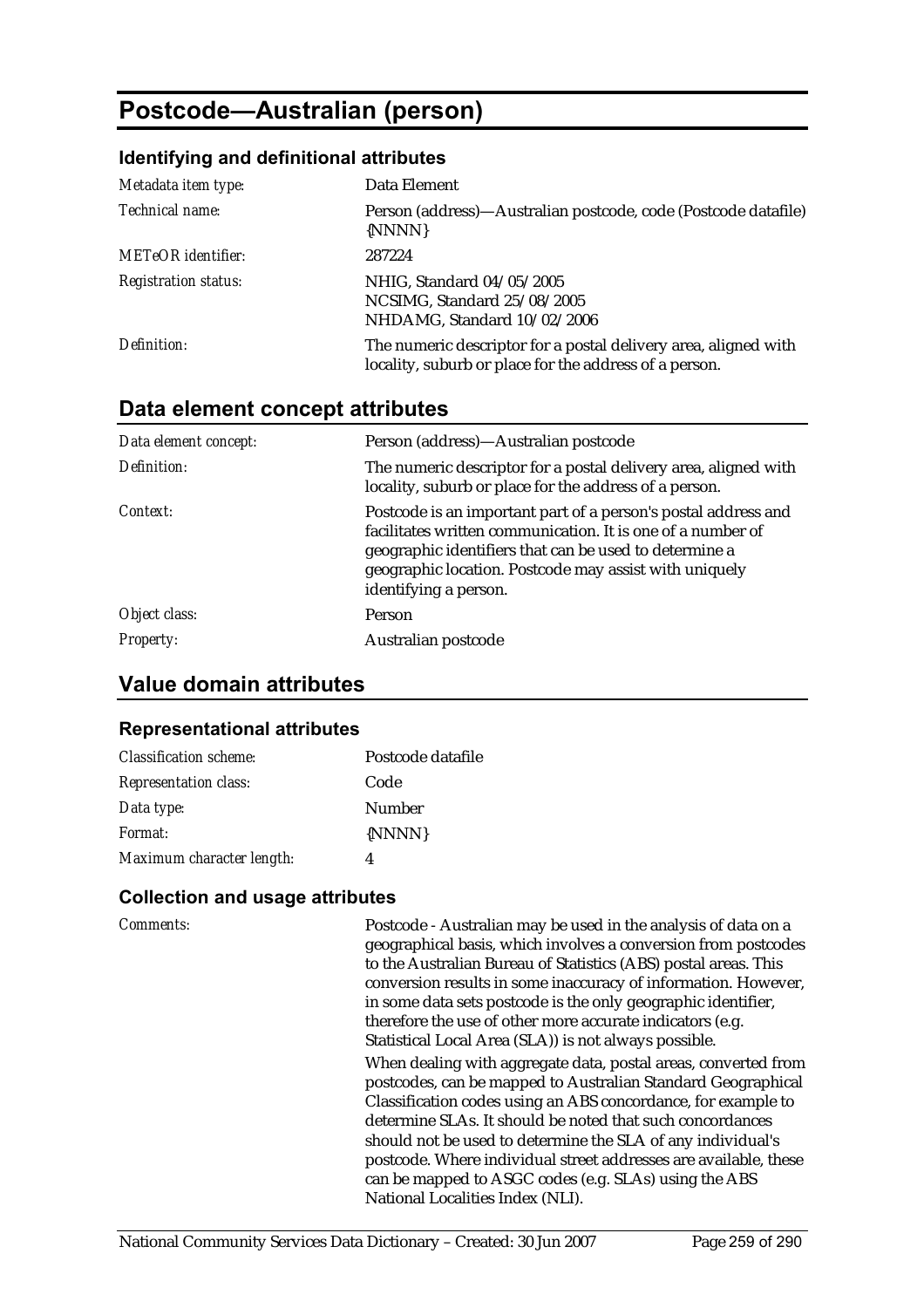| Guide for use:                  | The postcode book is updated more than once annually as<br>postcodes are a dynamic entity and are constantly changing.                |
|---------------------------------|---------------------------------------------------------------------------------------------------------------------------------------|
| <b>Collection methods:</b>      | Leave Postcode - Australian blank for:                                                                                                |
|                                 | Any overseas address<br>$\bullet$                                                                                                     |
|                                 | Unknown address                                                                                                                       |
|                                 | No fixed address.                                                                                                                     |
|                                 | May be collected as part of Address line or separately. Postal<br>addresses may be different from where a person actually<br>resides. |
| Source and reference attributes |                                                                                                                                       |

| Submitting organisation:                             | Standards Australia                                                                                                                                     |
|------------------------------------------------------|---------------------------------------------------------------------------------------------------------------------------------------------------------|
| Origin:                                              | National Health Data Committee                                                                                                                          |
|                                                      | <b>National Community Services Data Committee</b>                                                                                                       |
| Reference documents:                                 | AS5017 Health Care Client Identification, 2002, Sydney:<br>Standards Australia                                                                          |
|                                                      | AS4846 Health Care Provider Identification, 2004, Sydney:<br><b>Standards Australia</b>                                                                 |
|                                                      | Australia Post Postcode book. Reference through:                                                                                                        |
|                                                      | http://www1.auspost.com.au/postcodes/                                                                                                                   |
| <b>Relational attributes</b>                         |                                                                                                                                                         |
| Related metadata references:                         | Supersedes Person (address)-Australian postcode (Postcode<br>datafile), code NNN[N] NHIG, Superseded 04/05/2005,<br>NCSIMG, Superseded 25/08/2005       |
|                                                      | See also Person-Australian state/territory identifier, code N<br>NHIG, Standard 04/05/2005, NCSIMG, Standard 25/08/2005,<br>NHDAMG, Standard 10/02/2006 |
|                                                      | Is used in the formation of Person-geographic location,<br>community services code (ASGC 2004) NNNNN NCSIMG,<br>Superseded 02/05/2006                   |
|                                                      | Is used in the formation of Dwelling-geographic location,<br>remoteness structure code (ASGC 2004) N[N] NHDAMG,<br>Retired 10/02/2006                   |
| <b>Implementation in Data Set</b><br>Specifications: | Commonwealth State/Territory Disability Agreement NMDS -<br>1 July 2006 NCSIMG, Standard 27/04/2007                                                     |
|                                                      | Juvenile Justice NMDS 2005-06 NCSIMG, Standard 27/03/2007                                                                                               |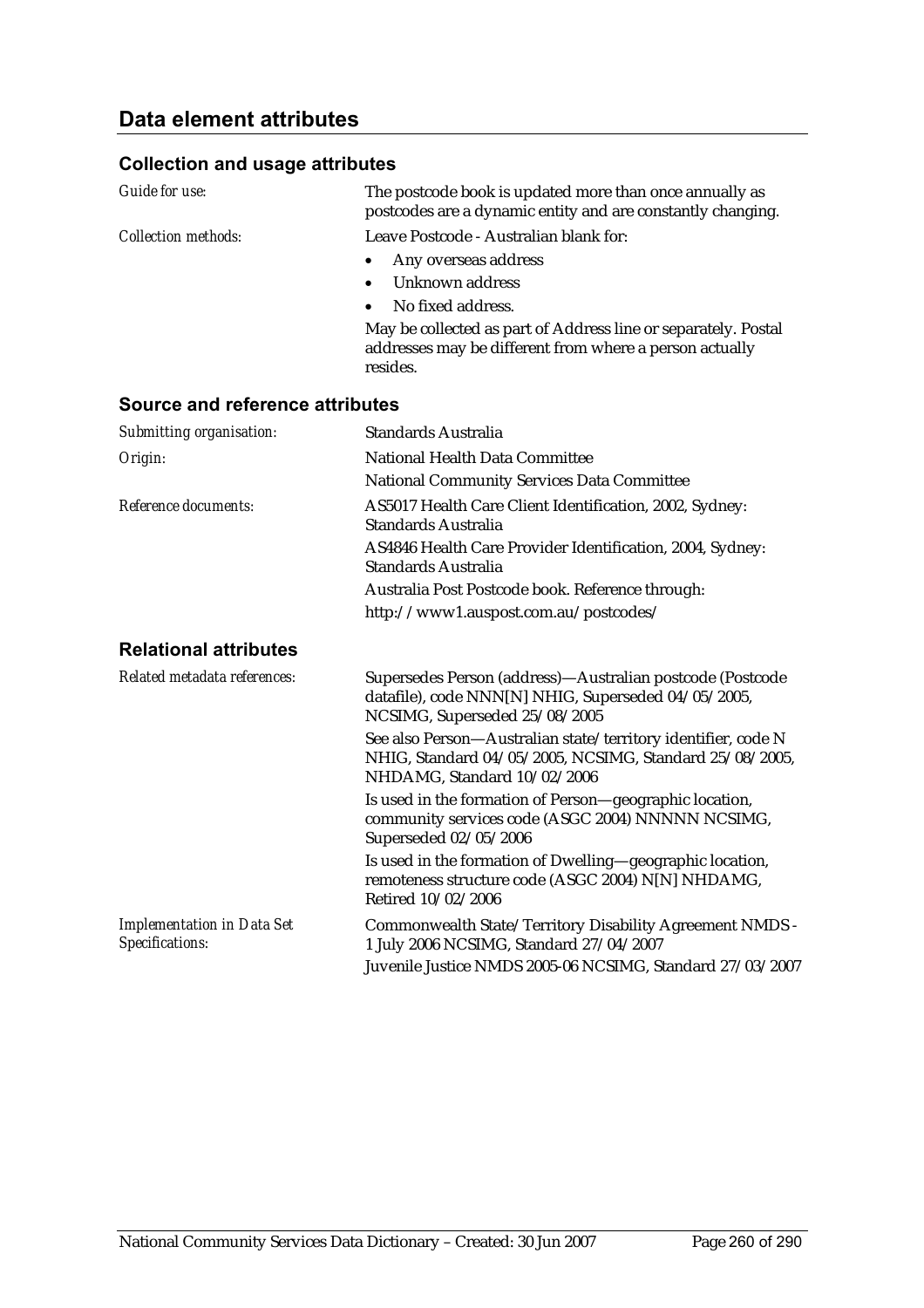# **Postcode—Australian (service provider organisation)**

## **Identifying and definitional attributes**

| Metadata item type:         | Data Element                                                                                                                                                  |
|-----------------------------|---------------------------------------------------------------------------------------------------------------------------------------------------------------|
| Technical name:             | Service provider organisation (address)—Australian postcode,<br>code (Postcode datafile) {NNNN}                                                               |
| <b>METeOR</b> identifier:   | 290064                                                                                                                                                        |
| <b>Registration status:</b> | NHIG, Standard 04/05/2005<br>NCSIMG, Standard 31/08/2005                                                                                                      |
| Definition:                 | The numeric descriptor for a postal delivery area, aligned with<br>locality, suburb or place for the address of an organisation, as<br>represented by a code. |

## **Data element concept attributes**

| Data element concept: | Service provider organisation (address)—Australian postcode                                                                                                                                                                                                                              |
|-----------------------|------------------------------------------------------------------------------------------------------------------------------------------------------------------------------------------------------------------------------------------------------------------------------------------|
| Definition:           | The numeric descriptor for a postal delivery area, aligned with<br>locality, suburb or place for the address of an organisation.                                                                                                                                                         |
| Context:              | Postcode is an important part of an organisation's postal<br>address and facilitates written communication. It is one of a<br>number of geographic identifiers that can be used to determine<br>a geographic location. Postcode may assist with uniquely<br>identifying an organisation. |
| Object class:         | Service provider organisation                                                                                                                                                                                                                                                            |
| <b>Property:</b>      | Australian postcode                                                                                                                                                                                                                                                                      |

## **Value domain attributes**

#### **Representational attributes**

| <b>Classification scheme:</b> | Postcode datafile |
|-------------------------------|-------------------|
| <b>Representation class:</b>  | Code              |
| Data type:                    | Number            |
| Format:                       | {NNNN}            |
| Maximum character length:     |                   |

| Comments: | Postcode - Australian may be used in the analysis of data on a<br>geographical basis, which involves a conversion from postcodes<br>to the Australian Bureau of Statistics (ABS) postal areas. This<br>conversion results in some inaccuracy of information. However,<br>in some data sets postcode is the only geographic identifier,<br>therefore the use of other more accurate indicators (e.g.<br>Statistical Local Area (SLA)) is not always possible.                                 |
|-----------|----------------------------------------------------------------------------------------------------------------------------------------------------------------------------------------------------------------------------------------------------------------------------------------------------------------------------------------------------------------------------------------------------------------------------------------------------------------------------------------------|
|           | When dealing with aggregate data, postal areas, converted from<br>postcodes, can be mapped to Australian Standard Geographical<br>Classification codes using an ABS concordance, for example to<br>determine SLAs. It should be noted that such concordances<br>should not be used to determine the SLA of any individual's<br>postcode. Where individual street addresses are available, these<br>can be mapped to ASGC codes (e.g. SLAs) using the ABS<br>National Localities Index (NLI). |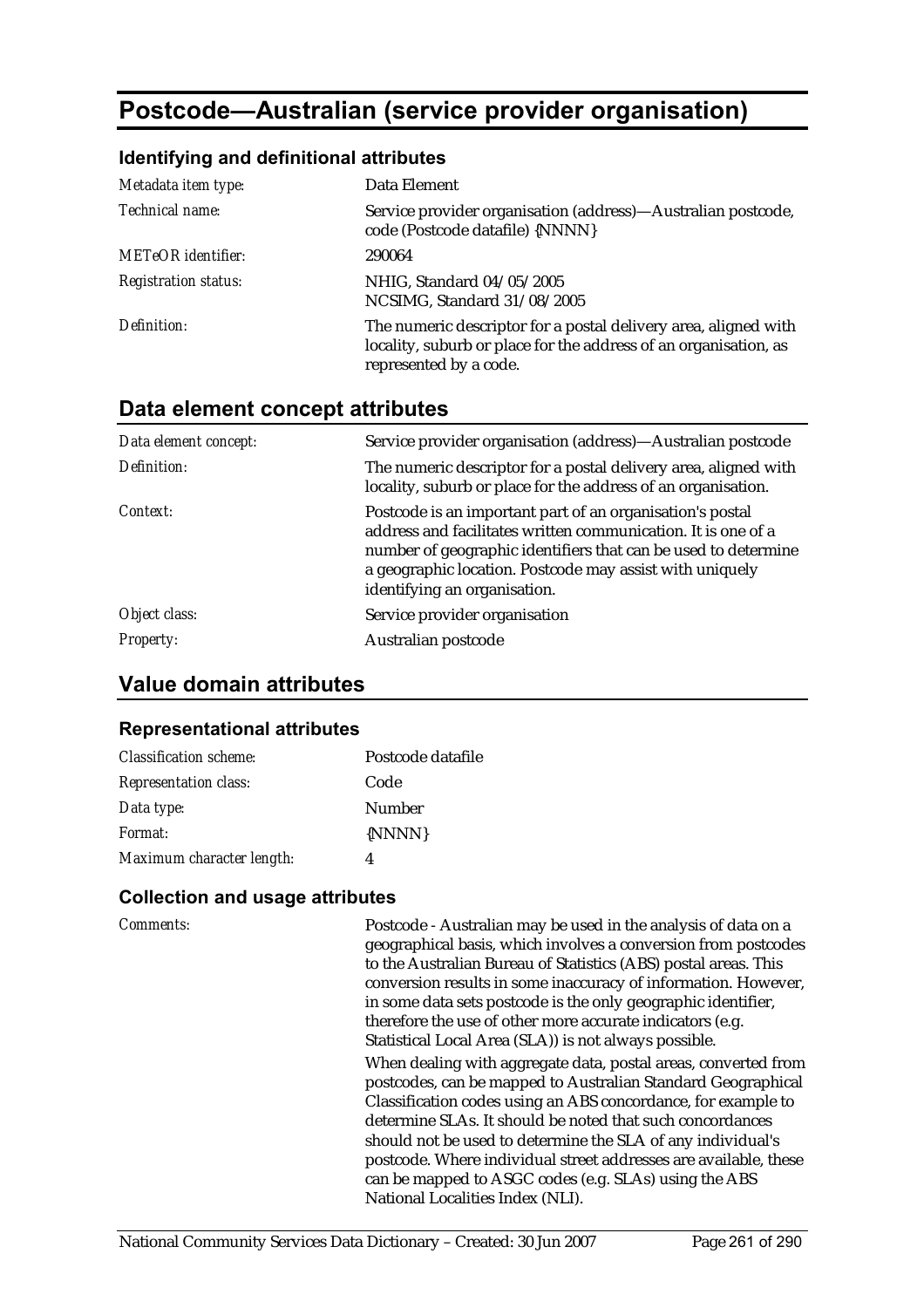## **Data element attributes**

### **Collection and usage attributes**

*Collection methods:* May be collected as part of Address line or separately. Postal addresses may be different from where a service is actually located.

| Submitting organisation:     | Standards Australia                                                                                                                                                       |
|------------------------------|---------------------------------------------------------------------------------------------------------------------------------------------------------------------------|
| Origin:                      | National Health Data Committee                                                                                                                                            |
|                              | <b>National Community Services Data Committee</b>                                                                                                                         |
|                              | Australia Post Postcode book. Reference through:                                                                                                                          |
|                              | http://www1.auspost.com.au/postcodes/                                                                                                                                     |
| Reference documents:         | AS5017 Health Care Client Identification, 2002, Sydney:<br>Standards Australia<br>AS4846 Health Care Provider Identification, 2004, Sydney:<br><b>Standards Australia</b> |
| <b>Relational attributes</b> |                                                                                                                                                                           |

| <b>Implementation in Data Set</b> | Commonwealth State/Territory Disability Agreement NMDS -  |
|-----------------------------------|-----------------------------------------------------------|
| <i>Specifications:</i>            | 1 July 2006 NCSIMG, Standard 27/04/2007                   |
|                                   | Juvenile Justice NMDS 2005-06 NCSIMG, Standard 27/03/2007 |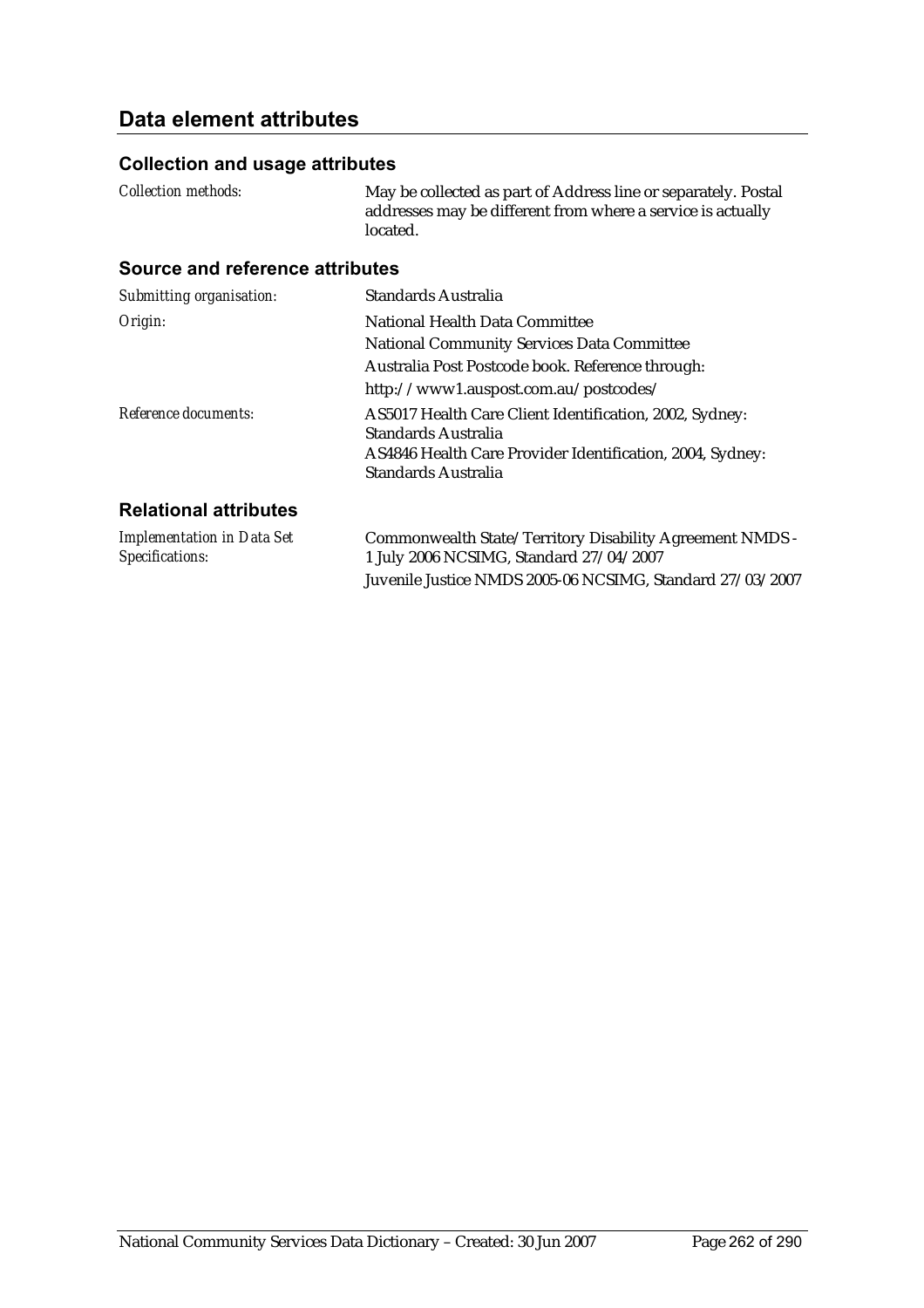# **Postcode—international (person)**

### **Identifying and definitional attributes**

| Metadata item type:         | Data Element                                                                                                                                                                                               |
|-----------------------------|------------------------------------------------------------------------------------------------------------------------------------------------------------------------------------------------------------|
| Technical name:             | Person (address)—international postcode, text $[X(10)]$                                                                                                                                                    |
| <b>METeOR</b> identifier:   | 288985                                                                                                                                                                                                     |
| <b>Registration status:</b> | NHIG, Standard 04/05/2005<br>NCSIMG, Standard 30/09/2005                                                                                                                                                   |
| Definition:                 | The code for a postal delivery area, aligned with locality, suburb or<br>place for the address of a person, as defined by the postal service of<br>a country other than Australia, as represented by text. |

# **Data element concept attributes**

| Data element concept: | Person (address)—international postcode                                                                                                                                            |
|-----------------------|------------------------------------------------------------------------------------------------------------------------------------------------------------------------------------|
| Definition:           | The code for a postal delivery area, aligned with locality, suburb or<br>place for the address of a person, as defined by the postal service of<br>a country other than Australia. |
| Object class:         | Person                                                                                                                                                                             |
| <b>Property:</b>      | International postcode                                                                                                                                                             |

## **Value domain attributes**

#### **Representational attributes**

| <b>Representation class:</b> | Text          |
|------------------------------|---------------|
| Data type:                   | <b>String</b> |
| <i>Format:</i>               | [X(10)]       |
| Maximum character length:    | 10            |

## **Data element attributes**

#### **Collection and usage attributes**

| <i>Collection methods:</i> | This is a self-reported code from a person and may be non-<br>verifiable without reference to the specific country's coding rules. |
|----------------------------|------------------------------------------------------------------------------------------------------------------------------------|
|                            | May be collected as part of Address or separately. Postal addresses<br>may be different from where a person actually resides.      |

#### **Source and reference attributes**

*Submitting organisation:* Standards Australia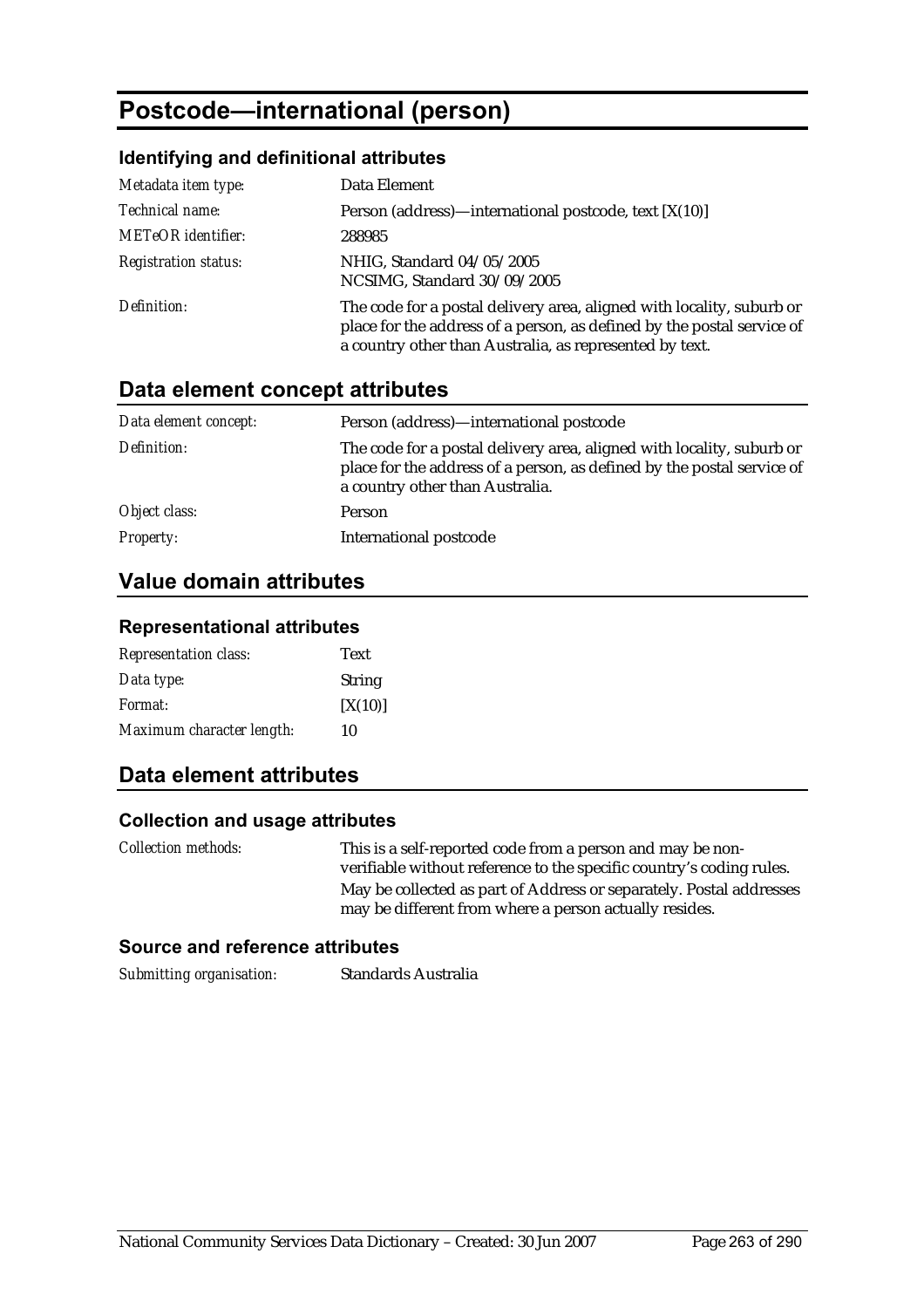# **Postcode—international (service provider organisation)**

#### **Identifying and definitional attributes**

| Metadata item type:         | Data Element                                                                                                                                                                              |
|-----------------------------|-------------------------------------------------------------------------------------------------------------------------------------------------------------------------------------------|
| Technical name:             | Service provider organisation (address)—international postcode,<br>text $[X(10)]$                                                                                                         |
| <b>METeOR</b> identifier:   | 288987                                                                                                                                                                                    |
| <b>Registration status:</b> | NHIG, Standard 04/05/2005<br>NCSIMG, Standard 30/09/2005                                                                                                                                  |
| Definition:                 | The code for a postal delivery area, aligned with locality, suburb or<br>place for the address of an organisation, as defined by the postal<br>service of a country other than Australia. |

## **Data element concept attributes**

| Data element concept: | Service provider organisation (address)—international postcode                                                                                                                            |
|-----------------------|-------------------------------------------------------------------------------------------------------------------------------------------------------------------------------------------|
| Definition:           | The code for a postal delivery area, aligned with locality, suburb or<br>place for the address of an organisation, as defined by the postal<br>service of a country other than Australia. |
| Object class:         | Service provider organisation                                                                                                                                                             |
| <b>Property:</b>      | International postcode                                                                                                                                                                    |

#### **Source and reference attributes**

*Submitting organisation:* Standards Australia

## **Value domain attributes**

#### **Representational attributes**

| <b>Representation class:</b> | <b>Text</b>   |
|------------------------------|---------------|
| Data type:                   | <b>String</b> |
| <i>Format:</i>               | [X(10)]       |
| Maximum character length:    | 10            |

## **Data element attributes**

#### **Collection and usage attributes**

*Collection methods:* This is a self-reported code from an organisation and may be nonverifiable without reference to the specific country's coding rules. May be collected as part of Address or separately. Postal addresses may be different from where a service is actually located.

#### **Source and reference attributes**

*Submitting organisation:* Standards Australia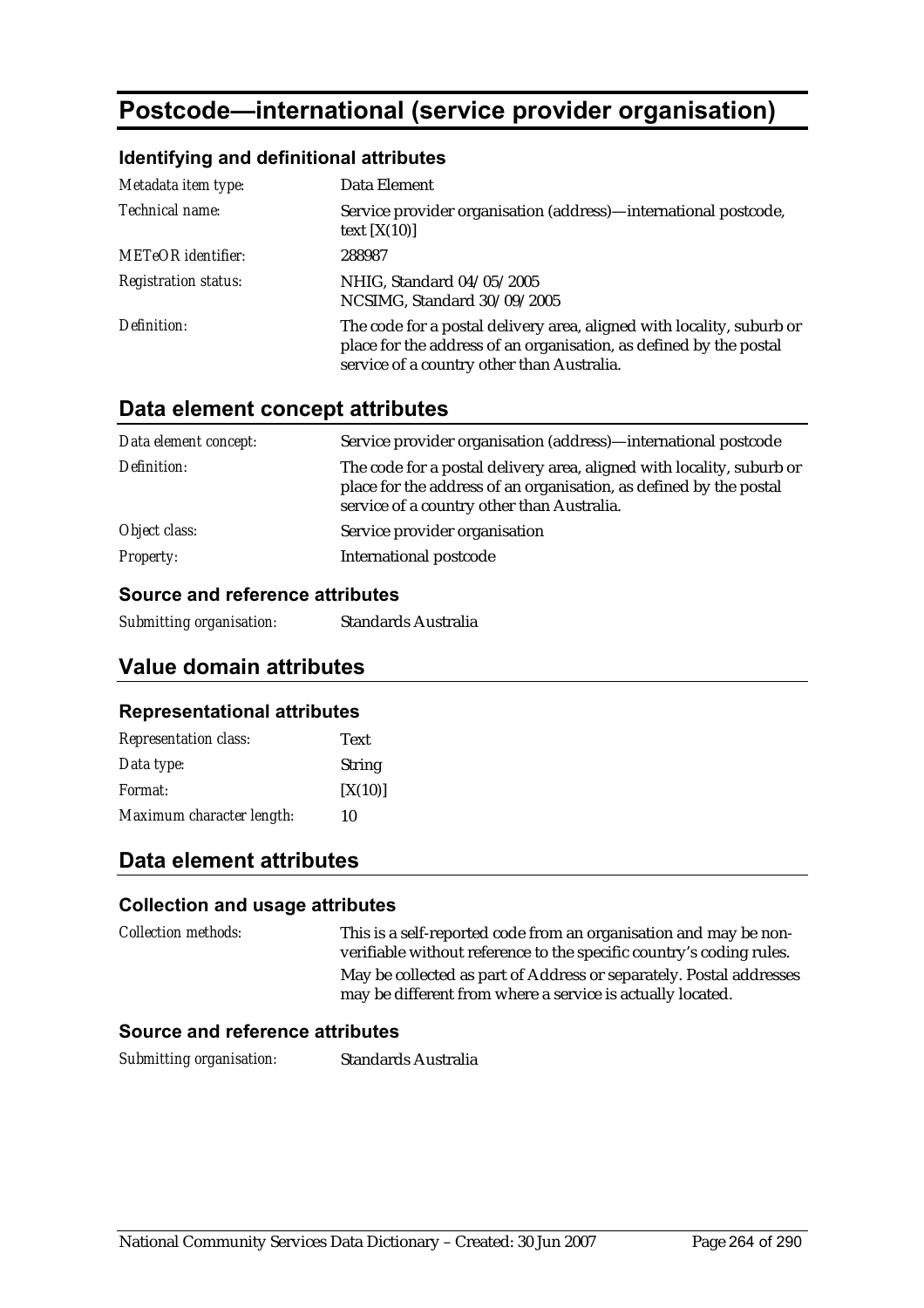# **Preferred language**

## **Identifying and definitional attributes**

| Metadata item type:         | Data Element                                                                                                        |
|-----------------------------|---------------------------------------------------------------------------------------------------------------------|
| Technical name:             | Person-preferred language, code (ASCL 2005) NN{NN}                                                                  |
| <b>METeOR</b> identifier:   | 304128                                                                                                              |
| <b>Registration status:</b> | NHIG, Standard 08/02/2006<br>NCSIMG, Standard 29/04/2006                                                            |
| Definition:                 | The language (including sign language) most preferred by the<br>person for communication, as represented by a code. |

# **Data element concept attributes**

| Data element concept: | Person-preferred language                                                                                                                                                                                                                                                                  |
|-----------------------|--------------------------------------------------------------------------------------------------------------------------------------------------------------------------------------------------------------------------------------------------------------------------------------------|
| Definition:           | The language (including sign language) most preferred by the<br>person for communication.                                                                                                                                                                                                  |
| Context:              | Health and welfare services:                                                                                                                                                                                                                                                               |
|                       | An important indicator of ethnicity, especially for persons born in<br>non-English-speaking countries. Its collection will assist in the<br>planning and provision of multilingual services and facilitate<br>program and service delivery for migrants and other non-English<br>speakers. |
| Object class:         | <b>Person</b>                                                                                                                                                                                                                                                                              |
| <b>Property:</b>      | Preferred language                                                                                                                                                                                                                                                                         |

## **Value domain attributes**

### **Representational attributes**

| <b>Classification scheme:</b> | <b>Australian Standard Classification of Languages 2005</b> |
|-------------------------------|-------------------------------------------------------------|
| <b>Representation class:</b>  | Code                                                        |
| Data type:                    | <b>Number</b>                                               |
| <i>Format:</i>                | NN{NN}                                                      |
| Maximum character length:     | 4                                                           |

| Guide for use: | The Australian Standard Classification of Languages (ASCL) has a       |
|----------------|------------------------------------------------------------------------|
|                | three-level hierarchical structure. The most detailed level of the     |
|                | classification consists of base units (languages) which are            |
|                | represented by four-digit codes. The second level of the               |
|                | classification comprises narrow groups of languages (the Narrow        |
|                | Group level), identified by the first two digits. The most general     |
|                | level of the classification consists of broad groups of languages (the |
|                | Broad Group level) and is identified by the first digit. The           |
|                | classification includes Australian Indigenous languages and sign       |
|                | languages.                                                             |
|                | For example, the Lithuanian language has a code of 3102. In this       |
|                | case 3 denotes that it is an Eastern European language, while 31       |
|                | denotes that it is a Baltic language. The Pintupi Aboriginal           |
|                | language is coded as 8713. In this case 8 denotes that it is an        |
|                | Australian Indigenous language and 87 denotes that the language        |
|                | is Western Desert language.                                            |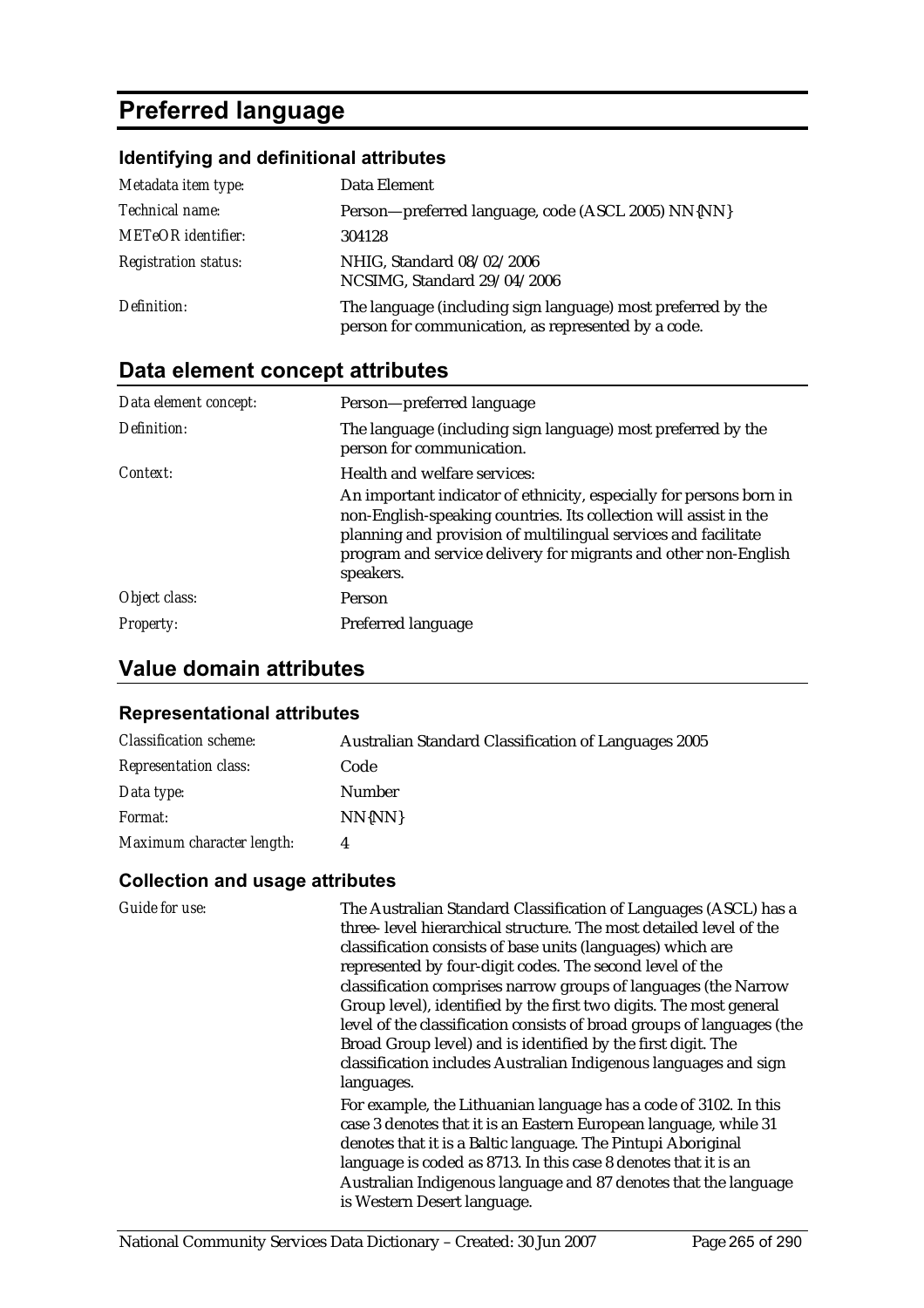Language data may be output at the Broad Group level, Narrow Group level or base level of the classification. If necessary significant Languages within a Narrow Group can be presented separately while the remaining Languages in the Narrow Group are aggregated. The same principle can be adopted to highlight significant Narrow Groups within a Broad Group.

## **Data element attributes**

#### **Collection and usage attributes**

| <i>Guide for use:</i>           | This may be a language other than English even where the person<br>can speak fluent English. |
|---------------------------------|----------------------------------------------------------------------------------------------|
| Source and reference attributes |                                                                                              |

| Submitting organisation:    | Australian Institute of Health and Welfare                                                                                        |
|-----------------------------|-----------------------------------------------------------------------------------------------------------------------------------|
| <i>Reference documents:</i> | ABS cat. no.1267.0. Australian Standard Classification of Languages<br>(ASCL), 2005-06. Canberra: Australian Bureau of Statistics |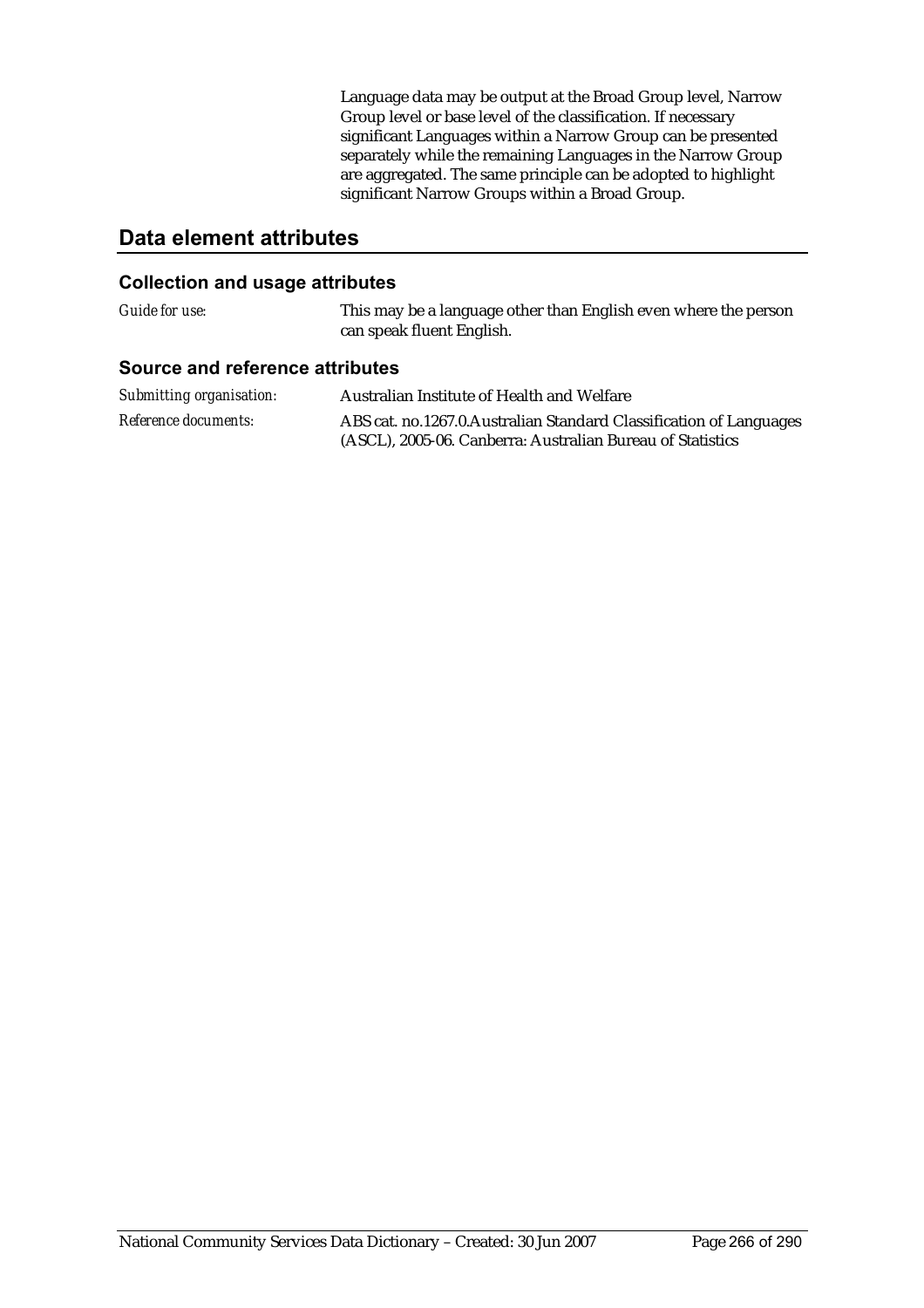# **Proficiency in spoken English**

## **Identifying and definitional attributes**

| Metadata item type:         | Data Element                                                                             |
|-----------------------------|------------------------------------------------------------------------------------------|
| Technical name:             | Person-proficiency in spoken English, code N                                             |
| <b>METeOR</b> identifier:   | 270203                                                                                   |
| <b>Registration status:</b> | NHIG, Standard 01/03/2005<br>NCSIMG, Standard 01/03/2005<br>NHDAMG, Standard 10/02/2006  |
| Definition:                 | A person's self-assessed level of ability to speak English, as<br>represented by a code. |

# **Data element concept attributes**

| Data element concept: | Person-proficiency in spoken English                        |
|-----------------------|-------------------------------------------------------------|
| Definition:           | A person's self-assessed level of ability to speak English. |
| Object class:         | Person                                                      |
| <i>Property:</i>      | Proficiency in spoken English                               |

# **Value domain attributes**

### **Representational attributes**

| <b>Representation class:</b> | Code             |                                                                            |
|------------------------------|------------------|----------------------------------------------------------------------------|
| Data type:                   | Number           |                                                                            |
| Format:                      | N                |                                                                            |
| Maximum character length:    | 1                |                                                                            |
| Permissible values:          | Value            | Meaning                                                                    |
|                              | $\boldsymbol{0}$ | Not applicable (persons under 5 years of age or<br>who speak only English) |
|                              | 1                | Very well                                                                  |
|                              | $\boldsymbol{2}$ | Well                                                                       |
|                              | 3                | Not well                                                                   |
|                              | 4                | Not at all                                                                 |
| Supplementary values:        | 9                | Not stated/inadequately described                                          |

| Guide for use: | Not applicable (persons under 5 years of age or who<br>CODE 0<br>speak only English)                                                                                                                                          |
|----------------|-------------------------------------------------------------------------------------------------------------------------------------------------------------------------------------------------------------------------------|
|                | Not applicable, is to be used for people under 5 year of age and<br>people who speak only English.                                                                                                                            |
|                | CODE 9 Not stated/inadequately described                                                                                                                                                                                      |
|                | Not stated/inadequately described, is not to be used on<br>primary collection forms. It is primarily for use in<br>administrative collections when transferring data from data sets<br>where the item has not been collected. |
| Comments:      | The ABS advises that the most useful information provided by<br>this metadata item is in the distinction between the two<br>category groups of Very well/Well and Not well/Not at all.                                        |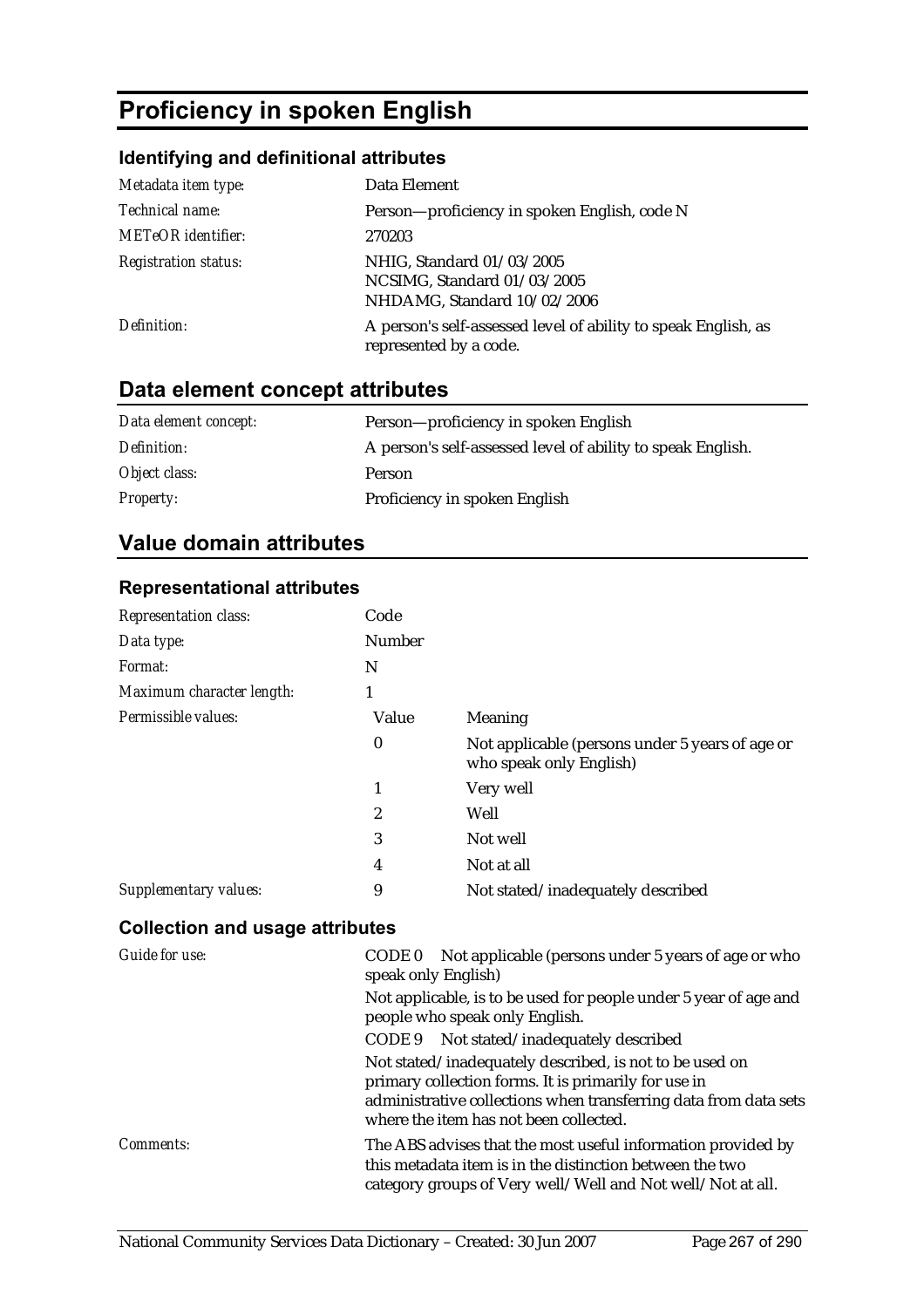#### **Source and reference attributes**

| Reference documents: | Standards for Statistics on Cultu         |
|----------------------|-------------------------------------------|
|                      | 1999. Cat. no. 1289.0. Canberra: <i>1</i> |

*Reference documents:* Standards for Statistics on Cultural and Language Diversity ABS.

# **Data element attributes**

### **Collection and usage attributes**

| <b>Collection methods:</b>      | This metadata item is only intended to be collected if a person<br>has a main language other than English spoken at home;<br>and/or first language spoken is not English.<br>Recommended question:<br>How well do you speak English? (tick one)<br>1. Very well<br>2. Well<br>3. Not well<br>4. Not at all<br>Generally this would be a self-reported question, but in some<br>circumstances (particularly where a person does not speak<br>English well) assistance will be required in answering this<br>question. It is important that the person's self-assessed<br>proficiency in spoken English be recorded wherever possible.<br>This metadata item does not purport to be a technical<br>assessment of proficiency but is a self-assessment in the four<br>broad categories outlined above.<br>This metadata item is not relevant to and should not be<br>collected for persons under the age of five years.<br>While agencies are encouraged to use the recommended<br>question described above, it is acknowledged that this is not<br>always possible in practice. For example, where the data<br>collection is a by-product of the provision of a health or<br>community service, the information may be ascertained using<br>different means. However, this standard should be used |
|---------------------------------|--------------------------------------------------------------------------------------------------------------------------------------------------------------------------------------------------------------------------------------------------------------------------------------------------------------------------------------------------------------------------------------------------------------------------------------------------------------------------------------------------------------------------------------------------------------------------------------------------------------------------------------------------------------------------------------------------------------------------------------------------------------------------------------------------------------------------------------------------------------------------------------------------------------------------------------------------------------------------------------------------------------------------------------------------------------------------------------------------------------------------------------------------------------------------------------------------------------------------------------------------------------------------------------------------|
| Comments:                       | wherever practically possible.<br>This metadata item identifies those people who may suffer<br>disadvantage in terms of their ability to access services due to<br>lack of ability in the spoken English language. This information<br>can be used to target the provision of services to people whose<br>lack of ability in spoken English is potentially a barrier to<br>gaining access to government programs and services.<br>In conjunction with Indigenous status, the main language other<br>than English spoken at home and the country of birth, this<br>metadata item forms the minimum core set of cultural and<br>language indicators recommended by the Australian Bureau of<br>Statistics.                                                                                                                                                                                                                                                                                                                                                                                                                                                                                                                                                                                         |
| Source and reference attributes |                                                                                                                                                                                                                                                                                                                                                                                                                                                                                                                                                                                                                                                                                                                                                                                                                                                                                                                                                                                                                                                                                                                                                                                                                                                                                                  |
| Origin:                         | National Health Data Committee<br><b>National Community Services Data Committee</b>                                                                                                                                                                                                                                                                                                                                                                                                                                                                                                                                                                                                                                                                                                                                                                                                                                                                                                                                                                                                                                                                                                                                                                                                              |

## **Relational attributes**

| Related metadata references: | See also Person-main language other than English spoken at |
|------------------------------|------------------------------------------------------------|
|                              | home, code (ASCL 2005) NN{NN} NHIG, Standard               |
|                              | 08/02/2006, NCSIMG, Standard 29/04/2006, NHDAMG,           |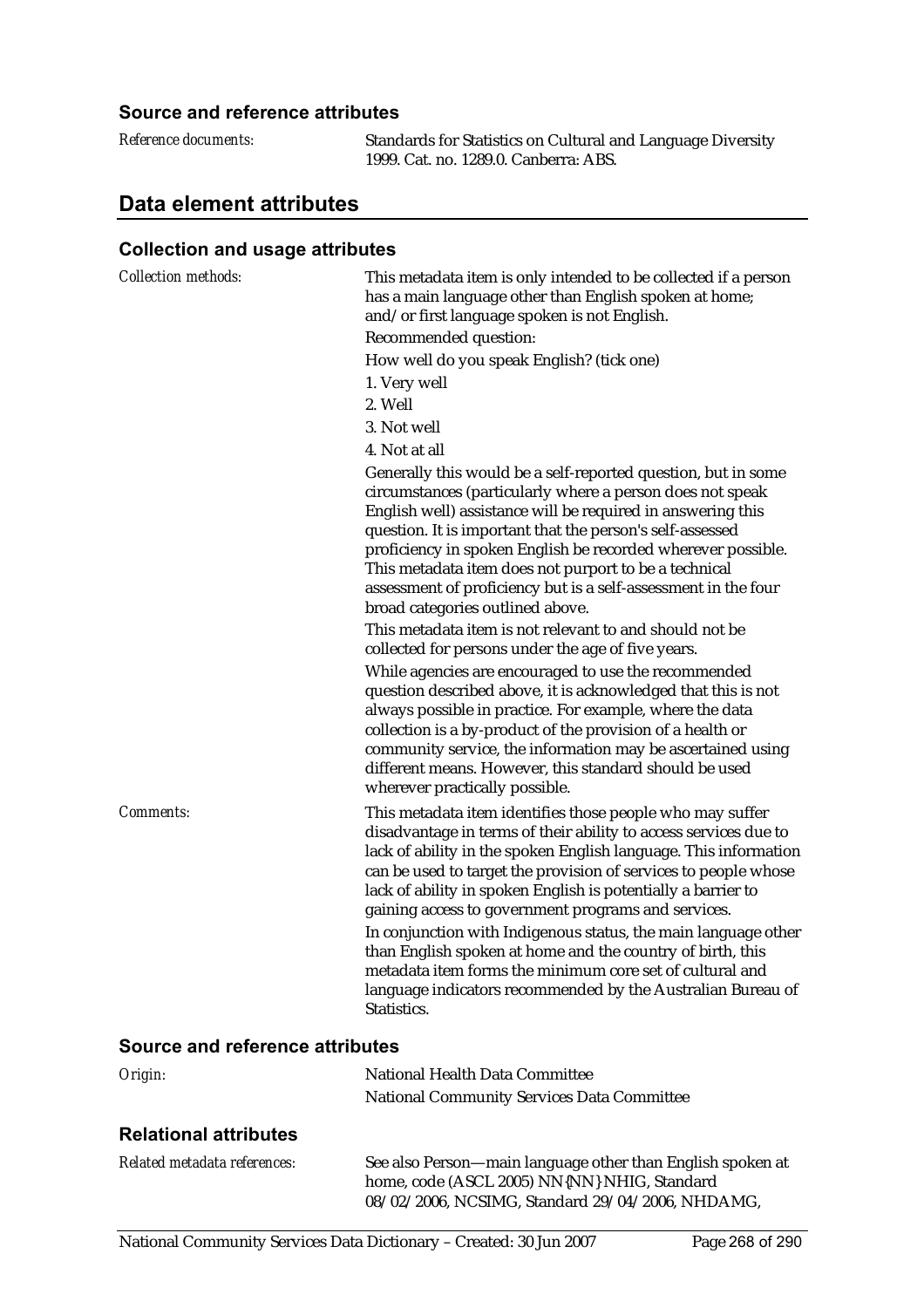Standard 10/02/2006

See also Person—country of birth, code (SACC 1998) NNNN NHIG, Standard 01/03/2005, NCSIMG, Standard 01/03/2005, NHDAMG, Standard 20/06/2005

Supersedes Proficiency in spoken English, version 2, DE, Int. NCSDD & NHDD, NCSIMG & NHIMG, Superseded 01/03/2005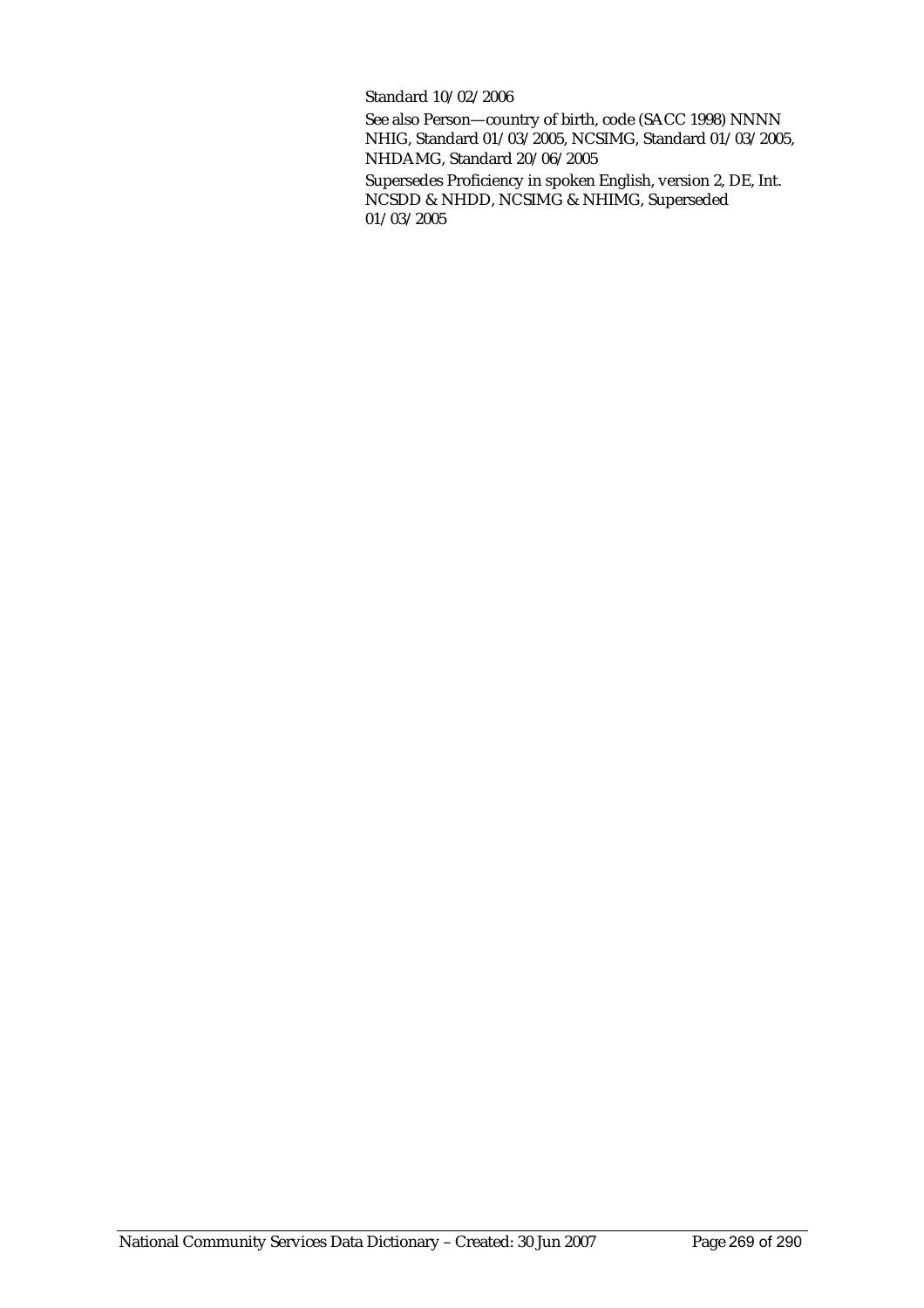# **Provider occupation category (self-identified)**

## **Identifying and definitional attributes**

| Metadata item type:         | Data Element                                                                                                                                                         |
|-----------------------------|----------------------------------------------------------------------------------------------------------------------------------------------------------------------|
| Technical name:             | Individual service provider-occupation (self-identified), code<br>(ANZSCO 1st edition) N[NNN]{NN}                                                                    |
| <b>METeOR</b> identifier:   | 350896                                                                                                                                                               |
| <b>Registration status:</b> | NHIG, Standardisation pending 14/06/2007<br>NCSIMG, Standard 27/03/2007                                                                                              |
| Definition:                 | A health care occupation that an individual provider identifies<br>as being one in which they provide a significant amount of<br>services, as represented by a code. |

## **Data element concept attributes**

| Data element concept: | Individual service provider—occupation (self-identified)                                                                                   |
|-----------------------|--------------------------------------------------------------------------------------------------------------------------------------------|
| Definition:           | A health care occupation that an individual provider identifies<br>as being one in which they provide a significant amount of<br>services. |
| Object class:         | Individual service provider                                                                                                                |
| <b>Property:</b>      | Occupation                                                                                                                                 |
|                       |                                                                                                                                            |

#### **Source and reference attributes**

*Submitting organisation:* Australian Institute of Health and Welfare

## **Value domain attributes**

#### **Representational attributes**

| <b>Classification scheme:</b> | Australian and New Zealand Standard Classification of<br>Occupations, First edition, 2006 |
|-------------------------------|-------------------------------------------------------------------------------------------|
| <b>Representation class:</b>  | Code                                                                                      |
| Data type:                    | Number                                                                                    |
| <i>Format:</i>                | N[NNN]{NN}                                                                                |
| Maximum character length:     | 6                                                                                         |

## **Data element attributes**

| Guide for use: | The following is a list of the more common health care<br>occupations, however, it is not intended to represent all the<br>possible health care occupations: |
|----------------|--------------------------------------------------------------------------------------------------------------------------------------------------------------|
|                | Aboriginal and Torres Strait Islander Health Worker (ANZSCO)<br>code 411511)                                                                                 |
|                | Acupuncturist (ANZSCO code 252211)                                                                                                                           |
|                | Aged or disabled carer (ANZSCO code 423111)                                                                                                                  |
|                | Ambulance officer (ANZSCO code 411111)                                                                                                                       |
|                | Anaesthetist (ANZSCO code 253211)                                                                                                                            |
|                | Audiologist (ANZSCO code 252711)                                                                                                                             |
|                | Chiropractor (ANZSCO code 252111)                                                                                                                            |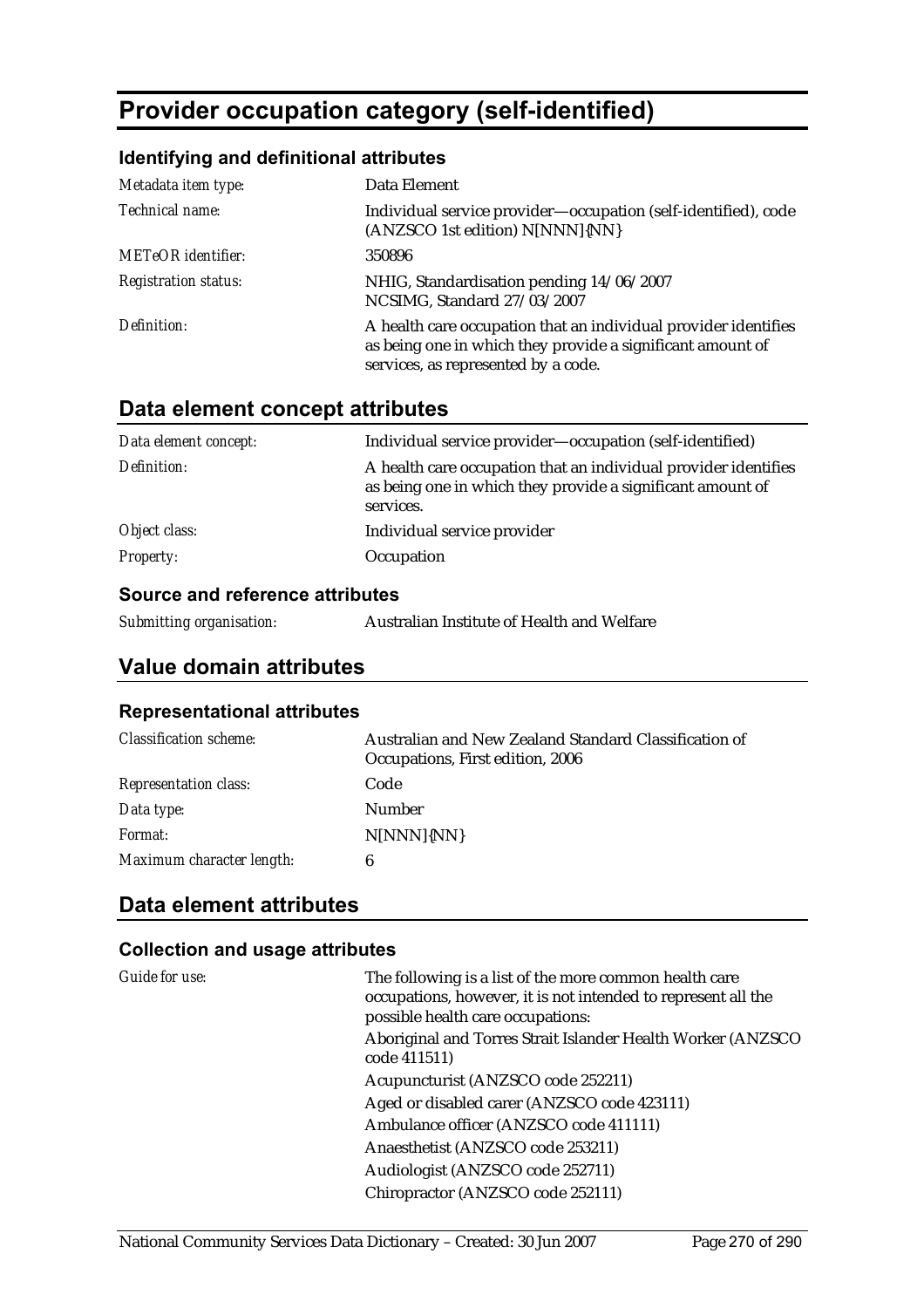Clinical psychologist (ANZSCO code 272311) Complementary Health Therapists nec (ANZSCO code 252299) Dental assistant (ANZSCO code 423211) Dental hygienist (ANZSCO code 411211) Dental specialist (ANZSCO code 252311) Dental technician (ANZSCO code 411213) Dental therapist (ANZSCO code 411214) Dentist (ANZSCO code 252312) Dermatologist(ANZSCO code 253911) Dietitian (ANZSCO code 251111) Drug and Alcohol Counsellor (ANZSCO code 272112) Enrolled nurse (ANZSCO code 411411) General medical practitioner (ANZSCO code 253111) Health professionals (ANZSCO code 25) Hospital pharmacist (ANZSCO code 251511) Intensive care ambulance paramedic (Aus) / ambulance paramedic (NZ) (ANZSCO code 411112) Massage therapist (ANZSCO code 411611) Medical diagnostic radiographer (ANZSCO code 251211) Medical practitioners nec (ANZSCO code 253999) Medical radiation therapist (ANZSCO code 251212) Midwife (ANZSCO code 254111) Naturopath (ANZSCO code 252213) Nuclear medicine technologist (ANZSCO code 251213) Nurse educator (ANZSCO code 254211) Nurse manager (ANZSCO code 254311) Nurse practitioner (ANZSCO code 254411) Nurse researcher (ANZSCO code 254212) Nursing assistant support worker (ANZSCO code 423312) Occupational therapist (ANZSCO code 252411) Ophthalmologist (ANZSCO code 253914) Optometrist (ANZSCO code 251411) Orthoptist (ANZSCO code 251412) Orthotist or Prosthetist (ANZSCO code 251912) Osteopath (ANZSCO code 252112) Paediatrician (ANZSCO code 253321) Pathologist (ANZSCO code 253915) Physiotherapist (ANZSCO code 252511) Podiatrist (ANZSCO code 252611) Psychiatrist (ANZSCO code 253411) Psychologists nec (ANZSCO code 272399) Radiologist (ANZSCO code 253916) Registered nurse (developmental disability)(ANZSCO code 254416) Registered nurse (mental health)(ANZSCO code 254422) Registered Nurses nec (ANZSCO code 254499) Rehabilitation counsellor (ANZSCO code 272114) Retail pharmacist (ANZSCO code 251513) Social worker (ANZSCO code 272511) Sonographer (ANZSCO code 251214)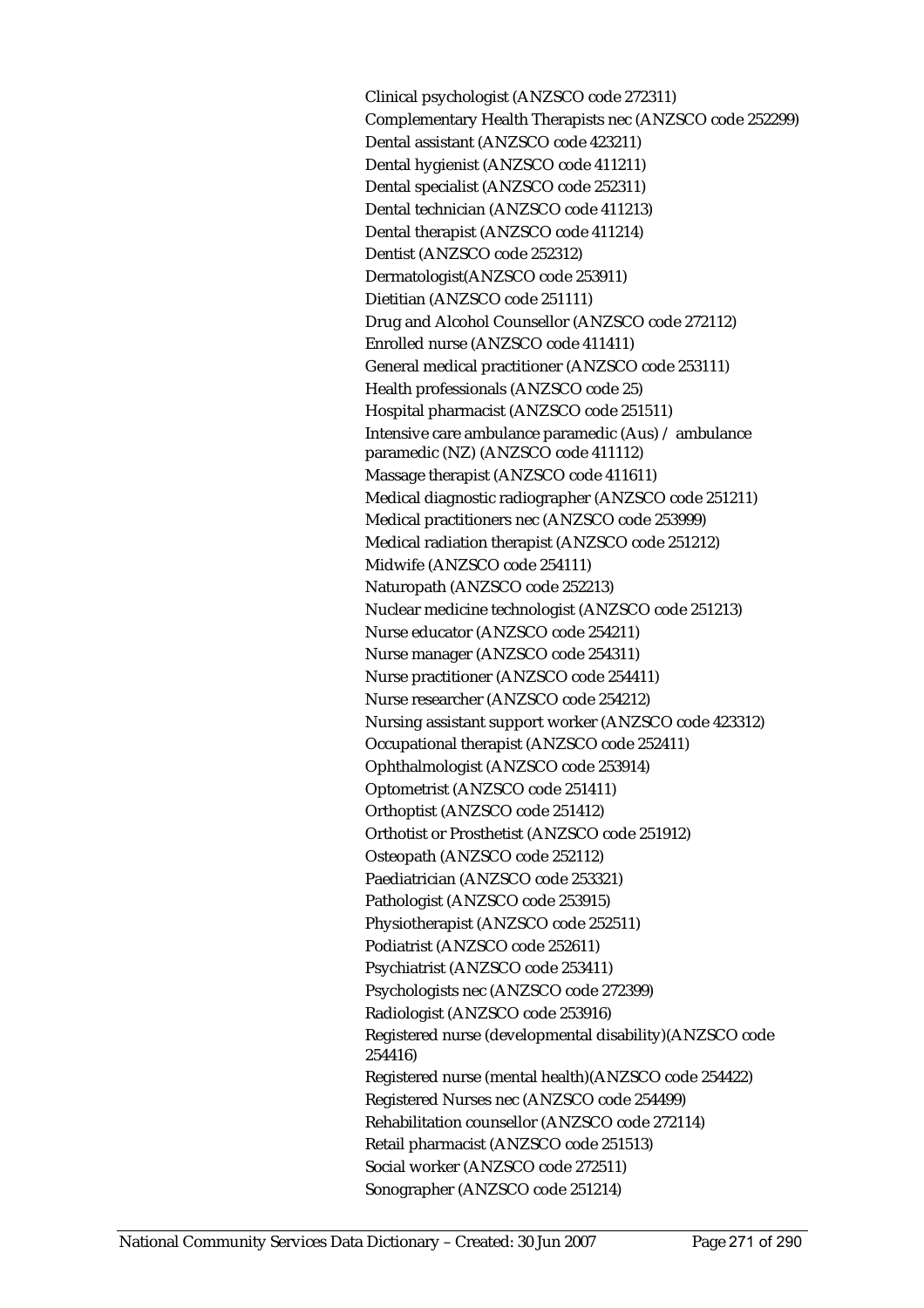|                            | Specialist physician(general medicine) (ANZSCO code 253311)<br>Speech pathologist (aus) / speech language therapist (nz)<br>(ANZSCO code 252712)<br>Surgeon (general) (ANZSCO code 253511)                                                                                                                                                                          |
|----------------------------|---------------------------------------------------------------------------------------------------------------------------------------------------------------------------------------------------------------------------------------------------------------------------------------------------------------------------------------------------------------------|
|                            | Therapy aide (ANZSCO code 423314)                                                                                                                                                                                                                                                                                                                                   |
| <b>Collection methods:</b> | Data is collected at the time a health care provider identification<br>record is created.                                                                                                                                                                                                                                                                           |
|                            | Multiple instances of health care occupation may be collected<br>where the individual provides a significant amount of services<br>in more than one category. For example, a dentist who is also a<br>medical practitioner may practice as both.                                                                                                                    |
|                            | Record as many as apply.<br>Accurate data are best achieved using computer assisted<br>coding. A computer assisted coding system is available from<br>the ABS to assist in coding occupational data to ANZSCO<br>codes.                                                                                                                                             |
|                            | Data coded at the 4-digit and 6-digit level will provide more<br>detailed information than that collected at the higher levels and<br>may be more useful. However, the level at which data are<br>coded and reported will depend on the purpose of collecting<br>this information.                                                                                  |
| <b>Comments:</b>           | ANZSCO defines 'occupation' as 'a set of jobs with similar sets<br>of tasks'. Operationally this is defined as 'a collection of jobs<br>which are sufficiently similar in their main tasks to be grouped<br>together for purposes of the classification'. Job is defined as 'a<br>set of tasks designed to be performed by one individual for a<br>wage or salary'. |

| Reference documents:         | In AS4846 this data element is referred to as 'Provider main<br>field of practice'. |
|------------------------------|-------------------------------------------------------------------------------------|
| <b>Relational attributes</b> |                                                                                     |

| Related metadata references: | Supersedes Individual service provider-occupation (self- |
|------------------------------|----------------------------------------------------------|
|                              | identified), code (ASCO 2nd edn) N[NNN]{-NN} NHIG,       |
|                              | Standard 04/05/2005, NCSIMG, Superseded 27/03/2007       |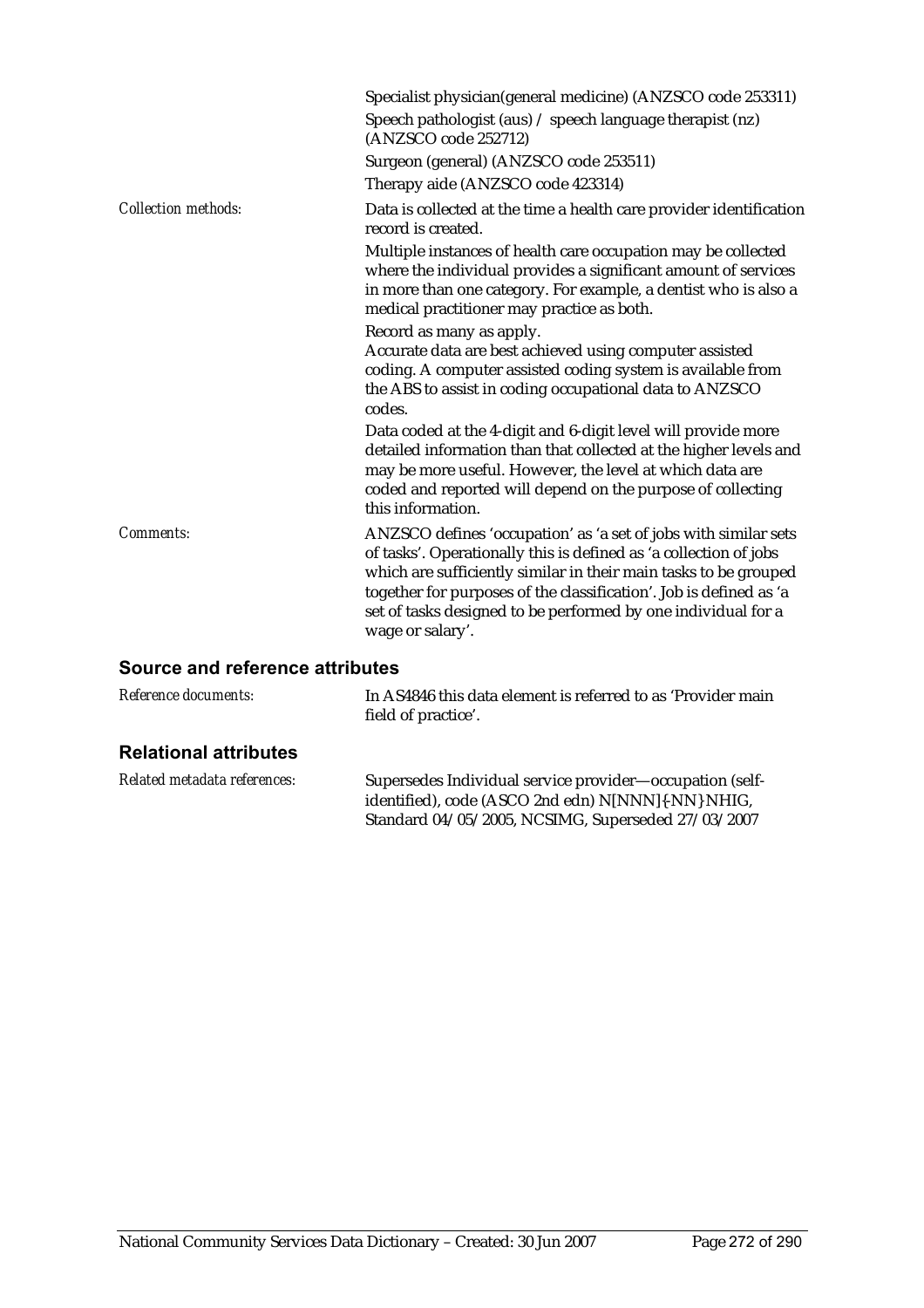# **Provider occupation end date**

## **Identifying and definitional attributes**

| Metadata item type:         | Data Element                                                                                           |
|-----------------------------|--------------------------------------------------------------------------------------------------------|
| Technical name:             | Individual service provider-occupation end date, DDMMYYYY                                              |
| <b>METeOR</b> identifier:   | 289053                                                                                                 |
| <b>Registration status:</b> | NHIG, Standard 04/05/2005<br>NCSIMG, Standard 30/09/2005                                               |
| Definition:                 | The date on which an individual health care provider ceased<br>practising in an identified occupation. |

# **Data element concept attributes**

| Data element concept: | Individual service provider-occupation end date                                                        |
|-----------------------|--------------------------------------------------------------------------------------------------------|
| Definition:           | The date on which an individual health care provider ceased<br>practising in an identified occupation. |
| Object class:         | Individual service provider                                                                            |
| <b>Property:</b>      | Occupation end date                                                                                    |

# **Value domain attributes**

### **Representational attributes**

| <b>Representation class:</b> | Date            |
|------------------------------|-----------------|
| Data type:                   | Date/Time       |
| Format:                      | <b>DDMMYYYY</b> |
| Maximum character length:    | 8               |

# **Data element attributes**

| Submitting organisation: | Standards Australia                                                              |
|--------------------------|----------------------------------------------------------------------------------|
| Origin:                  | AS4846 Health Care Provider Identification, 2004, Sydney:<br>Standards Australia |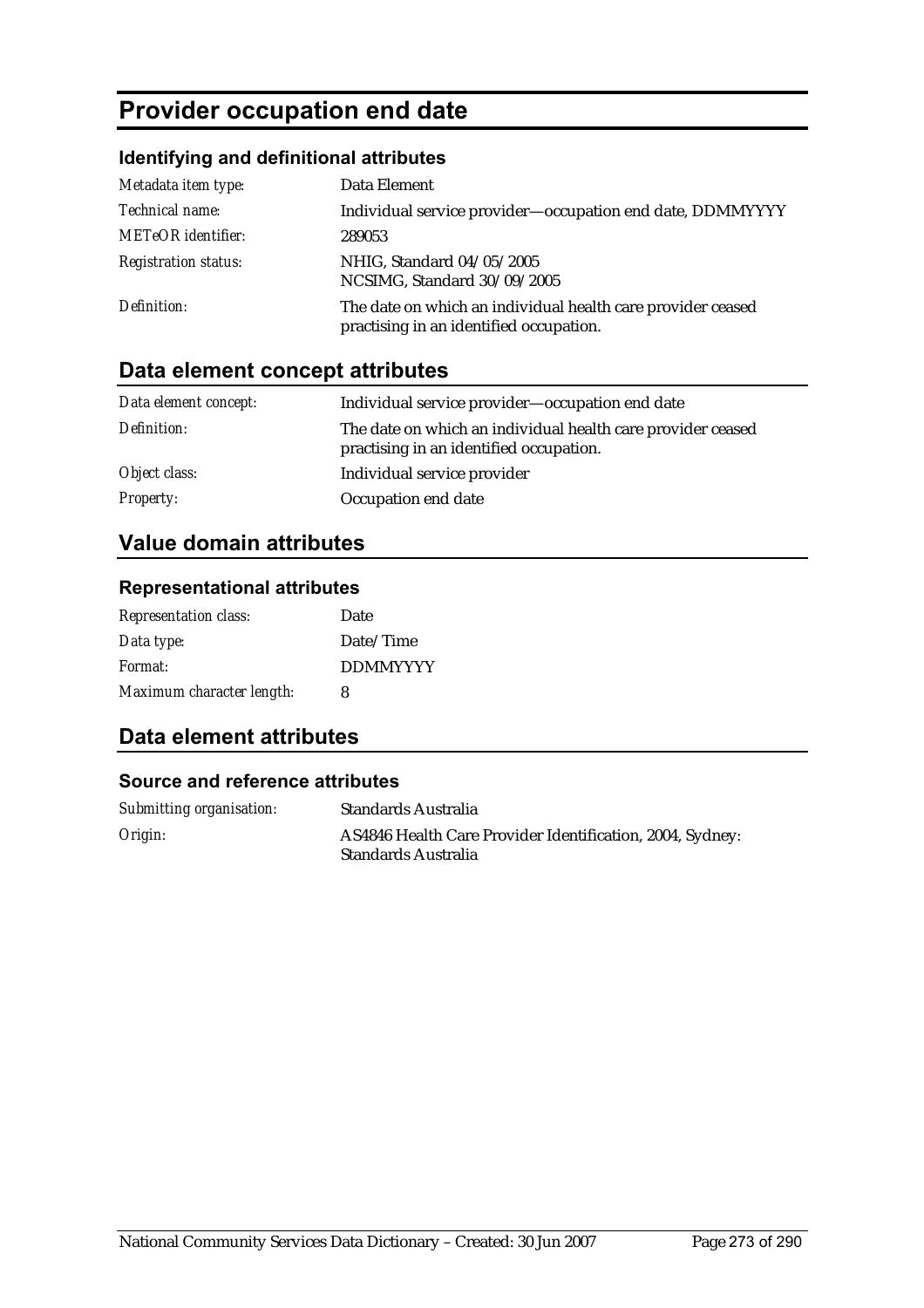# **Provider occupation start date**

## **Identifying and definitional attributes**

| Metadata item type:         | Data Element                                                                                              |
|-----------------------------|-----------------------------------------------------------------------------------------------------------|
| Technical name:             | Individual service provider—occupation start date, DDMMYYYY                                               |
| <b>METeOR</b> identifier:   | 289059                                                                                                    |
| <b>Registration status:</b> | NHIG, Standard 04/05/2005<br>NCSIMG, Standard 30/09/2005                                                  |
| Definition:                 | The date on which an individual health care provider commenced<br>practising in an identified occupation. |

# **Data element concept attributes**

| Data element concept: | Individual service provider-occupation start date                                                         |
|-----------------------|-----------------------------------------------------------------------------------------------------------|
| Definition:           | The date on which an individual health care provider commenced<br>practising in an identified occupation. |
| Object class:         | Individual service provider                                                                               |
| <b>Property:</b>      | Occupation start date                                                                                     |

# **Value domain attributes**

### **Representational attributes**

| <b>Representation class:</b> | Date            |
|------------------------------|-----------------|
| Data type:                   | Date/Time       |
| Format:                      | <b>DDMMYYYY</b> |
| Maximum character length:    | 8               |

# **Data element attributes**

| Submitting organisation: | Standards Australia                                                              |
|--------------------------|----------------------------------------------------------------------------------|
| Origin:                  | AS4846 Health Care Provider Identification, 2004, Sydney:<br>Standards Australia |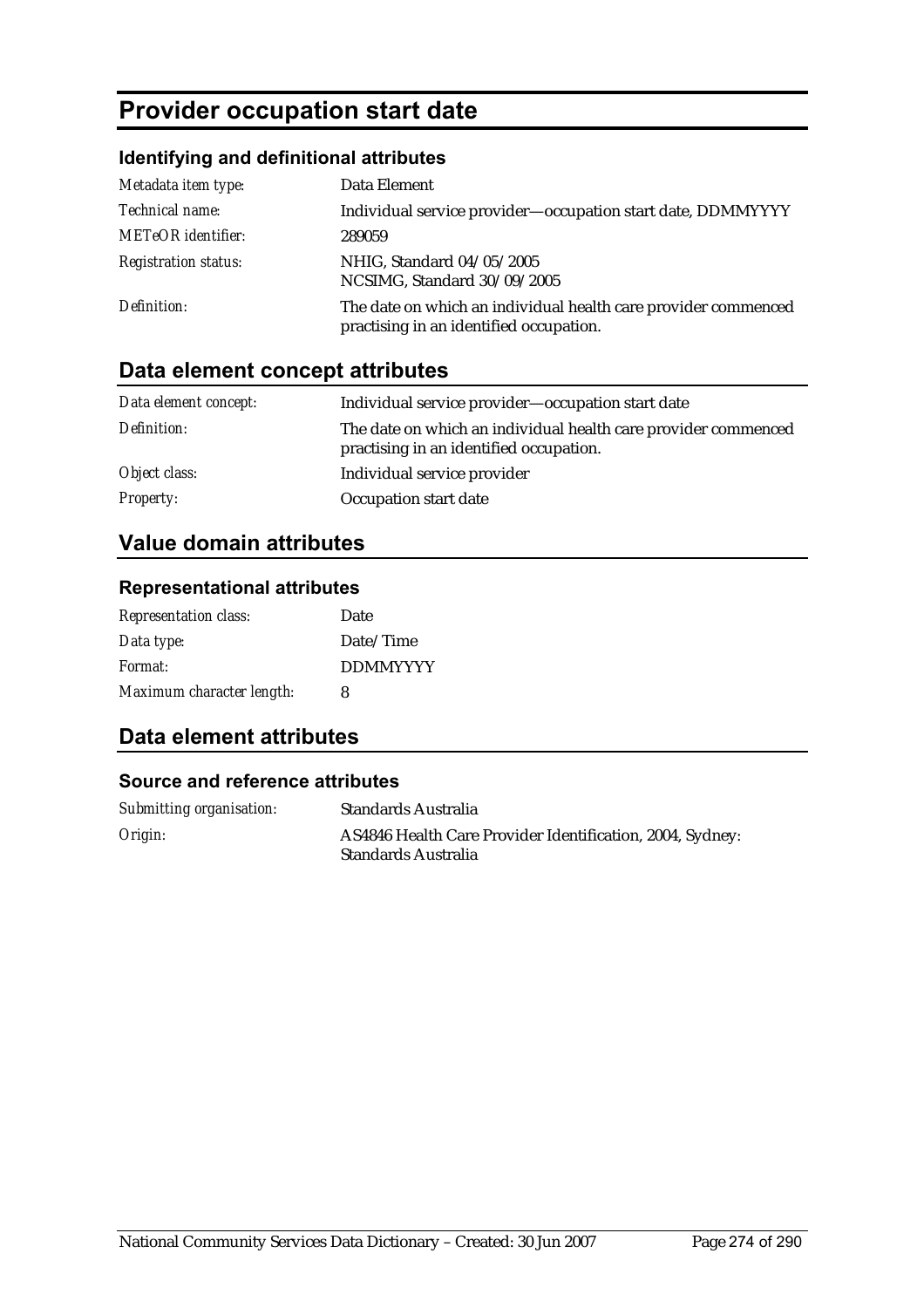# **Referral contact method**

## **Identifying and definitional attributes**

| Metadata item type:         | Data Element                                                                                                   |
|-----------------------------|----------------------------------------------------------------------------------------------------------------|
| <i>Technical name:</i>      | Referral—contact method code N                                                                                 |
| <b>METeOR</b> identifier:   | 323145                                                                                                         |
| <b>Registration status:</b> | NCSIMG, Standard 29/04/2006                                                                                    |
| Definition:                 | The means by which a person makes contact with an agency at<br>the time of referral, as represented by a code. |

## **Data element concept attributes**

| Data element concept: | Referral—contact method                                                              |
|-----------------------|--------------------------------------------------------------------------------------|
| Definition:           | The means by which a person makes contact with an agency at<br>the time of referral. |
| Object class:         | Referral                                                                             |
| <b>Property:</b>      | Contact method                                                                       |

#### **Source and reference attributes**

| Submitting organisation: | Australian I |
|--------------------------|--------------|
|                          |              |

**Institute of Health and Welfare** 

# **Value domain attributes**

#### **Representational attributes**

| Code          |                                   |
|---------------|-----------------------------------|
| <b>Number</b> |                                   |
| N             |                                   |
|               |                                   |
| Value         | <b>Meaning</b>                    |
| 1             | Face to face                      |
| 2             | Over the telephone                |
| 3             | In writing (including electronic) |
| 4             | Other method of referral/contact  |
| 9             | Not stated/inadequately described |
|               |                                   |

## **Data element attributes**

| Guide for use:             | This metadata item only describes the way in which<br>contact regarding referral to an agency was made. It can be<br>applied to anyone, including self referral, or any party |
|----------------------------|-------------------------------------------------------------------------------------------------------------------------------------------------------------------------------|
|                            | making referral. Source of referral to a service provider agency<br>provides the information on who is actually making<br>the referral.                                       |
| <b>Collection methods:</b> | This information should be collected at the time initial contact<br>regarding the referral is made.                                                                           |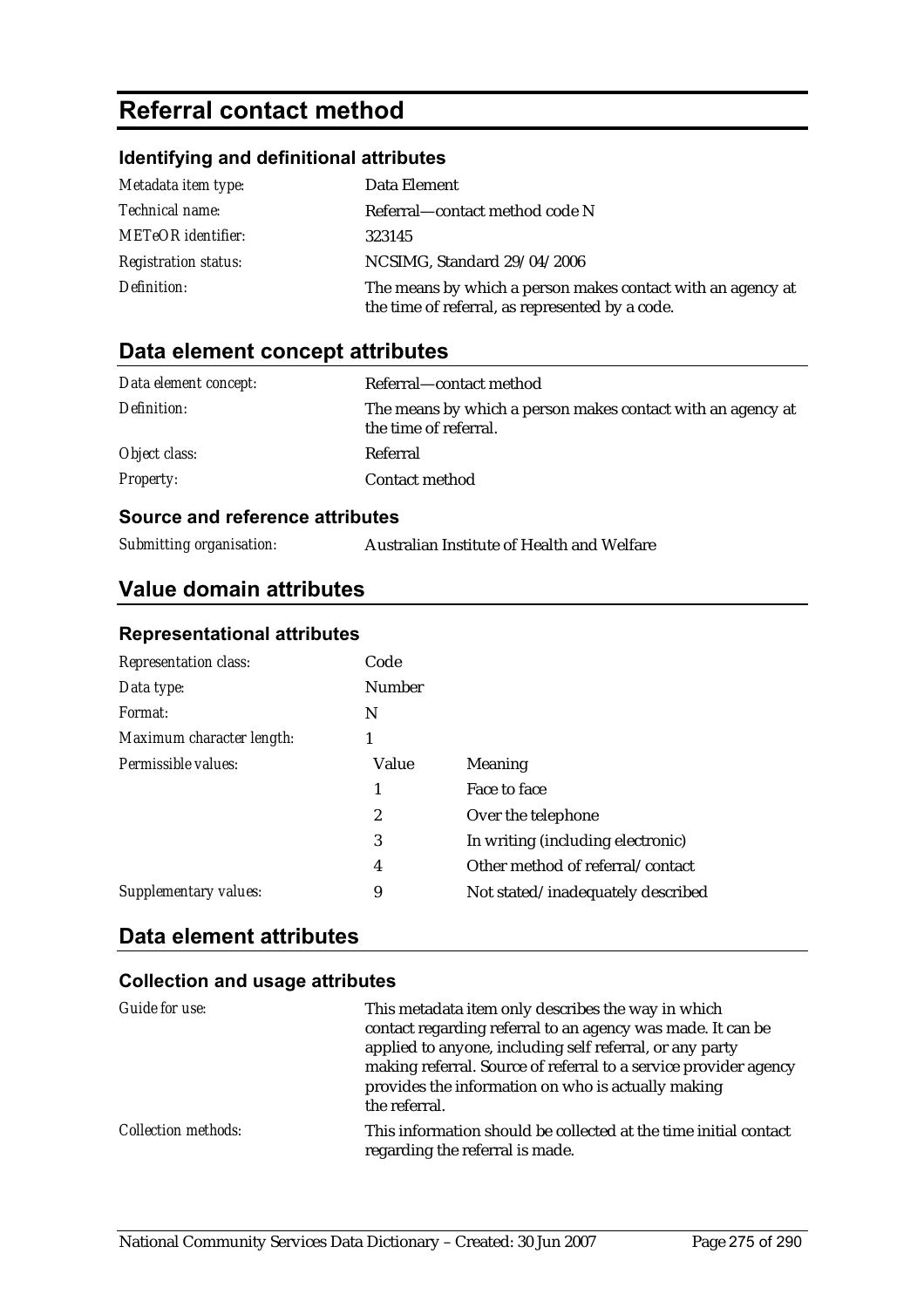| Submitting organisation:     | Australian Institute of Health and Welfare                                                                                                                     |
|------------------------------|----------------------------------------------------------------------------------------------------------------------------------------------------------------|
| <i>Reference documents:</i>  | Supported Accommodation Assistance Program (SAAP)<br>National Data Collection Agency 2001. National Data Collection<br>Data Dictionary. Version 2. Unpublished |
| <b>Relational attributes</b> |                                                                                                                                                                |

| Related metadata references: | Supersedes Referral—referral or contact method, code N<br>NCSIMG, Superseded 02/05/2006    |
|------------------------------|--------------------------------------------------------------------------------------------|
|                              | Supersedes Referral/contact method, version 1, DE, NCSDD,<br>NCSIMG, Superseded 01/03/2005 |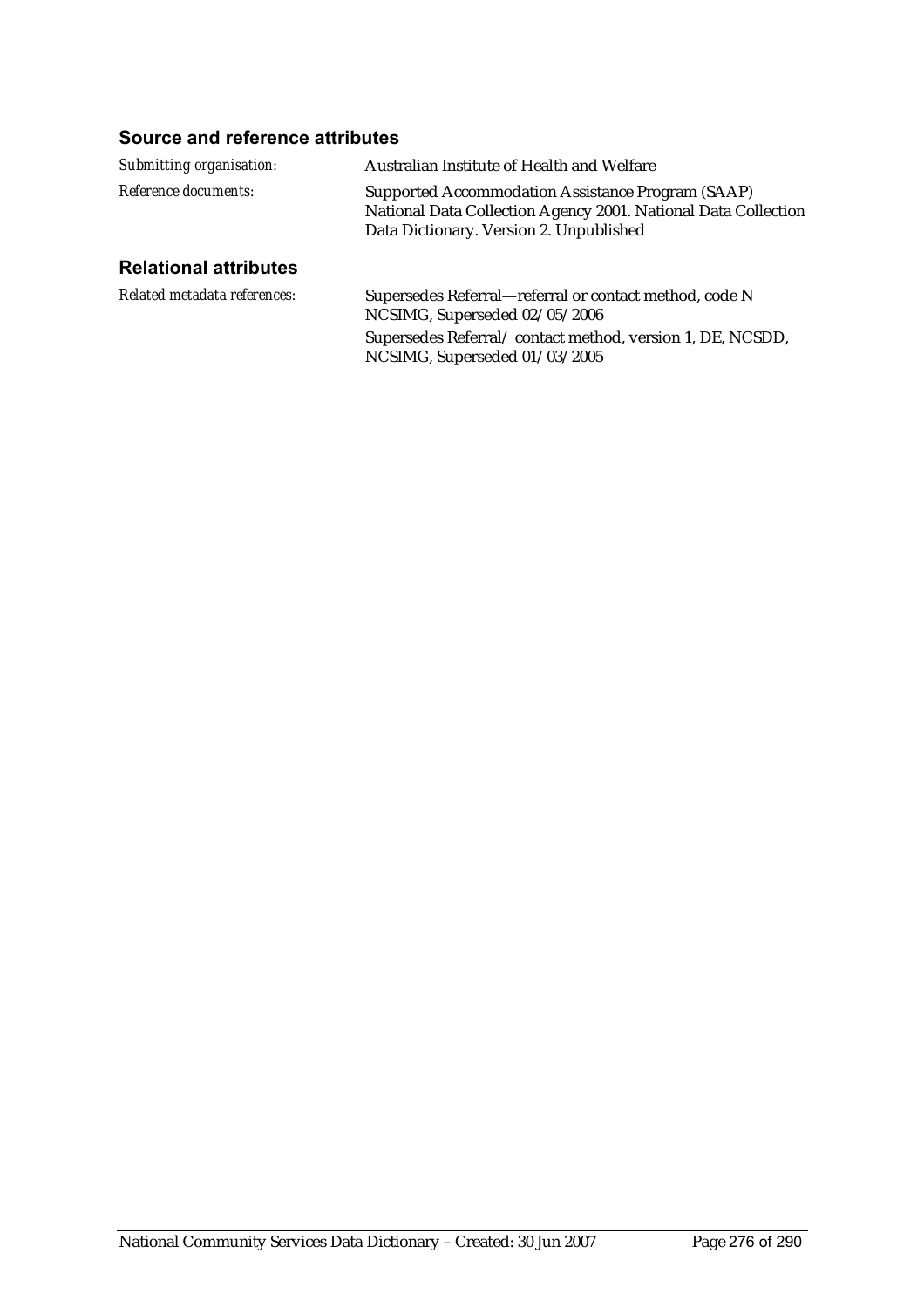# **Referral date**

# **Identifying and definitional attributes**

| Metadata item type:         | Data Element                                                                  |
|-----------------------------|-------------------------------------------------------------------------------|
| <i>Technical name:</i>      | Referral-referral receipt date, DDMMYYYY                                      |
| <b>METeOR</b> identifier:   | 270005                                                                        |
| <b>Registration status:</b> | NCSIMG, Standard 01/03/2005                                                   |
| Definition:                 | The date on which an agency receives a client referral from<br>another party. |

# **Data element concept attributes**

| Data element concept: | Referral—referral receipt date                                                                                                                                                                                                                                                                                                                                                                                     |
|-----------------------|--------------------------------------------------------------------------------------------------------------------------------------------------------------------------------------------------------------------------------------------------------------------------------------------------------------------------------------------------------------------------------------------------------------------|
| Definition:           | The date on which an agency receives a client referral from<br>another party.                                                                                                                                                                                                                                                                                                                                      |
| Context:              | Many providers collect the date of referral because it has<br>administrative importance. It can be used in the calculation of<br>response times and for performance indicators that measure the<br>provision of service. Can also be used to measure work-load<br>(i.e. the number of referrals coming to a particular agency). This<br>may be measured for particular clients or particular types of<br>services. |
| Object class:         | Referral                                                                                                                                                                                                                                                                                                                                                                                                           |
| <b>Property:</b>      | Referral receipt date                                                                                                                                                                                                                                                                                                                                                                                              |

## **Value domain attributes**

#### **Representational attributes**

| <b>Representation class:</b> | Date            |
|------------------------------|-----------------|
| Data type:                   | Date/Time       |
| <i>Format:</i>               | <b>DDMMYYYY</b> |
| Maximum character length:    | 8               |

## **Data element attributes**

| Guide for use:             | This metadata item should always be recorded as an 8 digit<br>valid date comprising day, month and year. Year should always<br>be recorded in its full 4 digit format. For days and months with<br>a numeric value of less than 10, zeros should be used to ensure<br>that the date contains the required 8 digits. For example if an<br>agency receives a client referral on July 1 2000 the Referral-<br>referral receipt date, DDMMYYYY should be recorded as<br>01072000 as specified in the representational layout. |
|----------------------------|---------------------------------------------------------------------------------------------------------------------------------------------------------------------------------------------------------------------------------------------------------------------------------------------------------------------------------------------------------------------------------------------------------------------------------------------------------------------------------------------------------------------------|
| <b>Collection methods:</b> | Can be collected at initial referral of a client to an agency or at<br>each referral, although this should be done consistently within a<br>collection. Individual collections will also need to determine<br>what constitutes a referral for their purposes (e.g. Is it only<br>formal referrals that are considered, or are self-referral counted<br>as a referral also etc).                                                                                                                                           |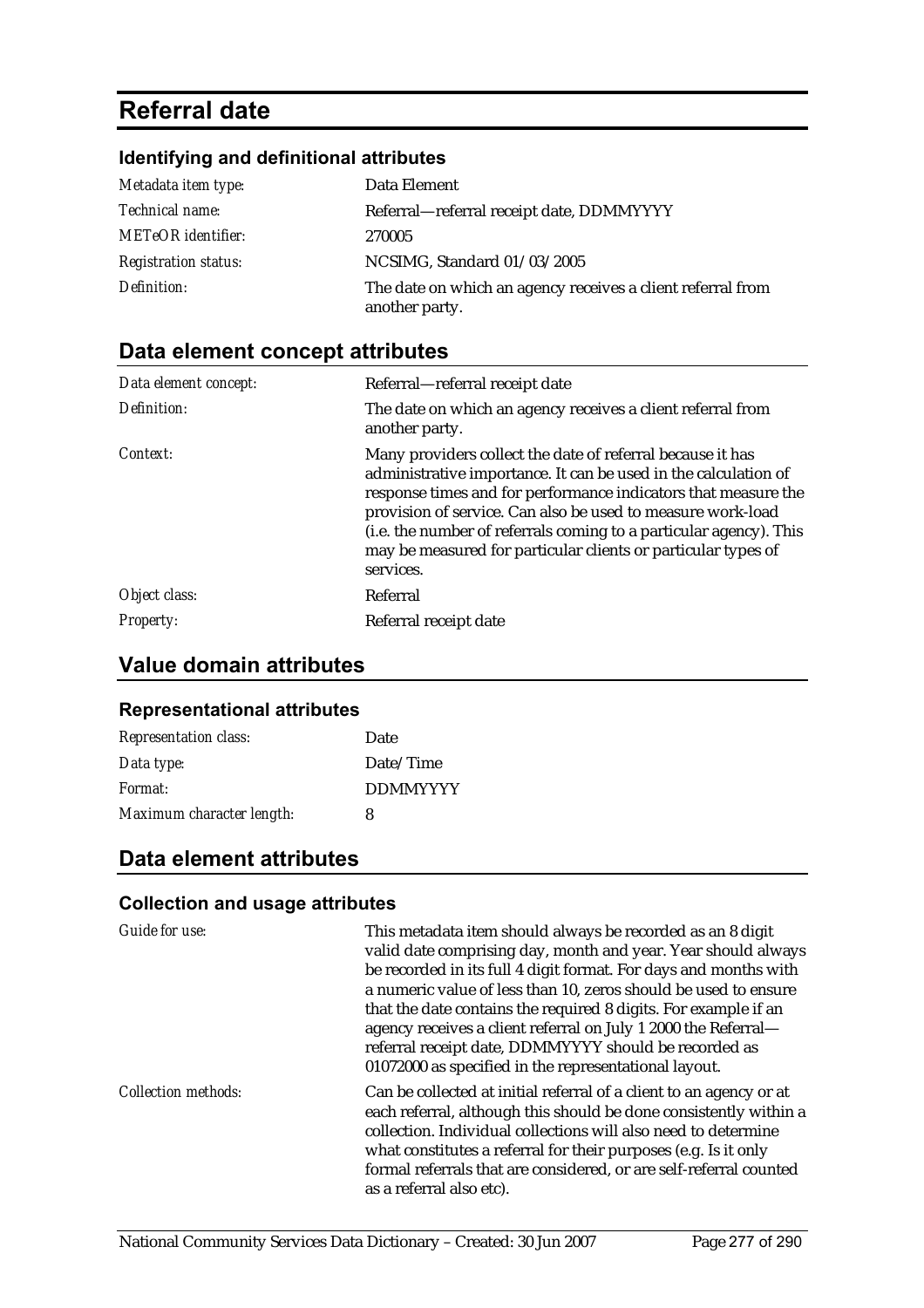### **Source and reference attributes**

| Origin: | National Health Data Committee  |  |
|---------|---------------------------------|--|
|         | National Health Data Dictionary |  |

## **Relational attributes**

*Related metadata references:* Supersedes Referral date, version 2, DE, NCSDD, NCSIMG, Superseded 01/03/2005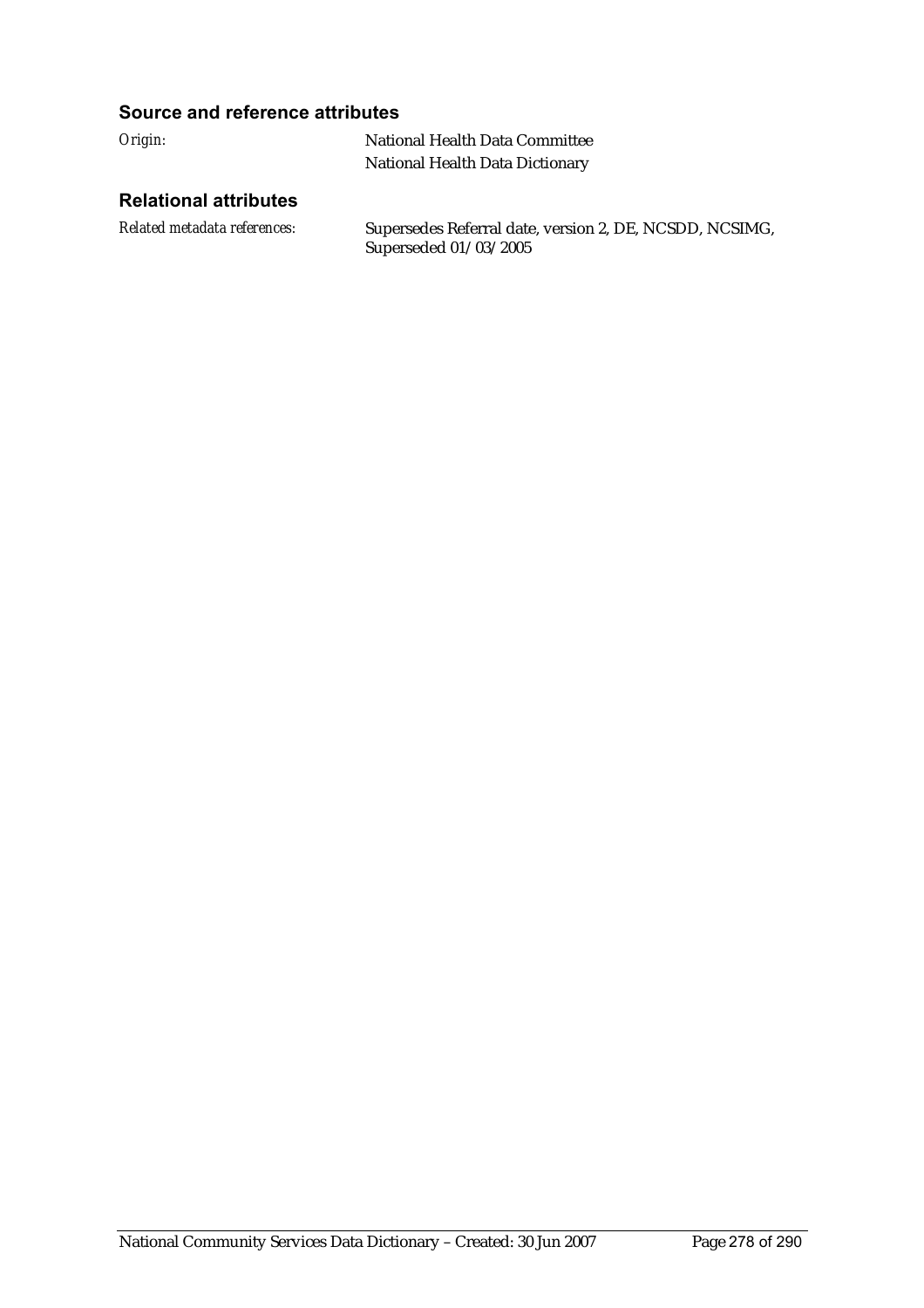# **Referral source**

## **Identifying and definitional attributes**

| Metadata item type:         | Data Element                                                                                                             |
|-----------------------------|--------------------------------------------------------------------------------------------------------------------------|
| Technical name:             | Referral—referral source, code N[.N]                                                                                     |
| <b>METeOR</b> identifier:   | 297469                                                                                                                   |
| <b>Registration status:</b> | NCSIMG, Standard 02/06/2005                                                                                              |
| Definition:                 | The person or agency responsible for the referral of a client to a<br>service provider agency, as represented by a code. |
| Context:                    | Source of referral is important in assisting in the analyses of<br>inter-service client flow and for service planning.   |

# **Data element concept attributes**

| Data element concept: | Referral—referral source                                         |
|-----------------------|------------------------------------------------------------------|
| Definition:           | The person or agency responsible for the referral of a client to |
|                       | an agency.                                                       |
| Object class:         | Referral                                                         |
| <b>Property:</b>      | Referral source                                                  |
|                       |                                                                  |

## **Source and reference attributes**

| Submitting organisation: | Australian Institute of Health and Welfare |  |
|--------------------------|--------------------------------------------|--|
|--------------------------|--------------------------------------------|--|

## **Value domain attributes**

### **Representational attributes**

| Representation class:     | Code             |                                     |
|---------------------------|------------------|-------------------------------------|
| Data type:                | Number           |                                     |
| Format:                   | N[.N]            |                                     |
| Maximum character length: | $\boldsymbol{2}$ |                                     |
| Permissible values:       | Value            | Meaning                             |
|                           | 1                | Agency                              |
|                           | 1.1              | Health agency                       |
|                           | 1.2              | Community services agency           |
|                           | 1.3              | <b>Educational agency</b>           |
|                           | 1.4              | Legal agency                        |
|                           | 1.5              | Employment/job placement agency     |
|                           | 1.6              | Other agency                        |
|                           | $\overline{2}$   | Non-agency                          |
|                           | 2.1              | Self                                |
|                           | 2.2              | Family                              |
|                           | 2.3              | Friends                             |
|                           | 2.4              | <b>General Medical Practitioner</b> |
|                           | 2.5              | Other party                         |
| Supplementary values:     | 9                | Not stated/inadequately described   |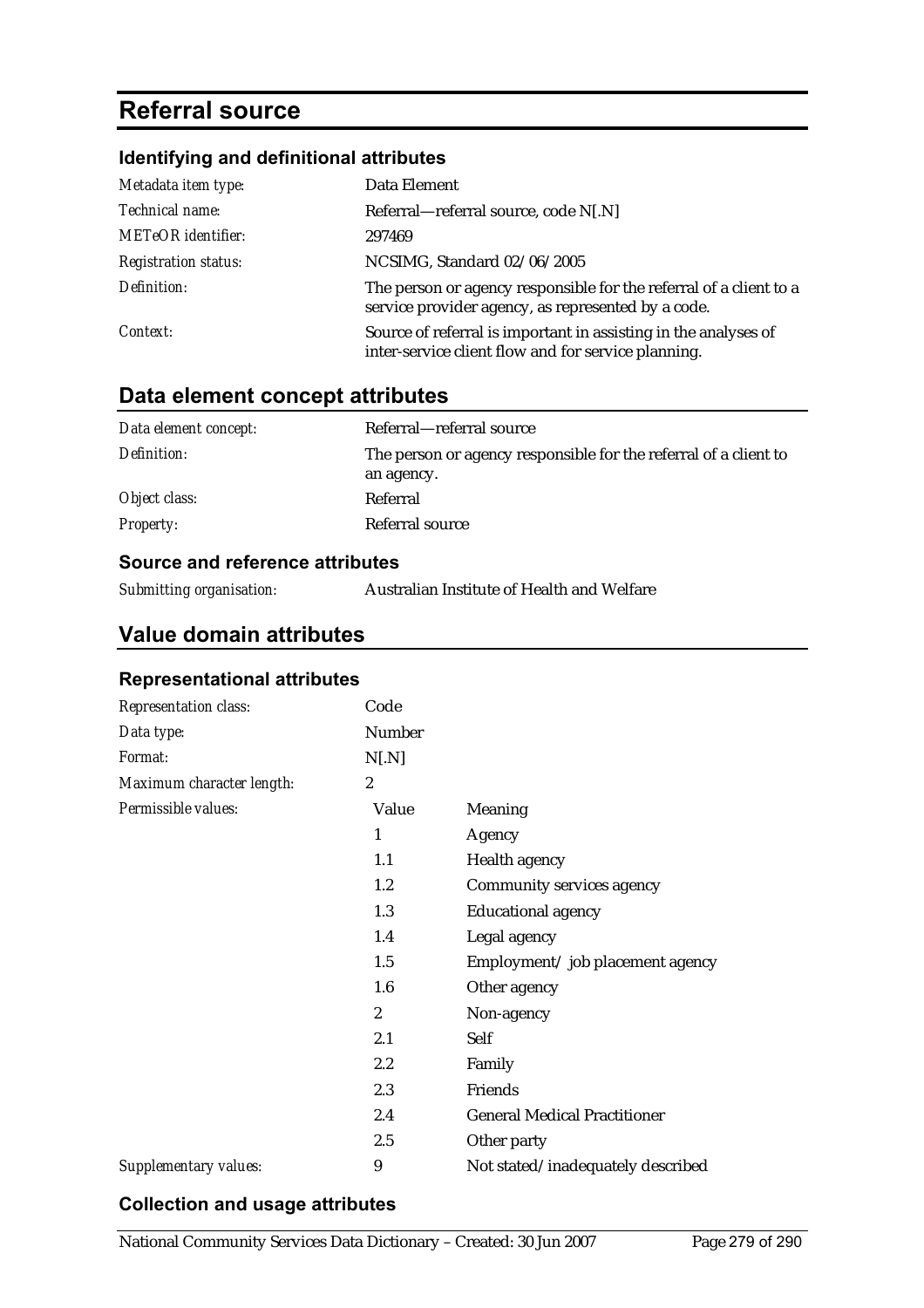*Guide for use:* Individual data collections use specific categories relevant to their particular information needs. These categories should be mappable to the above generic domain at the 1-digit or 2-digit level.

> The separation of agency from non-agency for source of referral is a significant distinction. For instance, it is important to differentiate between a referral from a private practising general medical practitioner and a referral from a health agency, such as a health clinic in a hospital.

#### Examples:

- Aged care assessment team would map to category 1.1
- Residential aged care factor to category 1.1
- Community nursing service to category 1.1
- School/other education institution to category 1.3
- General Practitioner to category 2.4
- Police/legal unit to category 1.4 etc.

## **Data element attributes**

#### **Collection and usage attributes**

| <i>Collection methods:</i>             | Individual collections may like to expand categories further for<br>example, by distinguishing between immediate family and non-<br>immediate family.                                                               |
|----------------------------------------|---------------------------------------------------------------------------------------------------------------------------------------------------------------------------------------------------------------------|
|                                        | In addition, this item may be collected at the point of initial<br>contact with an agency, or for other contact points as well, for<br>the agency as a whole, or for different services provided by that<br>agency. |
| <b>Source and reference attributes</b> |                                                                                                                                                                                                                     |
| Submitting organisation:               | Australian Institute of Health and Welfare                                                                                                                                                                          |

| Origin: | <b>Supported Accommodation Assistance Program (SAAP)</b>       |
|---------|----------------------------------------------------------------|
|         | National Data Collection Agency 2001. National Data Collection |
|         | Data Dictionary. Version 2. Unpublished                        |
|         |                                                                |

#### **Relational attributes**

| Related metadata references: | Supersedes Referral—referral source (community services), |
|------------------------------|-----------------------------------------------------------|
|                              | code N[.N] NCSIMG, Superseded 06/06/2005                  |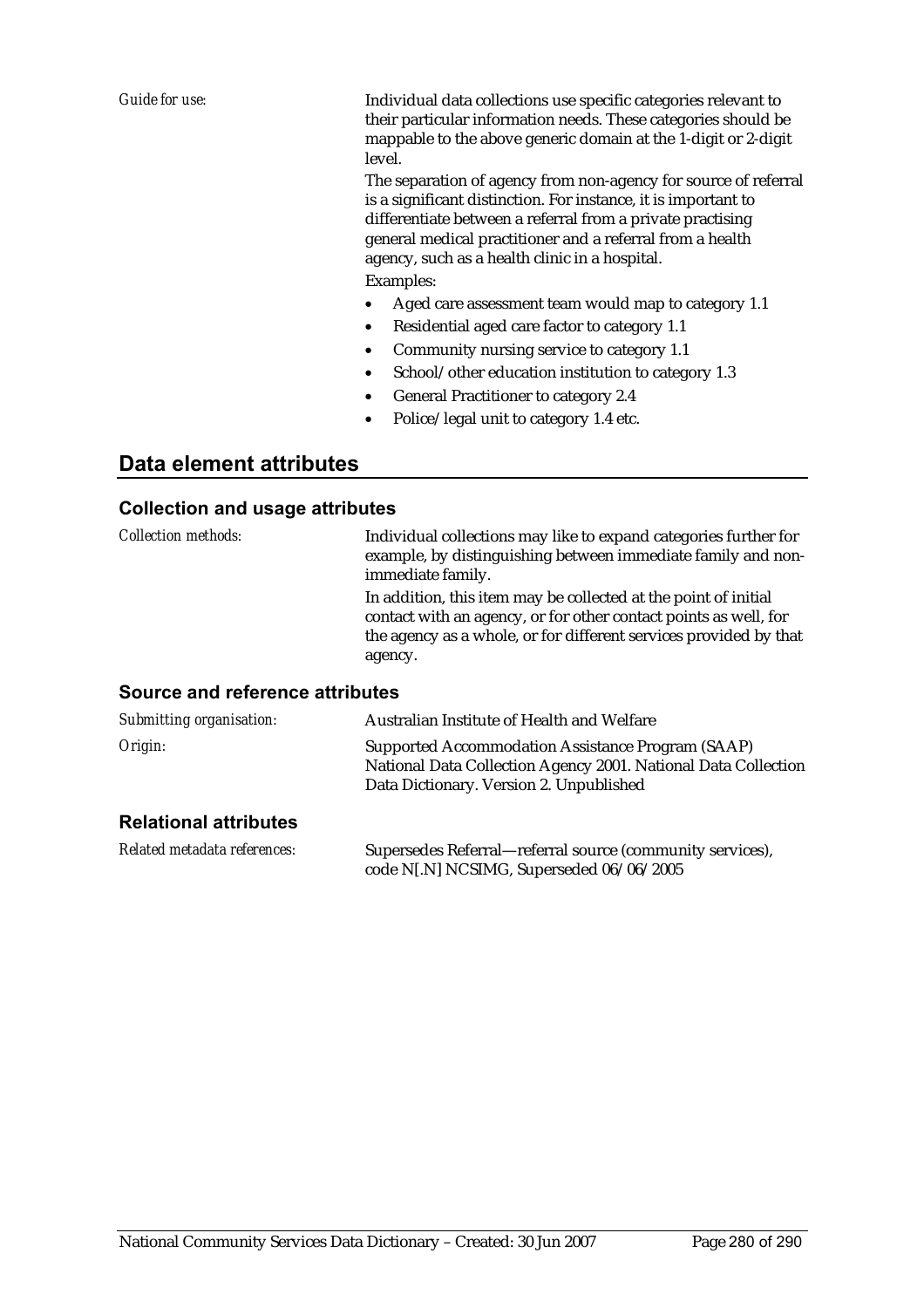# **Relationship in household**

## **Identifying and definitional attributes**

| Metadata item type:         | Data Element                                                                                                                                                   |
|-----------------------------|----------------------------------------------------------------------------------------------------------------------------------------------------------------|
| Technical name:             | Person-relationship to household reference person, code NN                                                                                                     |
| <b>METeOR</b> identifier:   | 351307                                                                                                                                                         |
| <b>Registration status:</b> | NCSIMG, Standard 27/04/2007                                                                                                                                    |
| Definition:                 | The familial and non-familial relationship of each person in a<br>given household to the reference person in that same<br>household, as represented by a code. |

# **Data element concept attributes**

| Data element concept: | Person—relationship to household reference person                                                                                    |
|-----------------------|--------------------------------------------------------------------------------------------------------------------------------------|
| Definition:           | The familial and non-familial relationship of each person in a<br>given household to the reference person in that same<br>household. |
| Object class:         | Person                                                                                                                               |
| <b>Property:</b>      | Relationship to reference person                                                                                                     |

# **Value domain attributes**

### **Representational attributes**

| <b>Classification scheme:</b> | Family, household and income unit variables (relationship in<br>household) |                                        |
|-------------------------------|----------------------------------------------------------------------------|----------------------------------------|
| <b>Representation class:</b>  | Code                                                                       |                                        |
| Data type:                    | Number                                                                     |                                        |
| Format:                       | NN                                                                         |                                        |
| Maximum character length:     | $\boldsymbol{2}$                                                           |                                        |
| Permissible values:           | Value                                                                      | Meaning                                |
|                               | 11                                                                         | In a registered marriage               |
|                               | 12                                                                         | In a de facto marriage                 |
|                               | 21                                                                         | Lone parent                            |
|                               | 31                                                                         | Natural or adopted child under 15      |
|                               | 32                                                                         | Step-child under 15                    |
|                               | 33                                                                         | Foster child under 15                  |
|                               | 34                                                                         | Grandchild under 15                    |
|                               | 35                                                                         | Otherwise related child under 15       |
|                               | 36                                                                         | Unrelated child under 15               |
|                               | 41                                                                         | Natural or adopted dependent student   |
|                               | 42                                                                         | Student step-child                     |
|                               | 43                                                                         | Student foster child                   |
|                               | 51                                                                         | Non-dependent natural or adopted child |
|                               | 52                                                                         | Non-dependent step-child               |
|                               | 53                                                                         | Non-dependent foster child             |
|                               | 61                                                                         | Brother/Sister                         |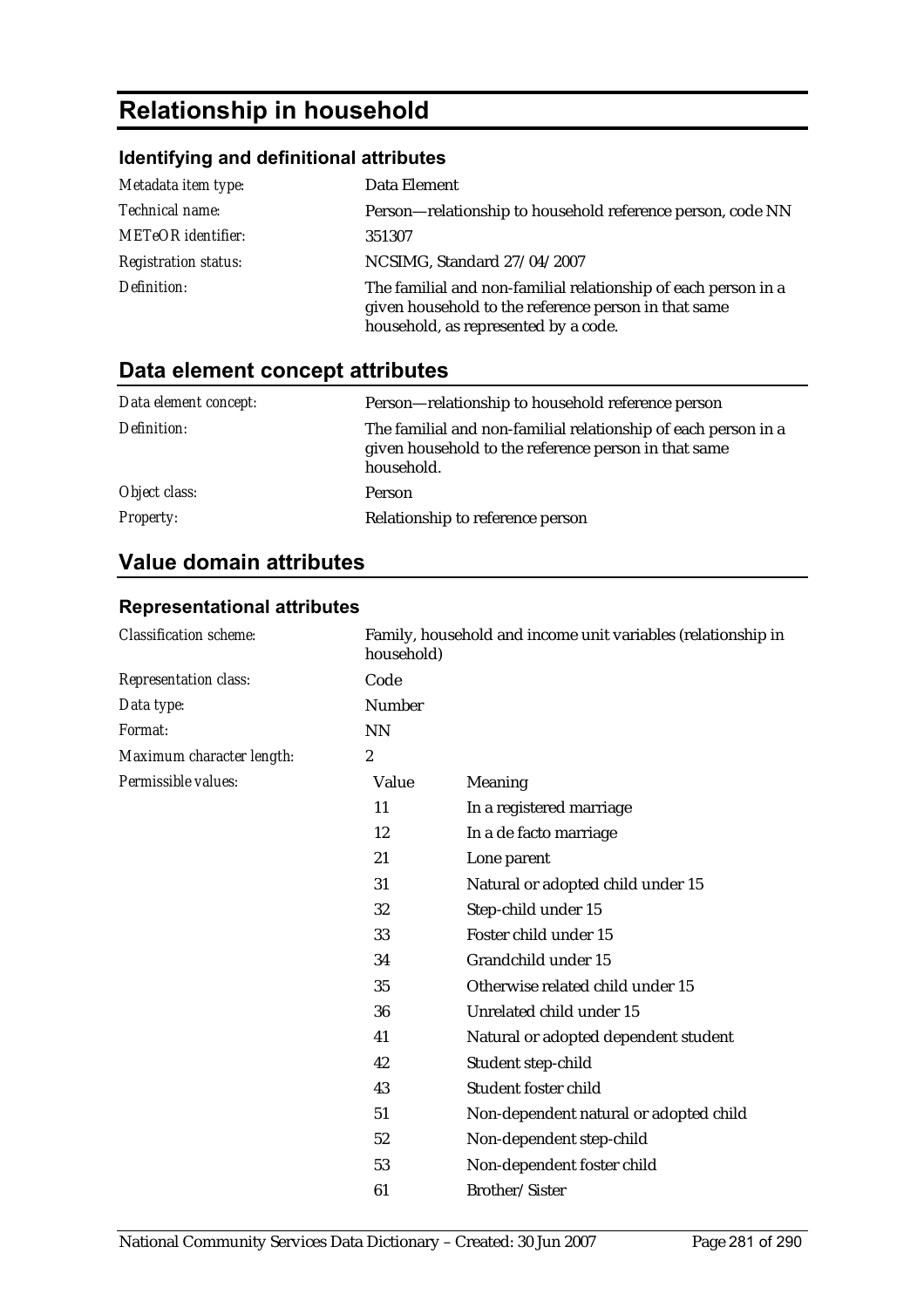| Father/Mother                                          |
|--------------------------------------------------------|
| Non-dependent grandchild                               |
| Grandfather/grandmother                                |
| Cousin                                                 |
| Uncle/Aunt                                             |
| Nephew/Niece                                           |
| Other related individual (not elsewhere<br>classified) |
| Unrelated individual living in a family<br>household   |
| Group household member                                 |
| Lone person                                            |
| Visitor                                                |
|                                                        |

#### **Collection and usage attributes**

| Guide for use:             | CODE 21 Lone parent:                                                                                                                                                                                                            |
|----------------------------|---------------------------------------------------------------------------------------------------------------------------------------------------------------------------------------------------------------------------------|
|                            | Should be used where a person has no spouse or partner<br>present in the household but who forms a parent-child<br>relationship with at least one dependent or non-dependent<br>child who is usually resident in the household. |
|                            | CODE 99 Not stated/inadequately described:                                                                                                                                                                                      |
|                            | Not for use on primary collection forms. It is primarily for use<br>in administrative collections when transferring data from data<br>sets where the item has not been collected                                                |
| <b>Collection methods:</b> | A major purpose of this classification is as the basis for<br>identification of <b>income units</b> and families, statistical units that<br>are important for further analysis.                                                 |
|                            | Data captured on relationships are allocated to the 'Relationship<br>in household' classification in output processing.                                                                                                         |
|                            | Relationships to the selected Person 1 are coded, enabling the<br>family units existing in the household to be identified.                                                                                                      |
|                            | The first person named is identified as Person 1.                                                                                                                                                                               |
|                            | Q1 below is asked of all usual residents of the household,<br>except for Person 1:                                                                                                                                              |
|                            | Q1. What is (Your/the Person's) relationship to (Person 1)?                                                                                                                                                                     |

#### **Source and reference attributes**

| Reference documents: | Statistical Concepts Library - Standards for Social, Labour and<br>Demographic Variables - Family, Household and Income Unit<br>Variables - Relationship in household - Classification and<br>coding<br>Reference online through: |
|----------------------|-----------------------------------------------------------------------------------------------------------------------------------------------------------------------------------------------------------------------------------|
|                      | Family, Household and Income Unit Variables, Relationship in<br>Household                                                                                                                                                         |

## **Data element attributes**

### **Collection and usage attributes**

*Guide for use:* This metadata item is measured using relationships in respect of a household reference person. Relationships in the household are determined by establishing the relationship between this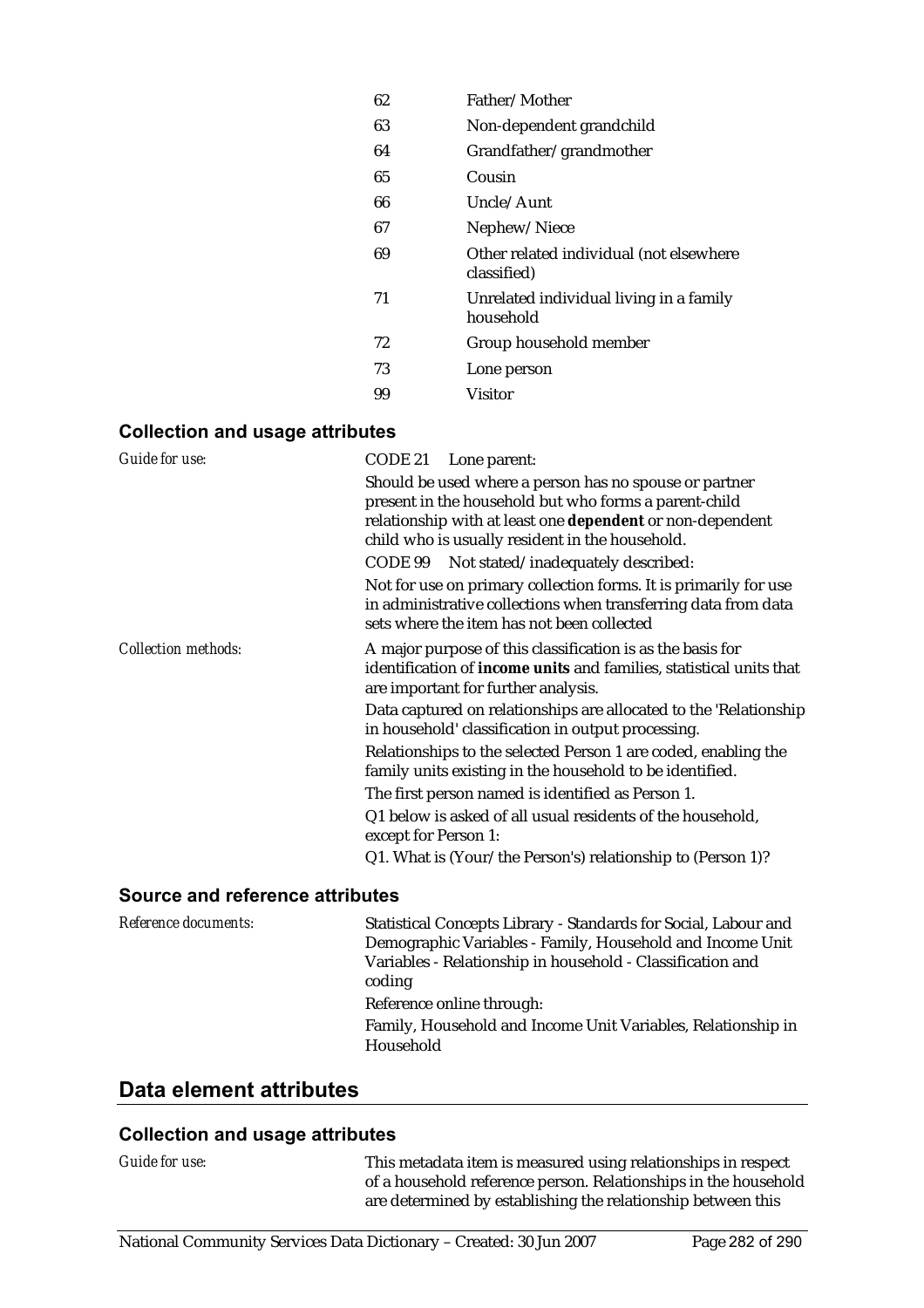|                              | household reference person and each other member of the<br>household in turn.<br>The household reference person may be determined in a variety<br>of ways. For example, it could be the person first listed on a<br>form ('Person 1'), or the oldest person in the household, or the<br>client. In measuring the types of relationships that exist<br>between persons in a household, we must recognise that there<br>may not be any familial relationship.         |
|------------------------------|---------------------------------------------------------------------------------------------------------------------------------------------------------------------------------------------------------------------------------------------------------------------------------------------------------------------------------------------------------------------------------------------------------------------------------------------------------------------|
| <b>Collection methods:</b>   | The second level of the ABS classification has been adopted for<br>this metadata item. Individual agencies may wish to classify<br>'Relationship in household' at the 3-digit level for their own<br>operational purposes.<br>Collecting these data is quite complex, due to inter-<br>relationships that may exist in a household. Refer to ABS<br>Standards for details of interviewer or self enumerated<br>collection methods.                                  |
| Comments:                    | For the purposes of this metadata item the term child refers to<br>the relationship to the reference person and not a person under<br>15 years of age.<br>The ability to determine familial relationships between persons<br>residing within the same household is essential in a wide range<br>of statistics on household type, family type and income unit. It<br>may also be useful in determining possible levels of need and<br>support available for clients. |
| <b>Relational attributes</b> |                                                                                                                                                                                                                                                                                                                                                                                                                                                                     |
| Related metadata references: | Supersedes Person-relationship to household reference                                                                                                                                                                                                                                                                                                                                                                                                               |

person, code NN NCSIMG, Superseded 27/04/2007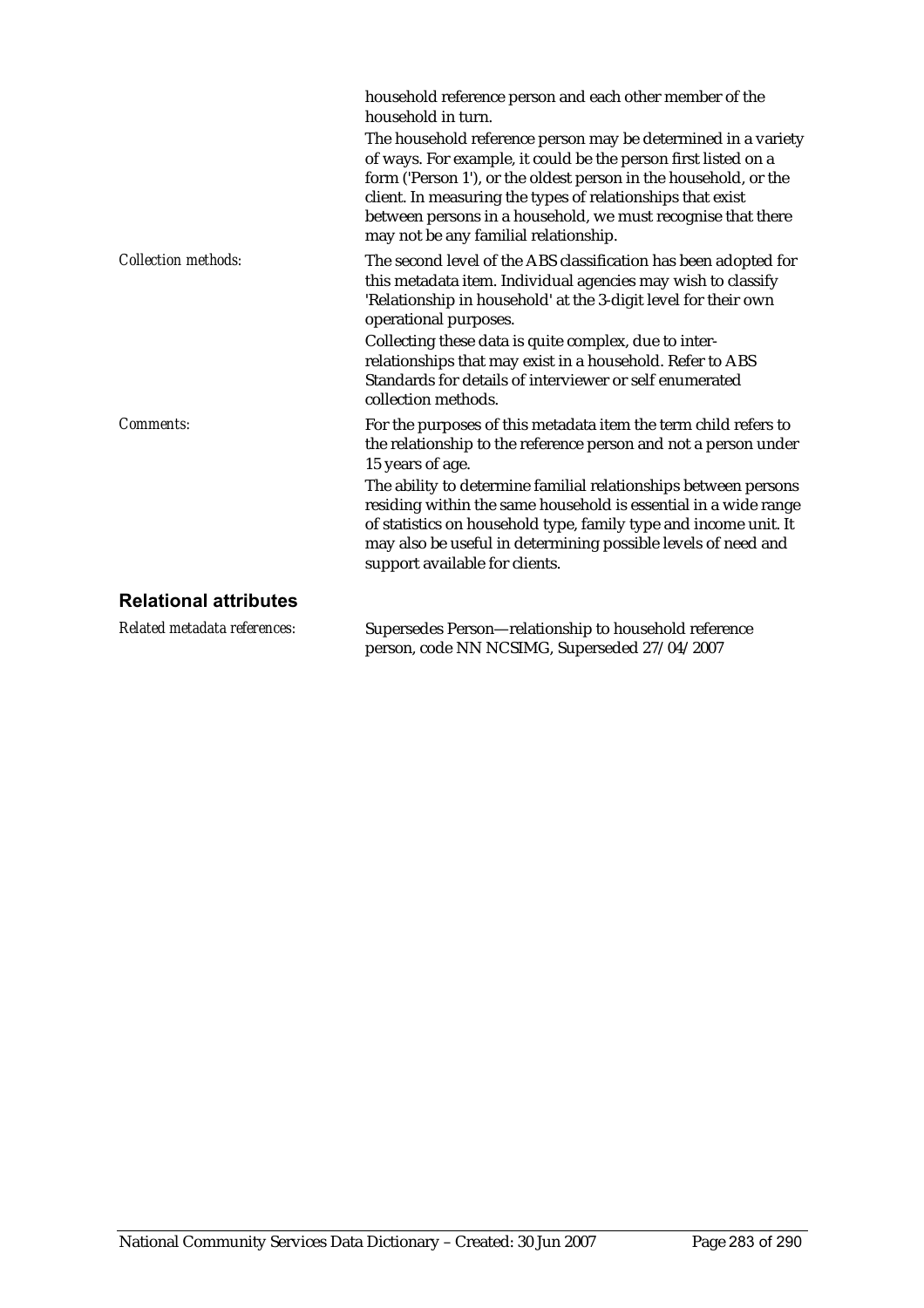# **Relationship of carer to care recipient**

### **Identifying and definitional attributes**

| Metadata item type:         | Data Element                                                                                          |
|-----------------------------|-------------------------------------------------------------------------------------------------------|
| Technical name:             | Informal carer—relationship to care recipient, code N                                                 |
| <b>METeOR</b> identifier:   | 270012                                                                                                |
| <b>Registration status:</b> | NCSIMG, Standard 01/03/2005                                                                           |
| Definition:                 | The relationship of the informal carer to the person for whom<br>they care, as represented by a code. |

## **Data element concept attributes**

| Data element concept: | Informal carer—relationship to care recipient                               |
|-----------------------|-----------------------------------------------------------------------------|
| Definition:           | The relationship of the informal carer to the person for whom<br>they care. |
| Object class:         | Informal carer                                                              |
| <b>Property:</b>      | Relationship to care recipient                                              |

## **Value domain attributes**

### **Representational attributes**

| Code             |                                   |
|------------------|-----------------------------------|
| <b>Number</b>    |                                   |
| N                |                                   |
| 1                |                                   |
| Value            | Meaning                           |
| 1                | Spouse/partner                    |
| 2                | Parent                            |
| 3                | Child                             |
| 4                | Child-in-law                      |
| 5                | Other relative                    |
| $\boldsymbol{6}$ | Friend/neighbour                  |
| 9                | Not stated/inadequately described |
|                  |                                   |

## **Data element attributes**

#### **Collection and usage attributes**

*Guide for use:* This data element should always be used to record the relationship of the carer to the person for whom they care, regardless of whether the client of the agency is the carer or the person for whom they care.

> For example, if a woman were caring for her frail aged motherin-law, the agency would record that the carer is the daughterin-law of the care recipient (i.e. code 4). Similarly, if a man were caring for his disabled son, then the agency would record that the carer is the father of the care recipient (i.e. code 2). If a person has more than one carer (e.g. a spouse and a son), the coding response to relationship of carer to care recipient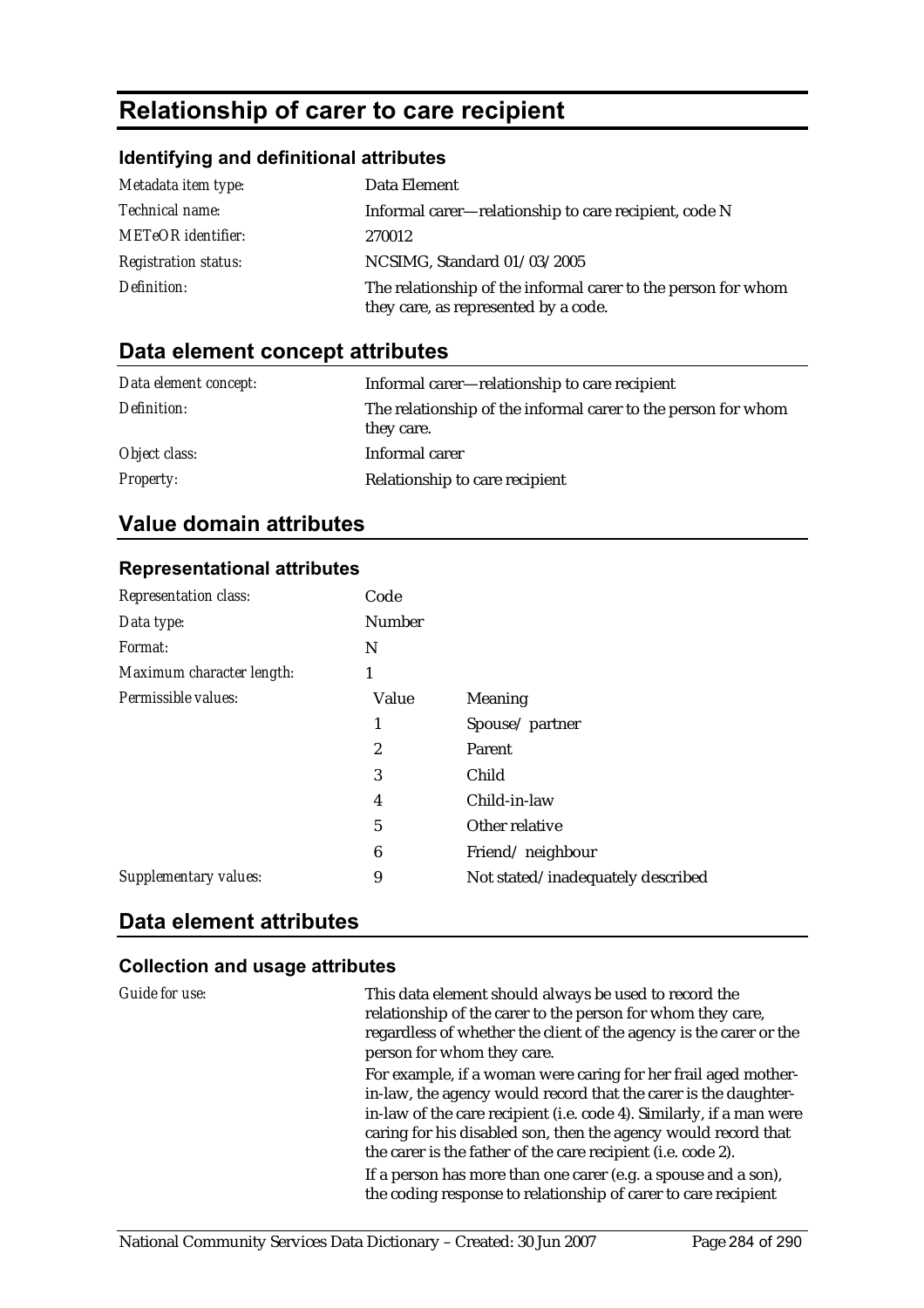|                            | should relate to the carer who provides the most significant<br>care and assistance related to the person's capacity to remain<br>living at home. The expressed views of the client and/or their<br>carer or significant other should be used as the basis for<br>determining which carer should be considered to be the<br>primary or principal carer in this regard.<br>Code 1 includes de facto and same sex partnerships.                                                                                                                                                                                                                                                                                |
|----------------------------|--------------------------------------------------------------------------------------------------------------------------------------------------------------------------------------------------------------------------------------------------------------------------------------------------------------------------------------------------------------------------------------------------------------------------------------------------------------------------------------------------------------------------------------------------------------------------------------------------------------------------------------------------------------------------------------------------------------|
| <b>Collection methods:</b> | To obtain greater detailed information about carers data can be<br>collected using other elements such as Person-age<br>(community services), total years N[NN] and Person-sex, code<br>N etc.                                                                                                                                                                                                                                                                                                                                                                                                                                                                                                               |
| Comments:                  | There is inconsistency between the definition of informal carer<br>with the ABS definition of principal carer.<br>The ABS defines a primary carer as a person of any age who<br>provides the most informal assistance, in terms of help or<br>supervision, to a person with on or more disabilities. The<br>assistance has to be ongoing, or likely to be ongoing, for at least<br>six months and be provided for one or more of the core<br>activities (communication, mobility and self care). This may not<br>be appropriate for community services agencies wishing to<br>obtain information about a person's carer regardless of the<br>amount of time that care is for, or the types of care provided. |

| Submitting organisation:     | Australian Institute of Health and Welfare                         |
|------------------------------|--------------------------------------------------------------------|
| Origin:                      | Home and Community Care (HACC) Data Dictionary Version<br>1.0.1998 |
| <b>Relational attributes</b> |                                                                    |

| Related metadata references: | Supersedes Relationship of carer to care recipient, version 1, |
|------------------------------|----------------------------------------------------------------|
|                              | DE, NCSDD, NCSIMG, Superseded 01/03/2005                       |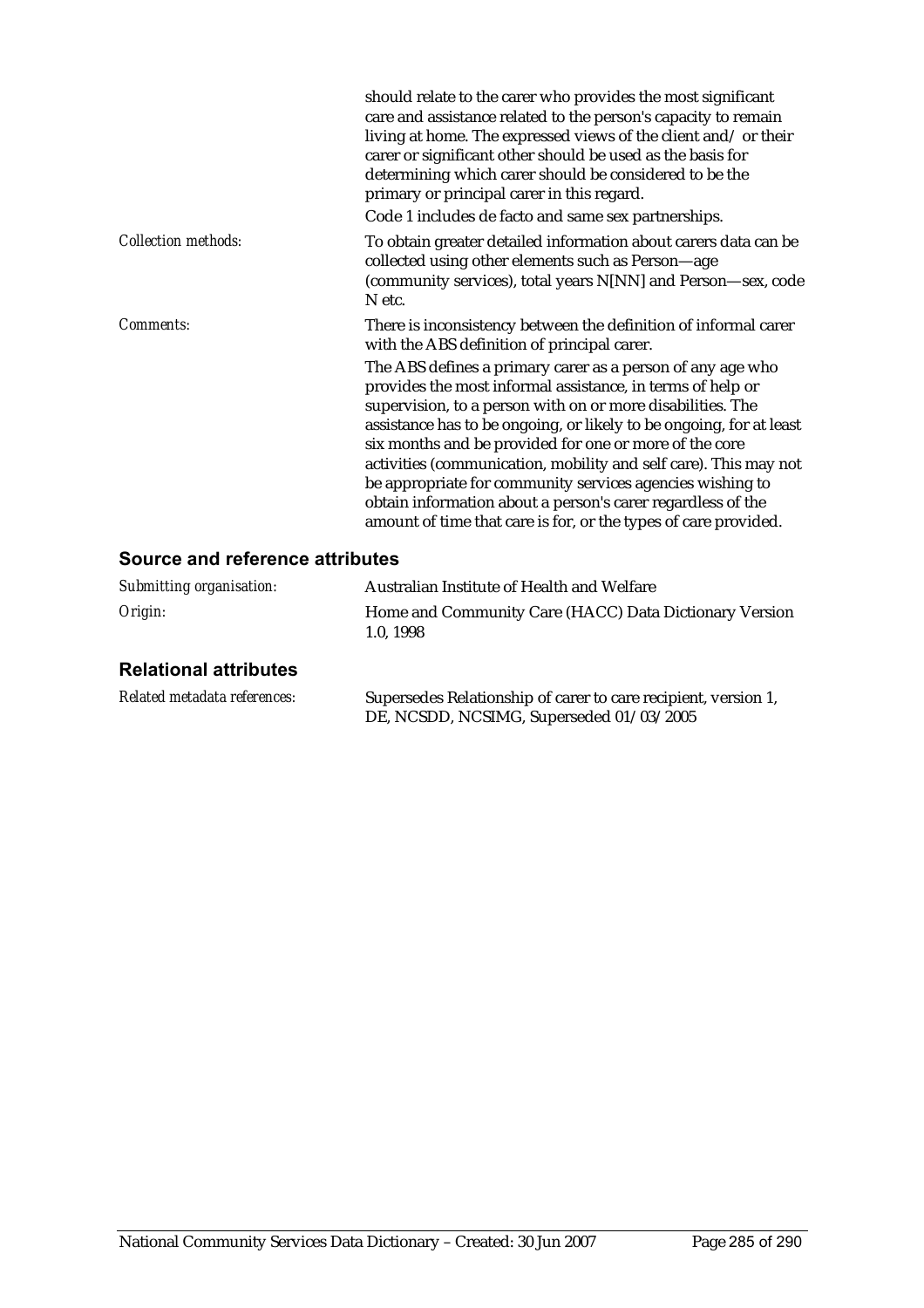# **Religious affiliation**

## **Identifying and definitional attributes**

| Metadata item type:         | Data Element                                                                           |
|-----------------------------|----------------------------------------------------------------------------------------|
| <i>Technical name:</i>      | Person-religious affiliation, code (ASCRG 2005) N[NNN]                                 |
| <b>METeOR</b> identifier:   | 334326                                                                                 |
| <b>Registration status:</b> | NCSIMG, Standard 29/04/2006                                                            |
| Definition:                 | The religious group to which a person belongs or adheres, as<br>represented by a code. |

# **Data element concept attributes**

| Data element concept: | Person-religious affiliation                                                                                                                                                                 |
|-----------------------|----------------------------------------------------------------------------------------------------------------------------------------------------------------------------------------------|
| Definition:           | The religious group to which a person belongs or adheres.                                                                                                                                    |
| Context:              | In some circumstances this item can allow agencies to provide<br>more culturally relevant services to some clients. It also<br>provides a useful indicator of aspects of cultural diversity. |
| Object class:         | Person                                                                                                                                                                                       |
| <b>Property:</b>      | Religious affiliation                                                                                                                                                                        |

# **Value domain attributes**

## **Representational attributes**

| <b>Classification scheme:</b> | Australian Standard Classification of Religious Groups 2005 |
|-------------------------------|-------------------------------------------------------------|
| <b>Representation class:</b>  | Code                                                        |
| Data type:                    | Number                                                      |
| Format:                       | N[NNN]                                                      |
| Maximum character length:     | 4                                                           |

## **Data element attributes**

| <b>Collection methods:</b> | It is essential that where this question is asked, it be clearly<br>marked as optional.                  |
|----------------------------|----------------------------------------------------------------------------------------------------------|
|                            | The following question is recommended.                                                                   |
|                            | Q1. What is your $\ell$ the person's $\ell$ (name)'s religion?<br>(Answering this question is OPTIONAL.) |
|                            | For example, Salvation Army, Hinduism, Judaism or<br>Humanism.                                           |
|                            | If no religion, mark last option.                                                                        |
|                            | Catholic (not Eastern Churches)                                                                          |
|                            | Anglican (Church of England)                                                                             |
|                            | <b>Uniting Church</b>                                                                                    |
|                            | Presbyterian                                                                                             |
|                            | <b>Greek Orthodox</b>                                                                                    |
|                            | <b>Baptist</b>                                                                                           |
|                            | Lutheran                                                                                                 |
|                            | Islam                                                                                                    |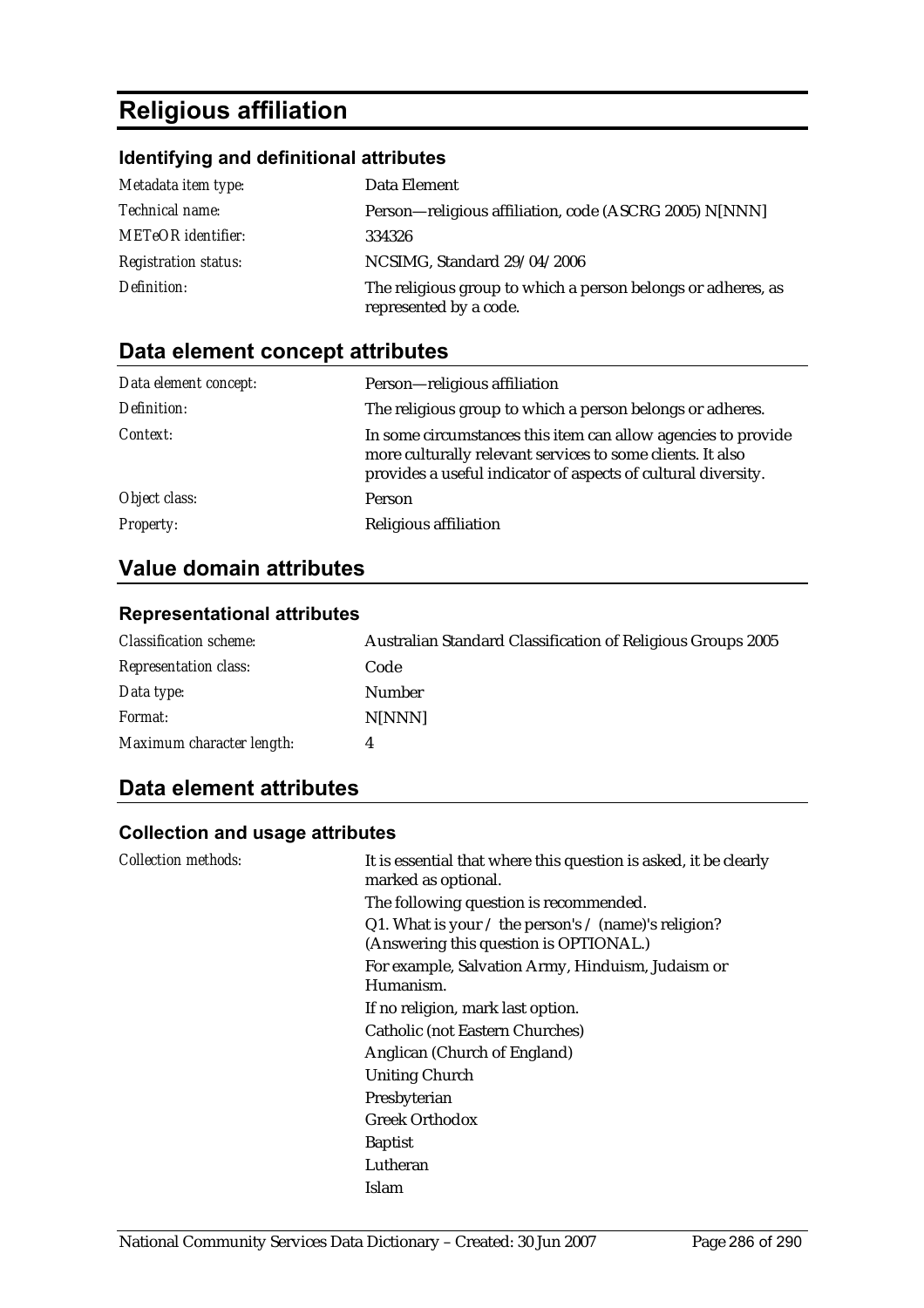Buddhism

Other - please specify:.......

No religion

While agencies are encouraged to use the recommended question described above, it is acknowledged that this is not always possible in practice. For example, where the data collection is a by-product of the provision of a health or community service, the information may be ascertained using different means. However, the recommended question should be used wherever practically possible.

### **Relational attributes**

*Related metadata references:* Supersedes Person—religious affiliation, code (ASCRG 1996) N[NNN] NCSIMG, Superseded 08/05/2006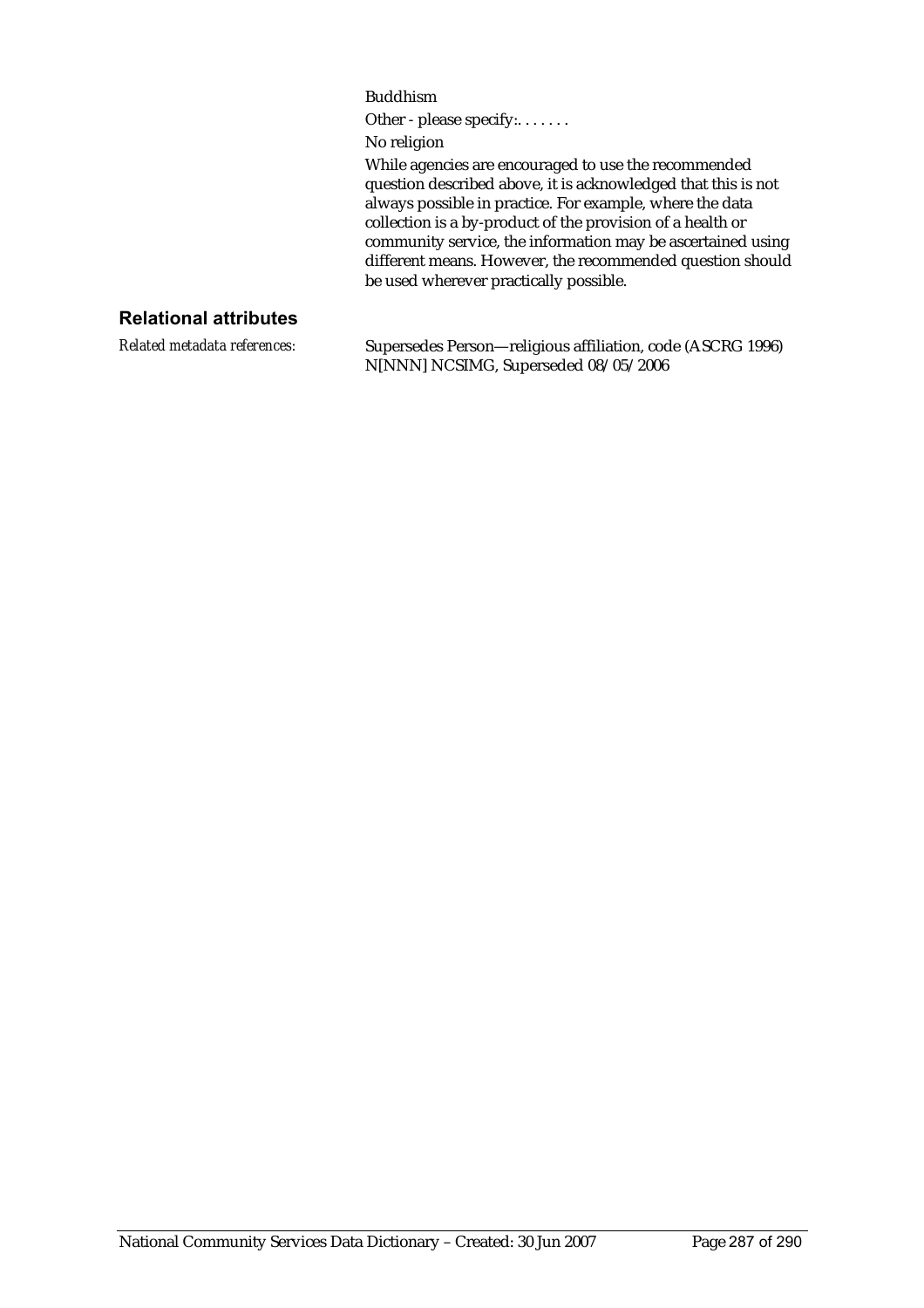# **Residential setting**

## **Identifying and definitional attributes**

| Metadata item type:         | Data Element                                                     |
|-----------------------------|------------------------------------------------------------------|
| <i>Technical name:</i>      | Person—residential setting, code N                               |
| <b>METeOR</b> identifier:   | 269979                                                           |
| <b>Registration status:</b> | NCSIMG, Standard 01/03/2005                                      |
| Definition:                 | The setting in which a person resides, as represented by a code. |

## **Data element concept attributes**

| Data element concept: | Person—residential setting             |
|-----------------------|----------------------------------------|
| Definition:           | The setting in which a person resides. |
| Object class:         | <b>Person</b>                          |
| <b>Property:</b>      | <b>Residential setting</b>             |

# **Value domain attributes**

### **Representational attributes**

| <b>Representation class:</b> | Code   |                                   |
|------------------------------|--------|-----------------------------------|
| Data type:                   | Number |                                   |
| Format:                      | N      |                                   |
| Maximum character length:    |        |                                   |
| Permissible values:          | Value  | Meaning                           |
|                              | 1      | <b>Private setting</b>            |
|                              | 2      | Community based setting           |
|                              | 3      | <b>Institutional setting</b>      |
|                              | 4      | None/homeless/public place        |
| Supplementary values:        | 9      | Not stated/inadequately described |

| Guide for use: | To meet program or service specific needs, the categories used<br>in individual data collections may be more detailed than those<br>in the settings classification of the NCCS V2, but they should<br>always be mappable to categories in the NCCS V2. Categories<br>used in individual community services data collections such as<br>the Home and Community Care (HACC), Commonwealth<br>State/Territory Disability Agreement (CSTDA) and the<br>Supported Accommodation Assistance Program (SAAP) have<br>been mapped to the settings classification in the National<br><b>Classifications of Community Services.</b> |
|----------------|--------------------------------------------------------------------------------------------------------------------------------------------------------------------------------------------------------------------------------------------------------------------------------------------------------------------------------------------------------------------------------------------------------------------------------------------------------------------------------------------------------------------------------------------------------------------------------------------------------------------------|
|                | CODE 1 Private setting<br>A largely self contained dwelling intended for occupation by<br>one or more usual residents, or movable, makeshift or<br>improvised dwelling occupied by one or more usual residents,<br>regardless of whether the dwelling is owned, being purchased<br>or being rented privately, publicly or through a community<br>organisation. This includes,<br>Owner/purchaser/renter occupied dwellings and                                                                                                                                                                                           |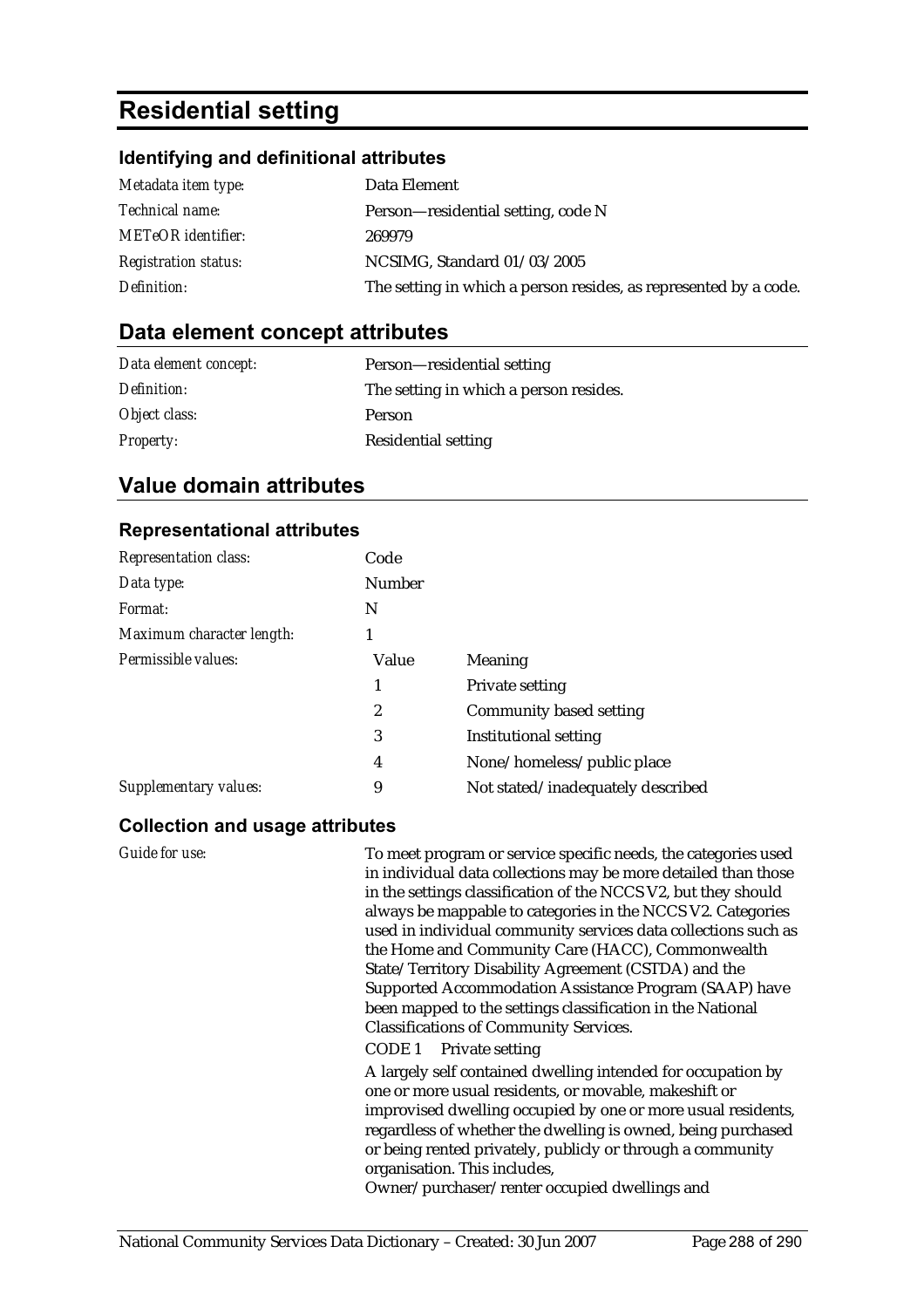Unsupported independent living facilities.

For example houses, flats, units, hotels/motels, caravan, craft in a marina, a houseboat, independent living in a retirement village (where no support services are provided as a package with the accommodation) and makeshift and improvised dwellings (such as humpies).

CODE 2 Community based setting

This type of setting includes:

Short-term crisis or emergency accommodation facility, Supported independent residential facility, Transitional accommodation facility, Supported accommodation facility (where support is provided together with the accommodation as a package) and Supported independent living.

The distinguishing features of a community based setting as opposed to private:

- An adult accommodated in a community setting has less control or choice, over when, where and how, they undertake basic personal activities than in a private setting (e.g. shared or scheduled meals, communal laundry, etc.).
- In community based settings some form of service by paid staff is generally provided in association with occupancy of a dwelling.
- The person has more choice or control over such activities in a community based setting than in an institutional setting.
- Persons living in community settings are generally housed in domestic scale sized dwellings.
- Located within the general community, in areas where other people live privately.

CODE 3 Institutional setting

This category includes:

Hospital (including psychiatric), Special purpose residential facility (including those that provide 'out of home' placements for children who cannot live with their families), Community care unit and Custodial settings, (prisons, remand centres, corrective institutions for children/youth). It also includes larger institutions for people with disabilities, larger institutional supported accommodation facilities, convents and monasteries, boarding schools and residential colleges. The distinguishing features of an institutional setting (as opposed to community):

- Existence of a regulatory or licensing body.
- Accommodation units are usually not self contained.
- Adult residents have little or no control over when, where and how they undertake basic personal activities (e.g. shared or scheduled meals, communal laundry, etc.).
- They are generally situated out of the general community (e.g. gaols, hospitals).
- They are often of a larger scale than community settings. Should difficulties arise concerning the categorisation of a setting, refer to the features listed below for guidance:
- Level of choice/control
- Scale/size
- Location within/outside of general community